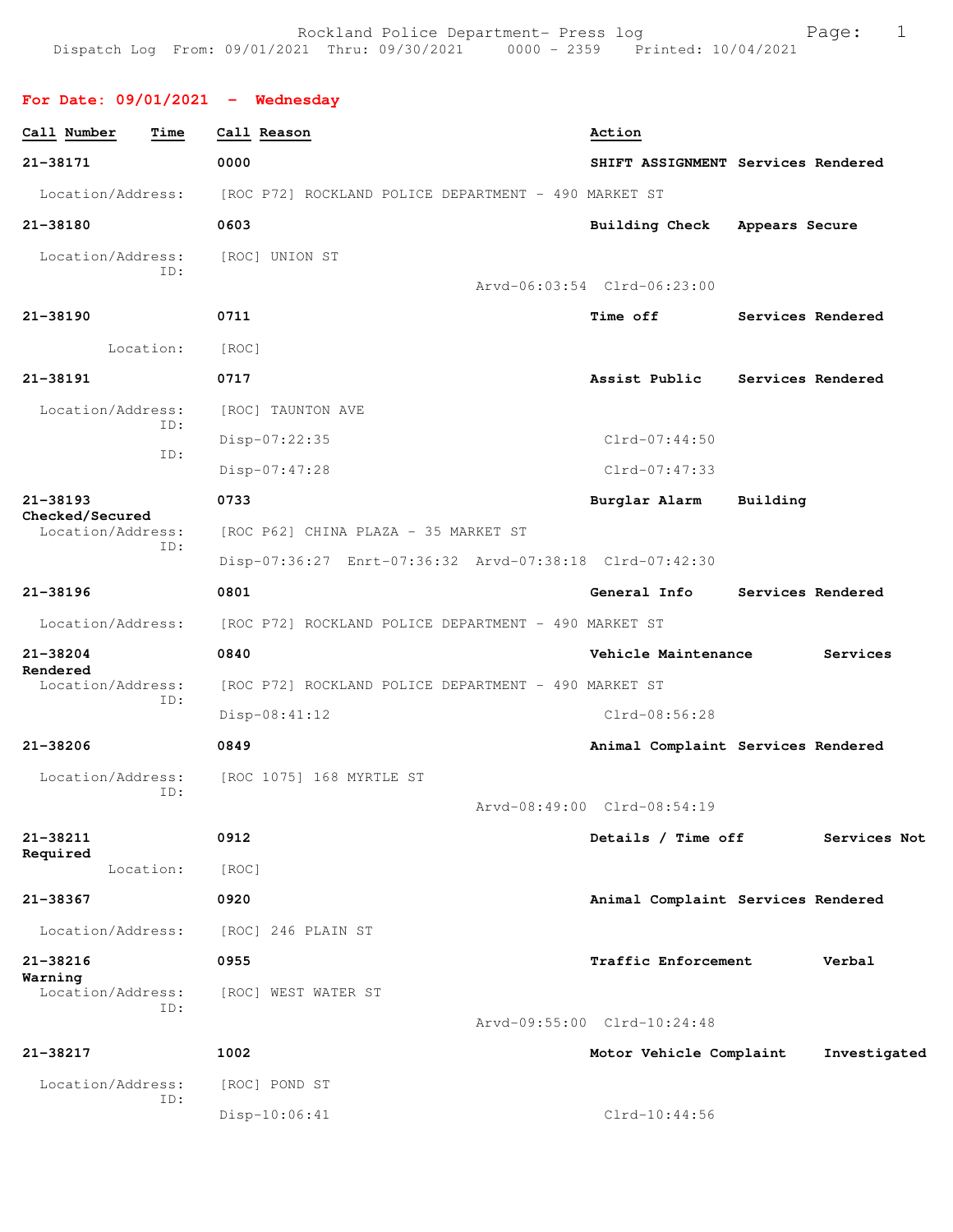| Dispatch Log From: 09/01/2021 Thru: 09/30/2021 0000 - 2359 Printed: 10/04/2021 |                             | Rockland Police Department- Press log |                                                         | 2<br>Page:        |
|--------------------------------------------------------------------------------|-----------------------------|---------------------------------------|---------------------------------------------------------|-------------------|
| 21-38219                                                                       | 1021                        |                                       | Assist Other Agency Services                            |                   |
| Rendered<br>Location/Address:                                                  |                             | [ROC] 136 PLAIN ST @ 152 W WATER ST   |                                                         |                   |
| ID:                                                                            | Disp-10:22:31               |                                       | $Clrd-10:22:35$                                         |                   |
| 21-38222<br>to Hospital                                                        | 1047                        |                                       | Health & Welfare Check                                  | Transported       |
| Location/Address:<br>ID:                                                       | [ROC] 247 MARKET ST         |                                       |                                                         |                   |
| ID:                                                                            |                             |                                       | Disp-10:48:44 Enrt-10:49:28 Arvd-10:54:33 Clrd-11:33:25 |                   |
|                                                                                |                             |                                       | Disp-10:50:32 Enrt-10:50:34 Arvd-10:58:34 Clrd-11:33:25 |                   |
| 21-38230                                                                       | 1232                        |                                       | Details / Time off                                      | Services          |
| Rendered<br>Location:                                                          | [ROC]                       |                                       |                                                         |                   |
| 21-38233                                                                       | 1304                        |                                       | Motor Vehicle Stop                                      | Verbal            |
| Warning<br>Location/Address:                                                   | [ROC] 61 UNION ST           |                                       |                                                         |                   |
| ID:                                                                            |                             |                                       | Arvd-13:04:00 Clrd-13:08:00                             |                   |
| $21 - 38235$                                                                   | 1311                        |                                       | Assist Other Agency                                     | Services          |
| Rendered<br>Location/Address:                                                  | [ROC] 479 MARKET ST Apt. #A |                                       |                                                         |                   |
| ID:<br>ID:                                                                     |                             |                                       | Disp-13:15:44 Enrt-13:21:39 Arvd-13:21:42 Clrd-13:29:12 |                   |
|                                                                                |                             |                                       | Disp-13:15:49 Enrt-13:21:44 Arvd-13:21:48 Clrd-13:29:08 |                   |
| 21-38237                                                                       | 1323                        |                                       | Assist Other Agency                                     | No Service        |
| Location/Address:                                                              | [ROC] 170 SPRING ST         |                                       |                                                         |                   |
| ID:                                                                            |                             |                                       | Disp-13:46:11 Enrt-13:46:14 Arvd-13:49:56 Clrd-13:54:38 |                   |
| 21-38238                                                                       | 1328                        |                                       |                                                         |                   |
| Taken/Referred to Other Agency<br>Location/Address:                            |                             | [ROC] HIGH SCHOOL - GODDARD AVE       | Assist Other Agency                                     |                   |
| ID:                                                                            |                             | Disp-13:29:23 Enrt-13:33:10           | $Clrd-14:17:52$                                         |                   |
| ID:                                                                            |                             |                                       | Arvd-13:39:11 Clrd-13:40:37                             |                   |
| $21 - 38239$                                                                   | 1345                        |                                       | Details / Time off                                      | Services          |
| Rendered<br>Location:                                                          | [ROC]                       |                                       |                                                         |                   |
| 21-38368                                                                       | 1410                        |                                       | Animal Complaint Services Rendered                      |                   |
| Location/Address:                                                              | [ROC 1065] 92 MARTHA DR     |                                       |                                                         |                   |
| $21 - 38248$                                                                   | 1429                        |                                       | <b>Time off</b>                                         | Services Rendered |
| Location:                                                                      | [ROC]                       |                                       |                                                         |                   |
| 21-38250                                                                       | 1452                        |                                       | Assist Public                                           | Services Rendered |
| Location/Address:                                                              | [ROC 1040] 282 MARKET ST    |                                       |                                                         |                   |
| ID:                                                                            | Disp-14:53:59               |                                       | Arvd-15:10:55 Clrd-15:40:29                             |                   |
| ID:                                                                            | $Disp-15:06:19$             |                                       | Arvd-15:10:51 Clrd-15:40:32                             |                   |
| 21-38251                                                                       | 1457                        |                                       | Motor Vehicle Stop                                      |                   |
| Citation/Warning Issued                                                        |                             |                                       |                                                         |                   |
| Location/Address:                                                              | [ROC] 123 WEBSTER ST        |                                       |                                                         |                   |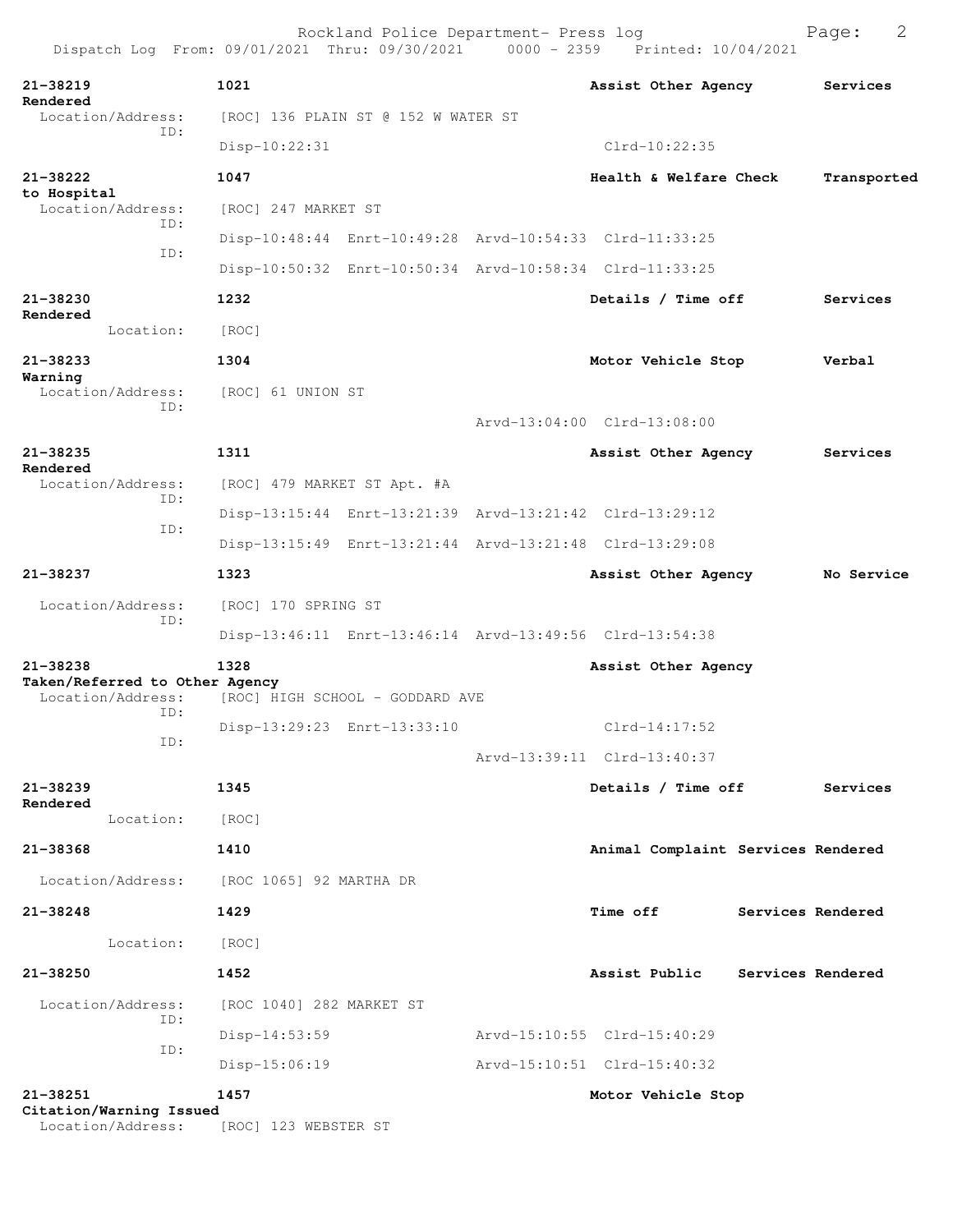Dispatch Log From: 09/01/2021 Thru: 09/30/2021 0000 - 2359 Printed: 10/04/2021 ID: Arvd-14:57:00 Clrd-15:04:59 **21-38260 1604 911 Accidental Services Rendered** Location/Address: [ROC] 570 WEBSTER ST ID: Disp-16:05:46 Enrt-16:06:30 Clrd-16:15:15 **21-38261 1606 SHIFT ASSIGNMENT Services Rendered** Location/Address: [ROC P72] ROCKLAND POLICE DEPARTMENT - 490 MARKET ST **21-38263 1611 Traffic Enforcement Services Rendered**  Location/Address: [ROC] MARKET ST ID: Arvd-16:11:00 Clrd-17:45:21 ID: Disp-19:23:02 Arvd-19:23:07 Clrd-19:39:20 **21-38267 1637 Disturbance Peace Restored** Location/Address: [ROC P100] LUKE'S LIQUORS - 167 MARKET ST ID: Disp-16:38:52 Enrt-16:39:05 Arvd-16:40:16 Clrd-16:49:11 ID: Disp-16:38:59 Enrt-16:39:05 Arvd-16:40:31 Clrd-16:49:11 ID: Disp-16:40:49 Arvd-16:40:53 Clrd-16:49:11 **21-38274 1653 Found Property Services Rendered** Location/Address: [ROC] UNION ST ID: Arvd-16:53:00 Clrd-17:01:59 **21-38277 1721 Suspicious Activity Could Not Locate**  Location/Address: [ROC] UNION ST ID: Disp-17:23:25 Arvd-17:23:28 Clrd-17:27:07 **21-38279 1731 Disturbance Transported to Hospital**  [ROC] 30 MARTHA DR ID: Disp-17:32:30 Enrt-17:32:35 Arvd-17:33:07 Clrd-17:47:55 ID: Disp-17:33:58 Arvd-17:34:07 Clrd-17:45:28 ID: Disp-17:35:50 Arvd-17:35:53 Clrd-17:53:33 **21-38280 1731 Details Services Rendered** Location: [ROC] **21-38282 1736 Harassment Services Rendered** Location/Address: [ROC 162] 49 BLANCHARD ST ID: Disp-17:41:09 Clrd-17:42:05 **21-38283 1745 Motor Vehicle Stop Arrest(s) Made**  [ROC] 58 NORMAN ST ID: Disp-17:46:32 Arvd-17:46:36 Clrd-19:39:10 ID: Disp-17:46:32 Arvd-17:46:38 Clrd-19:22:58

Rockland Police Department- Press log Frank Page: 3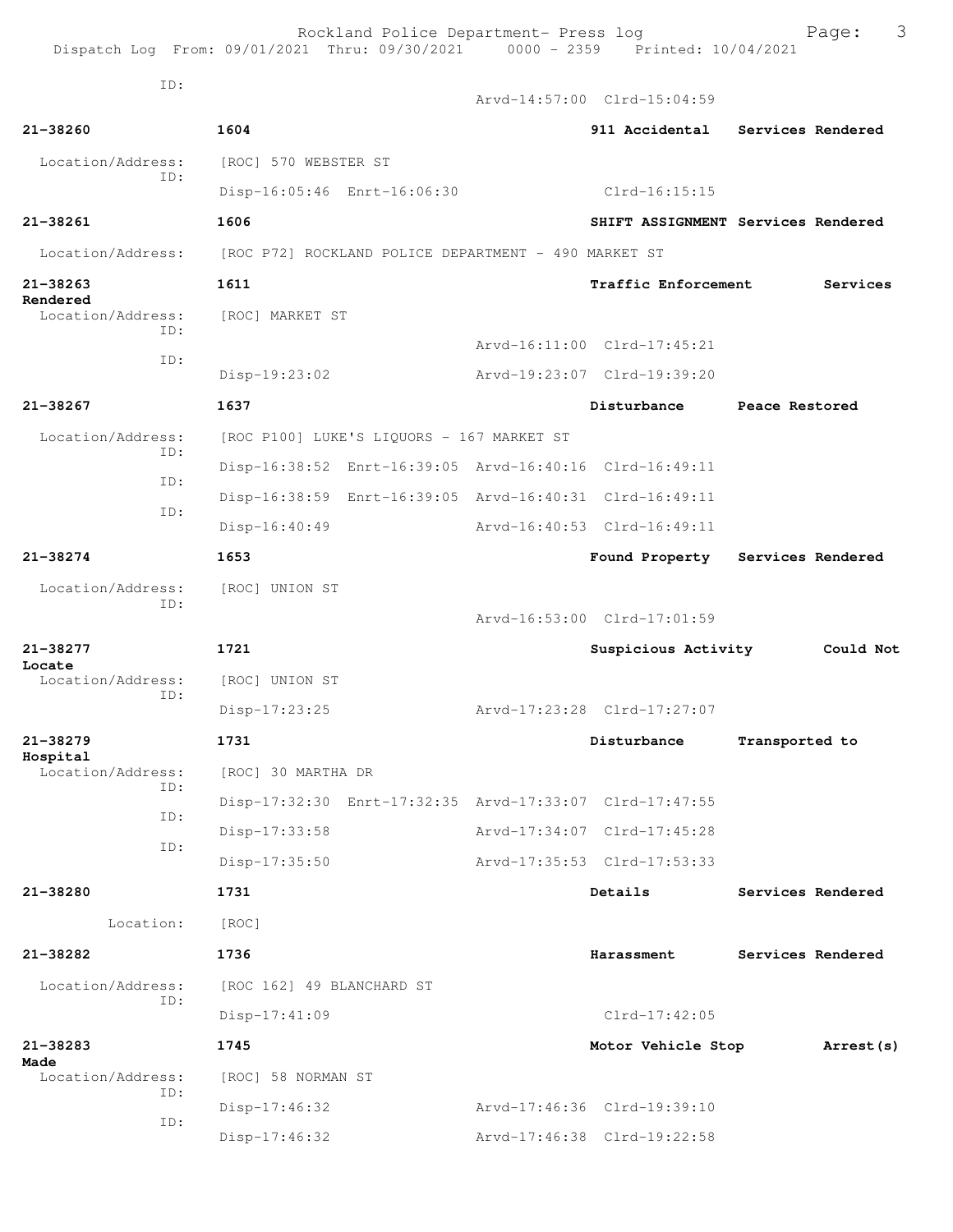Rockland Police Department- Press log Page: 4 Dispatch Log From: 09/01/2021 Thru: 09/30/2021 0000 - 2359 Printed: 10/04/2021 ID: Disp-17:48:06 Enrt-17:48:10 Arvd-17:50:34 Clrd-18:13:35 ID: Disp-17:53:47 Arvd-17:53:51 Clrd-18:23:17 Refer To Arrest: 21ROC-38283-A-AR Arrest: DRAKE, KENDRA MAY Address: 569 HARVARD ST EAST BRIDGEWATER, MA<br>Age: 19 Age: Charges: NEGLIGENT OPERATION OF MOTOR VEHICLE STOP FOR POLICE, FAIL LIQUOR, PERSON UNDER 21 POSSESS DISORDERLY CONDUCT<br>st: 21ROC-38283-AR Refer To Arrest: Arrest: JONES, ANGELINA Address: 295 WEBSTER Apt. #203 HANOVER, MA Age: 18 Charges: DISORDERLY CONDUCT LIQUOR, PERSON UNDER 21 POSSESS<br>Refer To Arrest: 21ROC-38283-B-AR Refer To Arrest: 21ROC-38283-B-AR Arrest: DILLON, KIMBERLY ELIZABETH Address: 10 FIELDSTONE CIR WHITMAN, MA Age: 20 Charges: DISORDERLY CONDUCT LIQUOR, PERSON UNDER 21 POSSESS ELECTRIC STUN GUN, SELL/POSSESS **21-38291 1958 Prisoner Information Services Rendered**  Location/Address: [ROC P72] ROCKLAND POLICE DEPARTMENT - 490 MARKET ST ID: Disp-20:00:31 Clrd-20:01:30 **21-38292 2001 General Info Services Rendered** Location/Address: [ROC P72] ROCKLAND POLICE DEPARTMENT - 490 MARKET ST **21-38297 2027 Motor Vehicle Complaint Services Rendered**  Location/Address: [ROC] WEBSTER ST ID: Disp-20:27:37 Arvd-20:27:40 Clrd-20:35:07 ID: Disp-20:29:26 Arvd-20:29:30 Clrd-20:35:07 **21-38308 2231 Burglar Alarm Appears Secure** Location/Address: [ROC] KUEHNE & NAGEL - 100 LEDGEWOOD PL Apt. #300 ID: Disp-22:33:19 Enrt-22:33:57 Arvd-22:40:35 Clrd-22:43:37 **21-38309 2233 Disturbance Arrest(s) Made** Location/Address: [ROC 1076] 122 UNION ST Apt. #B ID: Disp-22:34:43 Enrt-22:34:52 Arvd-22:37:09 Clrd-22:57:07 ID: Disp-22:34:48 Enrt-22:34:52 Arvd-22:37:00 Clrd-23:42:23 ID: Disp-22:57:20 Arvd-22:57:23 Clrd-23:05:51 Refer To Arrest: 21ROC-38309-AR Arrest: HAMILTON, TONI MARIE Address: 282 MARKET ST Apt. #2 ROCKLAND, MA<br>Age: 43 Age: Charges: B&E VEHICLE/BOAT NIGHTTIME FOR FELONY ATTEMPT TO COMMIT CRIME DISORDERLY CONDUCT DESTRUCTION OF PROPERTY -\$1200, MALICIOUS c266 §127 DISTURBING THE PEACE THREAT TO COMMIT CRIME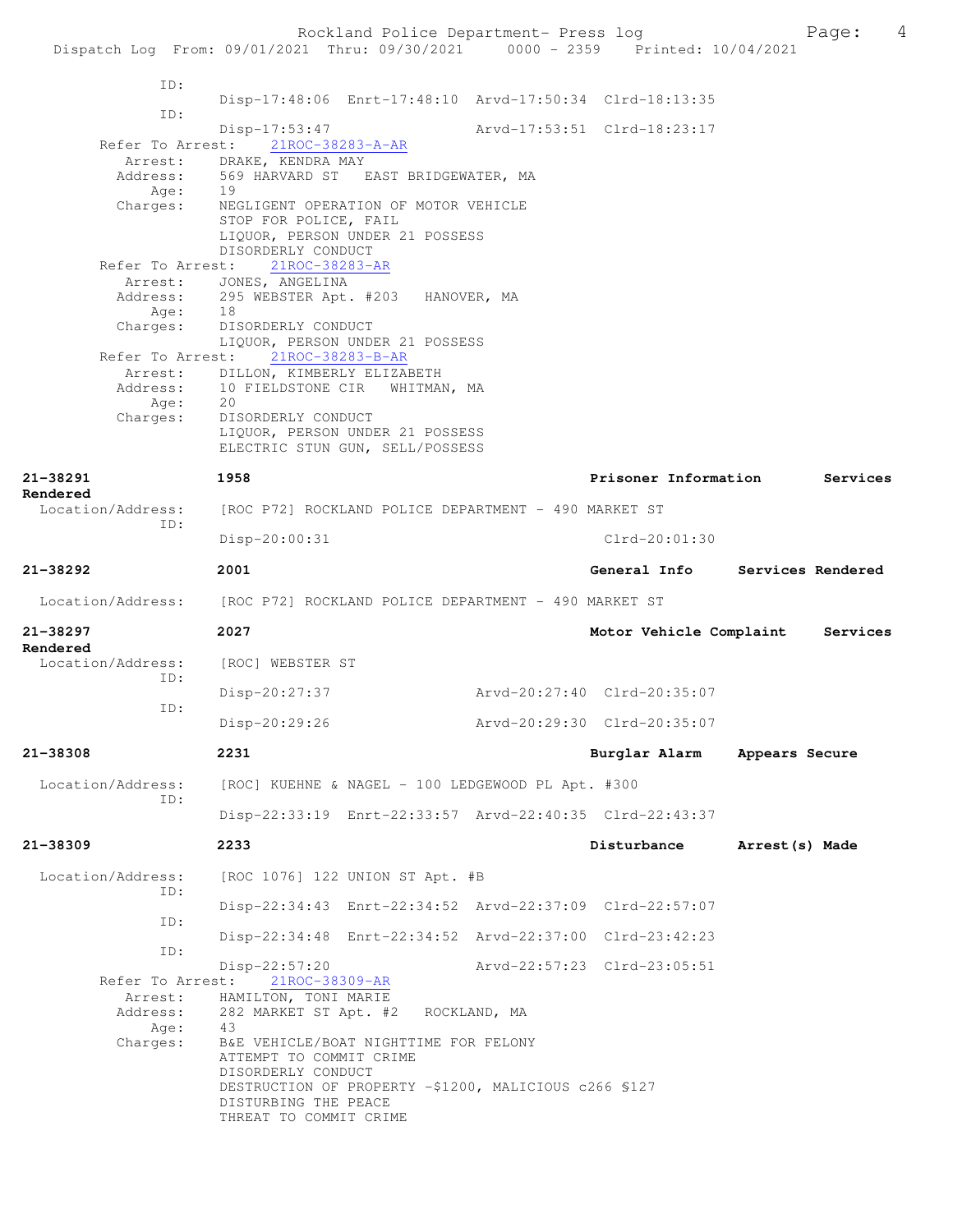| 21-38310<br>Rendered     | 2235                                                    |  | Suspicious Activity | Services |
|--------------------------|---------------------------------------------------------|--|---------------------|----------|
| Location/Address:<br>ID: | [ROC] 932 HINGHAM ST                                    |  |                     |          |
|                          | Disp-22:45:18 Enrt-22:48:13 Arvd-22:49:31 Clrd-22:49:33 |  |                     |          |

| 21-38312<br>Rendered |           | 2313  | Details /<br><b>Time off</b> | Services |
|----------------------|-----------|-------|------------------------------|----------|
|                      | Location: | [ROC] |                              |          |
| 21-38313             |           | 2315  | Details / Time off           | Services |
| Rendered             | Location: | [ROC] |                              |          |

**For Date: 09/02/2021 - Thursday**

| 21-38319                             | 0000                    |                                                         |  | SHIFT ASSIGNMENTSNo Action Required |              |           |
|--------------------------------------|-------------------------|---------------------------------------------------------|--|-------------------------------------|--------------|-----------|
| Location/Address:                    |                         | [ROC P72] ROCKLAND POLICE DEPARTMENT - 490 MARKET ST    |  |                                     |              |           |
| 21-38318                             | 0034                    |                                                         |  | <b>Building Check</b>               | Investigated |           |
| Location/Address:                    | [ROC] STUDLEY CT<br>ID: |                                                         |  |                                     |              |           |
|                                      |                         |                                                         |  | Arvd-00:34:47 Clrd-00:34:56         |              |           |
| $21 - 38329$                         | 0328                    |                                                         |  | Building Check                      | Investigated |           |
| Location/Address:                    | [ROC] STUDLEY CT<br>TD: |                                                         |  |                                     |              |           |
|                                      |                         |                                                         |  | Arvd-03:28:59 Clrd-03:29:06         |              |           |
| $21 - 38333$                         | 0448                    |                                                         |  | Road Obstruction Services Rendered  |              |           |
| Location/Address:                    | TD:                     | [ROC] NEAR NORTH AVE - SALEM ST                         |  |                                     |              |           |
|                                      |                         | Disp-04:49:47 Enrt-04:49:54 Arvd-04:56:56 Clrd-04:57:13 |  |                                     |              |           |
| $21 - 38339$                         | 0525                    |                                                         |  | Road Obstruction Services Rendered  |              |           |
| Location/Address:                    | ID:                     | [ROC] NEAR MARKET ST - LIBERTY ST                       |  |                                     |              |           |
|                                      | ID:                     | Disp-05:27:07 Enrt-05:27:29 Arvd-05:52:22 Clrd-06:52:20 |  |                                     |              |           |
|                                      | $Disp-05:31:18$         |                                                         |  | Arvd-05:31:23 Clrd-07:21:47         |              |           |
| 21-38342                             | 0536                    |                                                         |  | Prisoner Information                |              | No Action |
| Required<br>Location/Address:        |                         | [ROC P72] ROCKLAND POLICE DEPARTMENT - 490 MARKET ST    |  |                                     |              |           |
| $21 - 38343$                         | 0544                    |                                                         |  | Details / Time off                  |              | No Action |
| Required<br>Location:                | [ROC]                   |                                                         |  |                                     |              |           |
| $21 - 38344$                         | 0546                    |                                                         |  | Details / Time off                  |              | No Action |
| Required<br>Location:                | [ROC]                   |                                                         |  |                                     |              |           |
| $21 - 38345$                         | 0618                    |                                                         |  | Building Check                      | Building     |           |
| Checked/Secured<br>Location/Address: |                         | [ROC 61] UNION ST BUSINESS DISTRICT - UNION ST          |  |                                     |              |           |
| ID:                                  | Disp-06:20:07           |                                                         |  | Arvd-06:20:15 Clrd-06:27:55         |              |           |
| $21 - 38353$                         | 0719                    |                                                         |  | Suspicious Activity                 |              | Services  |
| Rendered<br>Location/Address:        | ID:                     | [ROC] 13 NOBSCOT BROOK LN                               |  |                                     |              |           |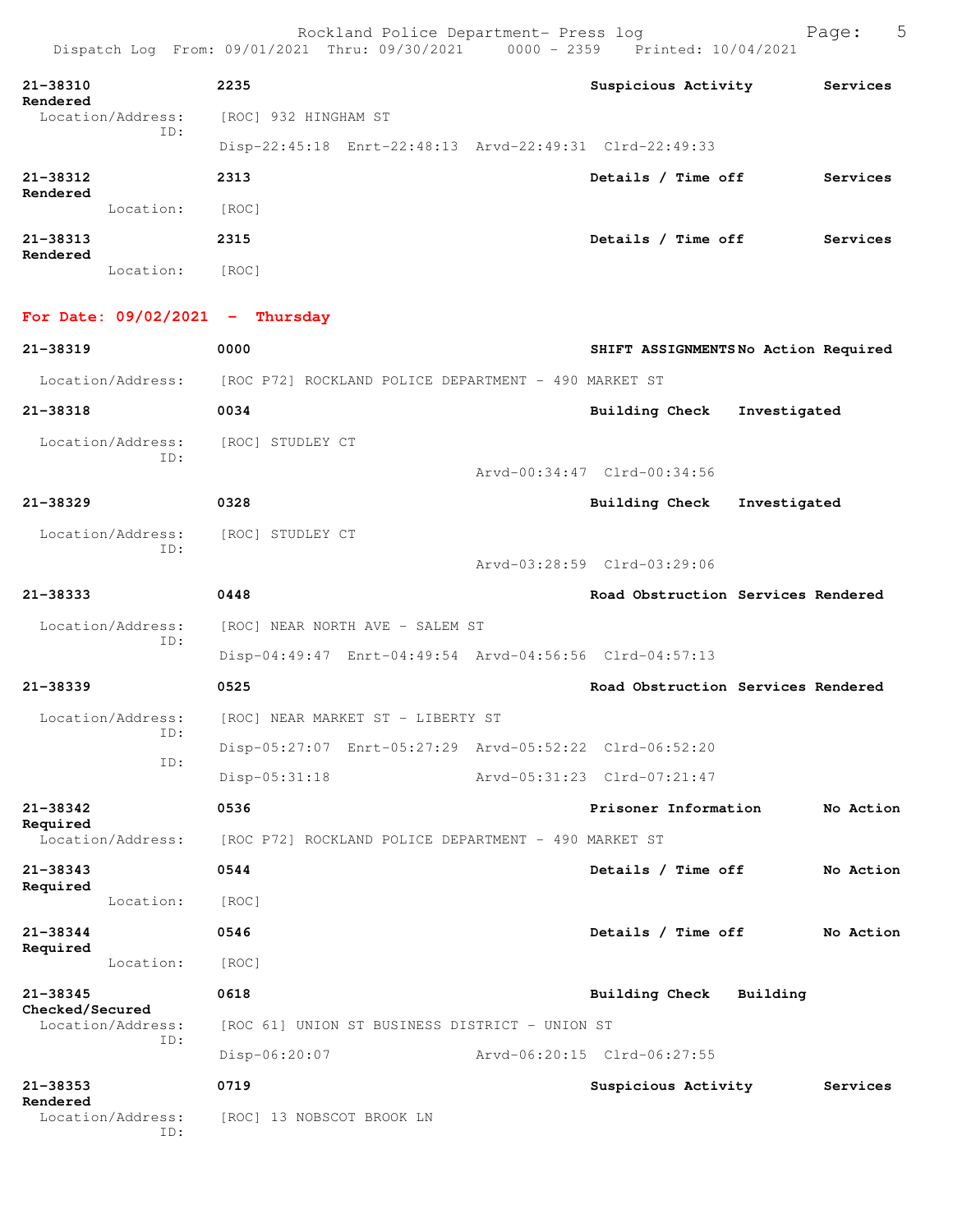|                               |                                                      | Rockland Police Department- Press log<br>Dispatch Log From: 09/01/2021 Thru: 09/30/2021 0000 - 2359 Printed: 10/04/2021 |                                         | 6<br>Page:       |
|-------------------------------|------------------------------------------------------|-------------------------------------------------------------------------------------------------------------------------|-----------------------------------------|------------------|
|                               |                                                      | Disp-07:21:46 Enrt-07:21:57 Arvd-07:26:42 Clrd-07:29:48                                                                 |                                         |                  |
|                               | ID:                                                  | Disp-07:21:52 Enrt-07:21:57 Arvd-07:26:10 Clrd-07:29:52                                                                 |                                         |                  |
| 21-38354                      |                                                      | 0725                                                                                                                    | Details / Time off                      | Services Not     |
| Required                      | Location:                                            | [ROC]                                                                                                                   |                                         |                  |
| 21-38355                      |                                                      | 0727                                                                                                                    | Prisoner Information                    | No Action        |
| Required<br>Location/Address: | [ROC P72] ROCKLAND POLICE DEPARTMENT - 490 MARKET ST |                                                                                                                         |                                         |                  |
|                               | ID:                                                  | Disp-07:30:05                                                                                                           | Clrd-07:30:10                           |                  |
| 21-38357                      |                                                      | 0732                                                                                                                    | Motor Vehicle Stop                      |                  |
|                               | Citation/Warning Issued<br>Location/Address:         | [ROC] 215 MARKET ST @ 13 CONCORD ST                                                                                     |                                         |                  |
|                               | ID:                                                  |                                                                                                                         | Arvd-07:32:00 Clrd-07:32:47             |                  |
| 21-38362                      |                                                      | 0800                                                                                                                    | SHIFT ASSIGNMENTSNo Action Required     |                  |
|                               | Location/Address:                                    | [ROC P72] ROCKLAND POLICE DEPARTMENT - 490 MARKET ST                                                                    |                                         |                  |
| 21-38365                      |                                                      | 0823                                                                                                                    | Prisioner Transport                     | Services         |
| Rendered                      | Location:                                            | [OT] OUT OF TOWN- HINGHAM DISTRICT COURT                                                                                |                                         |                  |
|                               | ID:                                                  |                                                                                                                         | Arvd-08:23:00 Clrd-11:23:07             |                  |
| 21-38370                      |                                                      | 0847                                                                                                                    | Assist Public                           | Advised to Court |
|                               | Location/Address:                                    | [ROC P72] ROCKLAND POLICE DEPARTMENT - 490 MARKET ST                                                                    |                                         |                  |
| 21-38371<br>Rendered          |                                                      | 0854                                                                                                                    | Vehicle Maintenance                     | Services         |
|                               | Location/Address:                                    | [ROC P72] ROCKLAND POLICE DEPARTMENT - 490 MARKET ST                                                                    |                                         |                  |
|                               | ID:                                                  | Disp-08:55:07                                                                                                           | Arvd-09:05:34 Clrd-09:05:38             |                  |
| 21-38373                      |                                                      | 0905                                                                                                                    | <b>Building Check</b><br>Appears Secure |                  |
|                               | Location/Address:<br>ID:                             | [ROC] STUDLEY CT                                                                                                        |                                         |                  |
|                               |                                                      |                                                                                                                         | Arvd-09:05:42 Clrd-09:05:57             |                  |
| 21-38374<br>Rendered          |                                                      | 0908                                                                                                                    | Details / Time off                      | Services         |
|                               | Location:                                            | [ROC]                                                                                                                   |                                         |                  |
| 21-38375<br>Rendered          |                                                      | 0912                                                                                                                    | Details / Time off                      | Services         |
|                               | Location:                                            | [ROC]                                                                                                                   |                                         |                  |
| 21-38376<br>Rendered          |                                                      | 0924                                                                                                                    | COMP DAY / Time off                     | Services         |
|                               | Location:                                            | [ROC]                                                                                                                   |                                         |                  |
| 21-38379                      |                                                      | 0930                                                                                                                    | Building Check No Service               |                  |
|                               | Location/Address:<br>ID:                             | [ROC] WEST WATER ST                                                                                                     |                                         |                  |
|                               |                                                      |                                                                                                                         | Arvd-09:30:42 Clrd-10:00:01             |                  |
| 21-38381<br>Rendered          |                                                      | 0944                                                                                                                    | Traffic Enforcement                     | Services         |
|                               | Location/Address:<br>ID:                             | [ROC] SALEM ST                                                                                                          |                                         |                  |
|                               |                                                      |                                                                                                                         | Arvd-09:46:12 Clrd-10:14:20             |                  |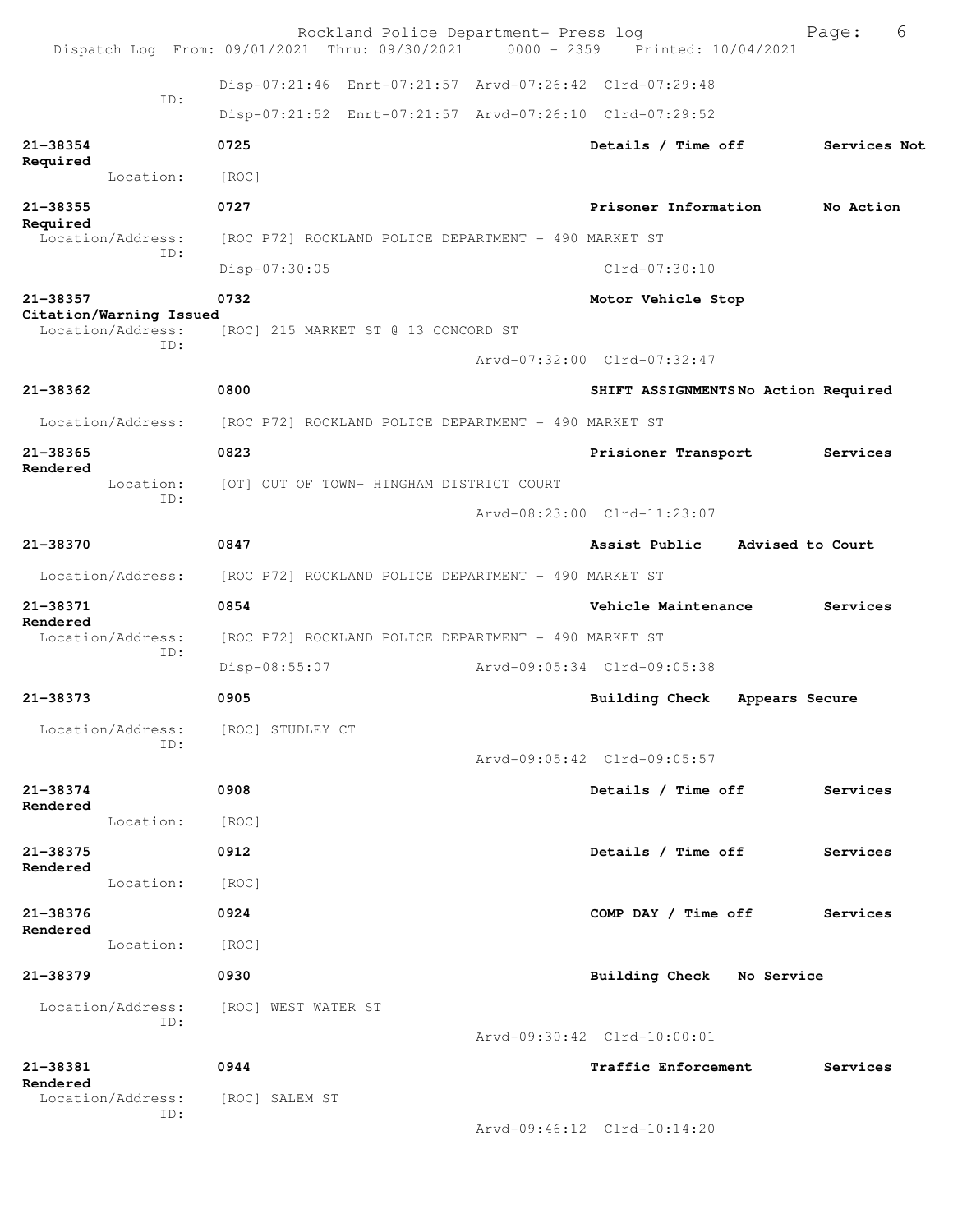| 21-38389<br>Rendered             | 1102                        |                                                         | Health & Welfare Check             | Services          |
|----------------------------------|-----------------------------|---------------------------------------------------------|------------------------------------|-------------------|
| Location/Address:<br>TD:         | [ROC] 137 MANZELLA CT       |                                                         |                                    |                   |
| ID:                              |                             | Disp-11:08:51 Enrt-11:09:09 Arvd-11:15:05 Clrd-11:22:56 |                                    |                   |
|                                  |                             | Disp-11:09:00 Enrt-11:09:09 Arvd-11:15:05 Clrd-11:22:59 |                                    |                   |
| 21-38394<br>Rendered             | 1120                        |                                                         | Details / Time off                 | Services          |
| Location:                        | [ROC]                       |                                                         |                                    |                   |
| $21 - 38424$                     | 1150                        |                                                         | Animal Complaint Services Rendered |                   |
| Location/Address:                | [ROC] 210 NORTH AVE         |                                                         |                                    |                   |
| 21-38399                         | 1217                        |                                                         | Health & Welfare Check             | Transported       |
| to Hospital<br>Location/Address: | [ROC] 90 HUGGINS RD         |                                                         |                                    |                   |
| TD:                              |                             | Disp-12:17:41 Enrt-12:18:41 Arvd-12:21:32 Clrd-12:37:27 |                                    |                   |
| ID:                              |                             | Disp-12:19:59 Enrt-12:20:03 Arvd-12:21:32 Clrd-12:39:18 |                                    |                   |
| 21-38403                         | 1234                        |                                                         | Disturbance                        | Services Rendered |
| Location/Address:                | [ROC] 200 FOREST ST Apt. #` |                                                         |                                    |                   |
| TD:                              |                             | Disp-12:37:47 Enrt-12:37:56 Arvd-12:44:34 Clrd-13:10:30 |                                    |                   |
| ID:                              |                             | Disp-12:37:52 Enrt-12:37:56 Arvd-12:44:31 Clrd-13:10:30 |                                    |                   |
| 21-38405                         | 1240                        |                                                         | Health & Welfare Check             | Services          |
| Rendered<br>Location/Address:    | [ROC] 17 BAY PATH LN        |                                                         |                                    |                   |
| ID:                              |                             |                                                         | Arvd-12:40:00 Clrd-12:42:29        |                   |
| $21 - 38406$                     | 1242                        |                                                         | Details / Time off                 | Services          |
| Rendered<br>Location:            | [ROC]                       |                                                         |                                    |                   |
| 21-38409                         | 1307                        |                                                         | Health & Welfare Check             | No Service        |
| Location/Address:                | [ROC 550] 116 GARDNER ST    |                                                         |                                    |                   |
| ID:                              |                             |                                                         | Arvd-13:07:00 Clrd-13:09:41        |                   |
| 21-38410                         | 1325                        |                                                         | 911 Hang Up                        | Services Rendered |
| Location/Address:                |                             | [ROC 65] ROGERS MIDDLE SCHOOL - 100 TAUNTON AVE         |                                    |                   |
| ID:                              |                             | Disp-13:26:41 Enrt-13:26:48 Arvd-13:28:25 Clrd-13:30:29 |                                    |                   |
| ID:                              |                             | Disp-13:27:27 Enrt-13:27:43 Arvd-13:29:28 Clrd-13:30:26 |                                    |                   |
| $21 - 38415$                     | 1340                        |                                                         | Details / Time off                 | Services          |
| Rendered<br>Location:            | [ROC]                       |                                                         |                                    |                   |
| 21-38416                         | 1345                        |                                                         | Animal Complaint Services Rendered |                   |
| Location/Address:                | [ROC] 22 CUSTER ST          |                                                         |                                    |                   |
| ID:                              |                             |                                                         | Arvd-13:45:00 Clrd-13:55:54        |                   |
| $21 - 38418$<br>Warning          | 1402                        |                                                         | Motor Vehicle Stop                 | Verbal            |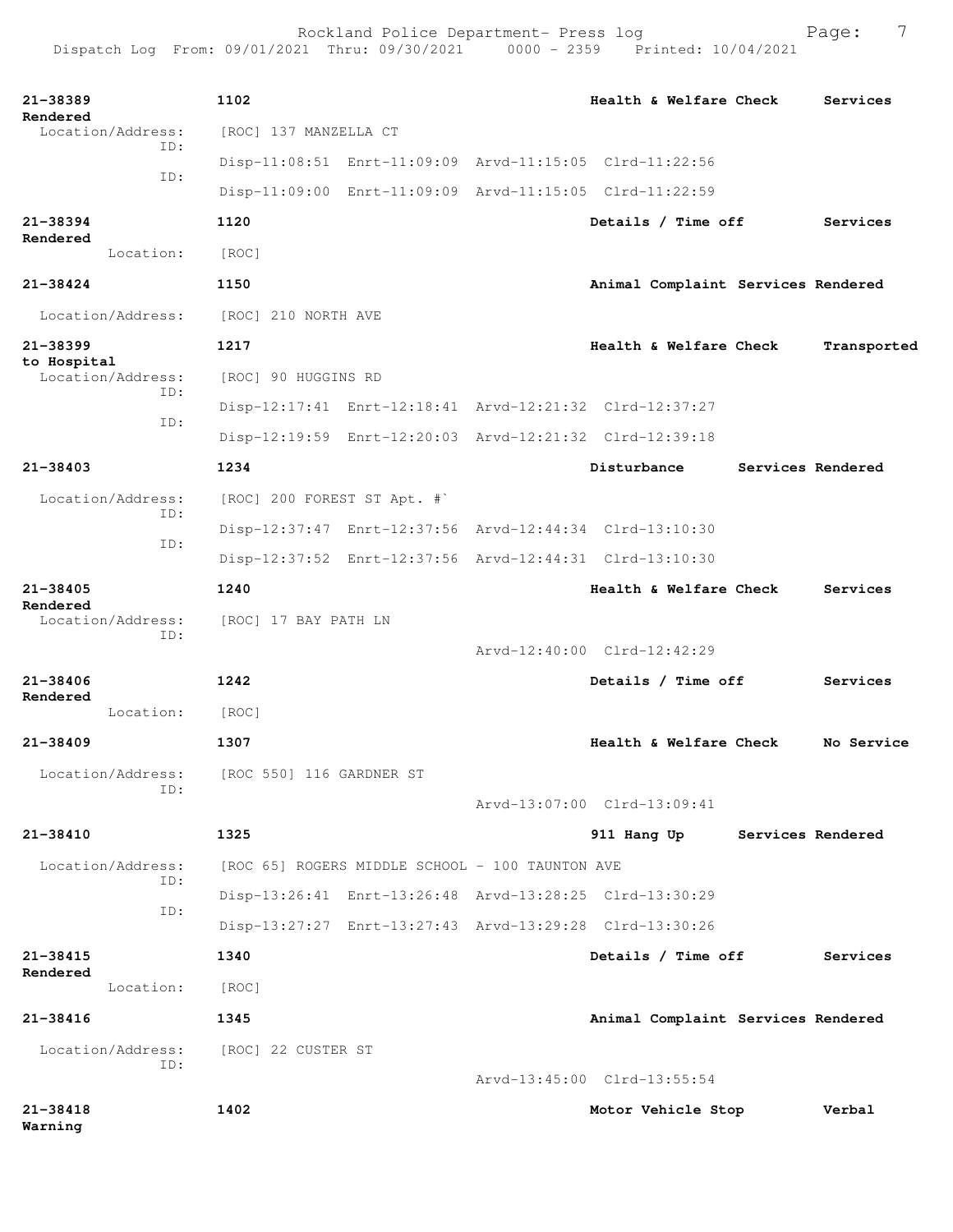|                               | Rockland Police Department- Press log<br>Dispatch Log From: 09/01/2021 Thru: 09/30/2021 0000 - 2359 Printed: 10/04/2021 |                                     | 8<br>Page: |
|-------------------------------|-------------------------------------------------------------------------------------------------------------------------|-------------------------------------|------------|
| Location/Address:             | [ROC 65] ROGERS MIDDLE SCHOOL - 100 TAUNTON AVE                                                                         |                                     |            |
| TD:                           |                                                                                                                         | Arvd-14:02:00 Clrd-14:04:48         |            |
| $21 - 38423$                  | 1413                                                                                                                    | Warrant - SECTIONNo Service         |            |
| Location/Address:             | [ROC] 137 MANZELLA CT                                                                                                   |                                     |            |
| ID:                           | $Disp-14:18:57$                                                                                                         | $Clrd-14:19:02$                     |            |
| $21 - 38425$                  | 1427                                                                                                                    | Larceny / Forgery/ Fraud            | No Service |
| Location/Address:             | [ROC P55] HOME DEPOT - 1149 HINGHAM ST                                                                                  |                                     |            |
| 21-38430                      | 1542                                                                                                                    | Assist Public Services Rendered     |            |
| Location/Address:             | [ROC] 137 MANZELLA CT                                                                                                   |                                     |            |
| ID:                           | Disp-15:44:03                                                                                                           | $Clrd-15:44:06$                     |            |
| $21 - 38433$                  | 1606                                                                                                                    | SHIFT ASSIGNMENTS Services Rendered |            |
| Location/Address:             | [ROC P72] ROCKLAND POLICE DEPARTMENT - 490 MARKET ST                                                                    |                                     |            |
| ID:                           | Disp-16:09:50                                                                                                           | Clrd-16:09:56                       |            |
| $21 - 38435$                  | 1620                                                                                                                    | Traffic Enforcement                 | Services   |
| Rendered<br>Location/Address: | [ROC] MARKET ST                                                                                                         |                                     |            |
| TD:                           |                                                                                                                         | Arvd-16:20:00 Clrd-17:18:16         |            |
| ID:                           | $Disp-17:19:28$                                                                                                         | Arvd-17:19:32 Clrd-19:33:06         |            |
| $21 - 38437$                  | 1647                                                                                                                    | Details / Time off                  | Services   |
| Rendered<br>Location:         | [ROC]                                                                                                                   |                                     |            |
| $21 - 38439$                  | 1652                                                                                                                    | Details / Time off                  | Services   |
| Rendered<br>Location:         | [ROC]                                                                                                                   |                                     |            |
| 21-38444                      | 1706                                                                                                                    | Disabled Motor Vehicle              | Vehicle    |
| Towed<br>Location/Address:    | [ROC] 88 POND ST @ 1149 HINGHAM ST                                                                                      |                                     |            |
| TD:                           |                                                                                                                         | Arvd-17:06:00 Clrd-17:49:51         |            |
| $21 - 38455$                  | 1825                                                                                                                    | Animal Complaint Gone on arrival    |            |
| Location/Address:             | [ROC 66] REEDS POND PARK - 80 MARKET ST                                                                                 |                                     |            |
| ID:                           | Disp-18:26:50 Enrt-18:27:41 Arvd-18:29:21 Clrd-18:31:38                                                                 |                                     |            |
| $21 - 38456$                  | 1831                                                                                                                    | Details / Time off                  | Services   |
| Rendered<br>Location:         | [ROC]                                                                                                                   |                                     |            |
| 21-38461                      | 1943                                                                                                                    | Building Check Services Rendered    |            |
| Location/Address:             | [ROC] HANOVER NURSEY - WEBSTER ST                                                                                       |                                     |            |
| ID:                           |                                                                                                                         | Arvd-19:44:14 Clrd-19:44:26         |            |
| $21 - 38462$                  | 1947                                                                                                                    | Building Check Services Rendered    |            |
| Location/Address:             | [ROC] STUDELY COURT - J A DUNN MEM DR                                                                                   |                                     |            |
| ID:                           |                                                                                                                         | Arvd-19:48:06 Clrd-19:48:19         |            |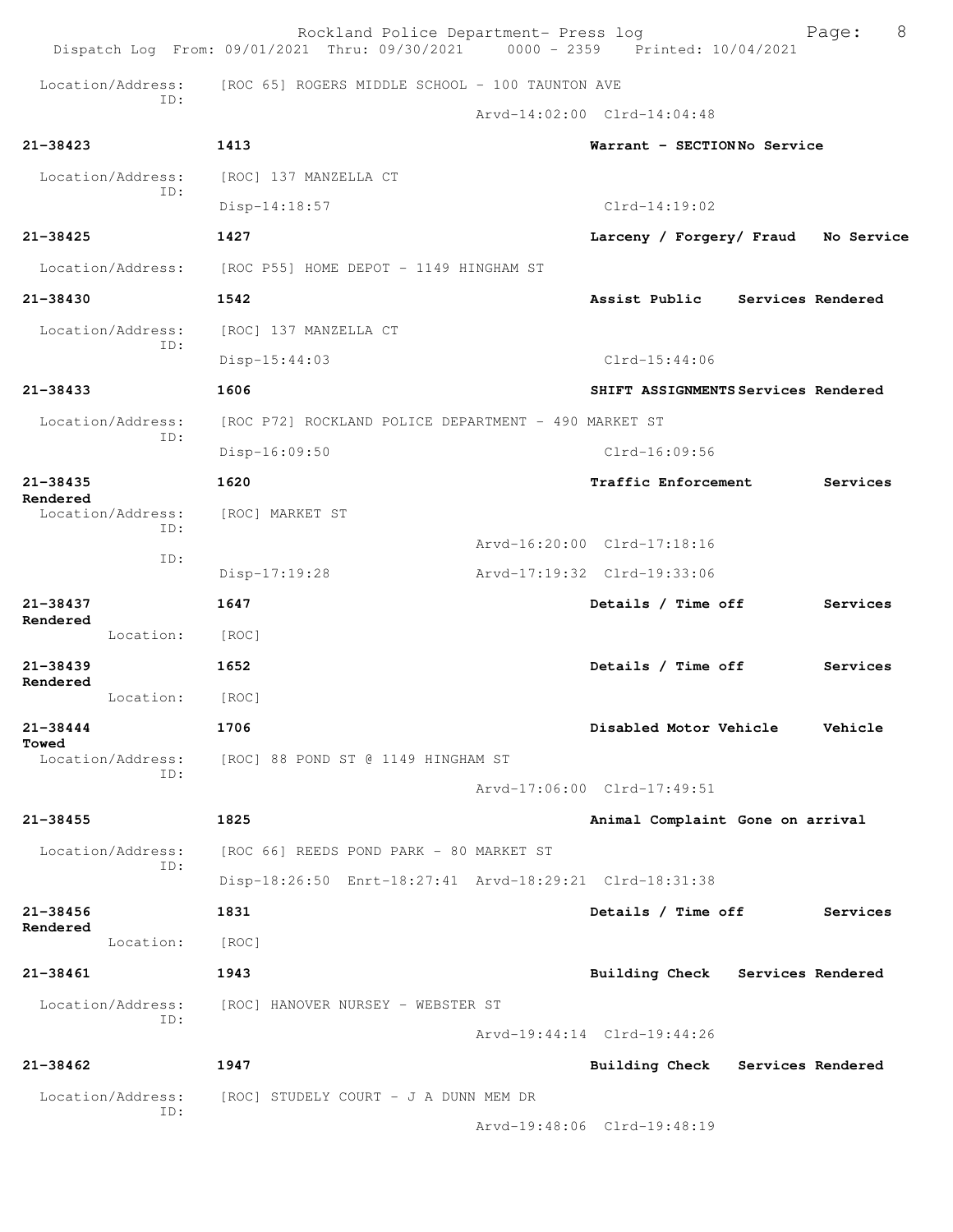| $21 - 38465$<br>Warning  |                                              | 2005                                                    |                                                         |                             | Motor Vehicle Stop          |  | Verbal            |  |
|--------------------------|----------------------------------------------|---------------------------------------------------------|---------------------------------------------------------|-----------------------------|-----------------------------|--|-------------------|--|
|                          | Location/Address:<br>TD:                     |                                                         | [ROC P65] 7-ELEVEN CONVENIENCE STORE - 92 MARKET ST     |                             |                             |  |                   |  |
|                          |                                              |                                                         |                                                         |                             | Arvd-20:05:00 Clrd-20:06:22 |  |                   |  |
| $21 - 38469$             |                                              | 2048                                                    |                                                         |                             | Suspicious Activity         |  | Transported       |  |
| to Hospital              | Location/Address:<br>ID:                     |                                                         | [ROC P47] BEST WESTERN - 909 HINGHAM ST                 |                             |                             |  |                   |  |
|                          | ID:                                          |                                                         | Disp-20:50:08 Enrt-20:50:13 Arvd-20:54:08 Clrd-21:06:53 |                             |                             |  |                   |  |
|                          |                                              | Disp-20:50:22 Enrt-20:50:25 Arvd-20:54:15 Clrd-21:06:53 |                                                         |                             |                             |  |                   |  |
| 21-38476<br>Rendered     |                                              | 2126                                                    |                                                         |                             | Details / Time off          |  | Services          |  |
|                          | Location:                                    | [ROC]                                                   |                                                         |                             |                             |  |                   |  |
| $21 - 38477$             |                                              | 2126                                                    |                                                         |                             | Motor Vehicle Stop          |  |                   |  |
|                          | Citation/Warning Issued<br>Location/Address: |                                                         | [ROC] BY HARTSUFF PARK - HINGHAM ST                     |                             |                             |  |                   |  |
| TD:<br>ID:               |                                              |                                                         |                                                         | Arvd-21:26:00 Clrd-21:37:07 |                             |  |                   |  |
|                          |                                              | Disp-21:31:56 Enrt-21:32:00 Arvd-21:32:09 Clrd-21:37:07 |                                                         |                             |                             |  |                   |  |
| 21-38481                 |                                              | 2232                                                    |                                                         |                             | Disturbance                 |  | Services Rendered |  |
| Location/Address:<br>ID: | [ROC 575] 119 GROVE ST                       |                                                         |                                                         |                             |                             |  |                   |  |
|                          |                                              | Disp-22:33:18 Enrt-22:33:31 Arvd-22:36:37 Clrd-22:42:17 |                                                         |                             |                             |  |                   |  |
|                          | ID:                                          |                                                         | Disp-22:33:27 Enrt-22:33:31 Arvd-22:39:58 Clrd-22:40:08 |                             |                             |  |                   |  |
|                          | ID:                                          |                                                         | Disp-22:36:22 Enrt-22:36:30 Arvd-22:36:33 Clrd-22:42:17 |                             |                             |  |                   |  |
| $21 - 38482$             |                                              | 2245                                                    |                                                         |                             | Health & Welfare Check      |  | Transported       |  |
| to Hospital              | Location/Address:                            |                                                         | [ROC P45] COMFORT INN - 850 HINGHAM ST Apt. #209        |                             |                             |  |                   |  |
|                          | ID:                                          |                                                         | Disp-22:46:50 Enrt-22:47:08 Arvd-22:48:51 Clrd-22:59:35 |                             |                             |  |                   |  |
|                          | ID:                                          |                                                         | Disp-22:46:58 Enrt-22:47:08 Arvd-22:49:34 Clrd-22:59:35 |                             |                             |  |                   |  |
|                          | ID:                                          |                                                         | Disp-22:47:18 Enrt-22:47:26                             |                             | Clrd-22:59:35               |  |                   |  |
|                          |                                              |                                                         |                                                         |                             |                             |  |                   |  |
| 21-38488<br>arrival      |                                              | 2326                                                    |                                                         |                             | Suspicious Activity         |  | Gone on           |  |
|                          | Location/Address:<br>ID:                     |                                                         | [ROC P93] THE BANNER - 167 UNION ST                     |                             |                             |  |                   |  |
|                          | ID:                                          | Disp-23:29:10                                           |                                                         |                             | Arvd-23:29:19 Clrd-23:32:43 |  |                   |  |
|                          | ID:                                          | Disp-23:29:16                                           |                                                         |                             | Arvd-23:29:19 Clrd-23:32:43 |  |                   |  |
|                          |                                              | Disp-23:29:16                                           |                                                         |                             | Arvd-23:29:19 Clrd-23:32:43 |  |                   |  |
| 21-38489<br>Rendered     |                                              | 2342                                                    |                                                         |                             | Details / Time off          |  | Services          |  |
|                          | Location:                                    | [ROC]                                                   |                                                         |                             |                             |  |                   |  |
| 21-38490<br>Rendered     |                                              | 2344                                                    |                                                         |                             | Details / Time off          |  | Services          |  |
|                          | Location:                                    | [ROC]                                                   |                                                         |                             |                             |  |                   |  |

## **For Date: 09/03/2021 - Friday**

**21-38494 0000 SHIFT ASSIGNMENTS Services Rendered**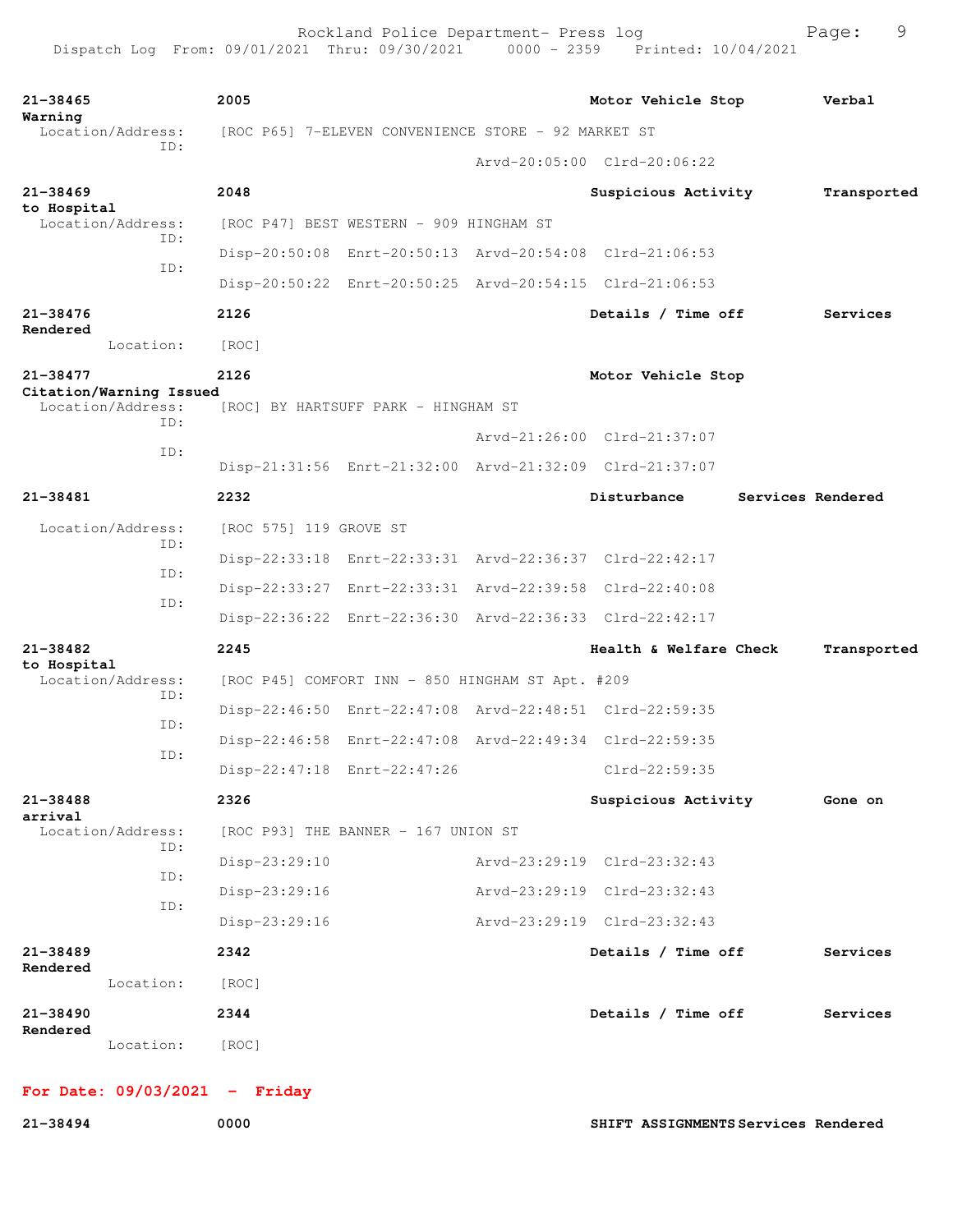Location/Address: [ROC P72] ROCKLAND POLICE DEPARTMENT - 490 MARKET ST **21-38495 0018 Motor Vehicle Complaint Gone on arrival**  Location/Address: [ROC] 55 LORETTA AVE ID: Disp-00:20:34 Enrt-00:20:45 Arvd-00:23:44 Clrd-00:33:47 ID: Disp-00:20:40 Enrt-00:20:45 Arvd-00:23:39 Clrd-00:33:47 ID: Disp-00:20:55 Enrt-00:21:02 Arvd-00:24:06 Clrd-00:33:47 **21-38500 0153 Suspicious Activity Arrest(s) Made**  Location/Address: [ROC] 174 MANZELLA CT ID: Disp-01:54:26 Enrt-01:55:11 Clrd-02:28:03 ID: Disp-01:55:17 Arvd-01:55:22 Clrd-02:27:51 ID: Arvd-01:57:23 Clrd-02:27:47 ID: Disp-02:03:00 Enrt-02:03:06 Arvd-02:03:11 Clrd-02:27:58 Refer To Arrest: Arrest: SHERIDAN, DAVID MICHAEL Address: 137 MANZELLA CT ROCKLAND, MA Age: 38 Charges: DESTRUCTION OF PROPERTY +\$1200, WANTON c266 §127 LEAVE SCENE OF PROPERTY DAMAGE NEGLIGENT OPERATION OF MOTOR VEHICLE STOP FOR POLICE, FAIL RESIST ARREST LICENSE SUSPENDED, OP MV WITH **21-38504 0316 Prisoner Information Services Rendered**  Location/Address: [ROC P72] ROCKLAND POLICE DEPARTMENT - 490 MARKET ST ID: Disp-03:18:01 Clrd-03:18:43 **21-38505 0334 Suspicious Activity Gone on arrival**  Location/Address: [ROC 1041] 135 GROVE ST ID: Disp-03:36:02 Arvd-03:36:08 Clrd-03:41:19 ID: Disp-03:36:02 Arvd-03:36:08 Clrd-03:41:24 **21-38508 0538 Building Check Appears Secure** Location/Address: [ROC] UNION ST ID: Disp-05:38:48 Clrd-05:59:27 **21-38511 0559 Health & Welfare Check Services Rendered**  Location/Address: [ROC P51] DOUBLE TREE - 929 HINGHAM ST ID: Disp-06:01:26 Enrt-06:03:02 Arvd-06:09:16 Clrd-06:15:09 **21-38515 0637 Details / Time off Services Rendered**  Location: [ROC] **21-38527 0820 General Info Services Rendered** Location/Address: [ROC P72] ROCKLAND POLICE DEPARTMENT - 490 MARKET ST **21-38531 0848 General Info Services Rendered**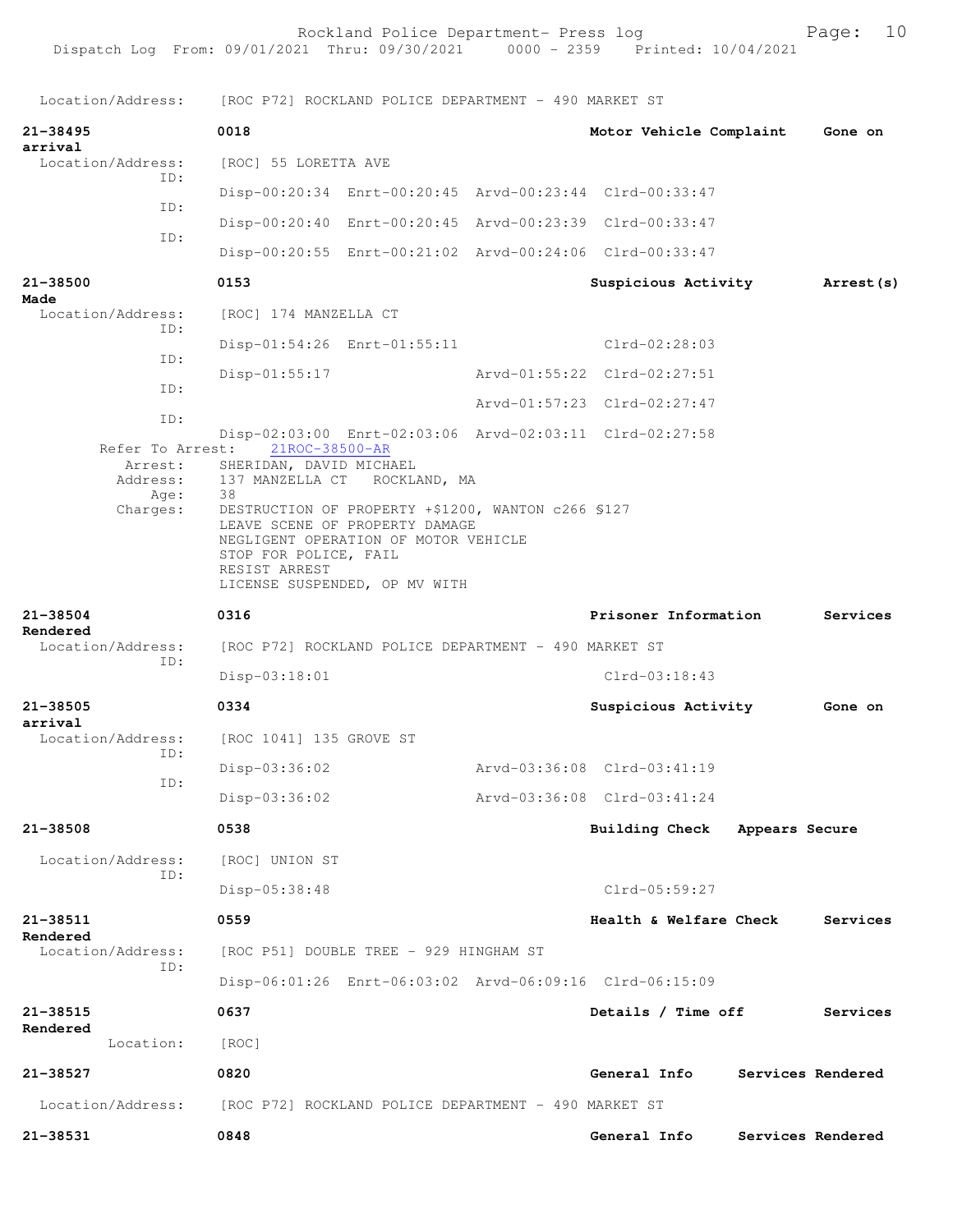Rockland Police Department- Press log Page: 11 Dispatch Log From: 09/01/2021 Thru: 09/30/2021 Location/Address: [ROC P72] ROCKLAND POLICE DEPARTMENT - 490 MARKET ST **21-38533 0914 Motor Vehicle Stop Citation/Warning Issued**  Location/Address: ID: Arvd-09:14:00 Clrd-09:21:09 **21-38535 0923 General Info Services Rendered** Location/Address: [ROC P72] ROCKLAND POLICE DEPARTMENT - 490 MARKET ST **21-38539 1004 General Info Services Rendered** Location/Address: [ROC P72] ROCKLAND POLICE DEPARTMENT - 490 MARKET ST **21-38545 1042 Animal Complaint Services Rendered** Location/Address: [ROC 1019] 658 BEECH ST ID: Disp-10:46:02 Clrd-10:46:14 ID: Disp-10:47:29 Enrt-10:47:31 Arvd-10:58:16 Clrd-10:58:19 **21-38547 1045 MVA Property Damage Only Investigated** Vicinity of: [ROC] 138 REED ST @ 103 DIVISION ST ID: Disp-10:47:16 Enrt-10:47:18 Arvd-10:48:01 Clrd-11:02:05 ID: Disp-10:51:03 Enrt-10:51:06 Arvd-10:51:07 Clrd-10:57:52 ID: Disp-10:51:30 Enrt-10:51:32 Arvd-10:51:34 Clrd-10:57:50 **21-38553 1127 MVA Property Damage Only Vehicle Towed**  Location/Address: [ROC] 472 NORTH AVE ID: Disp-11:29:11 Enrt-11:29:13 Arvd-11:32:53 Clrd-11:41:37 ID: Disp-11:29:16 Enrt-11:29:18 Clrd-11:32:55 ID: Disp-11:32:33 Enrt-11:32:36 Arvd-11:32:37 Clrd-11:59:11 ID: Disp-11:32:47 Arvd-11:32:50 Clrd-11:58:29 **21-38555 1135 General Info Services Rendered** Location/Address: [ROC P72] ROCKLAND POLICE DEPARTMENT - 490 MARKET ST **21-38561 1209 Assist Fire Department Services Rendered**  Location/Address: [ROC] 490 NORTH AVE ID: Disp-12:10:33 Enrt-12:10:34 Arvd-12:12:42 Clrd-12:19:41 ID: Disp-12:10:39 Enrt-12:10:41 Clrd-12:19:40 **21-38565 1234 Details / Time off Services Rendered**  Location: [ROC] **21-38567 1237 Health & Welfare Check Investigated** Location/Address: [ROC] 30 MARTHA DR Apt. #E ID: Disp-12:38:33 Enrt-12:38:39 Arvd-12:40:55 Clrd-12:58:48 ID: Disp-12:38:33 Enrt-12:38:40 Arvd-12:39:44 Clrd-13:02:03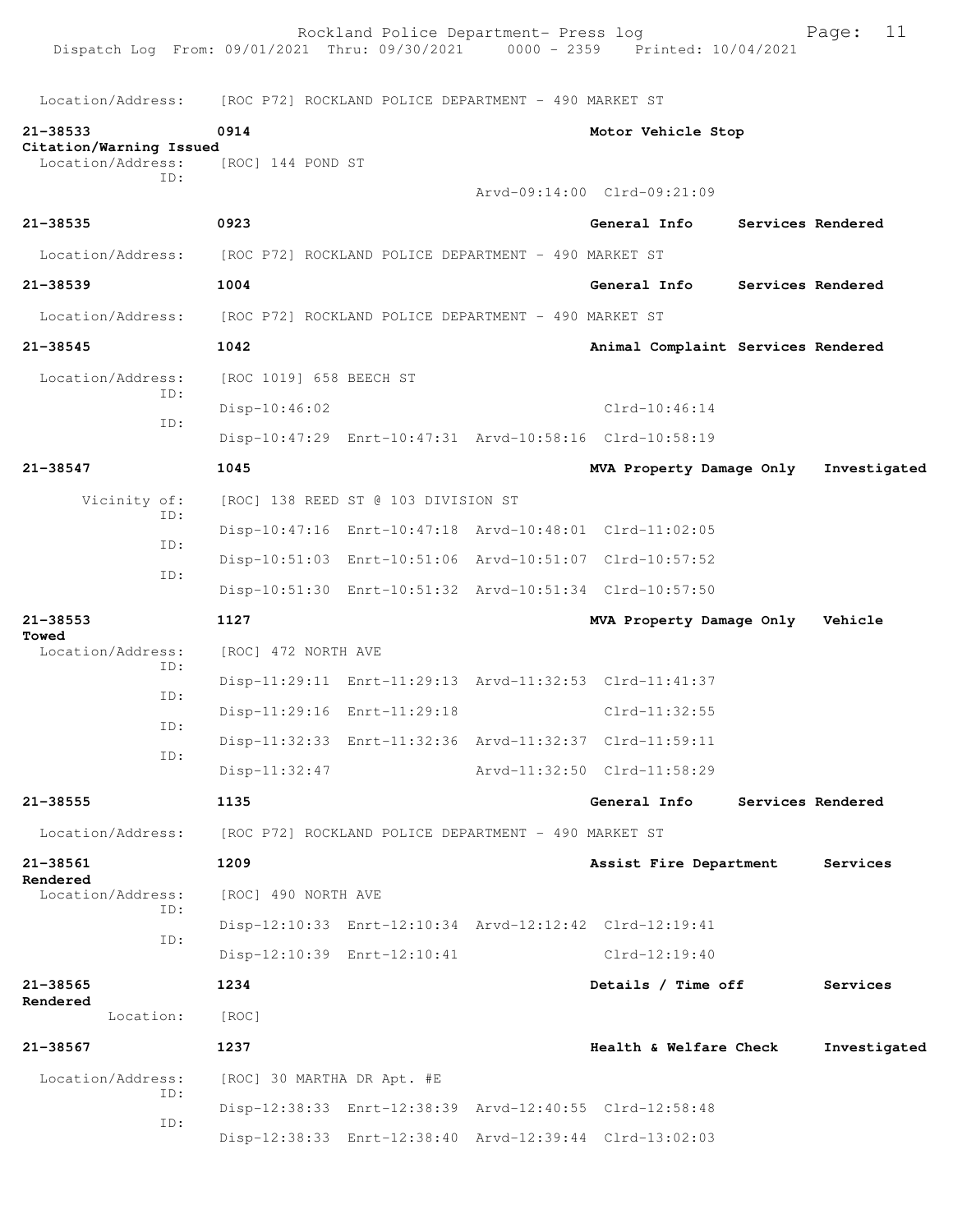|                                                     | Rockland Police Department- Press log<br>Dispatch Log From: 09/01/2021 Thru: 09/30/2021 0000 - 2359 Printed: 10/04/2021 |                                 | 12<br>Page:                         |
|-----------------------------------------------------|-------------------------------------------------------------------------------------------------------------------------|---------------------------------|-------------------------------------|
| ID:                                                 |                                                                                                                         |                                 |                                     |
| ID:                                                 | Disp-12:38:46 Enrt-12:38:48 Arvd-12:40:20 Clrd-12:58:54                                                                 |                                 |                                     |
|                                                     | Disp-12:38:58 Enrt-12:39:00 Arvd-12:39:13 Clrd-12:58:51                                                                 |                                 |                                     |
| $21 - 38569$<br>Rendered                            | 1253                                                                                                                    | Details / Time off              | Services                            |
| Location:                                           | [ROC]                                                                                                                   |                                 |                                     |
| 21-38576                                            | 1336                                                                                                                    | TIME OFF                        | No Action Required                  |
| Location/Address:<br>ID:                            | [ROC P72] ROCKLAND POLICE DEPARTMENT - 490 MARKET ST                                                                    |                                 |                                     |
|                                                     |                                                                                                                         | Arvd-13:36:06 Clrd-13:37:13     |                                     |
| 21-38578                                            | 1337                                                                                                                    | General Info                    | Services Rendered                   |
| Location/Address:                                   | [ROC P72] ROCKLAND POLICE DEPARTMENT - 490 MARKET ST                                                                    |                                 |                                     |
| 21-38579                                            | 1345                                                                                                                    | Motor Vehicle Stop              | Verbal                              |
| Warning<br>Location/Address:                        | [ROC] BILL DELAHUNT PKWY                                                                                                |                                 |                                     |
| ID:                                                 |                                                                                                                         | Arvd-13:45:00 Clrd-13:46:42     |                                     |
| 21-38585                                            | 1405                                                                                                                    | General Info                    | Services Rendered                   |
| Location/Address:                                   | [ROC P72] ROCKLAND POLICE DEPARTMENT - 490 MARKET ST                                                                    |                                 |                                     |
| 21-38586                                            | 1425                                                                                                                    | Motor Vehicle Stop              |                                     |
| Citation/Warning Issued<br>Location/Address:<br>ID: | [ROC] 628 SUMMER ST                                                                                                     |                                 |                                     |
|                                                     |                                                                                                                         | Arvd-14:25:00 Clrd-14:30:34     |                                     |
| 21-38588<br>Exchange                                | 1437                                                                                                                    | MVA Property Damage Only        | Paper                               |
| Location/Address:<br>ID:                            | [ROC] 104 HINGHAM ST                                                                                                    |                                 |                                     |
| ID:                                                 | Disp-14:38:01 Enrt-14:38:05 Arvd-14:41:39 Clrd-15:08:40                                                                 |                                 |                                     |
| ID:                                                 | Disp-14:50:47                                                                                                           | Arvd-14:50:49 Clrd-15:13:07     |                                     |
| Fire Unit:                                          | Disp-14:55:03 Enrt-14:55:05 Arvd-15:07:25 Clrd-15:17:54<br>ROCKEN1-Pumper-Rockland Engine 1                             |                                 |                                     |
|                                                     | Disp-14:57:41 Enrt-14:57:45 Arvd-14:59:33 Clrd-15:14:26<br>InOrtsUnavl-15:19:59 InSrvce-15:19:59                        |                                 |                                     |
| 21-38592                                            | 1507                                                                                                                    | General Incident Report Follows |                                     |
| Location/Address:<br>ID:                            | [ROC] 104 HINGHAM ST                                                                                                    |                                 |                                     |
|                                                     | $Disp-15:08:40$                                                                                                         | Arvd-15:08:43 Clrd-15:26:00     |                                     |
| 21-38593                                            | 1515                                                                                                                    | <b>Traffic Enforcement</b>      | Services                            |
| Rendered<br>Location/Address:                       | [ROC] WEST WATER ST                                                                                                     |                                 |                                     |
| TD:                                                 |                                                                                                                         | Arvd-15:17:05 Clrd-15:28:17     |                                     |
| 21-38596                                            | 1528                                                                                                                    | <b>Traffic Enforcement</b>      | Services                            |
| Rendered<br>Location/Address:                       | [ROC] SALEM ST                                                                                                          |                                 |                                     |
| ID:                                                 |                                                                                                                         | Arvd-15:28:47 Clrd-15:53:09     |                                     |
| $21 - 38601$                                        | 1600                                                                                                                    |                                 | SHIFT ASSIGNMENTS Services Rendered |
| Location/Address:                                   | [ROC P72] ROCKLAND POLICE DEPARTMENT - 490 MARKET ST                                                                    |                                 |                                     |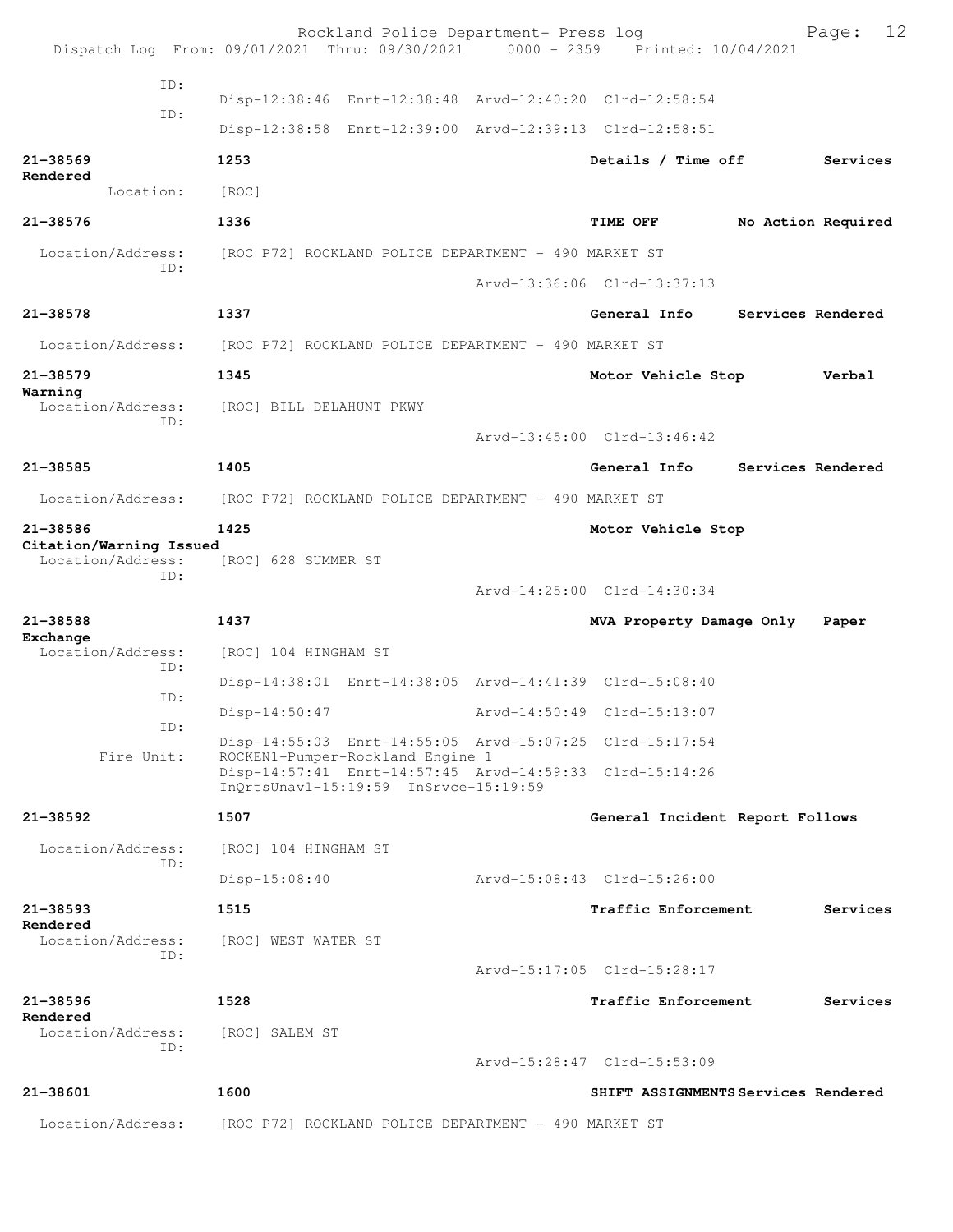|                                 | Rockland Police Department- Press log<br>Dispatch Log From: 09/01/2021 Thru: 09/30/2021 0000 - 2359 Printed: 10/04/2021 |                               | 13<br>Page:                        |
|---------------------------------|-------------------------------------------------------------------------------------------------------------------------|-------------------------------|------------------------------------|
| $21 - 38605$                    | 1635                                                                                                                    | Detail                        | Services Rendered                  |
| Location/Address:               | [ROC P72] ROCKLAND POLICE DEPARTMENT - 490 MARKET ST                                                                    |                               |                                    |
| 21-38607                        | 1710                                                                                                                    | 911 Hang Up                   | Investigated                       |
| Location/Address:               | [ROC] BY THE BASEBALL FIELD - LINDEN ST                                                                                 |                               |                                    |
| ID:                             | Disp-17:12:48 Enrt-17:13:00 Arvd-17:17:09 Clrd-17:19:45                                                                 |                               |                                    |
| $21 - 38616$                    | 1812                                                                                                                    | Burglar Alarm                 | Investigated                       |
| Location/Address:               | [ROC] 1 COL BRIAN DUFFY WAY                                                                                             |                               |                                    |
| TD:                             | Disp-18:13:14 Enrt-18:16:05 Arvd-18:16:11 Clrd-18:24:34                                                                 |                               |                                    |
| $21 - 38623$                    | 1902                                                                                                                    |                               | General Incident Services Rendered |
| Location/Address:<br>ID:        | [ROC] 2 FITZGIBBONS LN                                                                                                  |                               |                                    |
| ID:                             | Disp-19:03:30 Enrt-19:07:05 Arvd-19:08:23 Clrd-19:18:19                                                                 |                               |                                    |
|                                 | $Disp-19:04:36$                                                                                                         | Arvd-19:04:40 Clrd-19:18:15   |                                    |
| $21 - 38629$<br>Checked/Secured | 1938                                                                                                                    | Building Check                | Building                           |
| Location/Address:<br>ID:        | [ROC] STUDLEY CT                                                                                                        |                               |                                    |
|                                 |                                                                                                                         | Arvd-19:38:40 Clrd-19:39:57   |                                    |
| $21 - 38630$<br>Checked/Secured | 1945                                                                                                                    | Building Check                | Building                           |
| Location/Address:<br>ID:        | [ROC] 437 WEBSTER ST                                                                                                    |                               |                                    |
|                                 |                                                                                                                         | Arvd-19:47:02 Clrd-19:47:30   |                                    |
| $21 - 38635$                    | 2008                                                                                                                    | Assault Offenses Investigated |                                    |
| Location/Address:<br>TD:        | [ROC P84] PLAYERS SPORTS BAR - 86 VFW DR                                                                                |                               |                                    |
|                                 | $Disp-20:12:10$                                                                                                         | Arvd-20:17:42 Clrd-22:24:09   |                                    |
| 21-38636                        | 2016                                                                                                                    | Extra Watch                   | No Action Required                 |
| Location/Address:<br>ID:        | [ROC] 5 MEREDITH WAY                                                                                                    |                               |                                    |
| ID:                             | Disp-20:20:12 Enrt-20:20:20 Arvd-20:24:05 Clrd-20:34:15                                                                 |                               |                                    |
|                                 |                                                                                                                         | Arvd-20:24:44 Clrd-20:25:33   |                                    |
| 21-38639<br>Warning             | 2105                                                                                                                    | Motor Vehicle Stop            | Verbal                             |
| Location/Address:<br>ID:        | [ROC] J A DUNN MEM DR                                                                                                   |                               |                                    |
| ID:                             | Disp-21:05:44 Enrt-21:05:48 Arvd-21:05:52 Clrd-21:07:38                                                                 |                               |                                    |
|                                 | Disp-21:06:02 Enrt-21:06:13 Arvd-21:06:18 Clrd-21:07:33                                                                 |                               |                                    |
| 21-38640<br>arrival             | 2125                                                                                                                    | Suspicious Activity           | Gone on                            |
| Location/Address:<br>ID:        | [ROC] EVERETT ST                                                                                                        |                               |                                    |
| ID:                             | Disp-21:27:34 Enrt-21:28:39 Arvd-21:31:55 Clrd-21:37:11                                                                 |                               |                                    |
|                                 | Disp-21:34:35 Enrt-21:34:40 Arvd-21:34:45 Clrd-21:37:20                                                                 |                               |                                    |
| $21 - 38645$<br>Checked/Secured | 2146                                                                                                                    | <b>Traffic Enforcement</b>    | Building                           |
| Location/Address:<br>ID:        | [ROC] SALEM ST                                                                                                          |                               |                                    |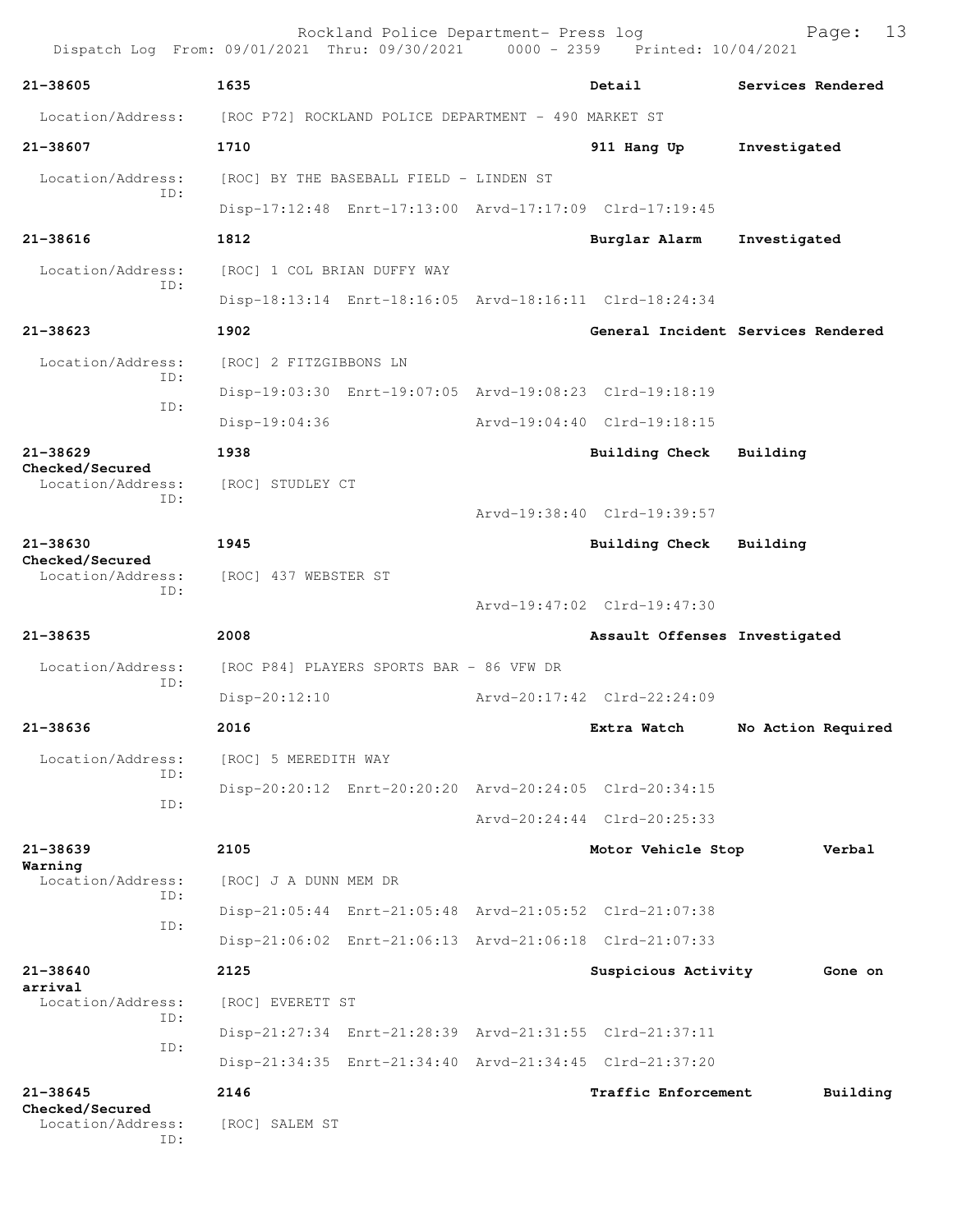Dispatch Log From: 09/01/2021 Thru: 09/30/2021 0000 - 2359 Printed: 10/04/2021

|                                      |                                                                      | Arvd-22:11:37 Clrd-22:13:43 |                   |
|--------------------------------------|----------------------------------------------------------------------|-----------------------------|-------------------|
| 21-38642                             | 2151                                                                 | 911 Hang Up                 | Services Rendered |
| Location/Address:<br>ID:             | [ROC 897] 110 MARTHA DR Apt. #E                                      |                             |                   |
|                                      | Disp-21:53:41 Enrt-21:57:20 Arvd-21:57:24 Clrd-22:03:32              |                             |                   |
| TD:                                  | Disp-22:00:02 Enrt-22:00:06 Arvd-22:00:10 Clrd-22:03:36              |                             |                   |
| 21-38644                             | 2201                                                                 | <b>Time off</b>             | Services Rendered |
| Location:                            | [ROC]                                                                |                             |                   |
| 21-38646<br><b>Checked/Secured</b>   | 2214                                                                 | <b>Traffic Enforcement</b>  | Building          |
| Location/Address:<br>ID:             | [ROC] WEST WATER ST                                                  |                             |                   |
|                                      |                                                                      | Arvd-22:18:55 Clrd-22:24:16 |                   |
| 21-38649<br>Checked/Secured          | 2226                                                                 | Building Check              | Building          |
| Location/Address:<br>ID:             | [ROC] 437 WEBSTER ST                                                 |                             |                   |
|                                      |                                                                      | Arvd-22:27:52 Clrd-22:29:16 |                   |
| 21-38650                             | 2253                                                                 | <b>Building Check</b>       | Building          |
| Checked/Secured<br>Location/Address: | [ROC] STUDLEY CT                                                     |                             |                   |
| ID:                                  |                                                                      | Arvd-22:54:02 Clrd-22:56:28 |                   |
| 21-38656                             | 2336                                                                 | Disturbance                 | Unfounded         |
| Location/Address:                    | [ROC 190] 187 MARTHA DR                                              |                             |                   |
| ID:                                  | Disp-23:37:39 Enrt-23:39:21 Arvd-23:41:04 Clrd-23:41:07              |                             |                   |
| ID:                                  | Disp-23:37:39 Enrt-23:39:11 Arvd-23:39:25 Clrd-23:40:59              |                             |                   |
| 21-38657                             | 2349                                                                 | Disturbance                 | Peace Restored    |
| Location/Address:                    | [ROC 736] 191 MARTHA DR                                              |                             |                   |
| TD:                                  | Disp-00:00:12 Enrt-00:00:17 Arvd-00:00:22 Clrd-09/04/2021 @ 00:01:24 |                             |                   |

## **For Date: 09/04/2021 - Saturday**

| 21-38661                        | 0000                                                    | SHIFT ASSIGNMENTSNo Service |                   |
|---------------------------------|---------------------------------------------------------|-----------------------------|-------------------|
| Location/Address:               | [ROC P72] ROCKLAND POLICE DEPARTMENT - 490 MARKET ST    |                             |                   |
| $21 - 38659$                    | 0001                                                    | Disturbance                 | Sent On Way       |
| Location/Address:               | [ROC P84] PLAYERS SPORTS BAR - 86 VFW DR                |                             |                   |
| ID:<br>ID:                      | Disp-00:01:32 Enrt-00:02:04 Arvd-00:03:34 Clrd-00:20:25 |                             |                   |
| ID:                             | Disp-00:01:32 Enrt-00:02:15 Arvd-00:03:25 Clrd-00:37:13 |                             |                   |
|                                 | Disp-00:01:40 Enrt-00:02:11 Arvd-00:03:16 Clrd-00:37:18 |                             |                   |
| $21 - 38663$                    | 0017                                                    | General Info                | Services Rendered |
| Location/Address:               | [ROC] STANTON ST                                        |                             |                   |
| $21 - 38665$<br>Checked/Secured | 0032                                                    | Building Check              | Building          |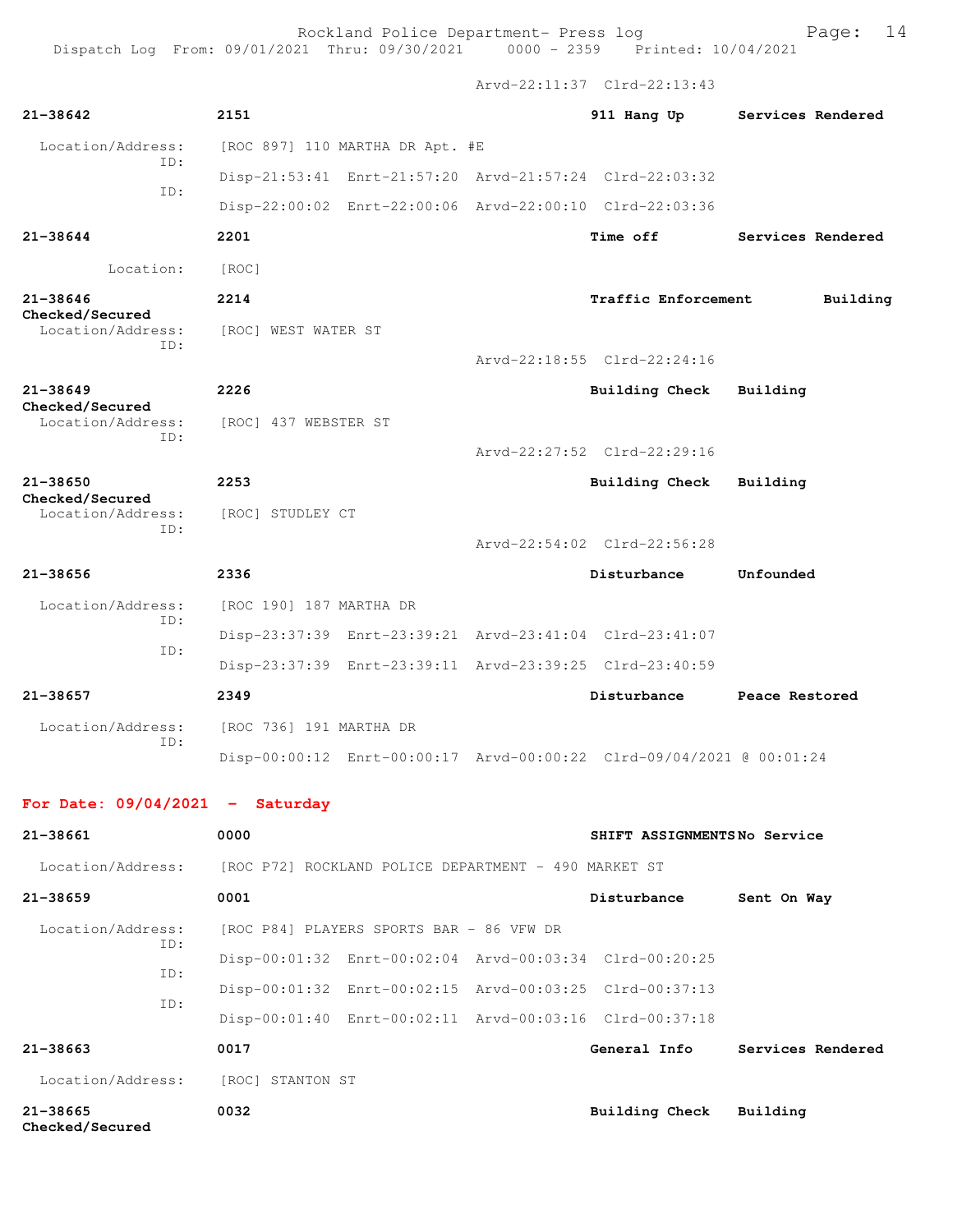|                                      | Rockland Police Department- Press log<br>Dispatch Log From: 09/01/2021 Thru: 09/30/2021 0000 - 2359 Printed: 10/04/2021 |                                | 15<br>Page:                         |
|--------------------------------------|-------------------------------------------------------------------------------------------------------------------------|--------------------------------|-------------------------------------|
| Location/Address:<br>TD:             | [ROC] STUDLEY CT                                                                                                        |                                |                                     |
|                                      |                                                                                                                         | Arvd-00:37:03 Clrd-00:39:51    |                                     |
| 21-38666                             | 0040                                                                                                                    | Traffic Enforcement            | Building                            |
| Checked/Secured<br>Location/Address: | [ROC] WEST WATER ST                                                                                                     |                                |                                     |
| ID:                                  |                                                                                                                         | Arvd-00:41:33 Clrd-00:45:30    |                                     |
| $21 - 38669$                         | 0045                                                                                                                    | Traffic Enforcement            | Building                            |
| Checked/Secured<br>Location/Address: | [ROC] SALEM ST                                                                                                          |                                |                                     |
| TD:                                  |                                                                                                                         | Arvd-00:46:17 Clrd-00:50:07    |                                     |
| 21-38670                             | 0055                                                                                                                    | Disturbance                    | Sent On Way                         |
| Location/Address:<br>TD:             | [ROC 63] MIKES PIZZA - 315 UNION ST                                                                                     |                                |                                     |
| ID:                                  | Disp-00:56:14 Enrt-00:56:37 Arvd-00:57:53 Clrd-01:17:14                                                                 |                                |                                     |
| ID:                                  | Disp-00:56:20 Enrt-00:56:42 Arvd-00:57:41 Clrd-01:17:11                                                                 |                                |                                     |
|                                      | Disp-00:56:26 Enrt-00:56:33 Arvd-00:57:49 Clrd-01:17:17                                                                 |                                |                                     |
| 21-38674                             | 0203                                                                                                                    | Noise Complaint Peace Restored |                                     |
| Location/Address:<br>ID:             | [ROC 159] 113 MARKET ST Apt. #20                                                                                        |                                |                                     |
| ID:                                  | Disp-02:04:54 Enrt-02:05:46                                                                                             | Clrd-02:22:55                  |                                     |
| ID:                                  | Disp-02:05:35 Enrt-02:05:46 Arvd-02:06:13 Clrd-02:38:46                                                                 |                                |                                     |
|                                      | Disp-02:05:41 Enrt-02:05:46                                                                                             | $Clrd-02:38:42$                |                                     |
| $21 - 38679$                         | 0537                                                                                                                    |                                | Noise Complaint Services Rendered   |
| Location/Address:                    | [ROC 159] 113 MARKET ST Apt. #20                                                                                        |                                |                                     |
| ID:<br>ID:                           | Disp-05:37:41 Enrt-05:38:48 Arvd-05:40:42 Clrd-05:53:31                                                                 |                                |                                     |
| Original Call #:                     | Disp-05:38:38 Enrt-05:38:44 Arvd-05:40:35 Clrd-05:53:25<br>$21 - 38674$                                                 |                                |                                     |
| 21-38680                             | 0555                                                                                                                    |                                | Building Check Services Rendered    |
| Location/Address:                    | [ROC 61] UNION ST BUSINESS DISTRICT - UNION ST                                                                          |                                |                                     |
| ID:                                  |                                                                                                                         | Arvd-05:56:07 Clrd-06:21:44    |                                     |
| $21 - 38687$                         | 0720                                                                                                                    | Building Check                 | Investigated                        |
| Location/Address:                    | [ROC] STUDLEY CT                                                                                                        |                                |                                     |
| ID:                                  |                                                                                                                         | Arvd-07:20:55 Clrd-07:21:03    |                                     |
| 21-38691                             | 0805                                                                                                                    |                                | SHIFT ASSIGNMENTS Services Rendered |
| Location/Address:                    | [ROC P72] ROCKLAND POLICE DEPARTMENT - 490 MARKET ST                                                                    |                                |                                     |
| 21-38697                             | 0854                                                                                                                    | Motor Vehicle Complaint        | Services                            |
| Rendered<br>Location/Address:        | [ROC] 70 EAST WATER ST                                                                                                  |                                |                                     |
| ID:                                  | Disp-08:55:18 Enrt-08:56:31 Arvd-08:58:56 Clrd-09:05:02                                                                 |                                |                                     |
| ID:                                  | Disp-08:57:05 Enrt-08:57:16 Arvd-08:58:55 Clrd-09:05:08                                                                 |                                |                                     |
| 21-38699                             | 0911                                                                                                                    | General Info                   | Services Rendered                   |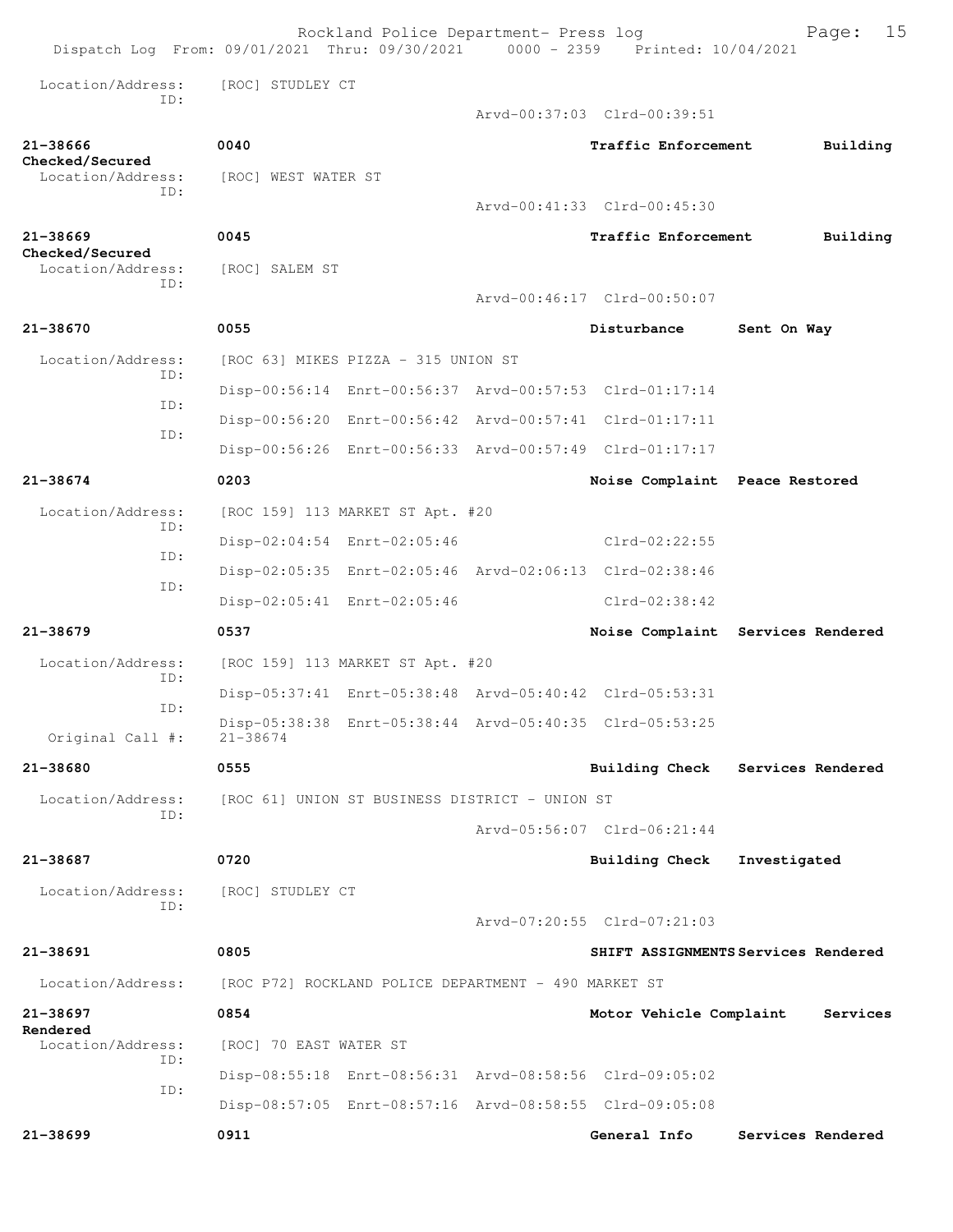Rockland Police Department- Press log Fage: 16 Dispatch Log From: 09/01/2021 Thru: 09/30/2021 0000 - 2359 Printed: 10/04/2021 Location/Address: [ROC P72] ROCKLAND POLICE DEPARTMENT - 490 MARKET ST **21-38705 0942 Larceny / Forgery/ Fraud Services Rendered**  Location/Address: [ROC] 45 HANNAH WAY Apt. #B ID: Disp-10:03:47 Arvd-10:03:56 Clrd-10:04:04 **21-38707 1024 Motor Vehicle Stop Verbal Warning**  Vicinity of: [ROC] 754 UNION ST @ 9 SALEM ST ID: Arvd-10:24:00 Clrd-10:27:22 **21-38711 1047 Vehicle Maintenance Services Rendered**  Location: [ROC] HANOVER ID: Arvd-10:47:00 Clrd-11:05:41 **21-38713 1057 Emergency Medical Services Rendered** Location/Address: [ROC] 32 MARTHA DR Apt. #F<br>Fire Unit: ROCKEN1-Pumper-Rockland En ROCKEN1-Pumper-Rockland Engine 1 Disp-10:58:12 Enrt-11:00:33 Arvd-11:03:46 Clrd-11:13:42 InQrtsUnavl-11:20:30 InSrvce-11:20:34<br>EMS Unit: ROCKAM1-Rockland A1 ROCKAM1-Rockland A1 Disp-10:58:18 Enrt-11:00:29 Arvd-11:03:49 Clrd-11:13:45 Hosp-11:23:21 ClrHosp-12:13:31 InQrtsUnavl-12:19:46 InSrvce-12:19:46 ID: Disp-11:07:03 Arvd-11:07:07 Clrd-11:17:47 **21-38719 1111 Lost/Found Property No Service** Location/Address: [ROC 494] 84 WEST WATER ST ID: Disp-11:26:53 Enrt-11:28:00 Arvd-11:32:56 Clrd-11:32:59 **21-38720 1126 Traffic Enforcement Services Rendered**  Vicinity of: [ROC] WEST WATER ST ID: Arvd-11:26:00 Clrd-11:50:30 **21-38726 1211 Motor Vehicle Stop Verbal Warning**  Vicinity of: [ROC] BEECH ST ID: Arvd-12:11:00 Clrd-12:15:35 **21-38730 1221 Motor Vehicle Stop Citation/Warning Issued**  Location/Address: [ROC] 540 UNION ST ID: Arvd-12:21:00 Clrd-12:30:03 ID: Disp-12:28:52 Arvd-12:28:56 Clrd-12:29:07 **21-38732 1312 Details / Time off Services Rendered**  Location: [ROC] **21-38741 1358 911 Hang Up Services Rendered** Location/Address: [ROC] 92 LIBERTY ST ID: Disp-14:01:34 Enrt-14:01:40 Arvd-14:06:52 Clrd-14:10:40 **21-38742 1408 TIME OFF No Action Required**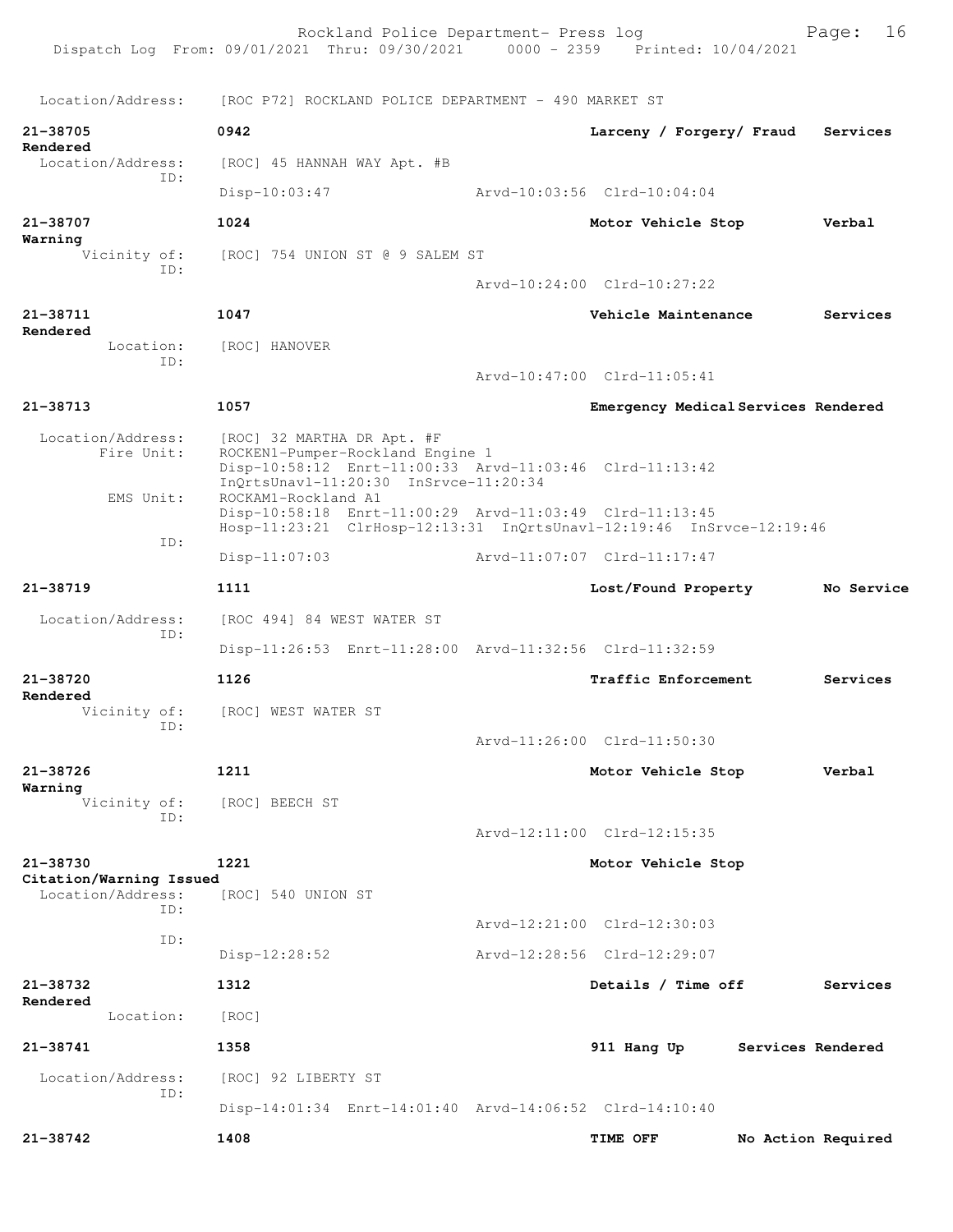Rockland Police Department- Press log Fage: 17 Dispatch Log From: 09/01/2021 Thru: 09/30/2021 0000 - 2359 Printed: 10/04/2021 Location/Address: [ROC P72] ROCKLAND POLICE DEPARTMENT - 490 MARKET ST ID: Arvd-14:08:00 Clrd-14:10:00 **21-38745 1421 Building Check Building Checked/Secured**  Location/Address: [ROC] WEBSTER ST ID: Arvd-14:22:34 Clrd-14:22:51 **21-38752 1504 Vehicle Maintenance Services Rendered**  Location: [ROC] HANOVER ID: Arvd-15:04:00 Clrd-15:13:01 ID: Disp-15:06:15 Arvd-15:06:20 Clrd-15:20:34 ID: Disp-15:13:34 Arvd-15:13:42 Clrd-15:16:56 **21-38753 1510 Burglar Alarm Services Rendered** Location/Address: [ROC] 800 MARKET ST ID: Disp-15:13:01 Clrd-15:13:16 ID: Disp-15:13:12 Enrt-15:13:38 Clrd-15:22:04 ID: Disp-15:19:01 Arvd-15:19:05 Clrd-15:22:16 **21-38754 1517 Motor Vehicle Stop Citation/Warning Issued**  [ROC] NORTH AVE ID: Arvd-15:17:00 Clrd-15:31:58 ID: Disp-15:30:56 Arvd-15:31:19 Clrd-15:32:01 **21-38757 1531 Vehicle Maintenance Services Rendered**  Location/Address: [ROC P72] ROCKLAND POLICE DEPARTMENT - 490 MARKET ST **21-38760 1600 General Info Services Rendered** Location/Address: [ROC P72] ROCKLAND POLICE DEPARTMENT - 490 MARKET ST **21-38761 1624 911 Hang Up Unfounded**  Vicinity of: [ROC 598] 214 MARTHA DR Apt. #E ID: Disp-16:27:29 Enrt-16:27:34 Arvd-16:33:00 Clrd-16:39:29 **21-38772 1818 General Info Services Rendered** Location/Address: [ROC P72] ROCKLAND POLICE DEPARTMENT - 490 MARKET ST **21-38781 1901 Lockout Services Rendered** Location/Address: [ROC 622] 92 GEORGE ST ID: Disp-19:21:02 Enrt-19:21:35 Clrd-19:28:20 **21-38785 1927 Building Check Building Checked/Secured**  Location/Address: [ROC] STUDLEY CT ID: Arvd-19:28:30 Clrd-19:36:54 **21-38788 1940 Building Check Building**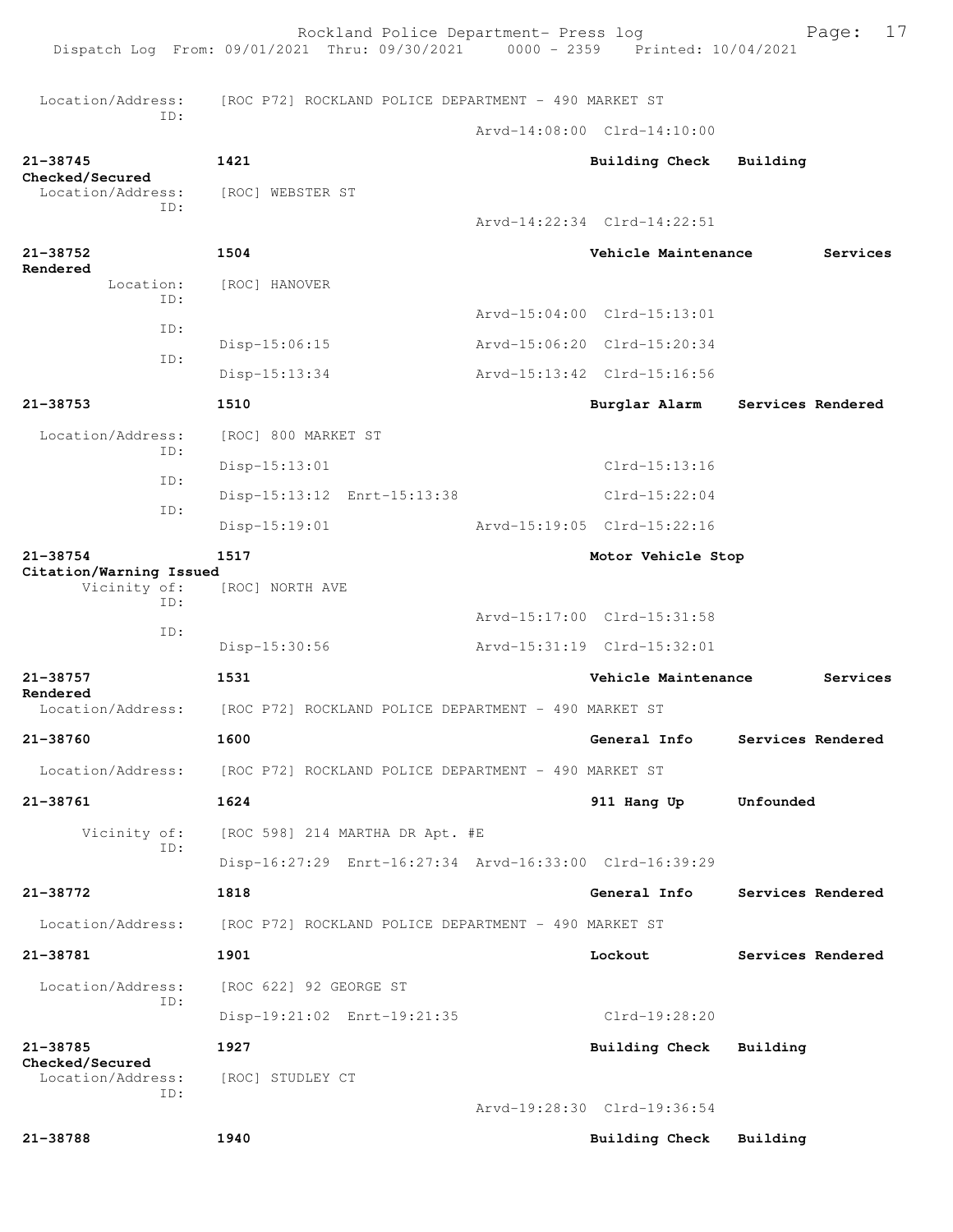| Dispatch Log From: 09/01/2021 Thru: 09/30/2021 0000 - 2359 Printed: 10/04/2021 |                                                     | Rockland Police Department- Press log                                                                                                |                                                                      |          | Page:       | 18           |
|--------------------------------------------------------------------------------|-----------------------------------------------------|--------------------------------------------------------------------------------------------------------------------------------------|----------------------------------------------------------------------|----------|-------------|--------------|
| Checked/Secured<br>Location/Address:<br>ID:                                    | [ROC] 437 WEBSTER ST                                |                                                                                                                                      |                                                                      |          |             |              |
|                                                                                |                                                     |                                                                                                                                      | Arvd-19:42:13 Clrd-19:43:45                                          |          |             |              |
| 21-38789                                                                       | 1956                                                |                                                                                                                                      | Suspicious Activity                                                  |          | Sent On Way |              |
| Location/Address:<br>ID:                                                       | [ROC 93] 163 SALEM ST                               |                                                                                                                                      |                                                                      |          |             |              |
| ID:                                                                            |                                                     | Disp-19:56:58 Enrt-19:57:21 Arvd-19:57:43 Clrd-20:20:24                                                                              |                                                                      |          |             |              |
| ID:                                                                            |                                                     | Disp-19:57:09 Enrt-19:57:13 Arvd-20:08:09 Clrd-20:09:23                                                                              |                                                                      |          |             |              |
|                                                                                |                                                     | Disp-19:57:25 Enrt-19:57:37 Arvd-19:58:48 Clrd-20:16:59                                                                              |                                                                      |          |             |              |
| 21-38791                                                                       | 2008                                                |                                                                                                                                      | <b>Building Check</b>                                                | Building |             |              |
| Checked/Secured<br>Location/Address:<br>ID:                                    | [ROC] SALEM ST                                      |                                                                                                                                      | Arvd-20:09:23 Clrd-20:14:18                                          |          |             |              |
|                                                                                |                                                     |                                                                                                                                      |                                                                      |          |             |              |
| 21-38795<br>Checked/Secured                                                    | 2015                                                |                                                                                                                                      | <b>Building Check</b>                                                | Building |             |              |
| Location/Address:<br>ID:                                                       | [ROC] WEST WATER ST                                 |                                                                                                                                      |                                                                      |          |             |              |
| ID:                                                                            |                                                     |                                                                                                                                      | Arvd-20:15:50 Clrd-20:42:34                                          |          |             |              |
|                                                                                | Disp-20:30:31                                       |                                                                                                                                      | Arvd-20:30:35 Clrd-20:36:31                                          |          |             |              |
| 21-38801                                                                       | 2040                                                |                                                                                                                                      | Health & Welfare Check                                               |          |             | Investigated |
| Location/Address:<br>ID:                                                       | [ROC 588] 482 PLAIN ST                              | Disp-20:41:52 Enrt-20:41:56 Arvd-20:46:20 Clrd-21:17:28                                                                              |                                                                      |          |             |              |
| 21-38803                                                                       | 2115                                                |                                                                                                                                      | Motor Vehicle Collision W/PI                                         |          |             |              |
| Report Follows<br>Location/Address:                                            |                                                     |                                                                                                                                      |                                                                      |          |             |              |
| Fire Unit:<br>EMS Unit:                                                        | [ROC] 586 FOREST ST<br>ABIA2-Abington Ambulance 2   | ROCKEN3-Pumper-Rockland Engine 3<br>Disp-21:19:30 Enrt-21:20:42 Arvd-21:23:31 Clrd-23:00:34<br>InQrtsUnavl-23:11:28 InSrvce-23:11:37 |                                                                      |          |             |              |
| ID:                                                                            |                                                     | Disp-21:19:45 Enrt-21:20:11 Arvd-21:28:17 Clrd-21:39:12                                                                              | Hosp-21:44:25 ClrHosp-22:06:08 InQrtsUnavl-22:15:59 InSrvce-22:16:04 |          |             |              |
| Fire Unit:                                                                     |                                                     | Disp-21:18:22 Enrt-21:18:25<br>ROCKEN1-Pumper-Rockland Engine 1                                                                      | $Clrd-21:21:56$                                                      |          |             |              |
|                                                                                | $Disp-21:28:02$                                     | InQrtsUnavl-21:51:53 InSrvce-21:51:53                                                                                                | Arvd-21:33:31 Clrd-21:50:58                                          |          |             |              |
| 21-38806                                                                       | 2121                                                |                                                                                                                                      | MVA Property Damage Only                                             |          | Vehicle     |              |
| Towed<br>Location/Address:<br>ID:                                              | [ROC] VFW DR @ FOREST ST                            |                                                                                                                                      |                                                                      |          |             |              |
| ID:                                                                            |                                                     | Disp-21:22:11 Enrt-21:23:11 Arvd-21:23:40 Clrd-22:22:20                                                                              |                                                                      |          |             |              |
| ID:                                                                            |                                                     | Disp-21:23:00 Enrt-21:23:11 Arvd-21:24:52 Clrd-22:37:19                                                                              |                                                                      |          |             |              |
| ID:                                                                            |                                                     | Disp-21:23:09 Enrt-21:23:11 Arvd-21:23:38 Clrd-21:41:15                                                                              |                                                                      |          |             |              |
| ID:                                                                            | Disp-22:20:59                                       |                                                                                                                                      | Arvd-22:21:02 Clrd-23:26:39                                          |          |             |              |
| Refer To Summons:<br>Summons:                                                  | $Disp-22:43:39$<br>21ROC-38806-AR<br>CHASE, LOGAN J |                                                                                                                                      | Arvd-22:43:42 Clrd-23:08:20                                          |          |             |              |
| Address:<br>Age:                                                               | 17 HIGHLAND CT<br>30                                | COHASSET, MA                                                                                                                         |                                                                      |          |             |              |
| Charges:                                                                       | MARKED LANES VIOLATION                              | NEGLIGENT OPERATION OF MOTOR VEHICLE<br>SPEEDING RATE OF SPEED EXCEEDING POSTED LIMIT                                                |                                                                      |          |             |              |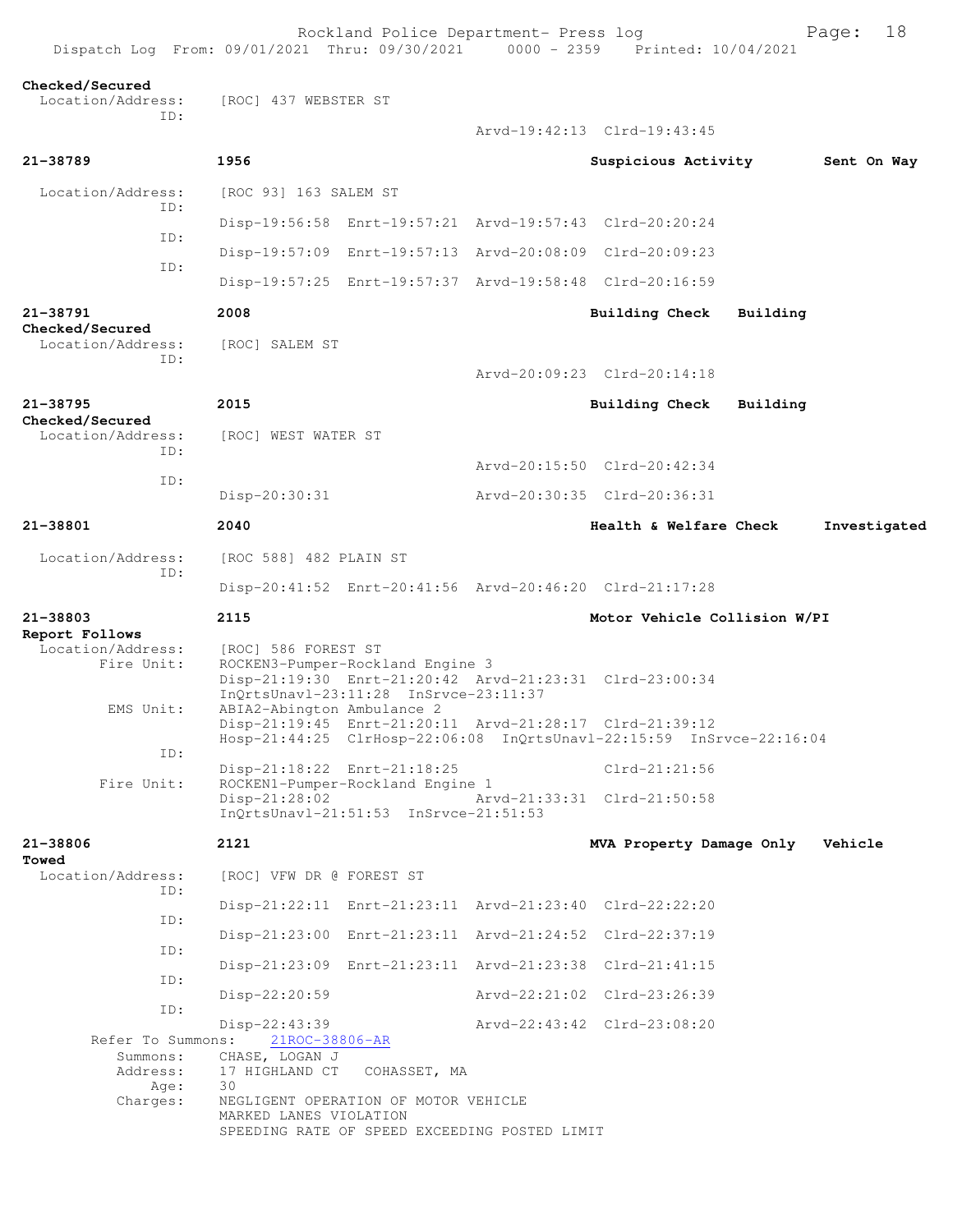Rockland Police Department- Press log Page: 19 Dispatch Log From: 09/01/2021 Thru: 09/30/2021 0000 - 2359 Printed: 10/04/2021

| 21-38807                                    | 2130                                                 | 911 Hang Up                 | Investigated      |
|---------------------------------------------|------------------------------------------------------|-----------------------------|-------------------|
| Location/Address:                           | 3 BARSTOW LN<br>[ROC]                                |                             |                   |
| 21-38811                                    | 2202                                                 | OFC IN STATION              | Services Rendered |
| Location/Address:                           | [ROC P72] ROCKLAND POLICE DEPARTMENT - 490 MARKET ST |                             |                   |
| 21-38821                                    | 2335                                                 | Building Check              | Building          |
| Checked/Secured<br>Location/Address:<br>ID: | [ROC]<br>STUDLEY CT                                  |                             |                   |
|                                             |                                                      | Arvd-23:35:55 Clrd-23:37:57 |                   |
| 21-38823                                    | 2353                                                 | Building Check              | Building          |
| Checked/Secured<br>Location/Address:<br>ID: | 437<br>[ROC]<br>WEBSTER ST                           |                             |                   |

**For Date: 09/05/2021 - Sunday**

Arvd-23:54:04 Clrd-23:54:54

**21-38848 0000 SHIFT ASSIGNMENTS Services Rendered** Location/Address: [ROC P72] ROCKLAND POLICE DEPARTMENT - 490 MARKET ST **21-38825 0008 Disturbance Services Rendered** Location/Address: [ROC] 45 HANNAH WAY Apt. #E ID: Disp-00:13:12 Enrt-00:13:16 Arvd-00:17:33 Clrd-00:21:12 ID: Disp-00:16:09 Enrt-00:16:12 Arvd-00:17:36 Clrd-00:21:12 **21-38827 0013 Building Check Building Checked/Secured**  Location/Address: [ROC] 437 WEBSTER ST ID: Arvd-00:14:38 Clrd-00:17:27 **21-38829 0018 Building Check Building Checked/Secured**  Location/Address: [ROC] SALEM ST ID: Arvd-00:19:24 Clrd-00:22:39 **21-38831 0023 Building Check Building Checked/Secured**  [ROC] WEST WATER ST ID: Arvd-00:24:18 Clrd-00:25:05 **21-38832 0027 Building Check Building Checked/Secured**  Location/Address: [ROC] STUDLEY CT ID: Arvd-00:28:53 Clrd-00:29:15 **21-38834 0048 Health & Welfare Check Services Rendered**  Location/Address: [ROC] 64 HOWARD ST Apt. #1 ID: Disp-00:50:15 Enrt-00:52:21 Arvd-00:52:35 Clrd-01:03:31 **21-38840 0124 Suspicious Activity Services Rendered**  Location/Address: [ROC 60] SPRING GATE APARTMENTS - 52 HANNAH WAY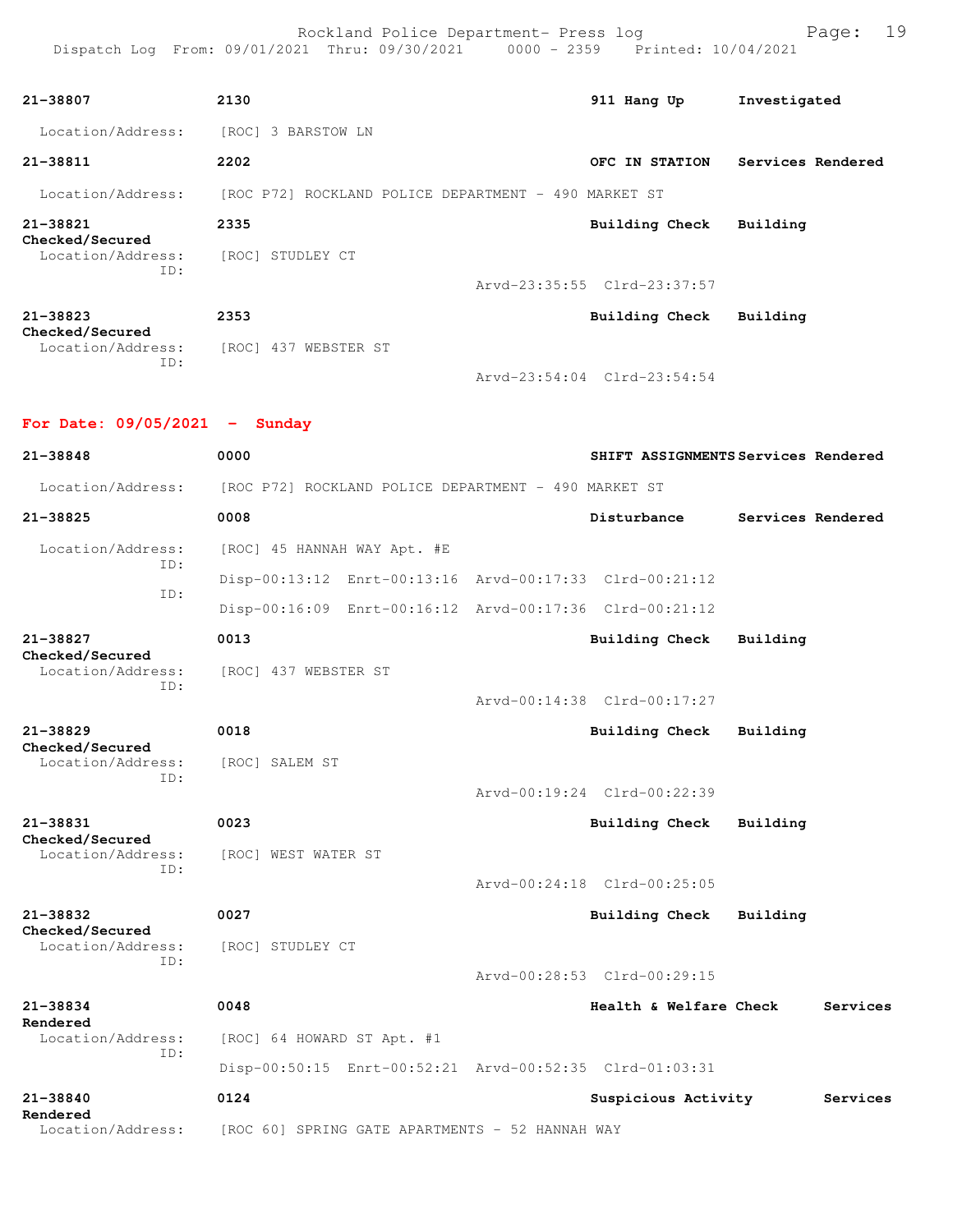| ID:<br>$Clrd-01:26:47$<br>$Disp-01:26:46$<br>ID:<br>Disp-01:26:55 Enrt-01:27:25 Arvd-01:29:32 Clrd-01:39:50<br>ID:<br>Disp-01:27:02 Enrt-01:27:25 Arvd-01:28:20 Clrd-01:39:50<br>ID:<br>Disp-01:26:47 Enrt-01:27:25 Arvd-01:28:55 Clrd-01:39:50<br>$21 - 38855$<br>0601<br>Building Check<br>Appears Secure<br>Location/Address:<br>[ROC] WEBSTER ST<br>ID:<br>Arvd-06:01:33 Clrd-06:02:25<br>0620<br>21-38857<br>Building Check<br>Appears Secure<br>Location/Address:<br>[ROC] UNION ST<br>ID:<br>Arvd-06:20:56 Clrd-06:47:51<br>21-38861<br>0752<br>Health & Welfare Check<br>Services<br>Rendered<br>Location/Address:<br>[ROC] 405 GARDEN TER<br>ID:<br>$Clrd-07:56:47$<br>$Disp-07:54:45$<br>Fire Unit:<br>ROCKEN1-Pumper-Rockland Engine 1<br>Disp-07:55:35 Enrt-07:56:57 Arvd-08:00:12 Clrd-08:02:37<br>InQrtsUnavl-08:14:21 InSrvce-08:14:21<br>EMS Unit:<br>ROCKAM1-Rockland A1<br>Disp-07:55:42 Enrt-07:56:54 Arvd-08:00:09 Clrd-08:02:34<br>InOrtsUnav1-08:14:11 InSrvce-08:14:15<br>ID:<br>Arvd-08:04:39 Clrd-08:04:42<br>$Disp-08:04:34$<br>0820<br>21-38863<br>SHIFT ASSIGNMENTS Services Rendered<br>Location/Address:<br>[ROC P72] ROCKLAND POLICE DEPARTMENT - 490 MARKET ST<br>ID:<br>$Clrd-08:23:06$<br>Disp-08:22:49<br>21-38871<br>0925<br>Building Check<br>Services Rendered<br>Location/Address:<br>[ROC] WEBSTER ST<br>TD:<br>Arvd-09:26:05 Clrd-09:26:24<br>21-38876<br>0949<br>Health & Welfare Check<br>Services<br>Rendered<br>Location/Address:<br>[ROC P85] ROCKLAND FEDERAL CREDIT UNION - 241 UNION ST<br>TD:<br>Disp-09:50:32 Enrt-09:50:39 Arvd-09:51:45 Clrd-10:28:35<br>ID:<br>Disp-09:50:32 Enrt-09:50:39 Arvd-09:51:40 Clrd-10:13:08<br>ID:<br>Arvd-09:50:58 Clrd-10:28:26<br>$Disp-09:50:52$<br>1024<br>21-38881<br>Assist Public<br>Services Rendered<br>Location/Address:<br>[ROC 745] 50 CONCORD ST Apt. #3<br>ID:<br>Disp-10:30:11 Enrt-10:30:13 Arvd-10:32:28 Clrd-10:43:50<br>21-38884<br>1039<br>MVA Property Damage Only<br>Services<br>Rendered<br>Location/Address:<br>[ROC] DEXTER RD<br>ID:<br>Arvd-10:44:01 Clrd-10:51:52<br>$Disp-10:40:25$<br>21-38886<br>1106<br>Building Check<br>Services Rendered |  | Rockland Police Department- Press log | Dispatch Log From: 09/01/2021 Thru: 09/30/2021 0000 - 2359 Printed: 10/04/2021 | Page: | 20 |
|---------------------------------------------------------------------------------------------------------------------------------------------------------------------------------------------------------------------------------------------------------------------------------------------------------------------------------------------------------------------------------------------------------------------------------------------------------------------------------------------------------------------------------------------------------------------------------------------------------------------------------------------------------------------------------------------------------------------------------------------------------------------------------------------------------------------------------------------------------------------------------------------------------------------------------------------------------------------------------------------------------------------------------------------------------------------------------------------------------------------------------------------------------------------------------------------------------------------------------------------------------------------------------------------------------------------------------------------------------------------------------------------------------------------------------------------------------------------------------------------------------------------------------------------------------------------------------------------------------------------------------------------------------------------------------------------------------------------------------------------------------------------------------------------------------------------------------------------------------------------------------------------------------------------------------------------------------------------------------------------------------------------------------------------------------------------------------------------------------------------------------------------------------------|--|---------------------------------------|--------------------------------------------------------------------------------|-------|----|
|                                                                                                                                                                                                                                                                                                                                                                                                                                                                                                                                                                                                                                                                                                                                                                                                                                                                                                                                                                                                                                                                                                                                                                                                                                                                                                                                                                                                                                                                                                                                                                                                                                                                                                                                                                                                                                                                                                                                                                                                                                                                                                                                                               |  |                                       |                                                                                |       |    |
|                                                                                                                                                                                                                                                                                                                                                                                                                                                                                                                                                                                                                                                                                                                                                                                                                                                                                                                                                                                                                                                                                                                                                                                                                                                                                                                                                                                                                                                                                                                                                                                                                                                                                                                                                                                                                                                                                                                                                                                                                                                                                                                                                               |  |                                       |                                                                                |       |    |
|                                                                                                                                                                                                                                                                                                                                                                                                                                                                                                                                                                                                                                                                                                                                                                                                                                                                                                                                                                                                                                                                                                                                                                                                                                                                                                                                                                                                                                                                                                                                                                                                                                                                                                                                                                                                                                                                                                                                                                                                                                                                                                                                                               |  |                                       |                                                                                |       |    |
|                                                                                                                                                                                                                                                                                                                                                                                                                                                                                                                                                                                                                                                                                                                                                                                                                                                                                                                                                                                                                                                                                                                                                                                                                                                                                                                                                                                                                                                                                                                                                                                                                                                                                                                                                                                                                                                                                                                                                                                                                                                                                                                                                               |  |                                       |                                                                                |       |    |
|                                                                                                                                                                                                                                                                                                                                                                                                                                                                                                                                                                                                                                                                                                                                                                                                                                                                                                                                                                                                                                                                                                                                                                                                                                                                                                                                                                                                                                                                                                                                                                                                                                                                                                                                                                                                                                                                                                                                                                                                                                                                                                                                                               |  |                                       |                                                                                |       |    |
|                                                                                                                                                                                                                                                                                                                                                                                                                                                                                                                                                                                                                                                                                                                                                                                                                                                                                                                                                                                                                                                                                                                                                                                                                                                                                                                                                                                                                                                                                                                                                                                                                                                                                                                                                                                                                                                                                                                                                                                                                                                                                                                                                               |  |                                       |                                                                                |       |    |
|                                                                                                                                                                                                                                                                                                                                                                                                                                                                                                                                                                                                                                                                                                                                                                                                                                                                                                                                                                                                                                                                                                                                                                                                                                                                                                                                                                                                                                                                                                                                                                                                                                                                                                                                                                                                                                                                                                                                                                                                                                                                                                                                                               |  |                                       |                                                                                |       |    |
|                                                                                                                                                                                                                                                                                                                                                                                                                                                                                                                                                                                                                                                                                                                                                                                                                                                                                                                                                                                                                                                                                                                                                                                                                                                                                                                                                                                                                                                                                                                                                                                                                                                                                                                                                                                                                                                                                                                                                                                                                                                                                                                                                               |  |                                       |                                                                                |       |    |
|                                                                                                                                                                                                                                                                                                                                                                                                                                                                                                                                                                                                                                                                                                                                                                                                                                                                                                                                                                                                                                                                                                                                                                                                                                                                                                                                                                                                                                                                                                                                                                                                                                                                                                                                                                                                                                                                                                                                                                                                                                                                                                                                                               |  |                                       |                                                                                |       |    |
|                                                                                                                                                                                                                                                                                                                                                                                                                                                                                                                                                                                                                                                                                                                                                                                                                                                                                                                                                                                                                                                                                                                                                                                                                                                                                                                                                                                                                                                                                                                                                                                                                                                                                                                                                                                                                                                                                                                                                                                                                                                                                                                                                               |  |                                       |                                                                                |       |    |
|                                                                                                                                                                                                                                                                                                                                                                                                                                                                                                                                                                                                                                                                                                                                                                                                                                                                                                                                                                                                                                                                                                                                                                                                                                                                                                                                                                                                                                                                                                                                                                                                                                                                                                                                                                                                                                                                                                                                                                                                                                                                                                                                                               |  |                                       |                                                                                |       |    |
|                                                                                                                                                                                                                                                                                                                                                                                                                                                                                                                                                                                                                                                                                                                                                                                                                                                                                                                                                                                                                                                                                                                                                                                                                                                                                                                                                                                                                                                                                                                                                                                                                                                                                                                                                                                                                                                                                                                                                                                                                                                                                                                                                               |  |                                       |                                                                                |       |    |
|                                                                                                                                                                                                                                                                                                                                                                                                                                                                                                                                                                                                                                                                                                                                                                                                                                                                                                                                                                                                                                                                                                                                                                                                                                                                                                                                                                                                                                                                                                                                                                                                                                                                                                                                                                                                                                                                                                                                                                                                                                                                                                                                                               |  |                                       |                                                                                |       |    |
|                                                                                                                                                                                                                                                                                                                                                                                                                                                                                                                                                                                                                                                                                                                                                                                                                                                                                                                                                                                                                                                                                                                                                                                                                                                                                                                                                                                                                                                                                                                                                                                                                                                                                                                                                                                                                                                                                                                                                                                                                                                                                                                                                               |  |                                       |                                                                                |       |    |
|                                                                                                                                                                                                                                                                                                                                                                                                                                                                                                                                                                                                                                                                                                                                                                                                                                                                                                                                                                                                                                                                                                                                                                                                                                                                                                                                                                                                                                                                                                                                                                                                                                                                                                                                                                                                                                                                                                                                                                                                                                                                                                                                                               |  |                                       |                                                                                |       |    |
|                                                                                                                                                                                                                                                                                                                                                                                                                                                                                                                                                                                                                                                                                                                                                                                                                                                                                                                                                                                                                                                                                                                                                                                                                                                                                                                                                                                                                                                                                                                                                                                                                                                                                                                                                                                                                                                                                                                                                                                                                                                                                                                                                               |  |                                       |                                                                                |       |    |
|                                                                                                                                                                                                                                                                                                                                                                                                                                                                                                                                                                                                                                                                                                                                                                                                                                                                                                                                                                                                                                                                                                                                                                                                                                                                                                                                                                                                                                                                                                                                                                                                                                                                                                                                                                                                                                                                                                                                                                                                                                                                                                                                                               |  |                                       |                                                                                |       |    |
|                                                                                                                                                                                                                                                                                                                                                                                                                                                                                                                                                                                                                                                                                                                                                                                                                                                                                                                                                                                                                                                                                                                                                                                                                                                                                                                                                                                                                                                                                                                                                                                                                                                                                                                                                                                                                                                                                                                                                                                                                                                                                                                                                               |  |                                       |                                                                                |       |    |
|                                                                                                                                                                                                                                                                                                                                                                                                                                                                                                                                                                                                                                                                                                                                                                                                                                                                                                                                                                                                                                                                                                                                                                                                                                                                                                                                                                                                                                                                                                                                                                                                                                                                                                                                                                                                                                                                                                                                                                                                                                                                                                                                                               |  |                                       |                                                                                |       |    |
|                                                                                                                                                                                                                                                                                                                                                                                                                                                                                                                                                                                                                                                                                                                                                                                                                                                                                                                                                                                                                                                                                                                                                                                                                                                                                                                                                                                                                                                                                                                                                                                                                                                                                                                                                                                                                                                                                                                                                                                                                                                                                                                                                               |  |                                       |                                                                                |       |    |
|                                                                                                                                                                                                                                                                                                                                                                                                                                                                                                                                                                                                                                                                                                                                                                                                                                                                                                                                                                                                                                                                                                                                                                                                                                                                                                                                                                                                                                                                                                                                                                                                                                                                                                                                                                                                                                                                                                                                                                                                                                                                                                                                                               |  |                                       |                                                                                |       |    |
|                                                                                                                                                                                                                                                                                                                                                                                                                                                                                                                                                                                                                                                                                                                                                                                                                                                                                                                                                                                                                                                                                                                                                                                                                                                                                                                                                                                                                                                                                                                                                                                                                                                                                                                                                                                                                                                                                                                                                                                                                                                                                                                                                               |  |                                       |                                                                                |       |    |
|                                                                                                                                                                                                                                                                                                                                                                                                                                                                                                                                                                                                                                                                                                                                                                                                                                                                                                                                                                                                                                                                                                                                                                                                                                                                                                                                                                                                                                                                                                                                                                                                                                                                                                                                                                                                                                                                                                                                                                                                                                                                                                                                                               |  |                                       |                                                                                |       |    |
|                                                                                                                                                                                                                                                                                                                                                                                                                                                                                                                                                                                                                                                                                                                                                                                                                                                                                                                                                                                                                                                                                                                                                                                                                                                                                                                                                                                                                                                                                                                                                                                                                                                                                                                                                                                                                                                                                                                                                                                                                                                                                                                                                               |  |                                       |                                                                                |       |    |
|                                                                                                                                                                                                                                                                                                                                                                                                                                                                                                                                                                                                                                                                                                                                                                                                                                                                                                                                                                                                                                                                                                                                                                                                                                                                                                                                                                                                                                                                                                                                                                                                                                                                                                                                                                                                                                                                                                                                                                                                                                                                                                                                                               |  |                                       |                                                                                |       |    |
|                                                                                                                                                                                                                                                                                                                                                                                                                                                                                                                                                                                                                                                                                                                                                                                                                                                                                                                                                                                                                                                                                                                                                                                                                                                                                                                                                                                                                                                                                                                                                                                                                                                                                                                                                                                                                                                                                                                                                                                                                                                                                                                                                               |  |                                       |                                                                                |       |    |
|                                                                                                                                                                                                                                                                                                                                                                                                                                                                                                                                                                                                                                                                                                                                                                                                                                                                                                                                                                                                                                                                                                                                                                                                                                                                                                                                                                                                                                                                                                                                                                                                                                                                                                                                                                                                                                                                                                                                                                                                                                                                                                                                                               |  |                                       |                                                                                |       |    |
|                                                                                                                                                                                                                                                                                                                                                                                                                                                                                                                                                                                                                                                                                                                                                                                                                                                                                                                                                                                                                                                                                                                                                                                                                                                                                                                                                                                                                                                                                                                                                                                                                                                                                                                                                                                                                                                                                                                                                                                                                                                                                                                                                               |  |                                       |                                                                                |       |    |
|                                                                                                                                                                                                                                                                                                                                                                                                                                                                                                                                                                                                                                                                                                                                                                                                                                                                                                                                                                                                                                                                                                                                                                                                                                                                                                                                                                                                                                                                                                                                                                                                                                                                                                                                                                                                                                                                                                                                                                                                                                                                                                                                                               |  |                                       |                                                                                |       |    |
|                                                                                                                                                                                                                                                                                                                                                                                                                                                                                                                                                                                                                                                                                                                                                                                                                                                                                                                                                                                                                                                                                                                                                                                                                                                                                                                                                                                                                                                                                                                                                                                                                                                                                                                                                                                                                                                                                                                                                                                                                                                                                                                                                               |  |                                       |                                                                                |       |    |
|                                                                                                                                                                                                                                                                                                                                                                                                                                                                                                                                                                                                                                                                                                                                                                                                                                                                                                                                                                                                                                                                                                                                                                                                                                                                                                                                                                                                                                                                                                                                                                                                                                                                                                                                                                                                                                                                                                                                                                                                                                                                                                                                                               |  |                                       |                                                                                |       |    |
|                                                                                                                                                                                                                                                                                                                                                                                                                                                                                                                                                                                                                                                                                                                                                                                                                                                                                                                                                                                                                                                                                                                                                                                                                                                                                                                                                                                                                                                                                                                                                                                                                                                                                                                                                                                                                                                                                                                                                                                                                                                                                                                                                               |  |                                       |                                                                                |       |    |
|                                                                                                                                                                                                                                                                                                                                                                                                                                                                                                                                                                                                                                                                                                                                                                                                                                                                                                                                                                                                                                                                                                                                                                                                                                                                                                                                                                                                                                                                                                                                                                                                                                                                                                                                                                                                                                                                                                                                                                                                                                                                                                                                                               |  |                                       |                                                                                |       |    |
|                                                                                                                                                                                                                                                                                                                                                                                                                                                                                                                                                                                                                                                                                                                                                                                                                                                                                                                                                                                                                                                                                                                                                                                                                                                                                                                                                                                                                                                                                                                                                                                                                                                                                                                                                                                                                                                                                                                                                                                                                                                                                                                                                               |  |                                       |                                                                                |       |    |
|                                                                                                                                                                                                                                                                                                                                                                                                                                                                                                                                                                                                                                                                                                                                                                                                                                                                                                                                                                                                                                                                                                                                                                                                                                                                                                                                                                                                                                                                                                                                                                                                                                                                                                                                                                                                                                                                                                                                                                                                                                                                                                                                                               |  |                                       |                                                                                |       |    |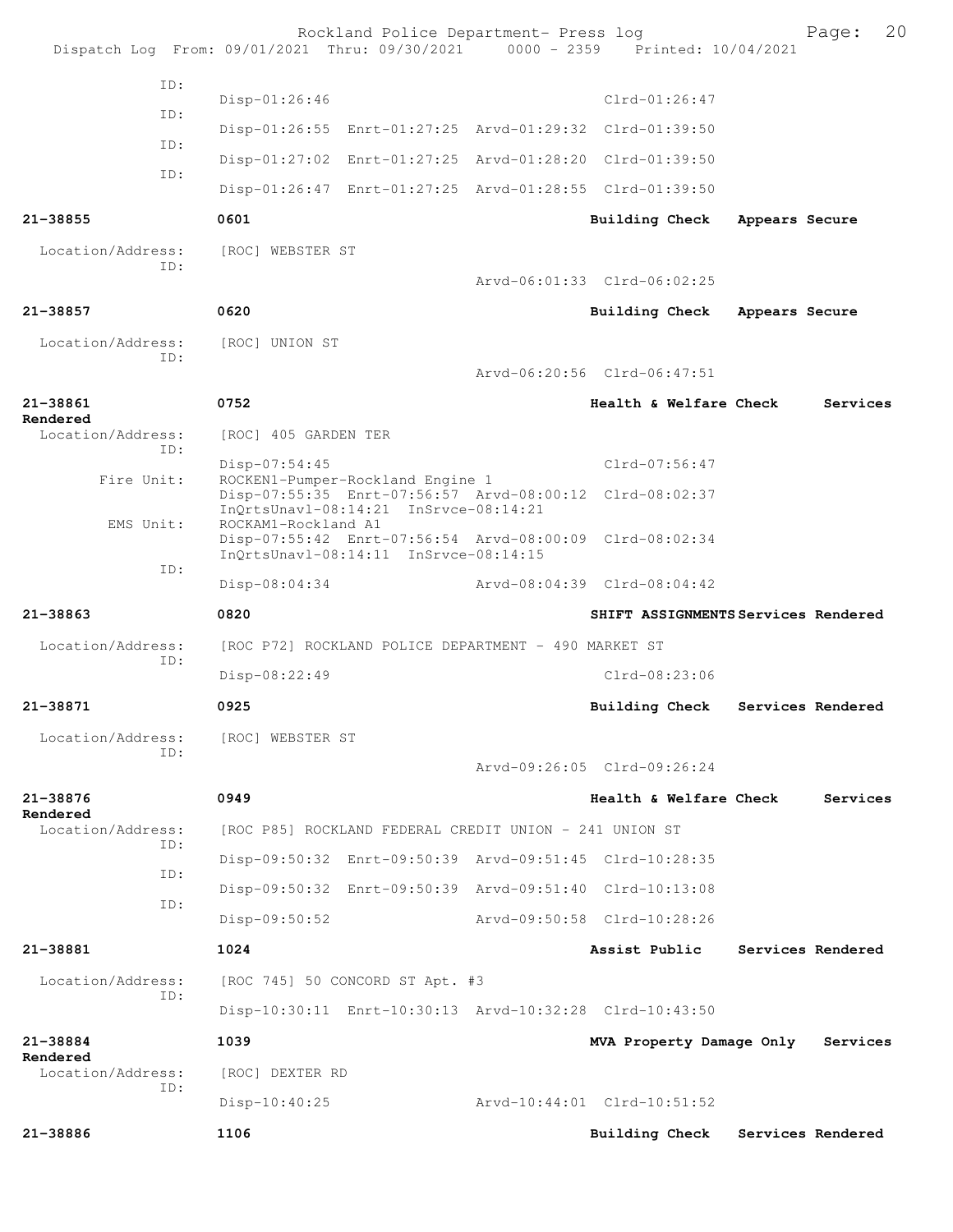Rockland Police Department- Press log Fage: 21 Dispatch Log From: 09/01/2021 Thru: 09/30/2021 0000 - 2359 Printed: 10/04/2021 Location/Address: [ROC] WEBSTER ST ID: Arvd-11:07:20 Clrd-11:07:37 **21-38889 1116 Suspicious Activity Services Rendered**  Location/Address: [ROC] 124 BEECH ST ID: Disp-11:17:27 Enrt-11:17:34 Arvd-11:21:14 Clrd-11:26:13 **21-38890 1139 Assist Public Services Rendered** Location/Address: [ROC 299] 5 UNION ST ID: Disp-11:40:08 Enrt-11:44:13 Clrd-12:54:58 **21-38895 1233 Missing Person Report Follows** Location/Address: [ROC] 19 PACIFIC ST ID: Disp-12:39:16 Arvd-12:45:54 Clrd-12:50:26 **21-38900 1255 Motor Vehicle Stop Verbal Warning**  Location/Address: [ROC] BILL DELAHUNT PKWY ID: Arvd-12:55:00 Clrd-12:58:41 **21-38904 1308 Traffic Enforcement Services Rendered**  Location/Address: [ROC] WEST WATER ST ID: Arvd-13:10:15 Clrd-13:28:09 **21-38908 1328 Traffic Enforcement Citation/Warning Issued**  Location/Address: ID: Arvd-13:29:41 Clrd-14:04:56 **21-38911 1418 Follow-Up Investigation No Action Required**   $[ROC 104] 141$  MARTHA DR Apt. #C ID: Disp-14:19:21 Arvd-14:19:28 Clrd-14:38:52 ID: Disp-14:19:21 Arvd-14:19:28 Clrd-14:38:48 **21-38919 1525 Building Check Services Rendered** Location/Address: [ROC] WEBSTER ST ID: Arvd-15:26:01 Clrd-15:26:38 **21-38922 1530 Suspicious Activity Services Rendered**  [ROC] 41 NORMAN ST ID: Disp-15:32:03 Enrt-15:32:10 Clrd-15:42:41 ID: Disp-15:32:03 Enrt-15:32:10 Arvd-15:32:18 Clrd-15:42:46 **21-38927 1606 SHIFT ASSIGNMENTS Services Rendered** Location/Address: [ROC P72] ROCKLAND POLICE DEPARTMENT - 490 MARKET ST ID: Disp-16:09:21 Clrd-16:09:32 **21-38928 1612 Traffic Enforcement Services**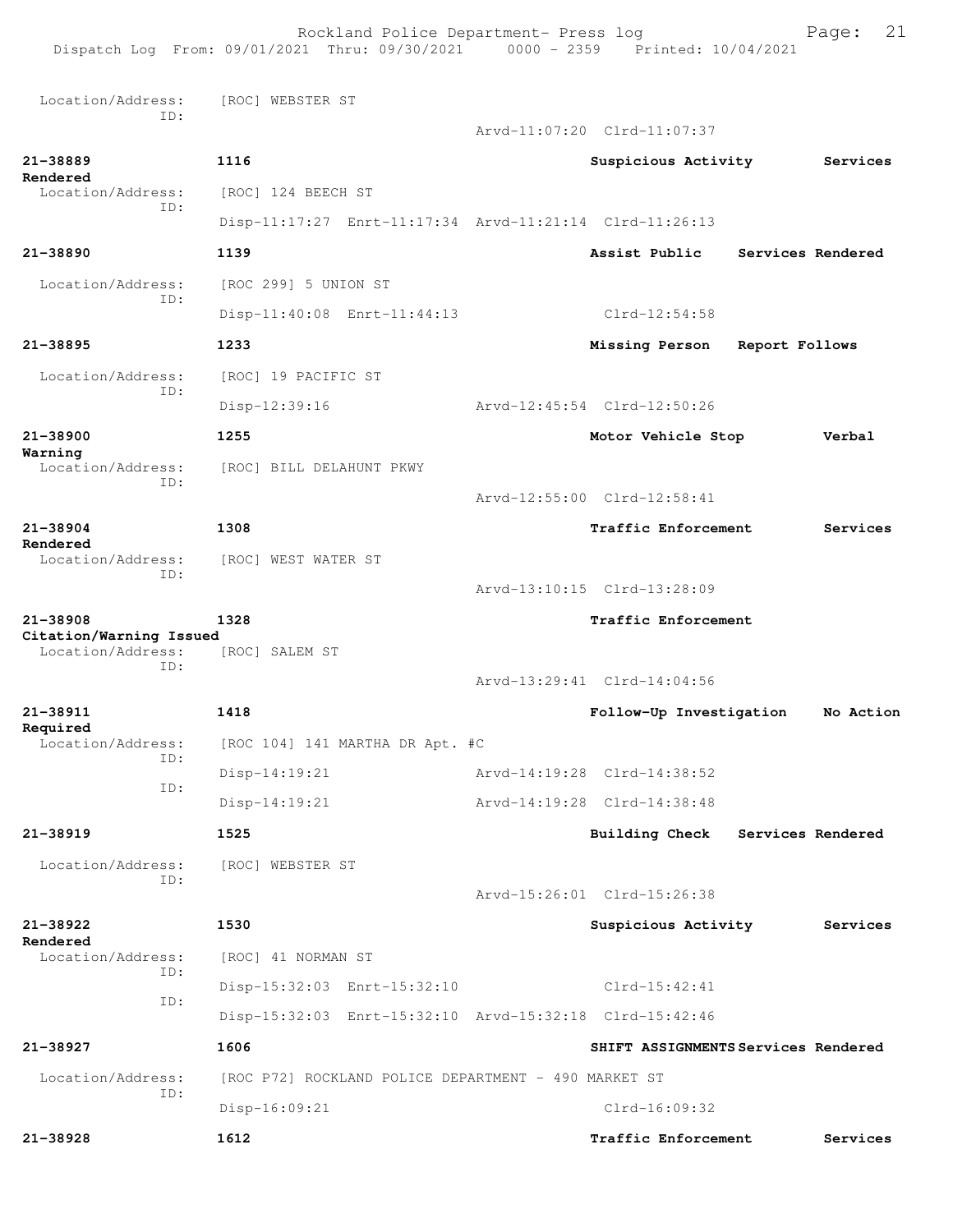| Dispatch Log From: 09/01/2021 Thru: 09/30/2021 |                                                                                                                         |                | Rockland Police Department- Press log | 0000 - 2359 Printed: 10/04/2021                                  | 22<br>Page:                           |
|------------------------------------------------|-------------------------------------------------------------------------------------------------------------------------|----------------|---------------------------------------|------------------------------------------------------------------|---------------------------------------|
|                                                |                                                                                                                         |                |                                       |                                                                  |                                       |
| Rendered<br>Location:                          | [ROC] TOWN WIDE                                                                                                         |                |                                       |                                                                  |                                       |
| ID:                                            | $Disp-16:14:32$                                                                                                         |                |                                       | Arvd-16:15:00 Clrd-19:40:00                                      |                                       |
| Refer To Summons:<br>Summons:                  | 21ROC-38928-AR<br>ROUNBEHLER, COLE A                                                                                    |                |                                       |                                                                  |                                       |
| Address:<br>Age:                               | 59 EUSTIS ST<br>22                                                                                                      | MARSHFIELD, MA |                                       |                                                                  |                                       |
| Charges:                                       | LICENSE SUSPENDED, OP MV WITH                                                                                           |                |                                       | ELECTRONIC DEVICE, USE WHILE OPERATING MV, 1st OFFENSE* c90 s13B |                                       |
| 21-38931                                       | 1629                                                                                                                    |                |                                       |                                                                  | 911 Accidental Services Rendered      |
| Location/Address:                              | [ROC P64] CVS PHARMACY - 80 MARKET ST                                                                                   |                |                                       |                                                                  |                                       |
| ID:                                            | Disp-16:30:49 Enrt-16:30:51 Arvd-16:35:25 Clrd-16:38:00                                                                 |                |                                       |                                                                  |                                       |
| 21-38933<br>Channel                            | 1640                                                                                                                    |                |                                       |                                                                  | Emergency Medical Release Fire Ground |
| Location/Address:<br>ID:                       | [ROC] 160 MARTHA DR Apt. #B                                                                                             |                |                                       |                                                                  |                                       |
| Fire Unit:                                     | Disp-16:44:19    Enrt-16:44:21    Arvd-16:45:48    Clrd-17:00:45<br>ROCKEN1-Pumper-Rockland Engine 1                    |                |                                       |                                                                  |                                       |
| EMS Unit:                                      | Disp-16:45:01 Enrt-16:45:26 Arvd-16:50:22 Clrd-16:56:05<br>InQrtsUnavl-17:16:06 InSrvce-17:16:06                        |                |                                       |                                                                  |                                       |
|                                                | ROCKAM2-Rockland A2<br>Disp-16:45:21 Enrt-16:45:26 Arvd-16:50:13 Clrd-16:56:08<br>InQrtsUnav1-17:16:06 InSrvce-17:16:06 |                |                                       |                                                                  |                                       |
| 21-38934                                       | 1645                                                                                                                    |                |                                       | Annoying Phone Calls                                             | Services                              |
| Rendered<br>Location/Address:                  | [ROC 299] 5 UNION ST Apt. #ST                                                                                           |                |                                       |                                                                  |                                       |
| ID:                                            | $Disp-16:49:10$                                                                                                         |                |                                       | $Clrd-16:49:17$                                                  |                                       |
| $21 - 38944$                                   | 1907                                                                                                                    |                |                                       | <b>Building Check</b>                                            | Appears Secure                        |
| Location/Address:                              | [ROC] WEBSTER ST                                                                                                        |                |                                       |                                                                  |                                       |
| ID:                                            |                                                                                                                         |                |                                       | Arvd-19:08:02 Clrd-19:17:16                                      |                                       |
| $21 - 38946$                                   | 1949                                                                                                                    |                |                                       | Burglar Alarm                                                    | Building                              |
| Checked/Secured<br>Location/Address:           | [ROC 95] ROCKLAND TRUST - 288 UNION ST                                                                                  |                |                                       |                                                                  |                                       |
| ID:                                            |                                                                                                                         |                |                                       |                                                                  |                                       |
| ID:                                            | Disp-19:52:02 Enrt-19:52:08 Arvd-19:55:00 Clrd-20:09:58                                                                 |                |                                       |                                                                  |                                       |
|                                                | Disp-19:58:37 Enrt-19:58:40 Arvd-20:06:37 Clrd-20:10:07                                                                 |                |                                       |                                                                  |                                       |
| $21 - 38948$                                   | 2002                                                                                                                    |                |                                       | Burglar Alarm                                                    | Appears Secure                        |
| Location/Address:<br>ID:                       | [ROC] 449 SALEM ST                                                                                                      |                |                                       |                                                                  |                                       |
|                                                | Disp-20:04:49 Enrt-20:06:49 Arvd-20:15:23 Clrd-20:25:48                                                                 |                |                                       |                                                                  |                                       |
| $21 - 38951$                                   | 2013                                                                                                                    |                |                                       | 911 Hang Up                                                      | Could Not Locate                      |
| Vicinity of:<br>ID:                            | [ROC] 32 ARTHUR ST                                                                                                      |                |                                       |                                                                  |                                       |
|                                                | Disp-20:23:29 Enrt-20:23:31 Arvd-20:23:32 Clrd-20:27:21                                                                 |                |                                       |                                                                  |                                       |
| 21-38957                                       | 2123                                                                                                                    |                |                                       | Health & Welfare Check                                           | Investigated                          |
| Location/Address:                              | [ROC 897] 110 MARTHA DR Apt. #E                                                                                         |                |                                       |                                                                  |                                       |
| ID:                                            | Disp-21:24:25 Enrt-21:24:37 Arvd-21:27:52 Clrd-21:28:01                                                                 |                |                                       |                                                                  |                                       |
| $21 - 38959$                                   | 2129                                                                                                                    |                |                                       | Burglar Alarm                                                    | Appears Secure                        |
| Location/Address:                              | [ROC 84] HARMON GOLF & FITNESS CLUB - 168 CONCORD ST                                                                    |                |                                       |                                                                  |                                       |
|                                                |                                                                                                                         |                |                                       |                                                                  |                                       |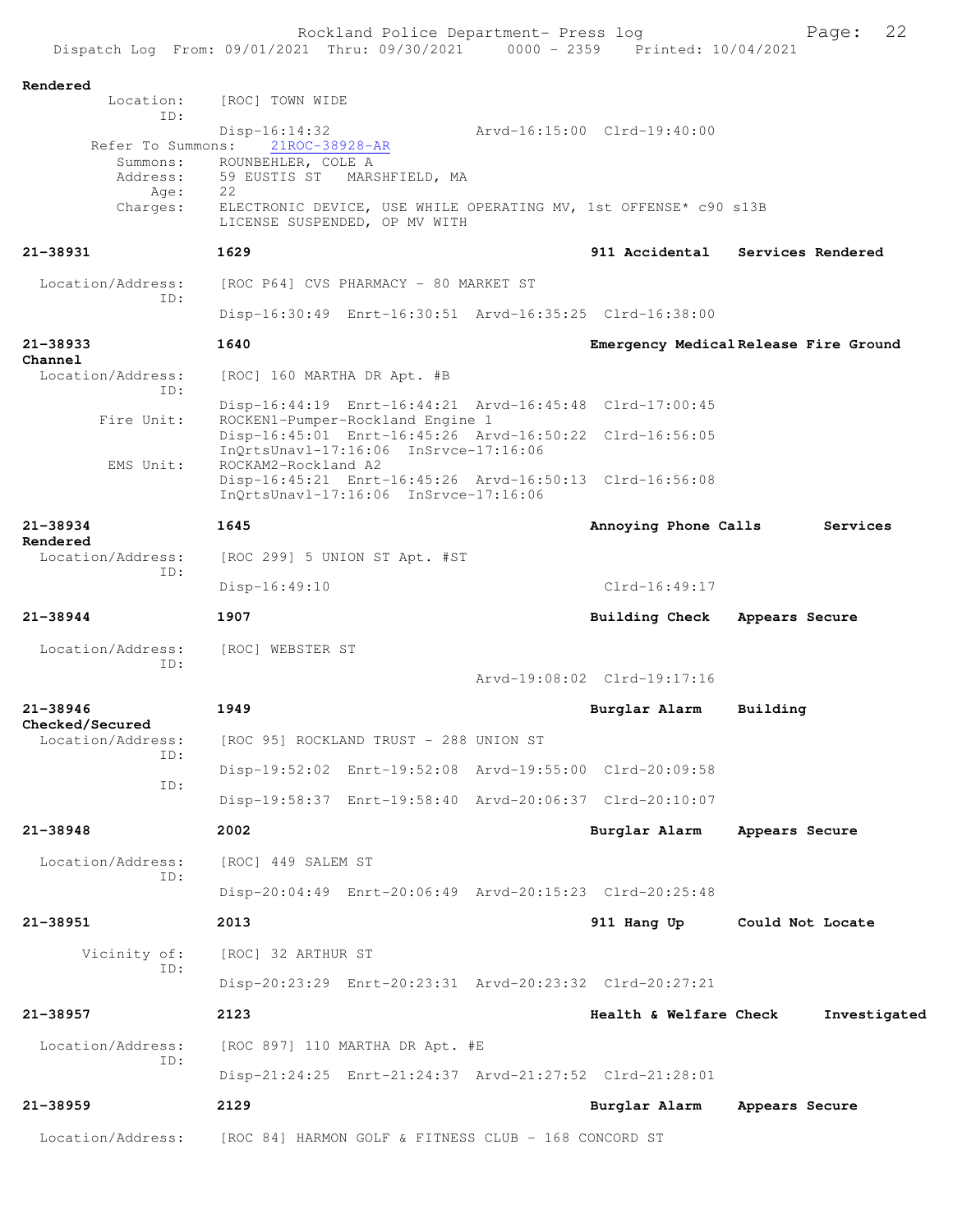|                                                                                |                                                      | Rockland Police Department- Press log   |                                                         | 23<br>Page:                         |
|--------------------------------------------------------------------------------|------------------------------------------------------|-----------------------------------------|---------------------------------------------------------|-------------------------------------|
| Dispatch Log From: 09/01/2021 Thru: 09/30/2021 0000 - 2359 Printed: 10/04/2021 |                                                      |                                         |                                                         |                                     |
| ID:                                                                            |                                                      |                                         | Disp-21:30:47 Enrt-21:30:52 Arvd-21:33:04 Clrd-21:42:48 |                                     |
| TD:                                                                            |                                                      |                                         | Disp-21:31:03 Enrt-21:31:05 Arvd-21:33:05 Clrd-21:42:51 |                                     |
| 21-38961                                                                       | 2143                                                 |                                         | Building Check Appears Secure                           |                                     |
| Location/Address:                                                              | [ROC] WEBSTER ST                                     |                                         |                                                         |                                     |
| TD:                                                                            |                                                      |                                         | Arvd-21:44:07 Clrd-21:49:15                             |                                     |
| 21-38967                                                                       | 2250                                                 |                                         | Threats                                                 | Services Rendered                   |
| Location/Address:                                                              | [ROC] 361 UNION ST Apt. #2L                          |                                         |                                                         |                                     |
| ID:                                                                            |                                                      |                                         | Disp-22:50:40 Enrt-22:50:45 Arvd-23:00:41 Clrd-23:11:57 |                                     |
| $21 - 38969$                                                                   | 2303                                                 |                                         |                                                         | 911 Hang Up Could Not Locate        |
| Location/Address:<br>TD:                                                       | [ROC 1065] 92 MARTHA DR                              |                                         |                                                         |                                     |
| ID:                                                                            |                                                      | Disp-23:08:29 Enrt-23:08:31             | Clrd-23:16:18                                           |                                     |
|                                                                                |                                                      |                                         | Disp-23:12:12 Enrt-23:12:14 Arvd-23:12:16 Clrd-23:16:14 |                                     |
| $21 - 38973$<br>Rendered                                                       | 2320                                                 |                                         | Follow-Up Investigation                                 | Services                            |
| Location/Address:<br>ID:                                                       | [ROC 299] 5 UNION ST                                 |                                         |                                                         |                                     |
|                                                                                |                                                      |                                         | Disp-23:22:13 Enrt-23:22:17 Arvd-23:27:18 Clrd-23:27:20 |                                     |
| $21 - 38974$                                                                   | 2322                                                 |                                         | Noise Complaint                                         | Investigated                        |
| Location/Address:<br>ID:                                                       |                                                      | [ROC 530] 100 MARTHA DR Apt. #C         |                                                         |                                     |
| ID:                                                                            |                                                      |                                         | Disp-23:25:10 Enrt-23:25:30 Arvd-23:28:18 Clrd-23:35:06 |                                     |
| ID:                                                                            |                                                      |                                         | Disp-23:25:47 Enrt-23:25:50 Arvd-23:28:24 Clrd-23:34:57 |                                     |
|                                                                                |                                                      |                                         | Disp-23:28:13 Enrt-23:28:15 Arvd-23:35:00 Clrd-23:35:03 |                                     |
| For Date: $09/06/2021$ - Monday                                                |                                                      |                                         |                                                         |                                     |
| 21-38975                                                                       | 0001                                                 |                                         |                                                         | SHIFT ASSIGNMENTS Services Rendered |
| Location/Address:                                                              | [ROC P72] ROCKLAND POLICE DEPARTMENT - 490 MARKET ST |                                         |                                                         |                                     |
| 21-38980                                                                       | 0047                                                 |                                         | Suspicious Activity                                     | Investigated                        |
| Location/Address:                                                              |                                                      | [ROC P47] BEST WESTERN - 909 HINGHAM ST |                                                         |                                     |
| ID:                                                                            |                                                      |                                         | Disp-00:48:24 Enrt-00:49:34 Arvd-00:54:02 Clrd-00:57:35 |                                     |
| ID:                                                                            |                                                      |                                         | Disp-00:48:24 Enrt-00:49:32 Arvd-00:53:45 Clrd-00:57:37 |                                     |
| 21-38990                                                                       | 0505                                                 |                                         | Building Check Appears Secure                           |                                     |
| Location/Address:                                                              | [ROC] UNION ST                                       |                                         |                                                         |                                     |
| ID:                                                                            | Disp-05:06:25                                        |                                         | $Clrd-05:36:54$                                         |                                     |
| 21-39001                                                                       | 0800                                                 |                                         | General Info                                            | Services Rendered                   |
| Location/Address:                                                              | [ROC P72] ROCKLAND POLICE DEPARTMENT - 490 MARKET ST |                                         |                                                         |                                     |
| 21-39006                                                                       | 0921                                                 |                                         | General Info                                            | Services Rendered                   |

Location/Address: [ROC] 29 BERLIN ST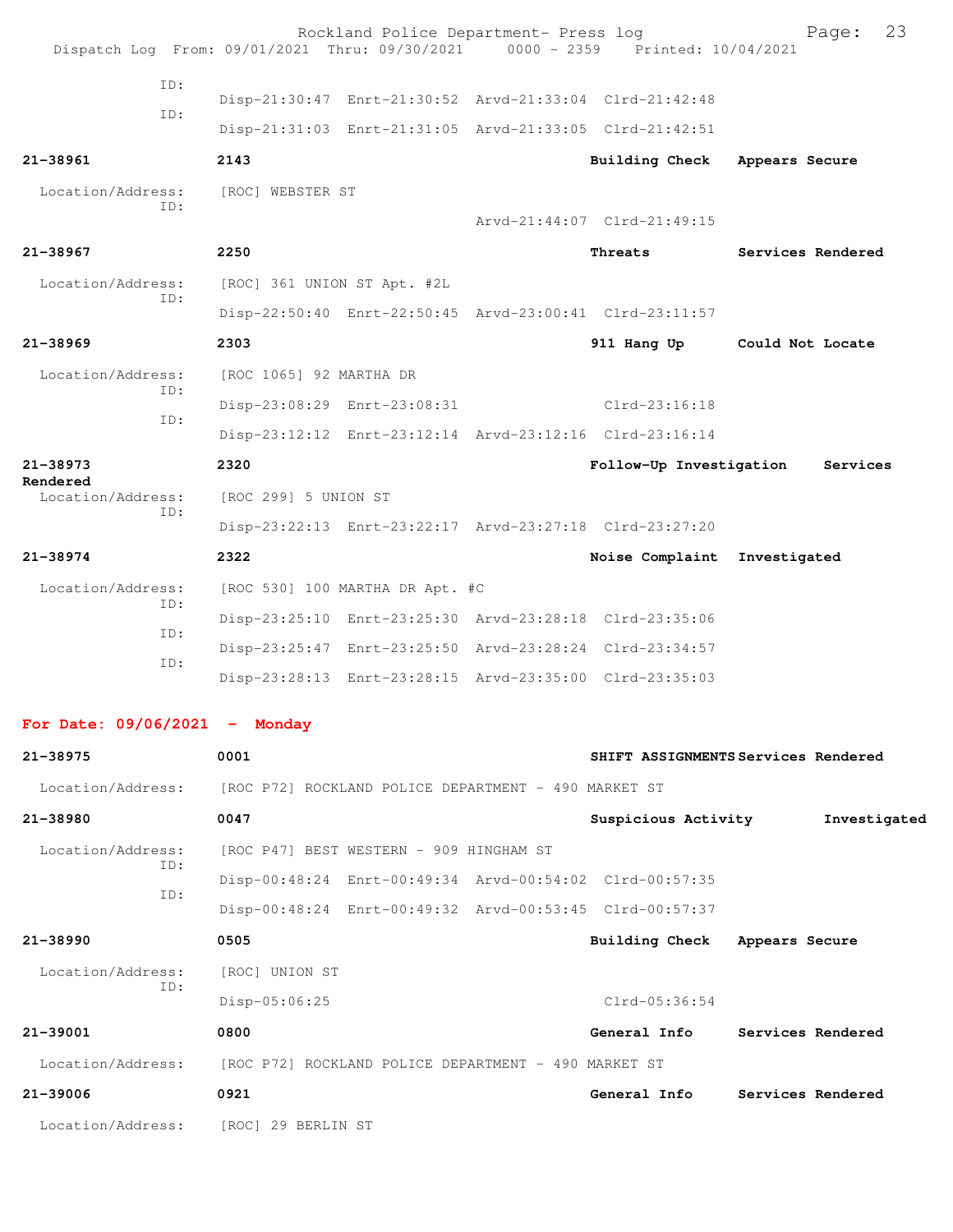| Dispatch Log From: 09/01/2021 Thru: 09/30/2021 0000 - 2359 Printed: 10/04/2021 |                                      | Rockland Police Department- Press log                |                                                         |                   | 24<br>Page:       |
|--------------------------------------------------------------------------------|--------------------------------------|------------------------------------------------------|---------------------------------------------------------|-------------------|-------------------|
| TD:                                                                            |                                      |                                                      | Disp-09:24:13 Enrt-09:24:21 Arvd-09:24:23 Clrd-09:31:00 |                   |                   |
| 21-39007                                                                       | 0924                                 |                                                      | General Info                                            | Building          |                   |
| Checked/Secured<br>Location/Address:<br>TD:                                    | [ROC] MARKET ST                      |                                                      |                                                         |                   |                   |
|                                                                                |                                      |                                                      | Disp-09:26:08 Enrt-09:26:17 Arvd-09:26:23 Clrd-09:43:07 |                   |                   |
| ID:                                                                            |                                      |                                                      | Disp-09:26:08 Enrt-09:26:19 Arvd-09:26:26 Clrd-09:43:03 |                   |                   |
| 21-39033                                                                       | 1235                                 |                                                      | MVA Property Damage Only                                |                   |                   |
| Taken/Referred to Other Agency<br>Location/Address:                            |                                      | [ROC P64] CVS PHARMACY - 80 MARKET ST                |                                                         |                   |                   |
| TD:                                                                            |                                      |                                                      | Disp-12:36:18 Enrt-12:36:25 Arvd-12:37:41 Clrd-12:54:07 |                   |                   |
| ID:                                                                            |                                      |                                                      | Disp-12:36:18 Enrt-12:36:25 Arvd-12:37:23 Clrd-12:54:04 |                   |                   |
| TD:                                                                            |                                      |                                                      | Disp-12:36:18 Enrt-12:36:25 Arvd-12:37:15 Clrd-12:54:10 |                   |                   |
| 21-39037                                                                       | 1257                                 |                                                      | 911 Accidental                                          | Investigated      |                   |
| Location/Address:                                                              | [ROC 575] 119 GROVE ST               |                                                      |                                                         |                   |                   |
| TD:                                                                            |                                      |                                                      | Disp-12:59:17 Enrt-12:59:22 Arvd-13:01:36 Clrd-13:05:48 |                   |                   |
| $21 - 39044$                                                                   | 1346                                 |                                                      | 911 Accidental                                          |                   | Services Rendered |
| Location/Address:                                                              |                                      | [ROC 84] HARMON GOLF & FITNESS CLUB - 168 CONCORD ST |                                                         |                   |                   |
| ID:                                                                            |                                      |                                                      | Disp-13:47:53 Enrt-13:47:57 Arvd-13:52:06 Clrd-13:52:09 |                   |                   |
| $21 - 39043$                                                                   | 1347                                 |                                                      | Motor Vehicle Stop                                      |                   |                   |
| Citation/Warning Issued<br>Location/Address:                                   |                                      | [ROC] 137 WEBSTER ST @ 106 EVERETT ST                |                                                         |                   |                   |
| TD:                                                                            |                                      |                                                      | Arvd-13:47:00 Clrd-13:54:26                             |                   |                   |
| $21 - 39047$                                                                   | 1402                                 |                                                      | Motor Vehicle Stop                                      |                   | Verbal            |
| Warning<br>Vicinity of:                                                        |                                      | [ROC] 268 HINGHAM ST @ 18 COBB DR                    |                                                         |                   |                   |
| ID:                                                                            |                                      |                                                      | Arvd-14:02:00 Clrd-14:09:28                             |                   |                   |
| 21-39050                                                                       | 1429                                 |                                                      | Suspicious Activity                                     |                   | Unfounded         |
| Vicinity of:                                                                   | [ROC P69] MCDONALD'S - 117 MARKET ST |                                                      |                                                         |                   |                   |
| ID:                                                                            |                                      |                                                      | Arvd-14:29:00 Clrd-14:31:24                             |                   |                   |
| ID:                                                                            |                                      |                                                      | Arvd-14:31:19 Clrd-14:31:27                             |                   |                   |
| 21-39055<br>Rendered                                                           | 1514                                 |                                                      | Larceny / Forgery/ Fraud                                |                   | Services          |
| Location/Address:<br>ID:                                                       | [ROC 299] 5 UNION ST                 |                                                      |                                                         |                   |                   |
|                                                                                |                                      |                                                      | Disp-15:17:37 Enrt-15:17:42 Arvd-15:23:15 Clrd-15:30:34 |                   |                   |
| 21-39057                                                                       | 1537                                 |                                                      | Threats                                                 | Services Rendered |                   |
| Location/Address:<br>TD:                                                       | [ROC 299] 5 UNION ST                 |                                                      |                                                         |                   |                   |
|                                                                                |                                      |                                                      | Disp-15:40:10 Enrt-15:40:19 Arvd-15:40:20 Clrd-15:48:34 |                   |                   |
| $21 - 39059$                                                                   | 1615                                 |                                                      | SHIFT ASSIGNMENTS Services Rendered                     |                   |                   |
| Location/Address:<br>ID:                                                       |                                      | [ROC P72] ROCKLAND POLICE DEPARTMENT - 490 MARKET ST |                                                         |                   |                   |
|                                                                                | $Disp-16:16:49$                      |                                                      | $Clrd-16:16:55$                                         |                   |                   |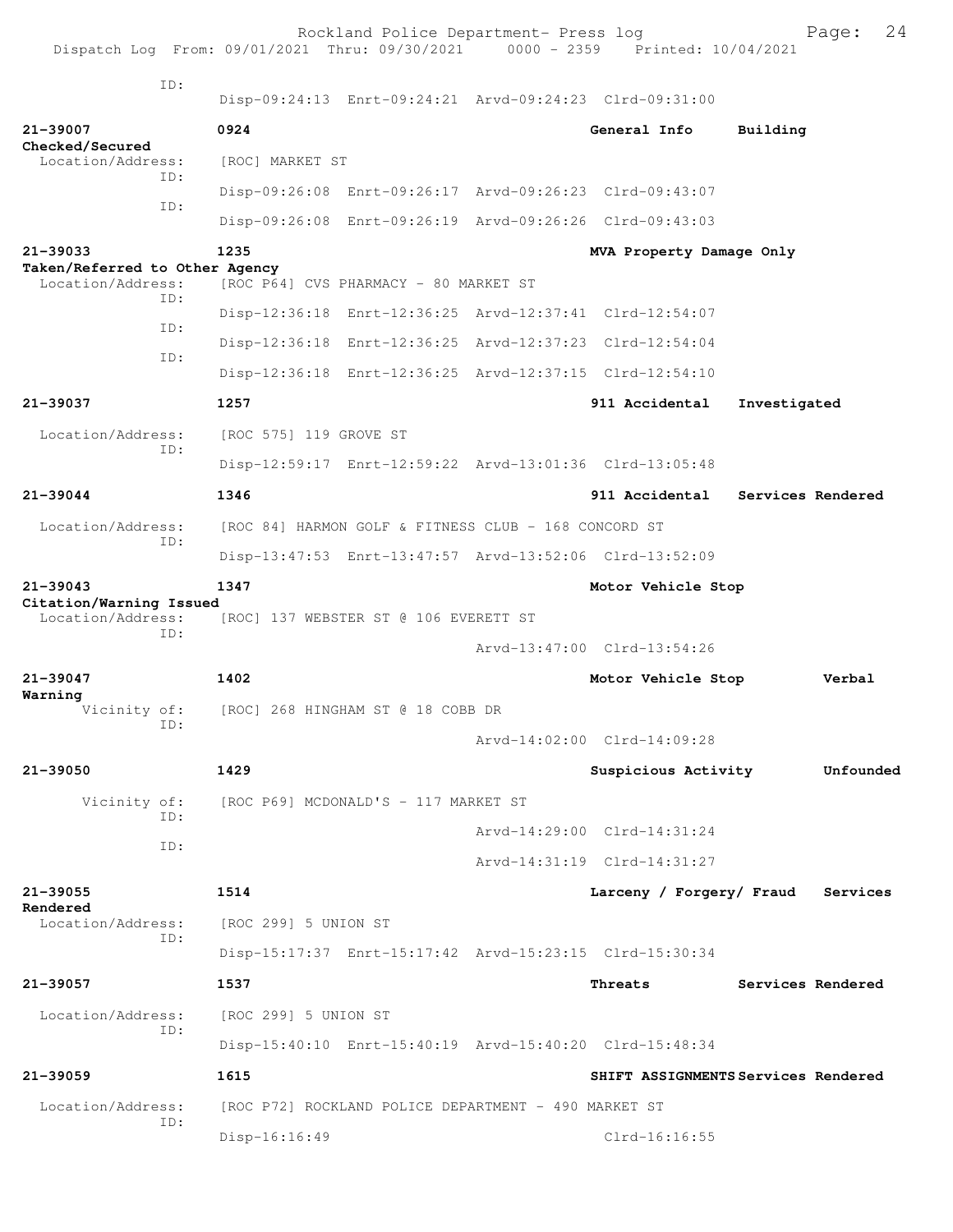| 21-39060<br>Rendered                         |                              | 1617                                                                                                                                                                        |                                                      | Details / Time off                                      |                   | Services |
|----------------------------------------------|------------------------------|-----------------------------------------------------------------------------------------------------------------------------------------------------------------------------|------------------------------------------------------|---------------------------------------------------------|-------------------|----------|
|                                              | Location:                    | [ROC]                                                                                                                                                                       |                                                      |                                                         |                   |          |
| 21-39062                                     |                              | 1632                                                                                                                                                                        |                                                      | Unwanted Party Services Rendered                        |                   |          |
| Location/Address:                            | ID:                          | [ROC 299] 5 UNION ST Apt. #6                                                                                                                                                |                                                      |                                                         |                   |          |
|                                              | ID:                          |                                                                                                                                                                             |                                                      | Disp-16:34:25 Enrt-16:35:12 Arvd-16:35:14 Clrd-16:49:50 |                   |          |
|                                              |                              |                                                                                                                                                                             |                                                      | Disp-16:34:25 Enrt-16:35:16 Arvd-16:37:22 Clrd-16:49:50 |                   |          |
| 21-39068                                     |                              | 1726                                                                                                                                                                        |                                                      | Assault Offenses Arrest (s) Made                        |                   |          |
| Location/Address:                            |                              |                                                                                                                                                                             | [ROC] HARSUFF PARK - HINGHAM ST                      |                                                         |                   |          |
|                                              | ID:                          |                                                                                                                                                                             |                                                      | Disp-17:25:32 Enrt-17:26:44 Arvd-17:30:56 Clrd-17:50:35 |                   |          |
|                                              | ID:                          |                                                                                                                                                                             |                                                      | Disp-17:25:32 Enrt-17:26:11 Arvd-17:30:58 Clrd-17:51:01 |                   |          |
|                                              | ID:                          | Disp-17:30:23                                                                                                                                                               |                                                      | Arvd-17:30:49 Clrd-18:00:03                             |                   |          |
|                                              | ID:                          |                                                                                                                                                                             |                                                      | Disp-17:30:39 Enrt-17:30:48 Arvd-17:30:54 Clrd-17:42:10 |                   |          |
|                                              | ID:                          | Refer To Arrest: 21ROC-39068-AR                                                                                                                                             |                                                      | Disp-17:42:00 Enrt-17:42:03 Arvd-17:42:05 Clrd-17:59:58 |                   |          |
|                                              | Address:<br>Age:<br>Charges: | Arrest: KOSONEN, THOMAS JAMES<br>510 WEBSTER ST ROCKLAND, MA<br>35<br>DOMESTIC A&B<br>A&B WITH DANGEROUS WEAPON<br>DISORDERLY CONDUCT<br>LEWDNESS, OPEN AND GROSS<br>$A\&B$ |                                                      |                                                         |                   |          |
| 21-39071                                     |                              | 1835                                                                                                                                                                        |                                                      | Suspicious Activity                                     |                   | Services |
| Rendered<br>Location/Address:                |                              | [ROC 709] 519 WEBSTER ST                                                                                                                                                    |                                                      |                                                         |                   |          |
|                                              | ID:                          |                                                                                                                                                                             |                                                      | Disp-18:38:52 Enrt-18:39:00 Arvd-18:41:42 Clrd-18:54:51 |                   |          |
|                                              | ID:                          |                                                                                                                                                                             | Disp-18:41:48 Enrt-18:42:03                          | $Clrd-18:45:16$                                         |                   |          |
| 21-39075                                     |                              | 1905                                                                                                                                                                        |                                                      | Traffic Enforcement                                     |                   |          |
| Citation/Warning Issued<br>Location/Address: | ID:                          | [ROC] WEST WATER ST                                                                                                                                                         |                                                      |                                                         |                   |          |
|                                              |                              |                                                                                                                                                                             |                                                      | Arvd-19:05:43 Clrd-19:38:43                             |                   |          |
| 21-39079<br>Rendered                         |                              | 1930                                                                                                                                                                        |                                                      | Prisioner Transport                                     |                   | Services |
| Location/Address:                            | ID:                          |                                                                                                                                                                             | [ROC P72] ROCKLAND POLICE DEPARTMENT - 490 MARKET ST |                                                         |                   |          |
|                                              | ID:                          | $Disp-19:31:58$                                                                                                                                                             |                                                      |                                                         |                   |          |
|                                              |                              |                                                                                                                                                                             | Disp-00:49:57 Enrt-00:50:04                          | Clrd-09/07/2021 @ 04:04:05                              |                   |          |
| 21-39082<br>Rendered                         |                              | 1938                                                                                                                                                                        |                                                      | Prisoner Information                                    |                   | Services |
| Location/Address:                            |                              |                                                                                                                                                                             | [ROC P72] ROCKLAND POLICE DEPARTMENT - 490 MARKET ST |                                                         |                   |          |
|                                              | ID:                          | $Disp-19:40:15$                                                                                                                                                             |                                                      | $Clrd-19:40:31$                                         |                   |          |
| 21-39084                                     |                              | 1949                                                                                                                                                                        |                                                      | PRISONER CELL                                           | Services Rendered |          |
| Location/Address:                            |                              |                                                                                                                                                                             | [ROC P72] ROCKLAND POLICE DEPARTMENT - 490 MARKET ST |                                                         |                   |          |
|                                              | ID:                          | Disp-19:50:13                                                                                                                                                               |                                                      | Clrd-19:50:19                                           |                   |          |
|                                              |                              |                                                                                                                                                                             |                                                      |                                                         |                   |          |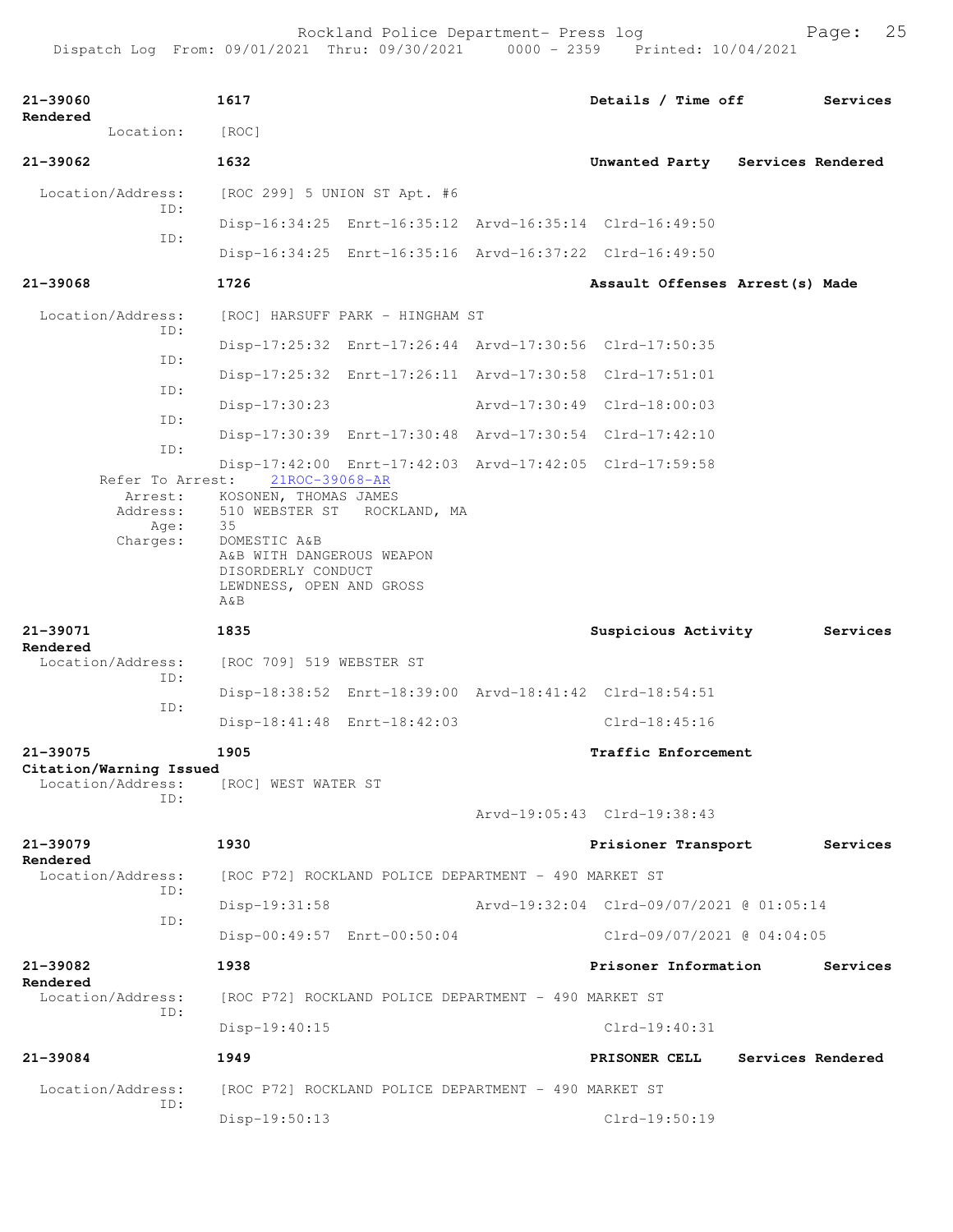| Dispatch Log From: 09/01/2021 Thru: 09/30/2021 0000 - 2359 Printed: 10/04/2021 |                             | Rockland Police Department- Press log                |                                                         |          | 26<br>Page:       |
|--------------------------------------------------------------------------------|-----------------------------|------------------------------------------------------|---------------------------------------------------------|----------|-------------------|
| 21-39085                                                                       | 2007                        |                                                      | Disturbance                                             |          | Services Rendered |
| Location/Address:<br>TD:                                                       | [ROC] 508 WEBSTER ST        |                                                      |                                                         |          |                   |
| ID:                                                                            |                             |                                                      | Disp-20:09:03 Enrt-20:09:14 Arvd-20:11:42 Clrd-20:38:26 |          |                   |
|                                                                                |                             |                                                      | Disp-20:09:03 Enrt-20:09:17 Arvd-20:14:22 Clrd-20:18:25 |          |                   |
| 21-39089<br>Rendered                                                           | 2033                        |                                                      | Health & Welfare Check                                  |          | Services          |
| Location/Address:<br>TD:                                                       | [ROC] 45 HANNAH WAY Apt. #E |                                                      |                                                         |          |                   |
| ID:                                                                            |                             |                                                      | Disp-20:39:25 Enrt-20:39:55 Arvd-20:54:00 Clrd-21:04:55 |          |                   |
|                                                                                |                             |                                                      | Disp-20:43:03 Enrt-20:43:06 Arvd-20:53:51 Clrd-20:54:17 |          |                   |
| 21-39093                                                                       | 2204                        |                                                      | Building Check                                          | Building |                   |
| Checked/Secured<br>Location/Address:                                           | [ROC] WEBSTER ST            |                                                      |                                                         |          |                   |
| TD:                                                                            |                             |                                                      | Arvd-22:04:41 Clrd-22:12:41                             |          |                   |
| 21-39095                                                                       | 2257                        |                                                      | Harassment                                              |          | Services Rendered |
| Location/Address:                                                              |                             | [ROC P72] ROCKLAND POLICE DEPARTMENT - 490 MARKET ST |                                                         |          |                   |
| ID:                                                                            | Disp-23:03:21               |                                                      | $Clrd-23:12:44$                                         |          |                   |
| 21-39096                                                                       | 2317                        |                                                      | Unwanted Party Gone on arrival                          |          |                   |
| Location/Address:<br>ID:                                                       | [ROC] 12 LINDEN ST Apt. #2  |                                                      |                                                         |          |                   |
|                                                                                |                             |                                                      | Disp-23:20:56 Enrt-23:21:00 Arvd-23:28:27 Clrd-23:28:31 |          |                   |
| $21 - 39097$<br>Rendered                                                       | 2319                        |                                                      | Details / Time off                                      |          | Services          |
| Location:                                                                      | [ROC]                       |                                                      |                                                         |          |                   |
| 21-39098<br>Rendered                                                           | 2323                        |                                                      | Suspicious Activity                                     |          | Services          |
| Location/Address:                                                              |                             | [ROC] SUPREME MUFFLER AND BREAKS - 218 VFW DR        |                                                         |          |                   |
| ID:                                                                            |                             |                                                      | Disp-23:28:00 Enrt-23:28:54 Arvd-23:29:48 Clrd-23:40:40 |          |                   |
| ID:                                                                            |                             | Disp-23:28:49 Enrt-23:28:52                          | $Clrd-23:40:35$                                         |          |                   |
| For Date: $09/07/2021$ - Tuesday                                               |                             |                                                      |                                                         |          |                   |
| 21-39099                                                                       | 0000                        |                                                      | SHIFT ASSIGNMENTS Services Rendered                     |          |                   |
| Location/Address: [ROC P72] ROCKLAND POLICE DEPARTMENT - 490 MARKET ST         |                             |                                                      |                                                         |          |                   |
| $21 - 39104$<br>Rendered                                                       | 0121                        |                                                      | Prisoner Information                                    |          | Services          |
| Location/Address:                                                              |                             | [ROC P72] ROCKLAND POLICE DEPARTMENT - 490 MARKET ST |                                                         |          |                   |
| 21-39107<br>Rendered                                                           | 0200                        |                                                      | Details / Time off                                      |          | Services          |

| 21-39117<br>Rendered |           | 0430  | Police Information         | Services |
|----------------------|-----------|-------|----------------------------|----------|
|                      | Location: | [ROC] |                            |          |
| 21-39108<br>Rendered |           | 0410  | Details<br><b>Time off</b> | Services |
| kendered             | Location: | [ROC] |                            |          |

Location/Address: [ROC P72] ROCKLAND POLICE DEPARTMENT - 490 MARKET ST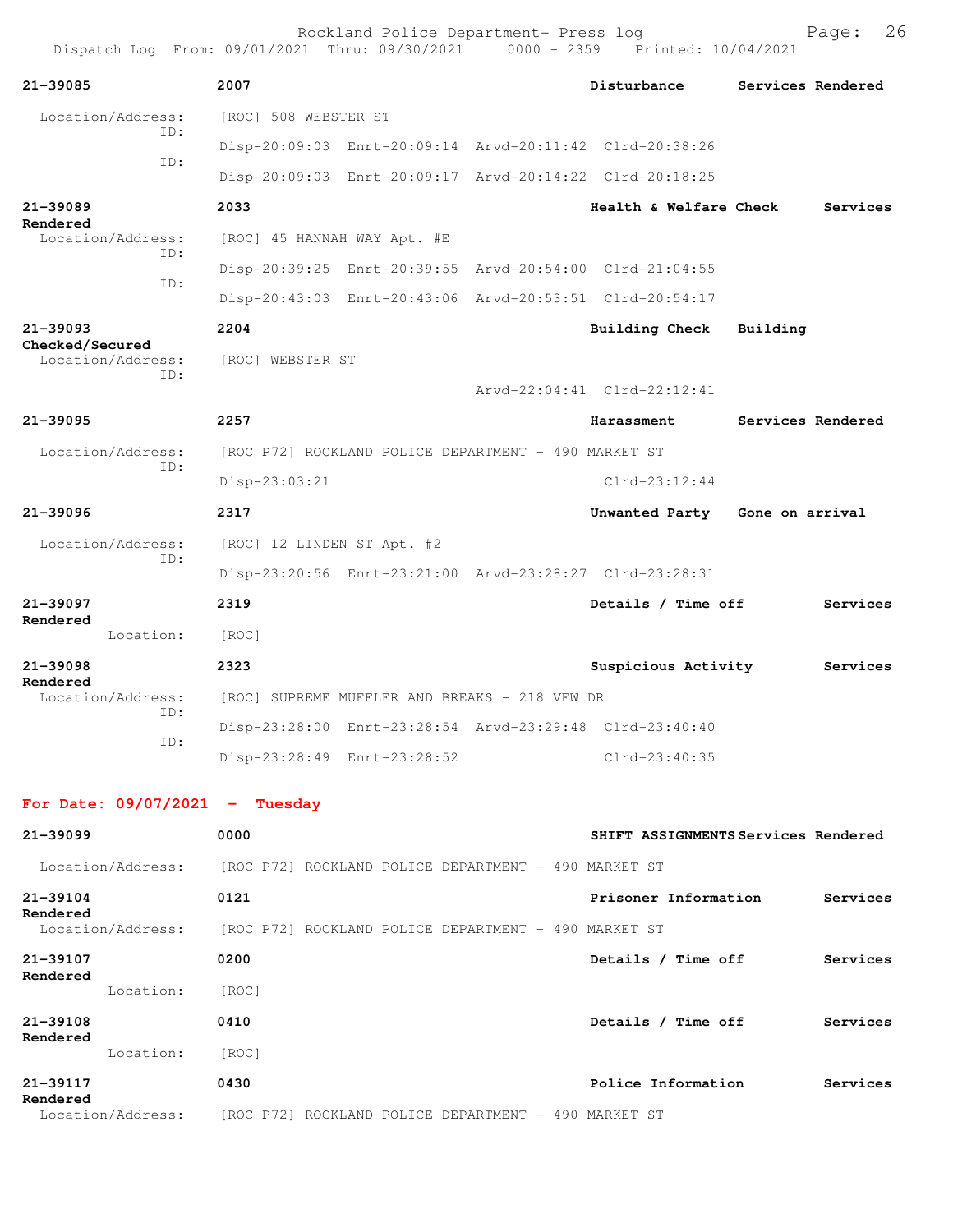| 21-39115                      | 0457                                                                   |                             | Building Check Services Rendered   |
|-------------------------------|------------------------------------------------------------------------|-----------------------------|------------------------------------|
| Location/Address:<br>ID:      | [ROC] UNION ST                                                         |                             |                                    |
|                               | $Disp-04:58:07$                                                        | $Clrd-05:26:55$             |                                    |
| 21-39120                      | 0602                                                                   | Traffic Enforcement         | Services                           |
| Rendered<br>Location/Address: | [ROC] WEST WATER ST                                                    |                             |                                    |
| ID:                           | $Disp-06:03:51$                                                        | $Clrd-06:28:24$             |                                    |
| 21-39121                      | 0628                                                                   | Traffic Enforcement         | Services                           |
| Rendered<br>Location/Address: | [ROC] SALEM ST                                                         |                             |                                    |
| ID:                           | Disp-06:29:29                                                          | $Clrd-06:53:27$             |                                    |
| 21-39126                      | 0714                                                                   |                             | Burglar Alarm Cancelled Enroute    |
| Location/Address:             | [ROC P17] THE RUG MERCHANT - 11 COMMERCE RD                            |                             |                                    |
| ID:                           | Disp-07:14:59 Enrt-07:15:32                                            | $Clrd-07:19:04$             |                                    |
| 21-39127                      | 0732                                                                   | General Info                | Services Rendered                  |
|                               | Location/Address: [ROC P72] ROCKLAND POLICE DEPARTMENT - 490 MARKET ST |                             |                                    |
| 21-39128                      | 0809                                                                   | SHIFT ASSIGNMENTSNo Service |                                    |
|                               | Location/Address: [ROC P72] ROCKLAND POLICE DEPARTMENT - 490 MARKET ST |                             |                                    |
| 21-39129                      | 0810                                                                   | Disturbance                 | Services Rendered                  |
| Location/Address:             | [ROC 709] 510 WEBSTER ST                                               |                             |                                    |
| ID:                           | Disp-08:11:04                                                          | Arvd-08:11:50 Clrd-08:23:04 |                                    |
| ID:                           | $Disp-08:11:13$                                                        | Arvd-08:11:46 Clrd-08:23:07 |                                    |
| 21-40025                      | 0810                                                                   |                             | Animal Complaint Services Rendered |
|                               | Location/Address: [ROC] 411 MARKET ST                                  |                             |                                    |
| 21-39130                      | 0811                                                                   | Suspicious Activity         | Services                           |
| Rendered<br>Location/Address: | [ROC] 35 LEISUREWOODS DR                                               |                             |                                    |
| ID:                           | $Disp-08:12:22$                                                        | Arvd-08:12:35 Clrd-08:17:35 |                                    |
| ID:                           | $Disp-08:12:22$                                                        | Arvd-08:12:32 Clrd-08:16:49 |                                    |
| 21-39133                      | 0832                                                                   | Prisioner Transport         | Services                           |
| Rendered<br>Location/Address: | [HIN 1] HINGHAM COURT - 28 GEORGE WASHINGTON BLVD                      |                             |                                    |
| ID:                           |                                                                        | Arvd-08:32:00 Clrd-11:02:51 |                                    |
| 21-39135                      | 0835                                                                   | General Info No Service     |                                    |
|                               | Location/Address: [ROC P72] ROCKLAND POLICE DEPARTMENT - 490 MARKET ST |                             |                                    |
| 21-39137                      | 0854                                                                   |                             | 911 Accidental Cancelled Enroute   |
| Location/Address:             | [ROC] 82 BOXBERRY LN                                                   |                             |                                    |
| ID:                           | Disp-08:54:35 Enrt-08:55:07                                            | Clrd-08:59:16               |                                    |
| 21-39142                      | 0912                                                                   | Traffic Enforcement         | Services                           |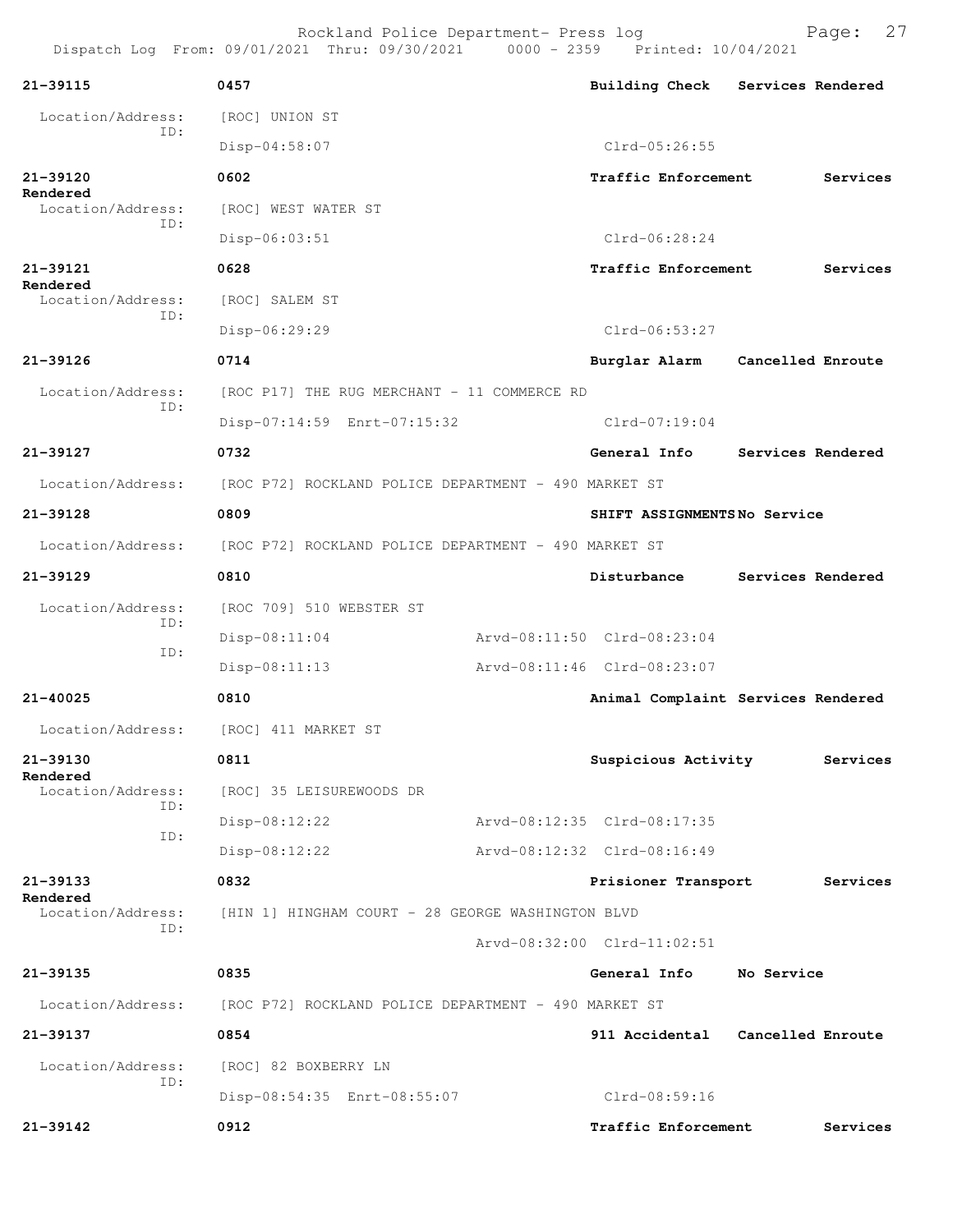| Dispatch Log From: 09/01/2021 Thru: 09/30/2021 0000 - 2359 Printed: 10/04/2021 |                                      | Rockland Police Department- Press log |  |                                                         |  | 28<br>Page:       |
|--------------------------------------------------------------------------------|--------------------------------------|---------------------------------------|--|---------------------------------------------------------|--|-------------------|
| Rendered<br>Location/Address:<br>ID:                                           | [ROC] WEST WATER ST                  |                                       |  |                                                         |  |                   |
|                                                                                |                                      |                                       |  | Arvd-09:12:00 Clrd-09:44:20                             |  |                   |
| $21 - 39146$                                                                   | 0948                                 |                                       |  | Details / Time off                                      |  | No Service        |
| Location:                                                                      | [ROC]                                |                                       |  |                                                         |  |                   |
| $21 - 39147$                                                                   | 0955                                 |                                       |  | Disturbance                                             |  | Services Rendered |
| Location/Address:<br>TD:                                                       | [ROC] UNION ST                       |                                       |  |                                                         |  |                   |
| ID:                                                                            |                                      |                                       |  | Disp-09:57:51 Enrt-09:58:48 Arvd-10:01:00 Clrd-10:21:21 |  |                   |
|                                                                                | Disp-09:57:51 Enrt-09:58:56          |                                       |  | $Clrd-10:11:10$                                         |  |                   |
| 21-39150<br>Enroute                                                            | 1012                                 |                                       |  | Suspicious Activity                                     |  | Cancelled         |
| Location/Address:<br>ID:                                                       | [ROC] 100 WEYMOUTH ST                |                                       |  |                                                         |  |                   |
|                                                                                | $Disp-10:14:20$                      |                                       |  | $Clrd-10:18:11$                                         |  |                   |
| $21 - 39152$                                                                   | 1021                                 |                                       |  | Assist Public                                           |  | Services Rendered |
| Location/Address:<br>ID:                                                       | [ROC] 147 MYRTLE ST                  |                                       |  |                                                         |  |                   |
|                                                                                | Disp-10:23:58                        |                                       |  | $Clrd-10:24:04$                                         |  |                   |
| $21 - 40027$                                                                   | 1045                                 |                                       |  | Animal Complaint Services Rendered                      |  |                   |
| Location/Address:                                                              | [ROC] 212 DURBECK RD                 |                                       |  |                                                         |  |                   |
| 21-39157                                                                       | 1107                                 |                                       |  | Motor Vehicle Stop                                      |  | Verbal            |
| Warning<br>Location/Address:                                                   | [ROC] 400 VFW DR                     |                                       |  |                                                         |  |                   |
| ID:                                                                            |                                      |                                       |  | Arvd-11:07:00 Clrd-11:13:59                             |  |                   |
| $21 - 39160$                                                                   | 1118                                 |                                       |  | MVA Property Damage Only                                |  | Services          |
| Rendered<br>Location/Address:                                                  | [ROC] WEBSTER ST                     |                                       |  |                                                         |  |                   |
| ID:                                                                            | $Disp-11:22:59$                      |                                       |  | $Clrd-11:23:05$                                         |  |                   |
| 21-39162                                                                       | 1126                                 |                                       |  | Details / Time off                                      |  | No Service        |
| Location:                                                                      | [ROC]                                |                                       |  |                                                         |  |                   |
| $21 - 40528$                                                                   | 1145                                 |                                       |  | Animal Complaint Services Rendered                      |  |                   |
| Location/Address:                                                              | [ROC] 20 STANLEY AVE                 |                                       |  |                                                         |  |                   |
| 21-40029                                                                       | 1310                                 |                                       |  | Animal Complaint Services Rendered                      |  |                   |
| Location/Address:                                                              | [ROC P69] MCDONALD'S - 117 MARKET ST |                                       |  |                                                         |  |                   |
| 21-39172                                                                       | 1312                                 |                                       |  | Motor Vehicle LOCK OUT                                  |  | Services          |
| Rendered<br>Location/Address:                                                  | [ROC] LIBERTY ST                     |                                       |  |                                                         |  |                   |
| ID:                                                                            | $Disp-13:16:52$                      |                                       |  | Arvd-13:20:04 Clrd-13:25:34                             |  |                   |
| 21-39174                                                                       | 1322                                 |                                       |  | Details / Time off                                      |  | No Service        |
| Location:                                                                      | [ROC]                                |                                       |  |                                                         |  |                   |
| 21-39175                                                                       | 1325                                 |                                       |  | Larceny                                                 |  | Services Rendered |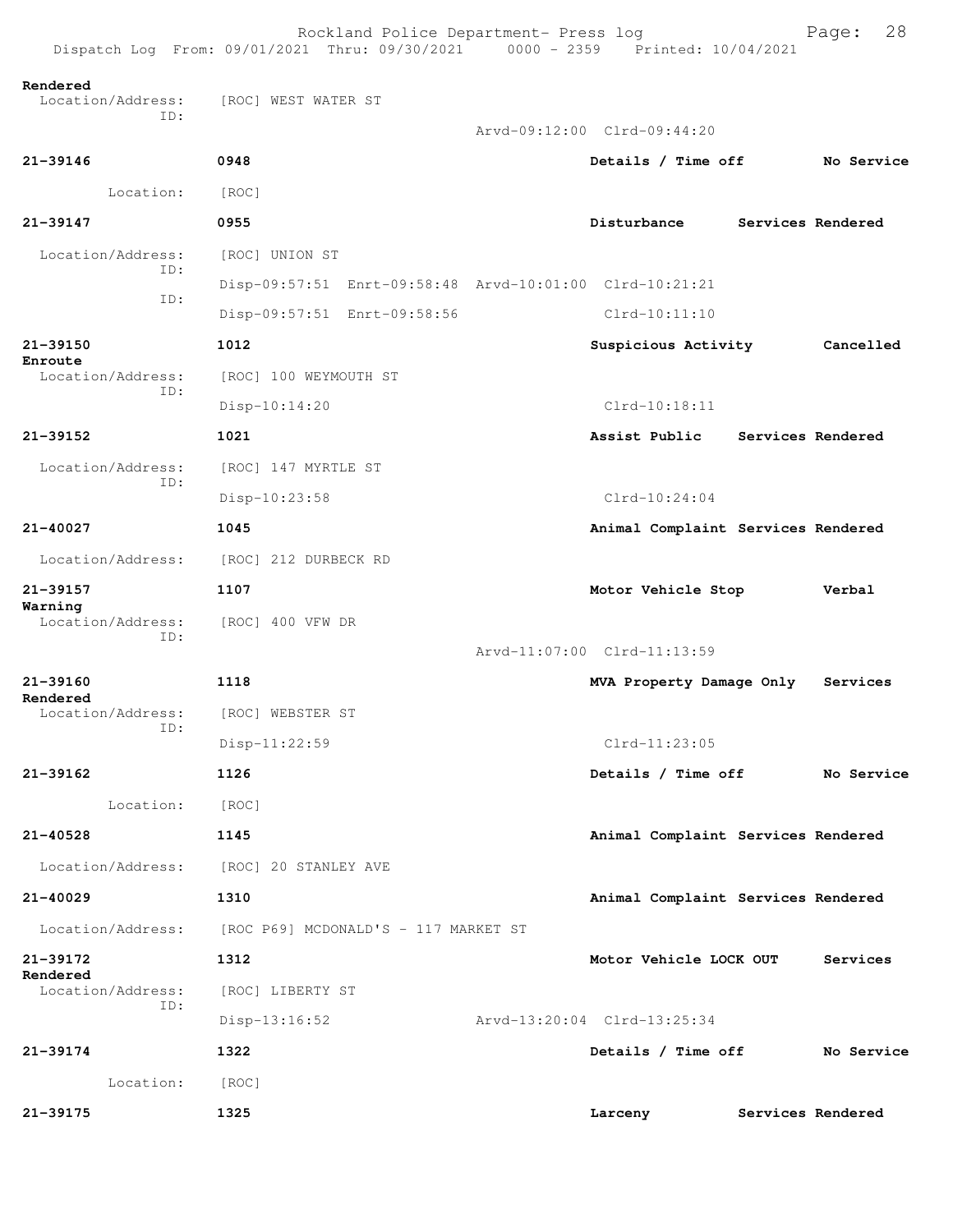| Location/Address:<br>[ROC] VFW DR<br>TD:<br>Disp-13:28:02<br>Arvd-13:35:09 Clrd-13:47:37<br>21-39180<br>1342<br>Traffic Enforcement<br>Citation/Warning Issued<br>Location/Address:<br>[ROC] SALEM ST<br>TD:<br>Arvd-13:42:00 Clrd-14:17:01<br>$21 - 39182$<br>1421<br>Motor Vehicle Stop<br>Verbal<br>Warning<br>Location/Address:<br>[ROC] ENTRANCE TO NEW CONSTRUCTION SITE - TAUNTON AVE<br>TD:<br>Arvd-14:21:00 Clrd-14:25:27<br>1443<br>$21 - 39184$<br>TIME OFF<br>Services Rendered<br>Location/Address:<br>[ROC P72] ROCKLAND POLICE DEPARTMENT - 490 MARKET ST<br>TD:<br>Arvd-14:43:05 Clrd-15:57:50<br>$21 - 39190$<br>1457<br>Motor Vehicle Stop<br>Verbal<br>Warning<br>Location/Address:<br>[ROC] CONSTRUCTION SITE - TAUNTON AVE<br>ID:<br>Arvd-14:57:00 Clrd-15:03:10<br>$21 - 39198$<br>1537<br>Services Rendered<br>Missing Person<br>Location/Address:<br>[ROC] 19 PACIFIC ST<br>ID:<br>$Clrd-15:41:54$<br>$Disp-15:41:47$<br>1601<br>21-39202<br>SHIFT ASSIGNMENTS Services Rendered<br>Location/Address:<br>[ROC P72] ROCKLAND POLICE DEPARTMENT - 490 MARKET ST<br>ID:<br>Disp-16:03:14<br>$Clrd-16:03:19$<br>$21 - 39204$<br>1609<br>General Info<br>Services Rendered<br>[ROC P72] ROCKLAND POLICE DEPARTMENT - 490 MARKET ST<br>Location/Address:<br>ID:<br>$Disp-16:09:52$<br>$Clrd-16:10:00$<br>21-39208<br>1657<br>Assist Other Agency<br>Gone on<br>arrival<br>Location/Address:<br>[ROC] 61 BOXBERRY LN<br>ID:<br>Arvd-16:58:54 Clrd-17:04:22<br>$Disp-16:58:47$<br>21-39212<br>1717<br><b>Time off</b><br>Services Rendered<br>Location:<br>[ROC]<br>$21 - 39219$<br>1750<br>Unfounded<br>Follow-Up Investigation<br>Location/Address:<br>[ROC] 25 WINDING WAY<br>ID:<br>Disp-17:51:21<br>Arvd-17:51:33 Clrd-17:55:50<br>21-39224<br>1757<br>MESSAGE DELIVERY Services Not Required<br>Location/Address:<br>[ROC] 120 NEVENS CIR<br>ID:<br>Arvd-17:58:16 Clrd-18:04:32<br>Disp-17:58:10<br>21-39232<br>1832<br>Details / Time off<br>Services |  | Rockland Police Department- Press log<br>Dispatch Log From: 09/01/2021 Thru: 09/30/2021 0000 - 2359 Printed: 10/04/2021 |  | 29<br>Page: |
|------------------------------------------------------------------------------------------------------------------------------------------------------------------------------------------------------------------------------------------------------------------------------------------------------------------------------------------------------------------------------------------------------------------------------------------------------------------------------------------------------------------------------------------------------------------------------------------------------------------------------------------------------------------------------------------------------------------------------------------------------------------------------------------------------------------------------------------------------------------------------------------------------------------------------------------------------------------------------------------------------------------------------------------------------------------------------------------------------------------------------------------------------------------------------------------------------------------------------------------------------------------------------------------------------------------------------------------------------------------------------------------------------------------------------------------------------------------------------------------------------------------------------------------------------------------------------------------------------------------------------------------------------------------------------------------------------------------------------------------------------------------------------------------------------------------------------------------------------------------------------------------------------------------------------------------------------------------------------|--|-------------------------------------------------------------------------------------------------------------------------|--|-------------|
|                                                                                                                                                                                                                                                                                                                                                                                                                                                                                                                                                                                                                                                                                                                                                                                                                                                                                                                                                                                                                                                                                                                                                                                                                                                                                                                                                                                                                                                                                                                                                                                                                                                                                                                                                                                                                                                                                                                                                                              |  |                                                                                                                         |  |             |
|                                                                                                                                                                                                                                                                                                                                                                                                                                                                                                                                                                                                                                                                                                                                                                                                                                                                                                                                                                                                                                                                                                                                                                                                                                                                                                                                                                                                                                                                                                                                                                                                                                                                                                                                                                                                                                                                                                                                                                              |  |                                                                                                                         |  |             |
|                                                                                                                                                                                                                                                                                                                                                                                                                                                                                                                                                                                                                                                                                                                                                                                                                                                                                                                                                                                                                                                                                                                                                                                                                                                                                                                                                                                                                                                                                                                                                                                                                                                                                                                                                                                                                                                                                                                                                                              |  |                                                                                                                         |  |             |
|                                                                                                                                                                                                                                                                                                                                                                                                                                                                                                                                                                                                                                                                                                                                                                                                                                                                                                                                                                                                                                                                                                                                                                                                                                                                                                                                                                                                                                                                                                                                                                                                                                                                                                                                                                                                                                                                                                                                                                              |  |                                                                                                                         |  |             |
|                                                                                                                                                                                                                                                                                                                                                                                                                                                                                                                                                                                                                                                                                                                                                                                                                                                                                                                                                                                                                                                                                                                                                                                                                                                                                                                                                                                                                                                                                                                                                                                                                                                                                                                                                                                                                                                                                                                                                                              |  |                                                                                                                         |  |             |
|                                                                                                                                                                                                                                                                                                                                                                                                                                                                                                                                                                                                                                                                                                                                                                                                                                                                                                                                                                                                                                                                                                                                                                                                                                                                                                                                                                                                                                                                                                                                                                                                                                                                                                                                                                                                                                                                                                                                                                              |  |                                                                                                                         |  |             |
|                                                                                                                                                                                                                                                                                                                                                                                                                                                                                                                                                                                                                                                                                                                                                                                                                                                                                                                                                                                                                                                                                                                                                                                                                                                                                                                                                                                                                                                                                                                                                                                                                                                                                                                                                                                                                                                                                                                                                                              |  |                                                                                                                         |  |             |
|                                                                                                                                                                                                                                                                                                                                                                                                                                                                                                                                                                                                                                                                                                                                                                                                                                                                                                                                                                                                                                                                                                                                                                                                                                                                                                                                                                                                                                                                                                                                                                                                                                                                                                                                                                                                                                                                                                                                                                              |  |                                                                                                                         |  |             |
|                                                                                                                                                                                                                                                                                                                                                                                                                                                                                                                                                                                                                                                                                                                                                                                                                                                                                                                                                                                                                                                                                                                                                                                                                                                                                                                                                                                                                                                                                                                                                                                                                                                                                                                                                                                                                                                                                                                                                                              |  |                                                                                                                         |  |             |
|                                                                                                                                                                                                                                                                                                                                                                                                                                                                                                                                                                                                                                                                                                                                                                                                                                                                                                                                                                                                                                                                                                                                                                                                                                                                                                                                                                                                                                                                                                                                                                                                                                                                                                                                                                                                                                                                                                                                                                              |  |                                                                                                                         |  |             |
|                                                                                                                                                                                                                                                                                                                                                                                                                                                                                                                                                                                                                                                                                                                                                                                                                                                                                                                                                                                                                                                                                                                                                                                                                                                                                                                                                                                                                                                                                                                                                                                                                                                                                                                                                                                                                                                                                                                                                                              |  |                                                                                                                         |  |             |
|                                                                                                                                                                                                                                                                                                                                                                                                                                                                                                                                                                                                                                                                                                                                                                                                                                                                                                                                                                                                                                                                                                                                                                                                                                                                                                                                                                                                                                                                                                                                                                                                                                                                                                                                                                                                                                                                                                                                                                              |  |                                                                                                                         |  |             |
|                                                                                                                                                                                                                                                                                                                                                                                                                                                                                                                                                                                                                                                                                                                                                                                                                                                                                                                                                                                                                                                                                                                                                                                                                                                                                                                                                                                                                                                                                                                                                                                                                                                                                                                                                                                                                                                                                                                                                                              |  |                                                                                                                         |  |             |
|                                                                                                                                                                                                                                                                                                                                                                                                                                                                                                                                                                                                                                                                                                                                                                                                                                                                                                                                                                                                                                                                                                                                                                                                                                                                                                                                                                                                                                                                                                                                                                                                                                                                                                                                                                                                                                                                                                                                                                              |  |                                                                                                                         |  |             |
|                                                                                                                                                                                                                                                                                                                                                                                                                                                                                                                                                                                                                                                                                                                                                                                                                                                                                                                                                                                                                                                                                                                                                                                                                                                                                                                                                                                                                                                                                                                                                                                                                                                                                                                                                                                                                                                                                                                                                                              |  |                                                                                                                         |  |             |
|                                                                                                                                                                                                                                                                                                                                                                                                                                                                                                                                                                                                                                                                                                                                                                                                                                                                                                                                                                                                                                                                                                                                                                                                                                                                                                                                                                                                                                                                                                                                                                                                                                                                                                                                                                                                                                                                                                                                                                              |  |                                                                                                                         |  |             |
|                                                                                                                                                                                                                                                                                                                                                                                                                                                                                                                                                                                                                                                                                                                                                                                                                                                                                                                                                                                                                                                                                                                                                                                                                                                                                                                                                                                                                                                                                                                                                                                                                                                                                                                                                                                                                                                                                                                                                                              |  |                                                                                                                         |  |             |
|                                                                                                                                                                                                                                                                                                                                                                                                                                                                                                                                                                                                                                                                                                                                                                                                                                                                                                                                                                                                                                                                                                                                                                                                                                                                                                                                                                                                                                                                                                                                                                                                                                                                                                                                                                                                                                                                                                                                                                              |  |                                                                                                                         |  |             |
|                                                                                                                                                                                                                                                                                                                                                                                                                                                                                                                                                                                                                                                                                                                                                                                                                                                                                                                                                                                                                                                                                                                                                                                                                                                                                                                                                                                                                                                                                                                                                                                                                                                                                                                                                                                                                                                                                                                                                                              |  |                                                                                                                         |  |             |
|                                                                                                                                                                                                                                                                                                                                                                                                                                                                                                                                                                                                                                                                                                                                                                                                                                                                                                                                                                                                                                                                                                                                                                                                                                                                                                                                                                                                                                                                                                                                                                                                                                                                                                                                                                                                                                                                                                                                                                              |  |                                                                                                                         |  |             |
|                                                                                                                                                                                                                                                                                                                                                                                                                                                                                                                                                                                                                                                                                                                                                                                                                                                                                                                                                                                                                                                                                                                                                                                                                                                                                                                                                                                                                                                                                                                                                                                                                                                                                                                                                                                                                                                                                                                                                                              |  |                                                                                                                         |  |             |
|                                                                                                                                                                                                                                                                                                                                                                                                                                                                                                                                                                                                                                                                                                                                                                                                                                                                                                                                                                                                                                                                                                                                                                                                                                                                                                                                                                                                                                                                                                                                                                                                                                                                                                                                                                                                                                                                                                                                                                              |  |                                                                                                                         |  |             |
|                                                                                                                                                                                                                                                                                                                                                                                                                                                                                                                                                                                                                                                                                                                                                                                                                                                                                                                                                                                                                                                                                                                                                                                                                                                                                                                                                                                                                                                                                                                                                                                                                                                                                                                                                                                                                                                                                                                                                                              |  |                                                                                                                         |  |             |
|                                                                                                                                                                                                                                                                                                                                                                                                                                                                                                                                                                                                                                                                                                                                                                                                                                                                                                                                                                                                                                                                                                                                                                                                                                                                                                                                                                                                                                                                                                                                                                                                                                                                                                                                                                                                                                                                                                                                                                              |  |                                                                                                                         |  |             |
|                                                                                                                                                                                                                                                                                                                                                                                                                                                                                                                                                                                                                                                                                                                                                                                                                                                                                                                                                                                                                                                                                                                                                                                                                                                                                                                                                                                                                                                                                                                                                                                                                                                                                                                                                                                                                                                                                                                                                                              |  |                                                                                                                         |  |             |
|                                                                                                                                                                                                                                                                                                                                                                                                                                                                                                                                                                                                                                                                                                                                                                                                                                                                                                                                                                                                                                                                                                                                                                                                                                                                                                                                                                                                                                                                                                                                                                                                                                                                                                                                                                                                                                                                                                                                                                              |  |                                                                                                                         |  |             |
|                                                                                                                                                                                                                                                                                                                                                                                                                                                                                                                                                                                                                                                                                                                                                                                                                                                                                                                                                                                                                                                                                                                                                                                                                                                                                                                                                                                                                                                                                                                                                                                                                                                                                                                                                                                                                                                                                                                                                                              |  |                                                                                                                         |  |             |
|                                                                                                                                                                                                                                                                                                                                                                                                                                                                                                                                                                                                                                                                                                                                                                                                                                                                                                                                                                                                                                                                                                                                                                                                                                                                                                                                                                                                                                                                                                                                                                                                                                                                                                                                                                                                                                                                                                                                                                              |  |                                                                                                                         |  |             |
|                                                                                                                                                                                                                                                                                                                                                                                                                                                                                                                                                                                                                                                                                                                                                                                                                                                                                                                                                                                                                                                                                                                                                                                                                                                                                                                                                                                                                                                                                                                                                                                                                                                                                                                                                                                                                                                                                                                                                                              |  |                                                                                                                         |  |             |
|                                                                                                                                                                                                                                                                                                                                                                                                                                                                                                                                                                                                                                                                                                                                                                                                                                                                                                                                                                                                                                                                                                                                                                                                                                                                                                                                                                                                                                                                                                                                                                                                                                                                                                                                                                                                                                                                                                                                                                              |  |                                                                                                                         |  |             |
|                                                                                                                                                                                                                                                                                                                                                                                                                                                                                                                                                                                                                                                                                                                                                                                                                                                                                                                                                                                                                                                                                                                                                                                                                                                                                                                                                                                                                                                                                                                                                                                                                                                                                                                                                                                                                                                                                                                                                                              |  |                                                                                                                         |  |             |
|                                                                                                                                                                                                                                                                                                                                                                                                                                                                                                                                                                                                                                                                                                                                                                                                                                                                                                                                                                                                                                                                                                                                                                                                                                                                                                                                                                                                                                                                                                                                                                                                                                                                                                                                                                                                                                                                                                                                                                              |  |                                                                                                                         |  |             |
|                                                                                                                                                                                                                                                                                                                                                                                                                                                                                                                                                                                                                                                                                                                                                                                                                                                                                                                                                                                                                                                                                                                                                                                                                                                                                                                                                                                                                                                                                                                                                                                                                                                                                                                                                                                                                                                                                                                                                                              |  |                                                                                                                         |  |             |
|                                                                                                                                                                                                                                                                                                                                                                                                                                                                                                                                                                                                                                                                                                                                                                                                                                                                                                                                                                                                                                                                                                                                                                                                                                                                                                                                                                                                                                                                                                                                                                                                                                                                                                                                                                                                                                                                                                                                                                              |  |                                                                                                                         |  |             |
|                                                                                                                                                                                                                                                                                                                                                                                                                                                                                                                                                                                                                                                                                                                                                                                                                                                                                                                                                                                                                                                                                                                                                                                                                                                                                                                                                                                                                                                                                                                                                                                                                                                                                                                                                                                                                                                                                                                                                                              |  |                                                                                                                         |  |             |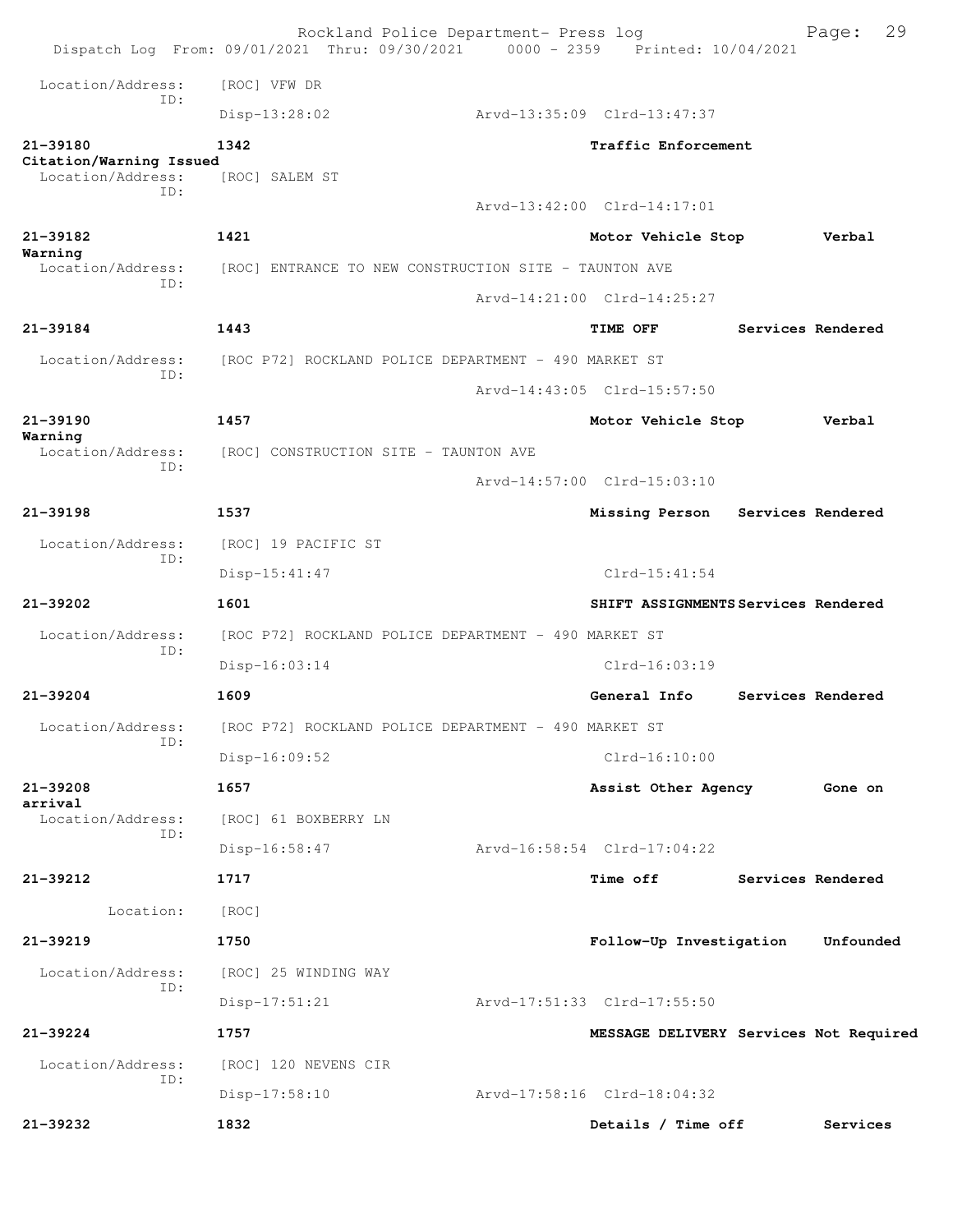|                                                | Rockland Police Department- Press log<br>Dispatch Log From: 09/01/2021 Thru: 09/30/2021 0000 - 2359 Printed: 10/04/2021 |  |                                  |                   | 30<br>Page: |  |  |  |
|------------------------------------------------|-------------------------------------------------------------------------------------------------------------------------|--|----------------------------------|-------------------|-------------|--|--|--|
| Rendered<br>Location:                          | [ROC]                                                                                                                   |  |                                  |                   |             |  |  |  |
| 21-39234<br>arrival                            | 1858                                                                                                                    |  | Motor Vehicle Complaint          |                   | Gone on     |  |  |  |
| Location/Address:<br>TD:                       | [ROC] HINGHAM ST                                                                                                        |  |                                  |                   |             |  |  |  |
|                                                | $Disp-18:59:27$                                                                                                         |  | Arvd-19:03:48 Clrd-19:09:26      |                   |             |  |  |  |
| $21 - 39240$<br>Rendered                       | 1932                                                                                                                    |  | Suspicious Activity              |                   | Services    |  |  |  |
| Location/Address:<br>ID:                       | [ROC P89] CALVARY CHAPEL - 175 MARKET ST                                                                                |  |                                  |                   |             |  |  |  |
|                                                | Disp-19:39:55                                                                                                           |  | $Clrd-19:40:09$                  |                   |             |  |  |  |
| $21 - 39243$<br>Rendered                       | 1943                                                                                                                    |  | Follow-Up Investigation          |                   | Services    |  |  |  |
| Location/Address:<br>TD:                       | [ROC] 25 WINDING WAY                                                                                                    |  |                                  |                   |             |  |  |  |
|                                                | $Disp-19:44:09$                                                                                                         |  | Arvd-19:44:16 Clrd-19:48:46      |                   |             |  |  |  |
| 21-39247                                       | 2015                                                                                                                    |  | Motor Vehicle Stop               |                   |             |  |  |  |
| Citation/Warning Issued<br>Vicinity of:<br>TD: | [ROC] 114 CONCORD ST @ 17 NORMAN ST                                                                                     |  |                                  |                   |             |  |  |  |
|                                                | $Disp-20:16:04$                                                                                                         |  | Arvd-20:16:13 Clrd-20:17:18      |                   |             |  |  |  |
| $21 - 39254$<br>Checked/Secured                | 2118                                                                                                                    |  | Burglar Alarm                    | Building          |             |  |  |  |
| Location/Address:<br>TD:                       | [ROC] SOUTH SHORE LAUNDRY - 153 MARKET ST                                                                               |  |                                  |                   |             |  |  |  |
| ID:                                            | Disp-21:19:34 Enrt-21:20:16 Arvd-21:20:26 Clrd-21:22:17                                                                 |  |                                  |                   |             |  |  |  |
|                                                | Disp-21:19:34 Enrt-21:20:19 Arvd-21:20:23 Clrd-21:22:13                                                                 |  |                                  |                   |             |  |  |  |
| 21-39257                                       | 2152                                                                                                                    |  | General Info                     | Services Rendered |             |  |  |  |
| Location/Address:<br>ID:                       | [ROC P72] ROCKLAND POLICE DEPARTMENT - 490 MARKET ST                                                                    |  |                                  |                   |             |  |  |  |
|                                                | $Disp-21:54:09$                                                                                                         |  | $Clrd-21:54:15$                  |                   |             |  |  |  |
| 21-39261<br>Citation/Warning Issued            | 2219                                                                                                                    |  | Motor Vehicle Stop               |                   |             |  |  |  |
| Vicinity of:                                   | [ROC] 215 MARKET ST @ 13 CONCORD ST                                                                                     |  |                                  |                   |             |  |  |  |
| 21-39270                                       | 2254                                                                                                                    |  | General Info                     | Services Rendered |             |  |  |  |
| Location/Address:<br>ID:                       | [ROC P72] ROCKLAND POLICE DEPARTMENT - 490 MARKET ST                                                                    |  |                                  |                   |             |  |  |  |
|                                                | Disp-22:55:04                                                                                                           |  | Clrd-22:55:10                    |                   |             |  |  |  |
| 21-39272<br>Rendered                           | 2313                                                                                                                    |  | Follow-Up Investigation          |                   | Services    |  |  |  |
| Location/Address:<br>TD:                       | [ROC] 19 PACIFIC ST                                                                                                     |  |                                  |                   |             |  |  |  |
|                                                | $Disp-23:15:47$                                                                                                         |  | $Clrd-23:15:52$                  |                   |             |  |  |  |
| For Date: $09/08/2021$ - Wednesday             |                                                                                                                         |  |                                  |                   |             |  |  |  |
| 21-39276                                       | 0000                                                                                                                    |  | SHIFT ASSIGNMENTS Appears Secure |                   |             |  |  |  |

Location/Address: [ROC P72] ROCKLAND POLICE DEPARTMENT - 490 MARKET ST **21-39288 0400 Suspicious Activity Gone on arrival**  [ROC P108] SOUTH SHORE BMW - 1040 HINGHAM ST ID: Disp-04:01:30 Enrt-04:02:52 Arvd-04:09:13 Clrd-04:16:29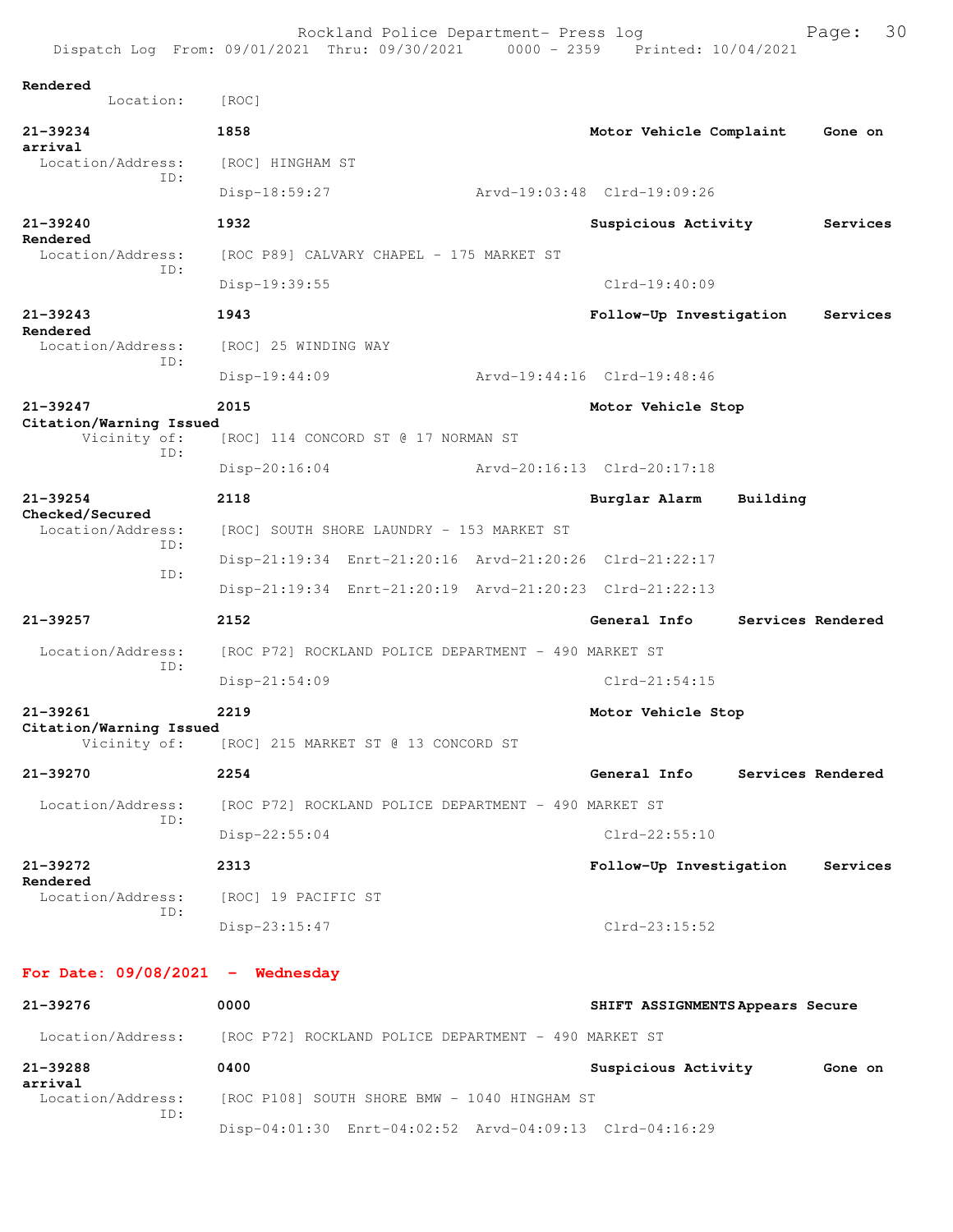|                          |                          | Dispatch Log From: 09/01/2021 Thru: 09/30/2021 | Rockland Police Department- Press log                | 0000 - 2359 Printed: 10/04/2021                         |                | Page: 31           |  |
|--------------------------|--------------------------|------------------------------------------------|------------------------------------------------------|---------------------------------------------------------|----------------|--------------------|--|
|                          | ID:                      |                                                |                                                      | Disp-04:02:50 Enrt-04:02:52 Arvd-04:09:03 Clrd-04:16:23 |                |                    |  |
| 21-39291                 |                          | 0520                                           |                                                      | Building Check                                          | Appears Secure |                    |  |
|                          | Location/Address:<br>TD: | [ROC] UNION ST                                 |                                                      |                                                         |                |                    |  |
|                          |                          | Disp-05:21:23                                  |                                                      | $Clrd-05:50:05$                                         |                |                    |  |
| $21 - 39295$<br>Rendered |                          | 0632                                           |                                                      | Details / Time off                                      |                | Services           |  |
|                          | Location:                | [ROC]                                          |                                                      |                                                         |                |                    |  |
| 21-39298                 |                          | 0644                                           |                                                      | <b>Traffic Enforcement</b>                              |                | Services           |  |
| Rendered                 | Location/Address:        | [ROC] POND ST                                  |                                                      |                                                         |                |                    |  |
|                          | TD:                      | Disp-06:45:19                                  |                                                      | Arvd-07:04:09 Clrd-07:19:49                             |                |                    |  |
| 21-39304                 |                          | 0719                                           |                                                      | MVA Property Damage Only                                |                | Paper              |  |
| Exchange                 | Location/Address:        | [ROC 1041] 135 GROVE ST                        |                                                      |                                                         |                |                    |  |
|                          | TD:                      |                                                |                                                      | Disp-07:21:29 Enrt-07:26:20 Arvd-07:26:25 Clrd-07:50:36 |                |                    |  |
| 21-39308                 |                          | 0800                                           |                                                      | General Info                                            |                | Services Rendered  |  |
|                          | Location/Address:        |                                                | [ROC P72] ROCKLAND POLICE DEPARTMENT - 490 MARKET ST |                                                         |                |                    |  |
| 21-40032                 |                          | 0800                                           |                                                      | Animal Complaint Services Rendered                      |                |                    |  |
|                          | Location/Address:        | [ROC] 510 WEBSTER ST                           |                                                      |                                                         |                |                    |  |
| 21-39309                 |                          | 0813                                           |                                                      | Details / Time off                                      |                | Services           |  |
| Rendered                 | Location:                | [ROC]                                          |                                                      |                                                         |                |                    |  |
| 21-39310                 |                          | 0820                                           |                                                      | Details / Time off                                      |                | Services           |  |
| Rendered                 | Location:                | [ROC]                                          |                                                      |                                                         |                |                    |  |
| 21-39312                 |                          | 0901                                           |                                                      | Details / Time off                                      |                | Services           |  |
| Rendered                 | Location:                | [ROC]                                          |                                                      |                                                         |                |                    |  |
| 21-39321                 |                          | 1017                                           |                                                      | Threats                                                 |                | Services Rendered  |  |
|                          | Location/Address:        | [ROC] 31 CRESTVIEW ST                          |                                                      |                                                         |                |                    |  |
|                          | ID:                      |                                                |                                                      | Disp-10:18:41 Enrt-10:18:44 Arvd-10:25:03 Clrd-10:38:03 |                |                    |  |
| 21-39324                 |                          | 1039                                           |                                                      | Vehicle Maintenance                                     |                | Services           |  |
| Rendered                 | Location/Address:        |                                                | [ROC P72] ROCKLAND POLICE DEPARTMENT - 490 MARKET ST |                                                         |                |                    |  |
| 21-39329                 |                          | 1056                                           |                                                      | Vehicle Maintenance                                     |                | Services           |  |
| Rendered                 | Location/Address:        |                                                | [ROC P72] ROCKLAND POLICE DEPARTMENT - 490 MARKET ST |                                                         |                |                    |  |
| 21-39330                 |                          | 1102                                           |                                                      | <b>TIME OFF</b>                                         |                | No Action Required |  |
|                          | Location/Address:        |                                                | [ROC P72] ROCKLAND POLICE DEPARTMENT - 490 MARKET ST |                                                         |                |                    |  |
|                          | ID:                      |                                                |                                                      | Arvd-11:02:00 Clrd-11:04:04                             |                |                    |  |
| 21-39331                 |                          | 1109                                           |                                                      | Vandalism                                               |                | Services Rendered  |  |
|                          | Location/Address:<br>ID: |                                                | [ROC P89] CALVARY CHAPEL - 175 MARKET ST             |                                                         |                |                    |  |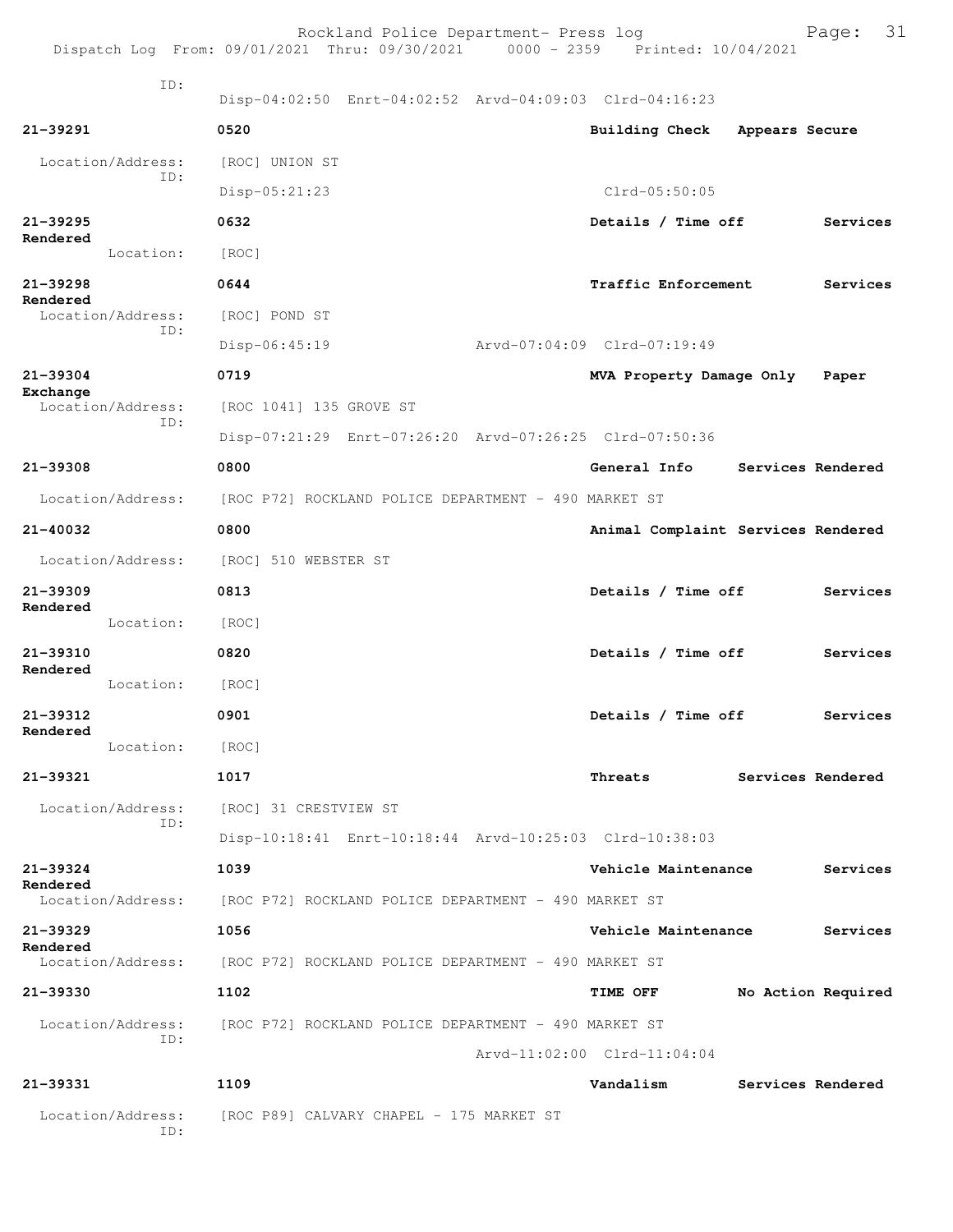Rockland Police Department- Press log entitled and Page: 32 Dispatch Log From: 09/01/2021 Thru: 09/30/2021 0000 - 2359 Printed: 10/04/2021

Disp-11:28:46 Enrt-11:30:15 Arvd-11:30:18 Clrd-11:43:52

| 21-39332        |                   | 1111                    |                                                         | SECTION 35 WARRANT                 |                | No Service  |
|-----------------|-------------------|-------------------------|---------------------------------------------------------|------------------------------------|----------------|-------------|
|                 | Location/Address: | [ROC] 103 UNION ST      |                                                         |                                    |                |             |
|                 | TD:               |                         | Disp-11:14:21 Enrt-11:14:35                             | $Clrd-11:20:10$                    |                |             |
|                 | ID:               |                         | Disp-11:14:27 Enrt-11:14:35                             | $Clrd-11:20:04$                    |                |             |
|                 | ID:               |                         | Disp-11:19:52 Enrt-11:19:57 Arvd-11:20:00 Clrd-11:20:07 |                                    |                |             |
| 21-40031        |                   | 1120                    |                                                         | Animal Complaint Services Rendered |                |             |
|                 | Location/Address: | [ROC] 174 GREENWOOD ST  |                                                         |                                    |                |             |
| 21-39334        |                   | 1144                    |                                                         | <b>Building Check</b>              | Building       |             |
| Checked/Secured | Location/Address: | [ROC] HINGHAM ST        |                                                         |                                    |                |             |
|                 | ID:               |                         |                                                         | Arvd-11:45:30 Clrd-11:45:46        |                |             |
| 21-39336        |                   | 1201                    |                                                         | Details / Time off                 | Services       |             |
| Rendered        | Location:         | [ROC]                   |                                                         |                                    |                |             |
| 21-39337        |                   | 1209                    |                                                         | Details / Time off                 | Services       |             |
| Rendered        | Location:         | [ROC]                   |                                                         |                                    |                |             |
| $21 - 39347$    |                   | 1244                    |                                                         | Details / Time off                 | Services       |             |
| Rendered        | Location:         | [ROC]                   |                                                         |                                    |                |             |
| 21-39351        |                   | 1328                    |                                                         | Threats                            | No Service     |             |
|                 | Location/Address: | [ROC] 199 HOWARD ST     |                                                         |                                    |                |             |
|                 | ID:               |                         | Disp-13:31:16 Enrt-13:31:19 Arvd-13:36:56 Clrd-13:44:20 |                                    |                |             |
| $21 - 39352$    |                   | 1330                    |                                                         | Unwanted Party                     | Transported to |             |
| Hospital        | Location/Address: | [ROC] 167 WEST WATER ST |                                                         |                                    |                |             |
|                 | ID:               |                         | Disp-13:32:46 Enrt-13:33:14 Arvd-13:35:04 Clrd-13:48:57 |                                    |                |             |
|                 | ID:               |                         | Disp-13:32:58 Enrt-13:33:14 Arvd-13:34:57 Clrd-13:48:54 |                                    |                |             |
| 21-39353        |                   | 1333                    |                                                         | Details / Time off                 | Services       |             |
| Rendered        | Location:         | [ROC]                   |                                                         |                                    |                |             |
| 21-39361        |                   | 1408                    |                                                         | Details / Time off                 | Services       |             |
| Rendered        | Location:         | [ROC]                   |                                                         |                                    |                |             |
| 21-39363        |                   | 1441                    |                                                         | Suspicious Activity                |                | Sent On Way |
|                 | Location/Address: | [ROC] GODDARD AVE       |                                                         |                                    |                |             |
|                 | ID:               |                         | Disp-14:41:59 Enrt-14:42:59 Arvd-14:43:02 Clrd-14:51:33 |                                    |                |             |
|                 | ID:               |                         | Disp-14:42:08 Enrt-14:42:58 Arvd-14:43:01 Clrd-14:51:36 |                                    |                |             |
|                 | ID:               | $Disp-14:45:20$         |                                                         | Arvd-14:45:24 Clrd-14:51:30        |                |             |
| 21-39364        |                   | 1444                    |                                                         | Details / Time off                 | Services       |             |
| Rendered        | Location:         | [ROC]                   |                                                         |                                    |                |             |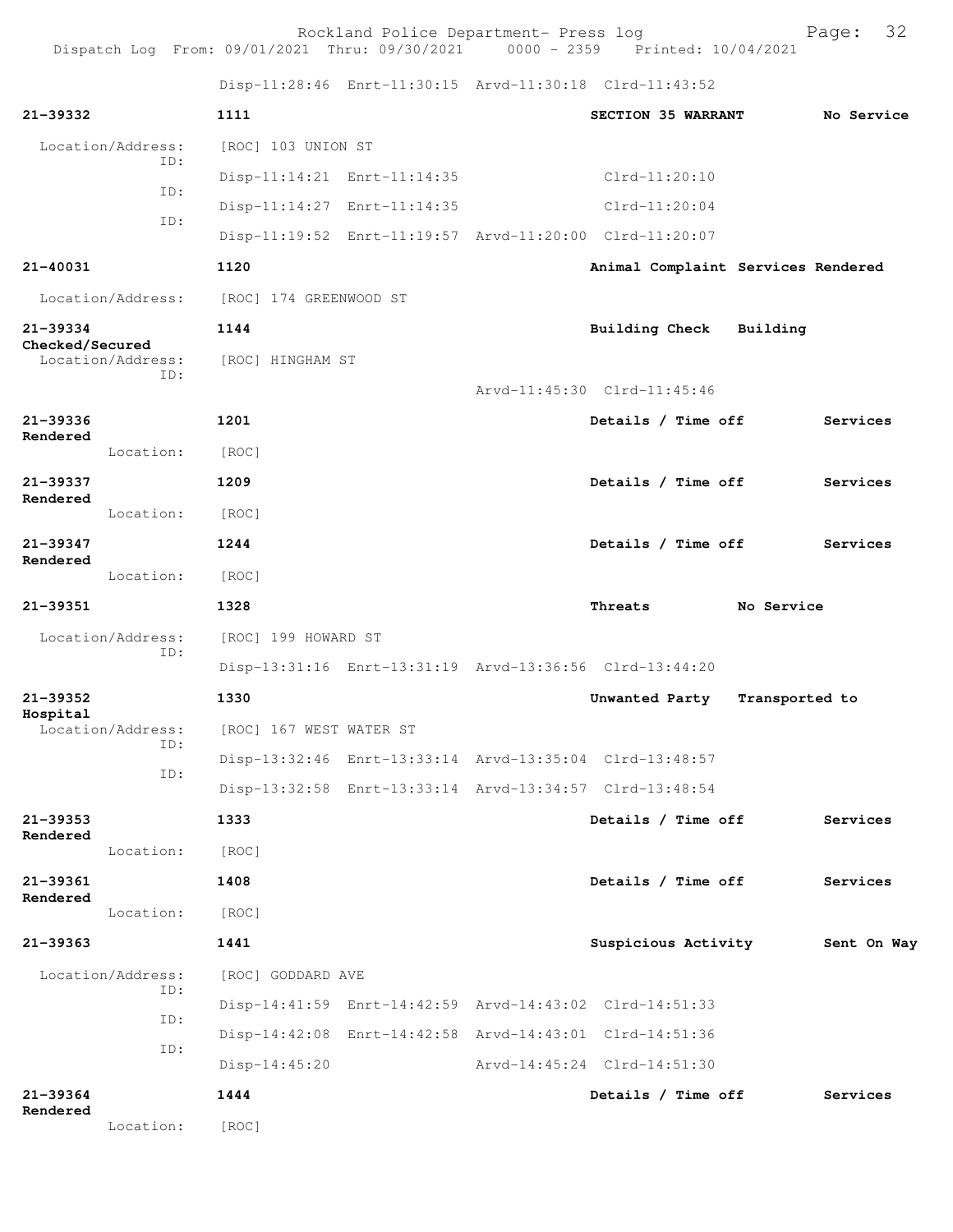| 21-39365                      | 1456                                                    |               | Harassment                          | Advised to Court  |                    |
|-------------------------------|---------------------------------------------------------|---------------|-------------------------------------|-------------------|--------------------|
| Location/Address:             | [ROC] 84 HARTSUFF ST                                    |               |                                     |                   |                    |
| ID:                           | Disp-14:57:45 Enrt-15:04:11 Arvd-15:04:22 Clrd-15:14:36 |               |                                     |                   |                    |
| $21 - 40033$                  | 1510                                                    |               | Animal Complaint Services Rendered  |                   |                    |
| Location/Address:             | [ROC] 52 LEWIS PARK                                     |               |                                     |                   |                    |
| 21-39367                      | 1514                                                    |               | Threats                             | Services Rendered |                    |
| Location/Address:             | [ROC] 103 UNION ST                                      |               |                                     |                   |                    |
| ID:                           | $Disp-15:26:21$                                         |               | Arvd-15:26:25 Clrd-15:47:22         |                   |                    |
| 21-39372                      | 1605                                                    |               | SHIFT ASSIGNMENTS Services Rendered |                   |                    |
| Location/Address:             | [ROC P72] ROCKLAND POLICE DEPARTMENT - 490 MARKET ST    |               |                                     |                   |                    |
| ID:                           | $Disp-16:08:12$                                         |               | Clrd-16:08:17                       |                   |                    |
| 21-39380                      | 1656                                                    |               | CRUISER BACK IN SERVICE             |                   | Services           |
| Rendered<br>Location/Address: | [ROC P72] ROCKLAND POLICE DEPARTMENT - 490 MARKET ST    |               |                                     |                   |                    |
| ID:                           | $Disp-16:57:50$                                         | Clrd-16:57:56 |                                     |                   |                    |
| 21-39383                      | 1711                                                    |               | Details / Time off                  |                   | Services           |
| Rendered<br>Location:         | [ROC]                                                   |               |                                     |                   |                    |
| 21-39384                      | 1713                                                    |               | Details / Time off                  |                   | Services           |
| Rendered<br>Location:         | [ROC]                                                   |               |                                     |                   |                    |
| 21-39386                      | 1716                                                    |               | Harassment                          | Services Rendered |                    |
| Location/Address:             | [ROC] 12 ALPINE ST                                      |               |                                     |                   |                    |
| ID:                           | Disp-17:19:23 Enrt-17:19:40 Arvd-17:22:05 Clrd-18:01:52 |               |                                     |                   |                    |
| ID:                           | Disp-17:20:07 Enrt-17:20:08 Arvd-17:23:25 Clrd-17:52:01 |               |                                     |                   |                    |
| 21-39390                      | 1750                                                    |               | Threats                             | Services Rendered |                    |
| Location/Address:             | [ROC] 103 UNION ST                                      |               |                                     |                   |                    |
| ID:                           | Disp-18:02:58 Enrt-18:03:45 Arvd-18:06:03 Clrd-18:16:48 |               |                                     |                   |                    |
| 21-39395                      | 1836                                                    |               | <b>BOLO</b>                         |                   | No Action Required |
| Location/Address:             | [ROC P72] ROCKLAND POLICE DEPARTMENT - 490 MARKET ST    |               |                                     |                   |                    |
| 21-39398                      | 1902                                                    |               | Details / Time off                  |                   | Services           |
| Rendered<br>Location:         | [ROC]                                                   |               |                                     |                   |                    |
| 21-39406                      | 1943                                                    |               | Missing Person                      | Report Follows    |                    |
| Location/Address:             | [ROC] 122 SALEM ST                                      |               |                                     |                   |                    |
| ID:                           | $Disp-19:49:10$                                         |               | Arvd-19:49:16 Clrd-21:42:23         |                   |                    |
| ID:                           |                                                         |               | Arvd-20:27:07 Clrd-20:28:15         |                   |                    |
| ID:<br>ID:                    | Disp-20:43:30                                           |               | Arvd-20:43:46 Clrd-21:42:23         |                   |                    |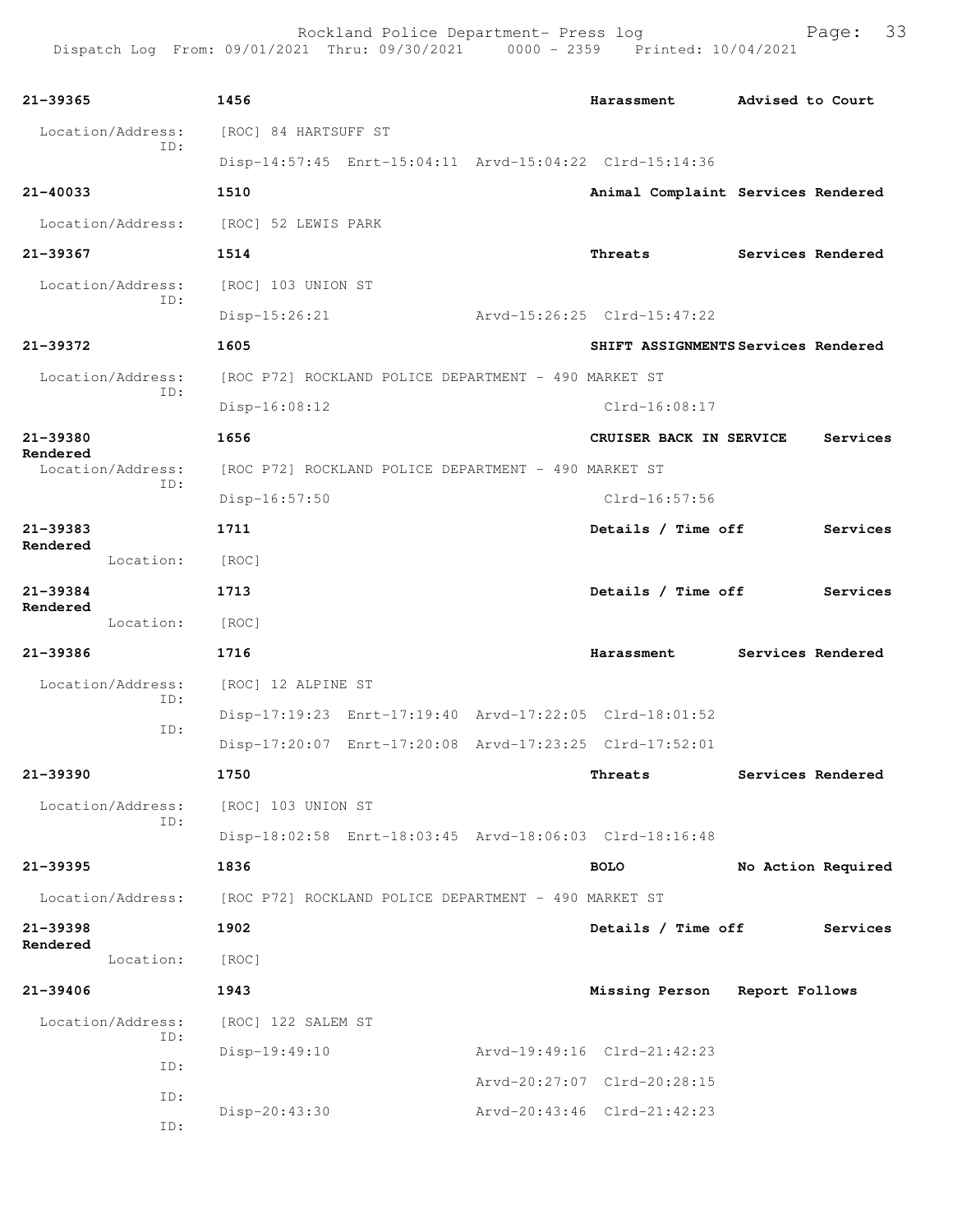Rockland Police Department- Press log entitled and Page: 34 Dispatch Log From: 09/01/2021 Thru: 09/30/2021 0000 - 2359 Printed: 10/04/2021

|                                        | Disp-20:43:36                                  |                                                      |  | Arvd-20:43:43 Clrd-21:42:23                             |  |                    |  |  |
|----------------------------------------|------------------------------------------------|------------------------------------------------------|--|---------------------------------------------------------|--|--------------------|--|--|
| 21-39410                               | 2112                                           |                                                      |  | Motor Vehicle Complaint 911 Wireless                    |  |                    |  |  |
| call (Transfered)<br>Location/Address: | [ROC] 51 MAPLE ST                              |                                                      |  |                                                         |  |                    |  |  |
| 21-39421                               | 2314                                           |                                                      |  | <b>BOLO</b>                                             |  | No Action Required |  |  |
| Location/Address:                      |                                                | [ROC P72] ROCKLAND POLICE DEPARTMENT - 490 MARKET ST |  |                                                         |  |                    |  |  |
| 21-39424                               | 2327                                           |                                                      |  | Unwanted Party Services Rendered                        |  |                    |  |  |
| Location/Address:<br>ID:               | [ROC] 50 PACIFIC ST                            |                                                      |  |                                                         |  |                    |  |  |
| ID:                                    |                                                |                                                      |  | Disp-23:31:35 Enrt-23:31:50 Arvd-23:31:51 Clrd-23:37:35 |  |                    |  |  |
| ID:                                    |                                                |                                                      |  | Disp-23:31:39 Enrt-23:31:49 Arvd-23:31:54 Clrd-23:37:41 |  |                    |  |  |
|                                        |                                                |                                                      |  | Disp-23:31:45 Enrt-23:31:47 Arvd-23:31:56 Clrd-23:37:37 |  |                    |  |  |
| 21-39426                               | 2344                                           |                                                      |  | Assist Public                                           |  | Services Rendered  |  |  |
| Location/Address:<br>ID:               |                                                | [ROC P86] MOBIL GAS STATION - 158 MARKET ST          |  |                                                         |  |                    |  |  |
|                                        | $Disp-23:52:11$                                |                                                      |  | $Clrd-23:56:13$                                         |  |                    |  |  |
| For Date: $09/09/2021 -$ Thursday      |                                                |                                                      |  |                                                         |  |                    |  |  |
| 21-39427                               | 0001                                           |                                                      |  | SHIFT ASSIGNMENTS Services Rendered                     |  |                    |  |  |
| Location/Address:                      |                                                | [ROC P72] ROCKLAND POLICE DEPARTMENT - 490 MARKET ST |  |                                                         |  |                    |  |  |
| ID:                                    | Disp-00:03:08                                  |                                                      |  | $Clrd-00:03:16$                                         |  |                    |  |  |
| 21-39438                               | 0602                                           |                                                      |  | Building Check Building                                 |  |                    |  |  |
| Checked/Secured<br>Location/Address:   | [ROC 61] UNION ST BUSINESS DISTRICT - UNION ST |                                                      |  |                                                         |  |                    |  |  |
| ID:                                    |                                                |                                                      |  | Arvd-06:03:16 Clrd-06:26:59                             |  |                    |  |  |
| 21-39443                               | 0648                                           |                                                      |  | Details / Time off                                      |  | Services           |  |  |
| Rendered<br>Location:                  | [ROC]                                          |                                                      |  |                                                         |  |                    |  |  |
| 21-39447                               | 0727                                           |                                                      |  | General Incident Services Rendered                      |  |                    |  |  |
| Location/Address:                      |                                                | [ROC P72] ROCKLAND POLICE DEPARTMENT - 490 MARKET ST |  |                                                         |  |                    |  |  |
| ID:                                    | Disp-07:28:53                                  |                                                      |  | Clrd-07:29:09                                           |  |                    |  |  |
| 21-40036                               | 0730                                           |                                                      |  | Animal Complaint Services Rendered                      |  |                    |  |  |
| Location/Address:                      | [ROC] 298 WEBSTER ST                           |                                                      |  |                                                         |  |                    |  |  |
| 21-39448                               | 0745                                           |                                                      |  | 911 Accidental Services Rendered                        |  |                    |  |  |
| Location/Address:                      | [ROC P84] PLAYERS SPORTS BAR - 86 VFW DR       |                                                      |  |                                                         |  |                    |  |  |
| ID:                                    |                                                |                                                      |  | Disp-07:45:50 Enrt-07:45:53 Arvd-07:47:02 Clrd-07:53:59 |  |                    |  |  |
| 21-39450                               | 0801                                           |                                                      |  | General Info                                            |  | Services Rendered  |  |  |
| Location/Address:                      |                                                | [ROC P72] ROCKLAND POLICE DEPARTMENT - 490 MARKET ST |  |                                                         |  |                    |  |  |
| 21-39456                               | 0850                                           |                                                      |  | Health & Welfare Check                                  |  | Services           |  |  |
| Rendered<br>Location/Address:<br>ID:   | [ROC] 8 ALPINE ST                              |                                                      |  |                                                         |  |                    |  |  |
|                                        |                                                |                                                      |  |                                                         |  |                    |  |  |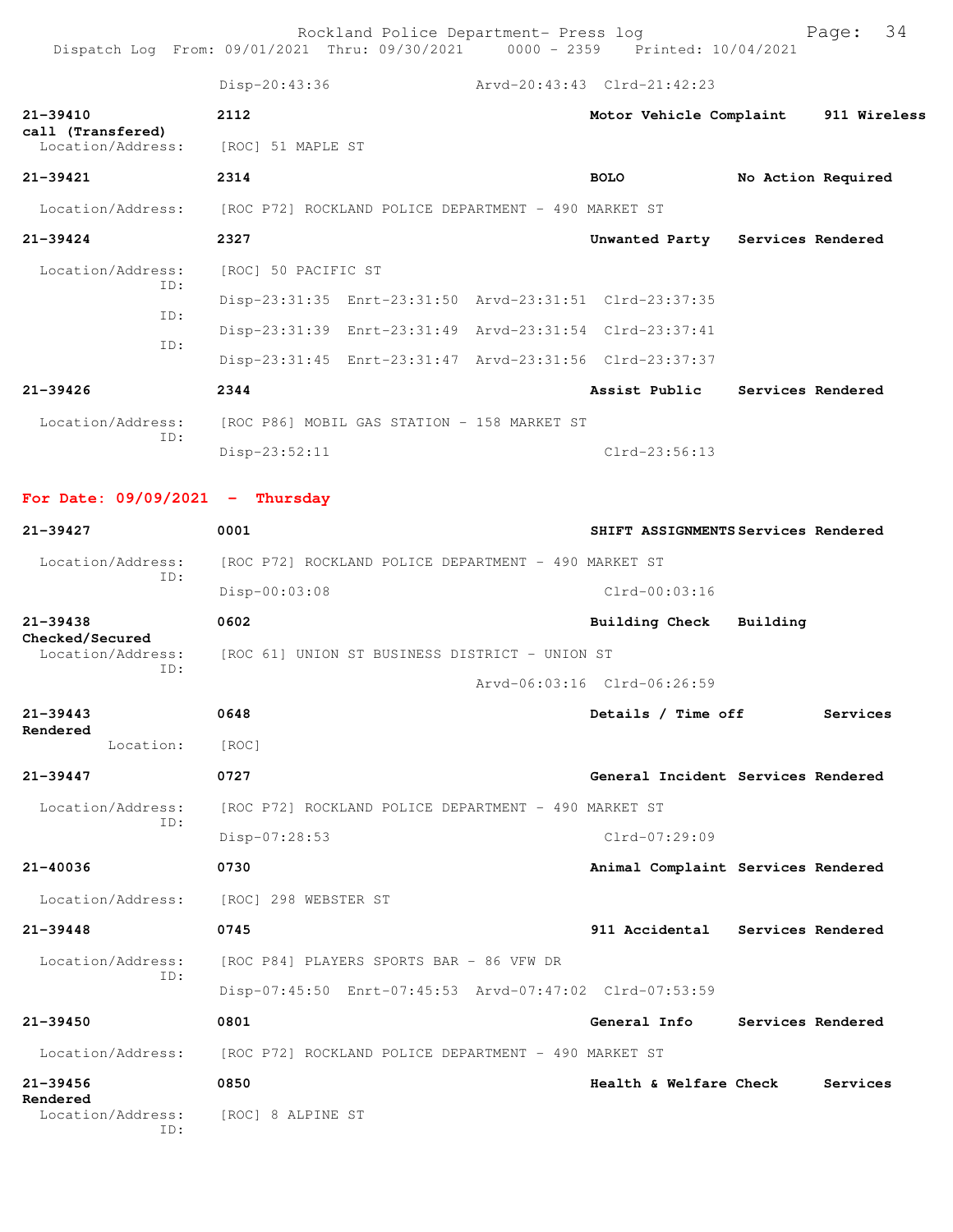Arvd-08:50:00 Clrd-09:01:03

| $21 - 39458$             |                          | 0906                      |                                                   |  | Health & Welfare Check                                  |                   | Services     |  |
|--------------------------|--------------------------|---------------------------|---------------------------------------------------|--|---------------------------------------------------------|-------------------|--------------|--|
| Rendered                 | Location/Address:        | [ROC] 48 RICE AVE Apt. #1 |                                                   |  |                                                         |                   |              |  |
|                          | ID:                      |                           |                                                   |  | Arvd-09:06:00 Clrd-10:15:56                             |                   |              |  |
| $21 - 39459$             |                          | 0909                      |                                                   |  | Burglar Alarm                                           | Building          |              |  |
| Checked/Secured          | Location/Address:        |                           | [ROC P9] NICE AND CLEAN CAR WASH - 320 CENTRE AVE |  |                                                         |                   |              |  |
|                          | ID:                      |                           |                                                   |  | Disp-09:12:14 Enrt-09:12:18 Arvd-09:16:44 Clrd-09:22:15 |                   |              |  |
| 21-39461                 |                          | 0919                      |                                                   |  | MVA Property Damage Only                                |                   | Report       |  |
| Follows                  | Location/Address:        |                           | [ROC] 354 LIBERTY ST @ 200 WEBSTER ST             |  |                                                         |                   |              |  |
|                          | ID:                      |                           |                                                   |  | Disp-09:20:13 Enrt-09:20:21 Arvd-09:21:53 Clrd-10:57:10 |                   |              |  |
|                          | ID:                      |                           |                                                   |  | Disp-09:20:19 Enrt-09:20:22 Arvd-09:20:41 Clrd-10:31:31 |                   |              |  |
|                          | ID:                      |                           |                                                   |  | Disp-09:21:35 Enrt-09:21:45 Arvd-09:21:58 Clrd-10:31:36 |                   |              |  |
|                          | ID:                      |                           |                                                   |  | Disp-09:33:36 Enrt-09:33:38 Arvd-09:33:42 Clrd-10:22:24 |                   |              |  |
|                          | ID:                      |                           |                                                   |  | Disp-09:34:34 Enrt-09:34:38 Arvd-09:34:41 Clrd-10:00:25 |                   |              |  |
| $21 - 39463$             |                          | 0935                      |                                                   |  | Details / Time off                                      |                   | Services     |  |
| Rendered                 | Location:                | [ROC]                     |                                                   |  |                                                         |                   |              |  |
| $21 - 39464$             |                          | 0936                      |                                                   |  | Details / Time off                                      |                   | Services     |  |
| Rendered                 | Location:                | [ROC]                     |                                                   |  |                                                         |                   |              |  |
| $21 - 39465$             |                          | 0937                      |                                                   |  | Details / Time off                                      |                   | Services     |  |
| Rendered                 | Location:                | [ROC]                     |                                                   |  |                                                         |                   |              |  |
| $21 - 39467$             |                          | 0938                      |                                                   |  | Details / Time off                                      |                   | Services     |  |
| Rendered                 | Location:                | [ROC]                     |                                                   |  |                                                         |                   |              |  |
| 21-39470                 |                          | 0959                      |                                                   |  | General Info                                            | Services Rendered |              |  |
|                          | Location/Address:        |                           | [ROC 646] 27 CHURCH ST Apt. #2                    |  |                                                         |                   |              |  |
| 21-39473                 |                          |                           |                                                   |  |                                                         |                   |              |  |
| Warning                  |                          |                           | 1022<br>Motor Vehicle Stop<br>Verbal              |  |                                                         |                   |              |  |
|                          | Location/Address:<br>ID: |                           | [ROC] 333 UNION ST @ 15 WEBSTER ST                |  | Arvd-10:22:00 Clrd-10:26:01                             |                   |              |  |
|                          |                          |                           |                                                   |  |                                                         |                   |              |  |
| $21 - 39476$<br>Required |                          | 1034                      |                                                   |  | Suspicious Activity                                     |                   | Services Not |  |
|                          | Location/Address:<br>ID: | [ROC] 200 VFW DR          |                                                   |  |                                                         |                   |              |  |
| ID:                      |                          |                           |                                                   |  | Disp-10:36:06 Enrt-10:36:18 Arvd-10:37:50 Clrd-10:41:13 |                   |              |  |
|                          |                          |                           |                                                   |  | Disp-10:36:13 Enrt-10:36:18 Arvd-10:38:42 Clrd-10:41:11 |                   |              |  |
| 21-39478<br>Rendered     |                          | 1048                      |                                                   |  | Motor Vehicle Stop                                      |                   | Services     |  |
|                          | Location/Address:<br>ID: | [ROC] REED ST             |                                                   |  |                                                         |                   |              |  |
|                          | ID:                      |                           |                                                   |  | Arvd-10:48:00 Clrd-11:59:34                             |                   |              |  |
|                          | ID:                      |                           |                                                   |  | Disp-10:57:44 Enrt-10:57:47 Arvd-10:57:51 Clrd-11:01:37 |                   |              |  |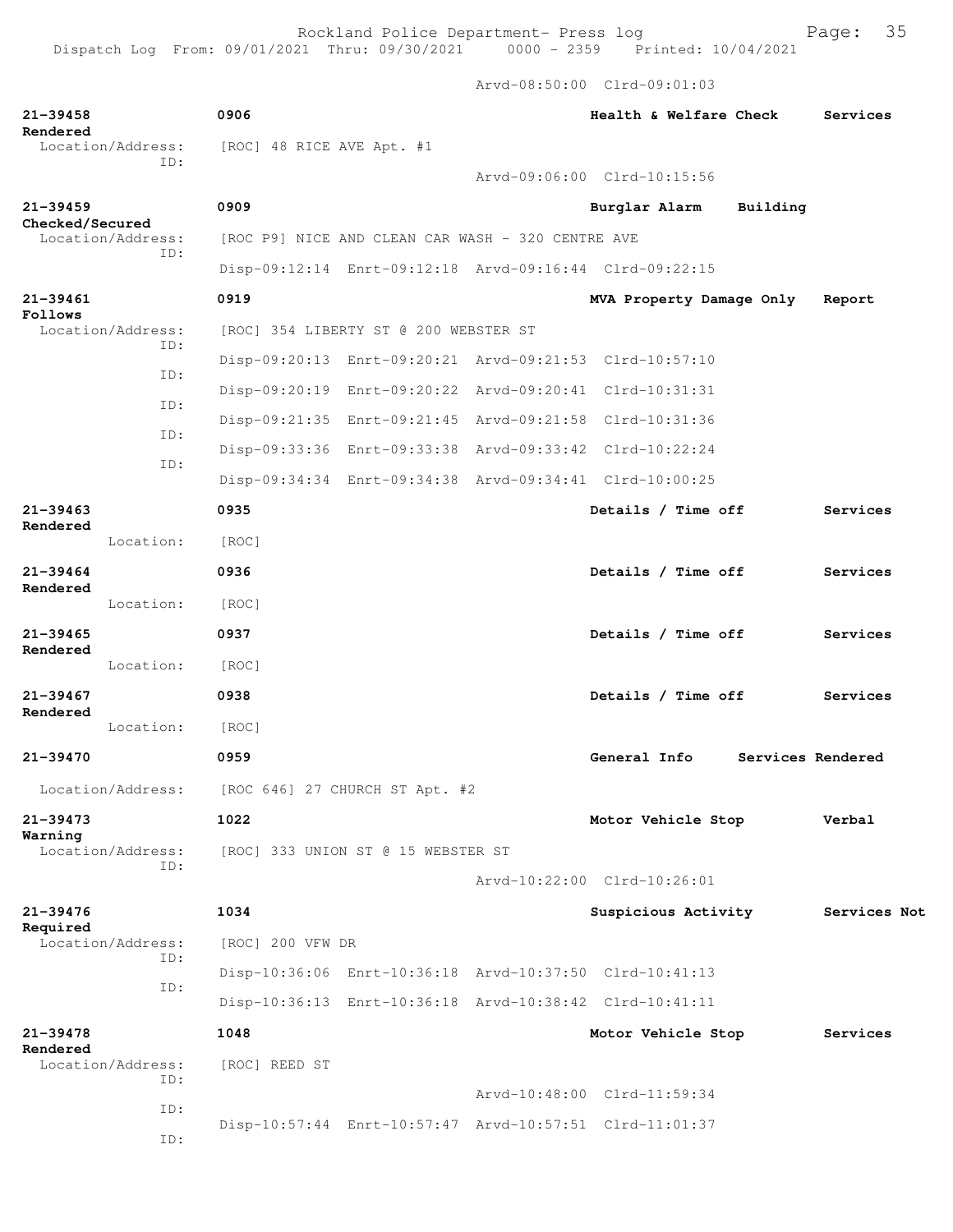| Dispatch Log From: 09/01/2021 Thru: 09/30/2021 0000 - 2359 Printed: 10/04/2021 |                                                      | Rockland Police Department- Press log         |  |                                                         |                   | 36<br>Page: |  |  |  |
|--------------------------------------------------------------------------------|------------------------------------------------------|-----------------------------------------------|--|---------------------------------------------------------|-------------------|-------------|--|--|--|
| TD:                                                                            |                                                      |                                               |  | Disp-11:15:49 Enrt-11:15:51 Arvd-11:15:52 Clrd-11:16:19 |                   |             |  |  |  |
|                                                                                | Disp-11:51:53                                        |                                               |  | $Clrd-11:52:21$                                         |                   |             |  |  |  |
| 21-39480                                                                       | 1104                                                 |                                               |  | General Info                                            | Services Rendered |             |  |  |  |
| Location/Address:                                                              | [ROC] UNION ST                                       |                                               |  |                                                         |                   |             |  |  |  |
| TD:                                                                            |                                                      |                                               |  | Disp-11:07:15 Enrt-11:07:20 Arvd-11:07:23 Clrd-11:14:07 |                   |             |  |  |  |
| $21 - 39481$                                                                   | 1113                                                 |                                               |  | General Info                                            | Services Rendered |             |  |  |  |
| Location/Address:                                                              | [ROC] 200 WEBSTER ST                                 |                                               |  |                                                         |                   |             |  |  |  |
| TD:                                                                            |                                                      |                                               |  | Disp-11:16:19 Enrt-11:16:27 Arvd-11:16:34 Clrd-11:51:53 |                   |             |  |  |  |
| ID:                                                                            |                                                      |                                               |  | Disp-11:16:19 Enrt-11:16:30 Arvd-11:16:37 Clrd-11:51:50 |                   |             |  |  |  |
| 21-39484                                                                       | 1122                                                 |                                               |  | Details / Time off                                      |                   | Services    |  |  |  |
| Rendered<br>Location:                                                          | [ROC]                                                |                                               |  |                                                         |                   |             |  |  |  |
| 21-39488                                                                       | 1147                                                 |                                               |  | Health & Welfare Check                                  |                   | Services    |  |  |  |
| Rendered<br>Location/Address:                                                  | [ROC 745] 50 CONCORD ST                              |                                               |  |                                                         |                   |             |  |  |  |
| ID:                                                                            |                                                      |                                               |  | Arvd-11:47:00 Clrd-12:22:19                             |                   |             |  |  |  |
| $21 - 39499$                                                                   | 1309                                                 |                                               |  | <b>Building Check</b>                                   | Building          |             |  |  |  |
| Checked/Secured<br>Location/Address:                                           |                                                      | [ROC] STUDLEY CT                              |  |                                                         |                   |             |  |  |  |
| ID:                                                                            |                                                      |                                               |  | Arvd-13:12:09 Clrd-13:15:43                             |                   |             |  |  |  |
| $21 - 39502$                                                                   | 1356                                                 |                                               |  | Animal Complaint Services Rendered                      |                   |             |  |  |  |
| Location/Address:                                                              | [BRO 1] BROCKTON                                     |                                               |  |                                                         |                   |             |  |  |  |
| TD:                                                                            |                                                      |                                               |  | Arvd-13:56:00 Clrd-15:17:45                             |                   |             |  |  |  |
| 21-39510                                                                       | 1439                                                 |                                               |  | Details / Time off                                      |                   | Services    |  |  |  |
| Rendered<br>Location:                                                          | [ROC]                                                |                                               |  |                                                         |                   |             |  |  |  |
| $21 - 39514$                                                                   | 1507                                                 |                                               |  | General Info                                            | No Service        |             |  |  |  |
| Location/Address:                                                              | [ROC P72] ROCKLAND POLICE DEPARTMENT - 490 MARKET ST |                                               |  |                                                         |                   |             |  |  |  |
| $21 - 39517$                                                                   | 1516                                                 |                                               |  | MVA Property Damage Only                                |                   | No Action   |  |  |  |
| Required<br>Location/Address:                                                  |                                                      | [ROC P81] OCEAN STATE JOB LOT - 360 MARKET ST |  |                                                         |                   |             |  |  |  |
| TD:                                                                            |                                                      |                                               |  | Disp-15:17:24 Enrt-15:18:03 Arvd-15:18:18 Clrd-15:20:16 |                   |             |  |  |  |
| ID:                                                                            |                                                      |                                               |  | Disp-15:17:38 Enrt-15:18:03 Arvd-15:18:18 Clrd-15:20:13 |                   |             |  |  |  |
| 21-39527                                                                       | 1600                                                 |                                               |  | SHIFT ASSIGNMENTS Services Rendered                     |                   |             |  |  |  |
| Location/Address:                                                              | [ROC P72] ROCKLAND POLICE DEPARTMENT - 490 MARKET ST |                                               |  |                                                         |                   |             |  |  |  |
| 21-39536                                                                       | 1718                                                 |                                               |  | Motor Vehicle Complaint                                 |                   | Arrest (s)  |  |  |  |
| Made<br>Location/Address:                                                      |                                                      | [ROC P1] 99 RESTAURANT - 29 ACCORD PARK DR    |  |                                                         |                   |             |  |  |  |
| TD:                                                                            |                                                      |                                               |  | Disp-17:19:58 Enrt-17:20:02 Arvd-17:22:31 Clrd-18:15:23 |                   |             |  |  |  |
| ID:                                                                            |                                                      |                                               |  | Disp-17:21:01 Enrt-17:21:05 Arvd-17:27:19 Clrd-18:04:35 |                   |             |  |  |  |
| Refer To Arrest:<br>Arrest:                                                    | 21ROC-39536-AR<br>SHEEHAN, CHRISTOPHER JOHN          |                                               |  |                                                         |                   |             |  |  |  |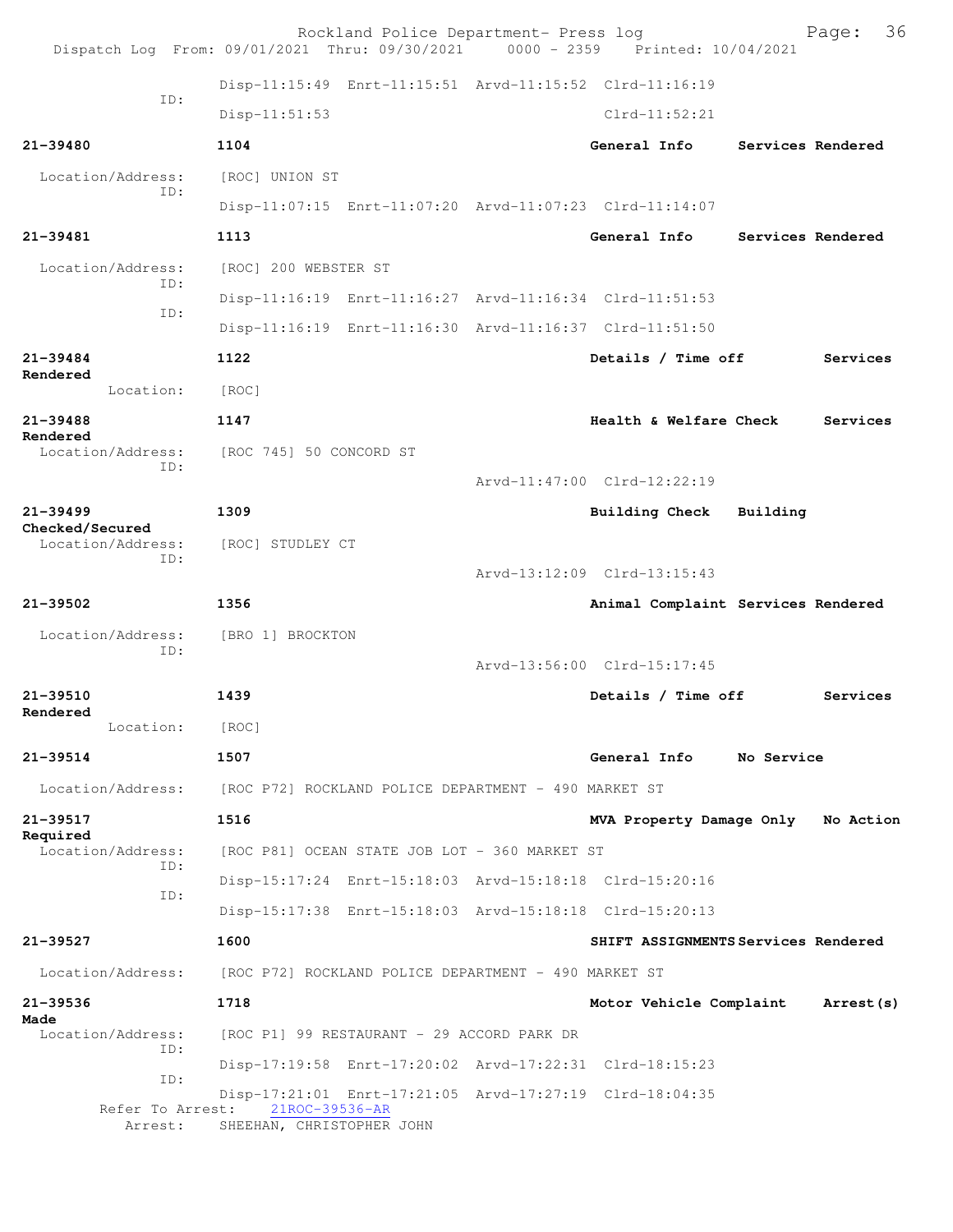|                                 | Rockland Police Department- Press log<br>Dispatch Log From: 09/01/2021 Thru: 09/30/2021 0000 - 2359 Printed: 10/04/2021 |                                     |                   | 37<br>Page:        |
|---------------------------------|-------------------------------------------------------------------------------------------------------------------------|-------------------------------------|-------------------|--------------------|
| Address:                        | 346 UNION ST Apt. #12 ROCKLAND, MA                                                                                      |                                     |                   |                    |
| Age:<br>Charges:                | 35<br>NEGLIGENT OPERATION OF MOTOR VEHICLE<br>OUI-LIQUOR OR .08%, 2ND OFFENSE                                           |                                     |                   |                    |
| $21 - 39540$<br>Rendered        | 1801                                                                                                                    | Disabled Motor Vehicle              |                   | Services           |
| Vicinity of:<br>TD:             | [ROC] 1333 HINGHAM ST @ 0 ACCORD PARK DR                                                                                |                                     |                   |                    |
|                                 | Disp-18:04:39                                                                                                           | Arvd-18:04:42 Clrd-18:11:22         |                   |                    |
| $21 - 39543$                    | 1916                                                                                                                    | Assist Public                       | Services Rendered |                    |
| Location/Address:<br>ID:        | [ROC] 49 NORMAN ST                                                                                                      |                                     |                   |                    |
| ID:                             | Disp-19:20:18 Enrt-19:20:21 Arvd-19:23:34 Clrd-19:43:02                                                                 |                                     |                   |                    |
| ID:                             |                                                                                                                         | Arvd-19:26:42 Clrd-19:27:23         |                   |                    |
|                                 |                                                                                                                         | Arvd-19:27:32 Clrd-19:29:16         |                   |                    |
| $21 - 39549$<br>Rendered        | 1956                                                                                                                    | <b>Traffic Enforcement</b>          |                   | Services           |
| Location/Address:               | [ROC] POND ST                                                                                                           |                                     |                   |                    |
| ID:                             |                                                                                                                         | Arvd-19:58:42 Clrd-20:07:24         |                   |                    |
| 21-39551<br>Rendered            | 2023                                                                                                                    | MVA Property Damage Only            |                   | Services           |
| Location/Address:<br>ID:        | [ROC P64] CVS PHARMACY - 80 MARKET ST                                                                                   |                                     |                   |                    |
|                                 | Disp-20:24:53 Enrt-20:24:56 Arvd-20:29:14 Clrd-20:31:50                                                                 |                                     |                   |                    |
| $21 - 39554$                    | 2107                                                                                                                    | Prisoner RELEASED Services Rendered |                   |                    |
| Location/Address:               | [ROC P72] ROCKLAND POLICE DEPARTMENT - 490 MARKET ST                                                                    |                                     |                   |                    |
| ID:                             | $Disp-21:23:19$                                                                                                         | $Clrd-21:23:31$                     |                   |                    |
| 21-39555                        | 2125                                                                                                                    | Detail                              |                   | Services Rendered  |
| Location/Address:               | [ROC P72] ROCKLAND POLICE DEPARTMENT - 490 MARKET ST                                                                    |                                     |                   |                    |
| $21 - 39559$                    | 2208                                                                                                                    | <b>BOLO</b>                         |                   | No Action Required |
| Location/Address:               | [ROC P72] ROCKLAND POLICE DEPARTMENT – 490 MARKET ST                                                                    |                                     |                   |                    |
| 21-39560                        | 2220                                                                                                                    | Follow-Up Investigation             |                   | Services           |
| Rendered<br>Location/Address:   | [ROC P84] PLAYERS SPORTS BAR - 86 VFW DR                                                                                |                                     |                   |                    |
| ID:                             | Disp-22:21:08                                                                                                           | Clrd-22:21:20                       |                   |                    |
| $21 - 39567$                    | 2328                                                                                                                    | <b>Time off</b>                     | Services Rendered |                    |
| Location:                       | [ROC]                                                                                                                   |                                     |                   |                    |
| For Date: $09/10/2021$ - Friday |                                                                                                                         |                                     |                   |                    |
| $21 - 39569$                    | 0000                                                                                                                    | SHIFT ASSIGNMENTSNo Service         |                   |                    |

| Location/Address: |                  | [ROC P72] ROCKLAND POLICE DEPARTMENT - 490 MARKET ST |              |
|-------------------|------------------|------------------------------------------------------|--------------|
| ID:               |                  | Arvd-00:00:00 Clrd-00:08:55                          |              |
| 21–39572          | 0104             | Building Check                                       | Investigated |
| Location/Address: | [ROC] STUDLEY CT |                                                      |              |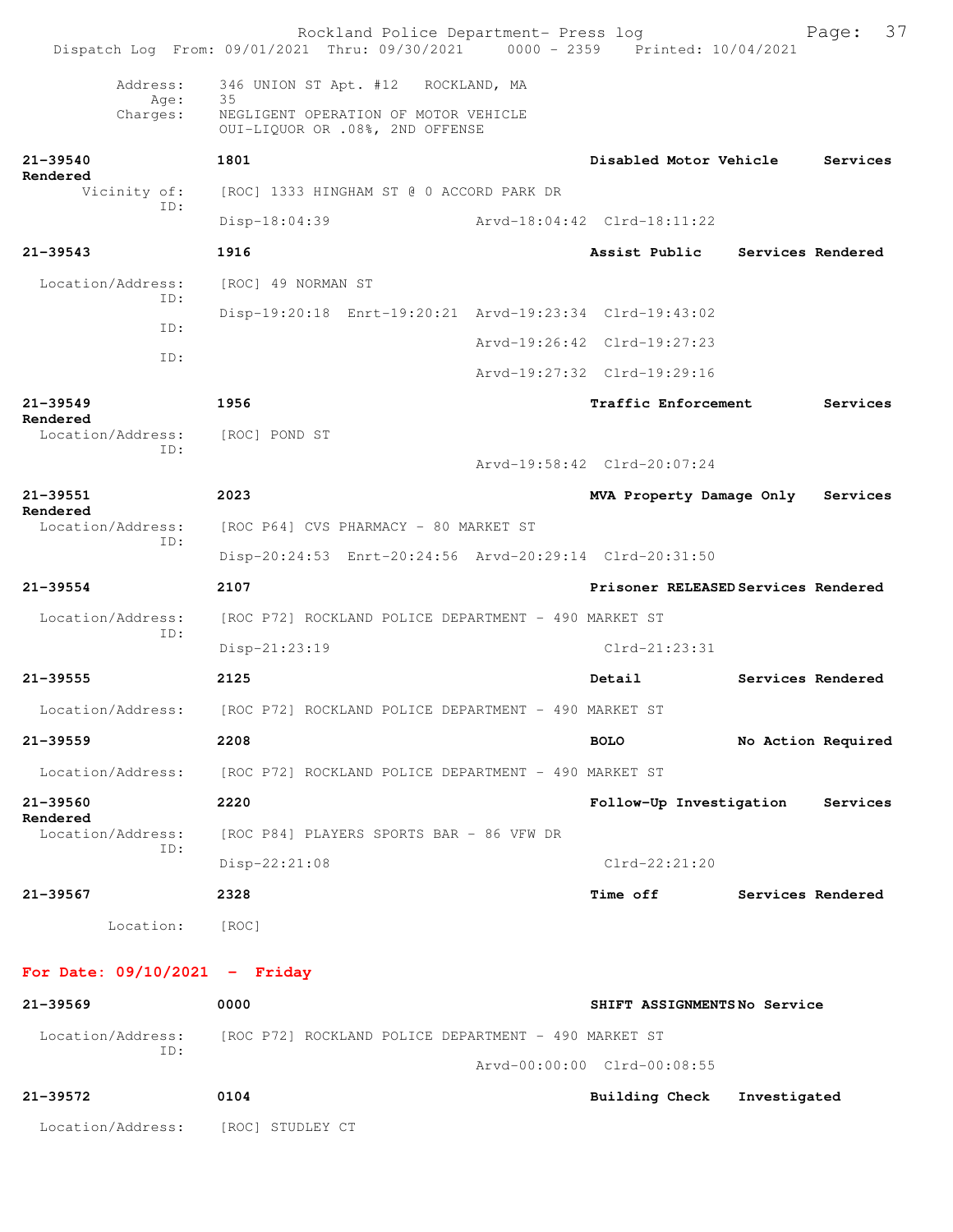|                      |     |                      | Rockland Police Department- Press log                   | Dispatch Log From: 09/01/2021 Thru: 09/30/2021 0000 - 2359 Printed: 10/04/2021 |              | Page:                 | 38 |
|----------------------|-----|----------------------|---------------------------------------------------------|--------------------------------------------------------------------------------|--------------|-----------------------|----|
|                      | ID: |                      |                                                         |                                                                                |              |                       |    |
|                      |     |                      |                                                         | Arvd-01:04:42 Clrd-01:04:51                                                    |              |                       |    |
| $21 - 39573$         |     | 0105                 |                                                         | Building Check Services Rendered                                               |              |                       |    |
| Location/Address:    | TD: | [ROC] MARKET ST      |                                                         |                                                                                |              |                       |    |
|                      |     |                      |                                                         | Arvd-01:05:49 Clrd-01:05:56                                                    |              |                       |    |
| 21-39577             |     | 0221                 |                                                         | <b>Building Check</b>                                                          | Investigated |                       |    |
| Location/Address:    | ID: | [ROC] STUDLEY CT     |                                                         |                                                                                |              |                       |    |
|                      |     |                      |                                                         | Arvd-02:22:30 Clrd-02:22:37                                                    |              |                       |    |
| $21 - 39578$         |     | 0224                 |                                                         | <b>Building Check</b>                                                          | Investigated |                       |    |
| Location/Address:    | ID: | [ROC] MARKET ST      |                                                         |                                                                                |              |                       |    |
|                      |     |                      |                                                         | Arvd-02:25:08 Clrd-02:25:19                                                    |              |                       |    |
| 21-39580             |     | 0235                 |                                                         | Details / Time off                                                             |              | No Service            |    |
| Location:            |     | [ROC]                |                                                         |                                                                                |              |                       |    |
| 21-39583             |     | 0557                 |                                                         | Building Check Services Rendered                                               |              |                       |    |
| Location/Address:    | ID: |                      | [ROC 61] UNION ST BUSINESS DISTRICT - UNION ST          |                                                                                |              |                       |    |
|                      | ID: |                      |                                                         | Arvd-05:58:39 Clrd-06:13:02                                                    |              |                       |    |
|                      |     | Disp-06:15:53        |                                                         | Arvd-06:15:57 Clrd-06:22:27                                                    |              |                       |    |
| 21-39587<br>Required |     | 0619                 |                                                         | Suspicious Activity                                                            |              | Services Not          |    |
| Vicinity of:         | ID: | [ROC] 59 REED ST     |                                                         |                                                                                |              |                       |    |
|                      | ID: |                      | Disp-06:21:01 Enrt-06:21:51                             | $Clrd-06:24:45$                                                                |              |                       |    |
|                      |     |                      | Disp-06:22:41 Enrt-06:22:46 Arvd-06:24:38 Clrd-06:24:45 |                                                                                |              |                       |    |
| 21-39591<br>Rendered |     | 0635                 |                                                         | Traffic Enforcement                                                            |              | Services              |    |
| Location/Address:    | ID: | [ROC] POND ST        |                                                         |                                                                                |              |                       |    |
|                      |     |                      |                                                         | Arvd-06:37:10 Clrd-06:58:30                                                    |              |                       |    |
| 21-40037             |     | 0800                 |                                                         | Animal Complaint Services Rendered                                             |              |                       |    |
| Location/Address:    |     | [ROC] 167 NEVENS CIR |                                                         |                                                                                |              |                       |    |
| 21-39595             |     | 0815                 |                                                         | General Info                                                                   |              | Services Rendered     |    |
| Location/Address:    |     |                      | [ROC P72] ROCKLAND POLICE DEPARTMENT - 490 MARKET ST    |                                                                                |              |                       |    |
| 21-39602             |     | 0917                 |                                                         | General Info                                                                   |              | Services Not Required |    |
| Location/Address:    | ID: | [ROC] 235 SALEM ST   |                                                         |                                                                                |              |                       |    |
|                      |     | Disp-09:18:16        |                                                         | Arvd-09:34:22 Clrd-10:06:38                                                    |              |                       |    |
| 21-39604<br>Rendered |     | 0928                 |                                                         | Vehicle Maintenance                                                            |              | Services              |    |
| Location/Address:    |     |                      | [ROC P72] ROCKLAND POLICE DEPARTMENT - 490 MARKET ST    |                                                                                |              |                       |    |
| 21-39605             |     | 0946                 |                                                         | <b>Time off</b>                                                                |              | Services Rendered     |    |
| Location:            |     | [ROC]                |                                                         |                                                                                |              |                       |    |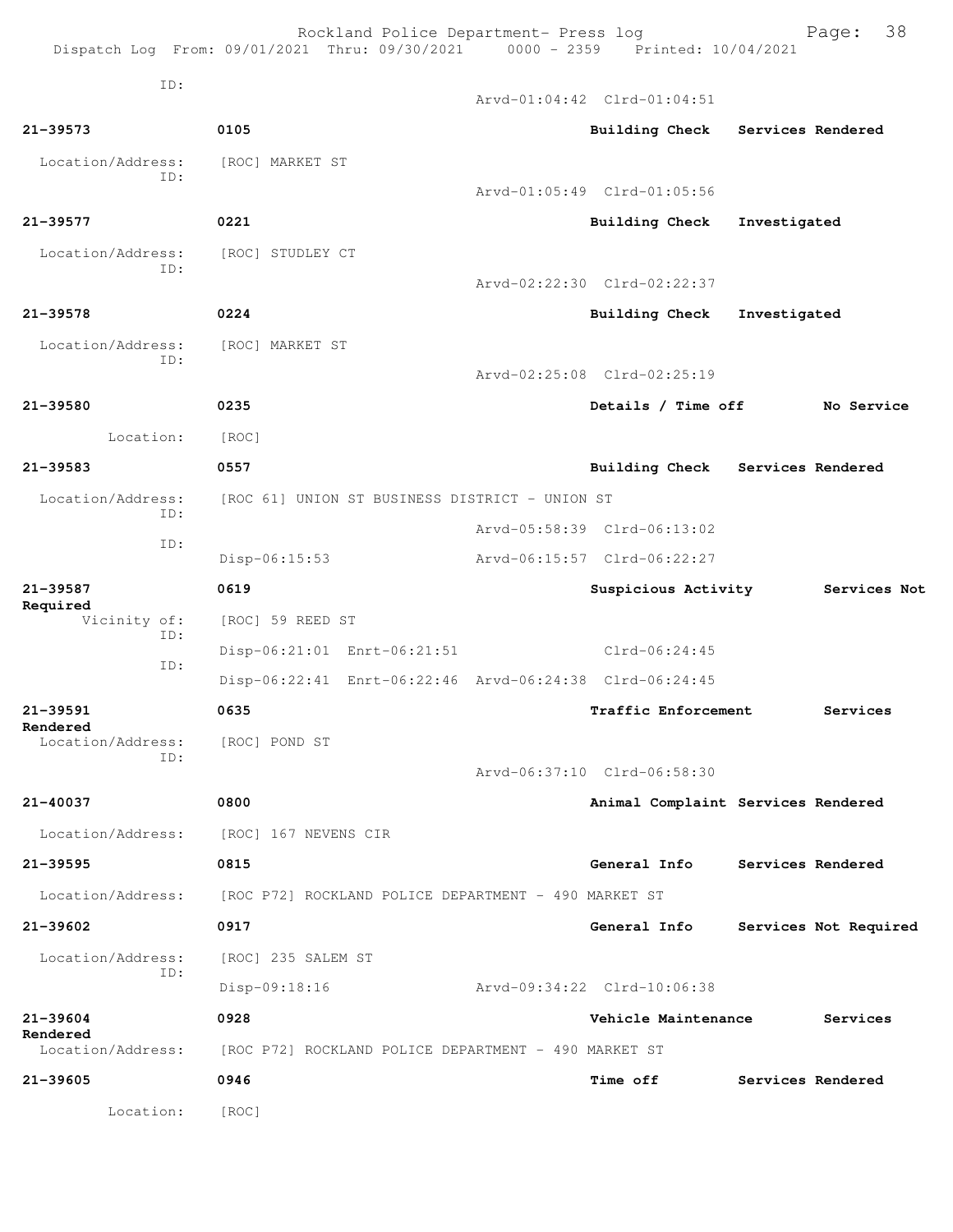Dispatch Log From: 09/01/2021 Thru: 09/30/2021 0000 - 2359 Printed: 10/04/2021 **21-39607 0955 Detail Services Rendered** Location: [ROC] **21-39611 1006 Assault Offenses Services Rendered** Location/Address: [ROC 70] WEBSTER PARK NURSING AND REHAB - 56 WEBSTER ST ID: Disp-10:08:08 Arvd-10:10:37 Clrd-10:18:25 **21-39614 1040 Time off Services Rendered** Location: [ROC] **21-39620 1144 Building Check Building Checked/Secured**  Location/Address: [ROC] HINGHAM ST ID: Arvd-11:45:13 Clrd-11:45:24 **21-39621 1146 Stolen Motor Vehicle Services Rendered**  Location/Address: [ROC 206] 51 MAPLE ST Apt. #132 ID: Disp-11:47:35 Clrd-11:48:53 ID: Disp-11:48:42 Enrt-11:48:49 Arvd-11:54:35 Clrd-12:05:11 **21-39626 1213 Soliciting Services Rendered** Location/Address: [ROC P72] ROCKLAND POLICE DEPARTMENT - 490 MARKET ST **21-39633 1251 Assist Public Advised to Court** Location/Address: [ROC] 1049 UNION ST ID: Disp-12:54:30 Clrd-12:54:33 **21-39639 1356 MVA Property Damage Only Services Rendered**  Location/Address: [ROC 891] 129 CONCORD ST ID: Disp-13:57:28 Enrt-13:57:38 Arvd-13:58:06 Clrd-14:29:43 ID: Disp-13:57:28 Enrt-13:57:38 Arvd-13:58:24 Clrd-14:29:43 ID: Disp-13:59:25 Arvd-13:59:30 Clrd-14:29:43 ID: Disp-14:00:23 Arvd-14:00:29 Clrd-14:29:43 EMS Unit: ROCKAM2-Rockland A2 Disp-14:04:33 Clrd-14:04:40 InQrtsUnavl-14:04:40 InSrvce-14:04:40 Refer To Summons: 21ROC-39639-AR Summons: REGAN, ROBERT MICHAEL Address: 482 WHITING ST HANOVER, MA Age: 38 Charges: UNREGISTERED MOTOR VEHICLE UNINSURED MOTOR VEHICLE STOP/YIELD, FAIL TO **21-40039 1420 Animal Complaint Services Rendered** Location/Address: [ROC] 212 MYRTLE ST **21-40038 1504 Animal Complaint Services Rendered** Location/Address: [ROC] 69 NORTH AVE **21-39646 1529 Details / Time off Services**

Rockland Police Department- Press log Page: 39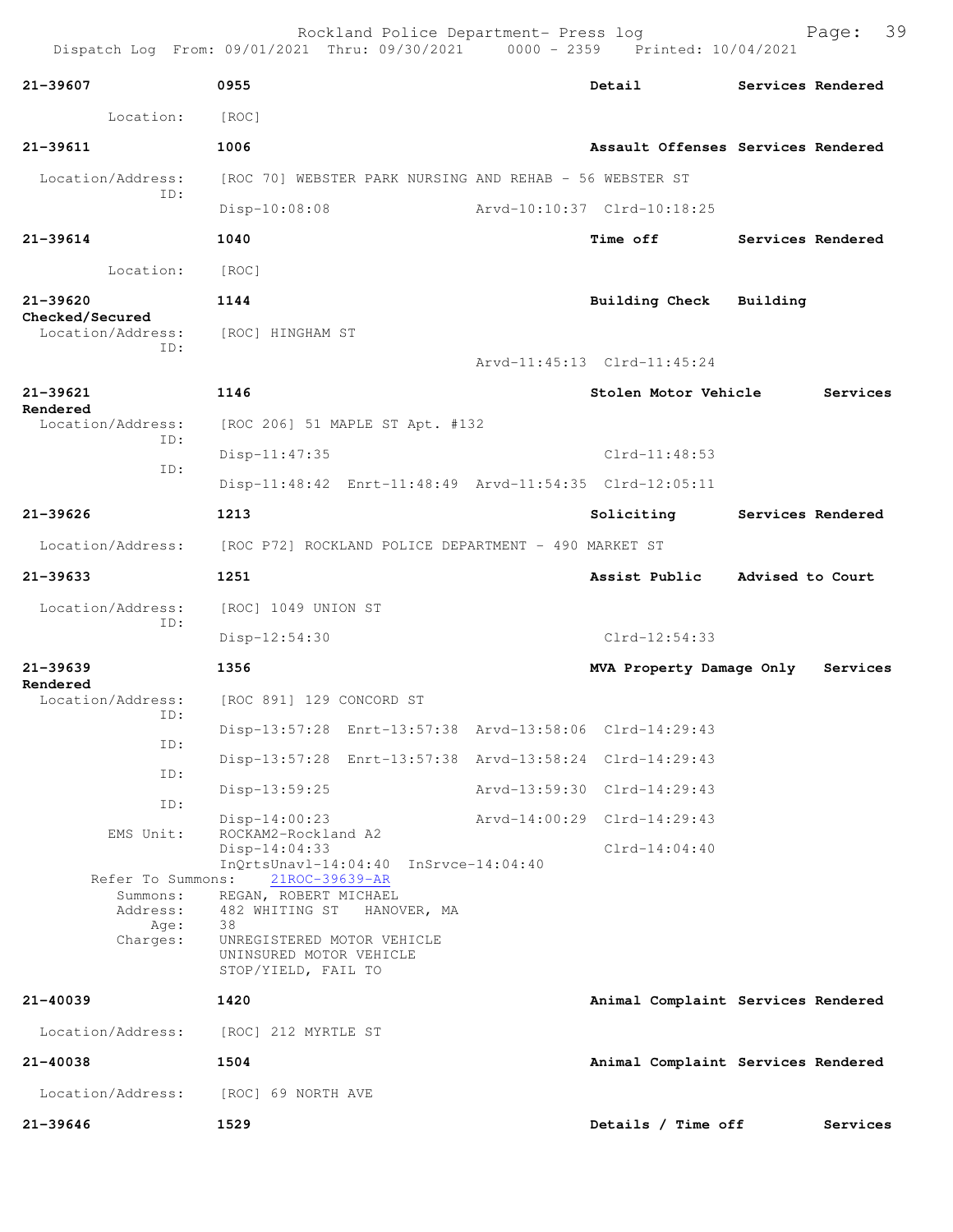| Dispatch Log From: 09/01/2021 Thru: 09/30/2021 0000 - 2359 Printed: 10/04/2021 |                       |                                                      |                                                         |          |                   |
|--------------------------------------------------------------------------------|-----------------------|------------------------------------------------------|---------------------------------------------------------|----------|-------------------|
| Rendered<br>Location:                                                          | [ROC]                 |                                                      |                                                         |          |                   |
| 21-39647                                                                       | 1533                  |                                                      | Motor Vehicle Complaint                                 |          | Services          |
| Rendered<br>Location/Address:                                                  | [ROC P108] HINGHAM ST |                                                      |                                                         |          |                   |
| ID:                                                                            |                       | Disp-15:38:24 Enrt-15:38:51                          | $Clrd-15:44:45$                                         |          |                   |
| ID:                                                                            |                       | Disp-15:38:30 Enrt-15:38:49                          | $Clrd-15:44:40$                                         |          |                   |
| ID:                                                                            |                       |                                                      | Disp-15:38:41 Enrt-15:38:45 Arvd-15:39:09 Clrd-15:44:32 |          |                   |
| 21-39650                                                                       | 1600                  |                                                      | SHIFT ASSIGNMENTS Services Rendered                     |          |                   |
| Location/Address: [ROC P72] ROCKLAND POLICE DEPARTMENT - 490 MARKET ST         |                       |                                                      |                                                         |          |                   |
| 21-39654<br>Rendered                                                           | 1620                  |                                                      | Details / Time off                                      |          | Services          |
| Location:                                                                      | [ROC]                 |                                                      |                                                         |          |                   |
| 21-39657                                                                       | 1631                  |                                                      | Suspicious Activity                                     |          | Services          |
| Rendered<br>Location/Address:                                                  | [ROC] BROOKS RD       |                                                      |                                                         |          |                   |
| ID:                                                                            |                       |                                                      | Disp-16:33:29 Enrt-16:33:53 Arvd-16:33:55 Clrd-16:48:13 |          |                   |
| 21-39703                                                                       | 1700                  |                                                      | Soliciting                                              |          | Services Rendered |
| Location/Address:                                                              |                       | [ROC P72] ROCKLAND POLICE DEPARTMENT - 490 MARKET ST |                                                         |          |                   |
| ID:                                                                            | Disp-17:10:00         |                                                      | Clrd-09/11/2021 @ 00:00:00                              |          |                   |
| 21-39674<br>Rendered                                                           | 1843                  |                                                      | Details / Time off                                      |          | Services          |
| Location:                                                                      | [ROC]                 |                                                      |                                                         |          |                   |
| 21-39676<br>Rendered                                                           | 1906                  |                                                      | Details / Time off                                      |          | Services          |
| Location:                                                                      | [ROC]                 |                                                      |                                                         |          |                   |
| 21-39677                                                                       | 1916                  |                                                      | <b>Building Check</b>                                   | Building |                   |
| Checked/Secured<br>Location/Address:                                           |                       | [ROC P89] CALVARY CHAPEL - 175 MARKET ST             |                                                         |          |                   |
| ID:                                                                            |                       |                                                      | Arvd-19:16:57 Clrd-19:21:15                             |          |                   |
| 21-39678                                                                       | 1922                  |                                                      | <b>Building Check</b>                                   | Building |                   |
| Checked/Secured<br>Location/Address:                                           | [ROC] STUDLEY CT      |                                                      |                                                         |          |                   |
| ID:                                                                            |                       |                                                      | Arvd-19:23:58 Clrd-19:24:41                             |          |                   |
| 21-39679                                                                       | 1934                  |                                                      | Building Check                                          | Building |                   |
| Checked/Secured<br>Location:                                                   | [ROC] THE HOTELS      |                                                      |                                                         |          |                   |
| ID:                                                                            |                       |                                                      | Arvd-19:36:05 Clrd-19:49:40                             |          |                   |
| 21-39681                                                                       | 1945                  |                                                      | Details / Time off                                      |          | Services          |
| Rendered<br>Location:                                                          | [ROC]                 |                                                      |                                                         |          |                   |
| 21-39683                                                                       | 1953                  |                                                      | Building Check                                          | Building |                   |
| Checked/Secured<br>Location/Address:<br>ID:                                    | [ROC] POND ST         |                                                      |                                                         |          |                   |

Arvd-19:53:52 Clrd-20:01:31

Rockland Police Department- Press log entitled and Page: 40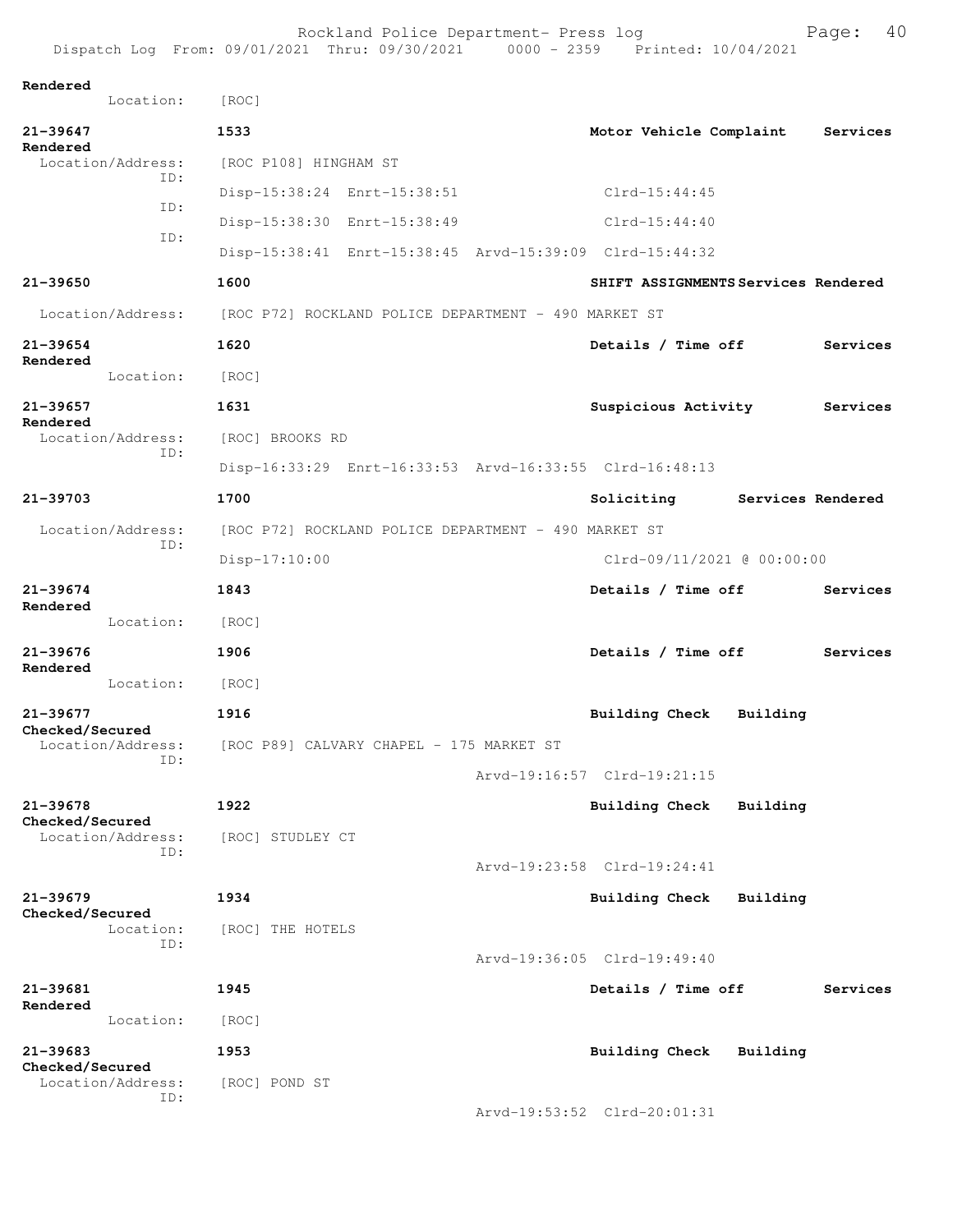| $21 - 39684$ |                   | 2004                                                    | Motor Vehicle Stop          | Verbal     |
|--------------|-------------------|---------------------------------------------------------|-----------------------------|------------|
| Warning      | Location/Address: | [ROC P101] AUTOZONE - 369 MARKET ST                     |                             |            |
|              | ID:               | Disp-20:05:34 Enrt-20:05:39 Arvd-20:05:41 Clrd-20:07:14 |                             |            |
| $21 - 39685$ |                   | 2009                                                    | Details / Time off          | Services   |
| Rendered     | Location:         | [ROC]                                                   |                             |            |
| $21 - 39688$ |                   | 2033                                                    | Details / Time off          | No Service |
|              | Location:         | [ROC]                                                   |                             |            |
| $21 - 39697$ |                   | 2320                                                    | Motor Vehicle Stop          | Verbal     |
| Warning      | Location/Address: | [ROC] 137 WEBSTER ST @ 106 EVERETT ST                   |                             |            |
|              | ID:               | Disp-23:20:49                                           | Arvd-23:20:53 Clrd-23:23:40 |            |
| 21-39700     |                   | 2352                                                    | Details / Time off          | No Action  |
| Required     | Location:         | [ROC]                                                   |                             |            |

**For Date: 09/11/2021 - Saturday**

| 21-39705                        | 0000                                                    |  | SHIFT ASSIGNMENTSNo Service |                       |  |  |
|---------------------------------|---------------------------------------------------------|--|-----------------------------|-----------------------|--|--|
| Location/Address:               | [ROC P72] ROCKLAND POLICE DEPARTMENT - 490 MARKET ST    |  |                             |                       |  |  |
| ID:                             |                                                         |  | Arvd-00:00:00 Clrd-00:17:30 |                       |  |  |
| $21 - 39701$                    | 0003                                                    |  | <b>Building Check</b>       | Services Not Required |  |  |
| Location/Address:               | [ROC] POND ST                                           |  |                             |                       |  |  |
| ID:                             |                                                         |  | Arvd-00:10:00 Clrd-00:14:30 |                       |  |  |
| $21 - 39704$                    | 0015                                                    |  | Building Check              | Services Not Required |  |  |
| Location:                       | [ROC] THE HOTELS                                        |  |                             |                       |  |  |
| TD:                             |                                                         |  | Arvd-00:16:52 Clrd-00:19:08 |                       |  |  |
| $21 - 39706$                    | 0021                                                    |  | <b>Building Check</b>       | Services Not Required |  |  |
| Location/Address:               | [ROC P89] CALVARY CHAPEL - 175 MARKET ST                |  |                             |                       |  |  |
| ID:                             |                                                         |  | Arvd-00:26:18 Clrd-00:28:20 |                       |  |  |
| 21-39707                        | 0028                                                    |  | <b>Building Check</b>       | Services Not Required |  |  |
| Location/Address:               | [ROC] 8 STUDLEY CT                                      |  |                             |                       |  |  |
| TD:                             |                                                         |  | Arvd-00:31:03 Clrd-00:32:05 |                       |  |  |
| 21-39715                        | 0148                                                    |  | Assist Fire Department      | Provided              |  |  |
| Assistance<br>Location/Address: | [ROC] 21 NORTH AVE                                      |  |                             |                       |  |  |
| ID:                             | Disp-01:49:55 Enrt-01:50:56 Arvd-01:51:06 Clrd-02:22:34 |  |                             |                       |  |  |
| ID:                             | Disp-01:50:51 Enrt-01:50:56 Arvd-01:55:14 Clrd-02:22:38 |  |                             |                       |  |  |
| ID:                             | Disp-01:55:04 Enrt-01:55:08 Arvd-01:55:11 Clrd-02:22:43 |  |                             |                       |  |  |
| 21-39722                        | 0249                                                    |  | MVA Property Damage Only    | Investigated          |  |  |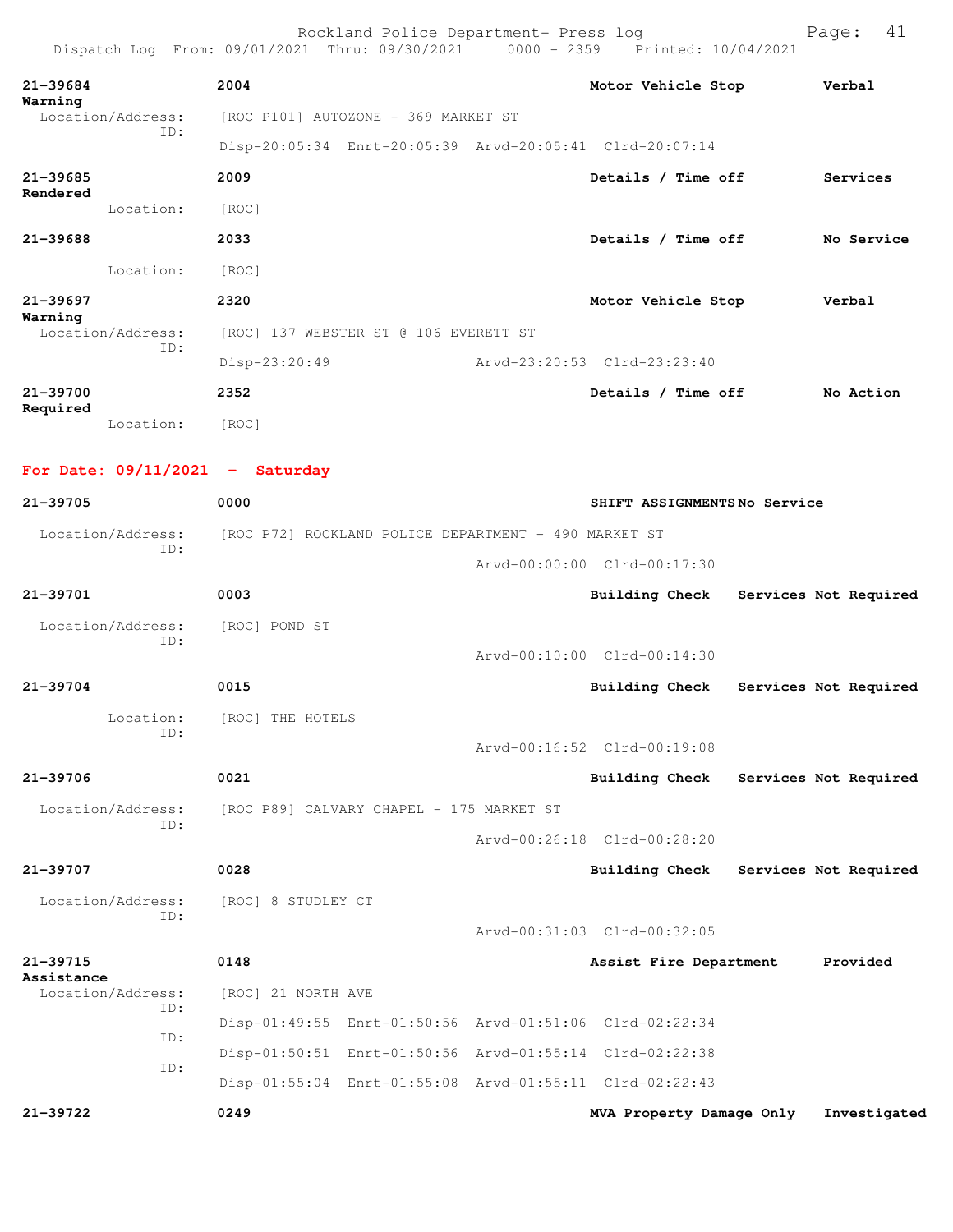|                                                   | Rockland Police Department- Press log<br>Dispatch Log From: 09/01/2021 Thru: 09/30/2021 0000 - 2359 Printed: 10/04/2021 |                                 | 42<br>Page:                      |
|---------------------------------------------------|-------------------------------------------------------------------------------------------------------------------------|---------------------------------|----------------------------------|
| Location/Address:                                 | [ROC] 105 SUMMER ST @ 1 ROBIN LN                                                                                        |                                 |                                  |
| TD:                                               | Disp-02:50:55 Enrt-02:51:11                                                                                             | $Clrd-03:48:00$                 |                                  |
| ID:                                               | Disp-02:51:01 Enrt-02:51:11 Arvd-07:16:11 Clrd-11:11:48                                                                 |                                 |                                  |
| ID:                                               | Disp-02:51:07 Enrt-02:51:11                                                                                             | Clrd-03:26:29                   |                                  |
| Refer To Summons:<br>Summons:<br>Address:<br>Age: | 21ROC-39722-AR<br>MILLER, JANINE ELIZABETH<br>11 PRIMROSE LN<br>WEYMOUTH, MA<br>23                                      |                                 |                                  |
| Charges:                                          | SPEEDING IN VIOL SPECIAL REGULATION<br>MARKED LANES VIOLATION<br>NEGLIGENT OPERATION OF MOTOR VEHICLE                   |                                 |                                  |
| 21-39730                                          | 0612                                                                                                                    |                                 | Building Check Services Rendered |
| Location/Address:                                 | [ROC 61] UNION ST BUSINESS DISTRICT - UNION ST                                                                          |                                 |                                  |
| ID:                                               |                                                                                                                         | Arvd-06:13:46 Clrd-06:32:24     |                                  |
| $21 - 39735$<br>Follows                           | 0647                                                                                                                    | MVA Property Damage Only        | Report                           |
| Location/Address:<br>TD:                          | [ROC 557] 385 MARKET ST                                                                                                 |                                 |                                  |
| ID:                                               | Disp-06:49:24 Enrt-06:51:08 Arvd-07:13:03 Clrd-07:13:18                                                                 |                                 |                                  |
|                                                   | $Disp-06:58:40$                                                                                                         | Arvd-06:58:45 Clrd-07:13:06     |                                  |
| 21-39750                                          | 0959                                                                                                                    | 911 Accidental                  | No Action Required               |
| Location/Address:<br>TD:                          | [ROC] 46 LEWIS PARK                                                                                                     |                                 |                                  |
|                                                   | Disp-10:02:17 Enrt-10:03:08 Arvd-10:06:23 Clrd-10:15:12                                                                 |                                 |                                  |
| 21-39751                                          | 1006                                                                                                                    |                                 | Building Check Services Rendered |
| Location/Address:<br>ID:                          | [ROC] HINGHAM ST                                                                                                        |                                 |                                  |
|                                                   |                                                                                                                         | Arvd-10:08:07 Clrd-10:08:23     |                                  |
| 21-39752<br>Required                              | 1021                                                                                                                    | Traffic Enforcement             | No Action                        |
| Vicinity of:<br>ID:                               | [ROC] POND ST                                                                                                           |                                 |                                  |
|                                                   |                                                                                                                         | $Arvd-10:21:00$ $Clrd-10:52:29$ |                                  |
| $21 - 39753$<br>Warning                           | 1023                                                                                                                    | Motor Vehicle Stop              | Verbal                           |
| Location/Address:<br>TD:                          | [ROC] 182 BEECH ST                                                                                                      |                                 |                                  |
|                                                   |                                                                                                                         | Arvd-10:23:00 Clrd-10:26:27     |                                  |
| 21-39755<br>Rendered                              | 1048                                                                                                                    | Larceny / Forgery/ Fraud        | Services                         |
| Location/Address:<br>ID:                          | [ROC P93] THE BANNER - 167 UNION ST                                                                                     |                                 |                                  |
| ID:                                               | Disp-10:54:21 Enrt-10:54:42 Arvd-10:57:19 Clrd-11:18:34                                                                 |                                 |                                  |
|                                                   | Disp-10:54:29 Enrt-10:54:42 Arvd-10:54:49 Clrd-11:18:46                                                                 |                                 |                                  |
| 21-39760                                          | 1121                                                                                                                    | Assist Public                   | Services Rendered                |
| Location/Address:                                 | [ROC 299] 5 UNION ST                                                                                                    |                                 |                                  |
| 21-39761                                          | 1124                                                                                                                    | Kidnapping                      | Advised to Court                 |
| Location/Address:<br>TD:                          | [ROC P72] ROCKLAND POLICE DEPARTMENT - 490 MARKET ST                                                                    |                                 |                                  |
|                                                   | Disp-11:28:04                                                                                                           | $Clrd-11:30:47$                 |                                  |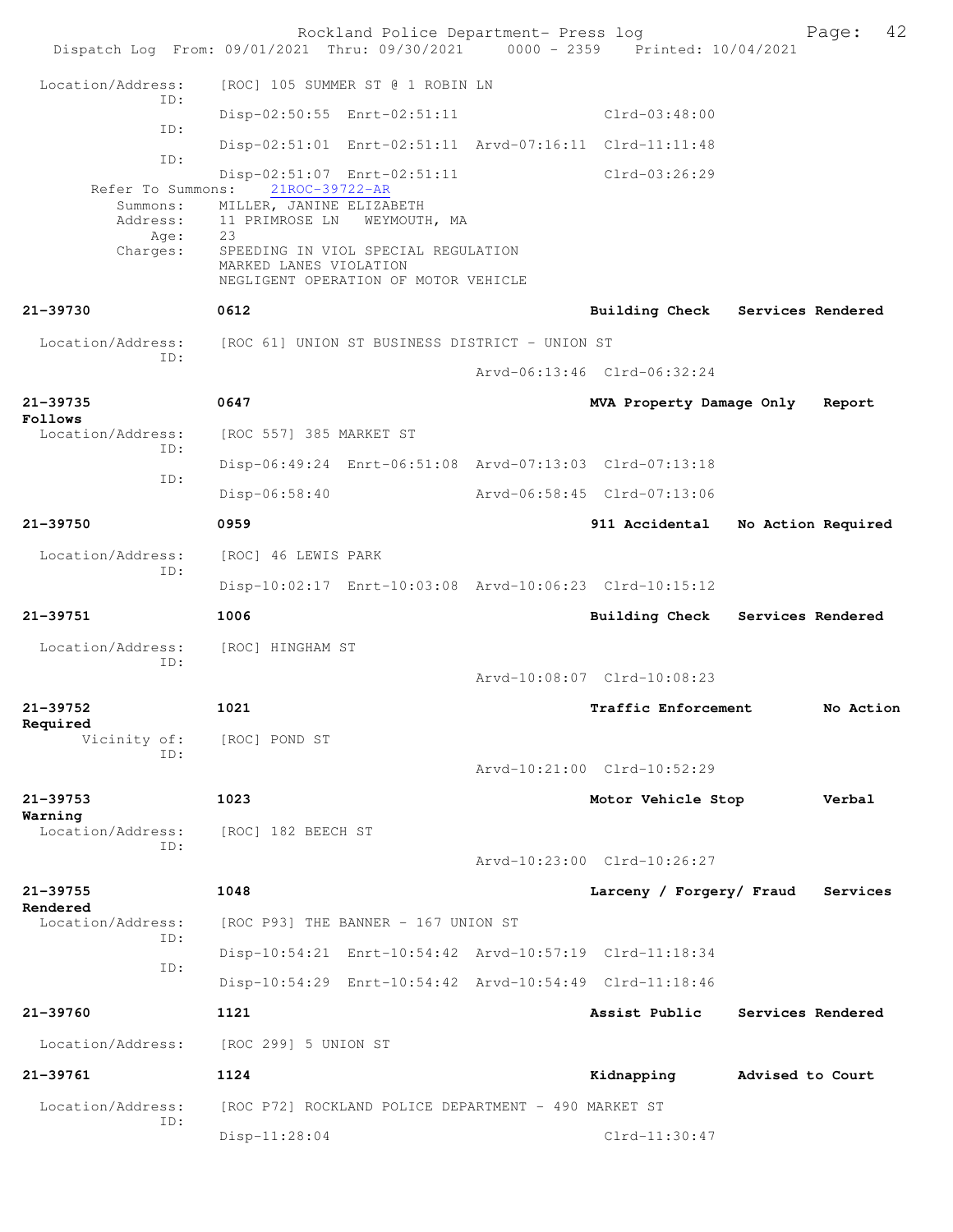|                                                               | Rockland Police Department- Press log<br>Dispatch Log From: 09/01/2021 Thru: 09/30/2021 0000 - 2359 Printed: 10/04/2021 |                                     | 43<br>Page:           |
|---------------------------------------------------------------|-------------------------------------------------------------------------------------------------------------------------|-------------------------------------|-----------------------|
| Refer To Summons:<br>Summons:<br>Address:<br>Age:<br>Charges: | 21ROC-39761-AR<br>PLOOF, RYAN M<br>51 ROGERS RD QUINCY, MA<br>41<br>KIDNAPPING                                          |                                     |                       |
| $21 - 39763$<br>Warning                                       | 1150                                                                                                                    | Motor Vehicle Stop                  | Verbal                |
| Vicinity of:<br>ID:                                           | [ROC] BILL DELAHUNT PKWY                                                                                                | Arvd-11:50:00 Clrd-11:53:21         |                       |
| $21 - 39764$                                                  | 1154                                                                                                                    | <b>Building Check</b>               | Services Rendered     |
| Location/Address:<br>ID:                                      | [ROC] HINGHAM ST                                                                                                        | Arvd-11:55:50 Clrd-11:56:05         |                       |
| $21 - 39769$                                                  | 1223                                                                                                                    | 911 Hang Up                         | Services Not Required |
| Location/Address:                                             | [ROC] 25 BEAL ST                                                                                                        |                                     |                       |
| ID:                                                           | Disp-12:23:49 Enrt-12:24:04 Arvd-12:27:43 Clrd-12:36:36                                                                 |                                     |                       |
| $21 - 39775$                                                  | 1358                                                                                                                    | <b>Building Check</b>               | Services Rendered     |
| Location/Address:                                             | [ROC] HINGHAM ST                                                                                                        |                                     |                       |
| TD:                                                           |                                                                                                                         | Arvd-14:00:15 Clrd-14:00:27         |                       |
| 21-39778                                                      | 1423                                                                                                                    | 911 Accidental                      | Services Not Required |
| Location/Address:                                             | [ROC] 156 HINGHAM ST                                                                                                    |                                     |                       |
| ID:                                                           | Disp-14:25:16 Enrt-14:25:24 Arvd-14:29:32 Clrd-14:39:34                                                                 |                                     |                       |
| $21 - 39784$                                                  | 1517                                                                                                                    | Details                             | Services Rendered     |
| Location:                                                     | [ROC]                                                                                                                   |                                     |                       |
| 21-39785                                                      | 1519                                                                                                                    | <b>DONATION</b>                     | Services Rendered     |
| Location/Address:                                             | [ROC P72] ROCKLAND POLICE DEPARTMENT - 490 MARKET ST                                                                    |                                     |                       |
| 21-39787                                                      | 1521                                                                                                                    | Found Property Services Rendered    |                       |
| Location/Address:                                             | [ROC P72] ROCKLAND POLICE DEPARTMENT - 490 MARKET ST                                                                    |                                     |                       |
| 21-39789                                                      | 1605                                                                                                                    | SHIFT ASSIGNMENTS Services Rendered |                       |
|                                                               | Location/Address: [ROC P72] ROCKLAND POLICE DEPARTMENT - 490 MARKET ST                                                  |                                     |                       |
| $21 - 39791$                                                  | 1616                                                                                                                    | Assist Public                       | Services Rendered     |
| Location/Address:                                             | [ROC] PLAIN ST                                                                                                          |                                     |                       |
| ID:                                                           | $Disp-16:21:41$                                                                                                         | $Clrd-16:27:56$                     |                       |
| ID:                                                           | Disp-16:33:20 Enrt-16:33:22 Arvd-16:35:36 Clrd-17:39:29                                                                 |                                     |                       |
| 21-39805                                                      | 1832                                                                                                                    | Assist Public                       | Services Rendered     |
| Location/Address:                                             | [ROC P72] ROCKLAND POLICE DEPARTMENT - 490 MARKET ST                                                                    |                                     |                       |
| ID:                                                           | Disp-18:33:32                                                                                                           | Clrd-18:33:59                       |                       |
| 21-39813                                                      | 1938                                                                                                                    | Prisioner Transport                 | Services              |
| Rendered<br>Location/Address:                                 | [WEY 1] SOUTH SHORE HOSPITAL - 55 FOGG RD                                                                               |                                     |                       |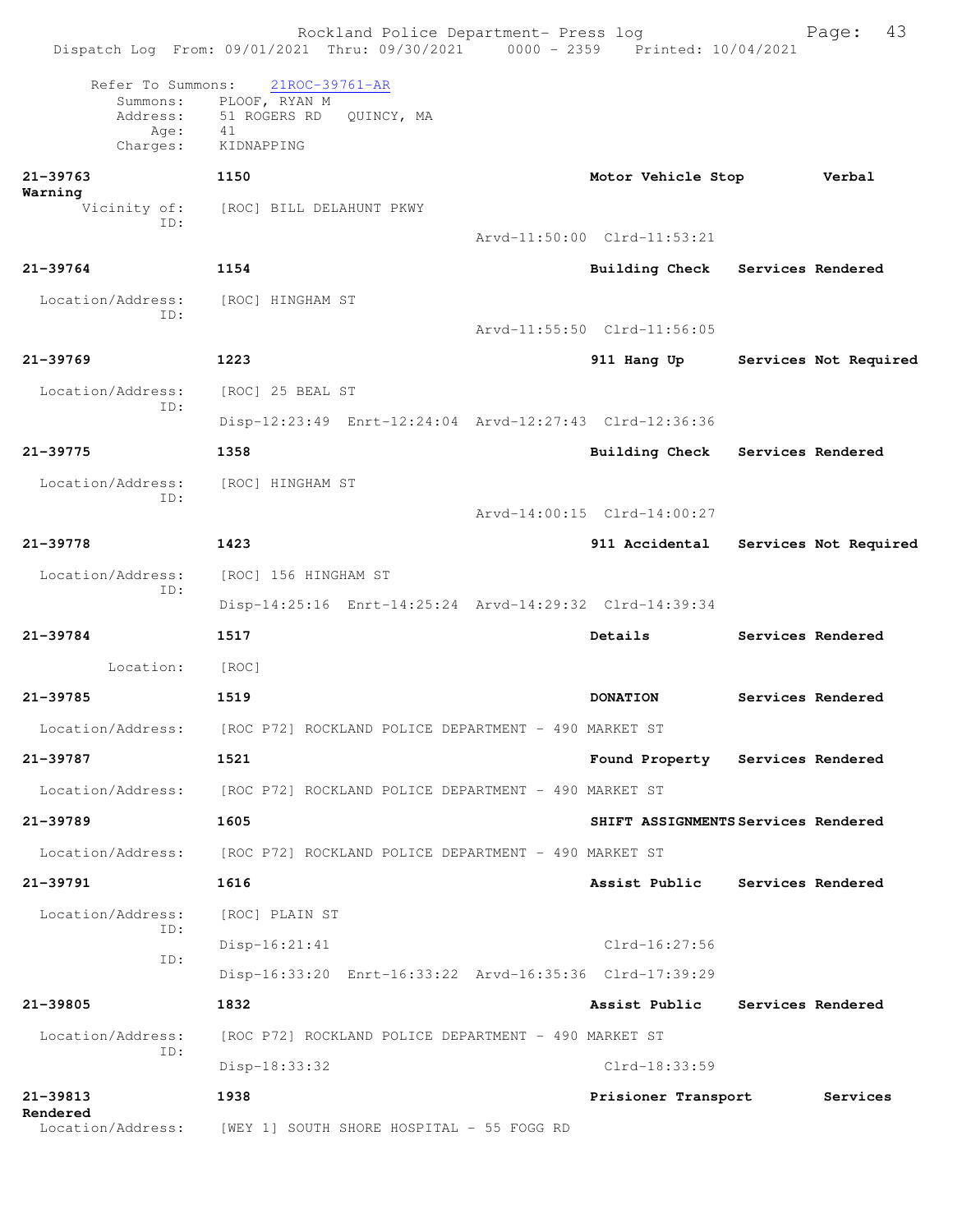| Dispatch Log From: 09/01/2021 Thru: 09/30/2021 0000 - 2359 Printed: 10/04/2021 |                          | Rockland Police Department- Press log                |                                                                      |                   | 44<br>Page: |
|--------------------------------------------------------------------------------|--------------------------|------------------------------------------------------|----------------------------------------------------------------------|-------------------|-------------|
| ID:                                                                            |                          |                                                      | Disp-19:39:18 Enrt-19:39:21 Arvd-19:42:27 Clrd-09/12/2021 @ 00:34:13 |                   |             |
| 21-39815                                                                       | 2005                     |                                                      | Follow-Up Investigation                                              |                   | Services    |
| Rendered<br>Location/Address:                                                  | [ROC] 37 BOXBERRY LN     |                                                      |                                                                      |                   |             |
| ID:                                                                            |                          |                                                      | Disp-20:06:20 Enrt-20:06:22 Arvd-20:06:24 Clrd-21:08:24              |                   |             |
| 21-39821                                                                       | 2040                     |                                                      | Assist Other Agency                                                  |                   | Services    |
| Rendered<br>Location/Address:                                                  | [ROC] 135 INDUSTRIAL WAY |                                                      |                                                                      |                   |             |
| 21-39823                                                                       | 2044                     |                                                      | Complaint                                                            | Could Not Locate  |             |
| Location/Address:                                                              | [ROC] VFW DR             |                                                      |                                                                      |                   |             |
| ID:                                                                            |                          |                                                      | Disp-20:56:09 Enrt-20:57:27 Arvd-20:59:42 Clrd-21:06:23              |                   |             |
| $21 - 39824$                                                                   | 2106                     |                                                      | Assist Other Agency                                                  |                   | Cancelled   |
| Enroute<br>Location/Address:                                                   | [ROC] 135 INDUSTRIAL WAY |                                                      |                                                                      |                   |             |
| ID:                                                                            |                          | Disp-21:08:24 Enrt-21:09:18                          | $Clrd-21:15:00$                                                      |                   |             |
| $21 - 39828$                                                                   | 2147                     |                                                      | Prisoner Information                                                 |                   | Services    |
| Rendered<br>Location/Address:                                                  |                          | [ROC P72] ROCKLAND POLICE DEPARTMENT - 490 MARKET ST |                                                                      |                   |             |
| ID:                                                                            | $Disp-21:59:32$          |                                                      | $Clrd-21:59:57$                                                      |                   |             |
| 21-39831                                                                       | 2210                     |                                                      | Suspicious Activity                                                  |                   | Gone on     |
| arrival<br>Location/Address:                                                   | [ROC] 42 MARTHA DR       |                                                      |                                                                      |                   |             |
| ID:                                                                            |                          |                                                      | Disp-22:12:46 Enrt-22:12:48 Arvd-22:20:22 Clrd-22:20:24              |                   |             |
| ID:                                                                            |                          |                                                      | Disp-22:12:55 Enrt-22:12:57 Arvd-22:17:34 Clrd-22:20:09              |                   |             |
| 21-39834                                                                       | 2215                     |                                                      | Suspicious Activity                                                  |                   | Gone on     |
| arrival<br>Location/Address:                                                   | [ROC] 31 SMITH RD        |                                                      |                                                                      |                   |             |
| ID:                                                                            |                          |                                                      | Disp-22:18:26 Enrt-22:18:30 Arvd-22:19:55 Clrd-22:27:29              |                   |             |
| 21-39835                                                                       | 2221                     |                                                      | Noise Complaint Services Rendered                                    |                   |             |
| Location/Address:                                                              | [ROC] PLAIN ST           |                                                      |                                                                      |                   |             |
| ID:<br>ID:                                                                     |                          | Disp-22:23:04 Enrt-22:27:24                          | $Clrd-22:40:34$                                                      |                   |             |
| ID:                                                                            |                          |                                                      | Disp-22:23:04 Enrt-22:27:25 Arvd-22:27:26 Clrd-22:28:55              |                   |             |
|                                                                                |                          |                                                      | Disp-22:29:02 Enrt-22:29:04 Arvd-22:29:05 Clrd-22:40:36              |                   |             |
| 21-39838<br>Rendered                                                           | 2254                     |                                                      | Disabled Motor Vehicle                                               |                   | Services    |
| Location/Address:<br>ID:                                                       | [ROC] UNION ST           |                                                      |                                                                      |                   |             |
|                                                                                |                          | Disp-22:55:07 Enrt-22:56:20                          | $Clrd-23:14:57$                                                      |                   |             |
| 21-39841                                                                       | 2309                     |                                                      | Assist Public                                                        | Services Rendered |             |
| Location/Address:<br>ID:                                                       | [ROC] 932 HINGHAM ST     |                                                      |                                                                      |                   |             |
| ID:                                                                            | Disp-23:12:18            |                                                      | $Clrd-23:18:11$                                                      |                   |             |
|                                                                                |                          |                                                      | Arvd-23:18:06 Clrd-23:23:18                                          |                   |             |
| 21-39843                                                                       | 2320                     |                                                      | Lost/Found Property                                                  |                   | Services    |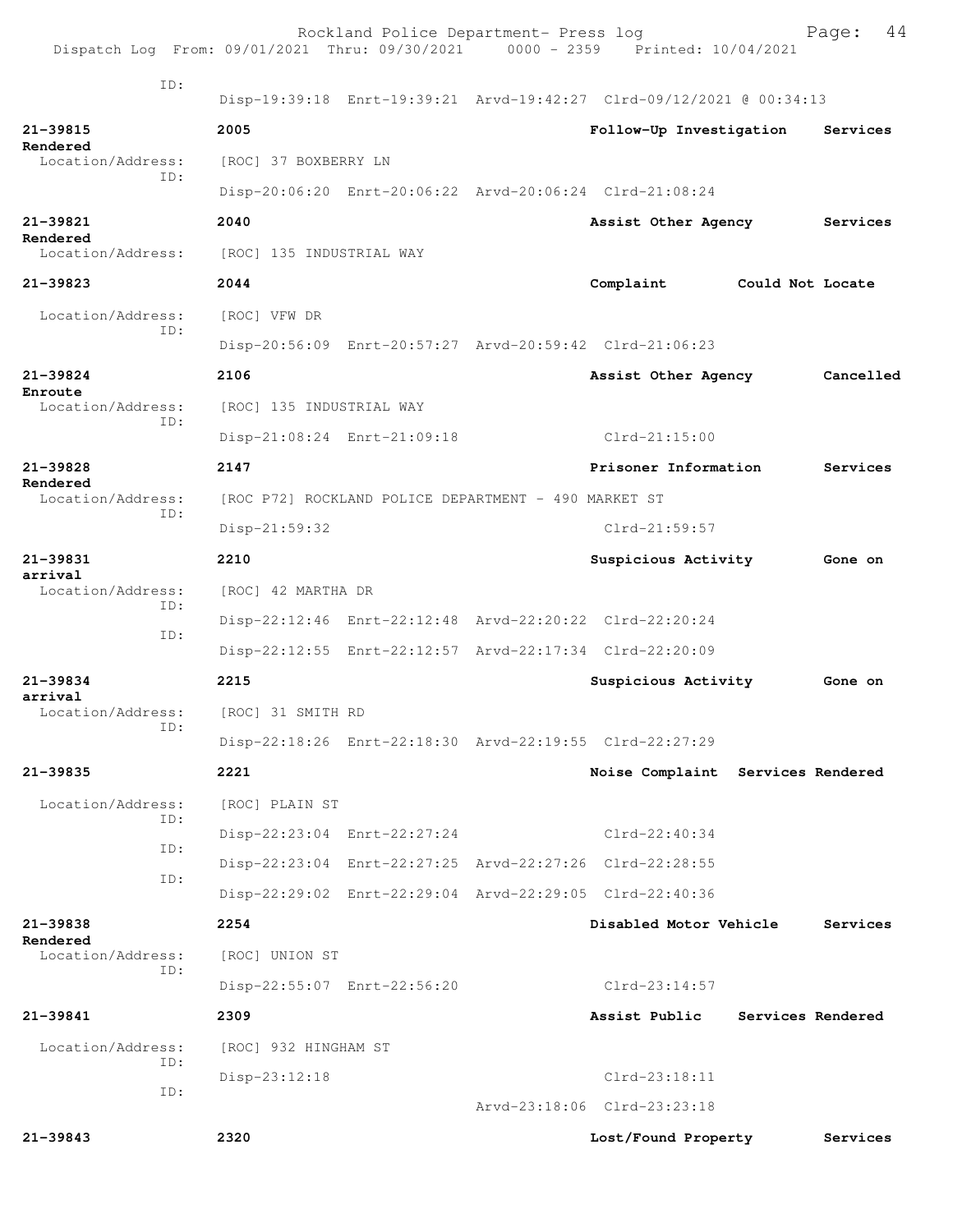|                                                                 | Rockland Police Department- Press log<br>Dispatch Log From: 09/01/2021 Thru: 09/30/2021 0000 - 2359 Printed: 10/04/2021 |                             | 45<br>Page:                         |
|-----------------------------------------------------------------|-------------------------------------------------------------------------------------------------------------------------|-----------------------------|-------------------------------------|
| Rendered<br>Location/Address:                                   | [ROC P72] ROCKLAND POLICE DEPARTMENT - 490 MARKET ST                                                                    |                             |                                     |
| ID:                                                             | Disp-23:25:20                                                                                                           | $Clrd-23:25:35$             |                                     |
| For Date: $09/12/2021$ - Sunday                                 |                                                                                                                         |                             |                                     |
| 21-39845                                                        | 0000                                                                                                                    |                             | SHIFT ASSIGNMENTS Services Rendered |
| Location/Address:                                               | [ROC P72] ROCKLAND POLICE DEPARTMENT - 490 MARKET ST                                                                    |                             |                                     |
| 21-39847<br>Taken/Referred to Other Agency<br>Location/Address: | 0035<br>[WEY 1] SOUTH SHORE HOSPITAL - 55 FOGG RD                                                                       | Prisioner Transport         |                                     |
| TD:                                                             |                                                                                                                         | Arvd-00:35:00 Clrd-14:23:18 |                                     |
| ID:                                                             | Disp-14:47:36                                                                                                           | $Clrd-14:47:51$             |                                     |
| $21 - 39852$                                                    | 0129                                                                                                                    | Fireworks                   | Services Rendered                   |
| Location/Address:                                               | [ROC] 65 HUGGINS RD                                                                                                     |                             |                                     |
| ID:                                                             | Disp-01:30:27 Enrt-01:31:55                                                                                             | $Clrd-01:34:56$             |                                     |
| $21 - 39859$                                                    | 0351                                                                                                                    | Suspicious Activity         | Investigated                        |
| Location/Address:                                               | [ROC P46] DUNKIN DONUTS - 851 HINGHAM ST                                                                                |                             |                                     |
| ID:                                                             | Disp-03:54:02 Enrt-03:59:23 Arvd-03:59:26 Clrd-04:00:09                                                                 |                             |                                     |
| ID:                                                             | Disp-03:55:32 Enrt-03:59:28                                                                                             | $Clrd-04:00:03$             |                                     |
| 21-39862                                                        | 0358                                                                                                                    | Suspicious Activity         | Provided                            |
| Assistance<br>Location/Address:                                 | [ROC] 30 MARTHA DR Apt. #F                                                                                              |                             |                                     |
| ID:<br>ID:                                                      | Disp-03:59:19 Enrt-03:59:21 Arvd-04:02:56 Clrd-04:23:15                                                                 |                             |                                     |
|                                                                 | Disp-04:01:00 Enrt-04:01:02                                                                                             | $Clrd-04:24:07$             |                                     |
| 21-39864                                                        | 0550                                                                                                                    | <b>Building Check</b>       | Appears Secure                      |
| Location/Address:                                               | [ROC] UNION ST                                                                                                          |                             |                                     |
| ID:                                                             | Disp-05:50:40                                                                                                           | $Clrd-06:08:41$             |                                     |
| 21-39866                                                        | 0613                                                                                                                    | Traffic Enforcement         | Services                            |
| Rendered<br>Location/Address:                                   | [ROC] POND ST                                                                                                           |                             |                                     |
| ID:                                                             | Disp-06:14:27                                                                                                           | $Clrd-06:15:08$             |                                     |
| ID:                                                             | Disp-06:15:41                                                                                                           | $Clrd-06:30:42$             |                                     |
| 21-39872                                                        | 0801                                                                                                                    |                             | Information Call No Action Required |
| Location/Address:                                               | [ROC P72] ROCKLAND POLICE DEPARTMENT - 490 MARKET ST                                                                    |                             |                                     |
| 21-39881                                                        | 0928                                                                                                                    |                             | Noise Complaint Services Rendered   |
| Vicinity of:                                                    | [ROC] 48 UNION ST                                                                                                       |                             |                                     |
| ID:                                                             | Disp-09:31:30 Enrt-09:32:21 Arvd-09:35:58 Clrd-09:40:08                                                                 |                             |                                     |
| 21-39883                                                        | 0937                                                                                                                    |                             | Information Call Services Rendered  |
| Location/Address:                                               | [ROC P72] ROCKLAND POLICE DEPARTMENT - 490 MARKET ST                                                                    |                             |                                     |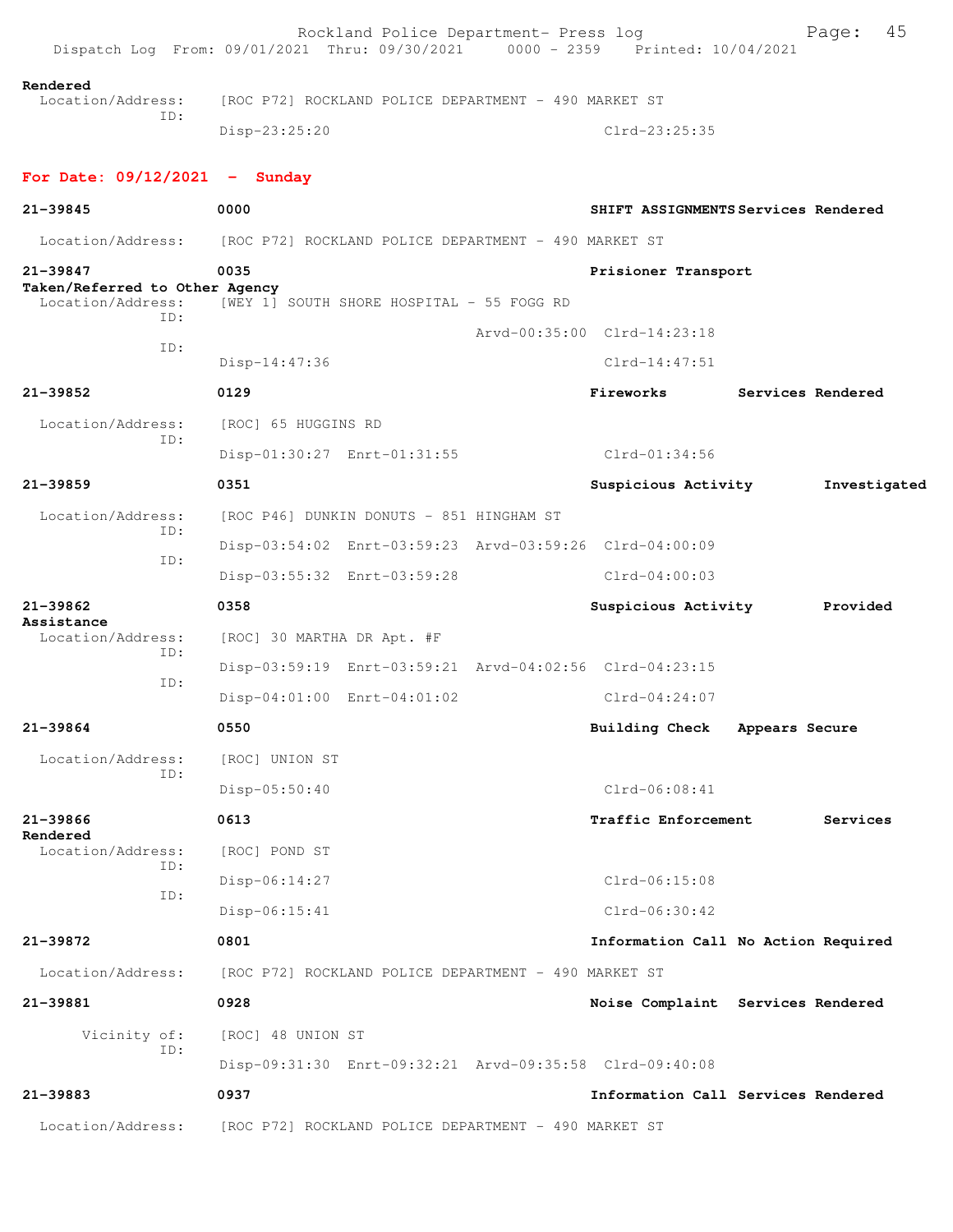Dispatch Log From: 09/01/2021 Thru: 09/30/2021 0000 - 2359 Printed: 10/04/2021 **21-39885 1008 Information Call No Action Required** Location/Address: [ROC P72] ROCKLAND POLICE DEPARTMENT - 490 MARKET ST **21-39886 1020 General Incident Sent On Way** Location/Address: [ROC P89] 175 MARKET ST ID: Arvd-10:20:00 Clrd-10:24:02 **21-39897 1139 Details / Time off No Action Required**  Location: [ROC] **21-39909 1326 Burglar Alarm Building Checked/Secured**  Location/Address: [ROC] 2 NOBSCOT BROOK LN ID: Disp-13:28:58 Enrt-13:29:10 Arvd-13:33:45 Clrd-13:45:38 ID: Disp-13:29:53 Enrt-13:29:58 Arvd-13:33:13 Clrd-13:42:53 **21-39917 1443 Neighbor Disturbance Services Rendered**<br>Location/Address: [ROC] 51 UNION ST ID: Disp-14:46:29 Arvd-14:46:49 Clrd-14:56:09 ID: Disp-14:46:29 Arvd-14:47:16 Clrd-14:56:18 **21-39923 1455 Information Call Building Checked/Secured**  Location/Address: [ROC P72] ROCKLAND POLICE DEPARTMENT - 490 MARKET ST **21-39925 1541 Motor Vehicle Collision W/PI Report Follows**  Vicinity of: [ROC] 16 HIGHLAND ST @ 80 MARKET ST Fire Unit: ROCKEN1-Pumper-Rockland Engine 1 Disp-15:42:25 Enrt-15:43:16 Arvd-15:57:12 Clrd-15:57:27 InQrtsUnavl-16:08:12 InSrvce-16:08:16<br>EMS Unit: ROCKAM2-Rockland A2 ROCKAM2-Rockland A2 Disp-15:42:35 Enrt-15:43:13 Arvd-15:57:05 Clrd-15:57:24 InQrtsUnavl-15:59:34 InSrvce-15:59:38 ID: Disp-15:44:42 Arvd-15:51:41 Clrd-16:09:55 ID: Disp-15:45:35 Arvd-15:45:41 Clrd-15:54:41 **21-40117 1541 MVA Property Damage Only Report Follows**<br>Location/Address: [ROC 802] 16 HIGHLAND ST @ 80 MARKET ST ID: Disp-15:41:00 Enrt-15:41:00 Arvd-15:41:00 Clrd-16:15:00 ID: Disp-15:41:00 Enrt-15:41:00 Arvd-15:45:00 Clrd-15:51:00 Refer To Summons: 21ROC-40117-AR Summons: SOARES, NICHOLAS ALAN DE ARAUJO Address: 113 BELMONT ST Apt. #1 ROCKLAND, MA Age: 18<br>Charges: UN UNLICENSED OPERATION OF MV **21-39928 1554 Unwanted Party 911 Wireless call (Transfered)**  Location/Address: [ROC 93] 163 SALEM ST ID: Disp-15:56:33 Arvd-15:56:54 Clrd-16:07:58 ID: Disp-15:56:33 Arvd-15:56:50 Clrd-16:08:03 ID:

Rockland Police Department- Press log Fage: 46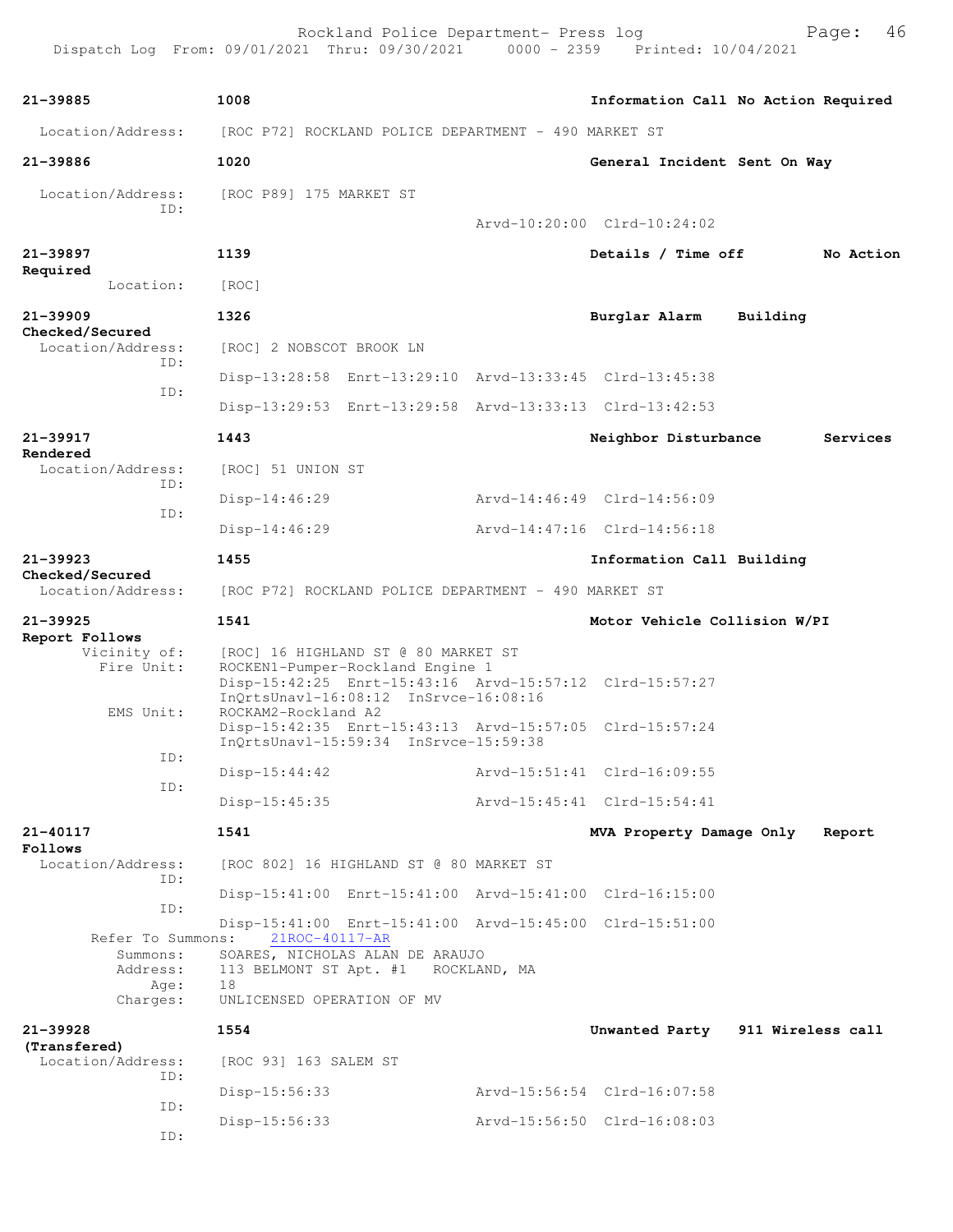Rockland Police Department- Press log Fage: 47<br>21 Thru: 09/30/2021 0000 - 2359 Printed: 10/04/2021 Dispatch Log From: 09/01/2021 Thru: 09/30/2021 0000 - 2359

 Disp-15:56:33 Arvd-15:56:45 Clrd-16:09:42 **21-39929 1601 SHIFT ASSIGNMENTS Services Rendered** Location/Address: [ROC P72] ROCKLAND POLICE DEPARTMENT - 490 MARKET ST ID: Disp-16:03:40 Clrd-16:03:48 **21-39930 1610 HOSPITAL PRISONER WATCH Services Rendered**  Location/Address: [WEY] 55 FOGG RD ID: Disp-16:12:17 Arvd-16:12:22 Clrd-09/13/2021 @ 00:10:07<br>Fire Unit: NCCFG2-Other 1-FIRE GROUND CHANNEL 2 NCCFG2-Other 1-FIRE GROUND CHANNEL 2<br>Disp-04:55:40 Disp-04:55:40 Clrd-09/13/2021 @ 04:55:57 InQrtsUnavl-04:55:57 InSrvce-04:55:57 **21-39933 1648 Disturbance Peace Restored** Location/Address: [ROC P45] COMFORT INN - 850 HINGHAM ST Apt. #136 ID: Disp-16:50:18 Enrt-16:51:31 Arvd-16:56:12 Clrd-17:05:27 ID: Disp-16:50:39 Enrt-16:51:29 Arvd-16:56:15 Clrd-17:05:25 **21-39945 1854 Disturbance Peace Restored** Location/Address: [ROC] 1094 UNION ST ID: Disp-18:56:46 Enrt-18:56:55 Arvd-18:58:42 Clrd-19:19:02 ID: Disp-18:56:46 Enrt-18:56:58 Arvd-18:59:53 Clrd-19:19:04 ID: Disp-19:18:19 Arvd-19:18:25 Clrd-19:19:00 **21-39947 1916 Disturbance Services Rendered** Location/Address: [ROC] NEAR PLAYERS - VFW DR ID: Disp-19:19:14 Enrt-19:19:27 Arvd-19:20:06 Clrd-19:25:12 ID: Disp-19:19:19 Enrt-19:19:25 Arvd-19:20:05 Clrd-19:25:10 ID: Disp-19:19:22 Enrt-19:19:24 Arvd-19:20:04 Clrd-19:25:09 **21-39948 1919 Detail Services Rendered** Location/Address: [ROC P72] ROCKLAND POLICE DEPARTMENT - 490 MARKET ST **21-39949 1947 Building Check Appears Secure** Location/Address: [ROC] HINGHAM ST ID: Arvd-19:48:50 Clrd-19:49:05 **21-39950 1949 Building Check No Action Required** Location/Address: [ROC] POND ST ID: Arvd-19:50:08 Clrd-20:16:35 **21-39966 2228 Motor Vehicle Stop Verbal Warning**  Location/Address: [ROC] WEST WATER ST ID: Arvd-22:28:00 Clrd-22:32:21 **21-39973 2342 Building Check Services Rendered** Location/Address: [ROC] HINGHAM ST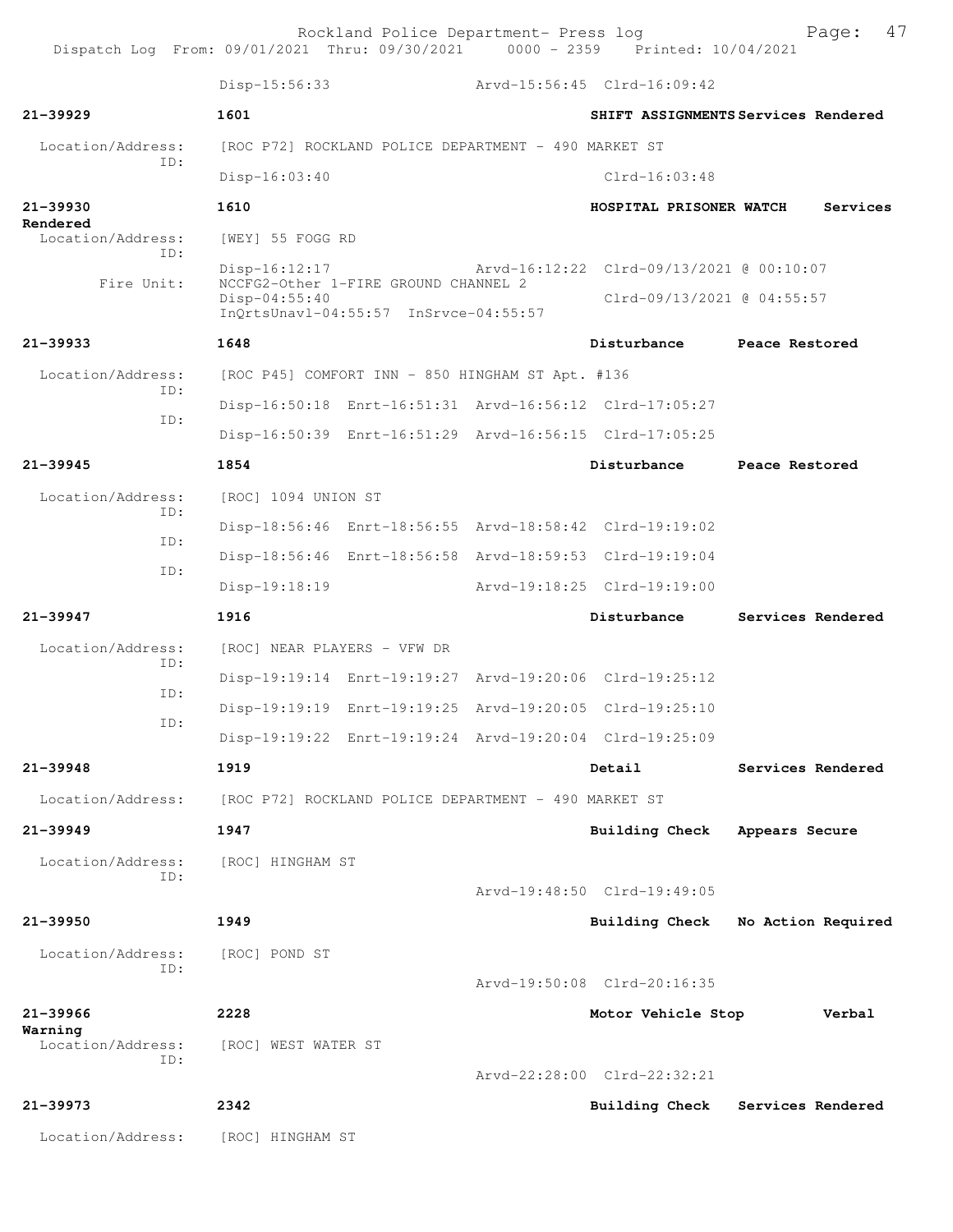Rockland Police Department- Press log entitled and Page: 48 Dispatch Log From: 09/01/2021 Thru: 09/30/2021 0000 - 2359 Printed: 10/04/2021

ID:

Arvd-23:43:02 Clrd-23:49:38

## **For Date: 09/13/2021 - Monday**

| 21-39975<br>Rendered                 | 0011                                                             | HOSPITAL Prisoner WATCH             |                | Services          |
|--------------------------------------|------------------------------------------------------------------|-------------------------------------|----------------|-------------------|
| Location/Address:<br>ID:             | [WEY] 55 FOGG RD                                                 |                                     |                |                   |
|                                      | $Disp-00:13:31$                                                  | Arvd-00:13:41 Clrd-08:43:45         |                |                   |
| 21-39977                             | 0015                                                             | SHIFT ASSIGNMENTS Services Rendered |                |                   |
| Location/Address:                    | [ROC P72] ROCKLAND POLICE DEPARTMENT - 490 MARKET ST             |                                     |                |                   |
| 21-39981                             | 0049                                                             | Burglar Alarm                       | Building       |                   |
| Checked/Secured<br>Location/Address: | [ROC 60] SPRING GATE APARTMENTS - COMMUNITY ROOM - 52 HANNAH WAY |                                     |                |                   |
| ID:                                  | Disp-00:51:57 Enrt-00:52:06 Arvd-00:55:54 Clrd-00:59:45          |                                     |                |                   |
| 21-39982                             | 0050                                                             | Larceny / Forgery/ Fraud            |                | Investigated      |
| Location/Address:                    | [ROC P45] COMFORT INN - 850 HINGHAM ST Apt. #112                 |                                     |                |                   |
| TD:                                  | Disp-00:53:37 Enrt-00:53:39 Arvd-01:02:05 Clrd-01:47:16          |                                     |                |                   |
| $21 - 39990$                         | 0213                                                             | <b>Building Check</b>               | Building       |                   |
| Checked/Secured<br>Location/Address: | [ROC] HINGHAM ST                                                 |                                     |                |                   |
| ID:                                  |                                                                  | Arvd-02:13:46 Clrd-02:13:59         |                |                   |
| 21-40000                             | 0531                                                             | General Info                        |                | Services Rendered |
| Location/Address:                    | [ROC P72] ROCKLAND POLICE DEPARTMENT - 490 MARKET ST             |                                     |                |                   |
| 21-40001                             | 0540                                                             | Suspicious Activity                 |                | Unfounded         |
| Location/Address:                    | [ROC P55] HOME DEPOT - 1149 HINGHAM ST                           |                                     |                |                   |
| ID:                                  | Disp-05:44:05 Enrt-05:44:09 Arvd-05:52:37 Clrd-05:56:29          |                                     |                |                   |
| 21-40002                             | 0552                                                             | Building Check Appears Secure       |                |                   |
| Location/Address:                    | [ROC] UNION ST                                                   |                                     |                |                   |
| ID:                                  |                                                                  | Arvd-05:54:00 Clrd-06:18:06         |                |                   |
| $21 - 40005$                         | 0634                                                             | Building Check                      | Appears Secure |                   |
| Location/Address:                    | [ROC] HINGHAM ST                                                 |                                     |                |                   |
| ID:                                  |                                                                  | Arvd-06:34:31 Clrd-06:34:47         |                |                   |
| 21-40006                             | 0637                                                             | Traffic Enforcement                 |                | No Action         |
| Required<br>Location/Address:        | [ROC] POND ST                                                    |                                     |                |                   |
| ID:                                  |                                                                  | Arvd-06:37:55 Clrd-06:44:42         |                |                   |
| 21-40012                             | 0723                                                             | Burglar Alarm                       | Appears Secure |                   |
| Location/Address:                    | [ROC] BOSTON BRICK - 432 UNION ST                                |                                     |                |                   |
| ID:                                  | Disp-07:26:52                                                    | Arvd-07:26:57 Clrd-07:30:12         |                |                   |
| 21-40013                             | 0746                                                             | Assist Fire Department              |                | Services          |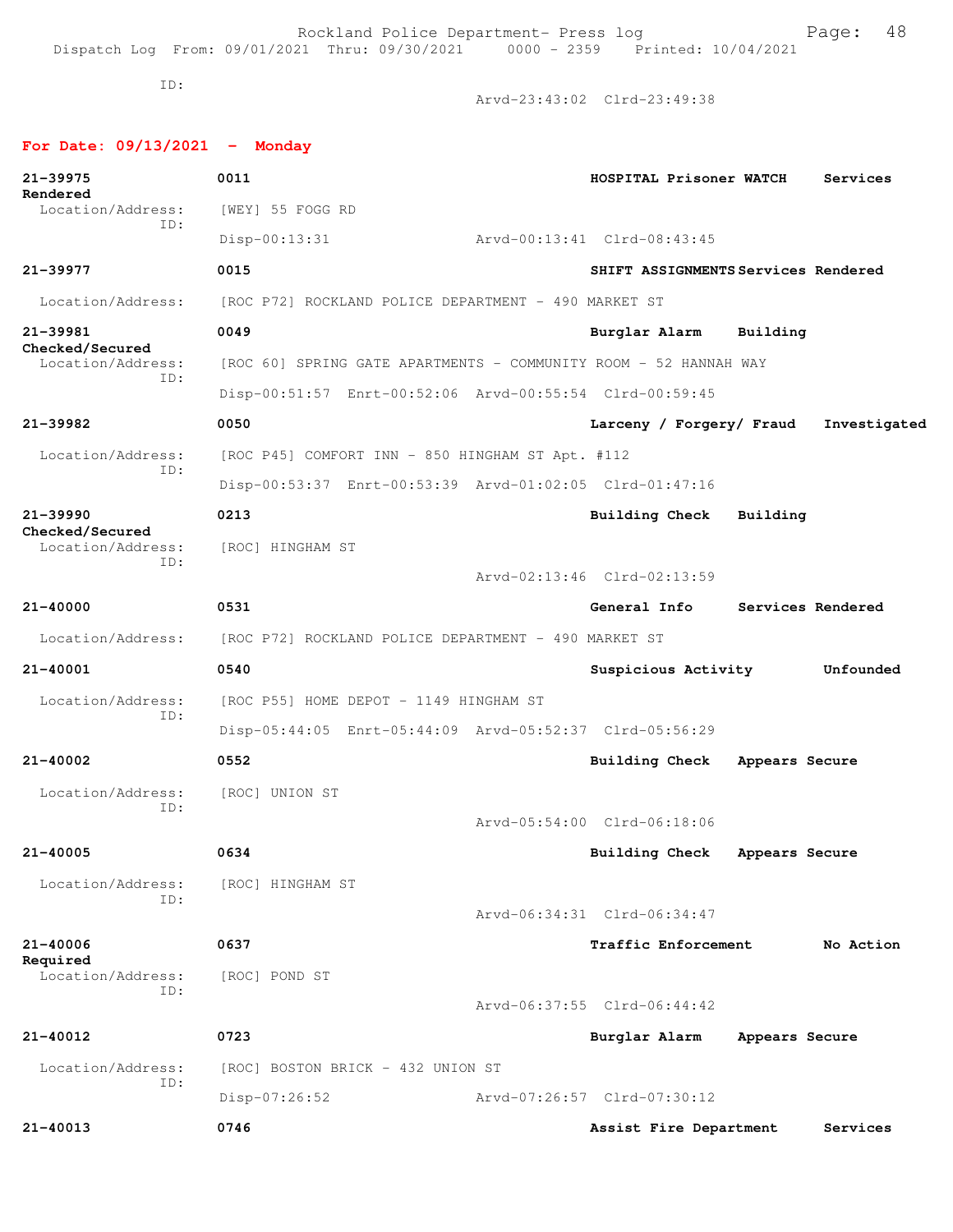|                                      | Rockland Police Department- Press log<br>Dispatch Log From: 09/01/2021 Thru: 09/30/2021 0000 - 2359 Printed: 10/04/2021 |                             | 49<br>Page:                         |
|--------------------------------------|-------------------------------------------------------------------------------------------------------------------------|-----------------------------|-------------------------------------|
| Rendered<br>Location/Address:        | [ROC] 138 REED ST @ 103 DIVISION ST                                                                                     |                             |                                     |
| ID:                                  | Disp-07:49:14 Enrt-07:49:28 Arvd-07:49:36 Clrd-08:07:06                                                                 |                             |                                     |
| ID:                                  | Disp-07:49:24 Enrt-07:49:28 Arvd-07:49:36 Clrd-08:07:09                                                                 |                             |                                     |
| 21-40016                             | 0754                                                                                                                    | Police Information          | Services                            |
| Rendered<br>Location/Address:        | [ROC P72] ROCKLAND POLICE DEPARTMENT - 490 MARKET ST                                                                    |                             |                                     |
| 21-40020                             | 0759                                                                                                                    | 911 Hang Up                 | Services Rendered                   |
| Location/Address:                    | [ROC] 16 PARK ST                                                                                                        |                             |                                     |
| TD:                                  | Disp-08:07:56 Enrt-08:08:01 Arvd-08:12:17 Clrd-08:15:49                                                                 |                             |                                     |
| 21-40022                             | 0813                                                                                                                    |                             | SHIFT ASSIGNMENTS Services Rendered |
| Location/Address:                    | [ROC P72] ROCKLAND POLICE DEPARTMENT - 490 MARKET ST                                                                    |                             |                                     |
| $21 - 40024$                         | 0840                                                                                                                    | Prisoner WATCH              | No Action Required                  |
| Location/Address:                    | [WEY 1] SOUTH SHORE HOSPITAL - 55 FOGG RD                                                                               |                             |                                     |
| ID:                                  |                                                                                                                         | Arvd-08:40:00 Clrd-12:12:34 |                                     |
| 21-40035                             | 0857                                                                                                                    |                             | Building Check Services Rendered    |
| Location/Address:                    | [ROC] HINGHAM ST                                                                                                        |                             |                                     |
| TD:                                  |                                                                                                                         | Arvd-08:58:36 Clrd-08:58:49 |                                     |
| 21-40041                             | 0929                                                                                                                    | Traffic Enforcement         | No Service                          |
| Location/Address:                    | [ROC] POND ST                                                                                                           |                             |                                     |
| ID:                                  |                                                                                                                         | Arvd-09:29:00 Clrd-09:47:21 |                                     |
| 21-40043                             | 0939                                                                                                                    | Details                     | Services Rendered                   |
| Location:                            | [ROC]                                                                                                                   |                             |                                     |
| 21-40050                             | 1022                                                                                                                    | Suspicious Activity         | No Service                          |
| Location/Address:                    | [ROC 206] GROVE ST ENTRANCE - 51 MAPLE ST                                                                               |                             |                                     |
| TD:                                  | Disp-10:23:45 Enrt-10:23:50 Arvd-10:29:53 Clrd-10:37:19                                                                 |                             |                                     |
| 21-40052                             | 1040                                                                                                                    | Building Check              | Building                            |
| Checked/Secured<br>Location/Address: | [ROC] J A DUNN MEM DR                                                                                                   |                             |                                     |
| ID:                                  |                                                                                                                         | Arvd-10:41:04 Clrd-10:41:18 |                                     |
| 21-40053                             | 1045                                                                                                                    | Assist Other Agency         | Services                            |
| Rendered<br>Location/Address:        | [ROC] 135 INDUSTRIAL WAY                                                                                                |                             |                                     |
| ID:                                  | Disp-10:49:04 Enrt-10:49:12 Arvd-11:01:31 Clrd-11:06:23                                                                 |                             |                                     |
| 21-40056                             | 1122                                                                                                                    |                             | Building Check Services Rendered    |
| Location/Address:                    | [ROC] HINGHAM ST                                                                                                        |                             |                                     |
| TD:                                  |                                                                                                                         | Arvd-11:23:01 Clrd-11:23:22 |                                     |
| 21-40062<br>Warning                  | 1132                                                                                                                    | Motor Vehicle Stop          | Verbal                              |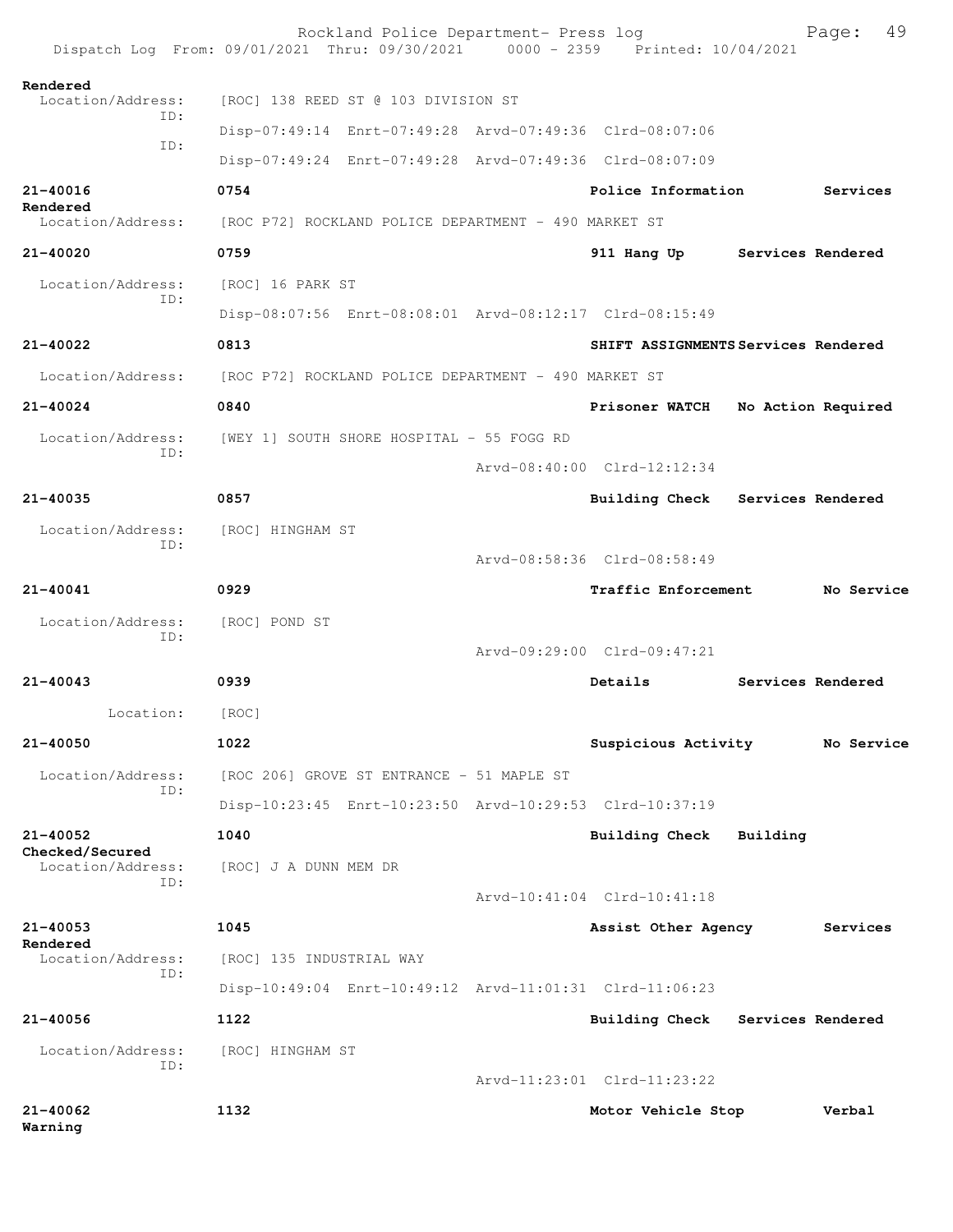|                      |                          | Rockland Police Department- Press log<br>Dispatch Log From: 09/01/2021 Thru: 09/30/2021 0000 - 2359 Printed: 10/04/2021 |                                    |                   | 50<br>Page: |
|----------------------|--------------------------|-------------------------------------------------------------------------------------------------------------------------|------------------------------------|-------------------|-------------|
|                      | Location/Address:<br>ID: | [ROC] BILL DELAHUNT PKWY                                                                                                |                                    |                   |             |
|                      |                          |                                                                                                                         | Arvd-11:32:00 Clrd-11:34:01        |                   |             |
| 21-40064             |                          | 1136                                                                                                                    | Larceny / Forgery/ Fraud           |                   | Services    |
| Rendered             | Location/Address:<br>ID: | [ROC] 105 HOWARD ST                                                                                                     |                                    |                   |             |
|                      |                          | Disp-11:38:34                                                                                                           | Arvd-11:38:51 Clrd-11:38:57        |                   |             |
| 21-40065             |                          | 1143                                                                                                                    | Time off                           | Services Rendered |             |
|                      | Location:                | [ROC]                                                                                                                   |                                    |                   |             |
| 21-40069<br>Rendered |                          | 1210                                                                                                                    | Details / Time off                 |                   | Services    |
|                      | Location:                | [ROC]                                                                                                                   |                                    |                   |             |
| 21-40071             |                          | 1221                                                                                                                    | General Info                       | Services Rendered |             |
|                      | Location/Address:        | [ROC P72] ROCKLAND POLICE DEPARTMENT - 490 MARKET ST                                                                    |                                    |                   |             |
| 21-40072<br>Rendered |                          | 1233                                                                                                                    | Stolen Motor Vehicle               |                   | Services    |
|                      | Location/Address:<br>ID: | [ROC] 4 LEAH DR                                                                                                         |                                    |                   |             |
|                      |                          | Disp-12:36:07                                                                                                           | $Clrd-12:56:11$                    |                   |             |
| 21-40074<br>Rendered |                          | 1256                                                                                                                    | Details / Time off                 |                   | Services    |
|                      | Location:                | [ROC]                                                                                                                   |                                    |                   |             |
| 21-40075<br>Rendered |                          | 1257                                                                                                                    | Details / Time off                 |                   | Services    |
|                      | Location:                | [ROC]                                                                                                                   |                                    |                   |             |
| 21-40078             | Citation/Warning Issued  | 1312                                                                                                                    | Motor Vehicle Stop                 |                   |             |
|                      | Location/Address:<br>ID: | [ROC] BILL DELAHUNT PKWY                                                                                                |                                    |                   |             |
|                      |                          |                                                                                                                         | Arvd-13:12:00 Clrd-13:18:02        |                   |             |
| 21-40079<br>Warning  |                          | 1321                                                                                                                    | Motor Vehicle Stop                 |                   | Verbal      |
|                      | Location/Address:<br>ID: | [ROC] BILL DELAHUNT PKWY                                                                                                |                                    |                   |             |
|                      |                          |                                                                                                                         | Arvd-13:21:00 Clrd-13:24:11        |                   |             |
| 21-40080<br>Rendered |                          | 1323                                                                                                                    | Details / Time off                 |                   | Services    |
|                      | Location:                | [ROC]                                                                                                                   |                                    |                   |             |
| 21-40082<br>Rendered |                          | 1339                                                                                                                    | Details / Time off                 |                   | Services    |
|                      | Location:                | [ROC]                                                                                                                   |                                    |                   |             |
| 21-40085             |                          | 1347                                                                                                                    | Animal Complaint Services Rendered |                   |             |
|                      | Location/Address:<br>ID: | [ROC 57] 60 TURNER RD                                                                                                   |                                    |                   |             |
|                      |                          |                                                                                                                         | Arvd-13:47:00 Clrd-14:39:41        |                   |             |
| 21-40093             | Citation/Warning Issued  | 1447                                                                                                                    | Motor Vehicle Stop                 |                   |             |
|                      | Location/Address:<br>ID: | [ROC] BILL DELAHUNT PKWY                                                                                                |                                    |                   |             |
|                      |                          |                                                                                                                         | Arvd-14:47:00 Clrd-14:55:01        |                   |             |
| 21-40095             |                          | 1452                                                                                                                    | Animal Complaint Services Rendered |                   |             |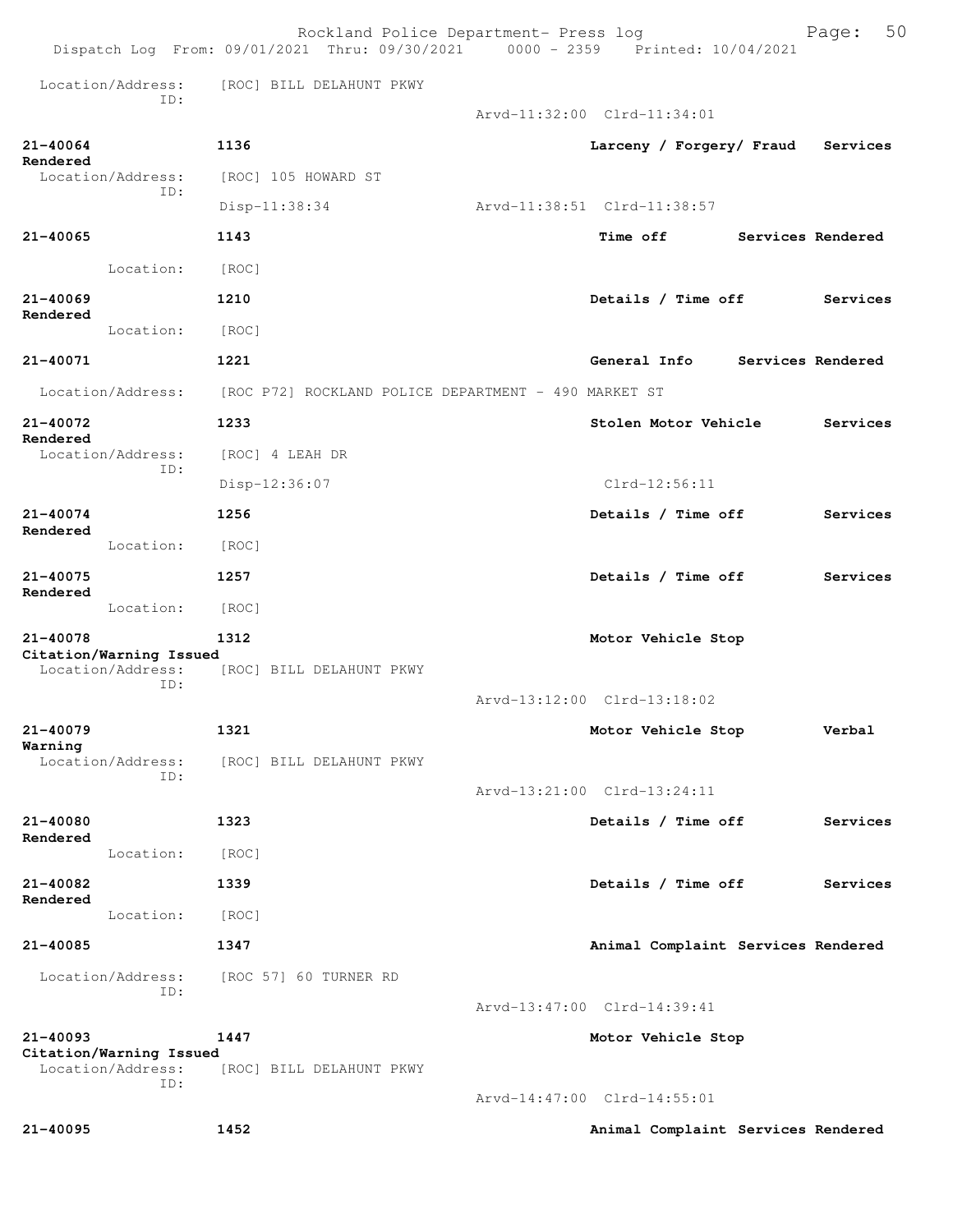Rockland Police Department- Press log Fage: 51 Dispatch Log From: 09/01/2021 Thru: 09/30/2021 0000 - 2359 Printed: 10/04/2021 Location/Address: [ROC] 70 HARTSUFF ST ID: Arvd-14:52:00 Clrd-15:40:18 **21-40097 1517 General Info Services Rendered** Location/Address: [ROC 70] WEBSTER PARK NURSING AND REHAB - 56 WEBSTER ST **21-40101 1526 Details / Time off Services Rendered**  Location: [ROC] **21-40103 1539 Details Services Rendered** Location: [ROC] **21-40105 1543 BOLO No Service** Location/Address: [ROC P72] ROCKLAND POLICE DEPARTMENT - 490 MARKET ST **21-40109 1605 SHIFT ASSIGNMENTS No Service** Location/Address: [ROC P72] ROCKLAND POLICE DEPARTMENT - 490 MARKET ST **21-40118 1730 911 Accidental Could Not Locate** Location/Address: [ROC P55] HOME DEPOT - 1149 HINGHAM ST ID: Disp-17:30:57 Clrd-17:32:08 ID: Disp-17:32:04 Enrt-17:32:41 Arvd-17:39:15 Clrd-17:48:53 **21-40125 1804 Details / Time off No Service** Location: [ROC] **21-40126 1805 Details / Time off No Service** Location: [ROC] **21-40131 1824 Road Obstruction Services Rendered** Location/Address: [ROC] BEECH ST ID: Arvd-18:24:00 Clrd-18:25:30 **21-40147 2033 Vandalism 911 Wireless call (Transfered)**  [ROC P72] ROCKLAND POLICE DEPARTMENT - 490 MARKET ST ID: Disp-21:32:51 Enrt-21:32:58 Arvd-21:33:22 Clrd-21:38:10 **21-40159 2237 Disturbance Services Rendered** Location/Address: [ROC 232] 770 UNION ST Apt. #REAR ID: Disp-22:39:51 Enrt-22:40:18 Arvd-22:42:33 Clrd-23:04:11 ID: Disp-23:07:01 Enrt-23:08:35 Arvd-23:08:38 Clrd-23:08:41 **For Date: 09/14/2021 - Tuesday**

| 21-40165          | 0000                                                 | SHIFT ASSIGNMENTS Services Not Required |
|-------------------|------------------------------------------------------|-----------------------------------------|
| Location/Address: | [ROC P72] ROCKLAND POLICE DEPARTMENT - 490 MARKET ST |                                         |
| 21-40180          | 0510                                                 | Building Check Building                 |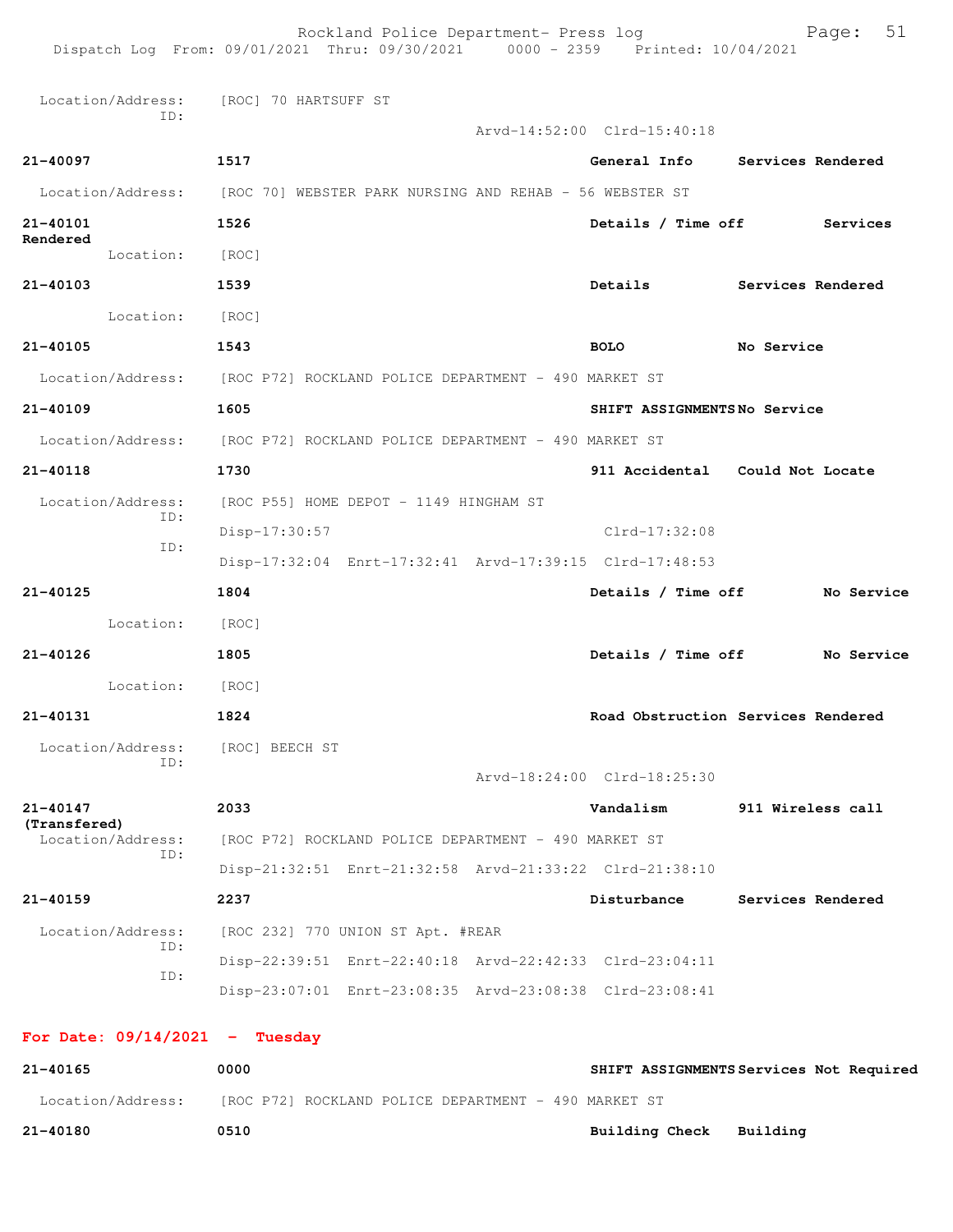|                                              | Rockland Police Department- Press log<br>Dispatch Log From: 09/01/2021 Thru: 09/30/2021 0000 - 2359 Printed: 10/04/2021 |                                    |                    | 52<br>Page:  |  |
|----------------------------------------------|-------------------------------------------------------------------------------------------------------------------------|------------------------------------|--------------------|--------------|--|
| Checked/Secured<br>Location/Address:         | [ROC 61] UNION ST BUSINESS DISTRICT - UNION ST                                                                          |                                    |                    |              |  |
| ID:                                          | Disp-05:10:55                                                                                                           | Arvd-05:11:03 Clrd-05:31:46        |                    |              |  |
| 21-40185                                     | 0618                                                                                                                    | Traffic Enforcement                |                    | Services Not |  |
| Required<br>Location/Address:                | [ROC] POND ST                                                                                                           |                                    |                    |              |  |
| ID:                                          | $Disp-06:18:49$                                                                                                         | Arvd-06:18:55 Clrd-06:38:59        |                    |              |  |
| 21-40187                                     | 0644                                                                                                                    | Disabled Motor Vehicle             |                    | Services     |  |
| Rendered<br>Location/Address:                | [ROC] 197 VFW DR @ 244 PLEASANT ST                                                                                      |                                    |                    |              |  |
| ID:                                          |                                                                                                                         | Arvd-06:44:00 Clrd-07:03:22        |                    |              |  |
| $21 - 40191$                                 | 0800                                                                                                                    | General Info                       | Services Rendered  |              |  |
| Location/Address:                            | [ROC P72] ROCKLAND POLICE DEPARTMENT - 490 MARKET ST                                                                    |                                    |                    |              |  |
| $21 - 40194$                                 | 0827                                                                                                                    | TIME OFF                           | No Action Required |              |  |
| Location/Address:                            | [ROC P72] ROCKLAND POLICE DEPARTMENT - 490 MARKET ST                                                                    |                                    |                    |              |  |
| ID:                                          |                                                                                                                         | Arvd-08:27:42 Clrd-08:30:08        |                    |              |  |
| $21 - 40198$                                 | 0904                                                                                                                    | 911 Accidental                     | Investigated       |              |  |
| Location/Address:                            | [ROC] 239 POND ST @ 15 OLD COUNTRY WAY                                                                                  |                                    |                    |              |  |
| ID:                                          | Disp-09:07:57 Enrt-09:07:30 Arvd-09:16:32 Clrd-09:19:13                                                                 |                                    |                    |              |  |
| 21-40200                                     | 0919                                                                                                                    | Traffic Enforcement                |                    |              |  |
| Citation/Warning Issued<br>Location/Address: | [ROC] POND ST                                                                                                           |                                    |                    |              |  |
| ID:                                          |                                                                                                                         | Arvd-09:19:00 Clrd-09:55:41        |                    |              |  |
| 21-40204                                     | 0930                                                                                                                    | General Info                       | Services Rendered  |              |  |
| Location/Address:                            | [ROC P72] ROCKLAND POLICE DEPARTMENT - 490 MARKET ST                                                                    |                                    |                    |              |  |
| 21-40211                                     | 1035                                                                                                                    | Motor Vehicle Stop                 |                    | Verbal       |  |
| Warning<br>Location/Address:                 | [ROC] LIBERTY ST                                                                                                        |                                    |                    |              |  |
| ID:                                          | Disp-10:36:47                                                                                                           | Arvd-10:36:51 Clrd-10:39:09        |                    |              |  |
| 21-40216                                     | 1127                                                                                                                    | TIME OFF                           | No Action Required |              |  |
| Location/Address:                            | [ROC P72] ROCKLAND POLICE DEPARTMENT - 490 MARKET ST                                                                    |                                    |                    |              |  |
| ID:                                          |                                                                                                                         | Arvd-11:27:01 Clrd-11:29:20        |                    |              |  |
| $21 - 40224$                                 | 1234                                                                                                                    | Animal Complaint Services Rendered |                    |              |  |
| Location/Address:                            | [ROC 66] REEDS POND PARK - 80 MARKET ST                                                                                 |                                    |                    |              |  |
| ID:                                          |                                                                                                                         | Arvd-12:34:00 Clrd-13:55:56        |                    |              |  |
| 21-40231                                     | 1258                                                                                                                    | Assist Fire Department             |                    | Services     |  |
| Rendered<br>Vicinity of:                     | [ROC] 173 LIBERTY ST                                                                                                    |                                    |                    |              |  |
| ID:                                          |                                                                                                                         | Arvd-12:58:00 Clrd-13:06:29        |                    |              |  |
| 21-40232                                     | 1306                                                                                                                    | Assist Other Agency                |                    | Unfounded    |  |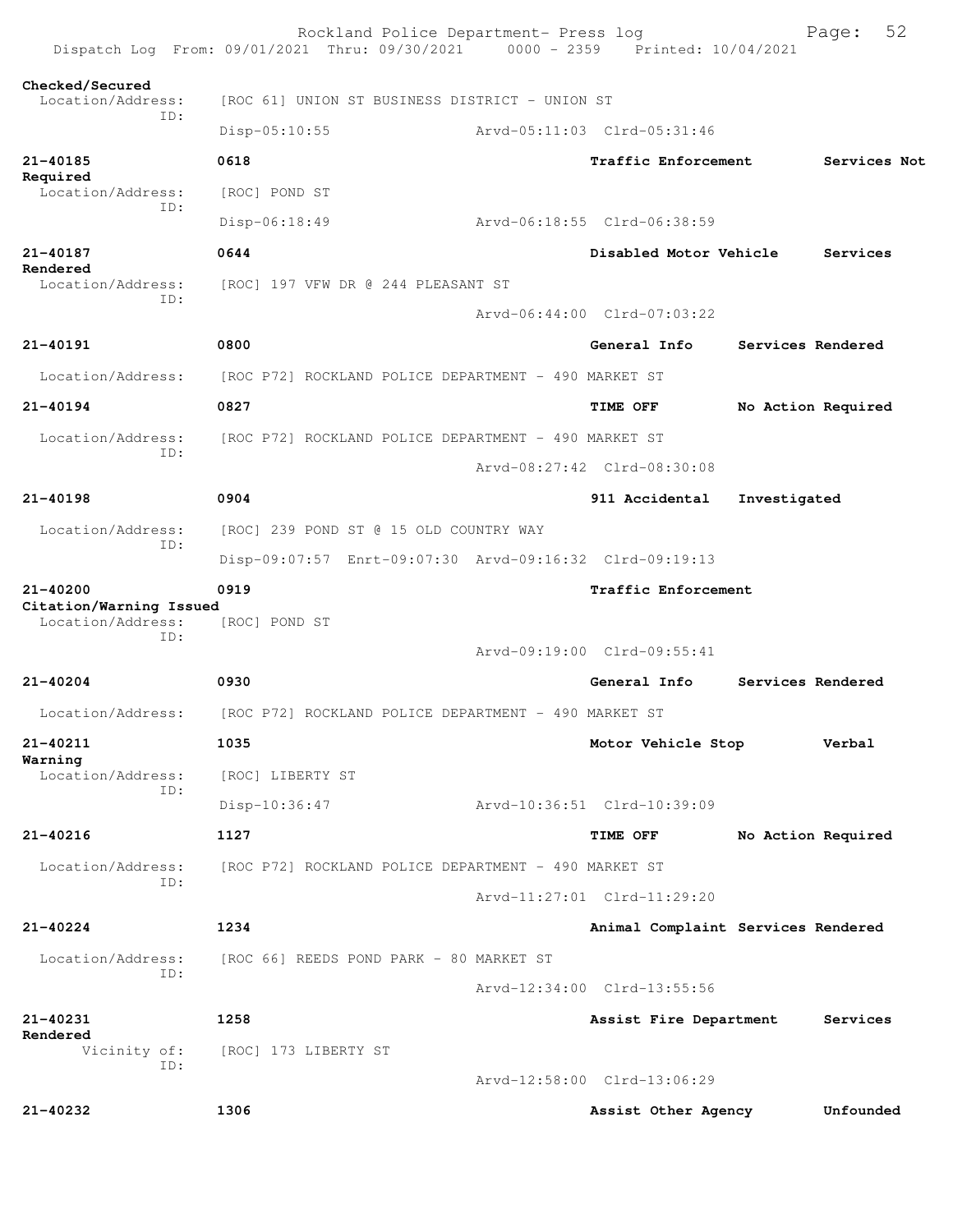|                                 |                                      |                              | Rockland Police Department- Press log                  |                                                         | Dispatch Log From: 09/01/2021 Thru: 09/30/2021 0000 - 2359 Printed: 10/04/2021 |                   | 53<br>Page:  |
|---------------------------------|--------------------------------------|------------------------------|--------------------------------------------------------|---------------------------------------------------------|--------------------------------------------------------------------------------|-------------------|--------------|
| Location/Address:               |                                      |                              | [ROC P45] COMFORT INN - 850 HINGHAM ST                 |                                                         |                                                                                |                   |              |
|                                 | TD:                                  |                              |                                                        |                                                         | Disp-13:07:44 Enrt-13:08:49 Arvd-13:14:41 Clrd-13:17:25                        |                   |              |
|                                 | ID:                                  |                              |                                                        |                                                         | Disp-13:09:01 Enrt-13:09:04 Arvd-13:14:39 Clrd-13:17:31                        |                   |              |
| $21 - 40234$                    |                                      | 1311                         |                                                        |                                                         | 911 Accidental                                                                 | Services Rendered |              |
| Location/Address:               |                                      |                              | [ROC 54] HART BROTHERS CATERING - 90 RESERVOIR PARK DR |                                                         |                                                                                |                   |              |
|                                 | ID:                                  | Disp-13:13:20                |                                                        |                                                         | $Clrd-13:13:32$                                                                |                   |              |
|                                 | ID:                                  |                              |                                                        |                                                         | Arvd-13:19:31 Clrd-13:20:08                                                    |                   |              |
| $21 - 40248$                    |                                      | 1414                         |                                                        |                                                         | Burglar Alarm                                                                  | Appears Secure    |              |
| Location/Address:               | ID:                                  | [ROC 862] 33 OLD COUNTRY WAY |                                                        |                                                         |                                                                                |                   |              |
|                                 |                                      |                              |                                                        |                                                         | Disp-14:19:11 Enrt-14:19:16 Arvd-14:21:59 Clrd-14:25:13                        |                   |              |
| 21-40251                        |                                      | 1417                         |                                                        |                                                         | Animal Complaint Investigated                                                  |                   |              |
| Location/Address:               | ID:                                  | [ROC] 18 CLIFF ST            |                                                        |                                                         |                                                                                |                   |              |
|                                 |                                      |                              |                                                        |                                                         | Arvd-14:17:00 Clrd-14:26:03                                                    |                   |              |
| $21 - 40254$<br>Rendered        |                                      | 1421                         |                                                        |                                                         | Details / Time off                                                             |                   | Services     |
|                                 | Location:                            | [ROC]                        |                                                        |                                                         |                                                                                |                   |              |
| $21 - 40259$                    |                                      | 1452                         |                                                        |                                                         | Assist Other Agency                                                            |                   | Investigated |
| Location/Address:<br>ID:        | [ROC] 10 HINGHAM ST @ 440 WEBSTER ST |                              |                                                        |                                                         |                                                                                |                   |              |
|                                 |                                      |                              |                                                        | Disp-14:54:03 Enrt-14:54:07 Arvd-14:57:36 Clrd-14:57:39 |                                                                                |                   |              |
| $21 - 40260$<br>Rendered        |                                      | 1457                         |                                                        |                                                         | Details / Time off                                                             |                   | Services     |
|                                 | Location:                            | [ROC]                        |                                                        |                                                         |                                                                                |                   |              |
| 21-40261<br>Rendered            |                                      | 1505                         |                                                        |                                                         | Details / Time off                                                             |                   | Services     |
|                                 | Location:                            | [ROC]                        |                                                        |                                                         |                                                                                |                   |              |
| $21 - 40268$                    |                                      | 1533                         |                                                        |                                                         | Suspicious Activity                                                            |                   | No Service   |
| Location/Address:               | ID:                                  | [ROC] PLAIN ST               |                                                        |                                                         |                                                                                |                   |              |
|                                 |                                      | Disp-15:34:33                |                                                        |                                                         | $Clrd-15:34:37$                                                                |                   |              |
| 21-40270<br>Rendered            |                                      | 1536                         |                                                        |                                                         | MVA Property Damage Only                                                       |                   | Services     |
| Location/Address:               | ID:                                  |                              | [ROC] ROUTE 228 BY THE RT 3 OFF RAMP - HINGHAM ST      |                                                         |                                                                                |                   |              |
|                                 |                                      |                              |                                                        |                                                         | Disp-15:40:29 Enrt-15:40:34 Arvd-15:44:24 Clrd-15:59:16                        |                   |              |
| $21 - 40274$<br>Checked/Secured |                                      | 1614                         |                                                        |                                                         | SHIFT ASSIGNMENTS Building                                                     |                   |              |
| Location/Address:               | ID:                                  |                              | [ROC P72] ROCKLAND POLICE DEPARTMENT - 490 MARKET ST   |                                                         |                                                                                |                   |              |
|                                 |                                      | $Disp-16:16:28$              |                                                        |                                                         | $Clrd-16:16:34$                                                                |                   |              |
| 21-40275<br>Rendered            |                                      | 1619                         |                                                        |                                                         | Details / Time off                                                             |                   | Services     |
|                                 | Location:                            | [ROC]                        |                                                        |                                                         |                                                                                |                   |              |
| 21-40276                        |                                      | 1619                         |                                                        |                                                         | Follow-Up Investigation- FIO                                                   |                   |              |
| Investigated                    | Location:                            | [ROC] HARTSUFF PARK          |                                                        |                                                         |                                                                                |                   |              |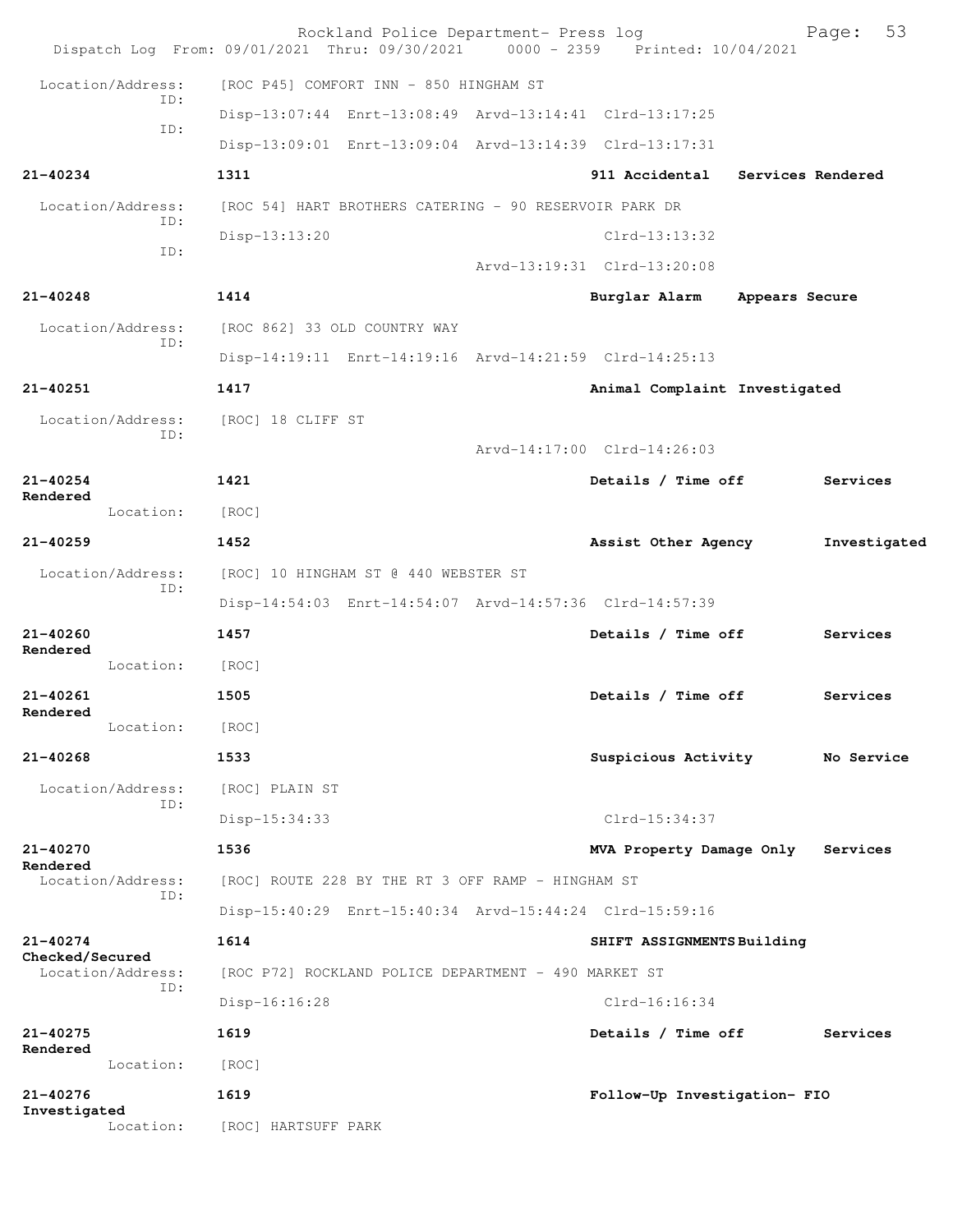| Dispatch Log From: 09/01/2021 Thru: 09/30/2021 0000 - 2359 Printed: 10/04/2021 |                                       | Rockland Police Department- Press log         |                                                         |                   | 54<br>Page: |
|--------------------------------------------------------------------------------|---------------------------------------|-----------------------------------------------|---------------------------------------------------------|-------------------|-------------|
| ID:                                                                            | $Disp-16:21:00$                       |                                               | $Clrd-16:47:05$                                         |                   |             |
| 21-40285                                                                       | 1714                                  |                                               | Motor Vehicle Stop                                      |                   | Verbal      |
| Warning<br>Vicinity of:                                                        | [ROC P98] DOLLAR TREE - 201 MARKET ST |                                               |                                                         |                   |             |
| ID:                                                                            |                                       |                                               | Arvd-17:14:00 Clrd-17:16:46                             |                   |             |
| 21-40286                                                                       | 1714                                  |                                               | Harassment                                              | Services Rendered |             |
| Location/Address:                                                              | [ROC] 730 MARKET ST                   |                                               |                                                         |                   |             |
| TD:                                                                            | Disp-17:21:30                         |                                               | Clrd-17:22:03                                           |                   |             |
| TD:                                                                            |                                       |                                               | Disp-17:22:22 Enrt-17:23:23 Arvd-17:33:57 Clrd-17:40:02 |                   |             |
| 21-40290                                                                       | 1748                                  |                                               | Disabled Motor Vehicle                                  |                   | Services    |
| Rendered<br>Location/Address:                                                  |                                       | [ROC P81] OCEAN STATE JOB LOT - 360 MARKET ST |                                                         |                   |             |
| ID:                                                                            |                                       |                                               | Disp-17:49:26 Enrt-17:49:48 Arvd-17:50:08 Clrd-17:50:57 |                   |             |
| $21 - 40293$                                                                   | 1755                                  |                                               | Suspicious Activity                                     |                   | Services    |
| Rendered<br>Vicinity of:                                                       | [ROC] VFW DR                          |                                               |                                                         |                   |             |
| ID:                                                                            |                                       | Disp-17:58:18 Enrt-18:04:18                   | Clrd-18:06:32                                           |                   |             |
| $21 - 40298$                                                                   | 1840                                  |                                               | Suspicious Activity                                     |                   | Sent On Way |
| Location/Address:                                                              |                                       | [ROC] 525 WEBSTER ST @ 26 BEAL CT             |                                                         |                   |             |
| ID:                                                                            |                                       |                                               | Disp-18:42:27 Enrt-18:42:33 Arvd-18:46:14 Clrd-18:54:12 |                   |             |
| ID:                                                                            |                                       |                                               | Disp-18:46:08 Enrt-18:46:11 Arvd-18:46:12 Clrd-18:54:15 |                   |             |
| $21 - 40301$<br>Rendered                                                       | 1919                                  |                                               | Details / Time off                                      |                   | Services    |
| Location:                                                                      | [ROC]                                 |                                               |                                                         |                   |             |
| 21-40310<br>Checked/Secured                                                    | 2011                                  |                                               | Burglar Alarm                                           | Building          |             |
| Location/Address:<br>ID:                                                       |                                       | [ROC 53] 400 HINGHAM STREET - 400 HINGHAM ST  |                                                         |                   |             |
| ID:                                                                            |                                       |                                               | Disp-20:13:13 Enrt-20:13:46 Arvd-20:18:23 Clrd-20:19:08 |                   |             |
|                                                                                |                                       |                                               | Disp-20:16:37 Enrt-20:16:46 Arvd-20:16:50 Clrd-20:19:12 |                   |             |
| 21-40314                                                                       | 2048                                  |                                               | Assist Public                                           | Services Rendered |             |
| Location/Address:<br>ID:                                                       | [ROC 775] 144 WEBSTER ST              |                                               |                                                         |                   |             |
| ID:                                                                            |                                       |                                               | Disp-20:51:17 Enrt-20:52:39 Arvd-20:53:59 Clrd-21:16:22 |                   |             |
|                                                                                |                                       |                                               | Disp-20:52:28 Enrt-20:52:36 Arvd-20:52:42 Clrd-21:16:19 |                   |             |
| 21-40319                                                                       | 2114                                  |                                               | Disturbance                                             | Report Follows    |             |
| Location/Address:<br>ID:                                                       | [ROC] 103 UNION ST                    |                                               |                                                         |                   |             |
| ID:                                                                            |                                       |                                               | Disp-21:16:10 Enrt-21:16:12 Arvd-21:17:19 Clrd-21:42:52 |                   |             |
| ID:                                                                            |                                       |                                               | Disp-21:16:15 Enrt-21:16:17 Arvd-21:17:18 Clrd-21:41:54 |                   |             |
| ID:                                                                            |                                       |                                               | Disp-21:17:07 Enrt-21:17:14 Arvd-21:17:16 Clrd-21:41:51 |                   |             |
| Refer To Summons:<br>Summons:                                                  | PRATT, JUSTIN                         | 21ROC-40319-A-AR                              | Disp-21:17:11 Enrt-21:17:13 Arvd-21:17:17 Clrd-21:41:46 |                   |             |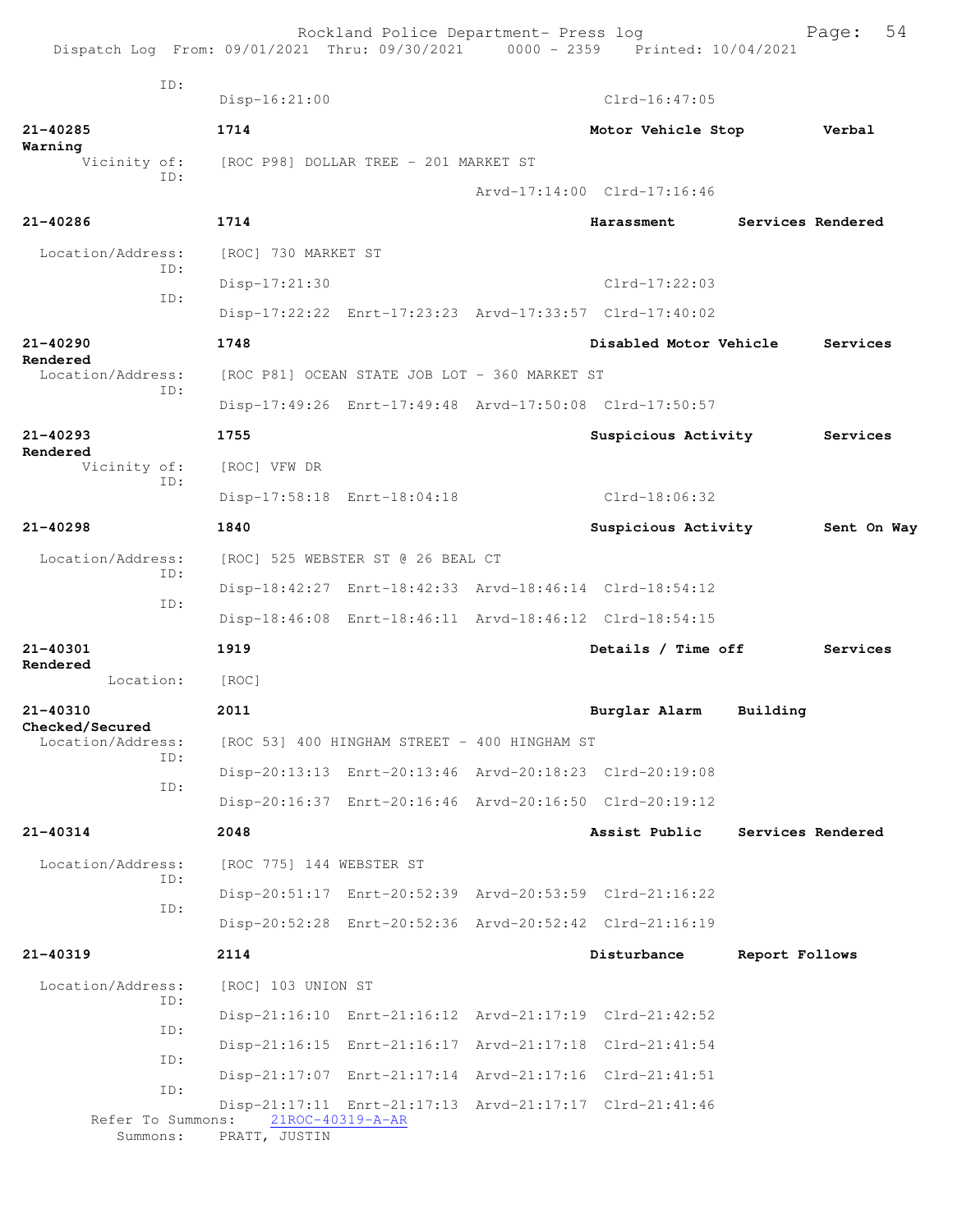|                          |                                                               | Dispatch Log From: 09/01/2021 Thru: 09/30/2021 0000 - 2359 Printed: 10/04/2021   | Rockland Police Department- Press log |                    | 55<br>Page: |
|--------------------------|---------------------------------------------------------------|----------------------------------------------------------------------------------|---------------------------------------|--------------------|-------------|
|                          | Address:<br>Age:<br>Charges:<br>Refer To Summons:<br>Summons: | 103 UNION ST Apt. #1 ROCKLAND, MA<br>20<br>A&B<br>21ROC-40319-AR<br>POLLEY, RYAN |                                       |                    |             |
|                          | Aqe:<br>Charges:                                              | Address: 103 UNION ST<br>ROCKLAND, MA<br>29<br>A&B                               |                                       |                    |             |
| 21-40322<br>Rendered     |                                                               | 2141                                                                             |                                       | Details / Time off | Services    |
|                          | Location:                                                     | [ROC]                                                                            |                                       |                    |             |
| $21 - 40326$<br>Rendered |                                                               | 2227                                                                             |                                       | Details / Time off | Services    |
|                          | Location:                                                     | [ROC]                                                                            |                                       |                    |             |
| $21 - 40331$<br>Rendered |                                                               | 2258                                                                             |                                       | Details / Time off | Services    |
|                          | Location:                                                     | [ROC]                                                                            |                                       |                    |             |

| For Date: $09/15/2021$ - Wednesday |                                                      |                                        |                                                         |                                     |
|------------------------------------|------------------------------------------------------|----------------------------------------|---------------------------------------------------------|-------------------------------------|
| $21 - 40332$                       | 0000                                                 |                                        |                                                         | SHIFT ASSIGNMENTS Services Rendered |
| Location/Address:                  | [ROC P72] ROCKLAND POLICE DEPARTMENT - 490 MARKET ST |                                        |                                                         |                                     |
| $21 - 40334$                       | 0007                                                 |                                        | Details / Time off                                      | Services                            |
| Rendered<br>Location:              | [ROC]                                                |                                        |                                                         |                                     |
| $21 - 40335$                       | 0037                                                 |                                        |                                                         | Noise Complaint Services Rendered   |
| Location/Address:                  |                                                      | [ROC P92] BAVIS ICE ARENA - 180 VFW DR |                                                         |                                     |
| ID:                                |                                                      |                                        | Disp-00:39:26 Enrt-00:44:46 Arvd-00:44:49 Clrd-00:44:50 |                                     |
| TD:                                |                                                      |                                        | Disp-00:40:27 Enrt-00:44:47 Arvd-00:45:01 Clrd-00:47:21 |                                     |
| TD:                                |                                                      |                                        | Disp-00:44:56 Enrt-00:44:58 Arvd-00:44:59 Clrd-00:47:18 |                                     |
| 21-40340                           | 0126                                                 |                                        | Details / Time off                                      | Services                            |
| Rendered<br>Location:              | [ROC]                                                |                                        |                                                         |                                     |
| 21-40348                           | 0509                                                 |                                        | 911 Hang Up                                             | Investigated                        |
| Location/Address:                  | [ROC] 30 COMMERCE RD                                 |                                        |                                                         |                                     |
| TD:                                |                                                      |                                        | Disp-05:10:38 Enrt-05:10:41 Arvd-05:13:33 Clrd-05:19:13 |                                     |
| ID:                                |                                                      |                                        | Disp-05:13:48 Enrt-05:13:50 Arvd-05:13:52 Clrd-05:19:06 |                                     |
| ID:                                |                                                      |                                        | Disp-05:14:25 Enrt-05:14:28 Arvd-05:14:29 Clrd-05:19:15 |                                     |
| 21-40351                           | 0542                                                 |                                        | Suspicious Activity                                     | Services                            |
| Rendered<br>Location/Address:      | [ROC] 27 VERNON ST                                   |                                        |                                                         |                                     |
| TD:                                |                                                      |                                        | Disp-05:43:29 Enrt-05:43:50 Arvd-05:44:14 Clrd-05:52:53 |                                     |
| ID:                                |                                                      |                                        | Disp-05:43:53 Enrt-05:44:00 Arvd-05:44:13 Clrd-05:52:49 |                                     |
| ID:                                |                                                      |                                        | Disp-05:43:56 Enrt-05:43:58 Arvd-05:44:11 Clrd-05:47:12 |                                     |
| $21 - 40355$<br>Rendered           | 0602                                                 |                                        | Traffic Enforcement                                     | Services                            |

Location/Address: [ROC] POND ST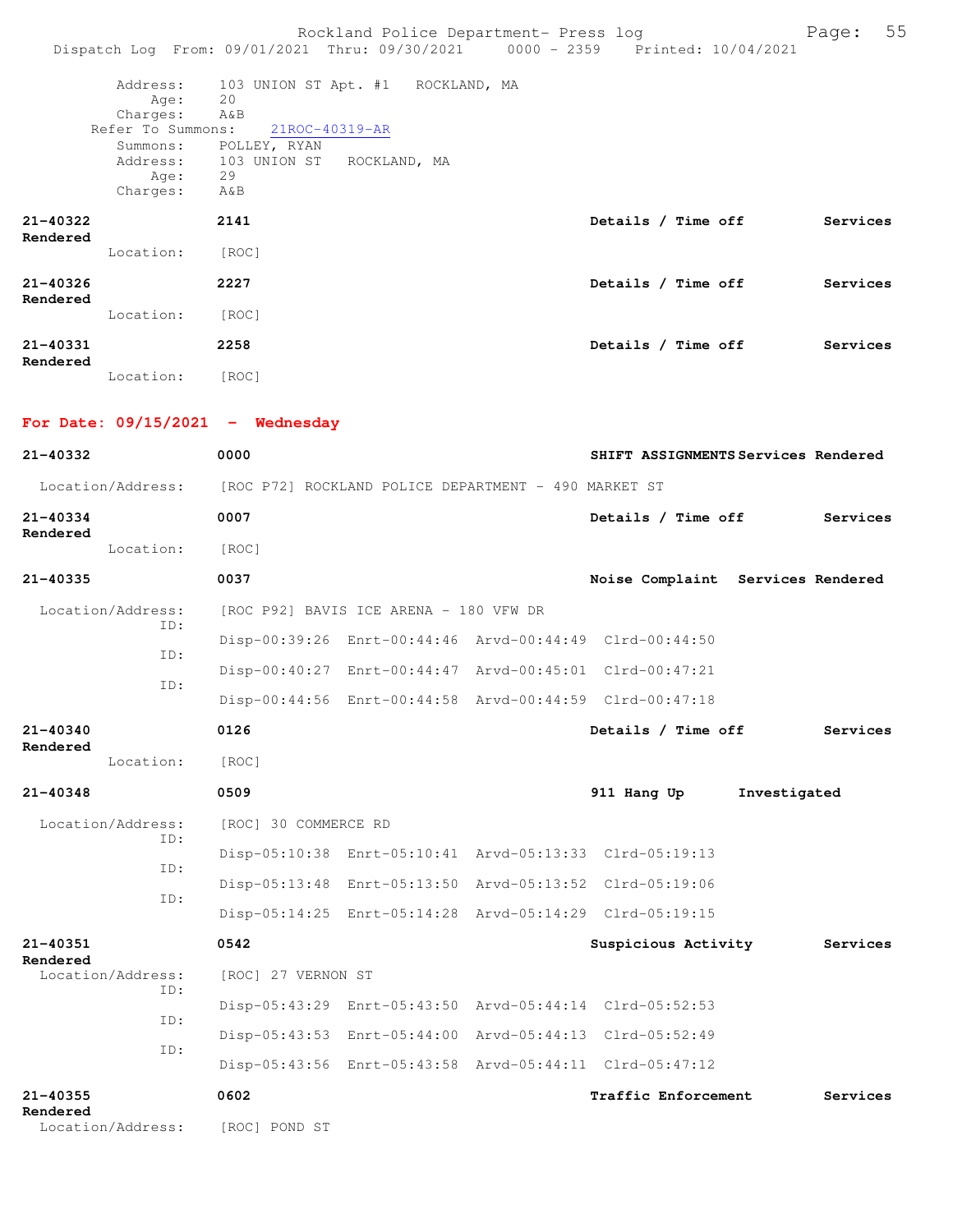|                          |                                                     | Rockland Police Department- Press log<br>Dispatch Log From: 09/01/2021 Thru: 09/30/2021 0000 - 2359 Printed: 10/04/2021 |                             |                   | 56<br>Page:         |
|--------------------------|-----------------------------------------------------|-------------------------------------------------------------------------------------------------------------------------|-----------------------------|-------------------|---------------------|
|                          | TD:                                                 | Disp-06:03:39 Enrt-06:16:48 Arvd-06:16:49 Clrd-06:25:57                                                                 |                             |                   |                     |
| 21-40356                 |                                                     | 0621                                                                                                                    | Annoying Phone Calls        |                   | Services            |
| Rendered                 | Location/Address:                                   | [ROC P12] GREEK HOUSE OF PIZZA - 343 CENTRE AVE                                                                         |                             |                   |                     |
|                          | TD:                                                 | Disp-06:24:13                                                                                                           | $Clrd-06:28:42$             |                   |                     |
| $21 - 40357$             |                                                     | 0629                                                                                                                    | Details / Time off          |                   | Services            |
| Rendered                 | Location:                                           | [ROC]                                                                                                                   |                             |                   |                     |
| 21-40360                 |                                                     | 0705                                                                                                                    | <b>Time off</b>             | Services Rendered |                     |
|                          | Location:                                           | [ROC]                                                                                                                   |                             |                   |                     |
| 21-40361                 |                                                     | 0745                                                                                                                    | Details / Time off          |                   | Services            |
| Rendered                 | Location:                                           | [ROC]                                                                                                                   |                             |                   |                     |
| $21 - 40362$             |                                                     | 0749                                                                                                                    | Lockout                     |                   | Provided Assistance |
|                          | Location/Address:                                   | [ROC P55] HOME DEPOT - 1149 HINGHAM ST                                                                                  |                             |                   |                     |
|                          | ID:                                                 | $Disp-07:51:14$                                                                                                         | $Clrd-07:51:32$             |                   |                     |
|                          | TD:                                                 | Disp-08:11:09 Enrt-08:11:12 Arvd-08:15:55 Clrd-08:21:28                                                                 |                             |                   |                     |
| 21-40364                 |                                                     | 0800                                                                                                                    | General Info                | Services Rendered |                     |
|                          | Location/Address:                                   | [ROC P72] ROCKLAND POLICE DEPARTMENT - 490 MARKET ST                                                                    |                             |                   |                     |
| $21 - 40363$             |                                                     | 0802                                                                                                                    | Burglar Alarm               | Cancelled Enroute |                     |
|                          | Location/Address:                                   | [ROC] 3 FOLEY RD                                                                                                        |                             |                   |                     |
|                          | ID:                                                 | Disp-08:11:27 Enrt-08:11:30                                                                                             | Clrd-08:11:32               |                   |                     |
| 21-40365                 |                                                     | 0857                                                                                                                    | Threats                     | Report Follows    |                     |
|                          | Location/Address:                                   | [ROC 58] NORTH RIVER COLLABORATIVE SCHOOL - 525 BEECH ST                                                                |                             |                   |                     |
|                          | ID:<br>Refer To Summons:                            |                                                                                                                         | Arvd-08:57:00 Clrd-09:48:59 |                   |                     |
|                          |                                                     | 21ROC-40365-AR<br>Juvenile Arrest<br>17                                                                                 |                             |                   |                     |
|                          | Age:<br>Charges:                                    | THREAT TO COMMIT CRIME                                                                                                  |                             |                   |                     |
| $21 - 40369$<br>Rendered |                                                     | 0911                                                                                                                    | Disabled Motor Vehicle      |                   | Services            |
|                          | Location/Address:<br>ID:                            | [ROC] 158 MARKET ST @ 5 UNION ST                                                                                        |                             |                   |                     |
|                          |                                                     |                                                                                                                         | Arvd-09:11:00 Clrd-09:12:46 |                   |                     |
| 21-40375                 |                                                     | 0931                                                                                                                    | 911 Hang Up                 | Services Rendered |                     |
|                          | Location/Address:<br>TD:                            | [ROC] BISHOP LN                                                                                                         |                             |                   |                     |
|                          |                                                     | Disp-09:45:21 Enrt-09:45:25 Arvd-09:51:20 Clrd-09:53:09                                                                 |                             |                   |                     |
| 21-40373                 |                                                     | 0941                                                                                                                    | Motor Vehicle Stop          |                   |                     |
|                          | Citation/Warning Issued<br>Location/Address:<br>ID: | [ROC] 187 POND ST @ 285 TURNER RD                                                                                       |                             |                   |                     |
|                          |                                                     | Disp-09:42:20                                                                                                           | Arvd-09:42:28 Clrd-09:46:31 |                   |                     |
| 21-40374<br>Rendered     |                                                     | 0942                                                                                                                    | Health & Welfare Check      |                   | Services            |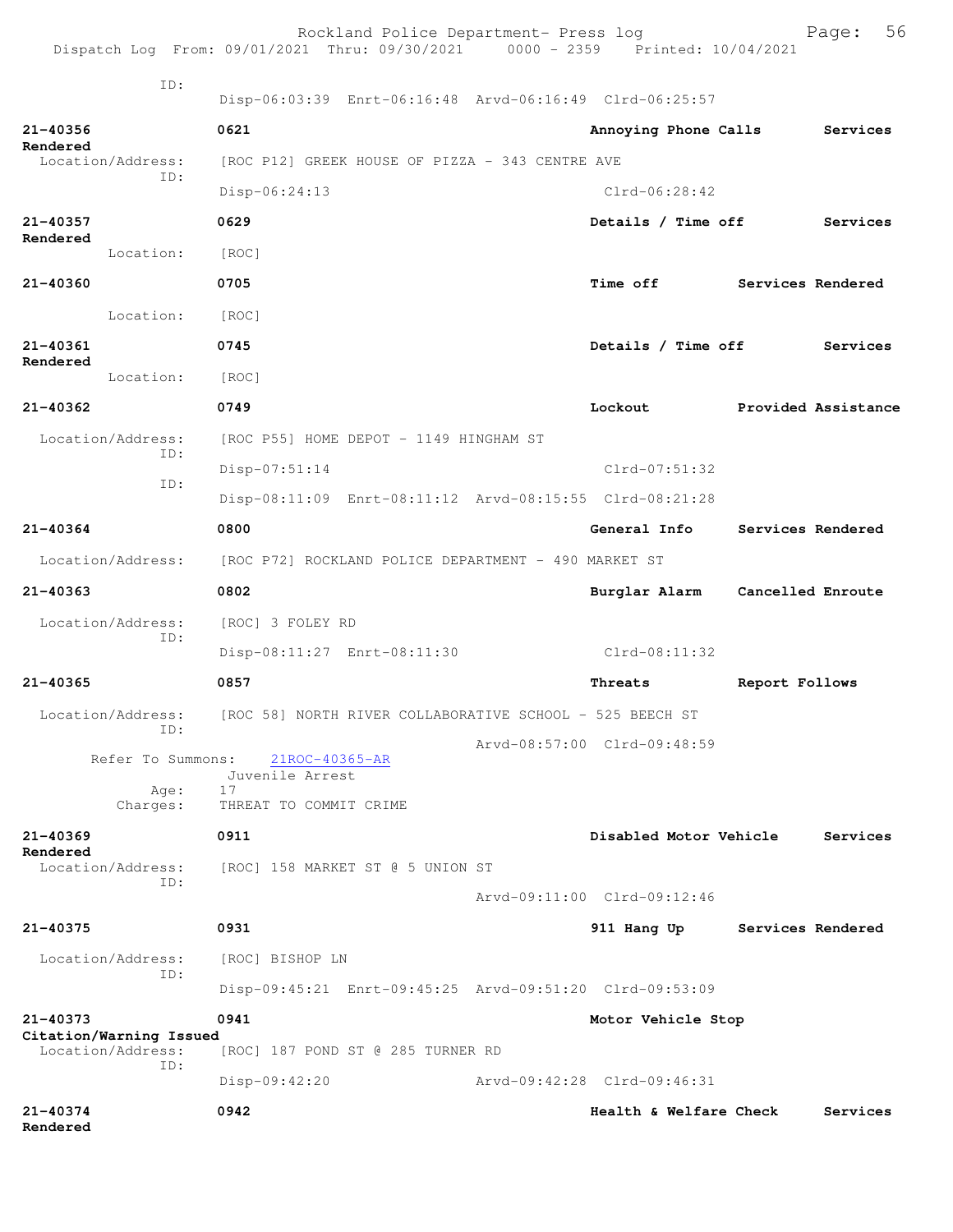|                                              | Rockland Police Department- Press log<br>Dispatch Log From: 09/01/2021 Thru: 09/30/2021 0000 - 2359 Printed: 10/04/2021 |                                    |                   | Page:             | 57 |
|----------------------------------------------|-------------------------------------------------------------------------------------------------------------------------|------------------------------------|-------------------|-------------------|----|
| Location/Address:                            | [ROC] 538 MARKET ST                                                                                                     |                                    |                   |                   |    |
| TD:                                          | Disp-09:44:04 Enrt-09:44:09 Arvd-09:51:23 Clrd-09:51:36                                                                 |                                    |                   |                   |    |
| 21-40379                                     | 0958                                                                                                                    | General Info                       |                   | Services Rendered |    |
| Location/Address:                            | [ROC] 140 BELMONT ST                                                                                                    |                                    |                   |                   |    |
| 21-40384                                     | 1027                                                                                                                    | Suspicious Activity                |                   | Report            |    |
| Follows<br>Location/Address:                 | [ROC] 29 PARK ST                                                                                                        |                                    |                   |                   |    |
| TD:                                          | Disp-10:30:21 Enrt-10:30:25 Arvd-10:34:43 Clrd-11:29:09                                                                 |                                    |                   |                   |    |
| 21-40386                                     | 1035                                                                                                                    | Animal Complaint Services Rendered |                   |                   |    |
| Location/Address:                            | [ROC] 112 ARLINGTON ST                                                                                                  |                                    |                   |                   |    |
| TD:                                          |                                                                                                                         | $Arvd-10:35:00$ $Clrd-11:21:22$    |                   |                   |    |
| 21-40390                                     | 1115                                                                                                                    | <b>Building Check</b>              | Services Rendered |                   |    |
| Location/Address:                            | [ROC] STUDLEY CT                                                                                                        |                                    |                   |                   |    |
| ID:                                          | Disp-11:16:41                                                                                                           | $Clrd-11:16:56$                    |                   |                   |    |
| $21 - 40392$                                 | 1117                                                                                                                    | Building Check                     | Services Rendered |                   |    |
| Location/Address:                            | [ROC] MARKET ST                                                                                                         |                                    |                   |                   |    |
| ID:                                          | Disp-11:18:09                                                                                                           | $Clrd-11:18:17$                    |                   |                   |    |
| $21 - 40393$                                 | 1129                                                                                                                    | Animal Complaint Services Rendered |                   |                   |    |
| Location/Address:                            | [ROC] 64 OREGON AVE                                                                                                     |                                    |                   |                   |    |
| ID:                                          |                                                                                                                         | Arvd-11:29:00 Clrd-11:47:49        |                   |                   |    |
| $21 - 40394$                                 | 1130                                                                                                                    | Suspicious Activity                |                   | Services          |    |
| Rendered<br>Location/Address:<br>ID:         | [ROC] 76 PARK ST @ 324 HOWARD ST                                                                                        |                                    |                   |                   |    |
| ID:                                          |                                                                                                                         | Arvd-11:30:00 Clrd-11:34:26        |                   |                   |    |
|                                              | Disp-11:32:06                                                                                                           | Arvd-11:32:09 Clrd-11:34:26        |                   |                   |    |
| $21 - 40399$                                 | 1146                                                                                                                    | <b>Time off</b>                    |                   | Services Rendered |    |
| Location:                                    | [ROC]                                                                                                                   |                                    |                   |                   |    |
| $21 - 40400$                                 | 1147                                                                                                                    | Animal Complaint Investigated      |                   |                   |    |
| Location/Address:<br>TD:                     | [ROC] 55 VFW DR                                                                                                         |                                    |                   |                   |    |
|                                              |                                                                                                                         | Arvd-11:47:00 Clrd-11:52:48        |                   |                   |    |
| $21 - 40402$                                 | 1152                                                                                                                    | Animal Complaint Services Rendered |                   |                   |    |
| Location/Address:<br>ID:                     | [ROC 219] 44 WARD AVE                                                                                                   | Arvd-11:52:00 Clrd-12:00:52        |                   |                   |    |
| $21 - 40534$                                 | 1210                                                                                                                    | Animal Complaint Services Rendered |                   |                   |    |
| Location/Address:                            | [ROC] 64 OREGON AVE                                                                                                     |                                    |                   |                   |    |
| $21 - 40404$                                 | 1220                                                                                                                    | Motor Vehicle Stop                 |                   |                   |    |
| Citation/Warning Issued<br>Location/Address: | [ROC] 29 FRANKLIN AVE @ 57 SCHOOL ST                                                                                    |                                    |                   |                   |    |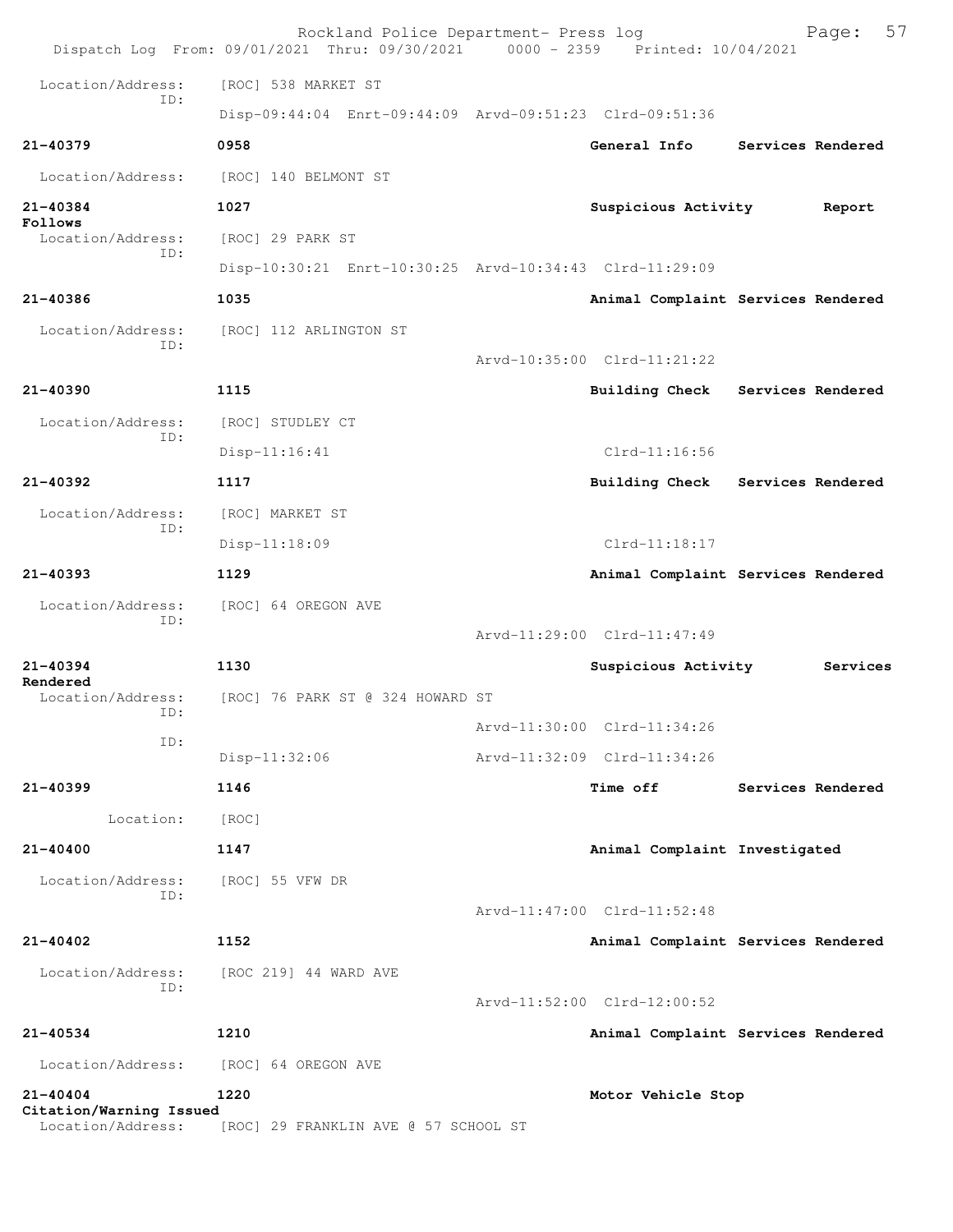| Dispatch Log From: 09/01/2021 Thru: 09/30/2021 0000 - 2359 Printed: 10/04/2021 |                                          | Rockland Police Department- Press log |                                                         | 58<br>Page:       |
|--------------------------------------------------------------------------------|------------------------------------------|---------------------------------------|---------------------------------------------------------|-------------------|
| ID:                                                                            |                                          |                                       | Arvd-12:20:00 Clrd-12:26:07                             |                   |
| 21-40406                                                                       | 1225                                     |                                       | Animal Complaint Services Rendered                      |                   |
| Location/Address:<br>ID:                                                       | [ROC] 8 MILLBROOK DR                     |                                       | Arvd-12:25:00 Clrd-12:33:59                             |                   |
| $21 - 40414$                                                                   | 1353                                     |                                       | Animal Complaint Services Rendered                      |                   |
| Location/Address:                                                              | [HIN] 79 TOWER RD                        |                                       |                                                         |                   |
| ID:                                                                            | Disp-13:54:30                            |                                       | Arvd-13:54:32 Clrd-14:39:18                             |                   |
| 21-40416                                                                       | 1401                                     |                                       | <b>Building Check</b>                                   | Services Rendered |
| Location/Address:                                                              | [ROC] STUDLEY CT                         |                                       |                                                         |                   |
| ID:                                                                            | $Disp-14:02:25$                          |                                       | $Clrd-14:02:37$                                         |                   |
| 21-40417                                                                       | 1402                                     |                                       | <b>Building Check</b>                                   | Services Rendered |
| Location/Address:                                                              | [ROC] MARKET ST                          |                                       |                                                         |                   |
| ID:                                                                            | $Disp-14:03:36$                          |                                       | $Clrd-14:03:44$                                         |                   |
| 21-40422                                                                       | 1437                                     |                                       | Disturbance                                             | Services Rendered |
| Location/Address:                                                              | [ROC] 200 UNION ST                       |                                       |                                                         |                   |
| ID:                                                                            |                                          |                                       | Disp-14:39:35 Enrt-14:39:50 Arvd-14:40:36 Clrd-14:57:47 |                   |
| ID:                                                                            |                                          |                                       | Disp-14:39:40 Enrt-14:39:49 Arvd-14:40:37 Clrd-15:04:24 |                   |
| ID:                                                                            |                                          |                                       | Disp-14:39:45 Enrt-14:39:47 Arvd-14:40:40 Clrd-15:04:24 |                   |
| ID:                                                                            | $Disp-14:40:27$                          |                                       | Arvd-14:40:30 Clrd-15:04:24                             |                   |
| ID:                                                                            | $Disp-14:41:42$                          |                                       | Arvd-14:41:45 Clrd-15:04:24                             |                   |
| 21-40425                                                                       | 1456                                     |                                       | MVA Property Damage Only                                | Paper             |
| Exchange<br>Location/Address:                                                  | [ROC] 592 UNION ST                       |                                       |                                                         |                   |
| ID:                                                                            |                                          |                                       | Disp-14:58:17 Enrt-14:58:20 Arvd-15:02:27 Clrd-15:21:00 |                   |
| $21 - 40426$                                                                   | 1459                                     |                                       | Detail                                                  | Services Rendered |
| Location/Address:                                                              | [ROC 1087] 12 MORGAN AVE - 12 MORGAN AVE |                                       |                                                         |                   |
| $21 - 40429$<br>Rendered                                                       | 1506                                     |                                       | Details / Time off                                      | Services          |
| Location:                                                                      | [ROC]                                    |                                       |                                                         |                   |
| 21-40432                                                                       | 1525                                     |                                       | 911 Accidental Services Rendered                        |                   |
| Location/Address:<br>ID:                                                       | [ROC] 21 BELMONT ST                      |                                       |                                                         |                   |
| ID:                                                                            |                                          | Disp-15:26:35 Enrt-15:26:54           | $Clrd-15:27:17$                                         |                   |
|                                                                                |                                          |                                       | Disp-15:27:13 Enrt-15:27:15 Arvd-15:34:24 Clrd-15:37:01 |                   |
| 21-40434                                                                       | 1528                                     |                                       | Motor Vehicle Complaint                                 | Investigated      |
| Location/Address:<br>ID:                                                       | [ROC] 200 VFW DR                         |                                       |                                                         |                   |
| ID:                                                                            |                                          |                                       | Disp-15:32:26 Enrt-15:32:29 Arvd-15:37:06 Clrd-15:43:38 |                   |
|                                                                                |                                          |                                       | Disp-15:37:14 Enrt-15:37:17 Arvd-15:39:58 Clrd-15:43:36 |                   |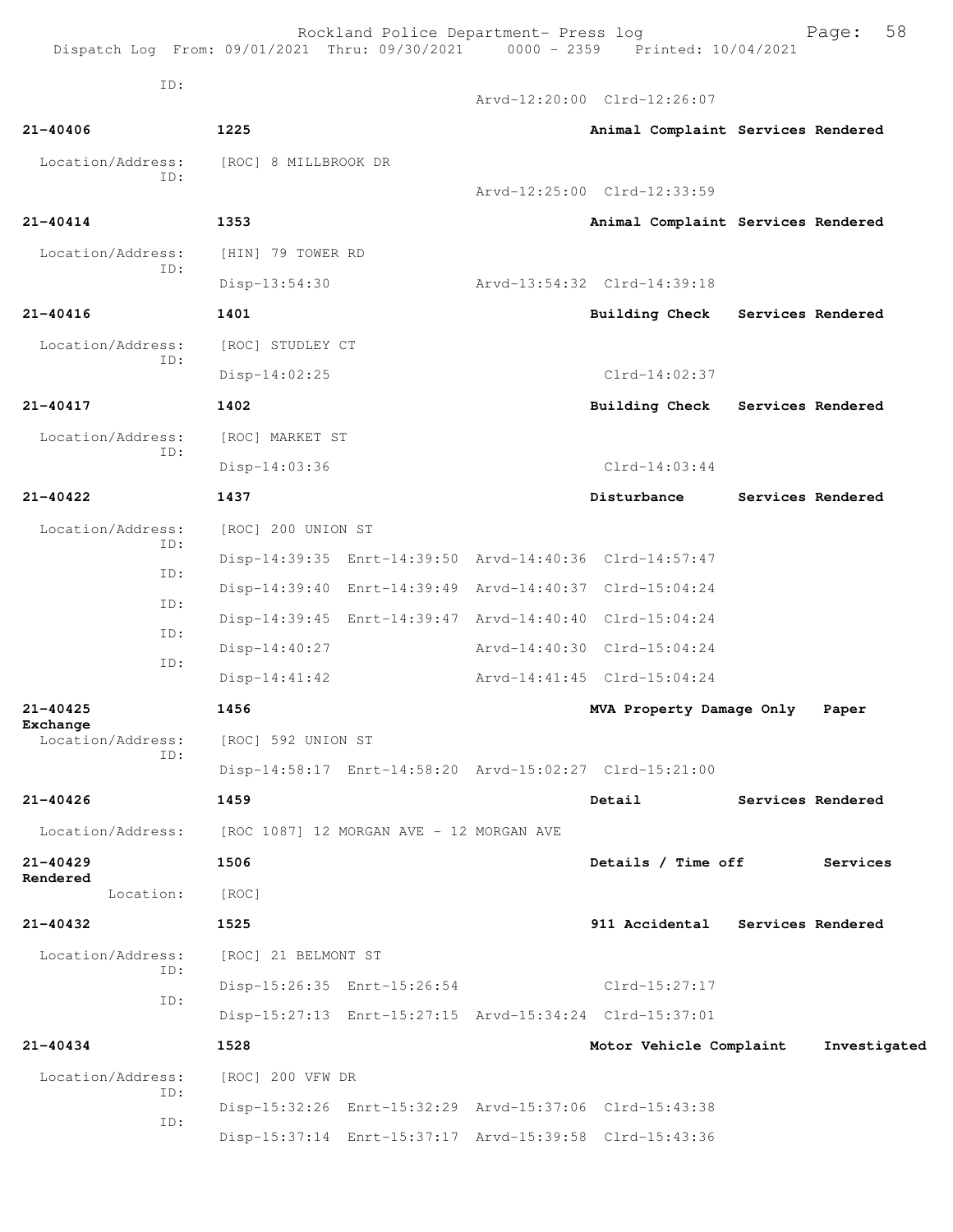| 21-40435                      | 1547                                                 |                                            | Disturbance                                             | Peace Restored                      |
|-------------------------------|------------------------------------------------------|--------------------------------------------|---------------------------------------------------------|-------------------------------------|
| Location/Address:<br>TD:      |                                                      | [ROC 284] HAMMER TRUST - 16 WEBSTER ST     |                                                         |                                     |
| ID:                           |                                                      |                                            | Disp-15:50:02 Enrt-15:50:35 Arvd-15:50:41 Clrd-16:02:13 |                                     |
|                               |                                                      |                                            | Disp-15:50:32 Enrt-15:50:37 Arvd-15:50:48 Clrd-16:05:55 |                                     |
| $21 - 40437$                  | 1557                                                 |                                            |                                                         | 911 Accidental Services Rendered    |
| Location/Address:             | [ROC] REED ST                                        |                                            |                                                         |                                     |
| ID:                           |                                                      |                                            | Disp-15:59:53 Enrt-16:01:41 Arvd-16:05:32 Clrd-16:07:55 |                                     |
| 21-40471                      | 1600                                                 |                                            |                                                         | SHIFT ASSIGNMENTS Services Rendered |
| Location/Address:             | [ROC P72] ROCKLAND POLICE DEPARTMENT - 490 MARKET ST |                                            |                                                         |                                     |
| $21 - 40446$                  | 1652                                                 |                                            | Motor Vehicle Complaint                                 | Services                            |
| Rendered<br>Location/Address: |                                                      | [ROC P90] R.E. LYONS - 197 VFW DR          |                                                         |                                     |
| ID:                           |                                                      |                                            | Disp-16:55:26 Enrt-16:56:15 Arvd-17:07:58 Clrd-17:20:08 |                                     |
| $21 - 40458$                  | 1740                                                 |                                            | Burglar Alarm                                           | Services Rendered                   |
| Location/Address:<br>ID:      |                                                      | [ROC] SERTA PRO PAINTERS - 137 WEYMOUTH ST |                                                         |                                     |
|                               |                                                      |                                            | Disp-17:42:55 Enrt-17:43:01 Arvd-17:46:03 Clrd-17:49:40 |                                     |
| $21 - 40465$                  | 1912                                                 |                                            | Disturbance                                             | Could Not Locate                    |
| Location/Address:             | [ROC] 56 FAIRVIEW ST                                 |                                            |                                                         |                                     |
| ID:                           |                                                      | Disp-19:14:18 Enrt-19:15:18                | Clrd-19:22:33                                           |                                     |
| ID:                           |                                                      |                                            | Disp-19:15:16 Enrt-19:15:19 Arvd-19:31:46 Clrd-19:31:49 |                                     |
| $21 - 40466$                  | 1923                                                 |                                            |                                                         | Animal Complaint Services Rendered  |
| Location/Address:             | [ROC 691] 102 SPRING ST                              |                                            |                                                         |                                     |
| ID:                           |                                                      |                                            | Disp-19:24:34 Enrt-19:24:51 Arvd-19:35:50 Clrd-19:36:21 |                                     |
| 21-40472                      | 2009                                                 |                                            | <b>Time off</b>                                         | Services Rendered                   |
| Location:                     | [ROC]                                                |                                            |                                                         |                                     |
| 21-40474                      | 2023                                                 |                                            | Motor Vehicle Complaint                                 | Gone on                             |
| arrival<br>Location/Address:  | [ROC] BILL DELAHUNT PKWY                             |                                            |                                                         |                                     |
| ID:                           |                                                      |                                            | Disp-20:24:25 Enrt-20:28:05 Arvd-20:28:07 Clrd-20:38:04 |                                     |
| $21 - 40479$                  | 2042                                                 |                                            | General Info                                            | Services Rendered                   |
| Location/Address:             |                                                      | [ROC] EAST WATER ST @ HOWARD ST            |                                                         |                                     |
| 21-40490                      | 2211                                                 |                                            | Motor Vehicle Complaint                                 | Services Not                        |
| Required<br>Location/Address: | [ROC] 538 MARKET ST                                  |                                            |                                                         |                                     |
| ID:                           |                                                      |                                            | Disp-22:13:04 Enrt-22:14:17 Arvd-22:18:02 Clrd-22:22:44 |                                     |

## **For Date: 09/16/2021 - Thursday**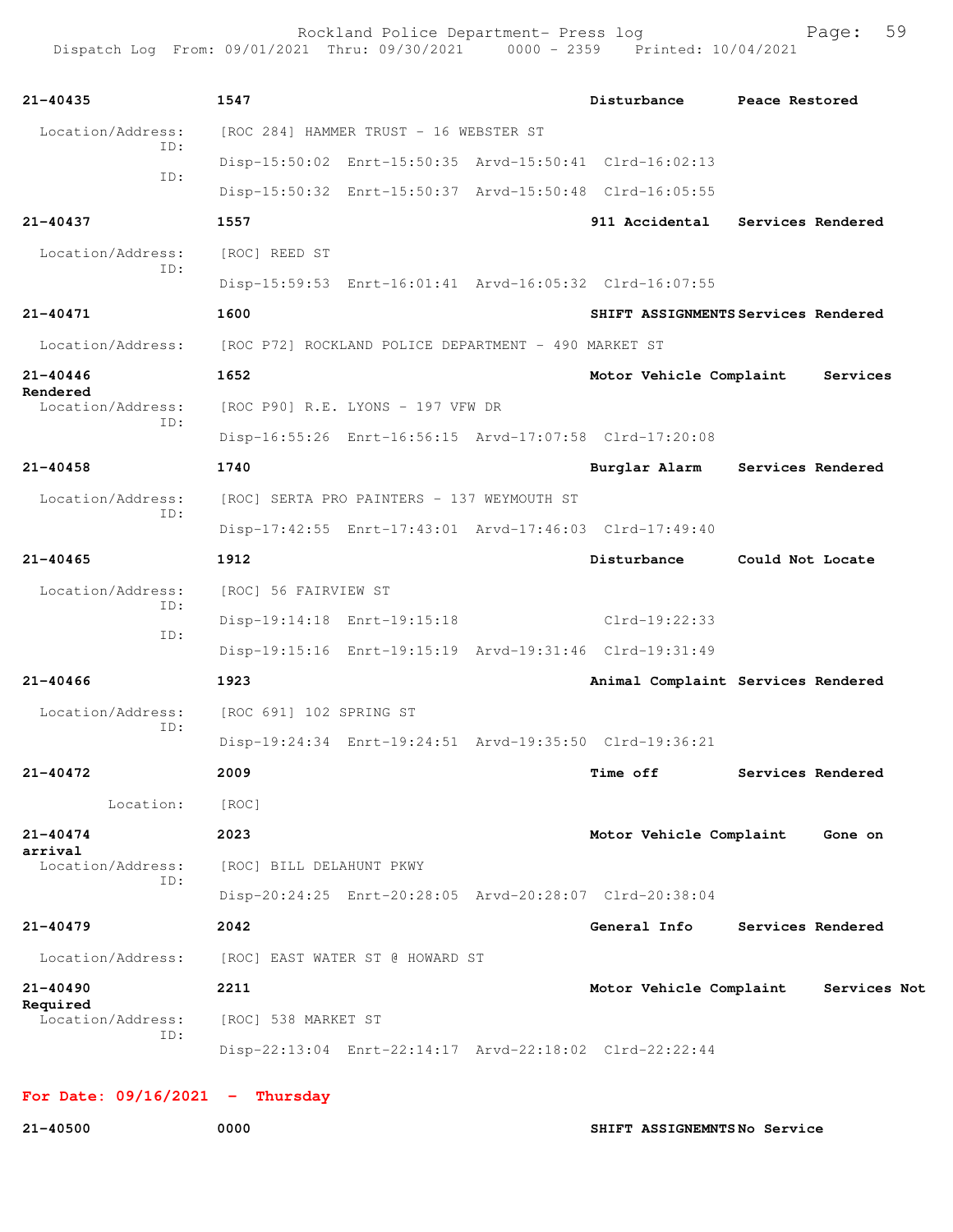| Dispatch Log From: 09/01/2021 Thru: 09/30/2021 0000 - 2359 Printed: 10/04/2021 |                                                          | Rockland Police Department- Press log |                                                         | Page:              | 60 |
|--------------------------------------------------------------------------------|----------------------------------------------------------|---------------------------------------|---------------------------------------------------------|--------------------|----|
| Location/Address:                                                              | [ROC P72] ROCKLAND POLICE DEPARTMENT - 490 MARKET ST     |                                       |                                                         |                    |    |
| ID:                                                                            |                                                          |                                       | Arvd-00:00:00 Clrd-00:02:09                             |                    |    |
| 21-40514                                                                       | 0604                                                     |                                       | Building Check Appears Secure                           |                    |    |
| Location/Address:                                                              | [ROC] UNION ST                                           |                                       |                                                         |                    |    |
| ID:                                                                            |                                                          |                                       | Arvd-06:06:50 Clrd-06:38:34                             |                    |    |
| 21-40520                                                                       | 0643                                                     |                                       | <b>Traffic Enforcement</b>                              | Services           |    |
| Rendered<br>Location/Address:                                                  | [ROC] POND ST                                            |                                       |                                                         |                    |    |
| ID:                                                                            |                                                          |                                       | Arvd-06:49:38 Clrd-07:08:04                             |                    |    |
| $21 - 40525$                                                                   | 0801                                                     |                                       | General Info                                            | Services Rendered  |    |
| Location/Address: [ROC P72] ROCKLAND POLICE DEPARTMENT - 490 MARKET ST         |                                                          |                                       |                                                         |                    |    |
| 21-40530                                                                       | 0829                                                     |                                       | General Info                                            | Services Rendered  |    |
| Location/Address:                                                              | [ROC P72] ROCKLAND POLICE DEPARTMENT - 490 MARKET ST     |                                       |                                                         |                    |    |
| 21-40531                                                                       | 0832                                                     |                                       | Details / Time off                                      | Services           |    |
| Rendered<br>Location:                                                          | [ROC]                                                    |                                       |                                                         |                    |    |
| $21 - 40543$                                                                   | 1007                                                     |                                       | <b>Time off</b>                                         | No Action Required |    |
| Location: [ROC]                                                                |                                                          |                                       |                                                         |                    |    |
| $21 - 40544$                                                                   | 1008                                                     |                                       | General Incident Services Rendered                      |                    |    |
| Location/Address:                                                              | [ROC 58] NORTH RIVER COLLABORATIVE SCHOOL - 525 BEECH ST |                                       |                                                         |                    |    |
| ID:                                                                            |                                                          |                                       | Arvd-10:08:00 Clrd-10:22:32                             |                    |    |
| 21-40547                                                                       | 1041                                                     |                                       | Time off                                                | Services Rendered  |    |
| Location:                                                                      | [ROC]                                                    |                                       |                                                         |                    |    |
| $21 - 40549$                                                                   | 1049                                                     |                                       | MVA Property Damage Only                                | Services           |    |
| Rendered<br>Location/Address:                                                  |                                                          | [ROC] 31 LIBERTY ST @ 458 MARKET ST   |                                                         |                    |    |
| ID:                                                                            |                                                          |                                       | Disp-10:51:00 Enrt-10:51:54 Arvd-10:51:57 Clrd-11:06:36 |                    |    |
| ID:                                                                            |                                                          |                                       | Disp-10:51:13 Enrt-10:51:32 Arvd-10:51:49 Clrd-11:06:33 |                    |    |
| 21-40551                                                                       | 1129                                                     |                                       | Motor Vehicle Stop                                      | Verbal             |    |
| Warning<br>Location/Address:                                                   | [ROC] BILL DELAHUNT PKWY                                 |                                       |                                                         |                    |    |
| ID:                                                                            |                                                          |                                       | Arvd-11:29:00 Clrd-11:32:33                             |                    |    |
| $21 - 40555$                                                                   | 1212                                                     |                                       | Details / Time off                                      | No Service         |    |
| Location:                                                                      | [ROC]                                                    |                                       |                                                         |                    |    |
| 21-40561                                                                       | 1243                                                     |                                       | Follow-Up Investigation                                 | Services           |    |
| Rendered<br>Location/Address:                                                  | [ROC] 29 PARK ST                                         |                                       |                                                         |                    |    |
| ID:                                                                            |                                                          |                                       | Disp-12:45:34 Enrt-12:47:09 Arvd-12:52:25 Clrd-13:16:54 |                    |    |
| ID:                                                                            |                                                          |                                       | Disp-12:51:46 Enrt-12:51:50 Arvd-12:51:54 Clrd-13:16:58 |                    |    |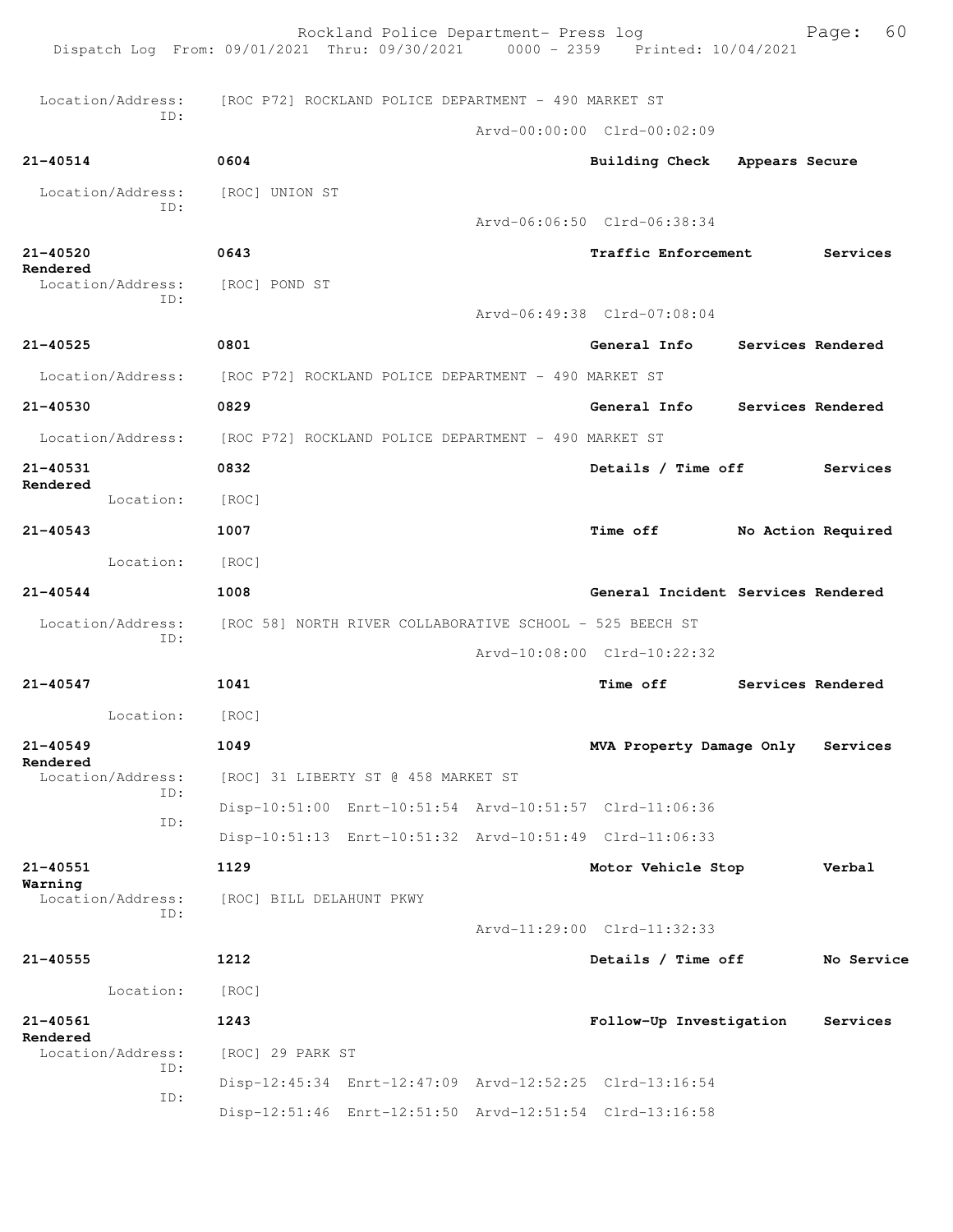| 21-40563                                                                                                                                                                      | 1253                                                                                                                                                                                                                                                                                                                                                                                                                                                                                                                                                                                                                     | Details / Time off                                                                                                        | No Service        |
|-------------------------------------------------------------------------------------------------------------------------------------------------------------------------------|--------------------------------------------------------------------------------------------------------------------------------------------------------------------------------------------------------------------------------------------------------------------------------------------------------------------------------------------------------------------------------------------------------------------------------------------------------------------------------------------------------------------------------------------------------------------------------------------------------------------------|---------------------------------------------------------------------------------------------------------------------------|-------------------|
| Location:                                                                                                                                                                     | [ROC]                                                                                                                                                                                                                                                                                                                                                                                                                                                                                                                                                                                                                    |                                                                                                                           |                   |
| 21-40565                                                                                                                                                                      | 1302                                                                                                                                                                                                                                                                                                                                                                                                                                                                                                                                                                                                                     | General Incident Services Rendered                                                                                        |                   |
| Location/Address:                                                                                                                                                             | [ROC] 140 BELMONT ST                                                                                                                                                                                                                                                                                                                                                                                                                                                                                                                                                                                                     |                                                                                                                           |                   |
| ID:                                                                                                                                                                           |                                                                                                                                                                                                                                                                                                                                                                                                                                                                                                                                                                                                                          | Arvd-13:06:00 Clrd-13:19:44                                                                                               |                   |
| ID:                                                                                                                                                                           | Disp-13:04:56 Enrt-13:05:01 Arvd-13:06:05 Clrd-13:19:48                                                                                                                                                                                                                                                                                                                                                                                                                                                                                                                                                                  |                                                                                                                           |                   |
| 21-40574                                                                                                                                                                      | 1415                                                                                                                                                                                                                                                                                                                                                                                                                                                                                                                                                                                                                     | Details / Time off                                                                                                        | No Action         |
| Required<br>Location:                                                                                                                                                         | [ROC]                                                                                                                                                                                                                                                                                                                                                                                                                                                                                                                                                                                                                    |                                                                                                                           |                   |
| 21-40601                                                                                                                                                                      | 1600                                                                                                                                                                                                                                                                                                                                                                                                                                                                                                                                                                                                                     | SHIFT ASSIGNMENTS Services Rendered                                                                                       |                   |
| Location/Address:                                                                                                                                                             | [ROC P72] ROCKLAND POLICE DEPARTMENT - 490 MARKET ST                                                                                                                                                                                                                                                                                                                                                                                                                                                                                                                                                                     |                                                                                                                           |                   |
| 21-40603                                                                                                                                                                      | 1626                                                                                                                                                                                                                                                                                                                                                                                                                                                                                                                                                                                                                     | Motor Vehicle Collision W/PI                                                                                              |                   |
| Transported to Hospital<br>Location/Address:<br>EMS Unit:<br>Fire Unit:<br>ID:<br>21-40604<br>Report Follows<br>Location/Address:<br>ID:<br>ID:<br>ID:<br>Address:<br>Age: 33 | [ROC] 21 SCHOOL ST @ 223 UNION ST<br>ROCKAM2-Rockland A2<br>Disp-16:29:04 Enrt-16:29:30 Arvd-16:29:54 Clrd-16:37:55<br>Hosp-16:46:44 ClrHosp-17:42:54 InQrtsUnavl-17:42:54 InSrvce-17:42:54<br>ROCKEN1-Pumper-Rockland Engine 1<br>Disp-16:29:12 Enrt-16:29:33 Arvd-16:31:27 Clrd-16:38:57<br>InOrtsUnav1-16:39:01 InSrvce-16:39:05<br>Disp-16:29:21<br>1627<br>[ROC] 21 SCHOOL ST @ 223 UNION ST<br>Disp-16:29:35 Enrt-16:29:38 Arvd-16:30:16 Clrd-16:42:48<br>$Disp-16:30:09$<br>Disp-16:30:24<br>Refer To Summons: 21ROC-40604-AR<br>Summons: DE AQUINO CENA, GREISSON OLIVEIRA<br>261 UNION ST Apt. #41 ROCKLAND, MA | Arvd-16:29:24 Clrd-16:29:31<br>Motor Vehicle Collision W/PI<br>Arvd-16:30:13 Clrd-16:42:48<br>Arvd-16:30:28 Clrd-16:42:48 |                   |
| Charges:                                                                                                                                                                      | UNLICENSED OPERATION OF MV                                                                                                                                                                                                                                                                                                                                                                                                                                                                                                                                                                                               |                                                                                                                           |                   |
| 21-40610<br>Rendered                                                                                                                                                          | 1713                                                                                                                                                                                                                                                                                                                                                                                                                                                                                                                                                                                                                     | Details / Time off                                                                                                        | Services          |
| Location:                                                                                                                                                                     | [ROC]                                                                                                                                                                                                                                                                                                                                                                                                                                                                                                                                                                                                                    |                                                                                                                           |                   |
| 21-40612                                                                                                                                                                      | 1758                                                                                                                                                                                                                                                                                                                                                                                                                                                                                                                                                                                                                     | General Info Services Rendered                                                                                            |                   |
|                                                                                                                                                                               | Location/Address: [ROC P72] ROCKLAND POLICE DEPARTMENT - 490 MARKET ST                                                                                                                                                                                                                                                                                                                                                                                                                                                                                                                                                   |                                                                                                                           |                   |
| 21-40615                                                                                                                                                                      | 1827                                                                                                                                                                                                                                                                                                                                                                                                                                                                                                                                                                                                                     | Assist Public                                                                                                             | Services Rendered |
| Location/Address:<br>ID:                                                                                                                                                      | [ROC 116] 261 UNION ST Apt. #49                                                                                                                                                                                                                                                                                                                                                                                                                                                                                                                                                                                          |                                                                                                                           |                   |
|                                                                                                                                                                               | Disp-18:31:03 Enrt-18:31:16                                                                                                                                                                                                                                                                                                                                                                                                                                                                                                                                                                                              | $Clrd-18:41:51$                                                                                                           |                   |
| 21-40625                                                                                                                                                                      | 1936                                                                                                                                                                                                                                                                                                                                                                                                                                                                                                                                                                                                                     | Disturbance                                                                                                               | Services Rendered |
| Location/Address:                                                                                                                                                             | [ROC] 359 MARKET ST                                                                                                                                                                                                                                                                                                                                                                                                                                                                                                                                                                                                      |                                                                                                                           |                   |
| ID:                                                                                                                                                                           | Disp-19:37:44 Enrt-19:37:48                                                                                                                                                                                                                                                                                                                                                                                                                                                                                                                                                                                              | $Clrd-19:42:17$                                                                                                           |                   |
| 21-40628                                                                                                                                                                      | 1947                                                                                                                                                                                                                                                                                                                                                                                                                                                                                                                                                                                                                     | Building Check Building                                                                                                   |                   |

**Checked/Secured**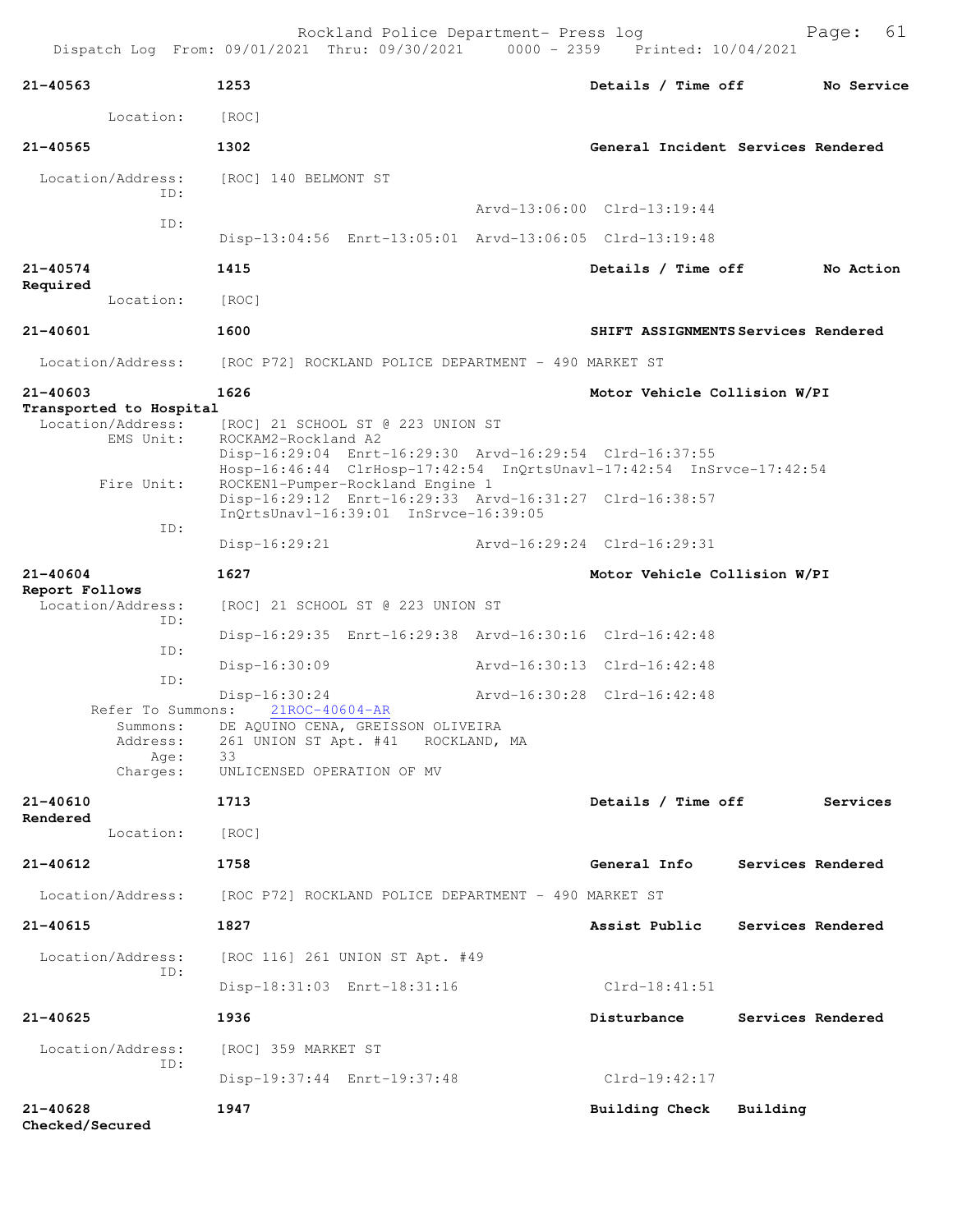|                               | Rockland Police Department- Press log<br>Dispatch Log From: 09/01/2021 Thru: 09/30/2021 0000 - 2359 Printed: 10/04/2021                                           |                             | 62<br>Page:                       |
|-------------------------------|-------------------------------------------------------------------------------------------------------------------------------------------------------------------|-----------------------------|-----------------------------------|
| Location/Address:<br>TD:      | [ROC] HINGHAM ST                                                                                                                                                  | Arvd-19:47:55 Clrd-19:48:36 |                                   |
| $21 - 40629$<br>Rendered      | 1948                                                                                                                                                              | Traffic Enforcement         | Services                          |
| Location/Address:<br>ID:      | [ROC] POND ST                                                                                                                                                     | Arvd-19:50:34 Clrd-20:27:48 |                                   |
| 21-40637                      | 2025                                                                                                                                                              | Disturbance                 | Services Rendered                 |
| Location/Address:<br>ID:      | [ROC] 440 HINGHAM ST                                                                                                                                              |                             |                                   |
|                               | Disp-20:29:42 Enrt-20:29:47 Arvd-20:32:00 Clrd-20:48:31                                                                                                           |                             |                                   |
| 21-40640<br>Rendered          | 2050                                                                                                                                                              | Details / Time off          | Services                          |
| Location:                     | [ROC]                                                                                                                                                             |                             |                                   |
| $21 - 40642$                  | 2117                                                                                                                                                              |                             | Building Check Services Rendered  |
| Location/Address:<br>ID:      | [ROC] MARKET ST                                                                                                                                                   |                             |                                   |
|                               |                                                                                                                                                                   | Arvd-21:18:30 Clrd-21:18:41 |                                   |
| $21 - 40643$                  | 2118                                                                                                                                                              | <b>Building Check</b>       | Appears Secure                    |
| Location/Address:<br>ID:      | [ROC] STUDLEY CT                                                                                                                                                  |                             |                                   |
|                               |                                                                                                                                                                   | Arvd-21:19:56 Clrd-21:20:23 |                                   |
|                               |                                                                                                                                                                   |                             |                                   |
| $21 - 40647$<br>Follows       | 2133                                                                                                                                                              | MVA Property Damage Only    | Report                            |
| Location/Address:<br>ID:      | [ROC] 2 WILSON ST @ 123 POND ST                                                                                                                                   |                             |                                   |
| ID:                           | Disp-21:33:33 Enrt-21:33:56 Arvd-21:41:35 Clrd-22:24:14                                                                                                           |                             |                                   |
| ID:                           | Disp-21:33:40 Enrt-21:33:53 Arvd-21:34:31 Clrd-22:30:18                                                                                                           |                             |                                   |
| Refer To Summons:<br>Summons: | Disp-21:28:25 Enrt-21:29:01 Arvd-21:41:37 Clrd-22:30:18<br>21ROC-40647-AR<br>SOLIS-OBRIEN, EVAN J                                                                 |                             |                                   |
| Address:<br>Age:<br>Charges:  | 8 LYDON LN Apt. #D2/8 HALIFAX, MA<br>31<br>LEAVE SCENE OF PROPERTY DAMAGE<br>MARKED LANES VIOLATION<br>NEGLIGENT OPERATION OF MOTOR VEHICLE<br>0UI-LIQUOR OR .08% |                             |                                   |
| $21 - 40648$                  | 2133                                                                                                                                                              |                             | Noise Complaint Services Rendered |
| Location/Address:             | [ROC 681] 115 UNION ST Apt. #C1                                                                                                                                   |                             |                                   |
| TD:                           | Disp-22:24:58 Enrt-22:25:02                                                                                                                                       | Clrd-22:25:27               |                                   |
| ID:<br>ID:                    | Disp-22:31:44 Enrt-22:31:52 Arvd-22:37:47 Clrd-22:50:50                                                                                                           |                             |                                   |
|                               | Disp-22:31:49 Enrt-22:31:52 Arvd-22:37:47 Clrd-22:50:48                                                                                                           |                             |                                   |
| 21-40654<br>Rendered          | 2226                                                                                                                                                              | Suspicious Activity         | Services                          |
| Location/Address:<br>ID:      | [ROC] 256 WEYMOUTH ST                                                                                                                                             |                             |                                   |

## **For Date: 09/17/2021 - Friday**

**21-40660 0000 SHIFT ASSIGNMENTS No Service**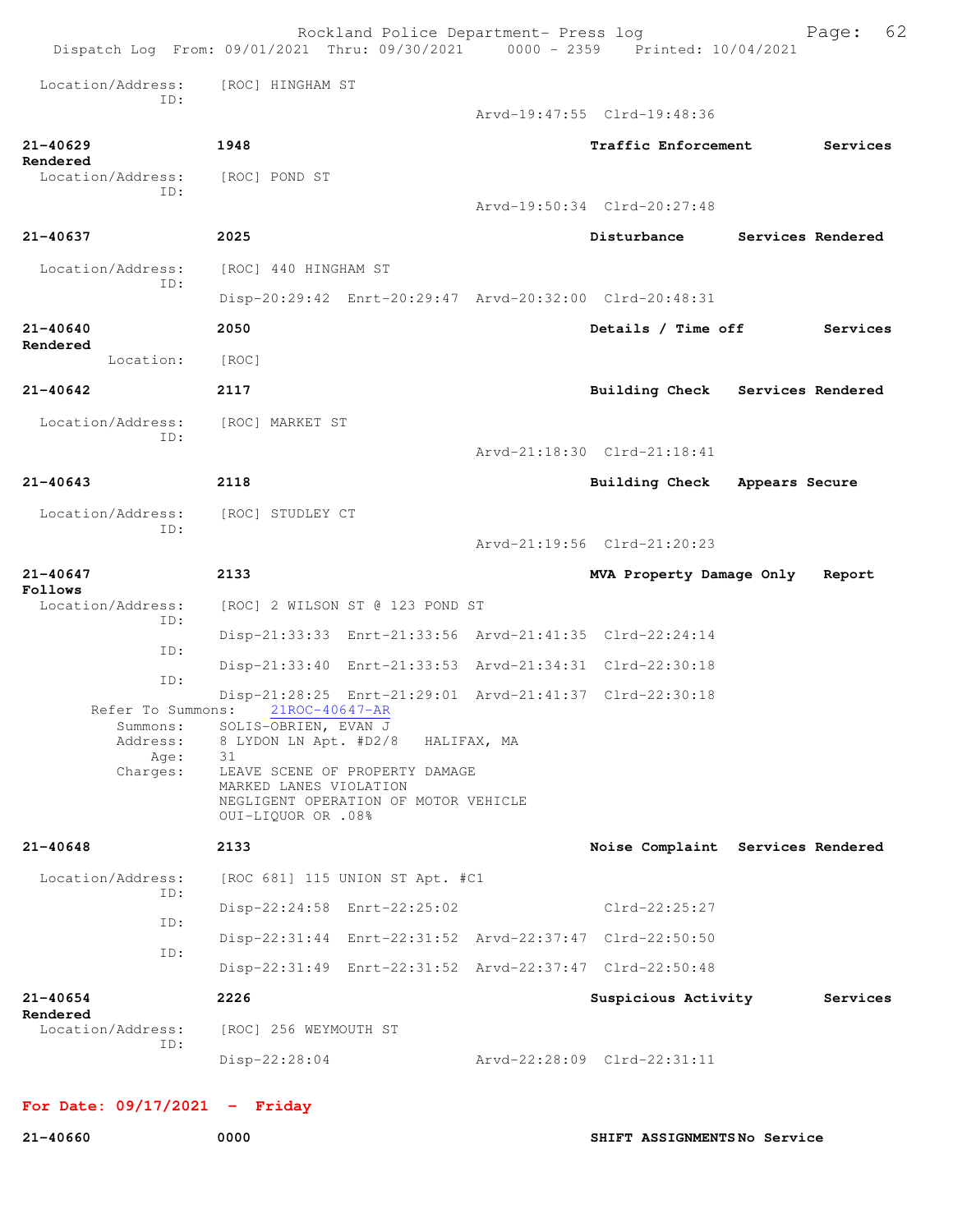| [ROC] UNION ST           |                   | Arvd-06:21:14 Clrd-06:43:04 |                                                                                                                                                                                                                                                                                                                                                                                                                                                                                                                                                                                                                                                                                     |
|--------------------------|-------------------|-----------------------------|-------------------------------------------------------------------------------------------------------------------------------------------------------------------------------------------------------------------------------------------------------------------------------------------------------------------------------------------------------------------------------------------------------------------------------------------------------------------------------------------------------------------------------------------------------------------------------------------------------------------------------------------------------------------------------------|
|                          |                   |                             |                                                                                                                                                                                                                                                                                                                                                                                                                                                                                                                                                                                                                                                                                     |
|                          |                   |                             |                                                                                                                                                                                                                                                                                                                                                                                                                                                                                                                                                                                                                                                                                     |
| 0620                     |                   | Building Check              | Services Rendered                                                                                                                                                                                                                                                                                                                                                                                                                                                                                                                                                                                                                                                                   |
| Disp-02:42:38            |                   |                             |                                                                                                                                                                                                                                                                                                                                                                                                                                                                                                                                                                                                                                                                                     |
|                          |                   |                             |                                                                                                                                                                                                                                                                                                                                                                                                                                                                                                                                                                                                                                                                                     |
| [ROC 116] 261 UNION ST   |                   |                             |                                                                                                                                                                                                                                                                                                                                                                                                                                                                                                                                                                                                                                                                                     |
| 0235                     |                   | Disturbance                 | Sent On Way                                                                                                                                                                                                                                                                                                                                                                                                                                                                                                                                                                                                                                                                         |
| $Disp-02:33:51$          |                   |                             |                                                                                                                                                                                                                                                                                                                                                                                                                                                                                                                                                                                                                                                                                     |
|                          |                   |                             |                                                                                                                                                                                                                                                                                                                                                                                                                                                                                                                                                                                                                                                                                     |
|                          |                   |                             |                                                                                                                                                                                                                                                                                                                                                                                                                                                                                                                                                                                                                                                                                     |
|                          |                   |                             |                                                                                                                                                                                                                                                                                                                                                                                                                                                                                                                                                                                                                                                                                     |
| 0228                     |                   | Assist Public               | No Service                                                                                                                                                                                                                                                                                                                                                                                                                                                                                                                                                                                                                                                                          |
|                          |                   |                             |                                                                                                                                                                                                                                                                                                                                                                                                                                                                                                                                                                                                                                                                                     |
| [ROC] PACIFIC ST         |                   |                             |                                                                                                                                                                                                                                                                                                                                                                                                                                                                                                                                                                                                                                                                                     |
| 0216                     |                   | Assist Other Agency         | Provided                                                                                                                                                                                                                                                                                                                                                                                                                                                                                                                                                                                                                                                                            |
|                          |                   |                             |                                                                                                                                                                                                                                                                                                                                                                                                                                                                                                                                                                                                                                                                                     |
| [ROC 173] 516 HINGHAM ST |                   |                             |                                                                                                                                                                                                                                                                                                                                                                                                                                                                                                                                                                                                                                                                                     |
| 0142                     |                   |                             | Assist Public Services Rendered                                                                                                                                                                                                                                                                                                                                                                                                                                                                                                                                                                                                                                                     |
| [ROC] VFW DR             |                   |                             |                                                                                                                                                                                                                                                                                                                                                                                                                                                                                                                                                                                                                                                                                     |
| 0126                     |                   |                             | Noise Complaint Services Rendered                                                                                                                                                                                                                                                                                                                                                                                                                                                                                                                                                                                                                                                   |
|                          |                   |                             |                                                                                                                                                                                                                                                                                                                                                                                                                                                                                                                                                                                                                                                                                     |
| 0121                     |                   |                             | No Action Required                                                                                                                                                                                                                                                                                                                                                                                                                                                                                                                                                                                                                                                                  |
| [ROC]                    |                   |                             |                                                                                                                                                                                                                                                                                                                                                                                                                                                                                                                                                                                                                                                                                     |
| 0049                     |                   | Details / Time off          | No Service                                                                                                                                                                                                                                                                                                                                                                                                                                                                                                                                                                                                                                                                          |
|                          |                   |                             |                                                                                                                                                                                                                                                                                                                                                                                                                                                                                                                                                                                                                                                                                     |
| [ROC] STUDLEY CT         |                   |                             |                                                                                                                                                                                                                                                                                                                                                                                                                                                                                                                                                                                                                                                                                     |
| 0034                     |                   |                             | Investigated                                                                                                                                                                                                                                                                                                                                                                                                                                                                                                                                                                                                                                                                        |
| [ROC] MARKET ST          |                   |                             |                                                                                                                                                                                                                                                                                                                                                                                                                                                                                                                                                                                                                                                                                     |
| 0034                     |                   |                             | Investigated                                                                                                                                                                                                                                                                                                                                                                                                                                                                                                                                                                                                                                                                        |
|                          |                   |                             |                                                                                                                                                                                                                                                                                                                                                                                                                                                                                                                                                                                                                                                                                     |
|                          |                   |                             |                                                                                                                                                                                                                                                                                                                                                                                                                                                                                                                                                                                                                                                                                     |
|                          | Location/Address: |                             | [ROC P72] ROCKLAND POLICE DEPARTMENT - 490 MARKET ST<br>Arvd-00:00:00 Clrd-00:51:14<br>Building Check<br>Arvd-00:34:40 Clrd-00:34:49<br>Building Check<br>Arvd-00:35:14 Clrd-00:35:22<br><b>BOLO</b><br>[ROC P72] ROCKLAND POLICE DEPARTMENT - 490 MARKET ST<br>Arvd-01:26:00 Clrd-01:30:32<br>Disp-01:46:01 Enrt-01:46:32 Arvd-01:49:51 Clrd-02:10:15<br>Disp-02:19:46 Enrt-02:19:50 Arvd-02:19:54 Clrd-02:26:33<br>[ROC P86] MOBIL GAS STATION - 158 MARKET ST<br>Arvd-02:28:00 Clrd-02:30:37<br>Disp-02:30:49 Enrt-02:31:04 Arvd-02:34:04 Clrd-02:42:31<br>Arvd-02:33:56 Clrd-02:48:14<br>Disp-02:38:19 Enrt-02:38:24 Arvd-02:40:49 Clrd-02:48:22<br>Arvd-02:42:42 Clrd-02:48:26 |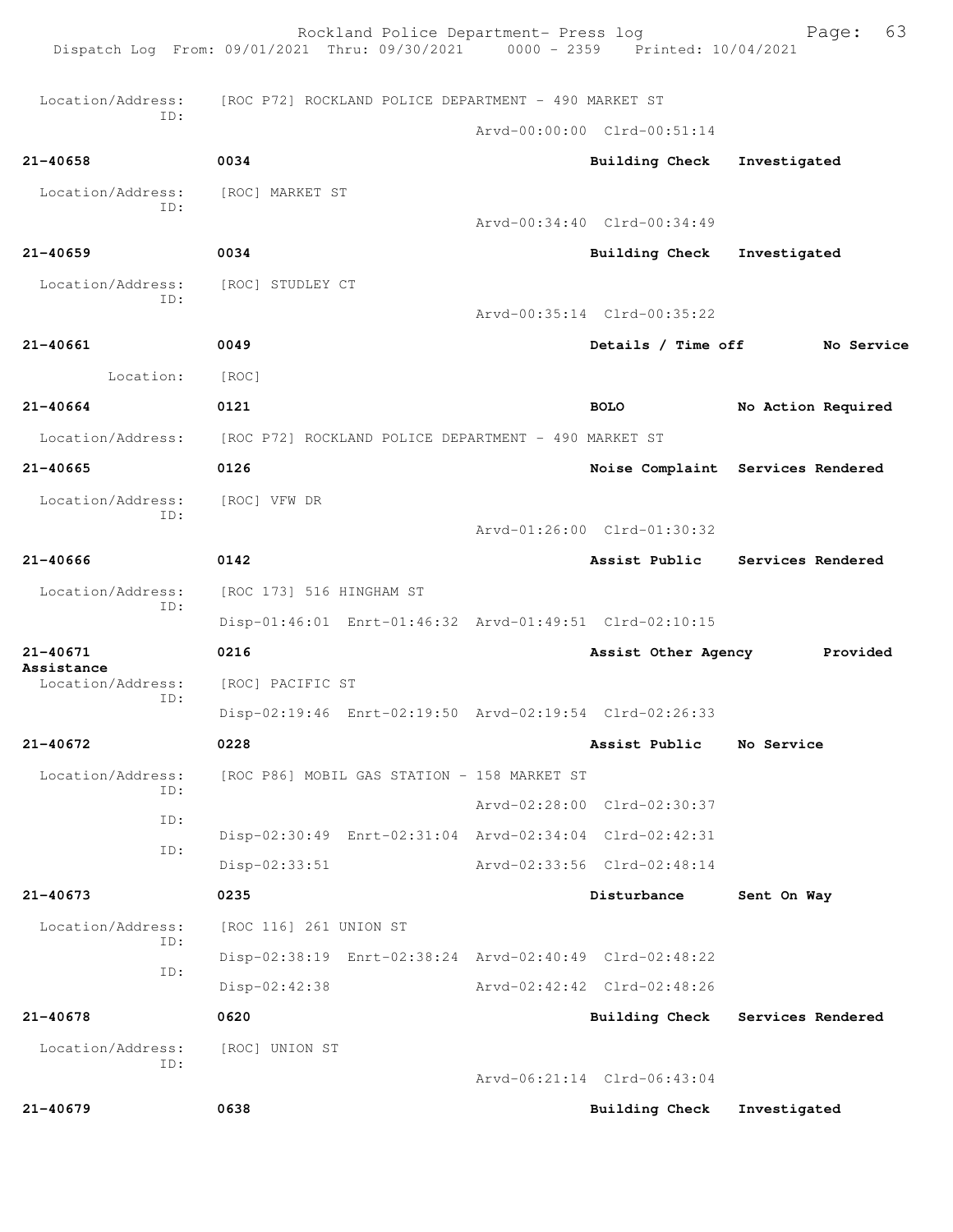| Dispatch Log From: 09/01/2021 Thru: 09/30/2021 0000 - 2359 Printed: 10/04/2021 |                                                                 | Rockland Police Department- Press log                                                |                                                         |              | 64<br>Page:       |
|--------------------------------------------------------------------------------|-----------------------------------------------------------------|--------------------------------------------------------------------------------------|---------------------------------------------------------|--------------|-------------------|
| Location/Address:                                                              | [ROC] STUDLEY CT                                                |                                                                                      |                                                         |              |                   |
| TD:                                                                            |                                                                 |                                                                                      | Arvd-06:38:57 Clrd-06:39:03                             |              |                   |
| 21-40680                                                                       | 0639                                                            |                                                                                      | <b>Building Check</b>                                   | Investigated |                   |
| Location/Address:                                                              | [ROC] MARKET ST                                                 |                                                                                      |                                                         |              |                   |
| ID:                                                                            |                                                                 |                                                                                      | Arvd-06:39:54 Clrd-06:40:14                             |              |                   |
| $21 - 40682$                                                                   | 0700                                                            |                                                                                      | Traffic Enforcement                                     |              | Services          |
| Rendered<br>Location/Address:                                                  | [ROC] POND ST                                                   |                                                                                      |                                                         |              |                   |
| ID:                                                                            |                                                                 |                                                                                      | Arvd-07:02:55 Clrd-07:23:05                             |              |                   |
| $21 - 40685$<br>Follows                                                        | 0723                                                            |                                                                                      | MVA Property Damage Only                                |              | Report            |
| Vicinity of:<br>ID:                                                            | [ROC] 537 HINGHAM ST                                            |                                                                                      |                                                         |              |                   |
| ID:                                                                            |                                                                 |                                                                                      | Disp-07:24:16 Enrt-07:24:25 Arvd-07:26:34 Clrd-08:39:08 |              |                   |
| ID:                                                                            |                                                                 |                                                                                      | Disp-07:24:19 Enrt-07:24:26 Arvd-07:26:33 Clrd-08:39:03 |              |                   |
| ID:                                                                            |                                                                 |                                                                                      | Disp-07:24:22 Enrt-07:24:27 Arvd-07:26:32 Clrd-08:39:11 |              |                   |
| Refer To Summons:                                                              | 21ROC-40685-AR                                                  | Disp-08:06:13 Enrt-08:06:16                                                          | Clrd-08:39:06                                           |              |                   |
| Summons:<br>Address:<br>Age:<br>Charges:                                       | COLLINS, KYLE<br>94 CRESCENT ST<br>33<br>MARKED LANES VIOLATION | ROCKLAND, MA<br>RECKLESS OPERATION OF MOTOR VEHICLE<br>LICENSE SUSPENDED, OP MV WITH |                                                         |              |                   |
| 21-40690                                                                       | 0800                                                            |                                                                                      | SHIFT ASSIGNMENTS Services Rendered                     |              |                   |
| Location/Address:                                                              | [ROC P72] ROCKLAND POLICE DEPARTMENT - 490 MARKET ST            |                                                                                      |                                                         |              |                   |
| 21-40689                                                                       | 0801                                                            |                                                                                      | Lockout                                                 |              | Services Rendered |
| Vicinity of:                                                                   |                                                                 | [ROC P68] AL PRIME - 104 MARKET ST                                                   |                                                         |              |                   |
| ID:                                                                            |                                                                 |                                                                                      | Disp-08:06:02 Enrt-08:06:06 Arvd-08:13:02 Clrd-08:20:39 |              |                   |
| 21-40692                                                                       | 0823                                                            |                                                                                      | Unwanted Party Services Rendered                        |              |                   |
| Location/Address:<br>ID:                                                       | [ROC] 178 NORTH AVE                                             |                                                                                      |                                                         |              |                   |
| ID:                                                                            |                                                                 |                                                                                      | Disp-08:24:39 Enrt-08:24:43 Arvd-08:24:47 Clrd-08:49:08 |              |                   |
| ID:                                                                            |                                                                 |                                                                                      | Disp-08:24:39 Enrt-08:24:46 Arvd-08:24:49 Clrd-08:47:45 |              |                   |
|                                                                                |                                                                 |                                                                                      | Disp-08:24:39 Enrt-08:24:45 Arvd-08:24:53 Clrd-08:49:11 |              |                   |
| 21-40698                                                                       | 0904                                                            |                                                                                      | <b>GONE FOR DAY</b>                                     |              | Services Rendered |
| Location/Address:                                                              |                                                                 | [ROC P72] ROCKLAND POLICE DEPARTMENT - 490 MARKET ST                                 |                                                         |              |                   |
| $21 - 40699$                                                                   | 0913                                                            |                                                                                      | Suspicious Activity                                     |              | Advised to        |
| Court<br>Location/Address:<br>ID:                                              | [ROC] 92 CENTRE AVE                                             |                                                                                      |                                                         |              |                   |
|                                                                                | $Disp-09:16:05$                                                 |                                                                                      | Arvd-09:20:30 Clrd-09:40:12                             |              |                   |
| $21 - 40708$                                                                   | 1049                                                            |                                                                                      | Building Check Services Rendered                        |              |                   |
| Location/Address:                                                              | [ROC] HINGHAM ST                                                |                                                                                      |                                                         |              |                   |
| ID:                                                                            |                                                                 |                                                                                      | Arvd-10:50:14 Clrd-11:08:34                             |              |                   |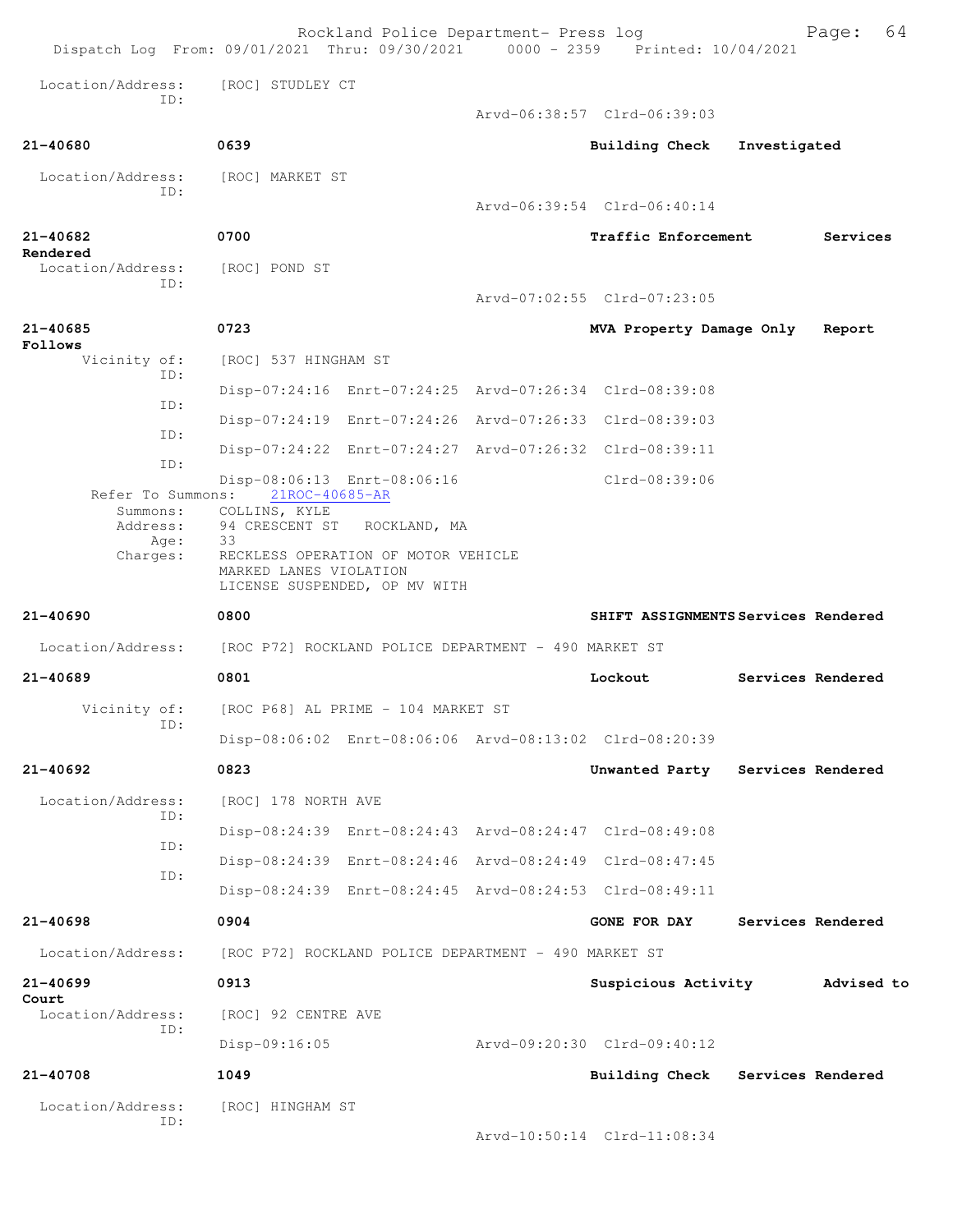| 21-40710<br>Rendered          | 1119                                                    | STATION MAINTENANCE                 |                   | Services          |  |
|-------------------------------|---------------------------------------------------------|-------------------------------------|-------------------|-------------------|--|
| Location/Address:<br>TD:      | [ROC P72] ROCKLAND POLICE DEPARTMENT - 490 MARKET ST    |                                     |                   |                   |  |
|                               | $Disp-11:27:36$                                         | $Clrd-11:45:30$                     |                   |                   |  |
| 21-40714<br>Rendered          | 1127                                                    | Suspicious Activity                 |                   | Services          |  |
| Location/Address:<br>ID:      | [ROC] 242 MARTHA DR Apt. #D                             |                                     |                   |                   |  |
| TD:                           | Disp-11:30:04 Enrt-11:31:02 Arvd-11:32:01 Clrd-11:41:05 |                                     |                   |                   |  |
| ID:                           | Disp-11:30:04 Enrt-11:31:04                             | $Clrd-11:41:02$                     |                   |                   |  |
|                               | Disp-11:32:13 Enrt-11:32:15 Arvd-11:32:16 Clrd-11:41:10 |                                     |                   |                   |  |
| 21-40716                      | 1150                                                    | <b>FLAG LOWERED</b>                 | Services Rendered |                   |  |
| Location/Address:             | [ROC P72] ROCKLAND POLICE DEPARTMENT - 490 MARKET ST    |                                     |                   |                   |  |
| 21-40720                      | 1200                                                    | OFFICER IN THE STATION              |                   | Services          |  |
| Rendered<br>Location/Address: | [ROC P72] ROCKLAND POLICE DEPARTMENT - 490 MARKET ST    |                                     |                   |                   |  |
| $21 - 40719$                  | 1213                                                    | Motor Vehicle Stop                  |                   | Verbal            |  |
| Warning<br>Location/Address:  | [ROC] 1 CENTRAL ST @ 141 CENTRE AVE                     |                                     |                   |                   |  |
| ID:                           |                                                         | Arvd-12:13:00 Clrd-13:18:45         |                   |                   |  |
| $21 - 40726$                  | 1337                                                    | <b>Building Check</b>               | Services Rendered |                   |  |
| Location/Address:             | [ROC] HINGHAM ST                                        |                                     |                   |                   |  |
| ID:                           |                                                         | Arvd-13:38:18 Clrd-13:38:30         |                   |                   |  |
| 21-40729                      | 1348                                                    | Traffic Enforcement                 |                   | No Action         |  |
| Required<br>Location/Address: | [ROC] POND ST                                           |                                     |                   |                   |  |
| ID:                           |                                                         | Arvd-13:50:52 Clrd-14:37:12         |                   |                   |  |
| TD:                           | Disp-14:39:51 Enrt-14:40:01                             | $Clrd-14:41:05$                     |                   |                   |  |
| 21-40732                      | 1408                                                    | MVA Property Damage Only            |                   | Paper             |  |
| Exchange<br>Location/Address: | [ROC P68] AL PRIME - 104 MARKET ST                      |                                     |                   |                   |  |
| ID:                           | Disp-14:10:55 Enrt-14:10:57                             | $Clrd-14:24:23$                     |                   |                   |  |
| 21-40735                      | 1430                                                    | Disturbance                         |                   | Services Rendered |  |
| Location/Address:             | [ROC 159] 113 MARKET ST Apt. #6                         |                                     |                   |                   |  |
| ID:                           | Disp-14:33:44 Enrt-14:33:47 Arvd-14:37:16 Clrd-14:39:55 |                                     |                   |                   |  |
| ID:                           | Disp-14:37:12 Enrt-14:37:14                             | Clrd-14:39:51                       |                   |                   |  |
| 21-40742                      | 1556                                                    | SHIFT ASSIGNMENTS Services Rendered |                   |                   |  |
| Location/Address:             | [ROC P72] ROCKLAND POLICE DEPARTMENT - 490 MARKET ST    |                                     |                   |                   |  |
| $21 - 40749$                  | 1657                                                    | Details                             |                   | Services Rendered |  |
| Location:                     | [ROC]                                                   |                                     |                   |                   |  |
| 21-40755                      | 1735                                                    | Details                             | Services Rendered |                   |  |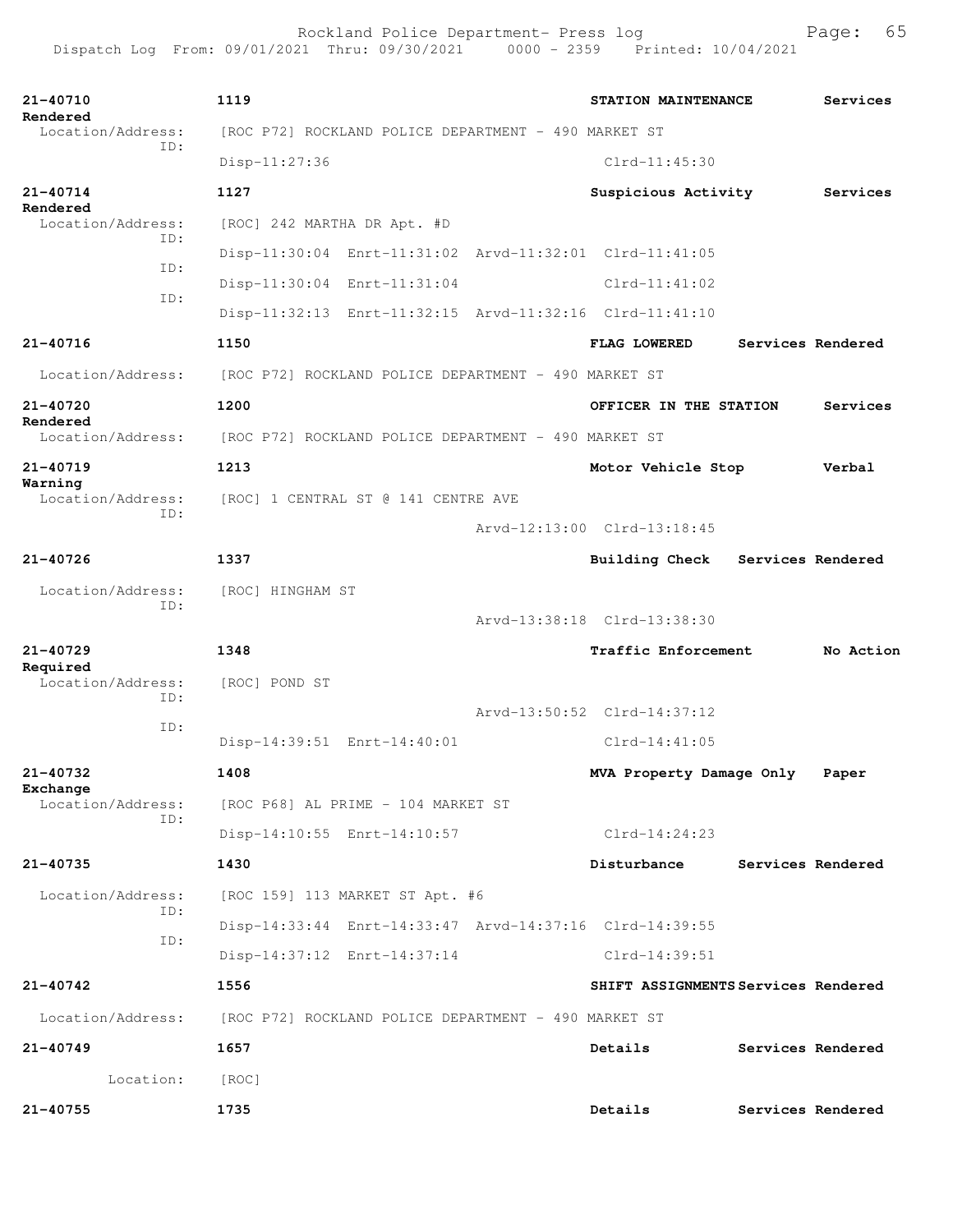|                                      | Rockland Police Department- Press log<br>Dispatch Log From: 09/01/2021 Thru: 09/30/2021 0000 - 2359 Printed: 10/04/2021 |  |                             |                   | 66<br>Page:  |
|--------------------------------------|-------------------------------------------------------------------------------------------------------------------------|--|-----------------------------|-------------------|--------------|
| Location:                            | [ROC]                                                                                                                   |  |                             |                   |              |
| 21-40756                             | 1740                                                                                                                    |  | MVA Property Damage Only    |                   | Services     |
| Rendered<br>Location/Address:        | [ROC] NEAR HOME DEPOT - HINGHAM ST                                                                                      |  |                             |                   |              |
| ID:                                  |                                                                                                                         |  | Arvd-17:40:00 Clrd-17:56:17 |                   |              |
| $21 - 40767$                         | 1840                                                                                                                    |  | Suspicious Activity         |                   | Investigated |
| Location/Address:                    | [ROC] 92 CHURCH ST @ 292 HOWARD ST                                                                                      |  |                             |                   |              |
| ID:                                  | Disp-18:42:09 Enrt-18:44:29 Arvd-18:45:16 Clrd-18:52:20                                                                 |  |                             |                   |              |
| 21-40770                             | 1923                                                                                                                    |  | Fireworks                   | Investigated      |              |
| Location/Address:                    | [ROC] CALLER FROM BEAL - EAST WATER ST                                                                                  |  |                             |                   |              |
| ID:                                  | Disp-19:24:54 Enrt-19:24:59 Arvd-19:27:17 Clrd-19:31:56                                                                 |  |                             |                   |              |
| 21-40771                             | 1923                                                                                                                    |  | Assist Public               | Services Rendered |              |
| Location/Address:                    | [ROC] 60 WILLOW POND DR                                                                                                 |  |                             |                   |              |
| ID:                                  | Disp-19:27:45 Enrt-19:31:08 Arvd-19:43:01 Clrd-20:20:47                                                                 |  |                             |                   |              |
| $21 - 40772$                         | 1928                                                                                                                    |  | <b>Building Check</b>       | Building          |              |
| Checked/Secured<br>Location/Address: | [ROC P89] CALVARY CHAPEL - 175 MARKET ST                                                                                |  |                             |                   |              |
| ID:                                  |                                                                                                                         |  | Arvd-19:29:50 Clrd-19:30:53 |                   |              |
| $21 - 40774$                         | 1931                                                                                                                    |  | <b>Building Check</b>       | Building          |              |
| Checked/Secured<br>Location/Address: | [ROC] STUDLEY CT                                                                                                        |  |                             |                   |              |
| ID:                                  |                                                                                                                         |  | Arvd-19:32:29 Clrd-19:36:02 |                   |              |
| 21-40777                             | 1951                                                                                                                    |  | Building Check              | Building          |              |
| Checked/Secured<br>Location:         | [ROC] THE HOTELS                                                                                                        |  |                             |                   |              |
| ID:                                  |                                                                                                                         |  | Arvd-19:56:02 Clrd-20:00:43 |                   |              |
| 21-40778                             | 2002                                                                                                                    |  | Building Check              | No Service        |              |
| Location/Address:<br>ID:             | [ROC] POND ST                                                                                                           |  |                             |                   |              |
|                                      |                                                                                                                         |  | Arvd-20:03:10 Clrd-20:04:46 |                   |              |
| 21-40783                             | 2112                                                                                                                    |  | Harassment                  | Investigated      |              |
| Location/Address:<br>ID:             | [ROC] 51 HANNAH WAY Apt. #E                                                                                             |  |                             |                   |              |
|                                      | Disp-21:14:22 Enrt-21:23:31 Arvd-21:23:33 Clrd-21:53:57                                                                 |  |                             |                   |              |
| 21-40787<br>Checked/Secured          | 2218                                                                                                                    |  | Building Check              | Building          |              |
| Location:<br>ID:                     | [ROC] THE HOTELS                                                                                                        |  |                             |                   |              |
|                                      |                                                                                                                         |  | Arvd-22:19:23 Clrd-22:23:14 |                   |              |
| $21 - 40789$<br>Checked/Secured      | 2224                                                                                                                    |  | Building Check              | Building          |              |
| Location/Address:<br>ID:             | [ROC] POND ST                                                                                                           |  |                             |                   |              |
|                                      |                                                                                                                         |  | Arvd-22:25:28 Clrd-22:28:54 |                   |              |
| 21-40790                             | 2227                                                                                                                    |  | Motor Vehicle Complaint     |                   | Gone on      |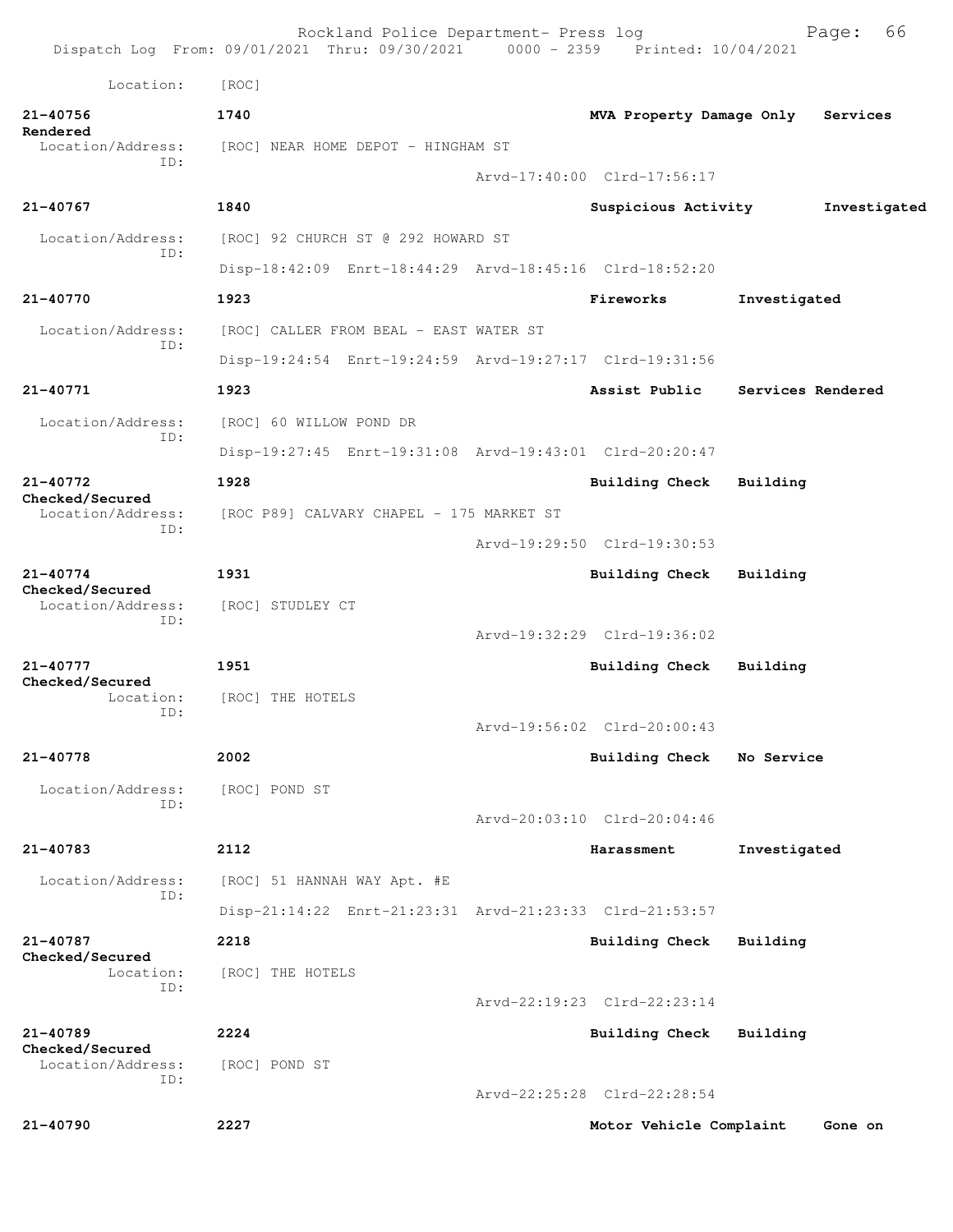|                                             | Rockland Police Department- Press log<br>Dispatch Log From: 09/01/2021 Thru: 09/30/2021 0000 - 2359 Printed: 10/04/2021 |                             | Page:    | 67 |
|---------------------------------------------|-------------------------------------------------------------------------------------------------------------------------|-----------------------------|----------|----|
| arrival<br>Location/Address:<br>TD:         | [ROC 464] 204 REED ST<br>Disp-22:28:51 Enrt-22:28:58 Arvd-22:43:18 Clrd-22:47:37                                        |                             |          |    |
| $21 - 40792$<br>Checked/Secured             | 2250                                                                                                                    | Burglar Alarm               | Building |    |
| Location/Address:                           | [ROC] MARYLOUS COFFEE - 200 WEBSTER ST                                                                                  |                             |          |    |
| ID:<br>ID:                                  | Disp-22:51:19 Enrt-22:51:33 Arvd-22:54:13 Clrd-23:07:17                                                                 |                             |          |    |
|                                             | Disp-22:52:45                                                                                                           | Arvd-22:52:50 Clrd-23:07:24 |          |    |
| TD:                                         | $Disp-22:54:19$                                                                                                         | Arvd-22:54:24 Clrd-23:07:20 |          |    |
| $21 - 40796$                                | 2316                                                                                                                    | Building Check              | Building |    |
| Checked/Secured<br>Location/Address:<br>ID: | [ROC] STUDLEY CT                                                                                                        |                             |          |    |
|                                             |                                                                                                                         | Arvd-23:17:11 Clrd-23:18:36 |          |    |
| $21 - 40797$<br>Checked/Secured             | 2319                                                                                                                    | <b>Building Check</b>       | Building |    |
| Location/Address:<br>TD:                    | [ROC] 178 MARKET ST                                                                                                     |                             |          |    |
|                                             |                                                                                                                         | Arvd-23:20:44 Clrd-23:21:46 |          |    |

**For Date: 09/18/2021 - Saturday**

| 21-40800                             | 0012                                                    | SHIFT ASSIGNMENTS Services Rendered |             |  |
|--------------------------------------|---------------------------------------------------------|-------------------------------------|-------------|--|
| Location/Address:                    | [ROC P72] ROCKLAND POLICE DEPARTMENT - 490 MARKET ST    |                                     |             |  |
| 21-40801                             | 0049                                                    | Details / Time off                  | Services    |  |
| Rendered<br>Location:                | [ROC]                                                   |                                     |             |  |
| 21-40803                             | 0050                                                    | Suspicious Activity                 | Sent On Way |  |
| Location/Address:                    | [ROC 795] 76 SPRING ST                                  |                                     |             |  |
| TD:                                  | Disp-00:56:07                                           | Arvd-00:58:18 Clrd-01:04:35         |             |  |
| TD:                                  | $Disp-00:56:07$                                         | Arvd-00:58:21 Clrd-01:04:35         |             |  |
| 21-40802                             | 0052                                                    | Building Check<br>Building          |             |  |
| Checked/Secured<br>Location/Address: | [ROC] 178 MARKET ST                                     |                                     |             |  |
| ID:                                  |                                                         | Arvd-00:52:50 Clrd-00:54:32         |             |  |
| $21 - 40804$                         | 0054                                                    | Building Check<br>Building          |             |  |
| Checked/Secured<br>Location/Address: | [ROC] 8 STUDLEY CT                                      |                                     |             |  |
| ID:                                  |                                                         | Arvd-00:55:08 Clrd-00:55:48         |             |  |
| $21 - 40805$                         | 0058                                                    | Details / Time off                  | Services    |  |
| Rendered<br>Location:                | [ROC]                                                   |                                     |             |  |
| $21 - 40806$                         | 0101                                                    | MVA Property Damage Only            | Report      |  |
| Follows<br>Location/Address:         | [ROC] 4 LINDEN ST @ 196 UNION ST                        |                                     |             |  |
| ID:                                  | Disp-01:04:53 Enrt-01:04:55 Arvd-01:05:55 Clrd-01:20:34 |                                     |             |  |
| TD:                                  | Disp-01:06:36                                           | Arvd-01:06:42 Clrd-01:20:44         |             |  |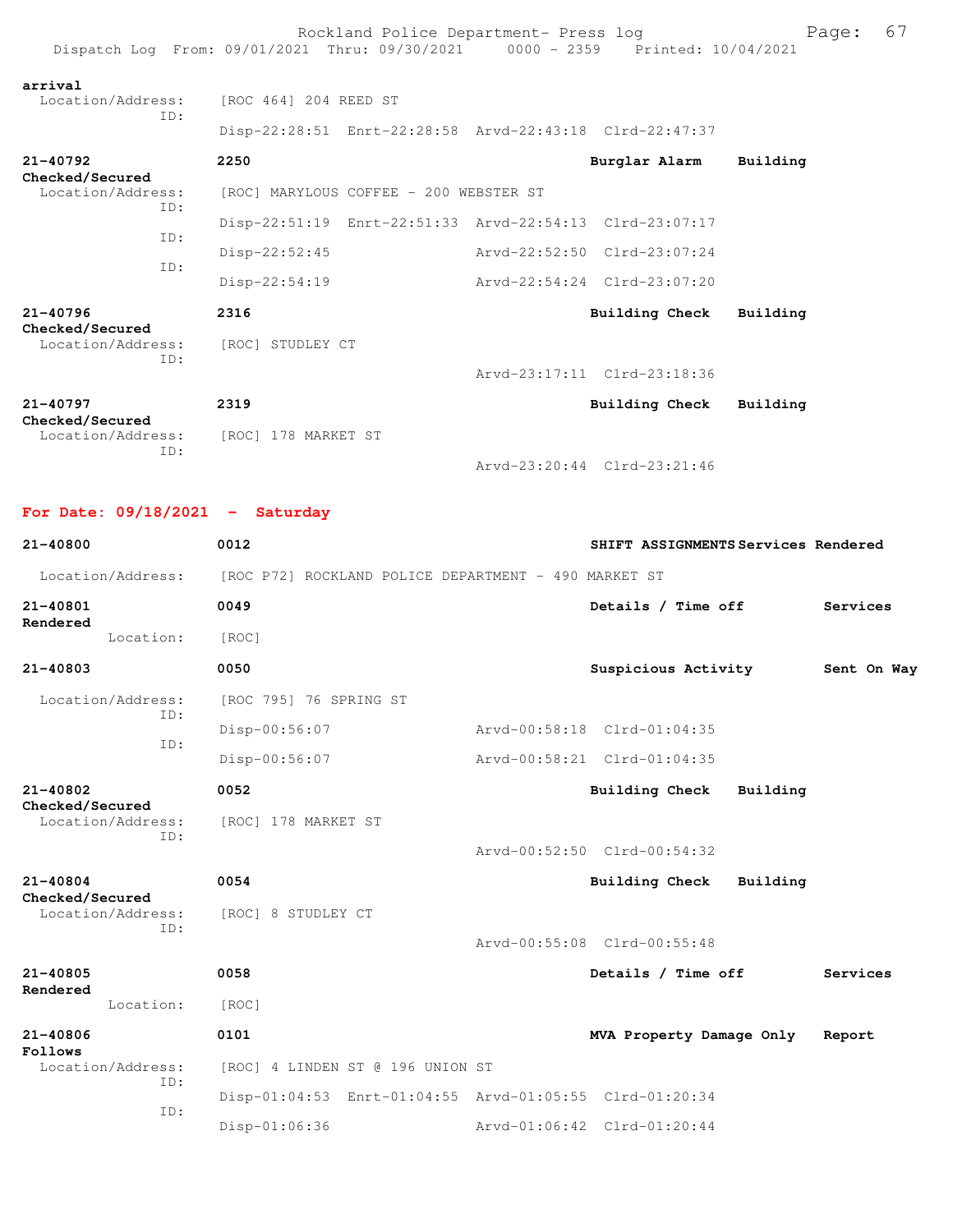Rockland Police Department- Press log Page: 68 Dispatch Log From:  $09/01/2021$  Thru:  $09/30/2021$  0000 - 2359 ID: Disp-01:06:49 Arvd-01:06:52 Clrd-01:20:39 **21-40808 0121 MVA Property Damage Only Report Follows**<br>Location/Address: [ROC] 1119 UNION ST ID: Disp-01:22:30 Enrt-01:22:54 Arvd-01:23:39 Clrd-01:51:02 ID: Disp-01:22:40 Enrt-01:22:54 Arvd-01:23:33 Clrd-01:51:06 ID: Disp-01:22:49 Enrt-01:22:54 Arvd-01:23:29 Clrd-01:53:56 **21-40810 0208 Disturbance Gone on arrival** Location/Address: [ROC P47] BEST WESTERN - 909 HINGHAM ST ID: Disp-02:09:52 Enrt-02:10:02 Arvd-02:14:32 Clrd-02:18:14 ID: Disp-02:10:23 Enrt-02:10:25 Arvd-02:14:37 Clrd-02:18:10 **21-40814 0232 Motor Vehicle Stop Citation/Warning Issued**  Location/Address: [ROC] 5 UNION ST @ 158 MARKET ST ID: Arvd-02:32:00 Clrd-02:42:57 ID: Disp-02:34:37 Enrt-02:34:42 Arvd-02:34:45 Clrd-02:42:57 ID: Disp-02:34:48 Clrd-02:34:53 ID: Disp-02:34:59 Enrt-02:35:04 Arvd-02:35:07 Clrd-02:42:57 **21-40817 0309 Assist Other Agency Provided Assistance**  [ROC] OFF RAMP TO HINGHAM STREET - RT 3 SB SOUTH OF EXIT 14 ID: Disp-03:11:24 Enrt-03:11:30 Arvd-03:13:23 Clrd-03:58:27 ID: Disp-03:11:24 Enrt-03:11:30 Arvd-03:13:20 Clrd-03:31:54 **21-40827 0624 Threats Peace Restored** Location/Address: [ROC P47] BEST WESTERN - 909 HINGHAM ST ID: Disp-06:28:37 Enrt-06:28:39 Arvd-06:32:33 Clrd-07:07:00 ID: Disp-06:28:42 Enrt-06:28:43 Clrd-07:05:27 ID: Disp-06:28:46 Enrt-06:28:48 Arvd-06:32:13 Clrd-07:04:43 **21-40830 0703 Traffic Enforcement Services Rendered**  Location/Address: [ROC] POND ST ID: Disp-07:04:43 Clrd-07:24:39 **21-40835 0805 SHIFT ASSIGNMENTS Services Rendered** Location/Address: [ROC P72] ROCKLAND POLICE DEPARTMENT - 490 MARKET ST ID: Disp-08:07:54 Clrd-08:08:02 **21-40839 0906 Follow-Up Investigation Services Rendered**  Location/Address: [ROC] 490 HINGHAM ST ID: Disp-09:09:52 Clrd-09:10:09 **21-40838 0907 Building Check Building**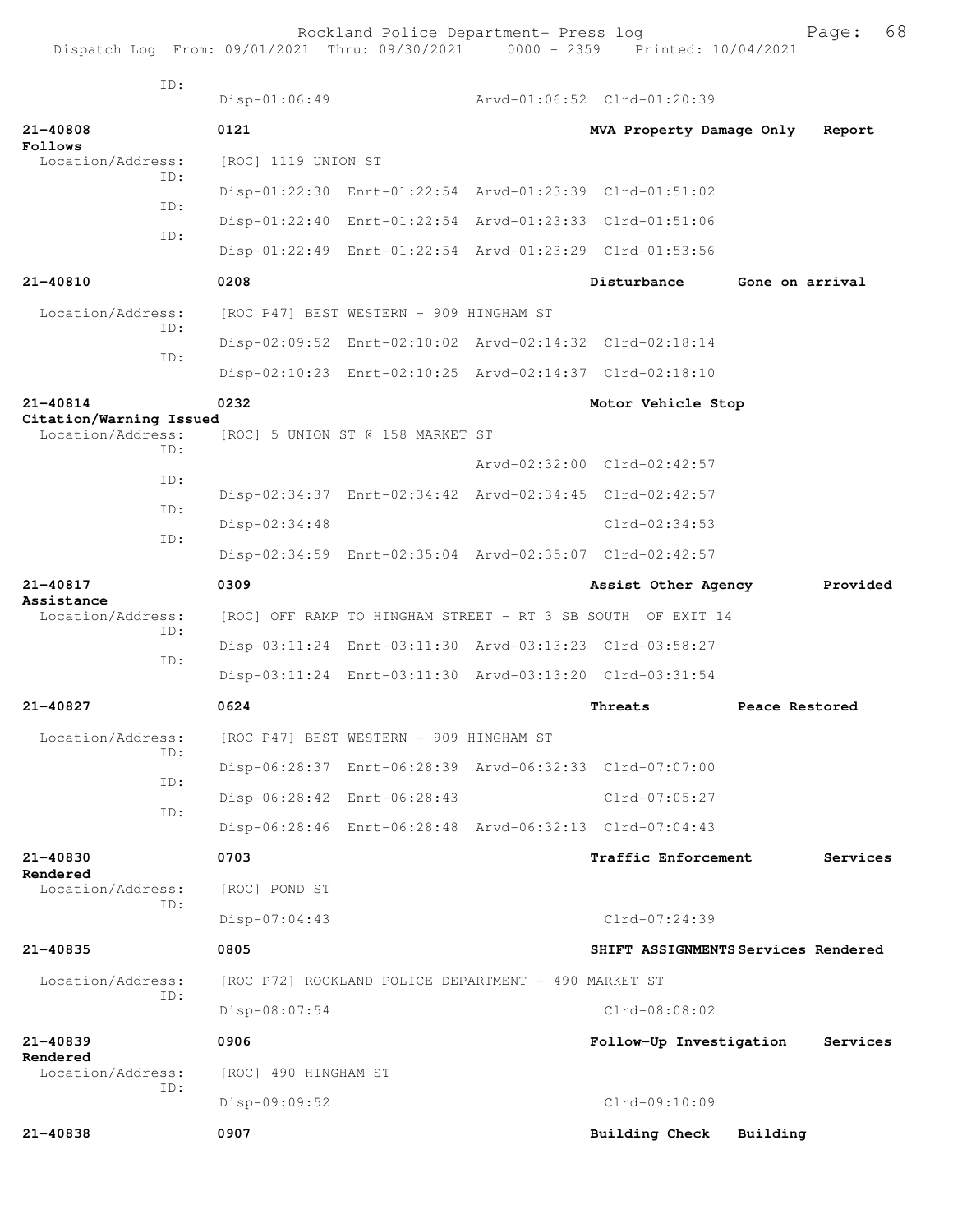|                                              | Rockland Police Department- Press log<br>Dispatch Log From: 09/01/2021 Thru: 09/30/2021 0000 - 2359 Printed: 10/04/2021 |                             |                   | 69<br>Page: |
|----------------------------------------------|-------------------------------------------------------------------------------------------------------------------------|-----------------------------|-------------------|-------------|
| Checked/Secured<br>Location/Address:         | [ROC P45] COMFORT INN - 850 HINGHAM ST                                                                                  |                             |                   |             |
| TD:                                          |                                                                                                                         | Arvd-09:08:23 Clrd-09:09:34 |                   |             |
| 21-40841<br>Rendered                         | 0913                                                                                                                    | Traffic Enforcement         |                   | Services    |
| Location/Address:                            | [ROC] POND ST                                                                                                           |                             |                   |             |
| ID:                                          |                                                                                                                         | Arvd-09:14:33 Clrd-09:40:59 |                   |             |
| 21-40842                                     | 0935                                                                                                                    | Follow-Up Investigation     |                   | Services    |
| Rendered<br>Location/Address:                | [ROC 299] 5 UNION ST                                                                                                    |                             |                   |             |
| ID:                                          |                                                                                                                         | Arvd-09:35:00 Clrd-09:38:06 |                   |             |
| 21-40844                                     | 0936                                                                                                                    | Burglar Alarm               | Cancelled Enroute |             |
| Location/Address:                            | [ROC] 3 GODDARD AVE                                                                                                     |                             |                   |             |
| TD:                                          | Disp-09:38:45 Enrt-09:38:49 Arvd-09:45:26 Clrd-09:46:22                                                                 |                             |                   |             |
| 21-40851                                     | 1102                                                                                                                    | Building Check              | Building          |             |
| Checked/Secured<br>Location/Address:<br>ID:  | [ROC P51] DOUBLE TREE - 929 HINGHAM ST                                                                                  |                             |                   |             |
|                                              |                                                                                                                         | Arvd-11:05:18 Clrd-11:08:46 |                   |             |
| 21-40854                                     | 1126                                                                                                                    | Motor Vehicle Stop          |                   |             |
| Citation/Warning Issued<br>Location/Address: | [ROC] BILL DELAHUNT PKWY                                                                                                |                             |                   |             |
| ID:<br>ID:                                   |                                                                                                                         | Arvd-11:26:00 Clrd-11:30:55 |                   |             |
|                                              | Disp-11:30:51                                                                                                           | Arvd-11:31:05 Clrd-11:31:11 |                   |             |
| 21-40857                                     | 1204                                                                                                                    | Burglar Alarm               | Services Rendered |             |
| Location/Address:<br>ID:                     | [ROC P103] ELECTROSWITCH - 175 UNION ST Apt. #R                                                                         |                             |                   |             |
|                                              | Disp-12:06:45                                                                                                           | $Clrd-12:07:49$             |                   |             |
| 21-40858                                     | 1208                                                                                                                    | Burglar Alarm               | Services Rendered |             |
| Location/Address:<br>TD:                     | [ROC] 35 FOREST ST Apt. #A                                                                                              |                             |                   |             |
|                                              | Disp-12:10:19 Enrt-12:10:28 Arvd-12:14:19 Clrd-12:17:26                                                                 |                             |                   |             |
| $21 - 40862$<br>Rendered                     | 1231                                                                                                                    | Motor Vehicle Complaint     |                   | Services    |
| Location/Address:<br>TD:                     | [ROC] EAST WATER ST                                                                                                     |                             |                   |             |
|                                              | Disp-12:37:35                                                                                                           | $Clrd-12:37:44$             |                   |             |
| 21-40863<br>Citation/Warning Issued          | 1258                                                                                                                    | Traffic Enforcement         |                   |             |
| Location/Address:<br>TD:                     | [ROC] EAST WATER ST                                                                                                     |                             |                   |             |
|                                              |                                                                                                                         | Arvd-12:59:30 Clrd-13:50:48 |                   |             |
| 21-40870<br>Rendered                         | 1342                                                                                                                    | Lost/Found Property         |                   | Services    |
| Location/Address:<br>ID:                     | [ROC P72] ROCKLAND POLICE DEPARTMENT - 490 MARKET ST                                                                    |                             |                   |             |
|                                              | $Disp-13:51:31$                                                                                                         | $Clrd-13:51:38$             |                   |             |
| 21-40871<br>Checked/Secured                  | 1352                                                                                                                    | Building Check              | Building          |             |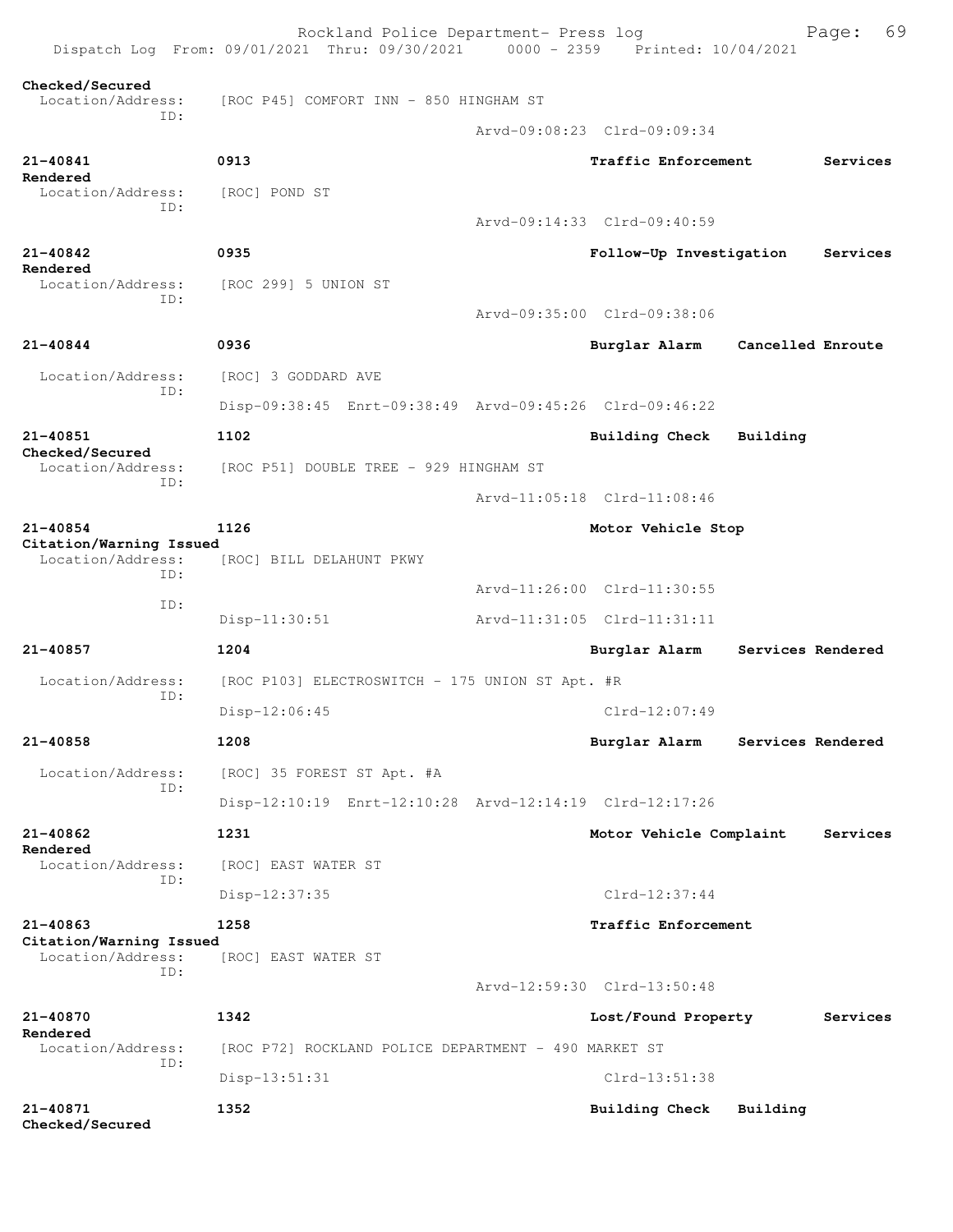|                                 | Rockland Police Department- Press log<br>Dispatch Log From: 09/01/2021 Thru: 09/30/2021 0000 - 2359 Printed: 10/04/2021 |                                    |                 | 70<br>Page:       |
|---------------------------------|-------------------------------------------------------------------------------------------------------------------------|------------------------------------|-----------------|-------------------|
| Location/Address:               | [ROC P47] BEST WESTERN - 909 HINGHAM ST                                                                                 |                                    |                 |                   |
| TD:                             |                                                                                                                         | Arvd-13:52:32 Clrd-13:54:27        |                 |                   |
| 21-40872                        | 1402                                                                                                                    | Suspicious Activity                |                 | Investigated      |
| Location/Address:               | [ROC P9] NICE AND CLEAN CAR WASH - 320 CENTRE AVE                                                                       |                                    |                 |                   |
| ID:                             | $Disp-14:03:38$                                                                                                         | Arvd-14:03:45 Clrd-14:09:00        |                 |                   |
| 21-40878                        | 1448                                                                                                                    | Lost/Found Property                |                 | Services          |
| Rendered<br>Location/Address:   | [ROC P72] ROCKLAND POLICE DEPARTMENT - 490 MARKET ST                                                                    |                                    |                 |                   |
| ID:                             | $Disp-14:52:59$                                                                                                         | $Clrd-14:53:40$                    |                 |                   |
| $21 - 40879$                    | 1511                                                                                                                    | Suspicious Activity                |                 | Services          |
| Rendered<br>Location/Address:   | [ROC] 12 SPLIT BOULDER RD                                                                                               |                                    |                 |                   |
| ID:                             | $Disp-15:12:18$                                                                                                         | Arvd-15:19:08 Clrd-15:37:35        |                 |                   |
| 21-40886                        | 1600                                                                                                                    | SHIFT ASSIGNMENTSNo Service        |                 |                   |
| Location/Address:               | [ROC P72] ROCKLAND POLICE DEPARTMENT - 490 MARKET ST                                                                    |                                    |                 |                   |
| ID:                             |                                                                                                                         | Arvd-16:04:00 Clrd-16:08:25        |                 |                   |
| 21-40885                        | 1603                                                                                                                    | Unwanted Party No Service          |                 |                   |
| Location/Address:               | [ROC P93] THE BANNER - 167 UNION ST                                                                                     |                                    |                 |                   |
| ID:                             | Disp-16:04:38 Enrt-16:04:46                                                                                             | Clrd-16:27:42                      |                 |                   |
| ID:                             | Disp-16:04:51 Enrt-16:04:58 Arvd-16:07:35 Clrd-16:54:13                                                                 |                                    |                 |                   |
| ID:                             | Disp-16:09:29 Enrt-16:09:32                                                                                             | Clrd-16:27:45                      |                 |                   |
| 21-40890                        | 1633                                                                                                                    | 911 Accidental                     | Gone on arrival |                   |
| Location/Address:               | [ROC P92] BAVIS ICE ARENA - 180 VFW DR                                                                                  |                                    |                 |                   |
| ID:                             | Disp-16:34:34 Enrt-16:34:51 Arvd-16:38:45 Clrd-16:41:16                                                                 |                                    |                 |                   |
| 21-40898                        | 1737                                                                                                                    | Assist Other Agency                |                 | No Service        |
| Location/Address:<br>TD:        | [ROC 1075] 168 MYRTLE ST                                                                                                |                                    |                 |                   |
|                                 |                                                                                                                         | Arvd-17:37:00 Clrd-17:57:46        |                 |                   |
| 21-40899                        | 1757                                                                                                                    | Assault Offenses Services Rendered |                 |                   |
| Location/Address:<br>ID:        | [ROC] 359 MARKET ST                                                                                                     |                                    |                 |                   |
|                                 |                                                                                                                         | Arvd-17:57:00 Clrd-18:36:45        |                 |                   |
| $21 - 40901$                    | 1827                                                                                                                    | Assist Public                      |                 | Services Rendered |
| Location/Address:<br>ID:        | [ROC 70] WEBSTER PARK NURSING AND REHAB - 56 WEBSTER ST                                                                 |                                    |                 |                   |
|                                 |                                                                                                                         | Arvd-18:27:00 Clrd-18:30:23        |                 |                   |
| $21 - 40909$<br>Checked/Secured | 1919                                                                                                                    | Building Check                     | Building        |                   |
| Location/Address:<br>ID:        | [ROC] 178 MARKET ST                                                                                                     |                                    |                 |                   |
|                                 |                                                                                                                         | Arvd-19:21:33 Clrd-19:23:27        |                 |                   |
| 21-40914                        | 1933                                                                                                                    | Building Check                     | Appears Secure  |                   |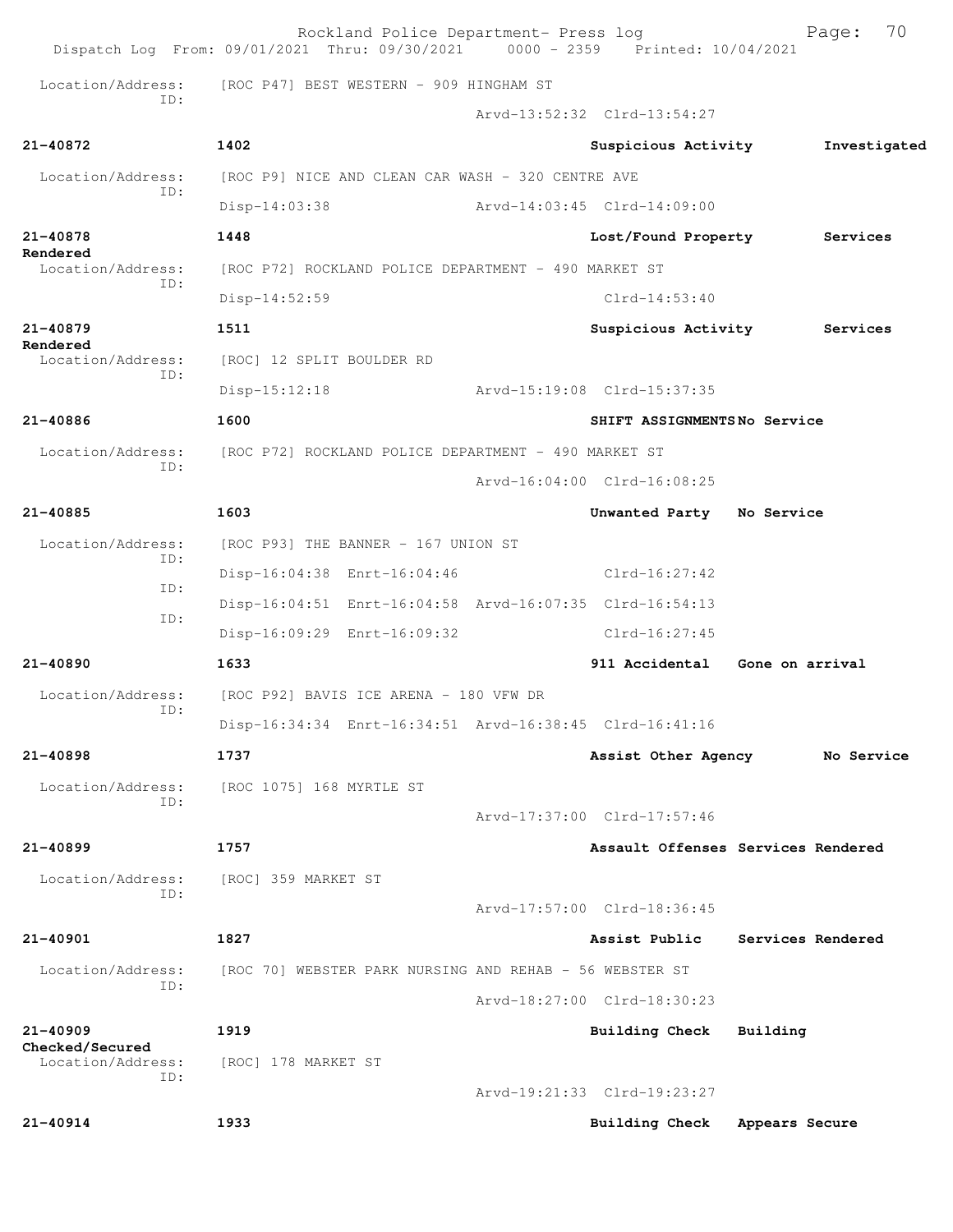|                                 |                                  | Rockland Police Department- Press log<br>Dispatch Log From: 09/01/2021 Thru: 09/30/2021 0000 - 2359 Printed: 10/04/2021 |                                          | 71<br>Page:                      |
|---------------------------------|----------------------------------|-------------------------------------------------------------------------------------------------------------------------|------------------------------------------|----------------------------------|
| Location/Address:               | [ROC] HINGHAM ST                 |                                                                                                                         |                                          |                                  |
| TD:                             |                                  |                                                                                                                         | Arvd-19:34:06 Clrd-19:34:18              |                                  |
| 21-40916                        | 1948                             |                                                                                                                         | <b>Building Check</b>                    | Building                         |
| Checked/Secured<br>Location:    | [ROC] THE HOTELS                 |                                                                                                                         |                                          |                                  |
| ID:                             |                                  |                                                                                                                         | Arvd-19:52:06 Clrd-19:56:25              |                                  |
| 21-40919                        | 1958                             |                                                                                                                         |                                          | Building Check Services Rendered |
| Location/Address:               | [ROC] POND ST                    |                                                                                                                         |                                          |                                  |
| TD:                             |                                  |                                                                                                                         | Arvd-19:58:44 Clrd-20:05:03              |                                  |
| 21-40921                        | 2018                             |                                                                                                                         | Motor Vehicle Complaint                  | Gone on                          |
| arrival<br>Location/Address:    | [ROC] FOREST ST                  |                                                                                                                         |                                          |                                  |
| ID:                             |                                  |                                                                                                                         | Arvd-20:18:00 Clrd-20:37:55              |                                  |
| 21-40922                        | 2040                             |                                                                                                                         | Suspicious Activity                      | Services                         |
| Rendered<br>Location/Address:   | [ROC] 783 MARKET ST              |                                                                                                                         |                                          |                                  |
| ID:                             |                                  |                                                                                                                         | Arvd-20:40:00 Clrd-20:44:51              |                                  |
| $21 - 40924$<br>Warning         | 2057                             |                                                                                                                         | Motor Vehicle Stop                       | Verbal                           |
| Location/Address:<br>ID:        | [ROC] 33 CENTRE AVE @ 11 EARL ST |                                                                                                                         |                                          |                                  |
|                                 |                                  |                                                                                                                         | Arvd-20:57:00 Clrd-21:07:23              |                                  |
| $21 - 40925$<br>Towed           | 2059                             |                                                                                                                         | MVA Property Damage Only                 | Vehicle                          |
| Location/Address:<br>ID:        | [ROC] 55 VERNON ST               |                                                                                                                         |                                          |                                  |
| ID:                             |                                  | Disp-20:59:54 Enrt-21:00:18 Arvd-21:28:59 Clrd-21:53:30                                                                 |                                          |                                  |
| ID:                             |                                  | Disp-21:00:02 Enrt-21:00:18 Arvd-21:29:02 Clrd-21:52:29                                                                 |                                          |                                  |
| ID:                             |                                  | Disp-21:00:07 Enrt-21:00:18 Arvd-21:00:24 Clrd-21:34:06                                                                 |                                          |                                  |
|                                 |                                  | Disp-21:00:12 Enrt-21:00:18 Arvd-21:29:01 Clrd-21:53:33                                                                 |                                          |                                  |
| 21-40942                        | 2319                             |                                                                                                                         |                                          | Trespassing Services Rendered    |
| Location/Address:<br>ID:        | [ROC] UNION ST                   |                                                                                                                         |                                          |                                  |
| ID:                             |                                  |                                                                                                                         | Arvd-23:19:00 Clrd-23:38:58              |                                  |
|                                 |                                  | Disp-23:21:17 Enrt-23:22:11 Arvd-23:25:54 Clrd-23:25:58                                                                 |                                          |                                  |
| 21-40944                        | 2358                             |                                                                                                                         |                                          | Building Check Services Rendered |
| Location/Address:<br>ID:        |                                  | [ROC P89] CALVARY CHAPEL - 175 MARKET ST                                                                                |                                          |                                  |
|                                 |                                  |                                                                                                                         | Arvd-23:59:24 Clrd-09/19/2021 @ 00:02:33 |                                  |
| For Date: $09/19/2021$ - Sunday |                                  |                                                                                                                         |                                          |                                  |
| 21-40947                        | 0000                             |                                                                                                                         | SHIFT ASSIGNMENTSNo Service              |                                  |
| Location/Address:<br>ID:        |                                  | [ROC P72] ROCKLAND POLICE DEPARTMENT - 490 MARKET ST                                                                    |                                          |                                  |

Arvd-00:00:00 Clrd-00:04:53

**21-40946 0003 Building Check Services Rendered**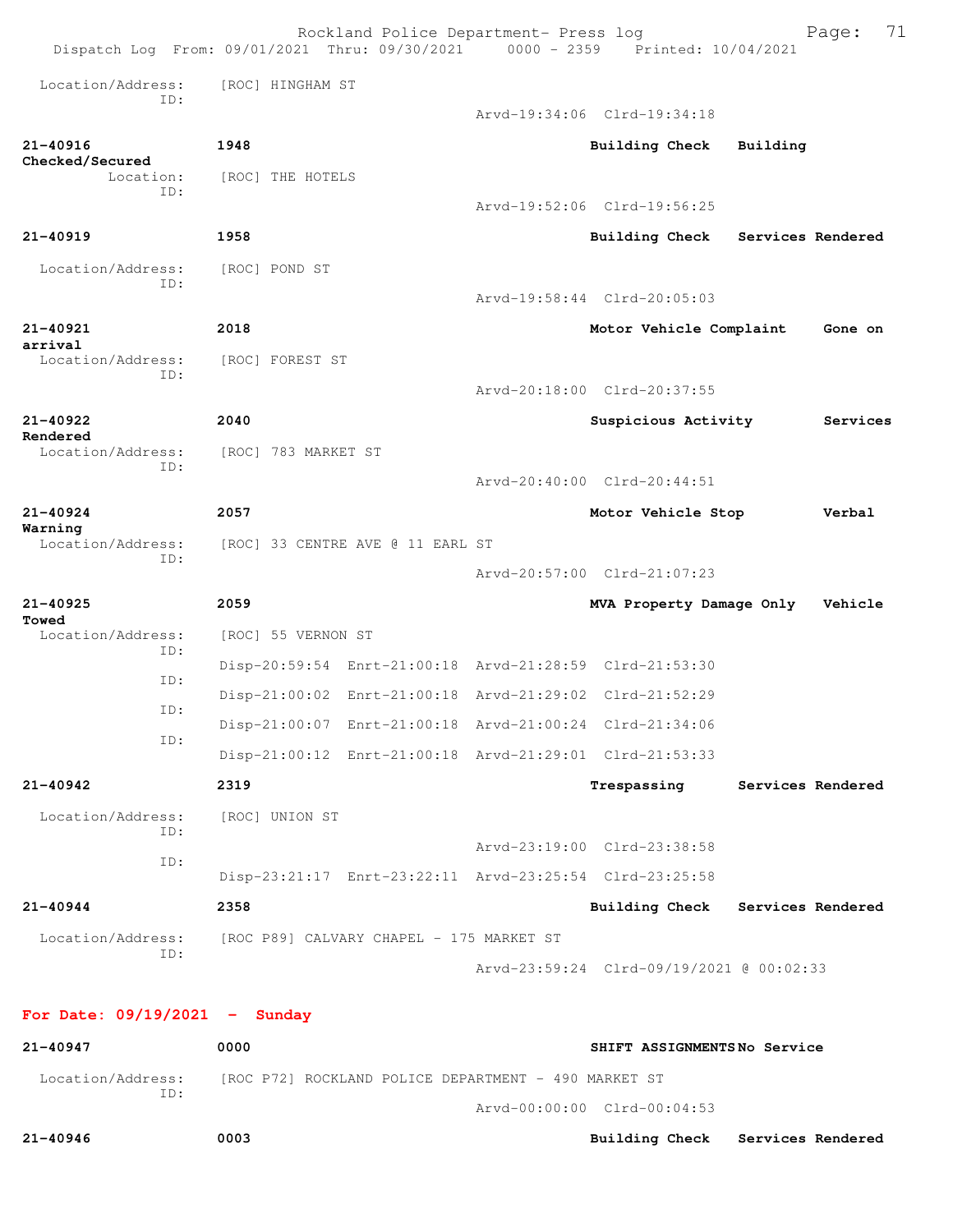Rockland Police Department- Press log Fage: 72 Dispatch Log From: 09/01/2021 Thru: 09/30/2021 0000 - 2359 Printed: 10/04/2021 Location/Address: [ROC] 8 STUDLEY CT ID: Arvd-00:03:48 Clrd-00:04:15 **21-40948 0009 Unwanted Party Summons To Court** Location/Address: [ROC P65] 7-ELEVEN CONVENIENCE STORE - 92 MARKET ST ID: Disp-00:11:18 Enrt-00:11:22 Arvd-00:12:51 Clrd-00:17:06 ID: Disp-00:16:15 Arvd-00:16:19 Clrd-00:17:04 **21-40949 0011 Building Check Services Rendered** Location/Address: [ROC P51] POND ST ID: Arvd-00:13:13 Clrd-00:15:29 **21-40950 0017 Building Check Services Rendered** Location/Address: [ROC P51] DOUBLE TREE - 929 HINGHAM ST ID: Arvd-00:17:38 Clrd-00:24:55 **21-40970 0545 Building Check Appears Secure** Location/Address: [ROC] UNION ST ID: Arvd-05:50:27 Clrd-06:06:47 **21-40973 0653 Assault Offenses Services Rendered** Location/Address: [ROC 70] WEBSTER PARK NURSING AND REHAB - 56 WEBSTER ST ID: Arvd-06:53:00 Clrd-06:57:01 **21-40980 0801 SHIFT ASSIGNMENTS Services Rendered** Location/Address: [ROC P72] ROCKLAND POLICE DEPARTMENT - 490 MARKET ST **21-40983 0812 Suspicious Activity No Service** Location/Address: [ROC] 180 WEYMOUTH ST ID: Disp-08:12:32 Enrt-08:12:34 Arvd-08:24:13 Clrd-08:36:01 **21-40984 0822 Details / Time off Services Rendered**  Location: [ROC] **21-40997 1035 Unwanted Party Services Rendered** Location/Address: [ROC] 18 DEXTER RD ID: Disp-10:35:57 Arvd-10:36:05 Clrd-10:51:43 ID: Disp-10:35:57 Arvd-10:36:08 Clrd-11:28:34 **21-41009 1302 Suspicious Activity Services Rendered**  Location/Address: [ROC] 59 FAIRVIEW ST ID: Disp-13:04:06 Enrt-13:15:01 Arvd-13:15:02 Clrd-13:19:43 **21-41023 1430 Health & Welfare Check Services Rendered**  [ROC] 147 PACIFIC ST ID: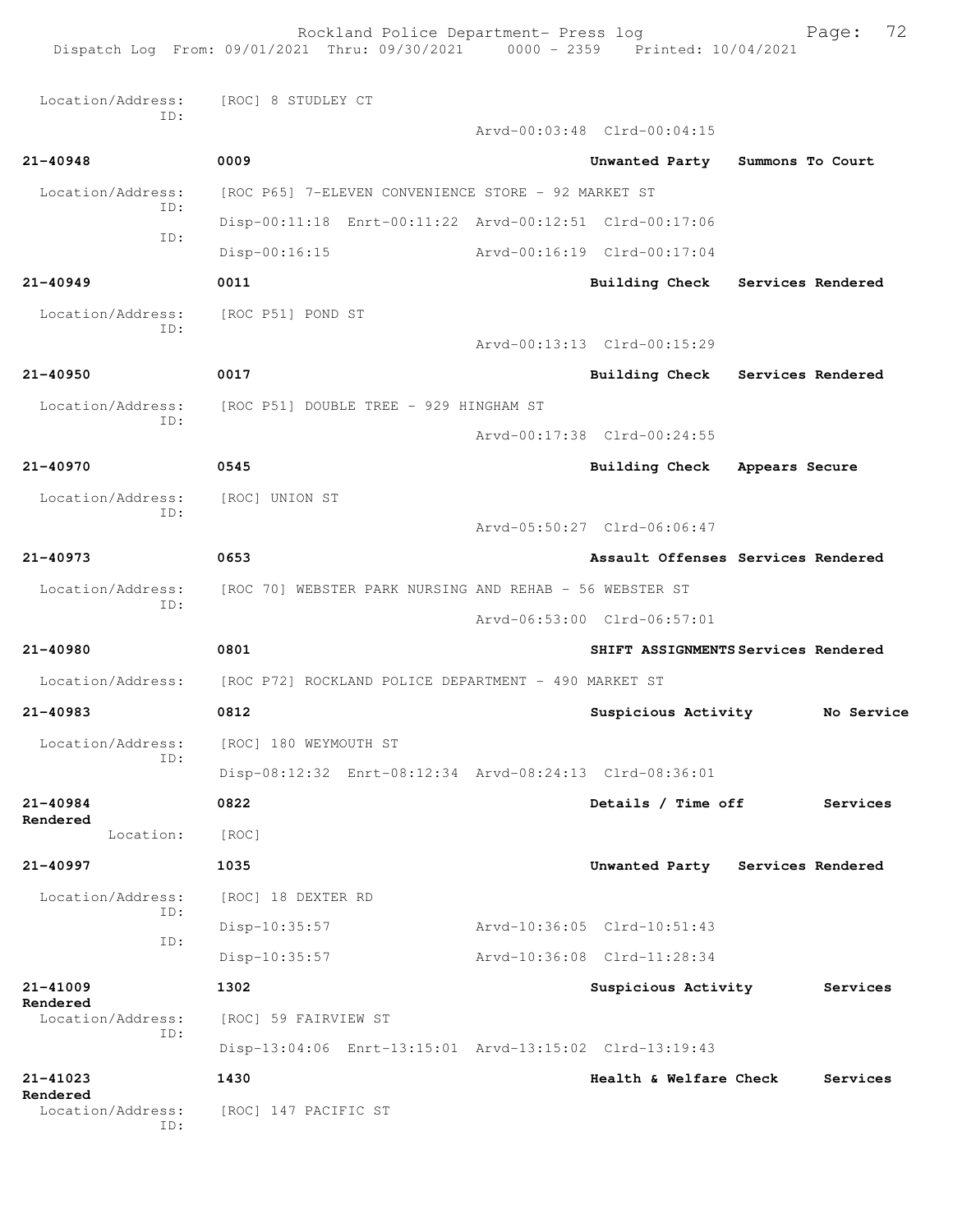Rockland Police Department- Press log Fage: 73<br>21 Thru: 09/30/2021 0000 - 2359 Printed: 10/04/2021 Dispatch Log From: 09/01/2021 Thru: 09/30/2021 Disp-14:39:19 Enrt-14:39:22 Arvd-14:39:25 Clrd-14:45:49 **21-41030 1601 SHIFT ASSIGNMENTS Services Rendered** Location/Address: [ROC P72] ROCKLAND POLICE DEPARTMENT - 490 MARKET ST **21-41038 1717 Disturbance Peace Restored** Location/Address: [ROC] 92 CENTRE AVE ID: Disp-17:19:15 Enrt-17:19:27 Arvd-17:21:34 Clrd-17:47:28 ID: Disp-17:19:20 Enrt-17:19:27 Arvd-17:21:57 Clrd-17:47:26 ID: Disp-17:19:24 Enrt-17:19:27 Arvd-17:21:59 Clrd-17:47:32 **21-41040 1749 Details / Time off Services Rendered**  Location: [ROC] **21-41043 1815 Assault Offenses Services Rendered** Location/Address: [ROC] REED ST ID: Disp-18:22:39 Clrd-18:22:54 **21-41046 1844 General Info Services Rendered** Location/Address: [ROC P72] ROCKLAND POLICE DEPARTMENT - 490 MARKET ST **21-41047 1912 Motor Vehicle Complaint Services Rendered**  Location/Address: [ROC] LIBERTY ST ID: Disp-19:14:32 Enrt-19:17:23 Arvd-19:17:25 Clrd-19:21:12 **21-41050 1936 Animal Complaint Could Not Locate** Location/Address: [ROC] 1 HOBART LN @ 379 HINGHAM ST ID: Disp-19:38:52 Enrt-19:38:54 Arvd-19:41:55 Clrd-19:54:10 **21-41054 1950 Motor Vehicle Complaint Could Not Locate**  Location/Address: [ROC] MARKET ST ID: Disp-19:53:49 Enrt-19:56:27 Arvd-19:56:28 Clrd-19:58:21 **21-41058 2007 Building Check Building Checked/Secured**  Location/Address: [ROC P89] CALVARY CHAPEL - 175 MARKET ST ID: Arvd-20:08:08 Clrd-20:08:45 **21-41060 2009 Building Check Building Checked/Secured**  Location/Address: [ROC] STUDLEY CT ID: Arvd-20:09:37 Clrd-20:09:48 **21-41063 2035 Disturbance Services Rendered** Location/Address: [ROC] 210 MYRTLE ST ID: Disp-20:38:27 Enrt-20:38:38 Arvd-20:41:26 Clrd-20:52:26 ID: Disp-20:38:27 Enrt-20:38:40 Arvd-20:39:41 Clrd-20:56:23 **21-41066 2052 Suspicious Activity Sent On Way**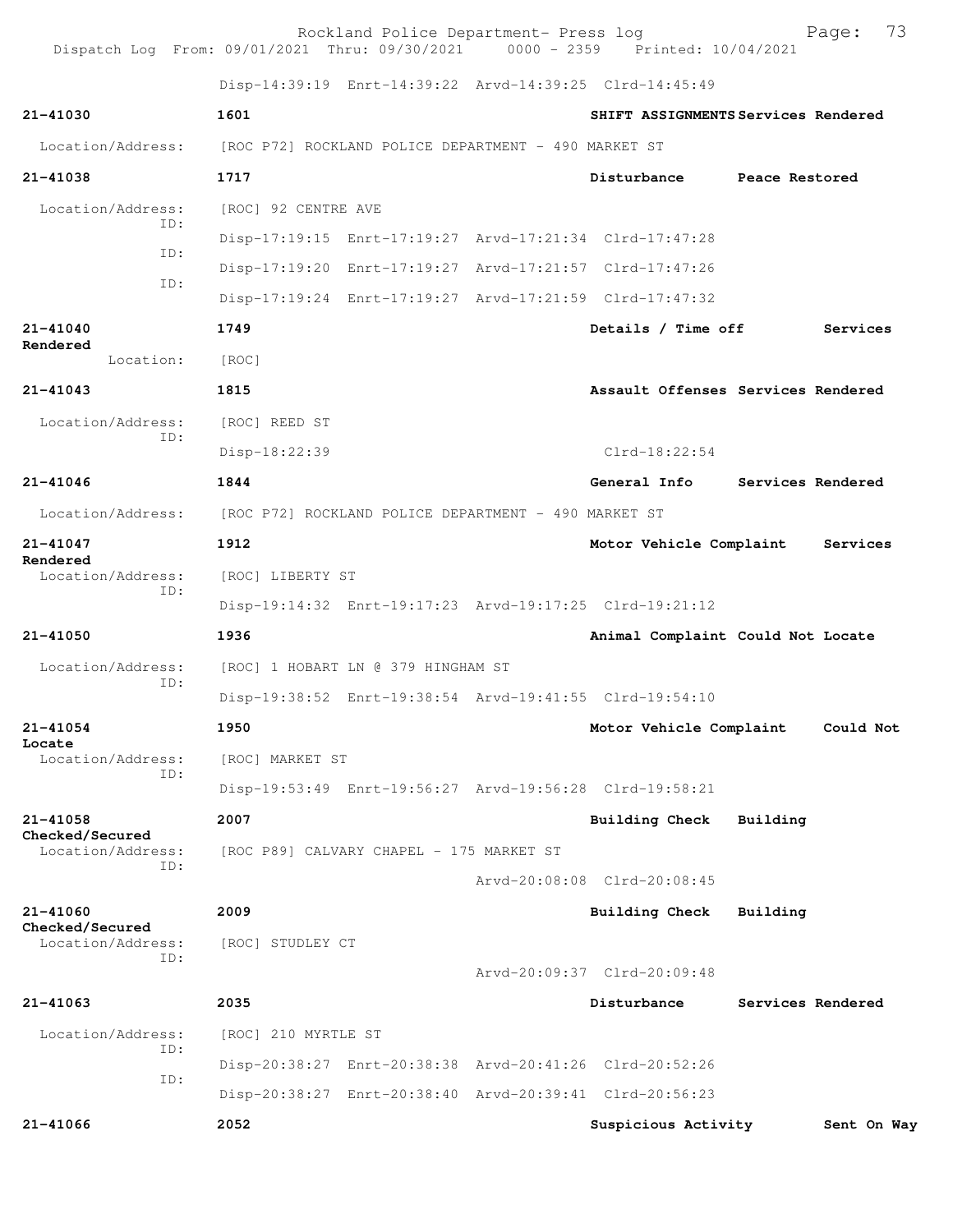Rockland Police Department- Press log Fage: 74 Dispatch Log From: 09/01/2021 Thru: 09/30/2021 0000 - 2359 Printed: 10/04/2021 Location/Address: [ROC] 333 UNION ST ID: Disp-20:54:50 Enrt-20:54:52 Arvd-20:54:53 Clrd-20:57:25 **21-41074 2224 Details / Time off Services Rendered**  Location: [ROC] **21-41076 2233 General Info Services Rendered** Location/Address: [ROC 775] 144 WEBSTER ST **21-41078 2301 Building Check Building Checked/Secured**  Location/Address: [ROC P89] CALVARY CHAPEL - 175 MARKET ST ID: Arvd-23:01:52 Clrd-23:02:51 **21-41080 2303 Building Check Building Checked/Secured**  Location/Address: [ROC] STUDLEY CT ID: Arvd-23:03:50 Clrd-23:05:22 **21-41082 2320 911 Hang Up Could Not Locate** Location/Address: [ROC 553] 18 NOBSCOT BROOK LN ID: Disp-23:22:42 Enrt-23:22:46 Arvd-23:28:35 Clrd-23:32:07 ID: Disp-23:28:31 Enrt-23:28:34 Arvd-23:28:37 Clrd-23:32:11 **For Date: 09/20/2021 - Monday 21-41085 0006 SHIFT ASSIGNMENTS Services Rendered** Location/Address: [ROC P72] ROCKLAND POLICE DEPARTMENT - 490 MARKET ST ID: Disp-00:09:07 Clrd-00:09:44 **21-41086 0009 Assist Public Services Rendered** Location/Address: [ROC P72] ROCKLAND POLICE DEPARTMENT - 490 MARKET ST ID: Disp-00:12:50 Clrd-00:13:15 **21-41087 0023 Noise Complaint Services Rendered** Location/Address: [ROC 736] 191 MARTHA DR Apt. #D ID: Disp-00:25:32 Enrt-00:30:24 Arvd-00:32:23 Clrd-00:35:24 ID: Disp-00:25:32 Enrt-00:30:24 Arvd-00:32:23 Clrd-00:35:21 **21-41101 0421 Suspicious Activity Gone on arrival**  [ROC P9] NICE AND CLEAN CAR WASH - 320 CENTRE AVE ID: Disp-04:25:15 Enrt-04:25:24 Arvd-04:25:59 Clrd-04:31:20 ID: Disp-04:25:15 Enrt-04:25:27 Arvd-04:26:43 Clrd-04:31:20 **21-41105 0601 Building Check Appears Secure** Location/Address: [ROC] UNION ST ID: Arvd-06:05:13 Clrd-06:22:02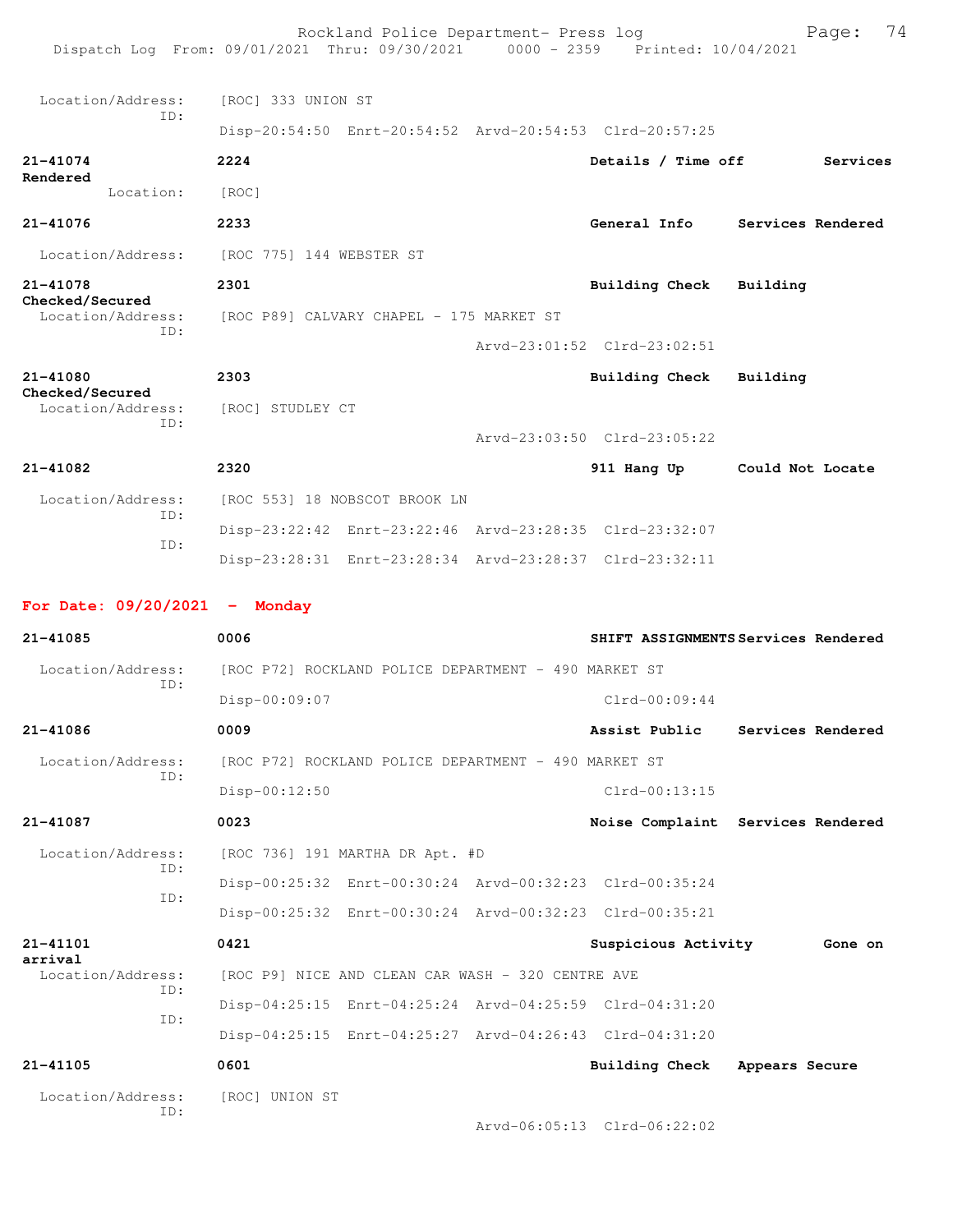| 21-41106<br>Rendered                 |           | 0609                                                                   |                                                   | Details / Time off                                      |                   | Services |
|--------------------------------------|-----------|------------------------------------------------------------------------|---------------------------------------------------|---------------------------------------------------------|-------------------|----------|
|                                      | Location: | [ROC]                                                                  |                                                   |                                                         |                   |          |
| 21-41112<br>Rendered                 |           | 0630                                                                   |                                                   | Traffic Enforcement                                     |                   | Services |
| Location/Address:                    |           | [ROC] POND ST                                                          |                                                   |                                                         |                   |          |
|                                      | ID:       |                                                                        |                                                   | Arvd-06:31:14 Clrd-06:44:14                             |                   |          |
| 21-41113                             |           | 0632                                                                   |                                                   | Burglar Alarm                                           | Building          |          |
| Checked/Secured<br>Location/Address: |           |                                                                        | [ROC P9] NICE AND CLEAN CAR WASH - 320 CENTRE AVE |                                                         |                   |          |
|                                      | TD:       | Disp-06:34:01 Enrt-06:34:13                                            |                                                   | $Clrd-06:41:43$                                         |                   |          |
|                                      | ID:       |                                                                        | Disp-06:34:01 Enrt-06:34:13                       | $Clrd-06:41:48$                                         |                   |          |
| 21-41115                             |           | 0648                                                                   |                                                   | General Incident Services Rendered                      |                   |          |
| Location/Address:                    |           | [ROC] REED ST                                                          |                                                   |                                                         |                   |          |
|                                      | TD:       |                                                                        |                                                   | Disp-06:49:15 Enrt-06:49:51 Arvd-07:05:42 Clrd-07:05:45 |                   |          |
| 21-41116                             |           | 0715                                                                   |                                                   | Details / Time off                                      |                   | Services |
| Rendered                             | Location: | [ROC]                                                                  |                                                   |                                                         |                   |          |
| $21 - 41119$                         |           | 0732                                                                   |                                                   | Burglar Alarm                                           | Appears Secure    |          |
| Location/Address:                    |           |                                                                        | [ROC P9] NICE AND CLEAN CAR WASH - 320 CENTRE AVE |                                                         |                   |          |
|                                      | ID:       |                                                                        |                                                   | Disp-07:33:29 Enrt-07:33:31 Arvd-07:39:20 Clrd-07:39:23 |                   |          |
|                                      |           |                                                                        |                                                   |                                                         |                   |          |
| $21 - 41123$                         |           | 0816                                                                   |                                                   | SHIFT ASSIGNMENTS Services Rendered                     |                   |          |
|                                      |           |                                                                        |                                                   |                                                         |                   |          |
|                                      |           | Location/Address: [ROC P72] ROCKLAND POLICE DEPARTMENT - 490 MARKET ST |                                                   |                                                         |                   |          |
| $21 - 41263$                         |           | 0825                                                                   |                                                   | Animal Complaint Services Rendered                      |                   |          |
|                                      |           | Location/Address: [ROC] 69 PINE HAVEN CIR                              |                                                   |                                                         |                   |          |
| 21-41128                             |           | 0856                                                                   |                                                   | <b>Building Check</b>                                   | Appears Secure    |          |
| Location/Address:                    | ID:       | [ROC] HINGHAM ST                                                       |                                                   |                                                         |                   |          |
|                                      |           |                                                                        |                                                   | Arvd-08:57:13 Clrd-08:57:20                             |                   |          |
| 21-41136<br>Follows                  |           | 0947                                                                   |                                                   | Suspicious Activity                                     |                   | Report   |
| Location/Address:                    | ID:       |                                                                        | [ROC 65] ROGERS MIDDLE SCHOOL - 100 TAUNTON AVE   |                                                         |                   |          |
|                                      |           |                                                                        |                                                   | Disp-09:48:42 Enrt-09:48:44 Arvd-09:48:47 Clrd-10:23:12 |                   |          |
| $21 - 41138$                         |           | 0957                                                                   |                                                   | General Info                                            | Services Rendered |          |
| Location/Address:                    |           | [ROC P72] ROCKLAND POLICE DEPARTMENT - 490 MARKET ST                   |                                                   |                                                         |                   |          |
| 21-41142                             |           | 1045                                                                   |                                                   | Motor Vehicle Collision W/PI                            |                   |          |
| Paper Exchange<br>Location/Address:  | ID:       |                                                                        | [ROC P55] HOME DEPOT - 1149 HINGHAM ST            |                                                         |                   |          |
|                                      |           |                                                                        |                                                   | Disp-10:45:57 Enrt-10:45:59 Arvd-10:52:37 Clrd-10:57:42 |                   |          |
|                                      | ID:       |                                                                        |                                                   | Disp-10:46:03 Enrt-10:46:05 Arvd-10:50:33 Clrd-11:05:33 |                   |          |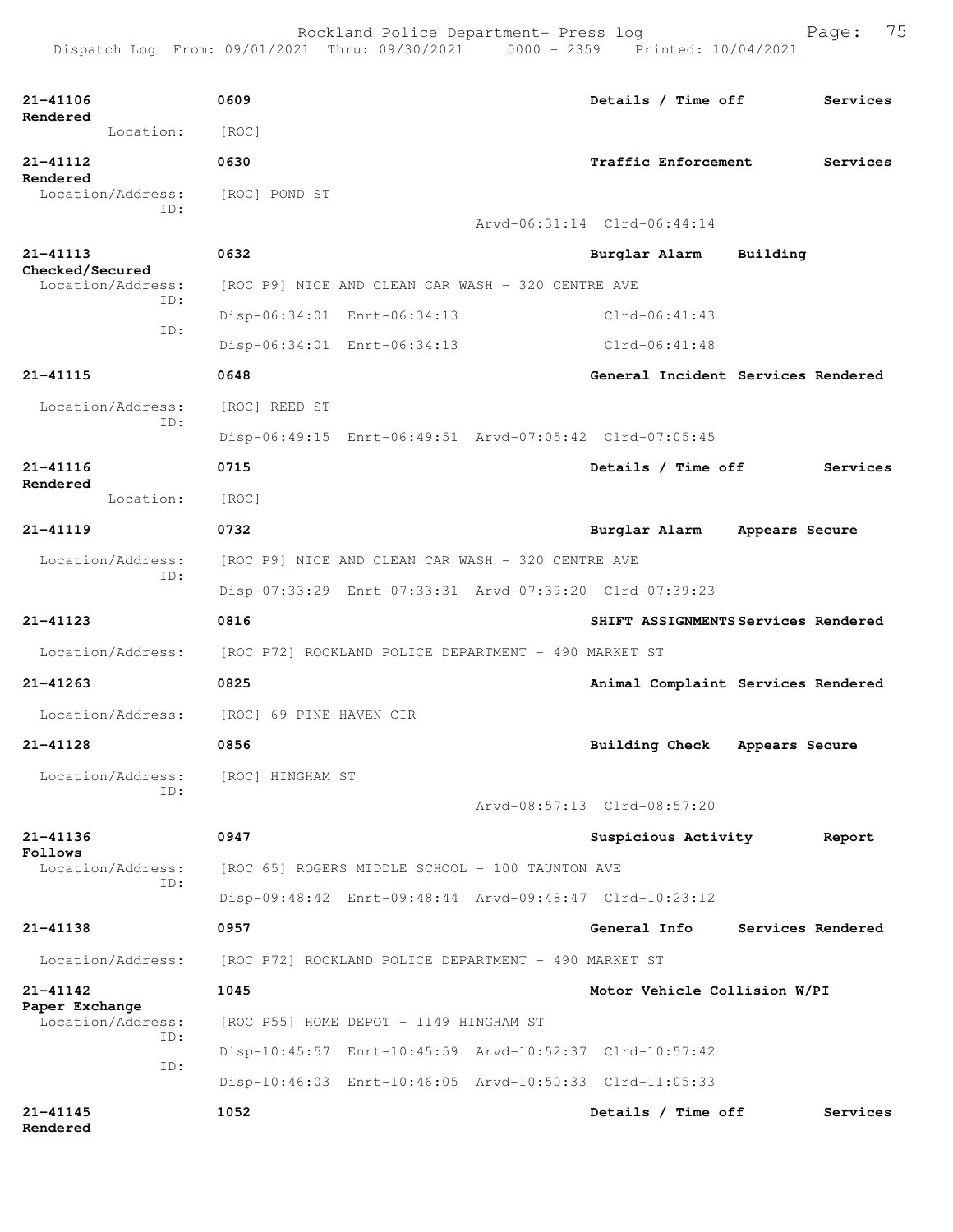|                                                                      | Rockland Police Department- Press log<br>Dispatch Log From: 09/01/2021 Thru: 09/30/2021 0000 - 2359 Printed: 10/04/2021                      |                                     | 76<br>Page: |
|----------------------------------------------------------------------|----------------------------------------------------------------------------------------------------------------------------------------------|-------------------------------------|-------------|
| Location:                                                            | [ROC]                                                                                                                                        |                                     |             |
| 21-41147                                                             | 1110                                                                                                                                         | Details / Time off                  | Services    |
| Rendered<br>Location:                                                | [ROC]                                                                                                                                        |                                     |             |
| $21 - 41156$                                                         | 1214                                                                                                                                         | Assault Offenses Arrest (s) Made    |             |
| Location/Address:                                                    | [ROC 58] NORTH RIVER COLLABORATIVE SCHOOL - 525 BEECH ST                                                                                     |                                     |             |
| ID:                                                                  | Disp-12:15:02 Enrt-12:15:05 Arvd-12:21:57 Clrd-13:13:53                                                                                      |                                     |             |
| ID:<br>Refer To Summons:<br>Summons:<br>Address:<br>Age:<br>Charges: | Disp-12:17:22 Enrt-12:17:24 Arvd-12:27:59 Clrd-13:13:49<br>21ROC-41156-AR<br>SPOONER, OLIVIA<br>46 MAIN ST<br>HULL, MA<br>18<br>DOMESTIC A&B |                                     |             |
| $21 - 41159$                                                         | 1244                                                                                                                                         | Vehicle Maintenance                 | Services    |
| Rendered<br>Location/Address:                                        | [ROC P72] ROCKLAND POLICE DEPARTMENT - 490 MARKET ST                                                                                         |                                     |             |
| $21 - 41164$                                                         | 1323                                                                                                                                         | Detail<br>No Service                |             |
|                                                                      | Location/Address: [ROC P72] ROCKLAND POLICE DEPARTMENT - 490 MARKET ST                                                                       |                                     |             |
| 21-41165                                                             | 1323                                                                                                                                         | Lost/Found Property                 | Services    |
| Rendered<br>Location/Address:                                        | [ROC P72] ROCKLAND POLICE DEPARTMENT - 490 MARKET ST                                                                                         |                                     |             |
| 21-41167                                                             | 1335                                                                                                                                         | Animal Complaint Services Rendered  |             |
| Location/Address:<br>ID:                                             | [ROC] 18 GARRITY CT                                                                                                                          | Arvd-13:35:00 Clrd-13:45:19         |             |
| $21 - 41173$                                                         | 1409                                                                                                                                         | Building Check Services Rendered    |             |
| Location/Address:<br>ID:                                             | [ROC] POND ST                                                                                                                                | Arvd-14:09:50 Clrd-15:12:07         |             |
| $21 - 41267$                                                         | 1410                                                                                                                                         | Animal Complaint Services Rendered  |             |
|                                                                      | Location/Address: [ROC] SOUTH SHORE REHAB & NURSING - 115 NORTH AVE                                                                          |                                     |             |
| 21-41180                                                             | 1455                                                                                                                                         | Details / Time off                  | Services    |
| Rendered<br>Location:                                                | [ROC]                                                                                                                                        |                                     |             |
| 21-41182                                                             | 1457                                                                                                                                         | Details / Time off                  | Services    |
| Rendered<br>Location:                                                | [ROC]                                                                                                                                        |                                     |             |
| 21-41187                                                             | 1530                                                                                                                                         | Building Check Appears Secure       |             |
| Location/Address:<br>ID:                                             | [ROC] HINGHAM ST                                                                                                                             | Arvd-15:30:30 Clrd-15:30:37         |             |
| 21-41188                                                             | 1600                                                                                                                                         | SHIFT ASSIGNMENTS Services Rendered |             |
| Location/Address:<br>ID:                                             | [ROC P72] ROCKLAND POLICE DEPARTMENT - 490 MARKET ST                                                                                         |                                     |             |
|                                                                      | Disp-16:03:15                                                                                                                                | $Clrd-16:03:21$                     |             |
| 21-41265                                                             | 1600                                                                                                                                         | Animal Complaint Services Rendered  |             |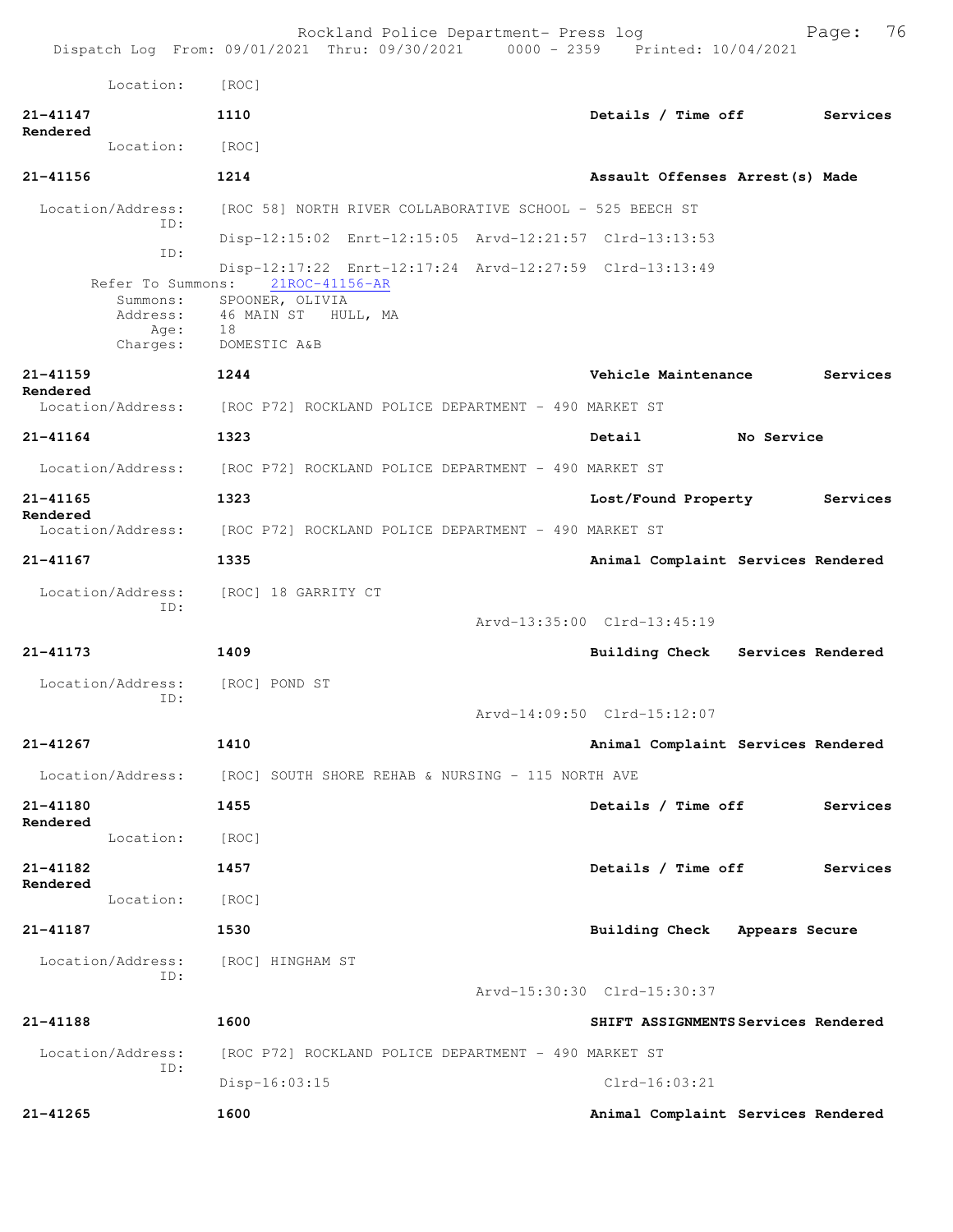|                                          | Rockland Police Department- Press log<br>Dispatch Log From: 09/01/2021 Thru: 09/30/2021 0000 - 2359 Printed: 10/04/2021 | 77<br>Page:                           |
|------------------------------------------|-------------------------------------------------------------------------------------------------------------------------|---------------------------------------|
| Location/Address:                        | [ROC] 54 SUNNYBANK AVE                                                                                                  |                                       |
| 21-41193                                 | 1650                                                                                                                    | Details / Time off<br>Services        |
| Rendered<br>Location:                    | [ROC]                                                                                                                   |                                       |
| 21-41196<br>Citation/Warning Issued      | 1733                                                                                                                    | Traffic Enforcement                   |
| Location/Address:<br>ID:                 | [ROC] POND ST                                                                                                           |                                       |
|                                          |                                                                                                                         | Arvd-17:34:11 Clrd-17:58:47           |
| 21-41202<br>Checked/Secured              | 1842                                                                                                                    | Burglar Alarm<br>Building             |
| Location/Address:<br>ID:                 | [ROC] 835 HINGHAM ST                                                                                                    |                                       |
|                                          | Disp-18:43:17 Enrt-18:43:20 Arvd-18:48:54 Clrd-18:51:34                                                                 |                                       |
| $21 - 41221$<br>Rendered                 | 2122                                                                                                                    | Details / Time off<br>Services        |
| Location:                                | [ROC]                                                                                                                   |                                       |
| $21 - 41225$                             | 2211                                                                                                                    | MALICIOUS DAMAGE Services Rendered    |
| Location/Address:<br>ID:                 | [ROC P21] STATION LIQUORS - 21 EAST WATER ST                                                                            |                                       |
|                                          | $Disp-22:14:41$                                                                                                         | Arvd-22:14:47 Clrd-22:15:18           |
| 21-41226                                 | 2306                                                                                                                    | 911 Hang Up<br>Investigated           |
| Location/Address:<br>ID:                 | [ROC 897] 110 MARTHA DR Apt. #F                                                                                         |                                       |
|                                          | Disp-23:10:12 Enrt-23:10:15                                                                                             | Clrd-23:36:47                         |
| For Date: $09/21/2021$ - Tuesday         |                                                                                                                         |                                       |
|                                          |                                                                                                                         |                                       |
| 21-41230                                 | 0004                                                                                                                    | SHIFT ASSIGNMENTS Services Rendered   |
| Location/Address:                        | [ROC P72] ROCKLAND POLICE DEPARTMENT - 490 MARKET ST                                                                    |                                       |
| ID:                                      | $Disp-00:05:54$                                                                                                         | $Clrd-00:06:04$                       |
| 21-41232<br>Rendered                     | 0034                                                                                                                    | Details / Time off<br>Services        |
| Location:                                | [ROC]                                                                                                                   |                                       |
| 21-41233                                 | 0038                                                                                                                    | Building Check<br>Investigated        |
| Location/Address:<br>ID:                 | [ROC] STUDLEY CT                                                                                                        |                                       |
|                                          |                                                                                                                         | Arvd-00:38:46 Clrd-00:38:54           |
| $21 - 41234$                             | 0038                                                                                                                    | <b>Building Check</b><br>Investigated |
| Location/Address: [ROC] MARKET ST<br>ID: |                                                                                                                         |                                       |
|                                          |                                                                                                                         | Arvd-00:39:28 Clrd-00:39:37           |
| 21-41246                                 | 0601                                                                                                                    | Building Check Services Rendered      |
| ID:                                      | Location/Address: [ROC 61] UNION ST BUSINESS DISTRICT - UNION ST                                                        |                                       |
|                                          |                                                                                                                         | Arvd-06:03:16 Clrd-06:13:39           |
| 21-41247<br>Location/Address:            | 0612<br>[ROC] 40 MONROE ST                                                                                              | Disturbance<br>Services Rendered      |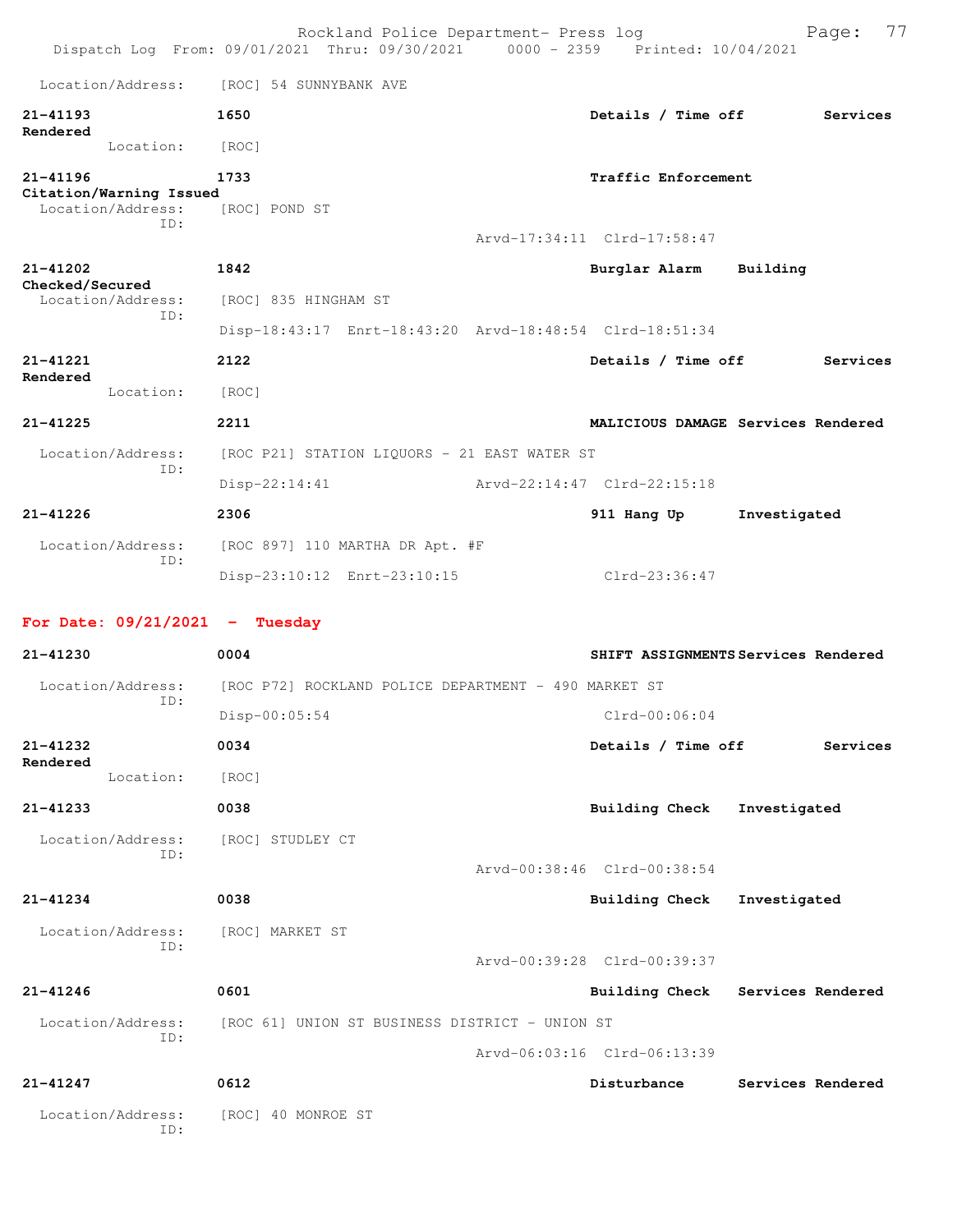|                                      | Rockland Police Department- Press log<br>Dispatch Log From: 09/01/2021 Thru: 09/30/2021 0000 - 2359 Printed: 10/04/2021 |                                    |                 | Page:             | 78 |
|--------------------------------------|-------------------------------------------------------------------------------------------------------------------------|------------------------------------|-----------------|-------------------|----|
|                                      | Disp-06:13:46 Enrt-06:13:54 Arvd-06:15:42 Clrd-06:20:07                                                                 |                                    |                 |                   |    |
| ID:                                  | Disp-06:13:52 Enrt-06:13:54 Arvd-06:15:46 Clrd-06:20:07                                                                 |                                    |                 |                   |    |
| 21-41250                             | 0644                                                                                                                    | Traffic Enforcement                |                 | Services          |    |
| Rendered<br>Location/Address:        | [ROC] POND ST                                                                                                           |                                    |                 |                   |    |
| ID:                                  |                                                                                                                         | Arvd-06:48:19 Clrd-07:15:27        |                 |                   |    |
| 21-41252                             | 0709                                                                                                                    | Detail                             |                 | Services Rendered |    |
| Location/Address:                    | [ROC] 383 SALEM ST                                                                                                      |                                    |                 |                   |    |
| $21 - 41254$                         | 0731                                                                                                                    | Detail                             |                 | Services Rendered |    |
| Location/Address:                    | [ROC] 685 SUMMER ST                                                                                                     |                                    |                 |                   |    |
| 21-41258                             | 0800                                                                                                                    | General Info Services Rendered     |                 |                   |    |
|                                      | Location/Address: [ROC P72] ROCKLAND POLICE DEPARTMENT - 490 MARKET ST                                                  |                                    |                 |                   |    |
| $21 - 41264$                         | 0800                                                                                                                    | Animal Complaint Services Rendered |                 |                   |    |
| Location/Address:                    | [ROC] 96 ARLINGTON ST                                                                                                   |                                    |                 |                   |    |
| 21-41260                             | 0859                                                                                                                    | Details / Time off                 |                 | Services          |    |
| Rendered<br>Location:                | [ROC]                                                                                                                   |                                    |                 |                   |    |
| $21 - 41261$                         | 0900                                                                                                                    | Details / Time off                 |                 | Services          |    |
| Rendered<br>Location:                | [ROC]                                                                                                                   |                                    |                 |                   |    |
| 21-41275                             | 1014                                                                                                                    | Traffic Enforcement                |                 | Services          |    |
| Rendered<br>Location/Address:<br>ID: | [ROC 416] 410 POND ST                                                                                                   |                                    |                 |                   |    |
|                                      |                                                                                                                         | Arvd-10:14:00 Clrd-10:41:53        |                 |                   |    |
| $21 - 41276$                         | 1014                                                                                                                    | Building Check Services Rendered   |                 |                   |    |
| Location/Address:<br>TD:             | [ROC] HINGHAM ST                                                                                                        |                                    |                 |                   |    |
|                                      | Disp-10:15:27                                                                                                           | $Clrd-10:15:38$                    |                 |                   |    |
| 21-41280<br>Citation/Warning Issued  | 1041                                                                                                                    | Motor Vehicle Stop                 |                 |                   |    |
| Location/Address:<br>ID:             | [ROC] 40 RESERVOIR PARK DR                                                                                              |                                    |                 |                   |    |
| ID:                                  |                                                                                                                         | Arvd-10:41:00 Clrd-11:29:33        |                 |                   |    |
|                                      | Disp-10:54:17 Enrt-10:54:21 Arvd-10:54:25 Clrd-11:21:31                                                                 |                                    |                 |                   |    |
| $21 - 41281$<br>Rendered             | 1047                                                                                                                    | Details / Time off                 |                 | Services          |    |
| Location:                            | [ROC]                                                                                                                   |                                    |                 |                   |    |
| 21-41285<br>Warning                  | 1124                                                                                                                    | Motor Vehicle Stop                 |                 | Verbal            |    |
| Location/Address:<br>ID:             | [ROC] 73 RESERVOIR PARK DR @ 141 WEYMOUTH ST                                                                            |                                    |                 |                   |    |
|                                      |                                                                                                                         | Arvd-11:24:00 Clrd-11:27:03        |                 |                   |    |
| 21-41294                             | 1237                                                                                                                    | General Info                       |                 | Services Rendered |    |
| Location/Address:                    | [ROC 70] WEBSTER PARK NURSING AND REHAB - 56 WEBSTER ST                                                                 |                                    |                 |                   |    |
| $21 - 41297$                         | 1303                                                                                                                    | General Info                       | Gone on arrival |                   |    |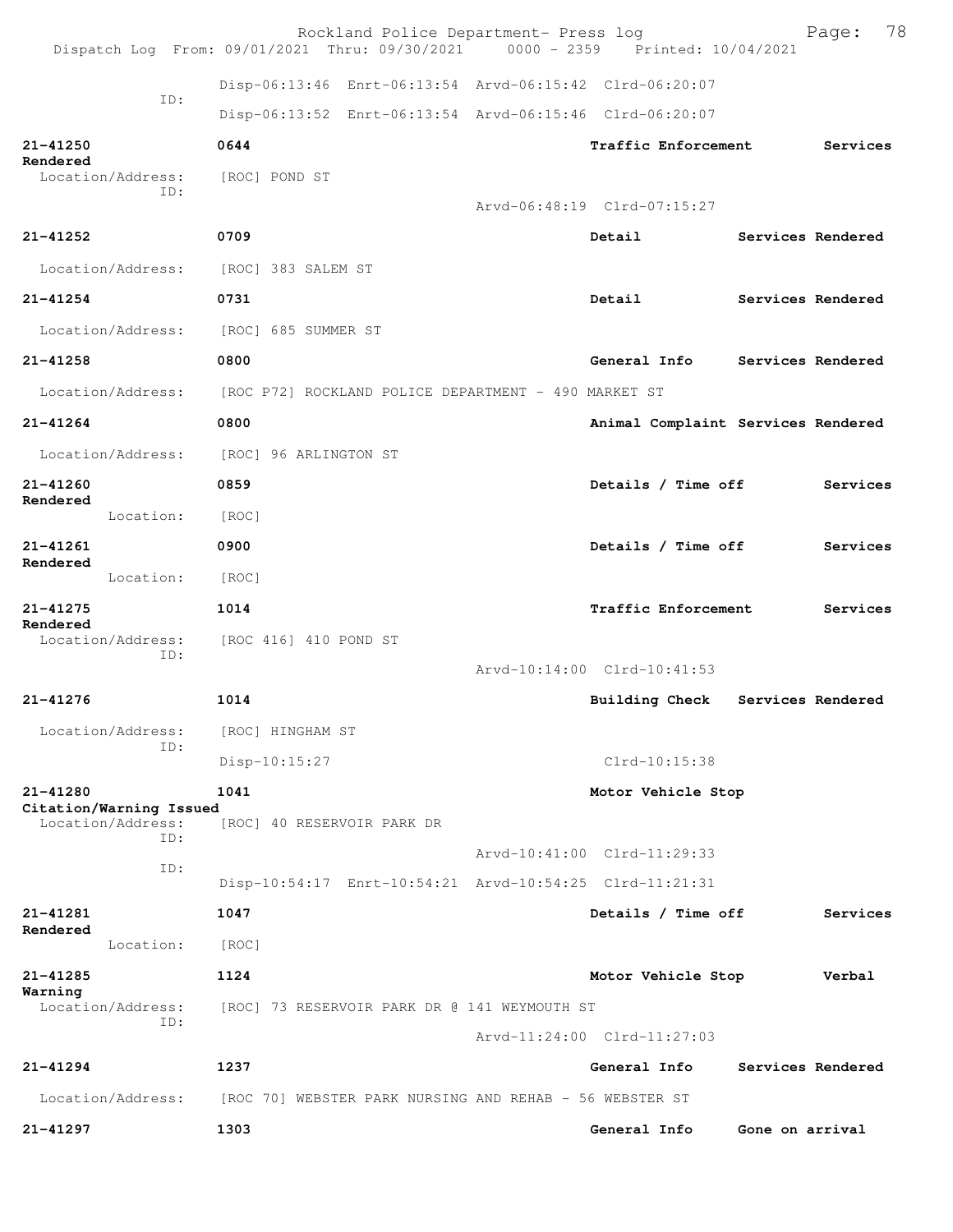|                                     | Rockland Police Department- Press log<br>Dispatch Log From: 09/01/2021 Thru: 09/30/2021 0000 - 2359 Printed: 10/04/2021 |                                     | Page:             | 79 |
|-------------------------------------|-------------------------------------------------------------------------------------------------------------------------|-------------------------------------|-------------------|----|
| Location/Address:                   | [ROC] DAMON RD                                                                                                          |                                     |                   |    |
| ID:                                 | Disp-13:05:56 Enrt-13:06:05 Arvd-13:06:09 Clrd-13:13:55                                                                 |                                     |                   |    |
| ID:                                 | Disp-13:06:22 Enrt-13:06:50 Arvd-13:06:52 Clrd-13:13:58                                                                 |                                     |                   |    |
| ID:                                 | Disp-13:06:22 Enrt-13:06:58                                                                                             | $Clrd-13:13:52$                     |                   |    |
| 21-41298                            | 1308                                                                                                                    | Animal Complaint Services Rendered  |                   |    |
| Location/Address:<br>ID:            | [ROC] 73 FOREST ST                                                                                                      | Arvd-13:08:00 Clrd-13:15:02         |                   |    |
| 21-41308                            | 1354                                                                                                                    | Details / Time off                  | Services          |    |
| Rendered<br>Location:               | [ROC]                                                                                                                   |                                     |                   |    |
| $21 - 41311$                        | 1426                                                                                                                    | Road Obstruction Services Rendered  |                   |    |
| Location/Address:                   | [ROC] 215 MARKET ST @ 13 CONCORD ST                                                                                     |                                     |                   |    |
| ID:                                 |                                                                                                                         | Arvd-14:26:00 Clrd-14:28:48         |                   |    |
| 21-41322                            | 1559                                                                                                                    | 911 Accidental Services Rendered    |                   |    |
| Location/Address:                   | [ROC 515] 135 FOREST ST                                                                                                 |                                     |                   |    |
| ID:                                 | Disp-16:01:51 Enrt-16:01:55 Arvd-16:07:00 Clrd-16:08:29                                                                 |                                     |                   |    |
| $21 - 41323$                        | 1609                                                                                                                    | SHIFT ASSIGNMENTS Services Rendered |                   |    |
| Location/Address:                   | [ROC P72] ROCKLAND POLICE DEPARTMENT - 490 MARKET ST                                                                    |                                     |                   |    |
| 21-41336                            | 1722                                                                                                                    | 911 Accidental Services Rendered    |                   |    |
| Location/Address:<br>ID:            | [ROC P67] LITTLE BANGKOK - 100 MARKET ST                                                                                |                                     |                   |    |
|                                     | Disp-17:22:18 Enrt-17:22:22 Arvd-17:22:24 Clrd-17:24:17                                                                 |                                     |                   |    |
| 21-41340                            | 1808                                                                                                                    | Time off                            | Services Rendered |    |
| Location:                           | [ROC]                                                                                                                   |                                     |                   |    |
| $21 - 41343$                        | 1821                                                                                                                    | 911 Accidental                      | Services Rendered |    |
| Location/Address:<br>TD:            | [ROC 69] SOUTH SHORE REHAB & NURSING - 115 NORTH AVE                                                                    |                                     |                   |    |
|                                     | Disp-18:24:01 Enrt-18:24:07 Arvd-18:31:48 Clrd-18:32:50                                                                 |                                     |                   |    |
| 21-41348                            | 1836                                                                                                                    | General Info                        | Services Rendered |    |
| Location/Address:                   | [ROC] 136 PLAIN ST @ 152 W WATER ST                                                                                     |                                     |                   |    |
| 21-41352                            | 1903                                                                                                                    | <b>Time off</b>                     | Services Rendered |    |
| Location:                           | [ROC]                                                                                                                   |                                     |                   |    |
| $21 - 41359$<br>Rendered            | 2003                                                                                                                    | Suspicious Activity                 | Services          |    |
| Location/Address:<br>ID:            | [ROC] LEWIS PARK                                                                                                        |                                     |                   |    |
|                                     | Disp-20:08:09 Enrt-20:08:25 Arvd-20:10:39 Clrd-20:15:36                                                                 |                                     |                   |    |
| 21-41360<br>Citation/Warning Issued | 2026                                                                                                                    | Motor Vehicle Stop                  |                   |    |
| Location/Address:<br>ID:            | [ROC] CENTRE AVE                                                                                                        |                                     |                   |    |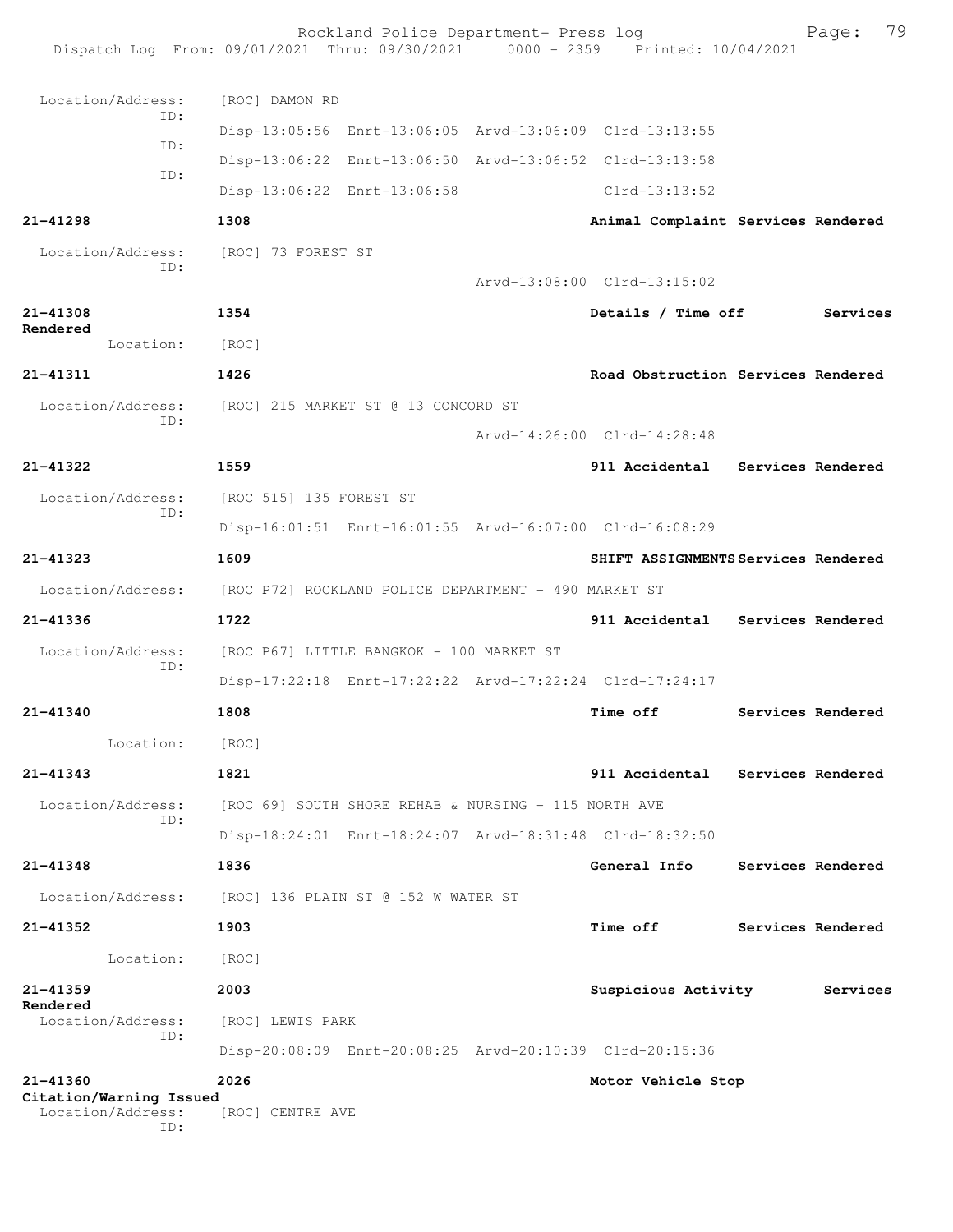Arvd-20:26:00 Clrd-20:30:55

| $21 - 41361$                             | 2042                                                    |                                     | Building Check Services Rendered |
|------------------------------------------|---------------------------------------------------------|-------------------------------------|----------------------------------|
| Location/Address:<br>TD:                 | [ROC] HINGHAM ST                                        |                                     |                                  |
|                                          |                                                         | $Arvd - 20:43:09$ $Clrd - 20:43:22$ |                                  |
| 21-41364                                 | 2125                                                    | Time off                            | Services Rendered                |
| Location:                                | [ROC]                                                   |                                     |                                  |
| $21 - 41363$                             | 2129                                                    | 911 Accidental                      | Unfounded                        |
| Location/Address:<br>ID:                 | [ROC 897] 110 MARTHA DR Apt. #F                         |                                     |                                  |
|                                          | Disp-21:30:42 Enrt-21:31:02 Arvd-21:36:09 Clrd-21:42:06 |                                     |                                  |
| 21-41365<br>Rendered                     | 2147                                                    | Suspicious Activity                 | Services                         |
| Location/Address:<br>ID:                 | [ROC P20] DUNKIN DONUTS - 21 EAST WATER ST              |                                     |                                  |
| ID:                                      | Disp-21:49:30 Enrt-21:51:22 Arvd-21:52:06 Clrd-21:56:35 |                                     |                                  |
|                                          | $Disp-21:51:14$                                         | Arvd-21:51:18 Clrd-21:56:32         |                                  |
| 21-41368                                 | 2303                                                    | <b>Building Check</b>               | Services Rendered                |
| Location/Address: [ROC] MARKET ST<br>ID: |                                                         |                                     |                                  |
|                                          |                                                         | Arvd-23:04:01 Clrd-23:04:13         |                                  |
| $21 - 41369$                             | 2304                                                    | <b>Building Check</b>               | Appears Secure                   |
| Location/Address:<br>ID:                 | [ROC] STUDLEY CT                                        |                                     |                                  |
|                                          |                                                         | Arvd-23:04:59 Clrd-23:05:34         |                                  |
| 21-41372                                 | 2316                                                    | <b>Time off</b>                     | Services Rendered                |
| Location:                                | [ROC]                                                   |                                     |                                  |
| $21 - 41373$                             | 2318                                                    | <b>Building Check</b>               | Services Rendered                |
| Location/Address:<br>ID:                 | [ROC] HINGHAM ST                                        |                                     |                                  |
|                                          |                                                         | Arvd-23:18:54 Clrd-23:19:47         |                                  |
| $21 - 41374$                             | 2321                                                    | 911 Accidental                      | Services Rendered                |
| Location/Address:<br>ID:                 | [ROC] 206 LIBERTY ST                                    |                                     |                                  |
|                                          | Disp-23:22:00 Enrt-23:22:02 Arvd-23:25:47 Clrd-23:26:49 |                                     |                                  |
| For Date: $09/22/2021$ - Wednesday       |                                                         |                                     |                                  |
| 21-41377                                 | 0000                                                    | SHIFT ASSIGNMENTSNo Service         |                                  |
| Location/Address:                        | [ROC P72] ROCKLAND POLICE DEPARTMENT - 490 MARKET ST    |                                     |                                  |
| ID:                                      |                                                         | Arvd-00:00:00 Clrd-00:08:51         |                                  |
| 21-41381                                 | 0041                                                    | Suspicious Activity                 | Sent On Way                      |
| ID:                                      | Location/Address: [ROC] 269 FOREST ST                   |                                     |                                  |
| ID:                                      |                                                         | Arvd-00:41:00 Clrd-00:56:22         |                                  |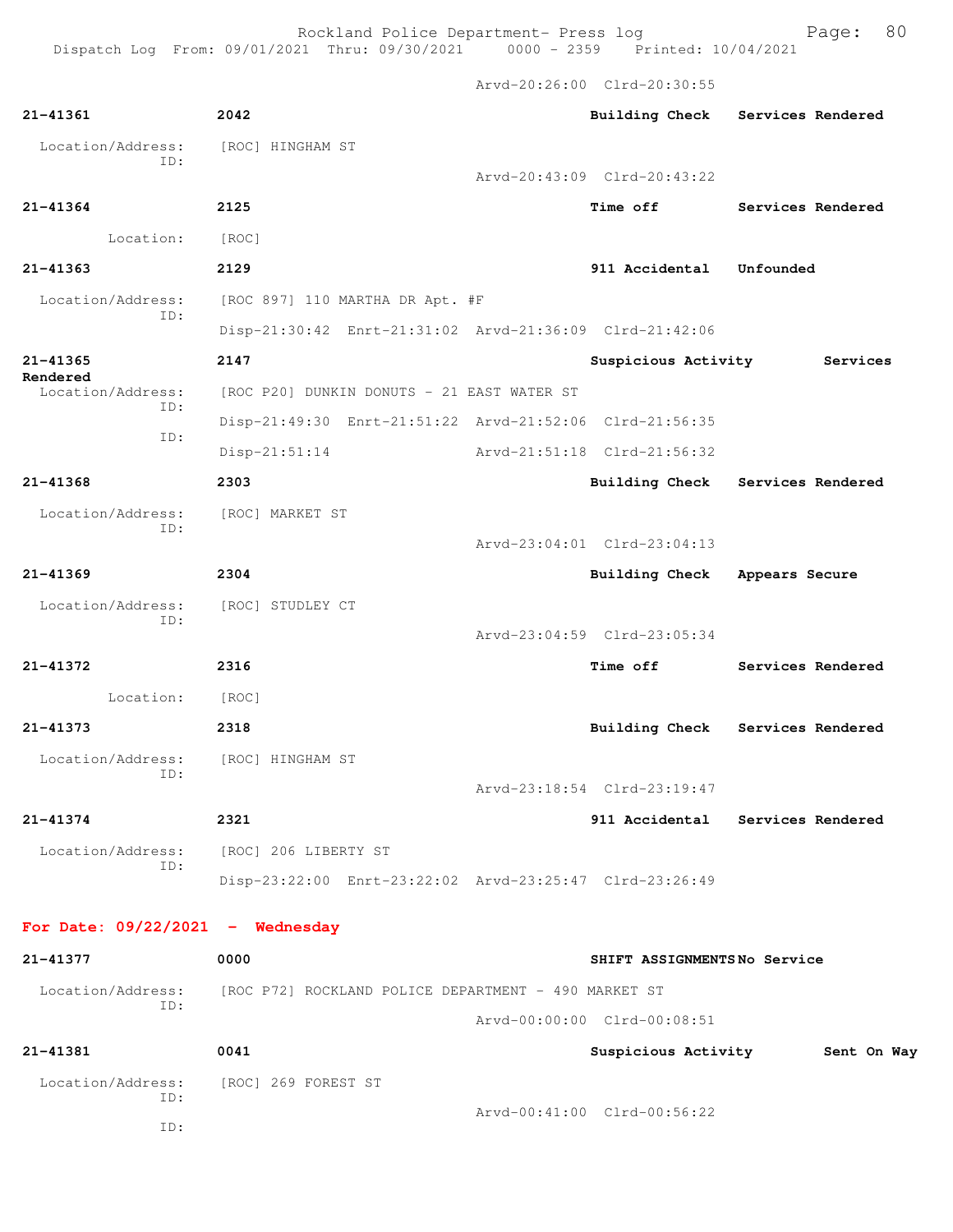| Disp-00:42:30 Enrt-00:46:02<br>$Clrd-00:56:22$<br>ID:<br>Disp-00:56:15<br>Arvd-00:56:20 Clrd-00:56:22<br>21-41393<br>0532<br>Unwanted Party Arrest (s) Made<br>Location/Address:<br>[ROC P47] BEST WESTERN - 909 HINGHAM ST<br>ID:<br>Arvd-05:32:00 Clrd-06:02:02<br>ID:<br>Disp-05:32:29 Enrt-05:36:34 Arvd-05:53:28 Clrd-06:02:02<br>ID:<br>Disp-05:36:41<br>Arvd-05:36:46 Clrd-06:02:02<br>Refer To Arrest:<br>21ROC-41393-AR<br>Arrest:<br>REYNO, GARY M<br>Address:<br>26 NORTH AVE ABINGTON, MA<br>24<br>Age:<br>Charges:<br>Default Warrant<br>Straight Warrant<br>Default Warrant<br>Straight Warrant<br>Straight Warrant<br>Default Warrant<br>Default Warrant<br>Straight Warrant<br>0602<br>21-41394<br>Motor Vehicle Stop<br>Verbal<br>Warning<br>Location/Address:<br>[ROC] 471 WEBSTER ST @ 7 MARKS ST<br>ID:<br>Disp-06:03:38 Enrt-06:03:42 Arvd-06:03:43 Clrd-06:06:15<br>ID:<br>$Disp-06:03:52$<br>Arvd-06:03:57 Clrd-06:06:15<br>0605<br>21-41395<br>Suspicious Activity<br>Investigated<br>Location/Address:<br>[ROC] 75 INDUSTRIAL WAY<br>ID:<br>Disp-06:06:29 Enrt-06:06:32 Arvd-06:11:32 Clrd-06:31:14<br>ID:<br>Disp-06:16:27 Enrt-06:16:29 Arvd-06:18:41 Clrd-06:31:14<br>ID:<br>Disp-06:16:32 Enrt-06:16:35 Arvd-06:18:43 Clrd-06:31:14<br>21-41399<br>0655<br>Suspicious Activity<br>Services<br>Rendered<br>Location/Address:<br>[ROC] HINGHAM ST<br>ID:<br>Arvd-06:55:00 Clrd-07:08:29<br>21-41400<br>0658<br>Burglar Alarm Cancelled Enroute<br>Location/Address:<br>[ROC P22] N & R AUTOMOTIVE - 31 EAST WATER ST<br>ID:<br>$Clrd-07:00:49$<br>Disp-06:59:57<br>$21 - 41403$<br>0716<br>Suspicious Activity<br>Services<br>Rendered<br>Location/Address:<br>[ROC] HINGHAM ST<br>ID:<br>Arvd-07:16:00 Clrd-07:38:02<br>21-41407<br>0800<br>Services Rendered<br>General Info<br>Location/Address:<br>[ROC P72] ROCKLAND POLICE DEPARTMENT - 490 MARKET ST<br>21-41408<br>0824<br>Prisoner Information<br>No Action<br>Required<br>Location/Address:<br>[HIN 1] HINGHAM COURT - 28 GEORGE WASHINGTON BLVD<br>ID: | Dispatch Log From: 09/01/2021 Thru: 09/30/2021 0000 - 2359 Printed: 10/04/2021 | Rockland Police Department- Press log |  | 81<br>Page: |
|----------------------------------------------------------------------------------------------------------------------------------------------------------------------------------------------------------------------------------------------------------------------------------------------------------------------------------------------------------------------------------------------------------------------------------------------------------------------------------------------------------------------------------------------------------------------------------------------------------------------------------------------------------------------------------------------------------------------------------------------------------------------------------------------------------------------------------------------------------------------------------------------------------------------------------------------------------------------------------------------------------------------------------------------------------------------------------------------------------------------------------------------------------------------------------------------------------------------------------------------------------------------------------------------------------------------------------------------------------------------------------------------------------------------------------------------------------------------------------------------------------------------------------------------------------------------------------------------------------------------------------------------------------------------------------------------------------------------------------------------------------------------------------------------------------------------------------------------------------------------------------------------------------------------------------------------------------------------------------------------------------------------------------------------|--------------------------------------------------------------------------------|---------------------------------------|--|-------------|
|                                                                                                                                                                                                                                                                                                                                                                                                                                                                                                                                                                                                                                                                                                                                                                                                                                                                                                                                                                                                                                                                                                                                                                                                                                                                                                                                                                                                                                                                                                                                                                                                                                                                                                                                                                                                                                                                                                                                                                                                                                              |                                                                                |                                       |  |             |
|                                                                                                                                                                                                                                                                                                                                                                                                                                                                                                                                                                                                                                                                                                                                                                                                                                                                                                                                                                                                                                                                                                                                                                                                                                                                                                                                                                                                                                                                                                                                                                                                                                                                                                                                                                                                                                                                                                                                                                                                                                              |                                                                                |                                       |  |             |
|                                                                                                                                                                                                                                                                                                                                                                                                                                                                                                                                                                                                                                                                                                                                                                                                                                                                                                                                                                                                                                                                                                                                                                                                                                                                                                                                                                                                                                                                                                                                                                                                                                                                                                                                                                                                                                                                                                                                                                                                                                              |                                                                                |                                       |  |             |
|                                                                                                                                                                                                                                                                                                                                                                                                                                                                                                                                                                                                                                                                                                                                                                                                                                                                                                                                                                                                                                                                                                                                                                                                                                                                                                                                                                                                                                                                                                                                                                                                                                                                                                                                                                                                                                                                                                                                                                                                                                              |                                                                                |                                       |  |             |
|                                                                                                                                                                                                                                                                                                                                                                                                                                                                                                                                                                                                                                                                                                                                                                                                                                                                                                                                                                                                                                                                                                                                                                                                                                                                                                                                                                                                                                                                                                                                                                                                                                                                                                                                                                                                                                                                                                                                                                                                                                              |                                                                                |                                       |  |             |
|                                                                                                                                                                                                                                                                                                                                                                                                                                                                                                                                                                                                                                                                                                                                                                                                                                                                                                                                                                                                                                                                                                                                                                                                                                                                                                                                                                                                                                                                                                                                                                                                                                                                                                                                                                                                                                                                                                                                                                                                                                              |                                                                                |                                       |  |             |
|                                                                                                                                                                                                                                                                                                                                                                                                                                                                                                                                                                                                                                                                                                                                                                                                                                                                                                                                                                                                                                                                                                                                                                                                                                                                                                                                                                                                                                                                                                                                                                                                                                                                                                                                                                                                                                                                                                                                                                                                                                              |                                                                                |                                       |  |             |
|                                                                                                                                                                                                                                                                                                                                                                                                                                                                                                                                                                                                                                                                                                                                                                                                                                                                                                                                                                                                                                                                                                                                                                                                                                                                                                                                                                                                                                                                                                                                                                                                                                                                                                                                                                                                                                                                                                                                                                                                                                              |                                                                                |                                       |  |             |
|                                                                                                                                                                                                                                                                                                                                                                                                                                                                                                                                                                                                                                                                                                                                                                                                                                                                                                                                                                                                                                                                                                                                                                                                                                                                                                                                                                                                                                                                                                                                                                                                                                                                                                                                                                                                                                                                                                                                                                                                                                              |                                                                                |                                       |  |             |
|                                                                                                                                                                                                                                                                                                                                                                                                                                                                                                                                                                                                                                                                                                                                                                                                                                                                                                                                                                                                                                                                                                                                                                                                                                                                                                                                                                                                                                                                                                                                                                                                                                                                                                                                                                                                                                                                                                                                                                                                                                              |                                                                                |                                       |  |             |
|                                                                                                                                                                                                                                                                                                                                                                                                                                                                                                                                                                                                                                                                                                                                                                                                                                                                                                                                                                                                                                                                                                                                                                                                                                                                                                                                                                                                                                                                                                                                                                                                                                                                                                                                                                                                                                                                                                                                                                                                                                              |                                                                                |                                       |  |             |
|                                                                                                                                                                                                                                                                                                                                                                                                                                                                                                                                                                                                                                                                                                                                                                                                                                                                                                                                                                                                                                                                                                                                                                                                                                                                                                                                                                                                                                                                                                                                                                                                                                                                                                                                                                                                                                                                                                                                                                                                                                              |                                                                                |                                       |  |             |
|                                                                                                                                                                                                                                                                                                                                                                                                                                                                                                                                                                                                                                                                                                                                                                                                                                                                                                                                                                                                                                                                                                                                                                                                                                                                                                                                                                                                                                                                                                                                                                                                                                                                                                                                                                                                                                                                                                                                                                                                                                              |                                                                                |                                       |  |             |
|                                                                                                                                                                                                                                                                                                                                                                                                                                                                                                                                                                                                                                                                                                                                                                                                                                                                                                                                                                                                                                                                                                                                                                                                                                                                                                                                                                                                                                                                                                                                                                                                                                                                                                                                                                                                                                                                                                                                                                                                                                              |                                                                                |                                       |  |             |
|                                                                                                                                                                                                                                                                                                                                                                                                                                                                                                                                                                                                                                                                                                                                                                                                                                                                                                                                                                                                                                                                                                                                                                                                                                                                                                                                                                                                                                                                                                                                                                                                                                                                                                                                                                                                                                                                                                                                                                                                                                              |                                                                                |                                       |  |             |
|                                                                                                                                                                                                                                                                                                                                                                                                                                                                                                                                                                                                                                                                                                                                                                                                                                                                                                                                                                                                                                                                                                                                                                                                                                                                                                                                                                                                                                                                                                                                                                                                                                                                                                                                                                                                                                                                                                                                                                                                                                              |                                                                                |                                       |  |             |
|                                                                                                                                                                                                                                                                                                                                                                                                                                                                                                                                                                                                                                                                                                                                                                                                                                                                                                                                                                                                                                                                                                                                                                                                                                                                                                                                                                                                                                                                                                                                                                                                                                                                                                                                                                                                                                                                                                                                                                                                                                              |                                                                                |                                       |  |             |
|                                                                                                                                                                                                                                                                                                                                                                                                                                                                                                                                                                                                                                                                                                                                                                                                                                                                                                                                                                                                                                                                                                                                                                                                                                                                                                                                                                                                                                                                                                                                                                                                                                                                                                                                                                                                                                                                                                                                                                                                                                              |                                                                                |                                       |  |             |
|                                                                                                                                                                                                                                                                                                                                                                                                                                                                                                                                                                                                                                                                                                                                                                                                                                                                                                                                                                                                                                                                                                                                                                                                                                                                                                                                                                                                                                                                                                                                                                                                                                                                                                                                                                                                                                                                                                                                                                                                                                              |                                                                                |                                       |  |             |
|                                                                                                                                                                                                                                                                                                                                                                                                                                                                                                                                                                                                                                                                                                                                                                                                                                                                                                                                                                                                                                                                                                                                                                                                                                                                                                                                                                                                                                                                                                                                                                                                                                                                                                                                                                                                                                                                                                                                                                                                                                              |                                                                                |                                       |  |             |
|                                                                                                                                                                                                                                                                                                                                                                                                                                                                                                                                                                                                                                                                                                                                                                                                                                                                                                                                                                                                                                                                                                                                                                                                                                                                                                                                                                                                                                                                                                                                                                                                                                                                                                                                                                                                                                                                                                                                                                                                                                              |                                                                                |                                       |  |             |
|                                                                                                                                                                                                                                                                                                                                                                                                                                                                                                                                                                                                                                                                                                                                                                                                                                                                                                                                                                                                                                                                                                                                                                                                                                                                                                                                                                                                                                                                                                                                                                                                                                                                                                                                                                                                                                                                                                                                                                                                                                              |                                                                                |                                       |  |             |
|                                                                                                                                                                                                                                                                                                                                                                                                                                                                                                                                                                                                                                                                                                                                                                                                                                                                                                                                                                                                                                                                                                                                                                                                                                                                                                                                                                                                                                                                                                                                                                                                                                                                                                                                                                                                                                                                                                                                                                                                                                              |                                                                                |                                       |  |             |
|                                                                                                                                                                                                                                                                                                                                                                                                                                                                                                                                                                                                                                                                                                                                                                                                                                                                                                                                                                                                                                                                                                                                                                                                                                                                                                                                                                                                                                                                                                                                                                                                                                                                                                                                                                                                                                                                                                                                                                                                                                              |                                                                                |                                       |  |             |
|                                                                                                                                                                                                                                                                                                                                                                                                                                                                                                                                                                                                                                                                                                                                                                                                                                                                                                                                                                                                                                                                                                                                                                                                                                                                                                                                                                                                                                                                                                                                                                                                                                                                                                                                                                                                                                                                                                                                                                                                                                              |                                                                                |                                       |  |             |
|                                                                                                                                                                                                                                                                                                                                                                                                                                                                                                                                                                                                                                                                                                                                                                                                                                                                                                                                                                                                                                                                                                                                                                                                                                                                                                                                                                                                                                                                                                                                                                                                                                                                                                                                                                                                                                                                                                                                                                                                                                              |                                                                                |                                       |  |             |
|                                                                                                                                                                                                                                                                                                                                                                                                                                                                                                                                                                                                                                                                                                                                                                                                                                                                                                                                                                                                                                                                                                                                                                                                                                                                                                                                                                                                                                                                                                                                                                                                                                                                                                                                                                                                                                                                                                                                                                                                                                              |                                                                                |                                       |  |             |
|                                                                                                                                                                                                                                                                                                                                                                                                                                                                                                                                                                                                                                                                                                                                                                                                                                                                                                                                                                                                                                                                                                                                                                                                                                                                                                                                                                                                                                                                                                                                                                                                                                                                                                                                                                                                                                                                                                                                                                                                                                              |                                                                                |                                       |  |             |
|                                                                                                                                                                                                                                                                                                                                                                                                                                                                                                                                                                                                                                                                                                                                                                                                                                                                                                                                                                                                                                                                                                                                                                                                                                                                                                                                                                                                                                                                                                                                                                                                                                                                                                                                                                                                                                                                                                                                                                                                                                              |                                                                                |                                       |  |             |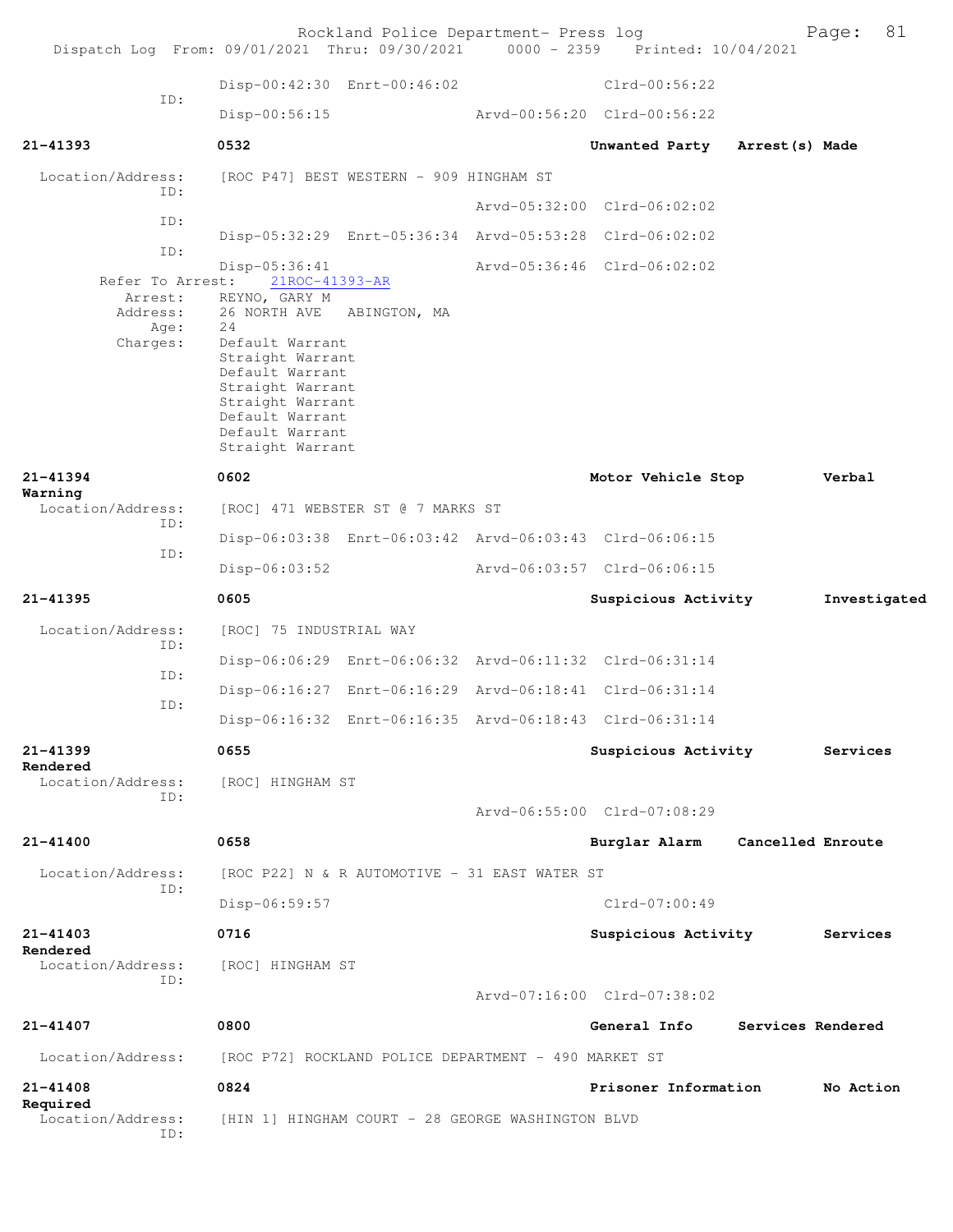Rockland Police Department- Press log Fage: 82 Dispatch Log From: 09/01/2021 Thru: 09/30/2021 0000 - 2359 Printed: 10/04/2021 Disp-08:25:41 Enrt-08:25:49 Clrd-10:32:01 **21-41413 0849 Building Check Services Rendered** Location/Address: [ROC] HINGHAM ST ID: Arvd-08:50:36 Clrd-08:50:49 **21-41414 0904 Details / Time off No Service** Location: [ROC] **21-41415 0918 911 Accidental Unfounded**  Location/Address: [ROC] 476 MARKET ST ID: Disp-09:20:32 Enrt-09:20:37 Clrd-09:42:31 **21-41421 0936 Assist Public - KEEP PEACE Services Rendered**  Location/Address: [ROC 116] 261 UNION ST Apt. #49 ID: Disp-09:39:32 Arvd-09:43:58 Clrd-10:05:34 ID: Disp-09:39:37 Clrd-09:44:07 ID: Disp-09:43:53 Enrt-09:44:01 Clrd-10:05:38 **21-41422 0946 General Info Services Rendered** Location/Address: [ROC P72] ROCKLAND POLICE DEPARTMENT - 490 MARKET ST **21-41430 1030 Traffic Enforcement No Action Required**  Location/Address: [ROC] POND ST ID: Arvd-10:30:00 Clrd-10:48:58 **21-41431 1038 Vehicle Maintenance No Service** Location/Address: [ROC P72] ROCKLAND POLICE DEPARTMENT - 490 MARKET ST **21-41440 1125 Assist Public No Service** Location/Address: [ROC] 269 FOREST ST **21-41441 1142 Follow-Up Investigation Services Rendered**  Location/Address: [ROC] FOREST ST ID: Arvd-11:42:53 Clrd-11:54:48 **21-41443 1153 Animal Complaint Services Rendered** Location/Address: [ROC] RESERVOIR PARK DR ID: Arvd-11:53:00 Clrd-12:56:14 **21-41444 1155 Details / Time off Services Rendered**  Location: [ROC] **21-41445 1200 Assist Public Services Rendered** Location/Address: [ROC P72] ROCKLAND POLICE DEPARTMENT - 490 MARKET ST **21-41446 1208 Building Check Services Rendered** Location/Address: [ROC] HINGHAM ST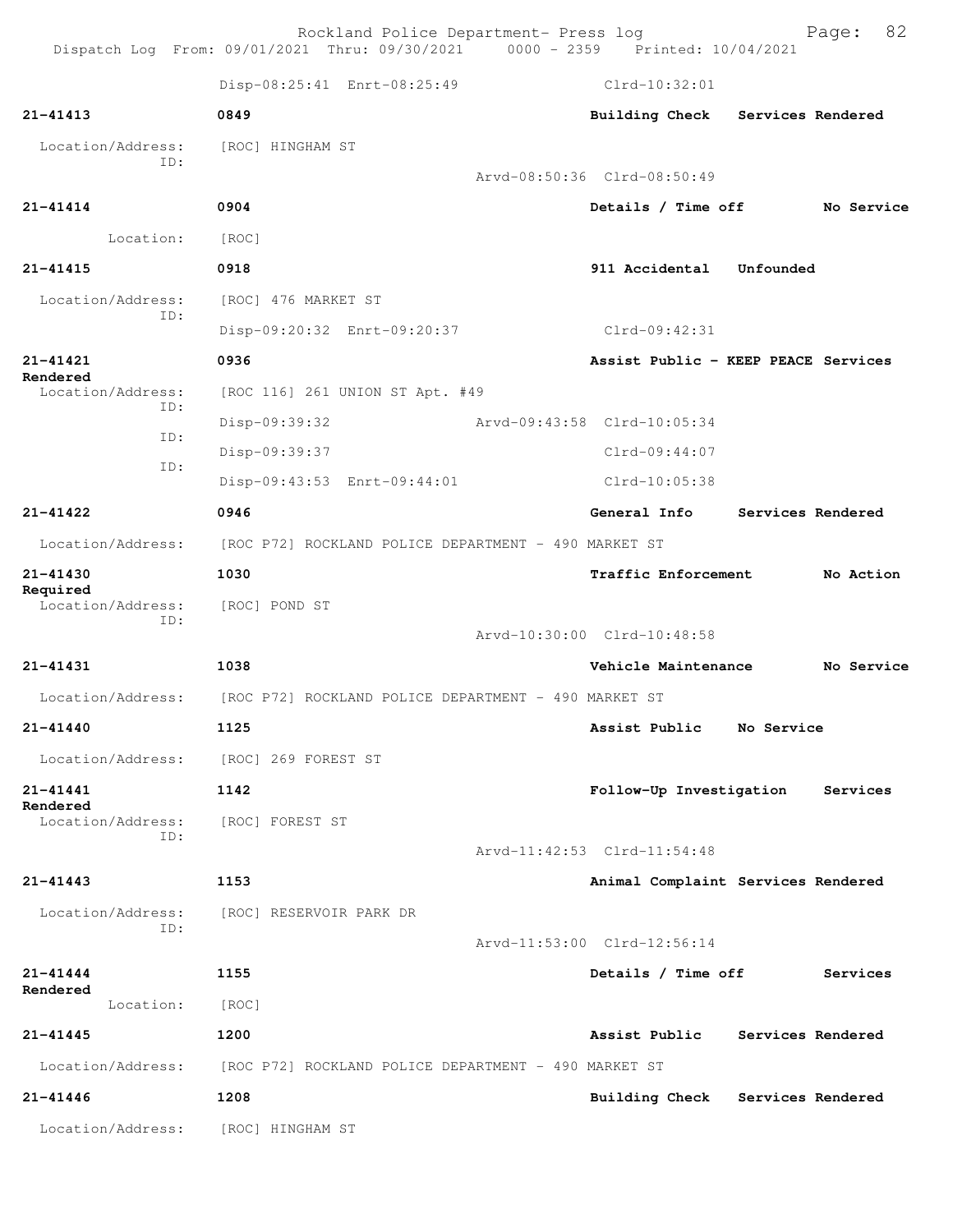Rockland Police Department- Press log entitled and Page: 83 Dispatch Log From: 09/01/2021 Thru: 09/30/2021 0000 - 2359 Printed: 10/04/2021

ID:

|                                                  |                                                                        | Arvd-12:08:54 Clrd-12:09:11         |              |                   |
|--------------------------------------------------|------------------------------------------------------------------------|-------------------------------------|--------------|-------------------|
| 21-41451<br>Rendered                             | 1238                                                                   | Larceny / Forgery/ Fraud Services   |              |                   |
| Location/Address:<br>ID:                         | [ROC 771] 5 LEAH DR                                                    |                                     |              |                   |
| ID:                                              | Disp-12:43:22                                                          | Arvd-12:44:40 Clrd-12:56:22         |              |                   |
|                                                  | Disp-12:46:59 Enrt-12:47:02 Arvd-12:50:59 Clrd-13:03:29                |                                     |              |                   |
| 21-41462                                         | 1343                                                                   | 911 Hang Up                         | Investigated |                   |
| Location/Address:                                | [ROC] 6 NELSON RD                                                      |                                     |              |                   |
| ID:                                              | Disp-13:49:48 Enrt-13:50:24                                            | Clrd-13:56:18                       |              |                   |
| ID:                                              | Disp-13:54:26 Enrt-13:54:30 Arvd-14:01:10 Clrd-14:02:12                |                                     |              |                   |
| 21-41461                                         | 1346                                                                   | Details / Time off                  |              | Services          |
| Rendered<br>Location:                            | [ROC]                                                                  |                                     |              |                   |
| $21 - 41467$                                     | 1425                                                                   | Building Check Services Rendered    |              |                   |
| Location/Address: [ROC] HINGHAM ST               |                                                                        |                                     |              |                   |
| ID:                                              |                                                                        | Arvd-14:36:48 Clrd-14:37:05         |              |                   |
| 21-41466                                         | 1428                                                                   | Vehicle Maintenance                 |              | Services          |
| Rendered                                         | Location/Address: [ROC P72] ROCKLAND POLICE DEPARTMENT - 490 MARKET ST |                                     |              |                   |
| 21-41469                                         | 1450                                                                   | Details / Time off                  |              | Services          |
| Rendered<br>Location:                            | [ROC]                                                                  |                                     |              |                   |
| 21-41474                                         | 1524                                                                   | Details / Time off                  |              | Services          |
| Rendered<br>Location:                            | [ROC]                                                                  |                                     |              |                   |
| 21-41476                                         | 1600                                                                   | SHIFT ASSIGNMENTS Services Rendered |              |                   |
|                                                  | Location/Address: [ROC P72] ROCKLAND POLICE DEPARTMENT - 490 MARKET ST |                                     |              |                   |
| 21-41477                                         | 1609                                                                   | Details / Time off                  |              | Services          |
| Rendered<br>Location:                            | [ROC]                                                                  |                                     |              |                   |
| 21-41479                                         | 1631                                                                   | <b>Identity Theft</b>               |              | Services Rendered |
| Location/Address:                                | [ROC] 45 REED ST                                                       |                                     |              |                   |
| ID:                                              | $Disp-16:35:48$                                                        | $Clrd-16:36:17$                     |              |                   |
| 21-41478                                         | 1634                                                                   | Health & Welfare Check              |              | Services          |
| Rendered<br>Location/Address:                    | [ROC 178] 89 PLEASANT ST Apt. #R                                       |                                     |              |                   |
| ID:                                              |                                                                        | Clrd-16:47:03                       |              |                   |
| ID:                                              | Disp-16:37:23 Enrt-16:37:32                                            |                                     |              |                   |
|                                                  | Disp-16:37:23 Enrt-16:37:30 Arvd-16:39:22 Clrd-16:46:59                |                                     |              |                   |
| 21-41481<br>Checked/Secured<br>Location/Address: | 1655<br>[ROC] HINGHAM ST                                               | <b>Building Check</b>               | Building     |                   |
| ID:                                              |                                                                        | Arvd-16:56:11 Clrd-16:56:32         |              |                   |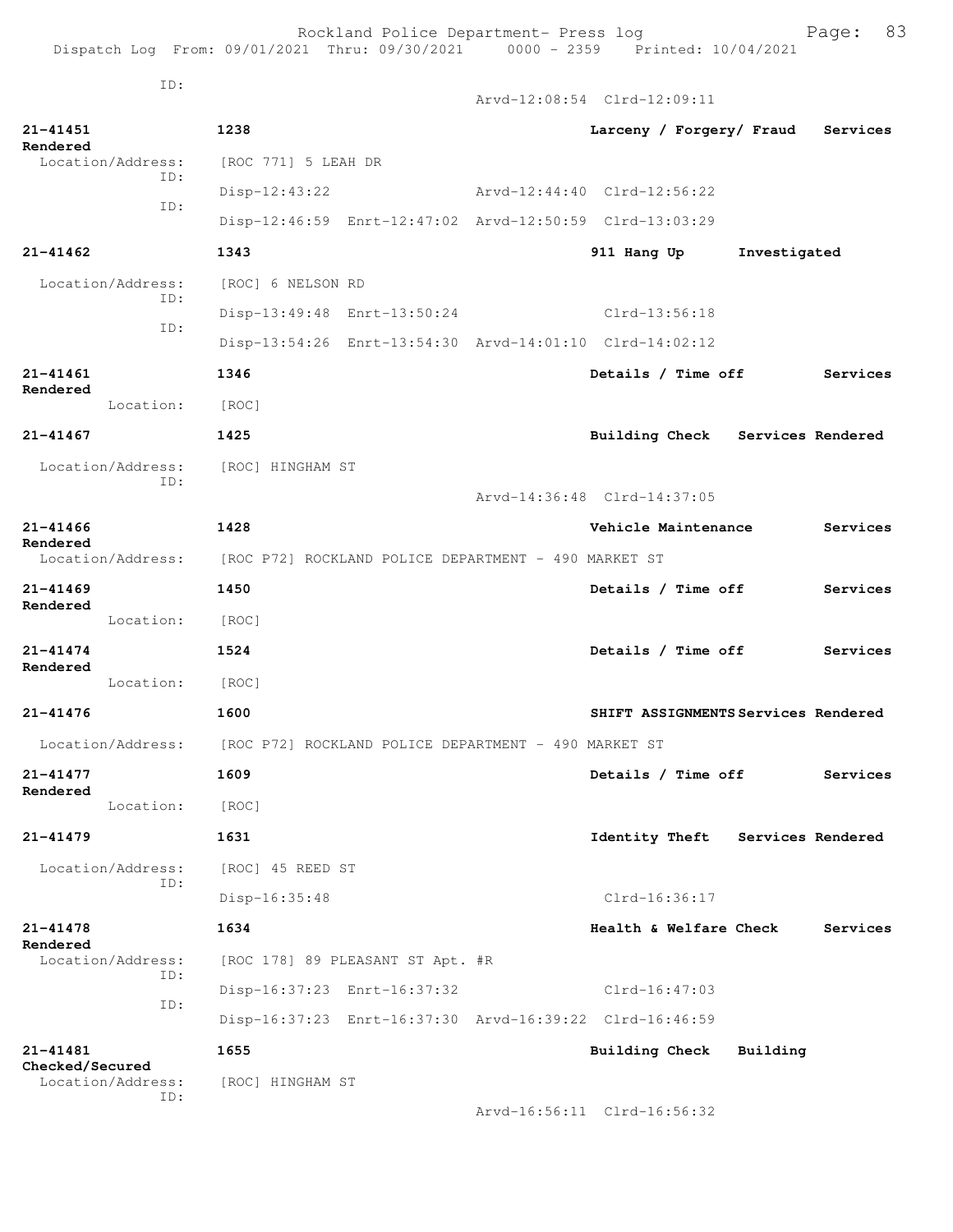**21-41482 1656 Traffic Enforcement No Action Required**  Location/Address: [ROC] POND ST ID: Arvd-16:57:33 Clrd-17:28:21 **21-41487 1725 Motor Vehicle Complaint Gone on arrival**  Location/Address: [ROC] ROUTE 3 OFF RAMP - HINGHAM ST ID: Disp-17:27:18 Enrt-17:27:20 Arvd-17:34:18 Clrd-17:39:41 **21-41489 1740 911 Accidental Services Rendered** Location/Address: [ROC] 112 ARLINGTON ST @ 96 W WATER ST ID: Disp-17:42:47 Enrt-17:43:21 Arvd-17:44:25 Clrd-17:48:36 **21-41491 1745 Animal Complaint Services Rendered** Location/Address: [ROC 1065] 92 MARTHA DR Apt. #D ID: Disp-17:50:07 Enrt-17:50:15 Arvd-17:53:10 Clrd-17:58:35 **21-41492 1755 Details / Time off Services Rendered**  Location: [ROC] **21-41500 1927 911 Accidental Services Rendered** Location/Address: [ROC P45] COMFORT INN - 850 HINGHAM ST ID: Disp-19:29:48 Enrt-19:29:51 Arvd-19:32:02 Clrd-19:40:43 ID: Disp-19:30:18 Enrt-19:30:23 Arvd-19:36:28 Clrd-19:40:43 **21-41501 1931 General Incident Services Rendered** Location/Address: [ROC] J A DUNN MEM DR<br>TD: ID: Disp-19:33:34 Enrt-19:34:31 Arvd-19:34:33 Clrd-19:42:51 **21-41505 1946 Unwanted Party Gone on arrival** Location/Address: [ROC] WENDY'S - 1111 HINGHAM ST ID: Disp-19:51:55 Enrt-19:51:58 Arvd-19:55:17 Clrd-19:58:16 **21-41507 1950 Unwanted Party Services Rendered** Location/Address: [ROC P51] DOUBLE TREE - 929 HINGHAM ST ID: Disp-19:52:07 Enrt-19:52:12 Arvd-19:56:04 Clrd-20:09:54 ID: Disp-19:52:44 Enrt-19:52:46 Arvd-19:56:11 Clrd-20:09:54 ID: Disp-19:59:05 Enrt-19:59:08 Arvd-19:59:09 Clrd-20:09:54 **21-41511 2034 Motor Vehicle Stop Verbal Warning**  Location/Address: [ROC] 131 PLAIN ST @ 135 GROVE ST ID: Arvd-20:34:00 Clrd-20:38:43 **21-41512 2044 Building Check Building Checked/Secured**  Location/Address: [ROC] HINGHAM ST ID: Arvd-20:44:42 Clrd-20:44:58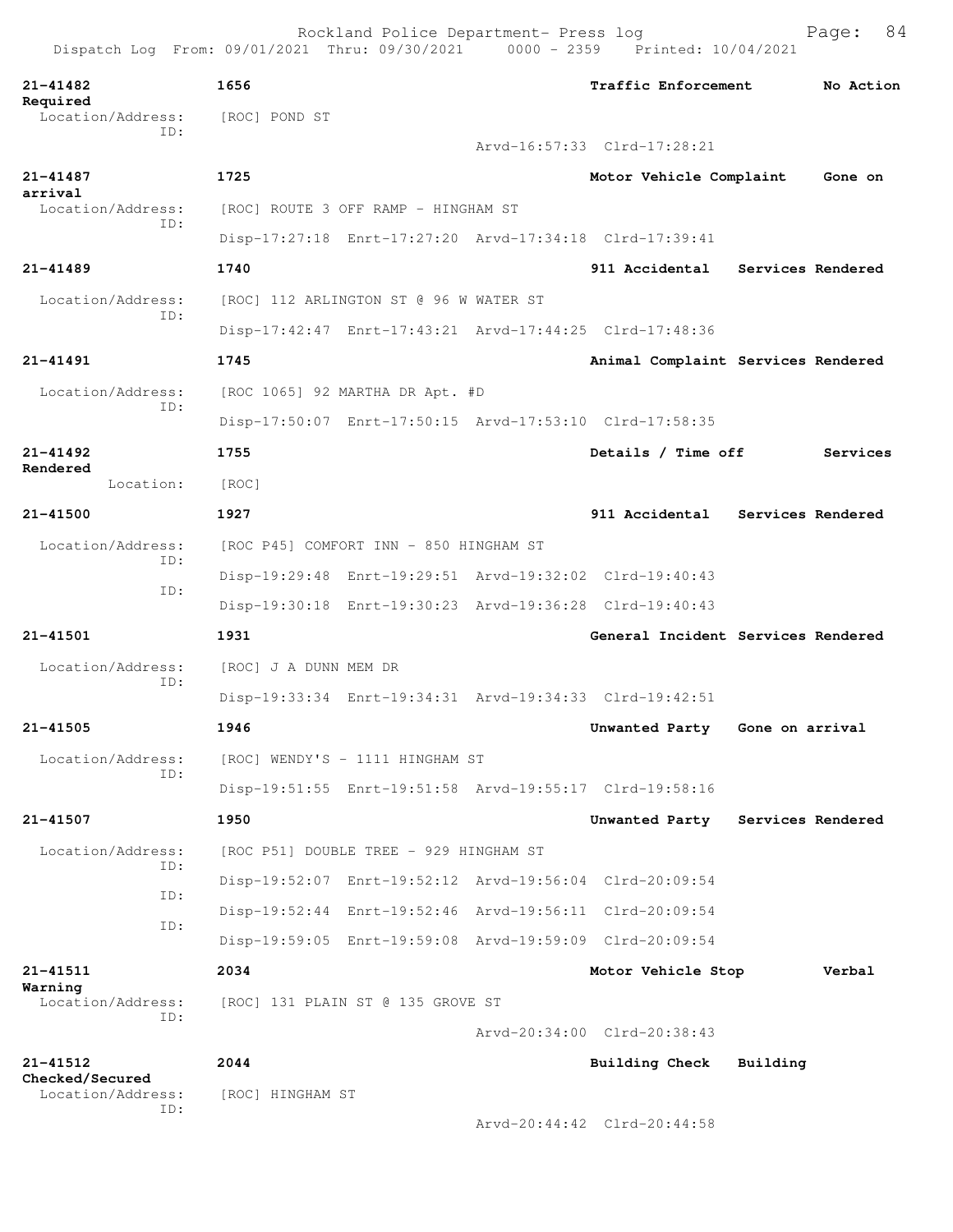| Dispatch Log From: 09/01/2021 Thru: 09/30/2021 0000 - 2359 Printed: 10/04/2021 |                  | Rockland Police Department- Press log                   |                             | 85<br>Page:       |
|--------------------------------------------------------------------------------|------------------|---------------------------------------------------------|-----------------------------|-------------------|
| $21 - 41513$<br>Checked/Secured                                                | 2045             |                                                         | Building Check Building     |                   |
| Location/Address:<br>TD:                                                       | [ROC] MARKET ST  |                                                         |                             |                   |
|                                                                                |                  |                                                         | Arvd-20:45:45 Clrd-20:46:06 |                   |
| $21 - 41514$                                                                   | 2046             |                                                         | <b>Building Check</b>       | Appears Secure    |
| Location/Address: [ROC] STUDLEY CT<br>ID:                                      |                  |                                                         |                             |                   |
|                                                                                |                  |                                                         | Arvd-20:46:45 Clrd-20:47:02 |                   |
| $21 - 41518$                                                                   | 2155             |                                                         | Detail                      | No Service        |
| Location/Address:                                                              | [ROC] HINGHAM ST |                                                         |                             |                   |
| $21 - 41519$                                                                   | 2200             |                                                         | Details / Time off          | No Service        |
| Location:                                                                      | [ROC]            |                                                         |                             |                   |
| $21 - 41520$                                                                   | 2213             |                                                         | Disturbance                 | Services Rendered |
| Location/Address:                                                              |                  | [ROC 340] 92 WEST WATER ST Apt. #A                      |                             |                   |
| TD:<br>TD:                                                                     |                  | Disp-22:14:50 Enrt-22:14:56 Arvd-22:15:18 Clrd-22:45:50 |                             |                   |
| TD:                                                                            |                  | Disp-22:14:50 Enrt-22:15:00 Arvd-22:19:25 Clrd-22:38:25 |                             |                   |
|                                                                                |                  | Disp-22:15:48 Enrt-22:15:50 Arvd-22:18:57 Clrd-22:19:00 |                             |                   |
| ID:                                                                            |                  | Disp-22:19:12 Enrt-22:19:15 Arvd-22:19:19 Clrd-22:45:50 |                             |                   |
| $21 - 41525$<br>Checked/Secured                                                | 2308             |                                                         | <b>Building Check</b>       | Building          |
| Location/Address:                                                              | [ROC] HINGHAM ST |                                                         |                             |                   |
| ID:                                                                            |                  |                                                         | Arvd-23:08:26 Clrd-23:08:40 |                   |

**For Date: 09/23/2021 - Thursday**

| $21 - 41527$             | 0000                                                                                       | SHIFT ASSIGNMENTSNo Service    |          |
|--------------------------|--------------------------------------------------------------------------------------------|--------------------------------|----------|
| Location/Address:<br>TD: | [ROC P72] ROCKLAND POLICE DEPARTMENT - 490 MARKET ST                                       |                                |          |
|                          |                                                                                            | Arvd-00:00:00 Clrd-00:06:33    |          |
| $21 - 41538$<br>Warning  | 0233                                                                                       | Motor Vehicle Stop             | Verbal   |
| Location/Address:<br>TD: | [ROC] 133 WEST WATER ST                                                                    |                                |          |
|                          |                                                                                            | Arvd-02:33:00 Clrd-02:36:01    |          |
| $21 - 41542$<br>Rendered | 0513                                                                                       | Traffic Enforcement            | Services |
| Location/Address:<br>ID: | [ROC] POND ST                                                                              |                                |          |
|                          |                                                                                            | Arvd-05:14:20 Clrd-05:27:54    |          |
| $21 - 41543$             | 0519                                                                                       | Unwanted Party Arrest (s) Made |          |
| Location/Address:<br>ID: | [ROC] 71 SUMMIT ST                                                                         |                                |          |
| TD:                      |                                                                                            | Arvd-05:19:00 Clrd-05:36:14    |          |
|                          | Disp-05:22:04 Enrt-05:25:16 Arvd-05:25:19 Clrd-05:36:08                                    |                                |          |
| TD:                      | Disp-05:29:41 Enrt-05:29:45 Arvd-05:32:56 Clrd-06:52:17<br>Refer To Arrest: 21ROC-41543-AR |                                |          |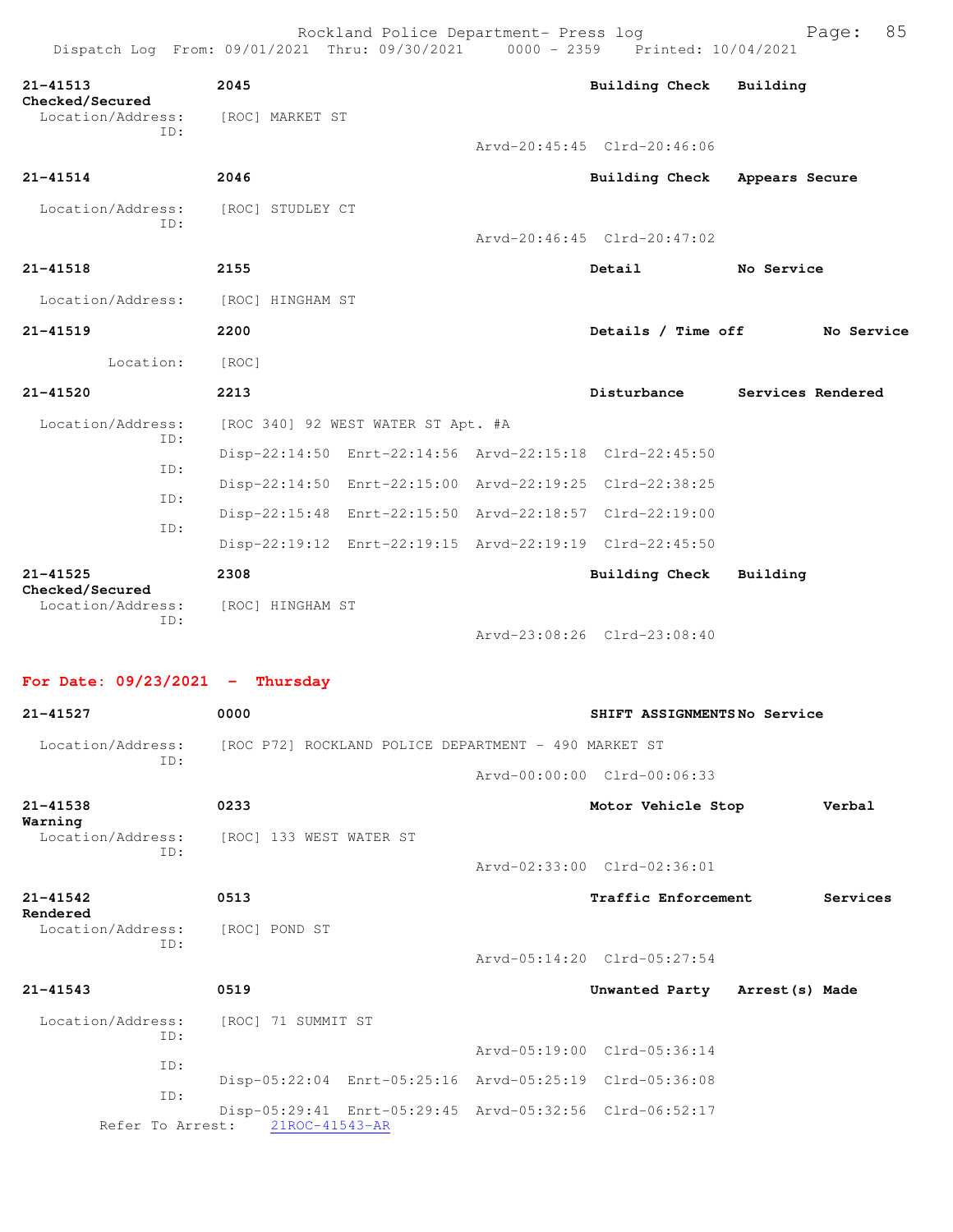Rockland Police Department- Press log Freed Page: 86 Dispatch Log From: 09/01/2021 Thru: 09/30/2021 0000 - 2359 Printed: 10/04/2021 Arrest: FLYNN, CARA Address: 71 SUMMIT ST ROCKLAND, MA Age: 28 Charges: Straight Warrant Default Warrant Default Warrant Default Warrant Default Warrant Default Warrant Default Warrant **21-41545 0602 Building Check Services Rendered** Location/Address: [ROC] UNION ST ID: Arvd-06:04:02 Clrd-06:27:28 **21-41551 0654 General Incident No Service** Location/Address: [ROC 222] SERONO LABS - 1 TECHNOLOGY PL ID: Disp-06:56:15 Enrt-06:56:19 Arvd-06:56:20 Clrd-07:04:53 **21-41555 0719 Prisioner Transport Services Rendered**  Location/Address: [ROC] MARKET ST ID: Arvd-07:19:00 Clrd-08:53:13 ID: Disp-08:51:45 Enrt-08:51:53 Arvd-08:53:15 Clrd-10:46:05 **21-41559 0747 MVA Property Damage Only Report Follows**  Location/Address: [ROC 206] 51 MAPLE ST ID: Disp-07:50:12 Enrt-07:50:18 Clrd-07:51:39 ID: Disp-07:56:05 Enrt-07:56:11 Arvd-07:56:14 Clrd-08:21:10 ID: Disp-07:56:09 Enrt-07:56:11 Arvd-07:56:14 Clrd-08:15:59 ID: Disp-07:56:20 Arvd-07:56:23 Clrd-08:16:03 **21-41729 0800 Animal Complaint Services Rendered** Location/Address: [ROC] 185 POND ST **21-41570 0905 CRUISER MAINTENENCE Services Rendered**  Location/Address: [ROC P72] ROCKLAND POLICE DEPARTMENT - 490 MARKET ST **21-41575 0922 Building Check Services Rendered** Location/Address: [ROC] 62 STUDLEY CT ID: Arvd-09:23:30 Clrd-09:23:47 **21-41576 0924 Building Check Services Rendered** Location/Address: [ROC P89] CALVARY CHAPEL - 175 MARKET ST ID: Arvd-09:25:28 Clrd-09:25:55 **21-41580 0937 PRISONER WATCH/TRANSPORT Services Rendered**  Location/Address: [ROC P72] ROCKLAND POLICE DEPARTMENT - 490 MARKET ST **21-41583 0954 Building Check Building Checked/Secured**  Location/Address: [ROC] HINGHAM ST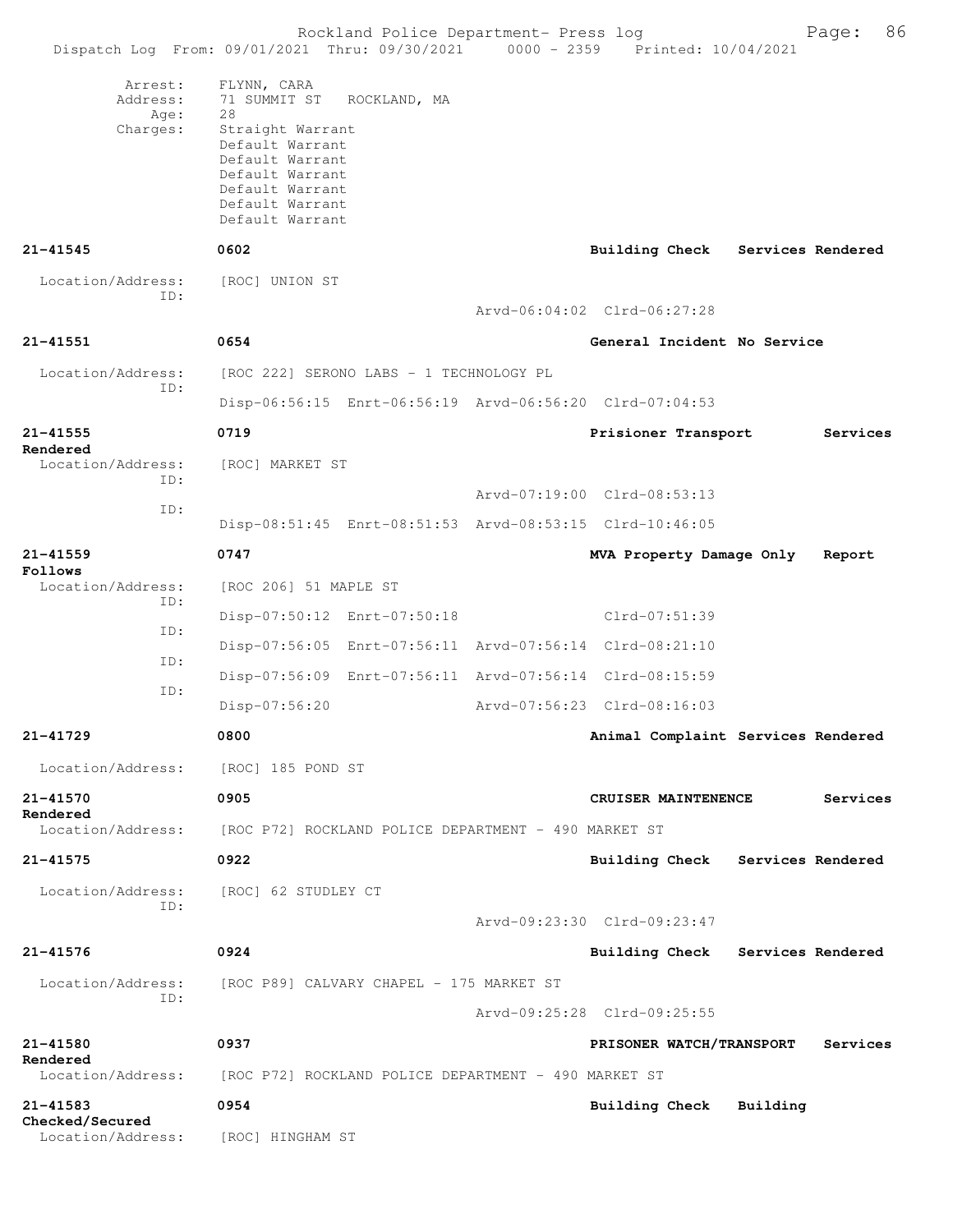|                                     | Rockland Police Department- Press log<br>Dispatch Log From: 09/01/2021 Thru: 09/30/2021 0000 - 2359 Printed: 10/04/2021 |                             | 87<br>Page:                        |
|-------------------------------------|-------------------------------------------------------------------------------------------------------------------------|-----------------------------|------------------------------------|
| ID:                                 |                                                                                                                         | Arvd-09:54:35 Clrd-10:14:17 |                                    |
| 21-41587                            | 1009                                                                                                                    | <b>Time off</b>             | Services Rendered                  |
| Location:                           | [ROC]                                                                                                                   |                             |                                    |
| $21 - 41590$                        | 1037                                                                                                                    |                             | Building Check Services Rendered   |
| Location/Address:                   | [ROC P89] CALVARY CHAPEL - 175 MARKET ST                                                                                |                             |                                    |
| ID:                                 |                                                                                                                         | Arvd-10:38:53 Clrd-10:39:07 |                                    |
| 21-41591                            | 1039                                                                                                                    |                             | Building Check Services Rendered   |
| Location/Address:                   | [ROC] 62 STUDLEY CT                                                                                                     |                             |                                    |
| TD:                                 |                                                                                                                         | Arvd-10:39:53 Clrd-10:40:12 |                                    |
| $21 - 41604$                        | 1144                                                                                                                    |                             | Burglar Alarm Cancelled Enroute    |
| Location/Address:                   | [ROC] 14 CORN MILL WAY                                                                                                  |                             |                                    |
| ID:                                 | Disp-11:45:07 Enrt-11:45:13                                                                                             | Clrd-11:51:38               |                                    |
| 21-41611<br>Checked/Secured         | 1237                                                                                                                    | <b>Building Check</b>       | Building                           |
| Location/Address:<br>ID:            | [ROC] HINGHAM ST                                                                                                        |                             |                                    |
|                                     |                                                                                                                         | Arvd-12:38:12 Clrd-12:39:38 |                                    |
| 21-41612                            | 1249                                                                                                                    | Time off                    | Services Rendered                  |
| Location:                           | [ROC]                                                                                                                   |                             |                                    |
| $21 - 41619$                        | 1332                                                                                                                    |                             | Animal Complaint Services Rendered |
| Location/Address:<br>ID:            | [ROC] 60 WILLOW POND DR                                                                                                 |                             |                                    |
|                                     |                                                                                                                         | Arvd-13:32:00 Clrd-13:51:36 |                                    |
| 21-41625<br>Citation/Warning Issued | 1401                                                                                                                    | Motor Vehicle Stop          |                                    |
| Location/Address:<br>TD:            | [ROC] 16 HIGHLAND ST @ 80 MARKET ST                                                                                     |                             |                                    |
|                                     |                                                                                                                         | Arvd-14:01:00 Clrd-14:07:27 |                                    |
| $21 - 41626$                        | 1402                                                                                                                    |                             | Animal Complaint Services Rendered |
| Location/Address:<br>TD:            | [ROC] 42 GREENWOOD ST                                                                                                   |                             |                                    |
|                                     |                                                                                                                         | Arvd-14:02:00 Clrd-14:19:56 |                                    |
| 21-41689<br>Rendered                | 1432                                                                                                                    | Assist Other Agency         | Services                           |
| Location/Address:<br>ID:            | [ROC] 775 UNION ST                                                                                                      |                             |                                    |
|                                     | Disp-14:32:00 Enrt-14:32:00 Arvd-14:33:00 Clrd-14:35:00                                                                 |                             |                                    |
| 21-41740                            | 1510                                                                                                                    |                             | Animal Complaint Services Rendered |
| Location/Address:                   | [ROC] 431 WEST WATER ST                                                                                                 |                             |                                    |
| 21-41692                            | 1515                                                                                                                    |                             | Animal Complaint Services Rendered |
| Location/Address:<br>ID:            | [ROC P3] ROCKLAND GARDEN CENTER - 60 CENTRE AVE                                                                         |                             |                                    |
|                                     | Disp-15:15:00 Enrt-15:15:00 Arvd-15:15:00 Clrd-15:19:00                                                                 |                             |                                    |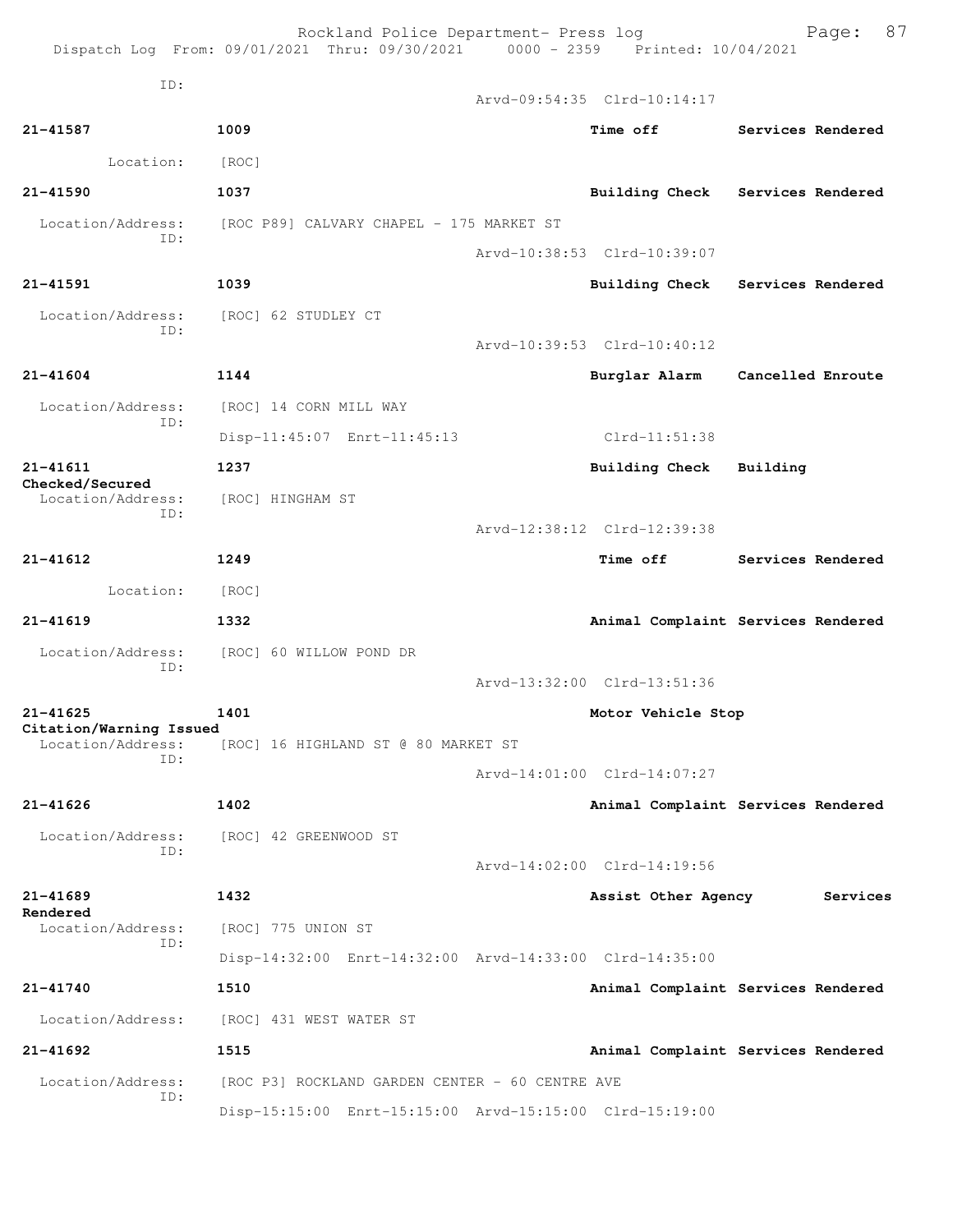|                                      | Rockland Police Department- Press log                                          |                            | 88<br>Page:                        |
|--------------------------------------|--------------------------------------------------------------------------------|----------------------------|------------------------------------|
|                                      | Dispatch Log From: 09/01/2021 Thru: 09/30/2021 0000 - 2359 Printed: 10/04/2021 |                            |                                    |
| $21 - 41743$                         | 1710                                                                           |                            | Animal Complaint Services Rendered |
| Location/Address: [ROC] 45 PARK ST   |                                                                                |                            |                                    |
| $21 - 41694$                         | 1854                                                                           | Disturbance                | Report Follows                     |
| Location/Address:                    | [ROC] 62 STUDLEY CT                                                            |                            |                                    |
| ID:                                  | Disp-18:54:03 Enrt-18:54:03 Arvd-19:04:01 Clrd-19:30:51                        |                            |                                    |
| $21 - 41701$                         | 2105                                                                           | Disturbance Peace Restored |                                    |
| Location/Address:                    | [ROC] WENDYS - 1111 HINGHAM ST                                                 |                            |                                    |
| ID:                                  | Disp-21:05:00 Enrt-21:05:00 Arvd-21:10:00 Clrd-21:26:00                        |                            |                                    |
| $21 - 41702$                         | 2155                                                                           | 911 Hang Up                | Building                           |
| Checked/Secured<br>Location/Address: | [ROC 897] 110 MARTHA DR Apt. #F                                                |                            |                                    |
| ID:                                  | Disp-21:55:00 Enrt-21:55:00 Arvd-21:58:00 Clrd-22:05:00                        |                            |                                    |
| For Date: $09/24/2021$ - Friday      |                                                                                |                            |                                    |
| $21 - 41630$                         | 0045                                                                           | Details / Time off         | Services                           |
| Rendered                             |                                                                                |                            |                                    |
| Location:                            | [ROC]                                                                          |                            |                                    |
| $21 - 41631$                         | 0046                                                                           |                            | SHIFT ASSIGMENTS Services Rendered |
|                                      | Location/Address: [ROC P72] ROCKLAND POLICE DEPARTMENT - 490 MARKET ST         |                            |                                    |
| $21 - 41710$                         | 0605                                                                           |                            | Building Check Services Rendered   |

 ID: Arvd-06:12:02 Clrd-06:35:06 **21-41716 0645 Details / Time off Services Rendered**  Location: [ROC] **21-41717 0651 Details / Time off Services Rendered**  Location: [ROC] **21-41718 0702 Details / Time off Services Rendered**  Location: [ROC] **21-41719 0727 Details / Time off Services Rendered**  Location: [ROC] **21-41722 0737 Threats Services Rendered** Location/Address: [ROC 140] 292 MARKET ST Apt. #25 ID: Disp-07:41:11 Arvd-07:42:14 Clrd-08:04:05 **21-41725 0742 Harassment Services Rendered** Location/Address: [ROC P119] 120 FRENCH RD ID: Disp-07:46:04 Clrd-07:46:58 **21-41728 0806 Information Call No Action Required**

Location/Address: [ROC] UNION ST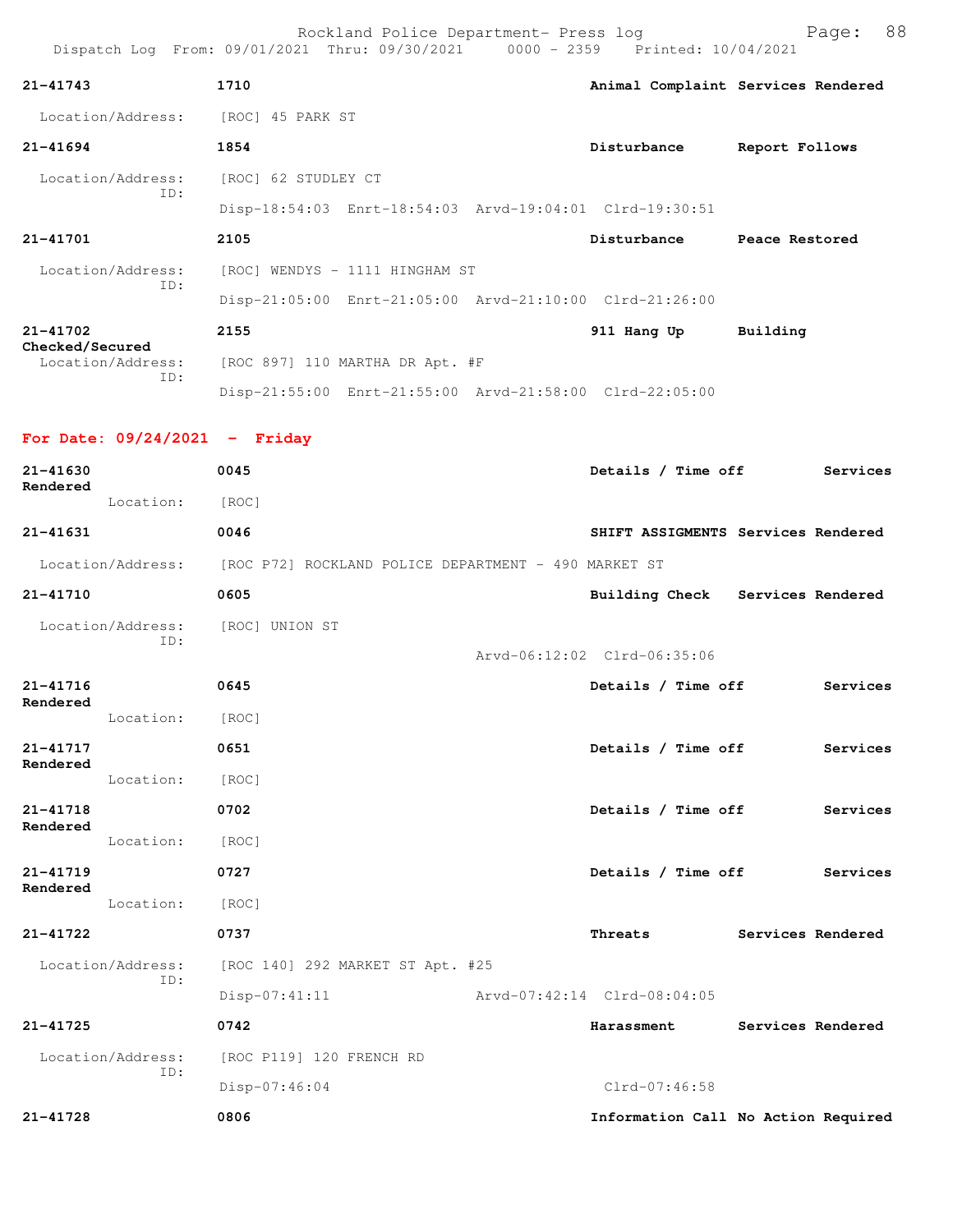|                                              | Rockland Police Department- Press log<br>Dispatch Log From: 09/01/2021 Thru: 09/30/2021 0000 - 2359 Printed: 10/04/2021 |                                     | 89<br>Page:       |
|----------------------------------------------|-------------------------------------------------------------------------------------------------------------------------|-------------------------------------|-------------------|
| Location/Address:                            | [ROC P72] ROCKLAND POLICE DEPARTMENT - 490 MARKET ST                                                                    |                                     |                   |
| 21-41731                                     | 0903                                                                                                                    | Suspicious Activity                 | Could Not         |
| Locate<br>Location/Address:                  | [ROC] KING PHILLIP CIR                                                                                                  |                                     |                   |
| TD:                                          | Disp-09:07:52 Enrt-09:07:58 Arvd-09:10:16 Clrd-09:18:48                                                                 |                                     |                   |
| ID:                                          | Disp-09:07:55 Enrt-09:07:59 Arvd-09:10:54 Clrd-09:10:56                                                                 |                                     |                   |
| 21-41732                                     | 0910                                                                                                                    | Information Call No Action Required |                   |
| Location/Address:                            | [ROC P72] ROCKLAND POLICE DEPARTMENT - 490 MARKET ST                                                                    |                                     |                   |
| 21-41734<br>Required                         | 0915                                                                                                                    | Details / Time off                  | No Action         |
| Location:                                    | [ROC]                                                                                                                   |                                     |                   |
| $21 - 41742$                                 | 0929                                                                                                                    | Traffic Enforcement                 |                   |
| Citation/Warning Issued<br>Location/Address: | [ROC] POND ST                                                                                                           |                                     |                   |
| TD:                                          |                                                                                                                         | Arvd-09:29:55 Clrd-09:50:51         |                   |
| 21-41747                                     | 0943                                                                                                                    | Motor Vehicle Complaint             | Unfounded         |
| Location/Address:                            | [ROC] EXCHANGE ST                                                                                                       |                                     |                   |
| TD:                                          | $Disp-09:44:53$                                                                                                         | Arvd-09:46:11 Clrd-10:03:31         |                   |
| $21 - 41750$                                 | 1005                                                                                                                    | Health & Welfare Check              | Services          |
| Rendered<br>Location/Address:                | [ROC 575] 119 GROVE ST Apt. #245                                                                                        |                                     |                   |
| ID:                                          | Disp-10:07:01                                                                                                           | Arvd-10:07:18 Clrd-10:22:20         |                   |
| ID:                                          | Disp-10:07:01                                                                                                           | Arvd-10:07:21 Clrd-10:21:42         |                   |
| ID:                                          | Disp-10:09:36 Enrt-10:09:41 Arvd-10:10:53 Clrd-10:22:17                                                                 |                                     |                   |
| 21-41765                                     | 1050                                                                                                                    | Disturbance                         | Services Rendered |
| Location/Address:                            | [ROC 60] SPRING GATE APARTMENTS - 52 HANNAH WAY                                                                         |                                     |                   |
| ID:                                          | Disp-10:54:42                                                                                                           | Arvd-10:54:57 Clrd-11:05:45         |                   |
| ID:                                          | Disp-10:54:48                                                                                                           | Arvd-10:54:54 Clrd-11:05:42         |                   |
| $21 - 41766$                                 | 1101                                                                                                                    | Details / Time off                  | Services          |
| Rendered<br>Location:                        | [ROC]                                                                                                                   |                                     |                   |
| $21 - 41770$                                 | 1112                                                                                                                    | Details / Time off                  | No Action         |
| Required<br>Location:                        | [ROC]                                                                                                                   |                                     |                   |
| 21-41888                                     | 1200                                                                                                                    | General Info                        | Services Rendered |
| Location/Address:                            | [ROC P72] ROCKLAND POLICE DEPARTMENT - 490 MARKET ST                                                                    |                                     |                   |
| 21-41788                                     | 1330                                                                                                                    | Assist Other Agency                 | Services          |
| Rendered<br>Location/Address:                | [ROC] 21 LINWOOD TER                                                                                                    |                                     |                   |
| ID:                                          | Disp-13:51:42                                                                                                           | $Clrd-14:04:08$                     |                   |
| 21-41787                                     | 1342                                                                                                                    | Lost/Found Property                 | No Action         |
| Required<br>Location/Address:                | [ROC] 107 GARDEN TER Apt. #107                                                                                          |                                     |                   |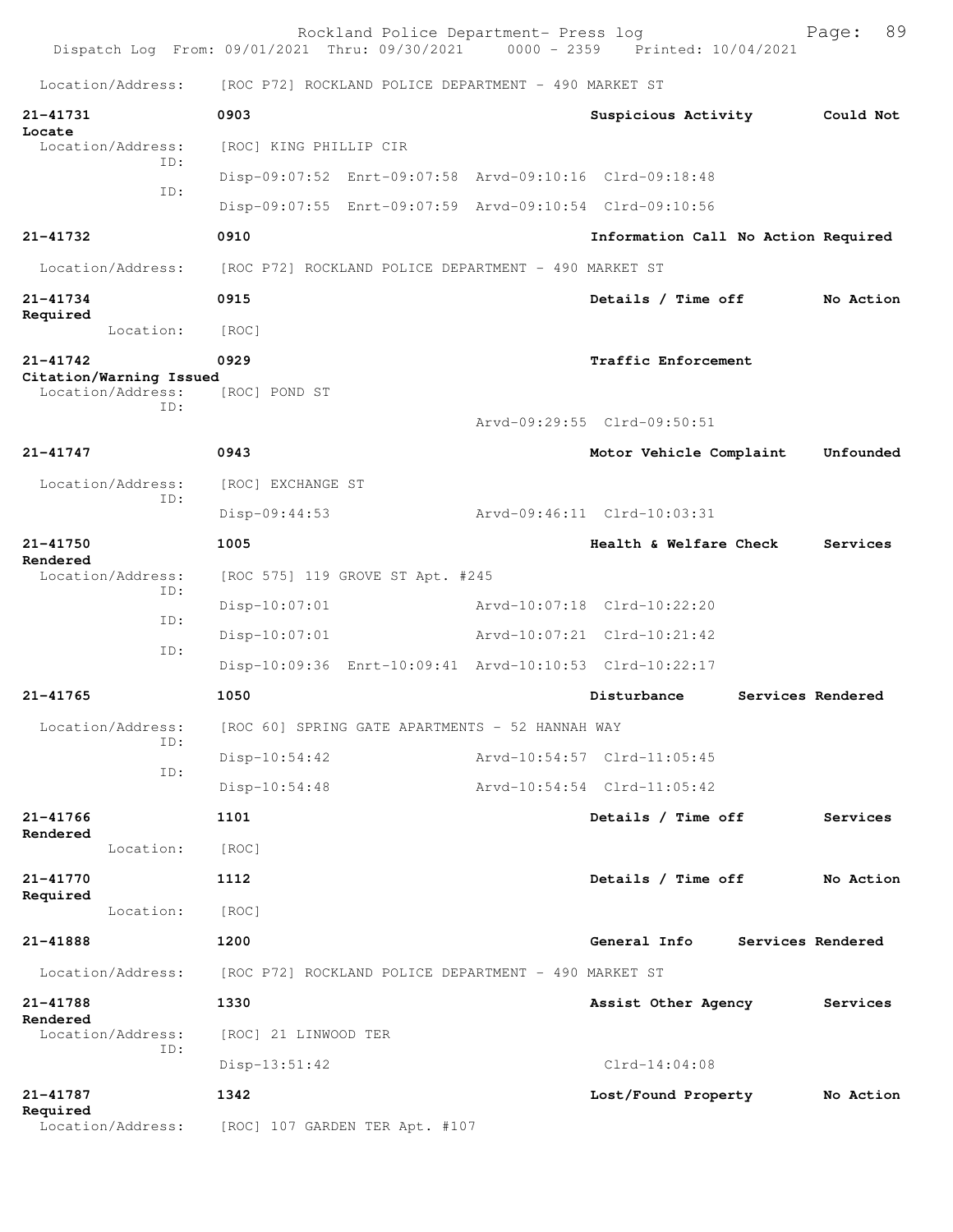Rockland Police Department- Press log Fage: 90<br>21 Thru: 09/30/2021 0000 - 2359 Printed: 10/04/2021 Dispatch Log From:  $09/01/2021$  Thru:  $09/30/2021$  0000 - 2359

Arvd-13:42:34 Clrd-13:51:26

ID:

**Locate** 

**21-41791 1416 Police Information Services Rendered**  Location: [ROC] UNKNOWN ADDRESS **21-41792 1417 Harassment Advised to Court** Location/Address: [ROC] 280 SPRING ST ID: Disp-14:21:23 Clrd-14:32:05 ID: Disp-14:21:23 Clrd-14:32:17 **21-41794 1422 Emergency Medical Transported to Hospital**  Location/Address: [CAN F222] SARNAFIL - 225 DAN RD<br>Fire Unit: CANENG4-Pumper-Canton Engine 4 CANENG4-Pumper-Canton Engine 4 Disp-14:24:00 Enrt-14:25:30 Arvd-14:29:42 Clrd-14:40:05 InQrtsUnavl-14:53:47 InSrvce-14:53:51 EMS Unit: CANAMB2-Canton Ambulance 2 Disp-14:24:03 Enrt-14:25:32 Arvd-14:29:40 Clrd-14:40:40 Hosp-14:51:46 ClrHosp-15:16:15 InQrtsUnavl-15:52:36 InSrvce-15:52:36 ID: Disp-15:27:20 Enrt-15:27:23 Clrd-15:27:56 **21-41798 1435 Suspicious Activity Could Not** Location/Address: [ROC] TAUNTON AVE ID: Disp-14:37:55 Arvd-14:38:04 Clrd-15:19:05 ID: Disp-14:37:55 Arvd-14:38:08 Clrd-15:19:08 **21-41797 1436 Information Call No Action Required** Location/Address: [ROC P72] ROCKLAND POLICE DEPARTMENT - 490 MARKET ST **21-41800 1505 Information Call No Action Required** Location/Address: [ROC P72] ROCKLAND POLICE DEPARTMENT - 490 MARKET ST **21-41808 1524 Motor Vehicle Stop Citation/Warning Issued**  Location/Address: ID: Arvd-15:24:00 Clrd-15:35:04 **21-41810 1601 Burglar Alarm Cancelled Enroute** Location/Address: [ROC] 8 TIFFANY LN **21-41812 1621 General Info Services Rendered** Location/Address: [ROC P72] ROCKLAND POLICE DEPARTMENT - 490 MARKET ST **21-41815 1645 Disabled Motor Vehicle Services Rendered**  Location/Address: [ROC] NORTH AVE ID: Disp-16:46:35 Enrt-16:47:01 Arvd-16:55:13 Clrd-16:59:46 **21-41816 1700 Harassment Advised to Court** Location/Address: [ROC P72] ROCKLAND POLICE DEPARTMENT - 490 MARKET ST ID: Disp-17:03:45 Enrt-17:03:53 Arvd-17:03:55 Clrd-17:56:01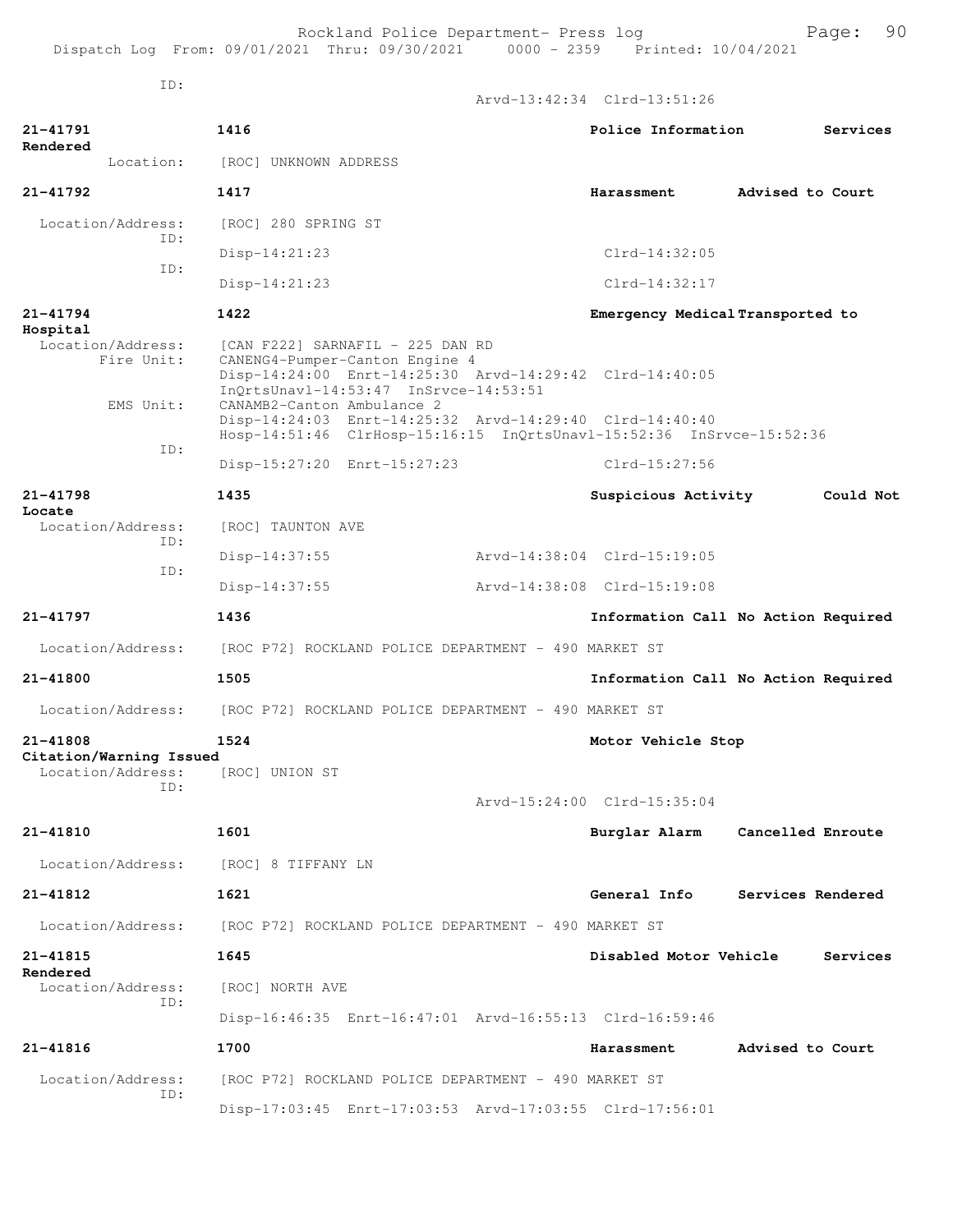| 21-41818     |                          | 1713                                                    | Disabled Motor Vehicle           | Provided           |
|--------------|--------------------------|---------------------------------------------------------|----------------------------------|--------------------|
| Assistance   | Location/Address:        | [ROC] 800 HINGHAM ST @ 20 RESERVOIR PARK DR             |                                  |                    |
|              | ID:                      | Disp-17:15:45 Enrt-17:15:47 Arvd-17:20:15 Clrd-18:10:34 |                                  |                    |
| 21-41826     |                          | 1812                                                    | Details / Time off               | Appears            |
| Secure       | Location:                | $\lceil \text{ROC} \rceil$                              |                                  |                    |
| $21 - 41827$ |                          | 1916                                                    | Details / Time off               | Appears            |
| Secure       | Location:                | [ROC]                                                   |                                  |                    |
| 21-41828     |                          | 1916                                                    | <b>Building Check</b>            | Services Rendered  |
|              |                          |                                                         |                                  |                    |
|              | Location/Address:<br>ID: | [ROC P89] CALVARY CHAPEL - 175 MARKET ST                | Arvd-19:18:17 Clrd-19:21:17      |                    |
|              |                          |                                                         |                                  |                    |
| $21 - 41830$ |                          | 1921                                                    | <b>Building Check</b>            | Services Rendered  |
|              | Location/Address:<br>ID: | [ROC] 21 LINWOOD TER                                    |                                  |                    |
|              |                          |                                                         | Arvd-19:23:39 Clrd-19:26:22      |                    |
| 21-41840     |                          | 2004                                                    | <b>BOLO</b>                      | No Action Required |
|              | Location/Address:        | [ROC P72] ROCKLAND POLICE DEPARTMENT - 490 MARKET ST    |                                  |                    |
| 21-41845     |                          | 2116                                                    | <b>Building Check</b>            | Services Rendered  |
|              | Location/Address:        | [ROC] STUDLEY CT                                        |                                  |                    |
|              | ID:                      |                                                         | Arvd-21:17:43 Clrd-21:18:54      |                    |
| $21 - 41847$ |                          | 2119                                                    | Building Check                   | Services Rendered  |
|              | Location/Address:        | [ROC P89] CALVARY CHAPEL - 175 MARKET ST                |                                  |                    |
|              | ID:                      |                                                         | Arvd-21:20:50 Clrd-21:21:57      |                    |
| 21-41848     |                          | 2122                                                    | Building Check Services Rendered |                    |
|              | Location/Address:<br>ID: | [ROC] 21 LINWOOD TER                                    |                                  |                    |
|              |                          |                                                         | Arvd-21:24:44 Clrd-21:29:16      |                    |
| 21-41854     |                          | 2336                                                    | Suspicious Activity              | Sent On Way        |
|              | Location/Address:<br>ID: | [ROC] 141 CENTRE AVE @ 1 CENTRAL ST                     |                                  |                    |
|              |                          |                                                         | Arvd-23:36:00 Clrd-23:41:55      |                    |

| 21-41856                 | 0000             | Vandalism                   | Services Rendered |
|--------------------------|------------------|-----------------------------|-------------------|
| Location/Address:<br>ID: | [ROC] CENTRE AVE |                             |                   |
|                          |                  | Arvd-00:00:00 Clrd-00:01:09 |                   |
| 21-41857                 | 0000             | Building Check              | Services Rendered |
| Location/Address:<br>ID: | [ROC] POND ST    |                             |                   |
|                          |                  | Arvd-00:01:46 Clrd-00:03:48 |                   |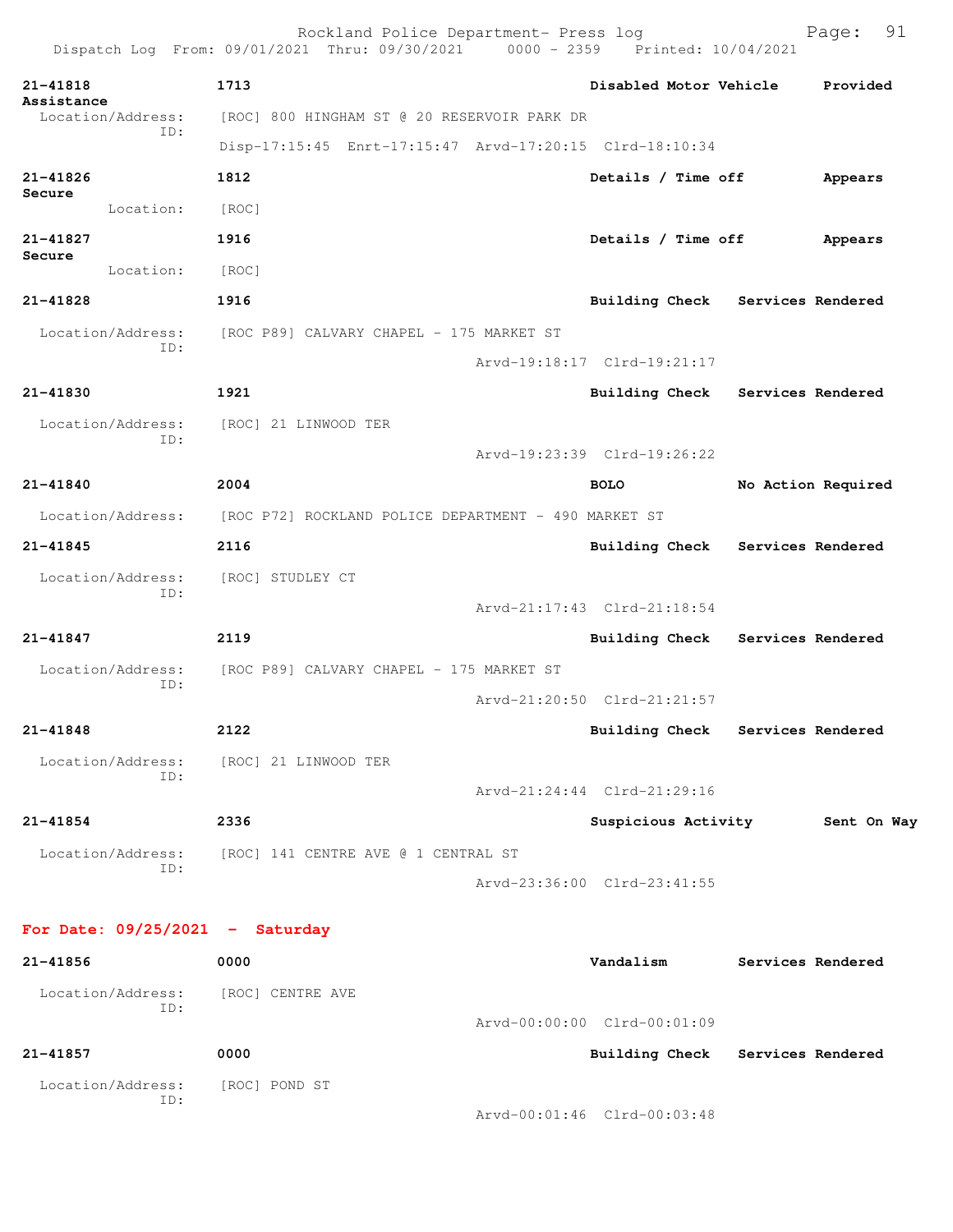|                             | Rockland Police Department- Press log<br>Dispatch Log From: 09/01/2021 Thru: 09/30/2021 0000 - 2359 Printed: 10/04/2021 |                             | 92<br>Page:                         |
|-----------------------------|-------------------------------------------------------------------------------------------------------------------------|-----------------------------|-------------------------------------|
| 21-41858                    | 0000                                                                                                                    |                             | SHIFT ASSIGNMENTS Services Rendered |
| Location/Address:           | [ROC P72] ROCKLAND POLICE DEPARTMENT - 490 MARKET ST                                                                    |                             |                                     |
| 21-41859                    | 0005                                                                                                                    |                             | Building Check Services Rendered    |
| Location/Address:           | [ROC] STUDLEY CT                                                                                                        |                             |                                     |
| ID:                         |                                                                                                                         | Arvd-00:07:38 Clrd-00:09:03 |                                     |
| $21 - 41861$                | 0009                                                                                                                    |                             | Building Check Services Rendered    |
| Location/Address:           | [ROC] LINWOOD TER                                                                                                       |                             |                                     |
| ID:                         |                                                                                                                         | Arvd-00:10:41 Clrd-00:11:43 |                                     |
| 21-41862                    | 0012                                                                                                                    |                             | Building Check Services Rendered    |
| Location/Address:           | [ROC P89] CALVARY CHAPEL - 175 MARKET ST                                                                                |                             |                                     |
| ID:                         |                                                                                                                         | Arvd-00:14:05 Clrd-00:15:03 |                                     |
| 21-41869                    | 0215                                                                                                                    | <b>BOLO</b>                 | No Action Required                  |
| Location/Address:           | [ROC P72] ROCKLAND POLICE DEPARTMENT - 490 MARKET ST                                                                    |                             |                                     |
| 21-41880                    | 0603                                                                                                                    | Building Check              | Appears Secure                      |
| Location/Address:<br>ID:    | [ROC] UNION ST                                                                                                          |                             |                                     |
|                             |                                                                                                                         | Arvd-06:09:39 Clrd-06:24:20 |                                     |
| 21-41884                    | 0655                                                                                                                    | <b>Time off</b>             | Services Rendered                   |
| Location:                   | [ROC]                                                                                                                   |                             |                                     |
| $21 - 41890$<br>Rendered    | 0719                                                                                                                    | Details / Time off          | Services                            |
| Location:                   | [ROC]                                                                                                                   |                             |                                     |
| 21-41892<br>Rendered        | 0752                                                                                                                    | Details / Time off          | Services                            |
| Location:                   | [ROC]                                                                                                                   |                             |                                     |
| 21-41893                    | 0809                                                                                                                    | General Info                | Services Rendered                   |
| Location/Address:           | [ROC P72] ROCKLAND POLICE DEPARTMENT - 490 MARKET ST                                                                    |                             |                                     |
| 21-41897<br>Rendered        | 0835                                                                                                                    | Details / Time off          | Services                            |
| Location:                   | [ROC]                                                                                                                   |                             |                                     |
| 21-41899                    | 0934                                                                                                                    | Building Check              | Appears Secure                      |
| Location/Address:<br>ID:    | [ROC] POND ST                                                                                                           |                             |                                     |
|                             |                                                                                                                         | Arvd-09:35:33 Clrd-10:13:16 |                                     |
| 21-41903                    | 0944                                                                                                                    | Threats                     | Services Rendered                   |
| Location/Address:<br>ID:    | [ROC] 2 CHESTNUT CIR                                                                                                    |                             |                                     |
|                             | Disp-09:47:04 Enrt-09:47:30 Arvd-10:02:03 Clrd-10:42:09                                                                 |                             |                                     |
| 21-41908<br>Checked/Secured | 1046                                                                                                                    | <b>Building Check</b>       | Building                            |
| Location/Address:<br>ID:    | [ROC] J A DUNN MEM DR                                                                                                   |                             |                                     |
|                             |                                                                                                                         | Arvd-10:47:58 Clrd-10:48:13 |                                     |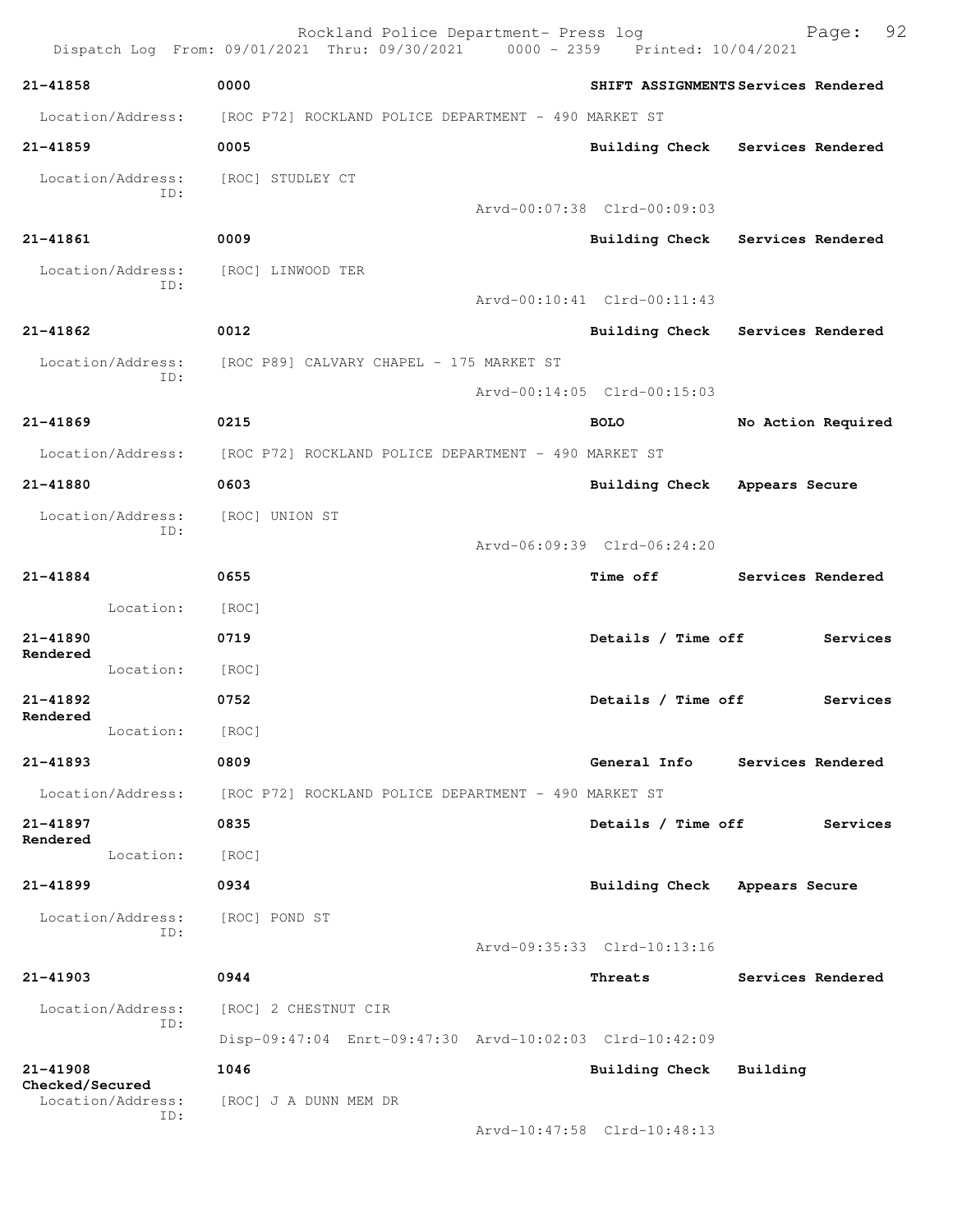Rockland Police Department- Press log Freed Page: 93

```
21-41911 1052 Building Check Appears Secure
 Location/Address: [ROC] LINWOOD TER
            ID: 
                                       Arvd-10:53:24 Clrd-10:53:29
21-41912 1052 Animal Complaint No Service
 Location/Address: [ROC] 3 PLEASANT ST @ 675 LIBERTY ST
            ID: 
                 Disp-10:55:05 Enrt-10:55:14 Arvd-11:00:36 Clrd-11:01:48
21-41915 1133 BOLO Services Rendered
 Location/Address: [ROC P72] ROCKLAND POLICE DEPARTMENT - 490 MARKET ST
21-41918 1141 Larceny / Forgery/ Fraud Summons To
Court 
  Location/Address: [ROC] 96 SUMMIT ST
            ID: 
                Disp-11:44:00<br>ns: 21ROC-41918-AR Arvd-11:44:06 Clrd-12:30:10
     Refer To Summons:
        Summons: DOYLE, GWYNNE A 
         Address: 6 RIDGE AVE Apt. #219 PEMBROKE, MA
           Age: 43
        Charges: LARCENY UNDER $1200
21-41928 1401 Building Check Building
Checked/Secured 
 Location/Address: [ROC] J A DUNN MEM DR
            ID: 
                 Disp-14:03:02 Arvd-14:03:10 Clrd-14:03:16
21-41933 1447 Suspicious Activity Services
Rendered 
  Location/Address: [ROC] 35 STUDLEY CT
            ID: 
                 Disp-14:48:46 Arvd-14:48:52 Clrd-15:00:09
            ID: 
                 Disp-14:50:06 Enrt-14:50:10 Arvd-14:54:05 Clrd-15:00:12
21-41935 1449 Building Check Appears Secure
  Location/Address: [ROC] LINWOOD TER
            ID: 
                                       Arvd-14:50:12 Clrd-14:50:18
21-41938 1513 Disabled Motor Vehicle Services
Rendered<br>Location/Address:
                [ROC] 591 HINGHAM ST
            ID: 
                 Disp-15:14:54 Enrt-15:15:00 Clrd-15:25:26
21-41939 1519 Suspicious Activity Arrest(s)
Made 
                [ROC] TAUNTON AVE
            ID: 
                 Disp-15:21:07 Arvd-15:25:48 Clrd-15:53:18
            ID: 
                 Disp-15:21:07 Arvd-15:25:48 Clrd-15:53:22
            ID: 
                 Disp-15:21:07 Arvd-15:25:48 Clrd-15:39:25
            ID: 
                 Disp-15:25:44 Arvd-15:25:48 Clrd-15:43:53
            ID: 
                 Disp-15:44:37 Arvd-15:44:41 Clrd-15:53:30
     Refer To Summons:
                 Juvenile Arrest
           Age: 14
```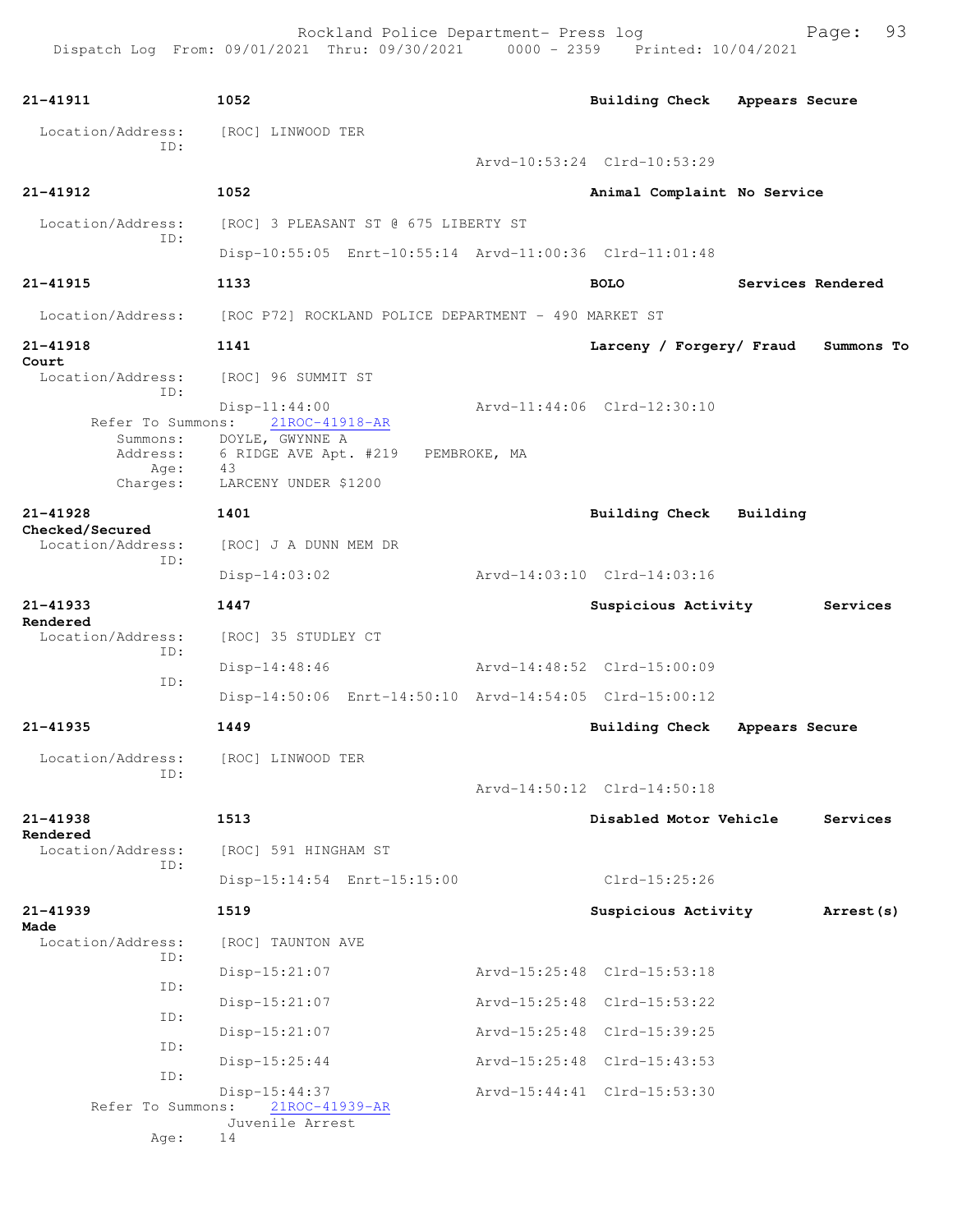Rockland Police Department- Press log Bookland Police Department- Press log Page: 94 Dispatch Log From: 09/01/2021 Thru: 09/30/2021 0000 - 2359 Charges: ASSAULT W/DANGEROUS WEAPON THREAT TO COMMIT CRIME **21-41945 1615 SHIFT ASSIGNMENTS Services Rendered** Location/Address: [ROC P72] ROCKLAND POLICE DEPARTMENT - 490 MARKET ST ID: Disp-16:17:21 Clrd-16:17:28 **21-41946 1616 MVA Property Damage Only Paper Exchange**  Vicinity of: [ROC] 156 HINGHAM ST ID: Disp-16:18:23 Enrt-16:18:26 Arvd-16:22:24 Clrd-16:29:47 **21-41949 1650 General Info Services Rendered** Location/Address: [ROC P72] ROCKLAND POLICE DEPARTMENT - 490 MARKET ST ID: Disp-16:52:31 Clrd-16:52:40 **21-41954 1738 VACATION DAYS Services Rendered** Location: [ROC] **21-41959 1805 Lost/Found Property Services Rendered**  Location/Address: [ROC P72] ROCKLAND POLICE DEPARTMENT - 490 MARKET ST ID: Disp-18:16:44 Clrd-18:16:52 **21-41980 2003 Motor Vehicle Complaint Services Rendered**  Location/Address: [ROC P86] MOBIL GAS STATION - 158 MARKET ST ID: Disp-20:05:35 Arvd-20:05:48 Clrd-20:08:13 ID: Disp-20:05:40 Arvd-20:05:45 Clrd-20:08:11 **21-41982 2023 Motor Vehicle Stop Verbal Warning**  Location/Address: [ROC] WEST WATER ST ID: Disp-20:24:14 Arvd-20:24:19 Clrd-20:31:25 **21-41987 2038 Complaint Unfounded**  Location/Address: [ROC P52] LUCCA'S RESTAURANT - 933 HINGHAM ST ID: Disp-20:47:20 Arvd-20:47:26 Clrd-20:47:28 **21-41990 2114 Motor Vehicle Complaint Could Not Locate**  Location/Address: [ROC] MARKET ST ID: Disp-21:15:51 Arvd-21:16:03 Clrd-21:22:27 ID: Disp-21:15:59 Arvd-21:16:05 Clrd-21:22:34 **21-41992 2132 Harassment Services Rendered** Location/Address: [ROC] 24 PINE HILL TER ID: Disp-21:35:33 Clrd-21:35:41 **21-41993 2217 Noise Complaint Services Rendered** Location/Address: [ROC] 232 WEST WATER ST ID: Disp-22:20:36 Enrt-22:20:45 Arvd-22:20:55 Clrd-22:24:56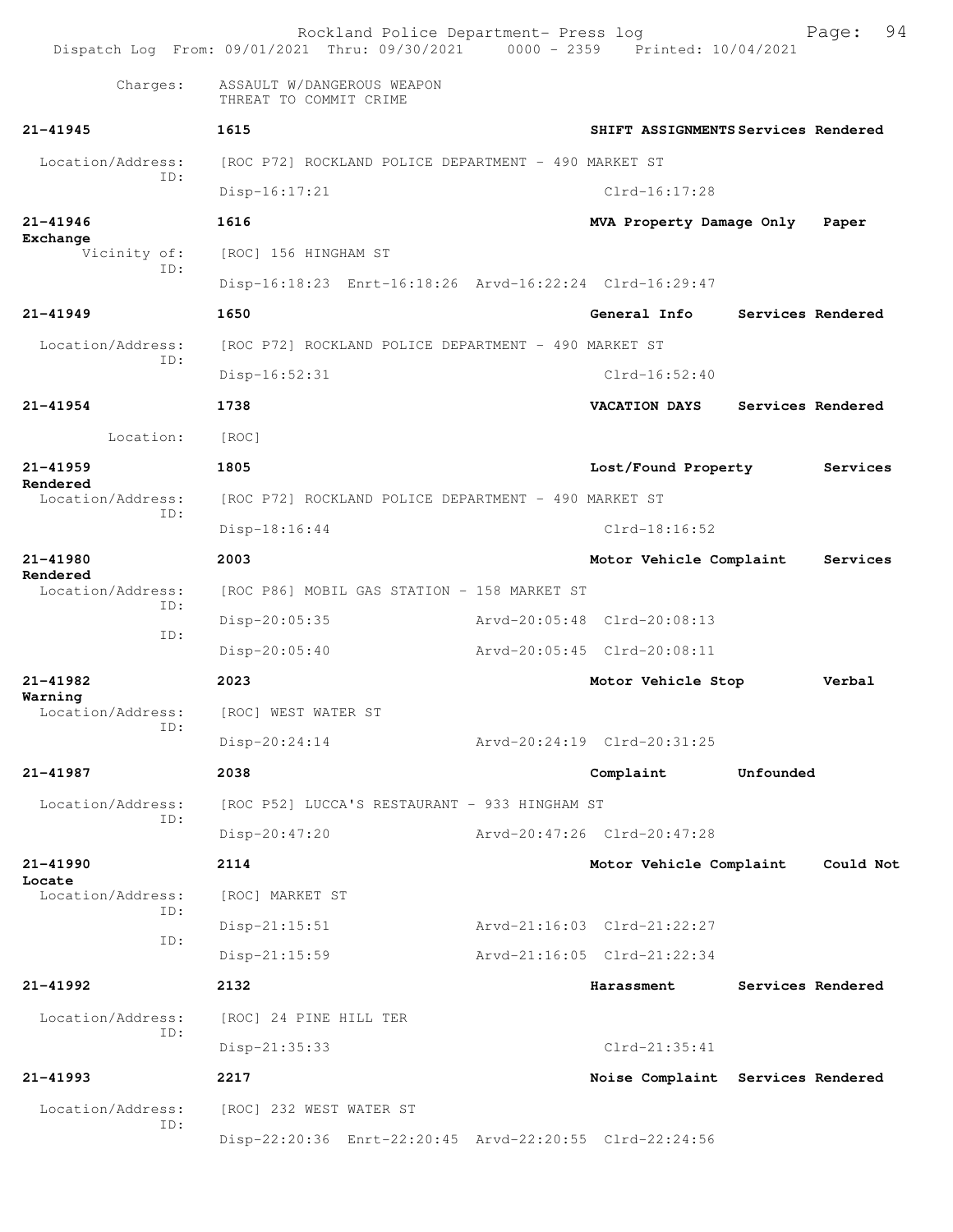|                          | Dispatch Log From: 09/01/2021 Thru: 09/30/2021 0000 - 2359 Printed: 10/04/2021 | Rockland Police Department- Press log                                                                              |                              |           | Page:    | 95 |
|--------------------------|--------------------------------------------------------------------------------|--------------------------------------------------------------------------------------------------------------------|------------------------------|-----------|----------|----|
| ID:<br>ID:               |                                                                                | Disp-22:20:40 Enrt-22:20:42 Arvd-22:20:57 Clrd-22:24:59<br>Disp-22:20:50 Enrt-22:20:52 Arvd-22:20:53 Clrd-22:25:02 |                              |           |          |    |
| $21 - 41994$<br>Rendered | 2233                                                                           |                                                                                                                    | Motor Vehicle Stop           |           | Services |    |
| Location/Address:<br>ID: | [ROC P98] DOLLAR TREE - 201 MARKET ST                                          |                                                                                                                    |                              |           |          |    |
|                          | $Disp-22:34:45$                                                                |                                                                                                                    | Arvd-22:34:50 Clrd-22:36:48  |           |          |    |
| $21 - 41999$             | 2320                                                                           |                                                                                                                    | 911 Hang Up Could Not Locate |           |          |    |
| Location/Address:        | [ROC] 305 UNION ST                                                             |                                                                                                                    |                              |           |          |    |
| ID:<br>TD:               |                                                                                | Disp-23:22:10 Enrt-23:22:15 Arvd-23:24:15 Clrd-23:27:17                                                            |                              |           |          |    |
|                          |                                                                                | Disp-23:22:39 Enrt-23:22:41 Arvd-23:24:53 Clrd-23:27:20                                                            |                              |           |          |    |
| $21 - 42001$             | 2334                                                                           |                                                                                                                    | Disturbance                  | Unfounded |          |    |
| Location/Address:        | [ROC] JOSH GRAY RD                                                             |                                                                                                                    |                              |           |          |    |
| ID:                      |                                                                                | Disp-23:35:57 Enrt-23:36:11 Arvd-23:36:13 Clrd-23:40:00                                                            |                              |           |          |    |
| TD:                      |                                                                                | Disp-23:35:57 Enrt-23:36:15 Arvd-23:36:23 Clrd-23:40:06                                                            |                              |           |          |    |
| ID:                      |                                                                                | Disp-23:35:58 Enrt-23:36:16 Arvd-23:36:21 Clrd-23:40:09                                                            |                              |           |          |    |
| ID:                      | Disp-23:36:03                                                                  |                                                                                                                    | $Clrd-23:36:08$              |           |          |    |

**For Date: 09/26/2021 - Sunday**

**21-42002 0003 SHIFT ASSIGNMENTS Services Rendered** Location/Address: [ROC P72] ROCKLAND POLICE DEPARTMENT - 490 MARKET ST **21-42003 0006 Details / Time off Services Rendered**  Location: [ROC] **21-42012 0113 MVA Property Damage Only Report Follows**  Vicinity of: [ROC] 123 SUMMIT ST ID: Disp-01:15:08 Enrt-01:15:21 Arvd-01:18:12 Clrd-01:50:17 ID: Disp-01:15:08 Enrt-01:15:21 Arvd-01:18:12 Clrd-03:05:32 ID: Disp-01:15:18 Enrt-01:15:21 Arvd-01:15:45 Clrd-01:49:05 Refer To Summons: Summons: BRASSINGTON, DEAN Address: 231 MYRTLE ST ROCKLAND, MA<br>Age: 35 Age: Charges: LEAVE SCENE OF PROPERTY DAMAGE NEGLIGENT OPERATION OF MOTOR VEHICLE KEEP RIGHT FOR ONCOMING MV, FAIL TO **21-42013 0117 Noise Complaint Services Rendered** Location/Address: [ROC P47] BEST WESTERN - 909 HINGHAM ST Apt. #213 ID: Disp-01:49:11 Enrt-01:49:16 Arvd-01:52:08 Clrd-01:53:56 **21-42016 0155 Disabled Motor Vehicle Services Rendered**  Vicinity of: [ROC] 800 HINGHAM ST @ 20 RESERVOIR PARK DR ID:

Arvd-01:55:00 Clrd-01:58:18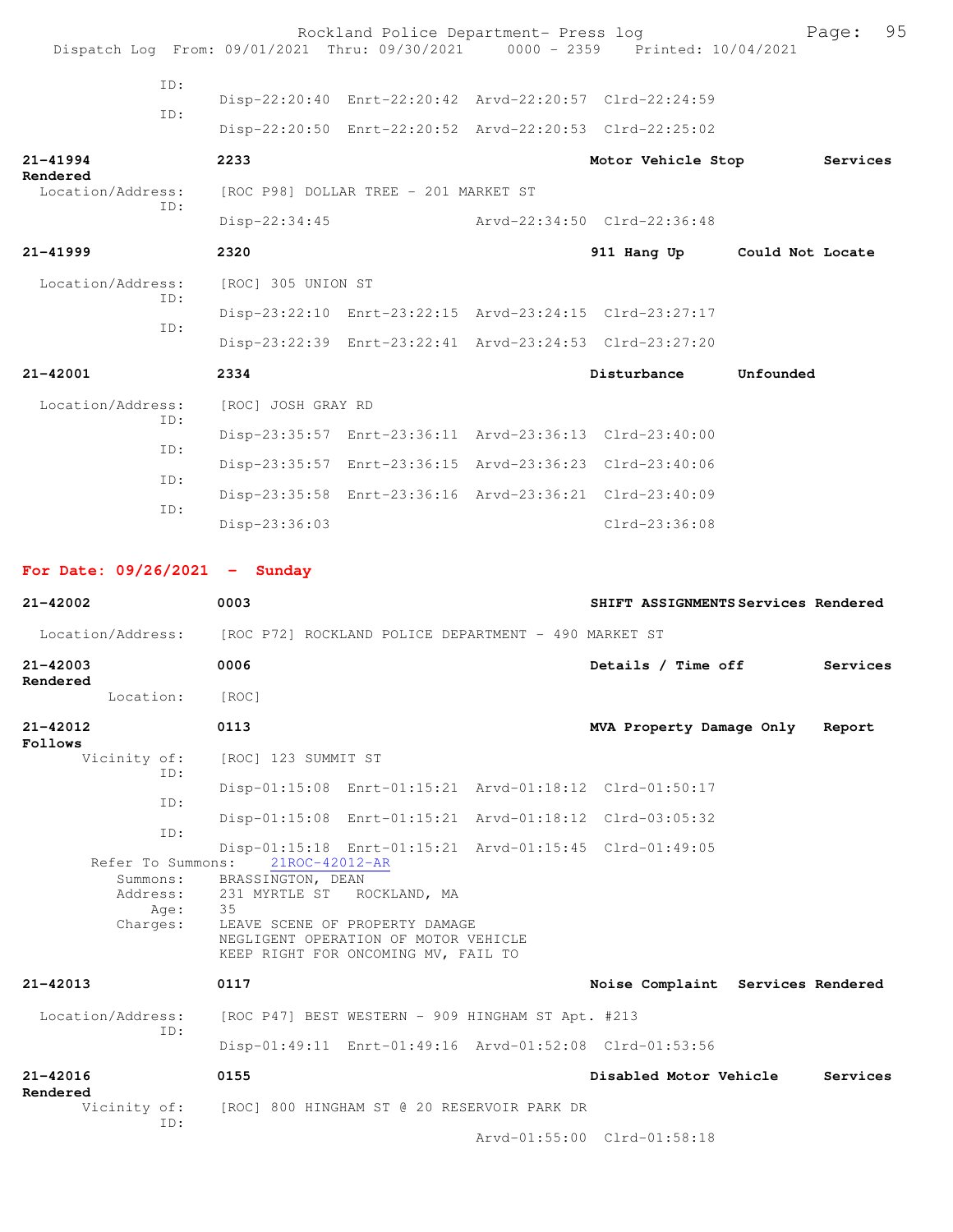| arrival<br>Vicinity of:<br>[ROC P51] DOUBLE TREE - 929 HINGHAM ST<br>ID:<br>Disp-02:11:26 Enrt-02:11:31 Arvd-02:21:28 Clrd-02:21:32<br>$21 - 42030$<br>0447<br>Noise Complaint Peace Restored<br>Location/Address:<br>[ROC] 61 BOXBERRY LN<br>ID:<br>Disp-04:48:39 Enrt-04:49:37 Arvd-04:55:00 Clrd-04:57:48<br>ID:<br>$Disp-04:56:02$<br>Arvd-04:56:08 Clrd-04:57:48<br>21-42032<br>0509<br><b>Building Check</b><br>Services Rendered<br>Location/Address:<br>[ROC] UNION ST<br>ID:<br>Arvd-05:10:06 Clrd-05:36:07<br>21-42040<br>0807<br>General Info<br>Services Rendered<br>Location/Address:<br>[ROC P72] ROCKLAND POLICE DEPARTMENT - 490 MARKET ST<br>0856<br>$21 - 42044$<br>911 Accidental<br>Investigated<br>Location/Address:<br>[ROC] LITTLE LEAGUE FEILD - SPRING ST<br>ID:<br>Disp-08:57:47 Enrt-08:57:56 Arvd-09:00:43 Clrd-09:01:41<br>$21 - 42046$<br>0934<br>Details / Time off<br>Services<br>Rendered<br>Location:<br>[ROC]<br>$21 - 42049$<br>1004<br>Details / Time off<br>Services<br>Rendered<br>Location:<br>[ROC]<br>21-42052<br>1027<br>Disturbance<br>Advised to Court<br>Location/Address:<br>[ROC 206] 51 MAPLE ST Apt. #133<br>ID:<br>Disp-10:29:29<br>Arvd-10:33:28 Clrd-10:47:47<br>ID:<br>Arvd-10:38:01 Clrd-10:47:43<br>$Disp-10:31:01$<br>1040<br>$21 - 42055$<br>Animal Complaint Services Rendered<br>Location/Address:<br>[ROC] 51 MAPLE ST<br>ID:<br>$Clrd-10:41:26$<br>$Disp-10:41:23$<br>$21 - 42068$<br>1338<br>Details / Time off<br>No Service<br>Location:<br>[ROC]<br>$21 - 42073$<br>1422<br>Burglar Alarm<br>Building<br>Checked/Secured<br>Location/Address:<br>[ROC] 105 BROOKLINE WAY<br>ID:<br>Disp-14:24:49 Enrt-14:24:55 Arvd-14:25:50 Clrd-14:27:51<br>21-42079<br>1555<br>Motor Vehicle Complaint<br>Investigated<br>Location/Address:<br>[ROC] BEECH ST<br>ID:<br>Disp-16:00:46 Enrt-16:00:52 Arvd-16:00:56 Clrd-16:04:02 | 21-42017 | 0209 |  | Motor Vehicle Complaint | Gone on |
|--------------------------------------------------------------------------------------------------------------------------------------------------------------------------------------------------------------------------------------------------------------------------------------------------------------------------------------------------------------------------------------------------------------------------------------------------------------------------------------------------------------------------------------------------------------------------------------------------------------------------------------------------------------------------------------------------------------------------------------------------------------------------------------------------------------------------------------------------------------------------------------------------------------------------------------------------------------------------------------------------------------------------------------------------------------------------------------------------------------------------------------------------------------------------------------------------------------------------------------------------------------------------------------------------------------------------------------------------------------------------------------------------------------------------------------------------------------------------------------------------------------------------------------------------------------------------------------------------------------------------------------------------------------------------------------------------------------------------------------------------------------------------------------------------------------------------------------------------------------------------------------|----------|------|--|-------------------------|---------|
|                                                                                                                                                                                                                                                                                                                                                                                                                                                                                                                                                                                                                                                                                                                                                                                                                                                                                                                                                                                                                                                                                                                                                                                                                                                                                                                                                                                                                                                                                                                                                                                                                                                                                                                                                                                                                                                                                      |          |      |  |                         |         |
|                                                                                                                                                                                                                                                                                                                                                                                                                                                                                                                                                                                                                                                                                                                                                                                                                                                                                                                                                                                                                                                                                                                                                                                                                                                                                                                                                                                                                                                                                                                                                                                                                                                                                                                                                                                                                                                                                      |          |      |  |                         |         |
|                                                                                                                                                                                                                                                                                                                                                                                                                                                                                                                                                                                                                                                                                                                                                                                                                                                                                                                                                                                                                                                                                                                                                                                                                                                                                                                                                                                                                                                                                                                                                                                                                                                                                                                                                                                                                                                                                      |          |      |  |                         |         |
|                                                                                                                                                                                                                                                                                                                                                                                                                                                                                                                                                                                                                                                                                                                                                                                                                                                                                                                                                                                                                                                                                                                                                                                                                                                                                                                                                                                                                                                                                                                                                                                                                                                                                                                                                                                                                                                                                      |          |      |  |                         |         |
|                                                                                                                                                                                                                                                                                                                                                                                                                                                                                                                                                                                                                                                                                                                                                                                                                                                                                                                                                                                                                                                                                                                                                                                                                                                                                                                                                                                                                                                                                                                                                                                                                                                                                                                                                                                                                                                                                      |          |      |  |                         |         |
|                                                                                                                                                                                                                                                                                                                                                                                                                                                                                                                                                                                                                                                                                                                                                                                                                                                                                                                                                                                                                                                                                                                                                                                                                                                                                                                                                                                                                                                                                                                                                                                                                                                                                                                                                                                                                                                                                      |          |      |  |                         |         |
|                                                                                                                                                                                                                                                                                                                                                                                                                                                                                                                                                                                                                                                                                                                                                                                                                                                                                                                                                                                                                                                                                                                                                                                                                                                                                                                                                                                                                                                                                                                                                                                                                                                                                                                                                                                                                                                                                      |          |      |  |                         |         |
|                                                                                                                                                                                                                                                                                                                                                                                                                                                                                                                                                                                                                                                                                                                                                                                                                                                                                                                                                                                                                                                                                                                                                                                                                                                                                                                                                                                                                                                                                                                                                                                                                                                                                                                                                                                                                                                                                      |          |      |  |                         |         |
|                                                                                                                                                                                                                                                                                                                                                                                                                                                                                                                                                                                                                                                                                                                                                                                                                                                                                                                                                                                                                                                                                                                                                                                                                                                                                                                                                                                                                                                                                                                                                                                                                                                                                                                                                                                                                                                                                      |          |      |  |                         |         |
|                                                                                                                                                                                                                                                                                                                                                                                                                                                                                                                                                                                                                                                                                                                                                                                                                                                                                                                                                                                                                                                                                                                                                                                                                                                                                                                                                                                                                                                                                                                                                                                                                                                                                                                                                                                                                                                                                      |          |      |  |                         |         |
|                                                                                                                                                                                                                                                                                                                                                                                                                                                                                                                                                                                                                                                                                                                                                                                                                                                                                                                                                                                                                                                                                                                                                                                                                                                                                                                                                                                                                                                                                                                                                                                                                                                                                                                                                                                                                                                                                      |          |      |  |                         |         |
|                                                                                                                                                                                                                                                                                                                                                                                                                                                                                                                                                                                                                                                                                                                                                                                                                                                                                                                                                                                                                                                                                                                                                                                                                                                                                                                                                                                                                                                                                                                                                                                                                                                                                                                                                                                                                                                                                      |          |      |  |                         |         |
|                                                                                                                                                                                                                                                                                                                                                                                                                                                                                                                                                                                                                                                                                                                                                                                                                                                                                                                                                                                                                                                                                                                                                                                                                                                                                                                                                                                                                                                                                                                                                                                                                                                                                                                                                                                                                                                                                      |          |      |  |                         |         |
|                                                                                                                                                                                                                                                                                                                                                                                                                                                                                                                                                                                                                                                                                                                                                                                                                                                                                                                                                                                                                                                                                                                                                                                                                                                                                                                                                                                                                                                                                                                                                                                                                                                                                                                                                                                                                                                                                      |          |      |  |                         |         |
|                                                                                                                                                                                                                                                                                                                                                                                                                                                                                                                                                                                                                                                                                                                                                                                                                                                                                                                                                                                                                                                                                                                                                                                                                                                                                                                                                                                                                                                                                                                                                                                                                                                                                                                                                                                                                                                                                      |          |      |  |                         |         |
|                                                                                                                                                                                                                                                                                                                                                                                                                                                                                                                                                                                                                                                                                                                                                                                                                                                                                                                                                                                                                                                                                                                                                                                                                                                                                                                                                                                                                                                                                                                                                                                                                                                                                                                                                                                                                                                                                      |          |      |  |                         |         |
|                                                                                                                                                                                                                                                                                                                                                                                                                                                                                                                                                                                                                                                                                                                                                                                                                                                                                                                                                                                                                                                                                                                                                                                                                                                                                                                                                                                                                                                                                                                                                                                                                                                                                                                                                                                                                                                                                      |          |      |  |                         |         |
|                                                                                                                                                                                                                                                                                                                                                                                                                                                                                                                                                                                                                                                                                                                                                                                                                                                                                                                                                                                                                                                                                                                                                                                                                                                                                                                                                                                                                                                                                                                                                                                                                                                                                                                                                                                                                                                                                      |          |      |  |                         |         |
|                                                                                                                                                                                                                                                                                                                                                                                                                                                                                                                                                                                                                                                                                                                                                                                                                                                                                                                                                                                                                                                                                                                                                                                                                                                                                                                                                                                                                                                                                                                                                                                                                                                                                                                                                                                                                                                                                      |          |      |  |                         |         |
|                                                                                                                                                                                                                                                                                                                                                                                                                                                                                                                                                                                                                                                                                                                                                                                                                                                                                                                                                                                                                                                                                                                                                                                                                                                                                                                                                                                                                                                                                                                                                                                                                                                                                                                                                                                                                                                                                      |          |      |  |                         |         |
|                                                                                                                                                                                                                                                                                                                                                                                                                                                                                                                                                                                                                                                                                                                                                                                                                                                                                                                                                                                                                                                                                                                                                                                                                                                                                                                                                                                                                                                                                                                                                                                                                                                                                                                                                                                                                                                                                      |          |      |  |                         |         |
|                                                                                                                                                                                                                                                                                                                                                                                                                                                                                                                                                                                                                                                                                                                                                                                                                                                                                                                                                                                                                                                                                                                                                                                                                                                                                                                                                                                                                                                                                                                                                                                                                                                                                                                                                                                                                                                                                      |          |      |  |                         |         |
|                                                                                                                                                                                                                                                                                                                                                                                                                                                                                                                                                                                                                                                                                                                                                                                                                                                                                                                                                                                                                                                                                                                                                                                                                                                                                                                                                                                                                                                                                                                                                                                                                                                                                                                                                                                                                                                                                      |          |      |  |                         |         |
|                                                                                                                                                                                                                                                                                                                                                                                                                                                                                                                                                                                                                                                                                                                                                                                                                                                                                                                                                                                                                                                                                                                                                                                                                                                                                                                                                                                                                                                                                                                                                                                                                                                                                                                                                                                                                                                                                      |          |      |  |                         |         |
|                                                                                                                                                                                                                                                                                                                                                                                                                                                                                                                                                                                                                                                                                                                                                                                                                                                                                                                                                                                                                                                                                                                                                                                                                                                                                                                                                                                                                                                                                                                                                                                                                                                                                                                                                                                                                                                                                      |          |      |  |                         |         |
|                                                                                                                                                                                                                                                                                                                                                                                                                                                                                                                                                                                                                                                                                                                                                                                                                                                                                                                                                                                                                                                                                                                                                                                                                                                                                                                                                                                                                                                                                                                                                                                                                                                                                                                                                                                                                                                                                      |          |      |  |                         |         |
|                                                                                                                                                                                                                                                                                                                                                                                                                                                                                                                                                                                                                                                                                                                                                                                                                                                                                                                                                                                                                                                                                                                                                                                                                                                                                                                                                                                                                                                                                                                                                                                                                                                                                                                                                                                                                                                                                      |          |      |  |                         |         |
|                                                                                                                                                                                                                                                                                                                                                                                                                                                                                                                                                                                                                                                                                                                                                                                                                                                                                                                                                                                                                                                                                                                                                                                                                                                                                                                                                                                                                                                                                                                                                                                                                                                                                                                                                                                                                                                                                      |          |      |  |                         |         |
|                                                                                                                                                                                                                                                                                                                                                                                                                                                                                                                                                                                                                                                                                                                                                                                                                                                                                                                                                                                                                                                                                                                                                                                                                                                                                                                                                                                                                                                                                                                                                                                                                                                                                                                                                                                                                                                                                      |          |      |  |                         |         |
|                                                                                                                                                                                                                                                                                                                                                                                                                                                                                                                                                                                                                                                                                                                                                                                                                                                                                                                                                                                                                                                                                                                                                                                                                                                                                                                                                                                                                                                                                                                                                                                                                                                                                                                                                                                                                                                                                      |          |      |  |                         |         |
|                                                                                                                                                                                                                                                                                                                                                                                                                                                                                                                                                                                                                                                                                                                                                                                                                                                                                                                                                                                                                                                                                                                                                                                                                                                                                                                                                                                                                                                                                                                                                                                                                                                                                                                                                                                                                                                                                      |          |      |  |                         |         |
|                                                                                                                                                                                                                                                                                                                                                                                                                                                                                                                                                                                                                                                                                                                                                                                                                                                                                                                                                                                                                                                                                                                                                                                                                                                                                                                                                                                                                                                                                                                                                                                                                                                                                                                                                                                                                                                                                      |          |      |  |                         |         |
|                                                                                                                                                                                                                                                                                                                                                                                                                                                                                                                                                                                                                                                                                                                                                                                                                                                                                                                                                                                                                                                                                                                                                                                                                                                                                                                                                                                                                                                                                                                                                                                                                                                                                                                                                                                                                                                                                      |          |      |  |                         |         |
|                                                                                                                                                                                                                                                                                                                                                                                                                                                                                                                                                                                                                                                                                                                                                                                                                                                                                                                                                                                                                                                                                                                                                                                                                                                                                                                                                                                                                                                                                                                                                                                                                                                                                                                                                                                                                                                                                      |          |      |  |                         |         |
|                                                                                                                                                                                                                                                                                                                                                                                                                                                                                                                                                                                                                                                                                                                                                                                                                                                                                                                                                                                                                                                                                                                                                                                                                                                                                                                                                                                                                                                                                                                                                                                                                                                                                                                                                                                                                                                                                      |          |      |  |                         |         |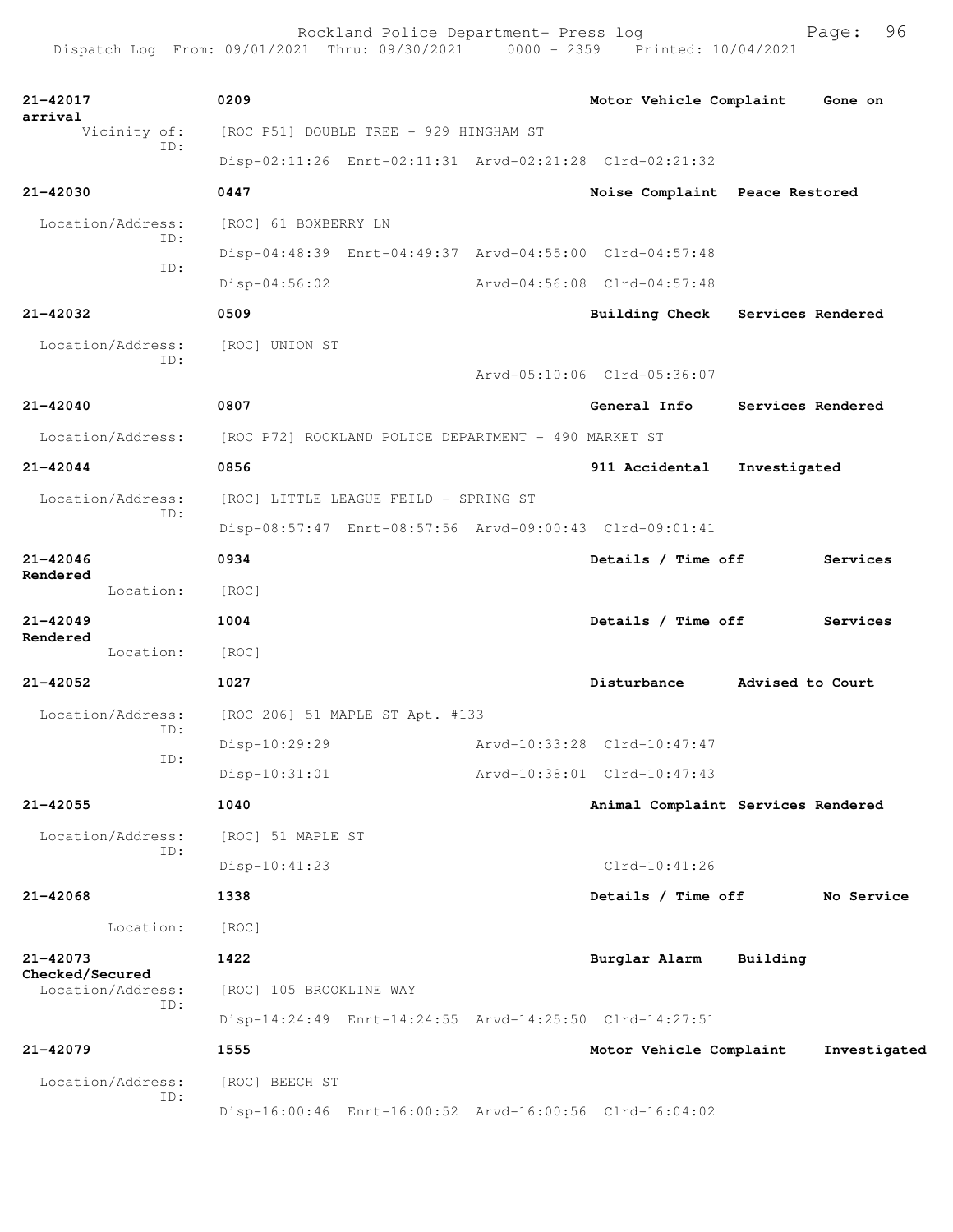Rockland Police Department- Press log Fage: 97 Dispatch Log From: 09/01/2021 Thru: 09/30/2021 0000 - 2359 Printed: 10/04/2021 **21-42078 1556 911 Accidental Investigated** Location/Address: [ROC 575] 119 GROVE ST ID: Arvd-16:07:02 Clrd-16:08:19 **21-42080 1601 Health & Welfare Check Taken/Referred to Other Agency**  Location/Address: [ROC] 22 CORNET STETSON DR ID: Disp-16:04:09 Enrt-16:04:49 Clrd-16:21:20 ID: Disp-16:09:07 Enrt-16:09:09 Arvd-16:12:34 Clrd-16:21:24 **21-42082 1606 SHIFT ASSIGNMENTS Services Rendered** Location/Address: [ROC P72] ROCKLAND POLICE DEPARTMENT - 490 MARKET ST ID: Disp-16:08:46 Clrd-16:08:58 **21-42085 1626 Details / Time off Services Rendered**  Location: [ROC] **21-42100 1804 Disturbance Arrest(s) Made** Location/Address: [ROC 721] 72 HOWARD ST ID: Disp-18:06:37 Enrt-18:06:51 Arvd-18:07:57 Clrd-18:22:34 ID: Disp-18:06:43 Enrt-18:06:47 Arvd-18:08:00 Clrd-18:27:25<br>Refer To Arrest: 21ROC-42100-AR Refer To Arrest: 21ROC-42100-AR Arrest: LACEY, JOSHUA M Address: 34 WENHAM RD CARVER, MA Age: 22 Charges: Default Warrant Straight Warrant **21-42107 1859 MVA Property Damage Only Report Follows**  Location/Address: [ROC P63] WALGREENS - 75 MARKET ST ID: Disp-19:00:26 Enrt-19:00:36 Arvd-19:03:13 Clrd-19:12:55 ID: Disp-19:01:39 Arvd-19:01:44 Clrd-19:12:59 ID: Disp-19:03:00 Arvd-19:03:05 Clrd-19:13:01 **21-42110 1912 BAIL Services Rendered** Location/Address: [ROC P72] ROCKLAND POLICE DEPARTMENT - 490 MARKET ST **21-42112 1942 Noise Complaint Services Rendered** Location/Address: [ROC 159] 113 MARKET ST Apt. #10 ID: Disp-19:43:44 Enrt-19:43:49 Arvd-19:48:01 Clrd-19:56:17 ID: Disp-19:48:28 Arvd-19:48:32 Clrd-19:58:27 **21-42118 2030 Motor Vehicle Stop Citation/Warning Issued**  Location/Address: [ROC] HIGHLAND ST ID: Arvd-20:30:00 Clrd-20:34:40 **21-42122 2038 Motor Vehicle Stop Citation/Warning Issued**  Vicinity of: [ROC] 600 HINGHAM ST

ID: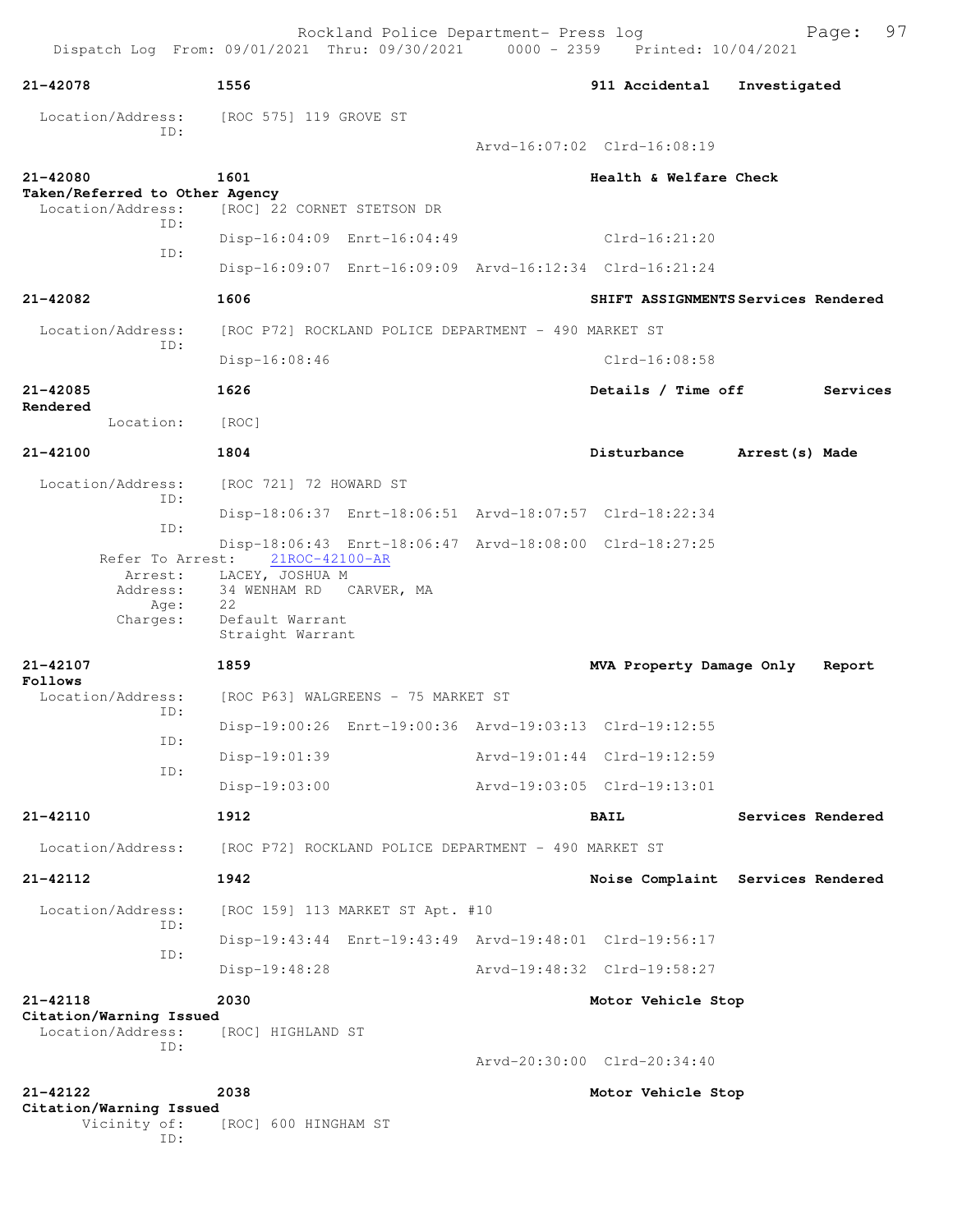Arvd-20:38:00 Clrd-20:47:51

| 21-42131<br>Secure              | 2119                                                 |                                                         | Suspicious Activity                                     | Appears                             |
|---------------------------------|------------------------------------------------------|---------------------------------------------------------|---------------------------------------------------------|-------------------------------------|
| Location/Address:<br>TD:        | [ROC] ST PAT CEMETARY - WEST WATER ST                |                                                         |                                                         |                                     |
| ID:                             |                                                      | Disp-21:22:03 Enrt-21:22:18 Arvd-21:22:32 Clrd-21:25:09 |                                                         |                                     |
|                                 |                                                      | Disp-21:22:03 Enrt-21:22:14 Arvd-21:25:02 Clrd-21:25:06 |                                                         |                                     |
| 21-42134                        | 2138                                                 |                                                         | Animal Complaint Report Follows                         |                                     |
| Location/Address:<br>ID:        | [ROC] SOUTH SHORE LAUNDRY - 153 MARKET ST Apt. #B    |                                                         |                                                         |                                     |
|                                 |                                                      | Disp-21:42:25 Enrt-21:42:31 Arvd-21:43:52 Clrd-22:19:38 |                                                         |                                     |
| $21 - 42135$                    | 2141                                                 |                                                         | Details / Time off                                      | Services                            |
| Rendered<br>Location:           | [ROC]                                                |                                                         |                                                         |                                     |
| $21 - 42139$<br>Follows         | 2236                                                 |                                                         | Larceny / Forgery/ Fraud                                | Report                              |
| Location/Address:<br>ID:        | [ROC P65] 7-ELEVEN CONVENIENCE STORE - 92 MARKET ST  |                                                         |                                                         |                                     |
| ID:                             |                                                      | Disp-22:40:10 Enrt-22:40:24 Arvd-22:41:22 Clrd-22:50:45 |                                                         |                                     |
| ID:                             |                                                      |                                                         | Disp-22:40:16 Enrt-22:40:20 Arvd-22:41:48 Clrd-22:50:07 |                                     |
|                                 |                                                      | Disp-22:40:31 Enrt-22:40:36 Arvd-22:41:05 Clrd-22:50:04 |                                                         |                                     |
| $21 - 42146$                    | 2348                                                 |                                                         | Disturbance                                             | Peace Restored                      |
| Location/Address:<br>TD:        | [ROC 598] 214 MARTHA DR                              |                                                         |                                                         |                                     |
| TD:                             |                                                      | Disp-23:49:50 Enrt-23:50:29 Arvd-23:53:06 Clrd-23:59:19 |                                                         |                                     |
| ID:                             |                                                      | Disp-23:49:50 Enrt-23:50:26                             | $Clrd-23:53:31$                                         |                                     |
|                                 | $Disp-23:54:15$                                      |                                                         | Arvd-23:54:19 Clrd-23:59:21                             |                                     |
| For Date: $09/27/2021$ - Monday |                                                      |                                                         |                                                         |                                     |
| $21 - 42148$                    | 0001                                                 |                                                         |                                                         | SHIFT ASSIGNMENTS Services Rendered |
| Location/Address:               | [ROC P72] ROCKLAND POLICE DEPARTMENT - 490 MARKET ST |                                                         |                                                         |                                     |
| ID:                             | Disp-00:03:16                                        |                                                         | $Clrd-00:03:23$                                         |                                     |
| $21 - 42159$                    | 0409                                                 |                                                         | MVA Property Damage Only                                | Report                              |
| Follows<br>Location/Address:    | [ROC 440] 248 CENTRAL ST                             |                                                         |                                                         |                                     |
| ID:                             |                                                      |                                                         | Disp-04:11:00 Enrt-04:11:46 Arvd-04:14:45 Clrd-04:53:03 |                                     |
| ID:                             |                                                      |                                                         | Disp-04:11:07 Enrt-04:11:49 Arvd-04:14:43 Clrd-04:53:07 |                                     |
| ID:                             |                                                      | Disp-04:19:49 Enrt-04:19:54 Arvd-04:19:57 Clrd-04:53:10 |                                                         |                                     |
| $21 - 42162$                    | 0508                                                 |                                                         | Details / Time off                                      | Services                            |
| Rendered<br>Location:           | [ROC]                                                |                                                         |                                                         |                                     |
| 21-42163                        | 0510                                                 |                                                         | <b>Building Check</b>                                   | Appears Secure                      |
| Location/Address:               | [ROC] UNION ST                                       |                                                         |                                                         |                                     |
| ID:                             | Disp-05:12:05                                        |                                                         | Arvd-05:12:13 Clrd-05:41:48                             |                                     |
| 21-42169                        | 0637                                                 |                                                         | Details / Time off                                      | Services                            |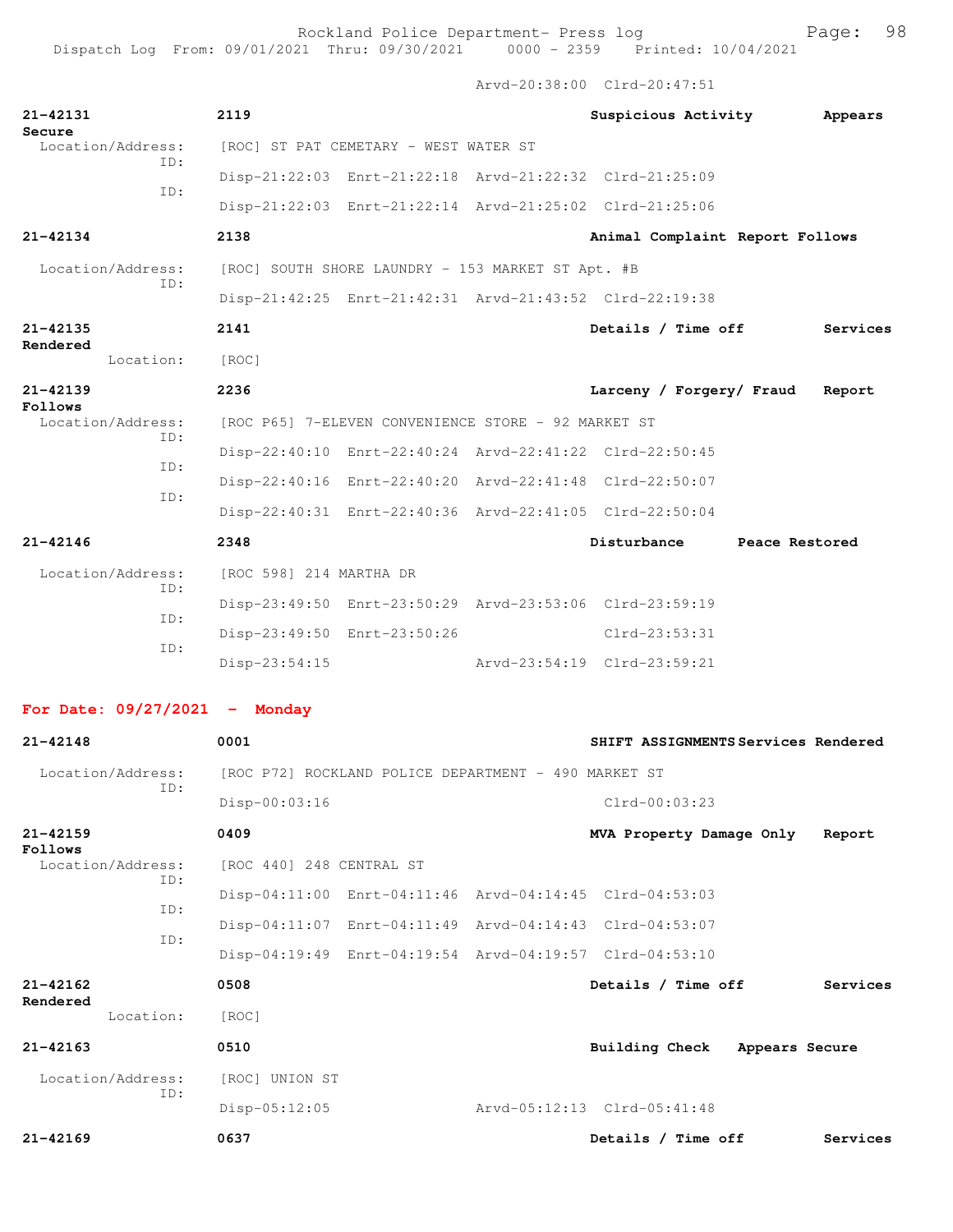|                                                                | Rockland Police Department- Press log<br>Dispatch Log From: 09/01/2021 Thru: 09/30/2021 0000 - 2359 Printed: 10/04/2021 |                                    | 99<br>Page:       |
|----------------------------------------------------------------|-------------------------------------------------------------------------------------------------------------------------|------------------------------------|-------------------|
| Rendered<br>Location:                                          | [ROC]                                                                                                                   |                                    |                   |
| 21-42172                                                       | 0657                                                                                                                    | <b>Traffic Enforcement</b>         | Services          |
| Rendered<br>Location/Address:                                  | [ROC] POND ST                                                                                                           |                                    |                   |
| ID:                                                            | Disp-06:57:47                                                                                                           | Arvd-06:57:53 Clrd-07:23:57        |                   |
| 21-42173                                                       | 0700                                                                                                                    | Detail                             | Services Rendered |
| Location/Address:                                              | [ROC P72] ROCKLAND POLICE DEPARTMENT - 490 MARKET ST                                                                    |                                    |                   |
| $21 - 42363$                                                   | 0800                                                                                                                    | Animal Complaint Services Rendered |                   |
| Location/Address:                                              | [ROC] 598 SALEM ST                                                                                                      |                                    |                   |
| 21-42186                                                       | 0801                                                                                                                    | General Info                       | Services Rendered |
| Location/Address:                                              | [ROC P72] ROCKLAND POLICE DEPARTMENT - 490 MARKET ST                                                                    |                                    |                   |
| 21-42188<br>Taken/Referred to Other Agency<br>Location:<br>ID: | 0815<br>[ROC] HINGHAM DISTRICT COURT                                                                                    | Prisioner Transport                |                   |
|                                                                |                                                                                                                         | Arvd-08:15:00 Clrd-09:10:53        |                   |
| 21-42370                                                       | 0835                                                                                                                    | Animal Complaint Services Rendered |                   |
| Location/Address:                                              | [ROC] 380 SALEM ST                                                                                                      |                                    |                   |
| $21 - 42194$                                                   | 0928                                                                                                                    | Building Check Services Rendered   |                   |
| Location/Address:<br>ID:                                       | [ROC] STUDLEY CT                                                                                                        |                                    |                   |
|                                                                | Disp-09:31:44                                                                                                           | Clrd-09:31:52                      |                   |
| $21 - 42195$                                                   | 0931                                                                                                                    | Building Check Services Rendered   |                   |
| Location/Address:<br>ID:                                       | [ROC] MARKET ST                                                                                                         |                                    |                   |
| ID:                                                            | Disp-09:32:51                                                                                                           | Clrd-09:32:58                      |                   |
| ID:                                                            | Disp-09:33:17 Enrt-09:33:23 Arvd-09:33:27 Clrd-09:33:30                                                                 |                                    |                   |
|                                                                | Disp-09:34:20                                                                                                           | Clrd-09:34:26                      |                   |
| 21-42199                                                       | 0948                                                                                                                    | Road Obstruction Services Rendered |                   |
| Location/Address:<br>ID:                                       | [ROC] WEST WATER ST                                                                                                     |                                    |                   |
|                                                                |                                                                                                                         | Arvd-09:48:00 Clrd-09:49:38        |                   |
| 21-42373                                                       | 1105                                                                                                                    | Animal Complaint Services Rendered |                   |
| Location/Address:                                              | [ROC 1065] 92 MARTHA DR Apt. #D                                                                                         |                                    |                   |
| 21-42211                                                       | 1112                                                                                                                    | Details / Time off                 | No Service        |
| Location:                                                      | [ROC]                                                                                                                   |                                    |                   |
| 21-42374                                                       | 1135                                                                                                                    | Animal Complaint Services Rendered |                   |
| Location/Address:                                              | [ROC 1048] 82 MARTHA DR Apt. #F                                                                                         |                                    |                   |
| 21-42217                                                       | 1148                                                                                                                    | Building Check Services Rendered   |                   |
| Location/Address:                                              | [ROC] STUDLEY CT                                                                                                        |                                    |                   |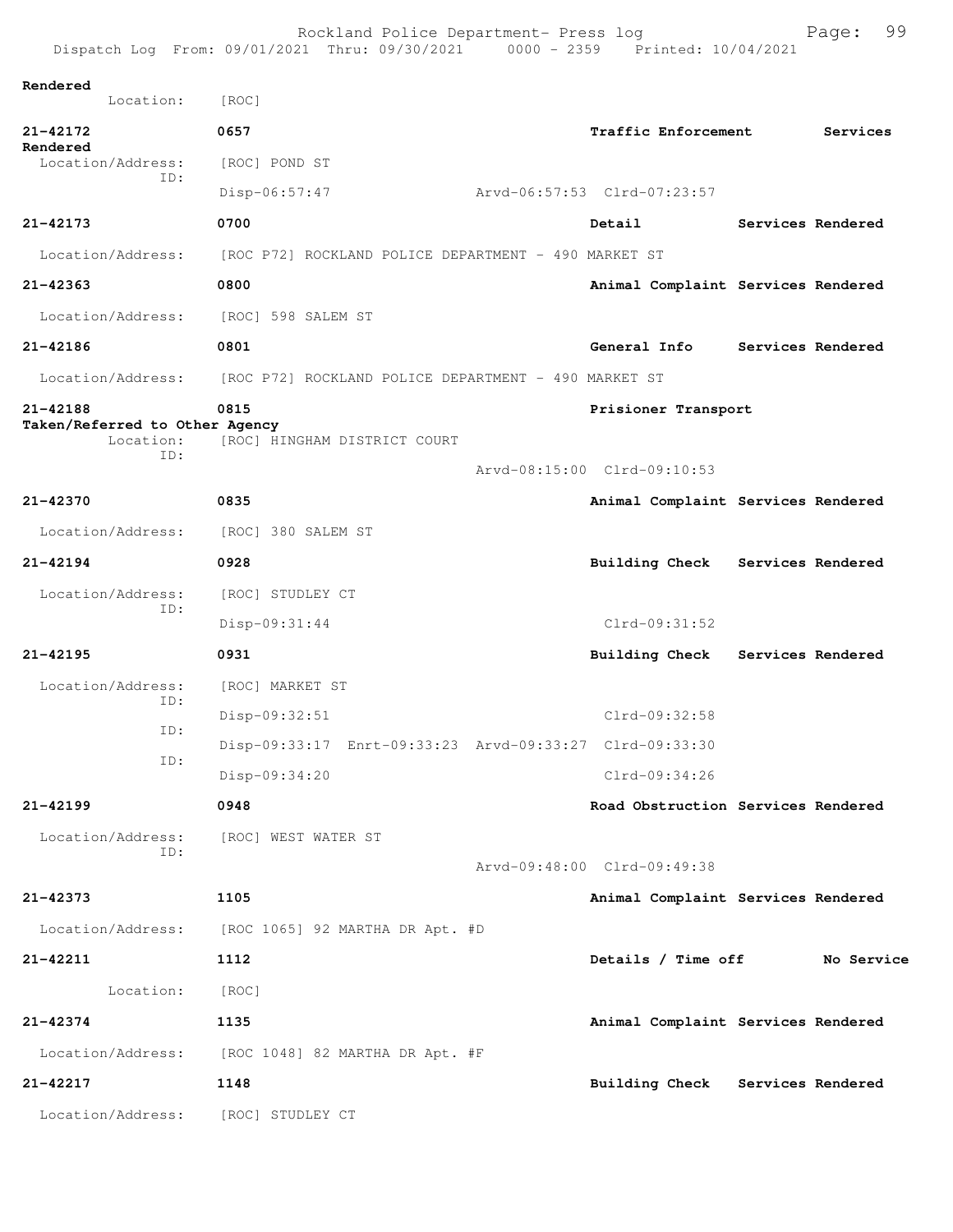|                                                   | Rockland Police Department- Press log<br>Dispatch Log From: 09/01/2021 Thru: 09/30/2021 0000 - 2359 Printed: 10/04/2021 |                                    | Page: 100         |
|---------------------------------------------------|-------------------------------------------------------------------------------------------------------------------------|------------------------------------|-------------------|
| 21-42218                                          | 1149                                                                                                                    | Building Check Services Rendered   |                   |
| Location/Address:                                 | [ROC] MARKET ST                                                                                                         |                                    |                   |
| 21-42375                                          | 1230                                                                                                                    | Animal Complaint Services Rendered |                   |
| Location/Address:                                 | [ROC] 110 PROSPECT ST                                                                                                   |                                    |                   |
| 21-42230                                          | 1304                                                                                                                    | Follow-Up Investigation            | Services          |
| Rendered<br>Location/Address:                     | [ROC P65] 7-ELEVEN CONVENIENCE STORE - 92 MARKET ST                                                                     |                                    |                   |
| ID:                                               | Disp-13:05:09 Enrt-13:06:01 Arvd-13:11:57 Clrd-13:16:28                                                                 |                                    |                   |
| 21-42376                                          | 1340                                                                                                                    | Animal Complaint Services Rendered |                   |
| Location/Address:                                 | [ROC] 47 MORNINGSIDE DR                                                                                                 |                                    |                   |
| $21 - 42245$                                      | 1355                                                                                                                    | Detail                             | Services Rendered |
|                                                   | Location/Address: [ROC] 24 MANZELLA CT                                                                                  |                                    |                   |
| $21 - 42243$                                      | 1356                                                                                                                    | Disturbance                        | Services Rendered |
| Location/Address:                                 | [ROC] GLUB HOUSE - 31 LEISUREWOODS DR                                                                                   |                                    |                   |
| ID:                                               | Disp-13:58:26 Enrt-13:58:37 Arvd-13:59:22 Clrd-14:12:53                                                                 |                                    |                   |
| ID:                                               | Disp-13:58:32 Enrt-13:58:34 Arvd-13:59:19 Clrd-14:12:50                                                                 |                                    |                   |
| ID:                                               | Disp-14:00:00 Enrt-14:00:05 Arvd-14:00:06 Clrd-14:12:57                                                                 |                                    |                   |
| $21 - 42244$                                      | 1402                                                                                                                    | Animal Complaint Services Rendered |                   |
| Location/Address:                                 | [ROC] 158 CENTRAL ST                                                                                                    |                                    |                   |
| ID:                                               |                                                                                                                         | Arvd-14:02:00 Clrd-14:16:51        |                   |
| $21 - 42247$                                      | 1423                                                                                                                    | Assist Public                      | Services Rendered |
| Location/Address:                                 | [ROC] 31 LEISUREWOODS DR                                                                                                |                                    |                   |
| ID:                                               |                                                                                                                         | Arvd-14:23:00 Clrd-14:29:24        |                   |
| ID:                                               | Disp-14:24:23 Enrt-14:24:28                                                                                             | $C1rd-14:27:20$                    |                   |
| $21 - 42250$                                      | 1435                                                                                                                    | Motor Vehicle Stop                 | Verbal            |
| Warning<br>Location/Address:                      | [ROC] TAUNTON AVE                                                                                                       |                                    |                   |
| ID:                                               |                                                                                                                         | Arvd-14:35:00 Clrd-14:37:28        |                   |
| 21-42252                                          | 1518                                                                                                                    | MVA Property Damage Only           | Report            |
| Follows<br>Location/Address:                      | [ROC 681] 115 UNION ST                                                                                                  |                                    |                   |
| ID:                                               |                                                                                                                         | Arvd-15:18:00 Clrd-15:43:47        |                   |
| ID:                                               | Disp-15:26:13 Enrt-15:26:17 Arvd-15:26:19 Clrd-15:26:22                                                                 |                                    |                   |
| Refer To Summons:<br>Summons:<br>Address:<br>Age: | 21ROC-42252-AR<br>DA SILVA HENKERT, TALINA<br>115 UNION ST Apt. #4 ROCKLAND, MA<br>22                                   |                                    |                   |
| Charges:                                          | UNLICENSED OPERATION OF MV                                                                                              |                                    |                   |
| $21 - 42253$                                      | 1530                                                                                                                    | <b>Building Check</b>              | Services Rendered |
| Location/Address:                                 | [ROC] STUDLEY CT                                                                                                        |                                    |                   |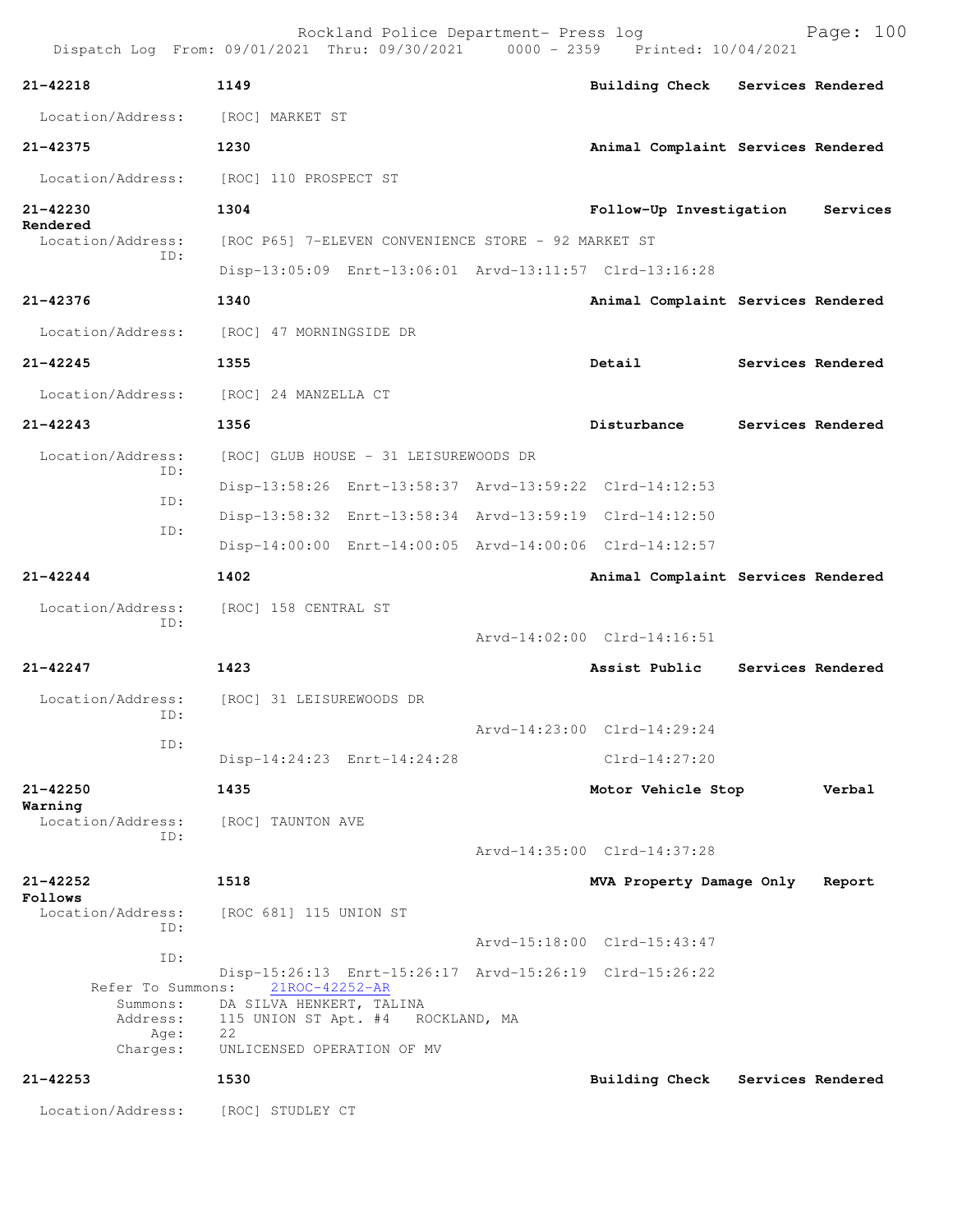|                                      | Rockland Police Department- Press log<br>Dispatch Log From: 09/01/2021 Thru: 09/30/2021 0000 - 2359 Printed: 10/04/2021 |                             | Page: 101                           |
|--------------------------------------|-------------------------------------------------------------------------------------------------------------------------|-----------------------------|-------------------------------------|
| $21 - 42254$                         | 1531                                                                                                                    | <b>Building Check</b>       | Building                            |
| Checked/Secured<br>Location/Address: | [ROC] MARKET ST                                                                                                         |                             |                                     |
| $21 - 42259$                         | 1600                                                                                                                    |                             | SHIFT ASSIGNMENTS Services Rendered |
| Location/Address:                    | [ROC P72] ROCKLAND POLICE DEPARTMENT - 490 MARKET ST                                                                    |                             |                                     |
| $21 - 42258$                         | 1627                                                                                                                    | Larceny / Forgery/ Fraud    | Services                            |
| Rendered<br>Location/Address:        | [ROC 69] SOUTH SHORE REHAB & NURSING - 115 NORTH AVE                                                                    |                             |                                     |
| TD:                                  | Disp-16:34:06 Enrt-16:34:11 Arvd-16:37:19 Clrd-17:10:50                                                                 |                             |                                     |
| 21-42260                             | 1632                                                                                                                    | <b>Time off</b>             | Services Rendered                   |
| Location:                            | [ROC]                                                                                                                   |                             |                                     |
| $21 - 42267$                         | 1719                                                                                                                    | Harassment                  | Services Rendered                   |
| Location/Address:                    | [ROC 897] 110 MARTHA DR Apt. #E                                                                                         |                             |                                     |
| ID:                                  | Disp-17:20:33 Enrt-17:20:40 Arvd-17:21:33 Clrd-17:27:45                                                                 |                             |                                     |
| 21-42281                             | 1911                                                                                                                    |                             | 911 Hang Up Services Rendered       |
| Location/Address:                    | [ROC P55] HOME DEPOT - 1149 HINGHAM ST                                                                                  |                             |                                     |
| ID:                                  | Disp-19:13:17 Enrt-19:13:31 Arvd-19:20:12 Clrd-19:30:07                                                                 |                             |                                     |
| $21 - 42283$                         | 1940                                                                                                                    | <b>Traffic Enforcement</b>  | Services                            |
| Rendered<br>Location/Address:        | [ROC] POND ST                                                                                                           |                             |                                     |
| ID:                                  |                                                                                                                         | Arvd-19:41:06 Clrd-20:07:05 |                                     |
| $21 - 42286$                         | 2014                                                                                                                    |                             | Building Check Services Rendered    |
| Location/Address:                    | [ROC] HINGHAM ST                                                                                                        |                             |                                     |
| TD:                                  |                                                                                                                         | Arvd-20:15:17 Clrd-20:15:32 |                                     |
| 21-42287                             | 2042                                                                                                                    | <b>Building Check</b>       | Services Rendered                   |
| Location/Address:                    | [ROC] MARKET ST                                                                                                         |                             |                                     |
| ID:                                  |                                                                                                                         | Arvd-20:42:50 Clrd-20:44:05 |                                     |
| 21-42289                             | 2043                                                                                                                    | Motor Vehicle Complaint     | Services                            |
| Rendered<br>Location/Address:        | [ROC] 345 HOWARD ST @ 103 WEBSTER ST                                                                                    |                             |                                     |
| ID:                                  | Disp-20:47:05 Enrt-20:48:37 Arvd-20:50:13 Clrd-21:01:03                                                                 |                             |                                     |
| ID:                                  | Disp-20:51:02 Enrt-20:51:07 Arvd-20:51:13 Clrd-21:02:09                                                                 |                             |                                     |
| 21-42288                             | 2044                                                                                                                    | <b>Building Check</b>       | Appears Secure                      |
| Location/Address:                    | [ROC] STUDLEY CT                                                                                                        |                             |                                     |
| ID:                                  |                                                                                                                         | Arvd-20:45:01 Clrd-20:46:31 |                                     |
| $21 - 42290$                         | 2047                                                                                                                    | Building Check              | Appears Secure                      |
| Location/Address:<br>TD:             | [ROC] LINWOOD TER                                                                                                       |                             |                                     |
|                                      |                                                                                                                         | Arvd-21:01:03 Clrd-21:01:38 |                                     |
| $21 - 42294$                         | 2159                                                                                                                    | Suspicious Activity         | Services                            |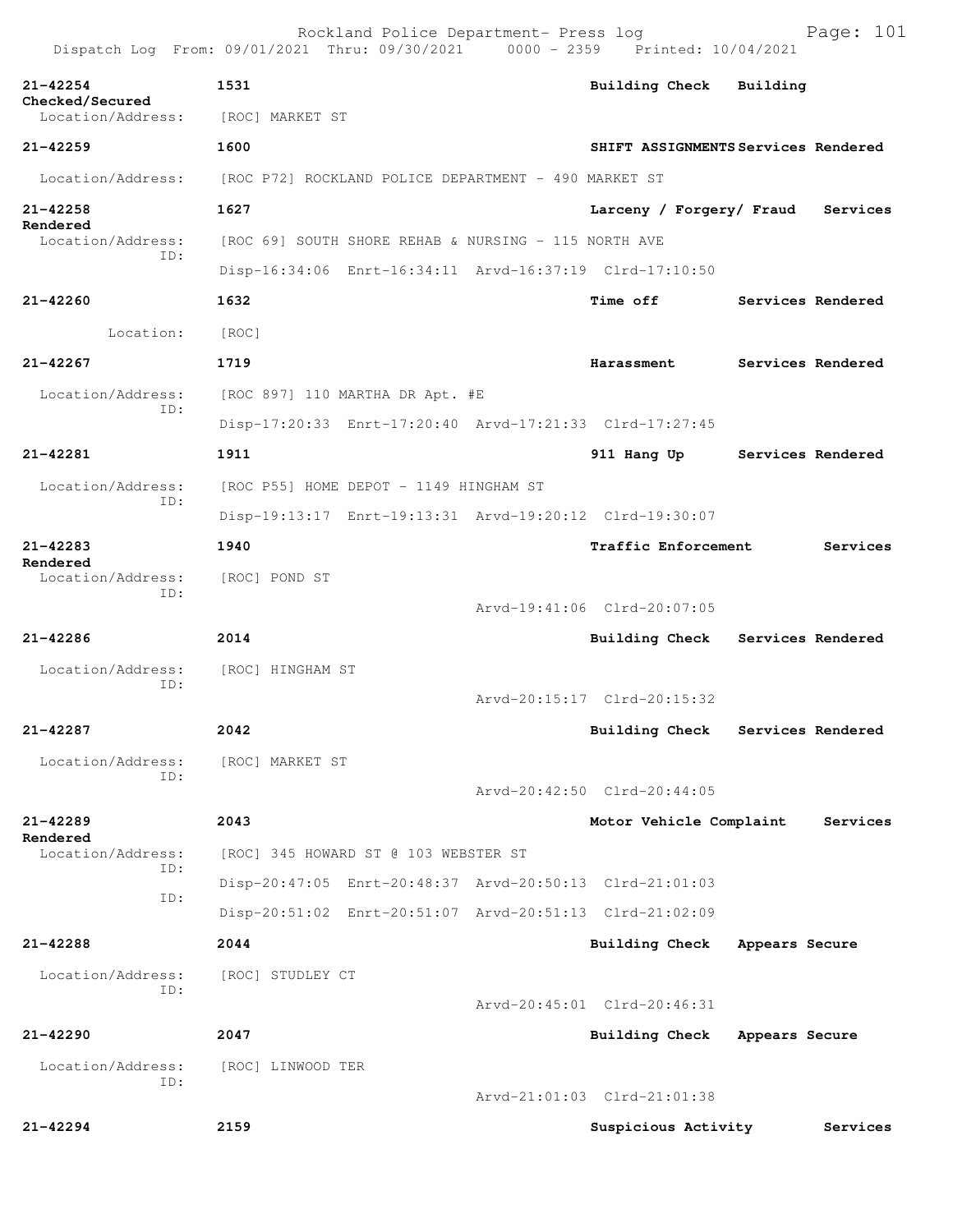|                                          | Rockland Police Department- Press log<br>Dispatch Log From: 09/01/2021 Thru: 09/30/2021 0000 - 2359 Printed: 10/04/2021 |                             | Page: 102                     |
|------------------------------------------|-------------------------------------------------------------------------------------------------------------------------|-----------------------------|-------------------------------|
| Rendered<br>Location/Address:            | [ROC] TKO SHEA'S SPORTS CAFE - 932 HINGHAM ST                                                                           |                             |                               |
| ID:                                      | Disp-22:01:59 Enrt-22:02:58                                                                                             | Clrd-22:15:12               |                               |
| ID:                                      | Disp-22:13:43 Enrt-22:13:47 Arvd-22:18:35 Clrd-22:55:43                                                                 |                             |                               |
| ID:                                      | Disp-22:18:48 Enrt-22:18:52 Arvd-22:18:55 Clrd-22:57:08                                                                 |                             |                               |
| $21 - 42295$                             | 2200                                                                                                                    |                             | 911 Hang Up Services Rendered |
| Location/Address:                        | [ROC 318] 88 CENTRAL ST                                                                                                 |                             |                               |
| ID:                                      | Disp-22:13:28 Enrt-22:13:51 Arvd-22:15:41 Clrd-22:17:07                                                                 |                             |                               |
| $21 - 42298$                             | 2222                                                                                                                    |                             | Time off Services Rendered    |
| Location: [ROC]                          |                                                                                                                         |                             |                               |
| For Date: $09/28/2021$ - Tuesday         |                                                                                                                         |                             |                               |
| 21-42311                                 | 0007                                                                                                                    | General Incident No Service |                               |
| ID:                                      | Location/Address: [ROC P72] ROCKLAND POLICE DEPARTMENT - 490 MARKET ST                                                  |                             |                               |
|                                          |                                                                                                                         | Arvd-00:07:00 Clrd-00:09:09 |                               |
| 21-42315                                 | 0039                                                                                                                    | Building Check Investigated |                               |
| ID:                                      | Location/Address: [ROC] J A DUNN MEM DR                                                                                 |                             |                               |
|                                          |                                                                                                                         | Arvd-00:39:53 Clrd-00:40:11 |                               |
| 21-42316                                 | 0039                                                                                                                    | Details / Time off          | No Service                    |
| Location:                                | [ROC]                                                                                                                   |                             |                               |
| 21-42317                                 | 0040                                                                                                                    | Building Check              | Investigated                  |
| Location/Address: [ROC] MARKET ST<br>ID: |                                                                                                                         |                             |                               |
|                                          |                                                                                                                         | Arvd-00:40:53 Clrd-00:41:03 |                               |
| 21-42320                                 | 0055                                                                                                                    | Disturbance                 | Services Rendered             |
| Location/Address:<br>ID:                 | [ROC 159] 113 MARKET ST Apt. #10                                                                                        |                             |                               |
| ID:                                      | Disp-00:58:34 Enrt-00:58:44 Arvd-01:01:25 Clrd-01:09:48                                                                 |                             |                               |
|                                          | Disp-00:58:38 Enrt-00:58:46 Arvd-01:01:33 Clrd-01:09:58                                                                 |                             |                               |
| $21 - 42323$                             | 0111                                                                                                                    | Details / Time off          | No Service                    |
| Location:                                | [ROC]                                                                                                                   |                             |                               |
| $21 - 42325$<br>Warning                  | 0151                                                                                                                    | Motor Vehicle Stop          | Verbal                        |
| Location/Address:<br>TD:                 | [ROC] EAST WATER ST @ UNION ST                                                                                          |                             |                               |
|                                          |                                                                                                                         | Arvd-01:51:00 Clrd-01:55:36 |                               |
| 21-42327                                 | 0255                                                                                                                    | <b>Building Check</b>       | Investigated                  |
| Location/Address:<br>ID:                 | [ROC] MARKET ST                                                                                                         | Arvd-02:55:52 Clrd-02:56:07 |                               |
| $21 - 42328$                             | 0256                                                                                                                    | <b>Building Check</b>       | Investigated                  |
|                                          |                                                                                                                         |                             |                               |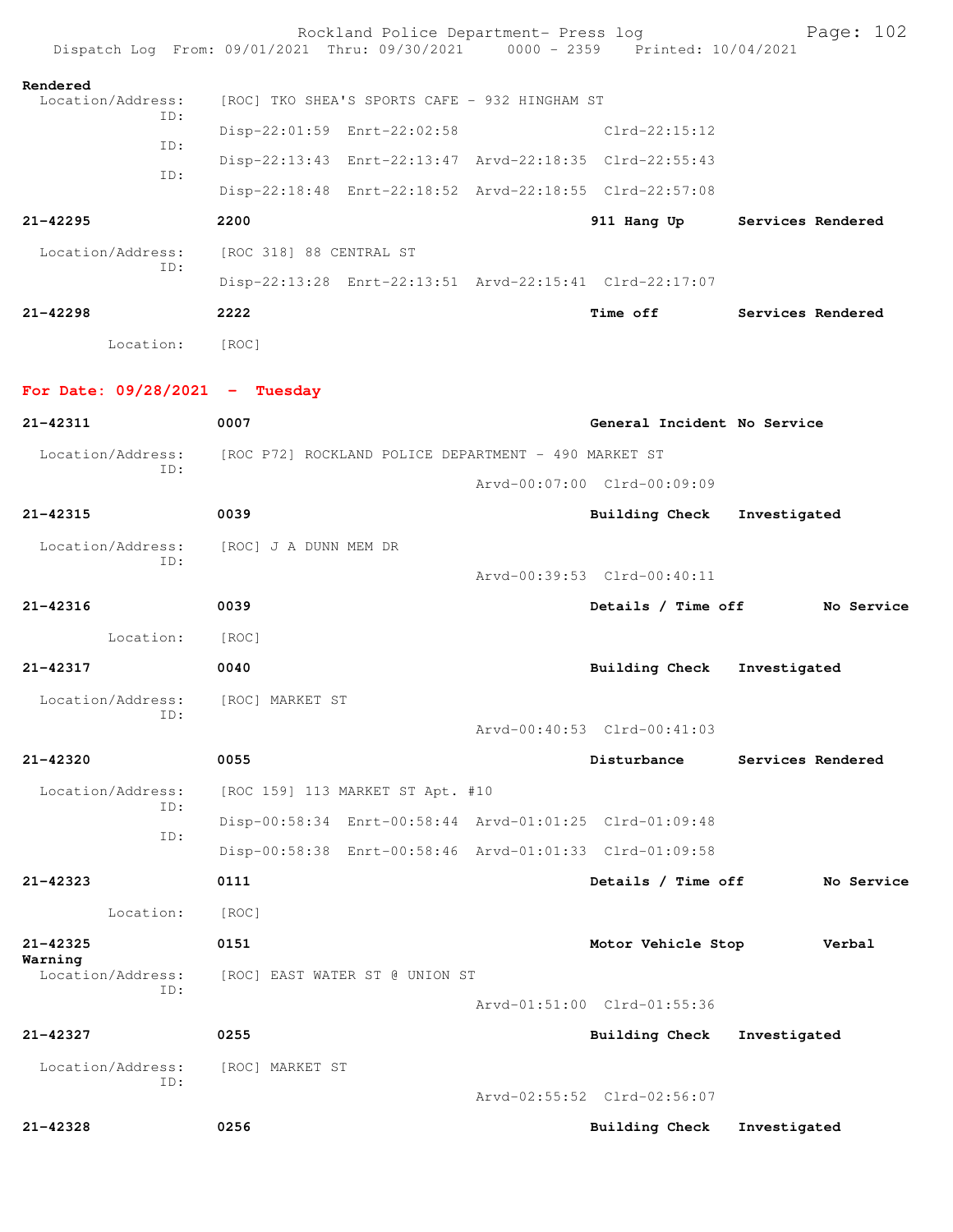| Dispatch Log From: 09/01/2021 Thru: 09/30/2021 0000 - 2359 Printed: 10/04/2021 |                                                      | Rockland Police Department- Press log                |                                                         |           | Page: 103         |
|--------------------------------------------------------------------------------|------------------------------------------------------|------------------------------------------------------|---------------------------------------------------------|-----------|-------------------|
| Location/Address:                                                              | [ROC] J A DUNN MEM DR                                |                                                      |                                                         |           |                   |
| ID:                                                                            |                                                      |                                                      | Arvd-02:56:55 Clrd-02:57:02                             |           |                   |
| 21-42333                                                                       | 0611                                                 |                                                      | Building Check Services Rendered                        |           |                   |
| Location/Address:                                                              | [ROC] UNION ST                                       |                                                      |                                                         |           |                   |
| ID:                                                                            |                                                      |                                                      | Arvd-06:14:18 Clrd-06:39:16                             |           |                   |
| 21-42336                                                                       | 0622                                                 |                                                      | Missing Person Services Rendered                        |           |                   |
| Location/Address:                                                              | [ROC P72] ROCKLAND POLICE DEPARTMENT - 490 MARKET ST |                                                      |                                                         |           |                   |
| ID:                                                                            |                                                      |                                                      | Arvd-06:22:00 Clrd-06:25:19                             |           |                   |
| 21-42337                                                                       | 0631                                                 |                                                      | Assist Public Services Rendered                         |           |                   |
| Location/Address:                                                              | [ROC 173] 516 HINGHAM ST                             |                                                      |                                                         |           |                   |
| ID:                                                                            |                                                      |                                                      | Arvd-06:31:00 Clrd-06:35:47                             |           |                   |
| 21-42338                                                                       | 0636                                                 |                                                      | Details / Time off                                      |           | No Service        |
| Location:                                                                      | [ROC]                                                |                                                      |                                                         |           |                   |
| 21-42342                                                                       | 0642                                                 |                                                      | Traffic Enforcement                                     |           | Services          |
| Rendered<br>Location/Address:                                                  | [ROC] POND ST                                        |                                                      |                                                         |           |                   |
| ID:                                                                            |                                                      |                                                      | Arvd-06:42:59 Clrd-06:55:40                             |           |                   |
| 21-42343                                                                       | 0647                                                 |                                                      | Harassment                                              | Unfounded |                   |
| Location/Address: [ROC 299] 5 UNION ST                                         |                                                      |                                                      |                                                         |           |                   |
| ID:                                                                            |                                                      |                                                      | Arvd-06:47:00 Clrd-07:02:15                             |           |                   |
| 21-42344                                                                       | 0655                                                 |                                                      | Disturbance                                             |           | Services Rendered |
| Location/Address:                                                              |                                                      | [ROC P9] NICE AND CLEAN CAR WASH - 320 CENTRE AVE    |                                                         |           |                   |
| ID:<br>ID:                                                                     |                                                      |                                                      | Disp-06:56:06 Enrt-06:56:12 Arvd-07:00:44 Clrd-07:20:36 |           |                   |
| ID:                                                                            |                                                      |                                                      | Disp-06:56:10 Enrt-06:56:15 Arvd-06:58:24 Clrd-07:20:38 |           |                   |
|                                                                                |                                                      |                                                      | Disp-07:02:20 Enrt-07:02:22 Arvd-07:03:26 Clrd-07:23:35 |           |                   |
| 21-42345<br>Follows                                                            | 0721                                                 |                                                      | MVA Property Damage Only                                |           | Report            |
| Location/Address:<br>ID:                                                       |                                                      | [ROC] 69 NORTH AVE @ 12 DEERING SQ                   |                                                         |           |                   |
| ID:                                                                            |                                                      |                                                      | Arvd-07:21:00 Clrd-07:49:04                             |           |                   |
| ID:                                                                            |                                                      |                                                      | Disp-07:22:36 Enrt-07:22:39 Arvd-07:25:41 Clrd-07:40:14 |           |                   |
| ID:                                                                            |                                                      |                                                      | Disp-07:23:40 Enrt-07:23:58 Arvd-07:25:39 Clrd-07:49:07 |           |                   |
|                                                                                |                                                      |                                                      | Disp-07:52:07 Enrt-07:52:09 Arvd-07:52:10 Clrd-07:52:29 |           |                   |
| 21-42351                                                                       | 0801                                                 |                                                      | General Info                                            |           | Services Rendered |
| Location/Address:                                                              |                                                      | [ROC P72] ROCKLAND POLICE DEPARTMENT - 490 MARKET ST |                                                         |           |                   |
| $21 - 42353$<br>Rendered                                                       | 0814                                                 |                                                      | Details / Time off                                      |           | Services          |
| Location:                                                                      | [ROC]                                                |                                                      |                                                         |           |                   |
| $21 - 42369$                                                                   | 0935                                                 |                                                      | Assist Fire Department                                  |           | Services          |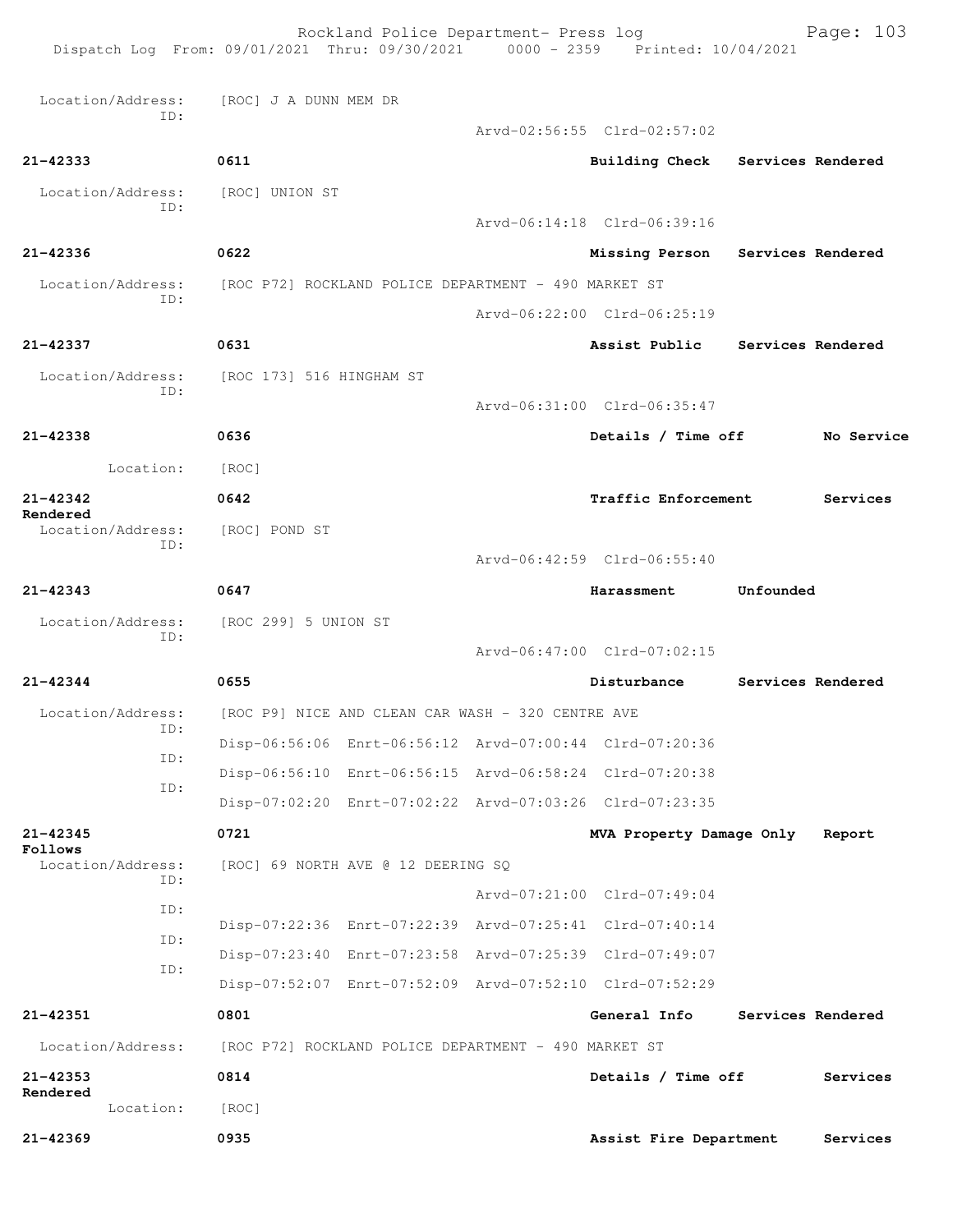|                                             | Dispatch Log From: 09/01/2021 Thru: 09/30/2021 0000 - 2359 Printed: 10/04/2021 | Rockland Police Department- Press log                    |  |                                                         | Page: 104                          |
|---------------------------------------------|--------------------------------------------------------------------------------|----------------------------------------------------------|--|---------------------------------------------------------|------------------------------------|
| Rendered<br>Location/Address:<br>ID:        |                                                                                | [ROC 58] NORTH RIVER COLLABORATIVE SCHOOL - 525 BEECH ST |  |                                                         |                                    |
|                                             |                                                                                |                                                          |  | Arvd-09:35:00 Clrd-09:53:42                             |                                    |
| ID:<br>TD:                                  |                                                                                |                                                          |  | Disp-09:36:36 Enrt-09:36:38 Arvd-09:40:42 Clrd-09:53:49 |                                    |
|                                             |                                                                                |                                                          |  | Disp-09:40:24 Enrt-09:40:26 Arvd-09:40:28 Clrd-09:53:45 |                                    |
| $21 - 42371$                                | 0945                                                                           |                                                          |  | <b>Building Check</b>                                   | Services Rendered                  |
| Location/Address:<br>ID:                    | [ROC] HINGHAM ST                                                               |                                                          |  | Arvd-09:47:18 Clrd-09:47:39                             |                                    |
| 21-42379                                    | 1003                                                                           |                                                          |  | Disturbance                                             | No Action Required                 |
|                                             |                                                                                |                                                          |  |                                                         |                                    |
| Location/Address:<br>ID:                    | [ROC] 324 CENTRE AVE                                                           |                                                          |  |                                                         |                                    |
| ID:                                         |                                                                                |                                                          |  | Arvd-10:03:00 Clrd-10:04:07                             |                                    |
|                                             |                                                                                | Disp-10:03:31 Enrt-10:03:33                              |  | $Clrd-10:04:02$                                         |                                    |
| 21-42380                                    | 1003                                                                           |                                                          |  | Disturbance                                             | Arrest (s) Made                    |
| Location/Address:<br>ID:                    |                                                                                | [ROC P13] VERC RENTALS - 344 CENTRE AVE                  |  |                                                         |                                    |
| ID:                                         |                                                                                |                                                          |  | Disp-10:03:58 Enrt-10:04:22 Arvd-10:04:46 Clrd-10:33:13 |                                    |
| ID:                                         |                                                                                |                                                          |  | Disp-10:04:14 Enrt-10:04:20 Arvd-10:04:48 Clrd-10:18:09 |                                    |
| Refer To Summons:                           | 21ROC-42380-AR                                                                 |                                                          |  | Disp-10:06:50 Enrt-10:06:53 Arvd-10:06:54 Clrd-10:42:50 |                                    |
| Summons:<br>Address:<br>Age:                | BARNETT, MONIQUE K<br>26                                                       | 125 VARLEY ST Apt. #1E FALL RIVER, MA                    |  |                                                         |                                    |
| Charges:                                    |                                                                                | DESTRUCTION OF PROPERTY -\$1200, MALICIOUS c266 \$127    |  |                                                         |                                    |
| 21-42734                                    | 1020                                                                           |                                                          |  |                                                         | Animal Complaint Services Rendered |
| Location/Address:                           | [ROC] 97 DURBECK RD                                                            |                                                          |  |                                                         |                                    |
| 21-42381                                    | 1032                                                                           | <b>BOLO</b>                                              |  |                                                         | No Service                         |
| Location/Address:                           |                                                                                | [ROC P72] ROCKLAND POLICE DEPARTMENT - 490 MARKET ST     |  |                                                         |                                    |
| 21-42385                                    | 1048                                                                           |                                                          |  | Motor Vehicle Collision W/PI                            |                                    |
| Report Follows<br>Location/Address:<br>ID:  |                                                                                | [ROC] 14 LONGWATER DR @ 88 POND ST                       |  |                                                         |                                    |
| ID:                                         |                                                                                |                                                          |  | Arvd-10:48:00 Clrd-11:15:09                             |                                    |
| ID:                                         |                                                                                |                                                          |  | Disp-10:48:56 Enrt-10:49:02 Arvd-10:52:36 Clrd-11:15:14 |                                    |
|                                             |                                                                                |                                                          |  | Disp-10:49:11 Enrt-10:49:14 Arvd-10:52:39 Clrd-11:15:06 |                                    |
| 21-42395                                    | 1123                                                                           |                                                          |  | Burglar Alarm                                           | Building                           |
| Checked/Secured<br>Location/Address:<br>ID: | [ROC 537] 200 CRESCENT ST                                                      |                                                          |  |                                                         |                                    |
|                                             |                                                                                | Disp-11:24:26 Enrt-11:24:46                              |  | $Clrd-11:25:14$                                         |                                    |
| ID:                                         |                                                                                | Disp-11:25:05 Enrt-11:25:16                              |  | $Clrd-11:29:24$                                         |                                    |
| ID:                                         |                                                                                |                                                          |  | Disp-11:28:11 Enrt-11:28:14 Arvd-11:34:01 Clrd-11:49:58 |                                    |
| ID:                                         |                                                                                |                                                          |  | Disp-11:29:46 Enrt-11:29:48 Arvd-11:29:49 Clrd-11:33:31 |                                    |
| $21 - 42402$<br>Rendered                    | 1142                                                                           |                                                          |  | Details / Time off                                      | Services                           |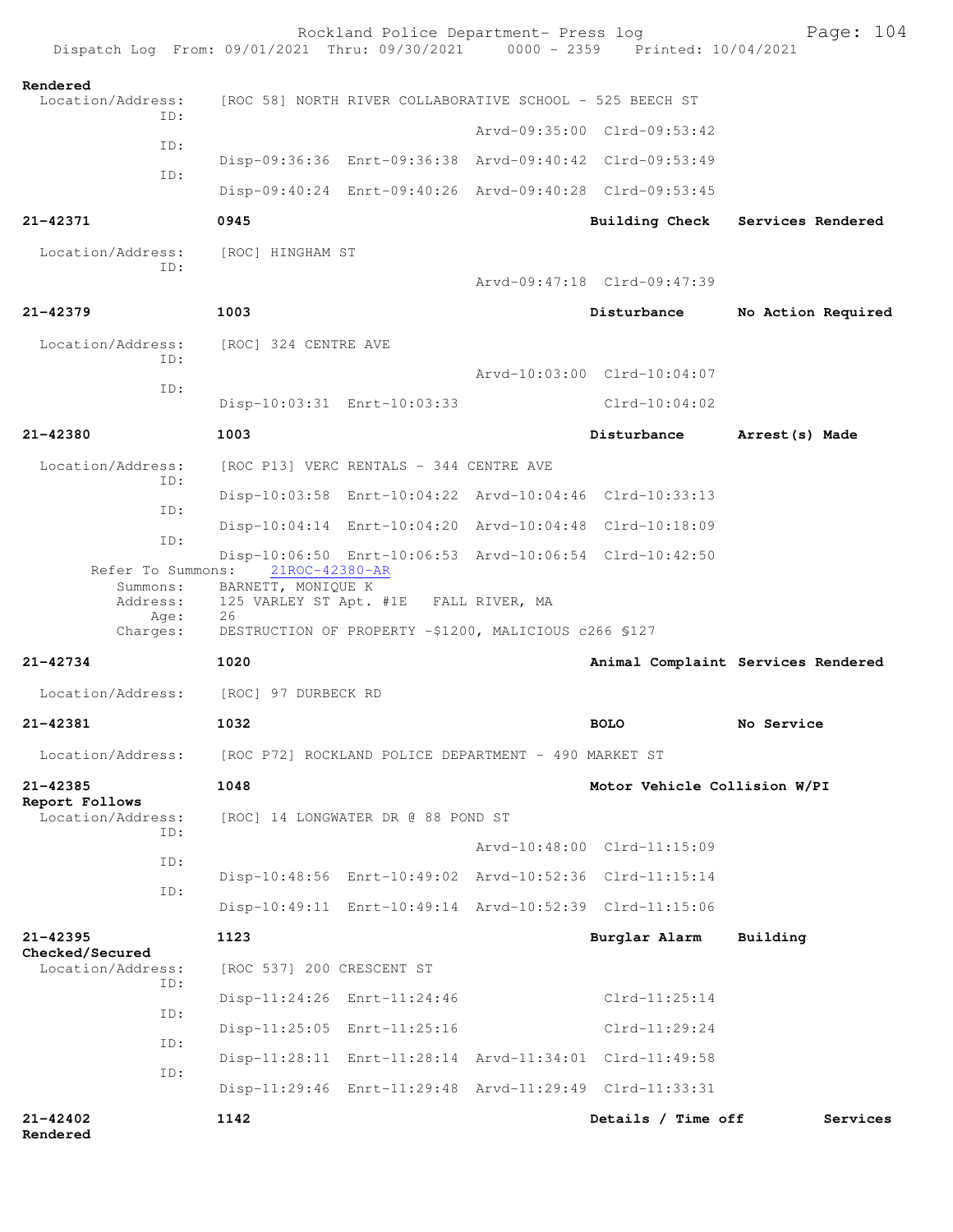|                               | Rockland Police Department- Press log<br>Dispatch Log From: 09/01/2021 Thru: 09/30/2021 0000 - 2359 Printed: 10/04/2021 |                                            | Page: 105 |  |  |
|-------------------------------|-------------------------------------------------------------------------------------------------------------------------|--------------------------------------------|-----------|--|--|
| Location:                     | [ROC]                                                                                                                   |                                            |           |  |  |
| $21 - 42733$                  | 1210                                                                                                                    | Animal Complaint Services Rendered         |           |  |  |
| Location/Address:             | [ROC] 760 SUMMER ST                                                                                                     |                                            |           |  |  |
| $21 - 42409$                  | 1226                                                                                                                    | Suspicious Activity                        | Services  |  |  |
| Rendered<br>Location/Address: | [ROC] 206 HINGHAM ST                                                                                                    |                                            |           |  |  |
| TD:                           | Disp-12:26:43                                                                                                           | Clrd-12:54:39                              |           |  |  |
| 21-42410                      | 1227                                                                                                                    | Assist Public<br>Services Rendered         |           |  |  |
| Location/Address:             | [ROC] WEYMOUTH ST @ BILL DELAHUNT PKWY                                                                                  |                                            |           |  |  |
| ID:                           | Disp-12:28:58                                                                                                           | $Clrd-12:29:02$                            |           |  |  |
| $21 - 42412$                  | 1241                                                                                                                    | Assist Other Agency                        | Services  |  |  |
| Rendered<br>Location/Address: | [ROC P38] GALPIN LANDSCAPING - 104 GREEN ST                                                                             |                                            |           |  |  |
| TD:                           | Disp-12:42:08 Enrt-12:42:53 Arvd-12:58:11 Clrd-13:14:36                                                                 |                                            |           |  |  |
| ID:                           | Disp-12:56:29 Enrt-12:56:31 Arvd-12:58:07 Clrd-13:14:27                                                                 |                                            |           |  |  |
| $21 - 42413$                  | 1244                                                                                                                    | Details / Time off                         | No Action |  |  |
| Required<br>Location:         | [ROC]                                                                                                                   |                                            |           |  |  |
| $21 - 42415$                  | 1302                                                                                                                    | Assist Fire Department                     | Services  |  |  |
| Rendered<br>Location/Address: | [ROC 598] 214 MARTHA DR Apt. #F                                                                                         |                                            |           |  |  |
| ID:<br>ID:                    |                                                                                                                         | Arvd-13:02:00 Clrd-13:08:56                |           |  |  |
|                               | Disp-13:06:03 Enrt-13:06:11 Arvd-13:06:15 Clrd-13:08:51                                                                 |                                            |           |  |  |
| $21 - 42426$<br>Rendered      | 1402                                                                                                                    | Details / Time off                         | Services  |  |  |
| Location:                     | [ROC]                                                                                                                   |                                            |           |  |  |
| $21 - 42431$                  | 1415                                                                                                                    | <b>Building Check</b><br>Services Rendered |           |  |  |
| Location/Address:<br>ID:      | [ROC] HINGHAM ST                                                                                                        |                                            |           |  |  |
|                               |                                                                                                                         | Arvd-14:16:18 Clrd-14:16:31                |           |  |  |
| $21 - 42433$<br>Rendered      | 1419                                                                                                                    | Suspicious Activity                        | Services  |  |  |
| Location/Address:<br>ID:      | [ROC 893] 34 HANNAH WAY Apt. #C                                                                                         |                                            |           |  |  |
|                               | Disp-14:31:30                                                                                                           | Arvd-14:51:14 Clrd-15:55:17                |           |  |  |
| $21 - 42435$<br>Rendered      | 1447                                                                                                                    | Details / Time off                         | Services  |  |  |
| Location:                     | [ROC]                                                                                                                   |                                            |           |  |  |
| $21 - 42436$<br>Rendered      | 1449                                                                                                                    | Vehicle Maintenance                        | Services  |  |  |
| Location/Address:             | [ROC P72] ROCKLAND POLICE DEPARTMENT - 490 MARKET ST                                                                    |                                            |           |  |  |
| 21-42439                      | 1525                                                                                                                    | Animal Complaint Services Rendered         |           |  |  |
| Location/Address:<br>ID:      | [ROC] 540 BEECH ST                                                                                                      |                                            |           |  |  |
|                               |                                                                                                                         | Arvd-15:25:00 Clrd-15:27:15                |           |  |  |
| 21-42441                      | 1540                                                                                                                    | <b>Building Check</b><br>Services Rendered |           |  |  |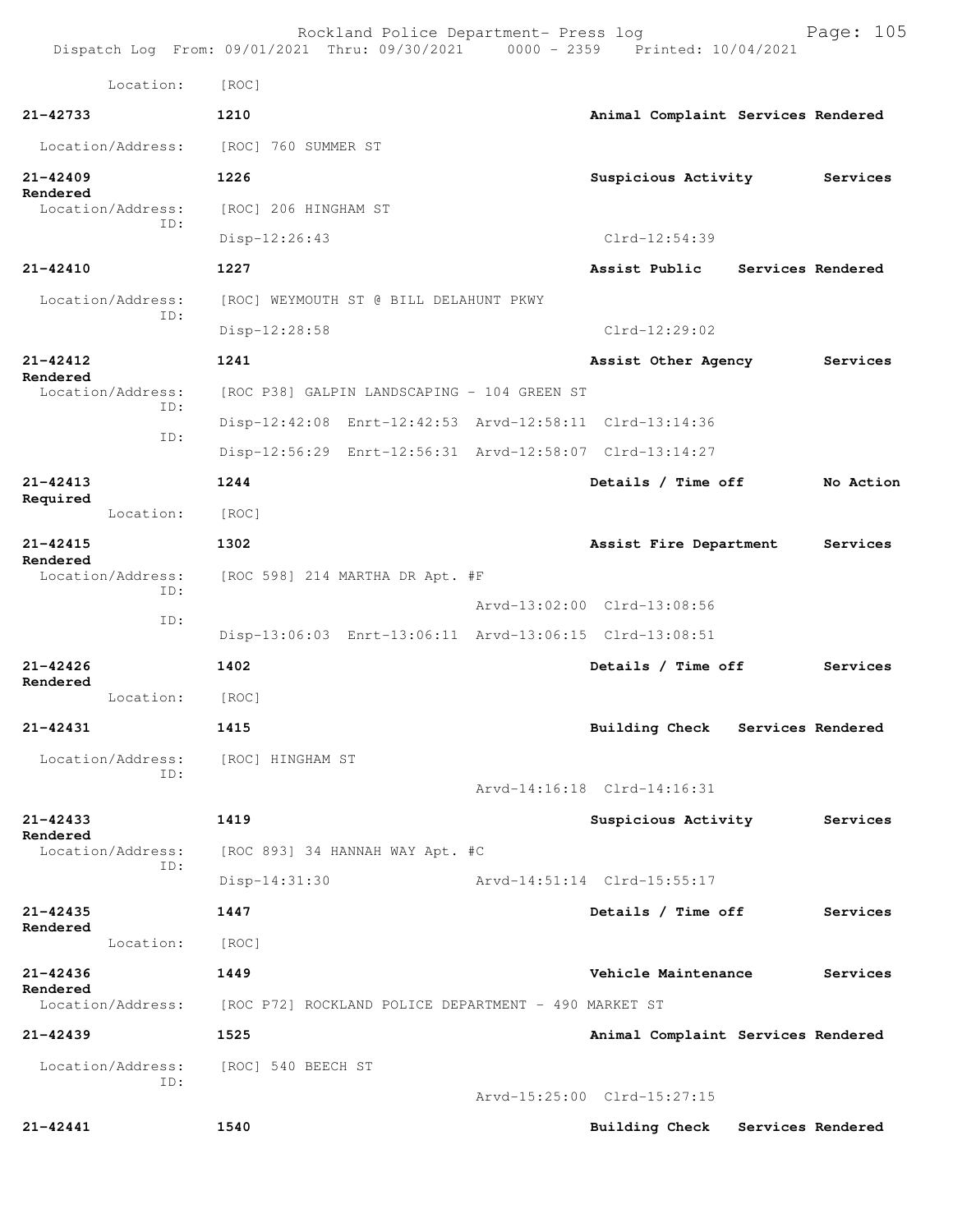Rockland Police Department- Press log Page: 106 Dispatch Log From: 09/01/2021 Thru: 09/30/2021 Location/Address: [ROC] HINGHAM ST ID: Arvd-15:40:57 Clrd-15:41:13 **21-42444 1601 SHIFT ASSIGNMENTS Services Rendered** Location/Address: [ROC P72] ROCKLAND POLICE DEPARTMENT - 490 MARKET ST **21-42447 1619 Details / Time off Services Rendered**  Location: [ROC] **21-42450 1635 MVA Property Damage Only Report Follows**<br>Location/Address: [ROC] 1 VFW DR @ 821 UNION ST ID: Disp-16:37:08 Enrt-16:37:18 Arvd-16:41:15 Clrd-16:51:44 ID: Disp-16:37:08 Enrt-16:37:15 Arvd-16:39:54 Clrd-16:51:40 **21-42453 1711 Harassment Services Rendered** Location/Address: [ROC] 622 UNION ST ID: Disp-17:16:07 Clrd-17:17:18 **21-42457 1729 911 Accidental Unfounded**  Location/Address: [ROC 272] SHERIDAN SQUARE CONDOS - 103 GROVE ST ID: Disp-17:33:22 Enrt-17:33:25 Arvd-17:35:46 Clrd-17:43:07 **21-42459 1743 General Info Services Rendered** Location/Address: [ROC P72] ROCKLAND POLICE DEPARTMENT - 490 MARKET ST **21-42461 1821 Details / Time off Services Rendered**  Location: [ROC] **21-42467 1908 911 Accidental Services Rendered** Location/Address: [ROC 30] CORNERSTONE BUILDING - 800 HINGHAM ST ID: Disp-19:11:35 Enrt-19:11:42 Arvd-19:23:45 Clrd-19:24:47 **21-42469 1928 General Info Services Rendered** Location/Address: [ROC P72] ROCKLAND POLICE DEPARTMENT - 490 MARKET ST **21-42470 1930 911 Accidental Services Rendered** Location/Address: [ROC] 30 MARTHA DR Apt. #D ID: Disp-19:32:43 Enrt-19:32:48 Arvd-19:36:07 Clrd-19:38:47 **21-42471 1939 Warrant No Service** Location/Address: [ROC P38] 104 GREEN ST ID: Disp-19:46:31 Arvd-19:46:42 Clrd-19:52:32 ID: Disp-19:46:38 Arvd-19:46:46 Clrd-19:52:36 **21-42472 1958 Building Check Citation/Warning Issued**  Location/Address: [ROC] POND ST ID: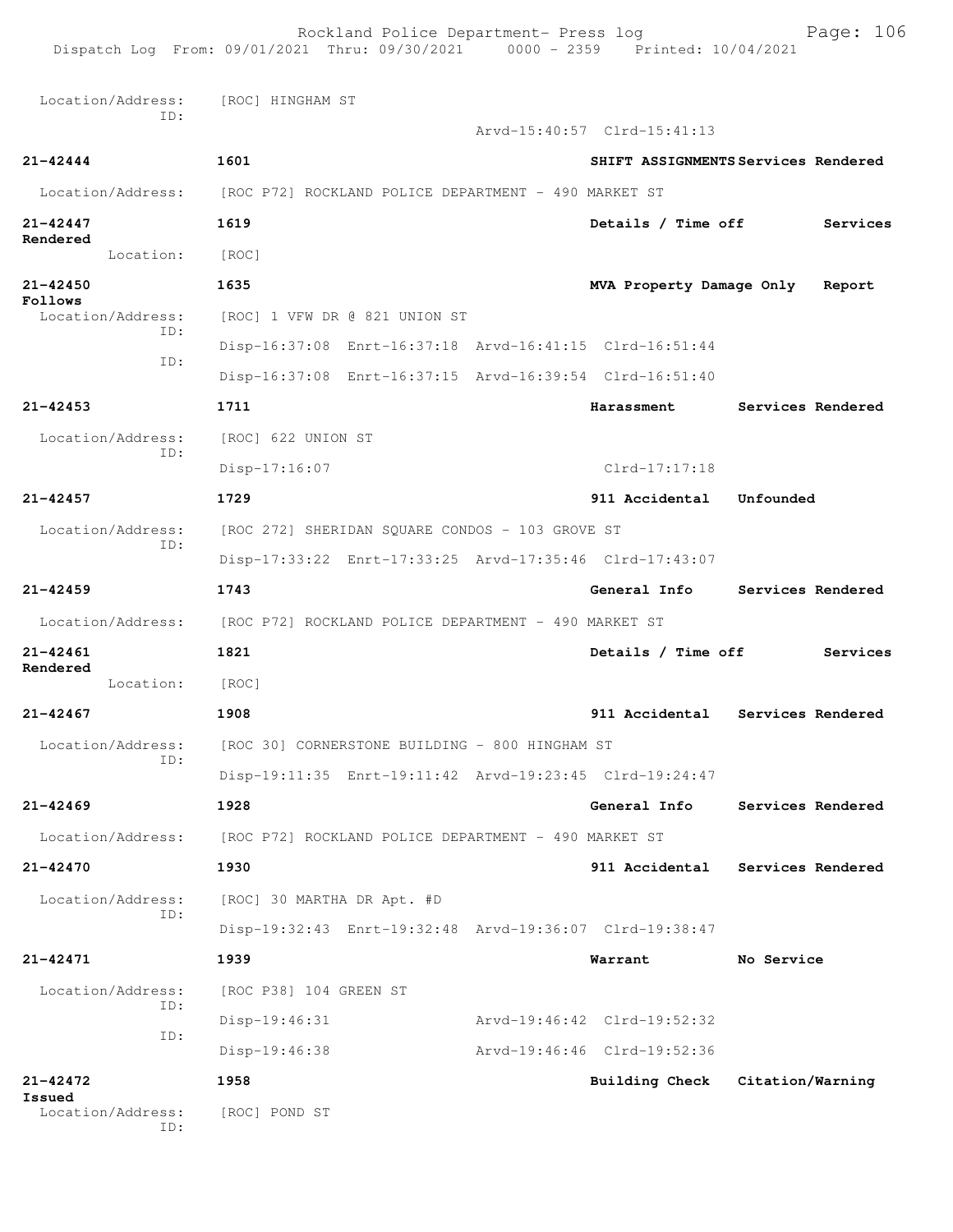|                                             | Rockland Police Department- Press log<br>Dispatch Log From: 09/01/2021 Thru: 09/30/2021 0000 - 2359 Printed: 10/04/2021 |                             | Page: 107                        |
|---------------------------------------------|-------------------------------------------------------------------------------------------------------------------------|-----------------------------|----------------------------------|
|                                             |                                                                                                                         | Arvd-19:59:01 Clrd-20:01:19 |                                  |
| ID:                                         | Disp-20:03:16                                                                                                           | Arvd-20:12:32 Clrd-20:14:00 |                                  |
| $21 - 42476$<br>Checked/Secured             | 1958                                                                                                                    | Burglar Alarm               | Building                         |
| Location/Address:<br>TD:                    | [ROC] GV BRIZILIAN STORE - 308 UNION ST                                                                                 |                             |                                  |
| ID:                                         | Disp-20:02:33 Enrt-20:02:41                                                                                             | Clrd-20:06:29               |                                  |
|                                             | Disp-20:02:33 Enrt-20:02:45 Arvd-20:04:00 Clrd-20:07:15                                                                 |                             |                                  |
| $21 - 42475$<br>Rendered                    | 2000                                                                                                                    | Suspicious Activity         | Services                         |
| Location/Address:<br>ID:                    | [ROC P55] HOME DEPOT - 1149 HINGHAM ST                                                                                  |                             |                                  |
|                                             | $Disp-20:01:19$                                                                                                         | Arvd-20:01:27 Clrd-20:03:16 |                                  |
| $21 - 42478$                                | 2009                                                                                                                    |                             | 911 Accidental Services Rendered |
| Location/Address:                           | [ROC 897] 110 MARTHA DR Apt. #F                                                                                         |                             |                                  |
| ID:                                         | Disp-20:10:32 Enrt-20:10:35 Arvd-20:13:23 Clrd-20:17:06                                                                 |                             |                                  |
| $21 - 42481$<br>Rendered                    | 2116                                                                                                                    | Details / Time off          | Services                         |
| Location:                                   | [ROC]                                                                                                                   |                             |                                  |
| $21 - 42484$                                | 2237                                                                                                                    | Building Check              | Appears Secure                   |
| Location/Address:<br>ID:                    | [ROC] LINWOOD TER                                                                                                       |                             |                                  |
|                                             |                                                                                                                         | Arvd-22:44:26 Clrd-22:44:48 |                                  |
| $21 - 42485$                                | 2245                                                                                                                    | <b>Building Check</b>       | Appears Secure                   |
| Location/Address:<br>ID:                    | [ROC] STUDLEY CT                                                                                                        |                             |                                  |
|                                             |                                                                                                                         | Arvd-22:45:38 Clrd-22:45:53 |                                  |
| $21 - 42486$                                | 2246                                                                                                                    | <b>Building Check</b>       | Building                         |
| Checked/Secured<br>Location/Address:<br>ID: | [ROC] MARKET ST                                                                                                         |                             |                                  |
|                                             |                                                                                                                         | Arvd-22:46:44 Clrd-22:47:30 |                                  |
| For Date: $09/29/2021$ - Wednesday          |                                                                                                                         |                             |                                  |
| $21 - 42497$                                | 0000                                                                                                                    | SHIFT ASSIGNMENTSNo Service |                                  |
| Location/Address:                           | [ROC P72] ROCKLAND POLICE DEPARTMENT - 490 MARKET ST                                                                    |                             |                                  |
| ID:                                         |                                                                                                                         | Arvd-00:00:00 Clrd-00:44:31 |                                  |
| $21 - 42494$                                | 0006                                                                                                                    | Disturbance                 | Peace Restored                   |

| Location/Address: |     | [ROC 820] 54 LINCOLN RD            |                                                         |  |                |                |
|-------------------|-----|------------------------------------|---------------------------------------------------------|--|----------------|----------------|
| $21 - 42495$      |     | 0012                               |                                                         |  | Unwanted Party | Peace Restored |
|                   |     |                                    | Disp-00:09:47 Enrt-00:09:49 Arvd-00:10:51 Clrd-00:20:28 |  |                |                |
|                   | ID: |                                    | Disp-00:08:32 Enrt-00:09:40 Arvd-00:17:15 Clrd-00:20:28 |  |                |                |
| Location/Address: | ID: | [ROC] 103 VERNON ST @ 19 GEORGE ST |                                                         |  |                |                |

ID:

Disp-00:15:40 Enrt-00:15:46 Arvd-00:18:58 Clrd-00:23:21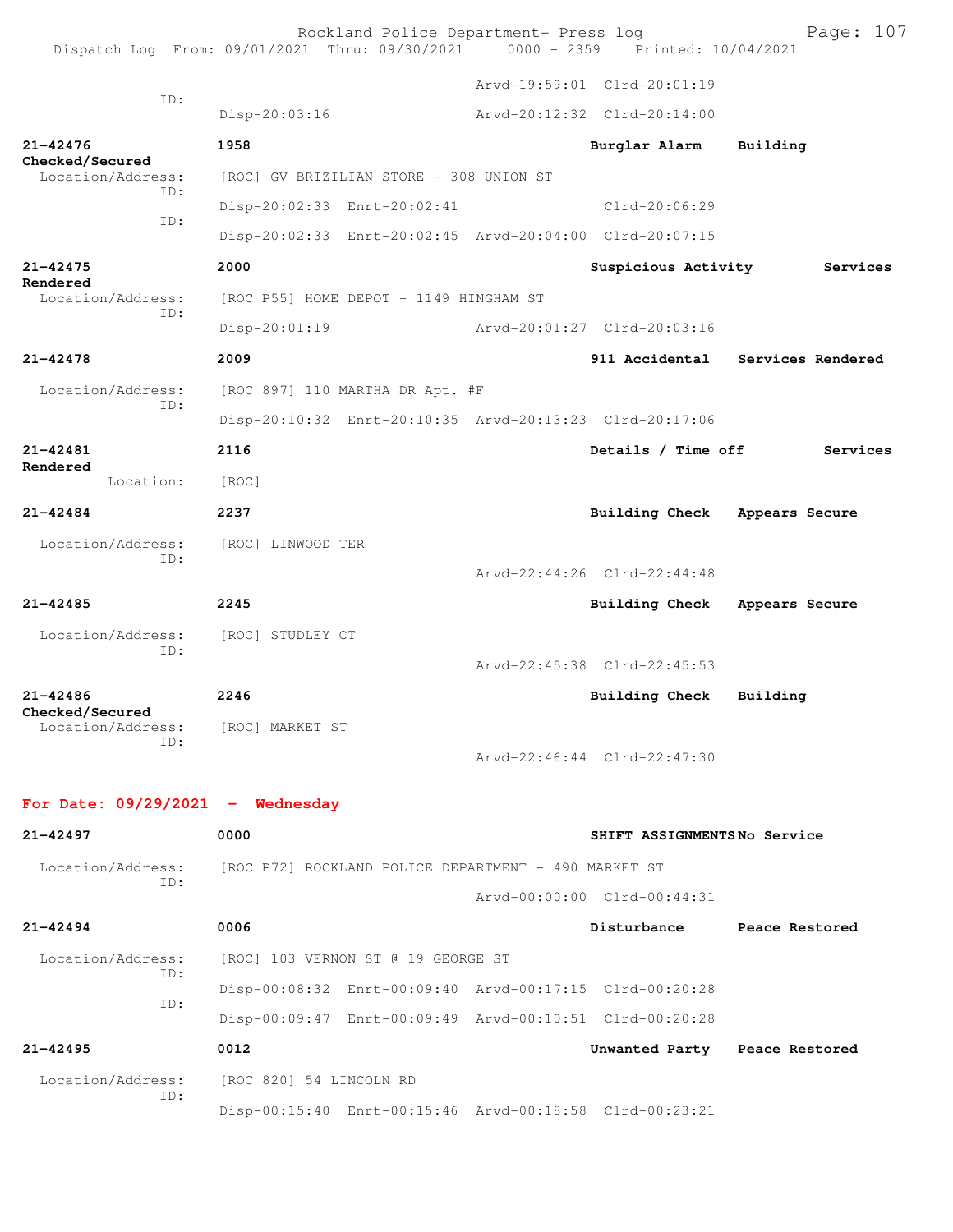|                                          | Dispatch Log From: 09/01/2021 Thru: 09/30/2021 0000 - 2359 Printed: 10/04/2021 | Rockland Police Department- Press log                |                             | Page: 108                           |
|------------------------------------------|--------------------------------------------------------------------------------|------------------------------------------------------|-----------------------------|-------------------------------------|
| $21 - 42498$                             | 0112                                                                           |                                                      |                             | Details / Time off No Service       |
| Location:                                | [ROC]                                                                          |                                                      |                             |                                     |
| $21 - 42504$                             | 0214                                                                           |                                                      | Building Check Investigated |                                     |
| Location/Address:<br>TD:                 | [ROC] STUDLEY CT                                                               |                                                      |                             |                                     |
|                                          |                                                                                |                                                      | Arvd-02:15:28 Clrd-02:15:36 |                                     |
| $21 - 42505$                             | 0215                                                                           |                                                      | Building Check Investigated |                                     |
| Location/Address: [ROC] MARKET ST<br>ID: |                                                                                |                                                      | Arvd-02:16:14 Clrd-02:16:22 |                                     |
| $21 - 42509$                             | 0527                                                                           |                                                      |                             | Details / Time off No Service       |
| Location:                                | [ROC]                                                                          |                                                      |                             |                                     |
| $21 - 42511$                             | 0606                                                                           |                                                      |                             | Building Check Appears Secure       |
| Location/Address:                        | [ROC] UNION ST                                                                 |                                                      |                             |                                     |
| ID:                                      |                                                                                |                                                      | Arvd-06:06:40 Clrd-06:26:26 |                                     |
| $21 - 42512$                             | 0626                                                                           |                                                      | <b>Traffic Enforcement</b>  | Services                            |
| Rendered<br>Location/Address:            | [ROC] POND ST                                                                  |                                                      |                             |                                     |
| ID:                                      |                                                                                |                                                      | Arvd-06:28:09 Clrd-06:46:26 |                                     |
| $21 - 42513$                             | 0640                                                                           |                                                      | Building Check Investigated |                                     |
| Location/Address:<br>ID:                 | [ROC] STUDLEY CT                                                               |                                                      |                             |                                     |
|                                          |                                                                                |                                                      | Arvd-06:40:51 Clrd-06:41:01 |                                     |
| $21 - 42514$                             | 0641                                                                           |                                                      |                             | Building Check Appears Secure       |
| Location/Address: [ROC] MARKET ST<br>ID: |                                                                                |                                                      |                             |                                     |
|                                          |                                                                                |                                                      | Arvd-06:41:58 Clrd-06:57:57 |                                     |
| $21 - 42521$<br>Rendered                 | 0722                                                                           |                                                      | Motor Vehicle Complaint     | Services                            |
| Location/Address:<br>ID:                 | [ROC] VFW DR                                                                   |                                                      | Arvd-07:22:00 Clrd-07:25:38 |                                     |
| $21 - 42525$                             | 0800                                                                           |                                                      |                             | SHIFT ASSIGNMENTS Services Rendered |
| Location/Address:                        |                                                                                | [ROC P72] ROCKLAND POLICE DEPARTMENT - 490 MARKET ST |                             |                                     |
| 21-42530                                 | 0852                                                                           |                                                      |                             | Building Check Services Rendered    |
| Location/Address:                        | [ROC] STUDLEY CT                                                               |                                                      |                             |                                     |
| ID:                                      |                                                                                |                                                      | Arvd-08:53:21 Clrd-08:53:39 |                                     |
| 21-42531                                 | 0853                                                                           |                                                      |                             | Building Check Services Rendered    |
| Location/Address:                        | [ROC] MARKET ST                                                                |                                                      |                             |                                     |
| ID:                                      |                                                                                |                                                      | Arvd-08:55:09 Clrd-08:55:32 |                                     |
| $21 - 42534$                             | 0900                                                                           |                                                      | OFFICER IN THE STATION      | Services                            |
| Rendered<br>Location/Address:            |                                                                                | [ROC P72] ROCKLAND POLICE DEPARTMENT - 490 MARKET ST |                             |                                     |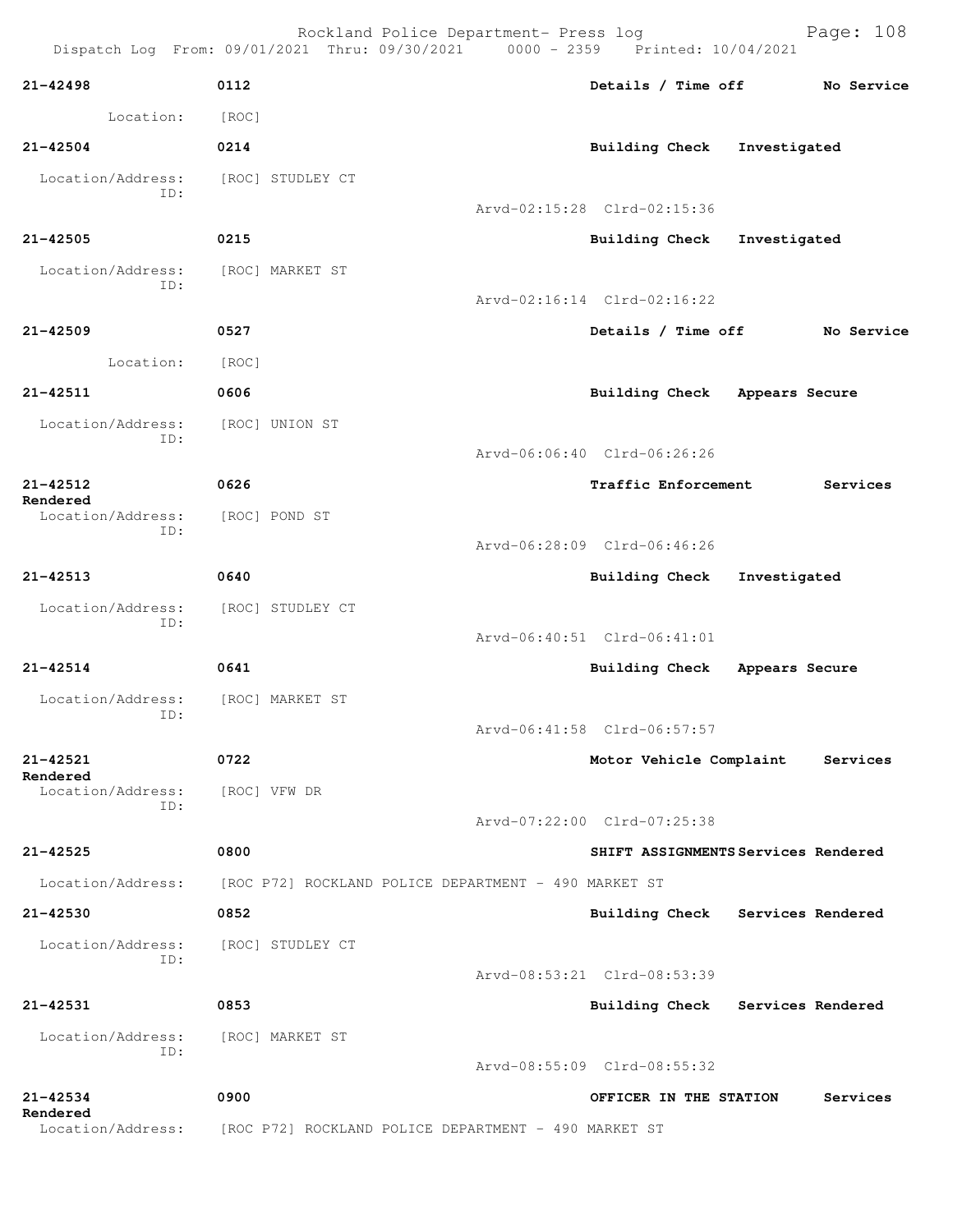Rockland Police Department- Press log Bookland Police Department- Press log<br>21 Thru: 09/30/2021 0000 - 2359 Printed: 10/04/2021 Dispatch Log From: 09/01/2021 Thru: 09/30/2021

**21-42533 0907 MVA Property Damage Only Services Rendered**  Location/Address: [ROC P89] CALVARY CHAPEL - 175 MARKET ST ID: Disp-09:08:43 Enrt-09:08:50 Arvd-09:13:55 Clrd-09:19:00 **21-42536 0910 Building Check Appears Secure** Location/Address: [ROC] 21 LINWOOD TER ID: Arvd-09:11:39 Clrd-09:12:00 **21-42537 0911 Found Property Services Rendered** Location/Address: [ROC] WEST WATER ST ID: Disp-09:22:36 Enrt-09:22:44 Arvd-09:22:47 Clrd-09:32:23 **21-42688 0915 Animal Complaint Services Rendered** Location/Address: [ROC] 247 LIBERTY ST **21-42545 1055 Building Check Services Rendered** Location/Address: [ROC] STUDLEY CT ID: Arvd-10:56:27 Clrd-10:56:38 **21-42547 1056 Building Check Services Rendered** Location/Address: [ROC] MARKET ST ID: Arvd-10:57:57 Clrd-10:58:12 **21-42736 1115 Animal Complaint Services Rendered** Location/Address: [ROC] 437 WEBSTER ST **21-42550 1142 Time off Services Rendered** Location: [ROC] **21-42556 1208 Larceny / Forgery/ Fraud Appears Secure**  Location/Address: [ROC P55] HOME DEPOT - 1149 HINGHAM ST ID: Disp-12:12:44 Enrt-12:12:48 Arvd-12:24:21 Clrd-12:47:51 **21-42557 1213 Motor Vehicle Stop Citation/Warning Issued**  Location/Address: [ROC 92] R STEWART ESTEN SCHOOL - 733 SUMMER ST ID: Arvd-12:13:00 Clrd-12:24:31 **21-42562 1248 Traffic Enforcement Investigated** Location/Address: [ROC] POND ST ID: Arvd-12:49:32 Clrd-13:25:22 **21-42569 1300 Time off Services Rendered** Location: [ROC] **21-42571 1317 CRUISE MAINTENENCE Services Rendered**  Location/Address: [ROC P72] ROCKLAND POLICE DEPARTMENT - 490 MARKET ST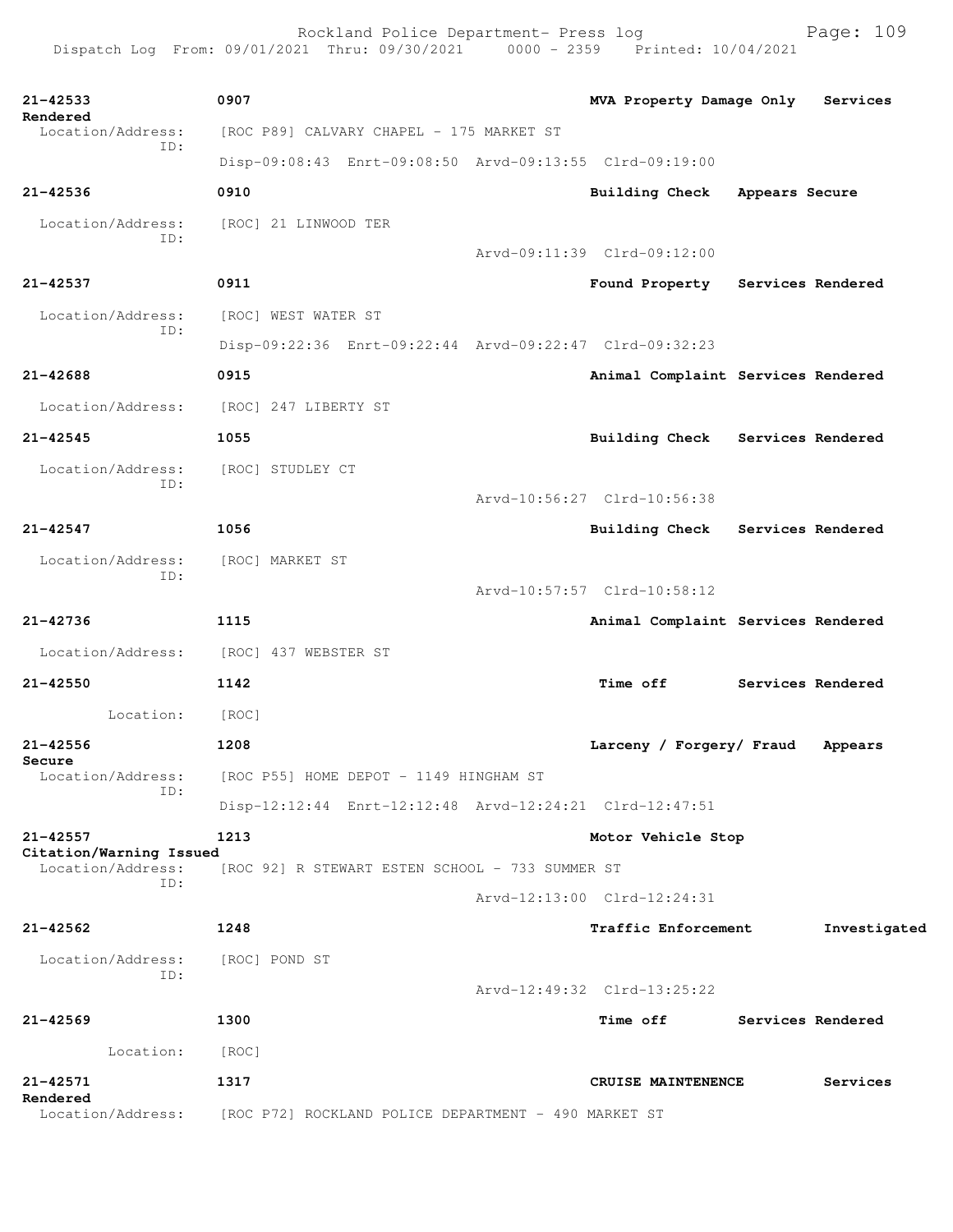| Dispatch Log From: 09/01/2021 Thru: 09/30/2021 0000 - 2359 Printed: 10/04/2021 |                                                      | Rockland Police Department- Press log |  |                                                         | Page: 110                          |  |  |
|--------------------------------------------------------------------------------|------------------------------------------------------|---------------------------------------|--|---------------------------------------------------------|------------------------------------|--|--|
| 21-42735                                                                       | 1320                                                 |                                       |  |                                                         | Animal Complaint Services Rendered |  |  |
| Location/Address:                                                              | [ROC] 114 HINGHAM ST                                 |                                       |  |                                                         |                                    |  |  |
| $21 - 42572$                                                                   | 1325                                                 |                                       |  | Building Check                                          | Appears Secure                     |  |  |
| Location/Address: [ROC] LINWOOD TER<br>ID:                                     |                                                      |                                       |  |                                                         |                                    |  |  |
|                                                                                |                                                      |                                       |  | Arvd-13:26:31 Clrd-13:29:04                             |                                    |  |  |
| $21 - 42689$                                                                   | 1340                                                 |                                       |  |                                                         | Animal Complaint Services Rendered |  |  |
| Location/Address:                                                              | [ROC] 158 CENTRAL ST                                 |                                       |  |                                                         |                                    |  |  |
| $21 - 42579$                                                                   | 1402                                                 |                                       |  |                                                         | Building Check Services Rendered   |  |  |
| Location/Address:<br>ID:                                                       | [ROC] STUDLEY CT                                     |                                       |  |                                                         |                                    |  |  |
|                                                                                |                                                      |                                       |  | Arvd-14:03:11 Clrd-14:03:29                             |                                    |  |  |
| 21-42580                                                                       | 1403                                                 |                                       |  |                                                         | Building Check Services Rendered   |  |  |
| Location/Address:<br>ID:                                                       | [ROC] MARKET ST                                      |                                       |  |                                                         |                                    |  |  |
|                                                                                |                                                      |                                       |  | Arvd-14:04:25 Clrd-14:04:40                             |                                    |  |  |
| $21 - 42585$                                                                   | 1433                                                 |                                       |  |                                                         | Animal Complaint Services Rendered |  |  |
| Location/Address:<br>ID:                                                       | [ROC] 16 FRANKLIN HUNT RD                            |                                       |  |                                                         |                                    |  |  |
|                                                                                |                                                      |                                       |  | Disp-14:38:24 Enrt-14:38:28 Arvd-14:39:34 Clrd-14:47:35 |                                    |  |  |
| 21-42590                                                                       | 1510                                                 |                                       |  | Details                                                 | Services Rendered                  |  |  |
| Location:                                                                      | [ROC]                                                |                                       |  |                                                         |                                    |  |  |
| $21 - 42591$                                                                   | 1512                                                 |                                       |  | <b>Building Check</b>                                   | Appears Secure                     |  |  |
| Location/Address:<br>ID:                                                       | [ROC] LINWOOD TER                                    |                                       |  |                                                         |                                    |  |  |
|                                                                                |                                                      |                                       |  | Arvd-15:13:04 Clrd-15:13:28                             |                                    |  |  |
| 21-42596                                                                       | 1600                                                 |                                       |  | SHIFT ASSIGNMENTS Services Rendered                     |                                    |  |  |
| Location/Address:<br>ID:                                                       | [ROC P72] ROCKLAND POLICE DEPARTMENT - 490 MARKET ST |                                       |  |                                                         |                                    |  |  |
|                                                                                | Disp-16:03:24                                        |                                       |  | $Clrd-16:03:29$                                         |                                    |  |  |
| $21 - 42600$                                                                   | 1625                                                 |                                       |  | Assist Other Agency                                     | Could Not                          |  |  |
| Locate<br>Location/Address:<br>ID:                                             | [ROC] HINGHAM ST                                     |                                       |  |                                                         |                                    |  |  |
|                                                                                |                                                      |                                       |  | Disp-16:28:09 Enrt-16:28:26 Arvd-16:28:28 Clrd-16:41:13 |                                    |  |  |
| ID:                                                                            |                                                      |                                       |  | Disp-16:28:15 Enrt-16:28:23 Arvd-16:28:25 Clrd-16:52:00 |                                    |  |  |
| ID:<br>ID:                                                                     |                                                      |                                       |  | Disp-16:28:18 Enrt-16:28:21 Arvd-16:28:22 Clrd-16:54:49 |                                    |  |  |
|                                                                                |                                                      |                                       |  | Disp-16:41:18 Enrt-16:41:21 Arvd-16:41:23 Clrd-17:02:10 |                                    |  |  |
| 21-42602                                                                       | 1636                                                 |                                       |  | Warrant                                                 | Services Rendered                  |  |  |
| Location/Address:<br>ID:                                                       | [ROC P72] ROCKLAND POLICE DEPARTMENT - 490 MARKET ST |                                       |  |                                                         |                                    |  |  |
|                                                                                | Disp-16:39:59                                        |                                       |  | $Clrd-16:40:06$                                         |                                    |  |  |
| $21 - 42603$<br>Rendered                                                       | 1647                                                 |                                       |  | Details / Time off<br>Services                          |                                    |  |  |
| Location:                                                                      | [ROC]                                                |                                       |  |                                                         |                                    |  |  |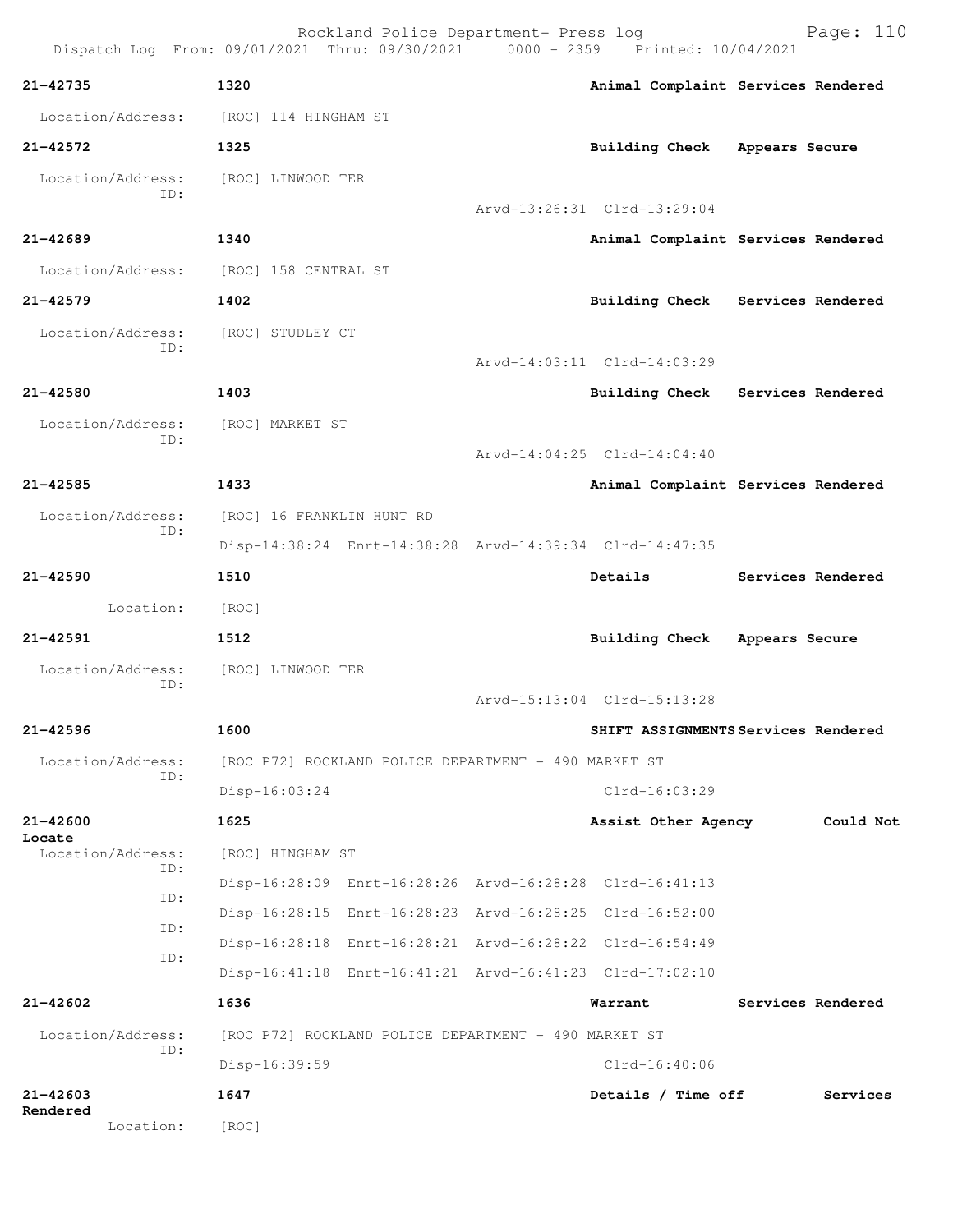Rockland Police Department- Press log Page: 111 Dispatch Log From: 09/01/2021 Thru: 09/30/2021 0000 - 2359 Printed: 10/04/2021 **21-42605 1651 Detail Services Rendered** Location/Address: [ROC P72] ROCKLAND POLICE DEPARTMENT - 490 MARKET ST **21-42604 1652 Building Check Appears Secure** Location/Address: [ROC] POND ST ID: Arvd-16:52:27 Clrd-17:12:23 **21-42617 1858 Building Check Appears Secure** Location/Address: [ROC] LINWOOD TER ID: Arvd-18:59:32 Clrd-19:38:32 **21-42622 1918 Assist Other Agency Cancelled Enroute**  Vicinity of: [ROC] 511 PLAIN ST @ 422 NORTH AVE ID: Disp-19:22:47 Enrt-19:22:50 Clrd-19:23:45 ID: Disp-19:22:57 Enrt-19:23:00 Clrd-19:23:45 **21-42625 1941 Details / Time off Appears Secure**  Location: [ROC] **21-42634 2130 Motor Vehicle Stop Verbal Warning**  [ROC] 44 BLANCHARD ST @ 29 CHURCH ST ID: Arvd-21:30:00 Clrd-21:32:32 **21-42637 2155 Building Check Appears Secure** Location/Address: [ROC] LINWOOD TER ID: Arvd-21:55:49 Clrd-21:57:00 **21-42640 2219 Building Check Appears Secure** Location/Address: [ROC] LINWOOD TER ID: Arvd-22:36:45 Clrd-22:36:52 **21-42639 2222 Motor Vehicle Stop Citation/Warning Issued**  [ROC] WEST WATER ST @ PROSPECT ST ID: Arvd-22:22:00 Clrd-22:28:42 **21-42642 2319 Details / Time off Services Rendered**  Location: [ROC] **For Date: 09/30/2021 - Thursday 21-42646 0000 SHIFT ASSIGNMENTS Services Rendered** Location/Address: [ROC P72] ROCKLAND POLICE DEPARTMENT - 490 MARKET ST

**21-42649 0029 Details / Time off Services**

**21-42666 0501 Building Check Appears Secure**

**Rendered** 

Location: [ROC]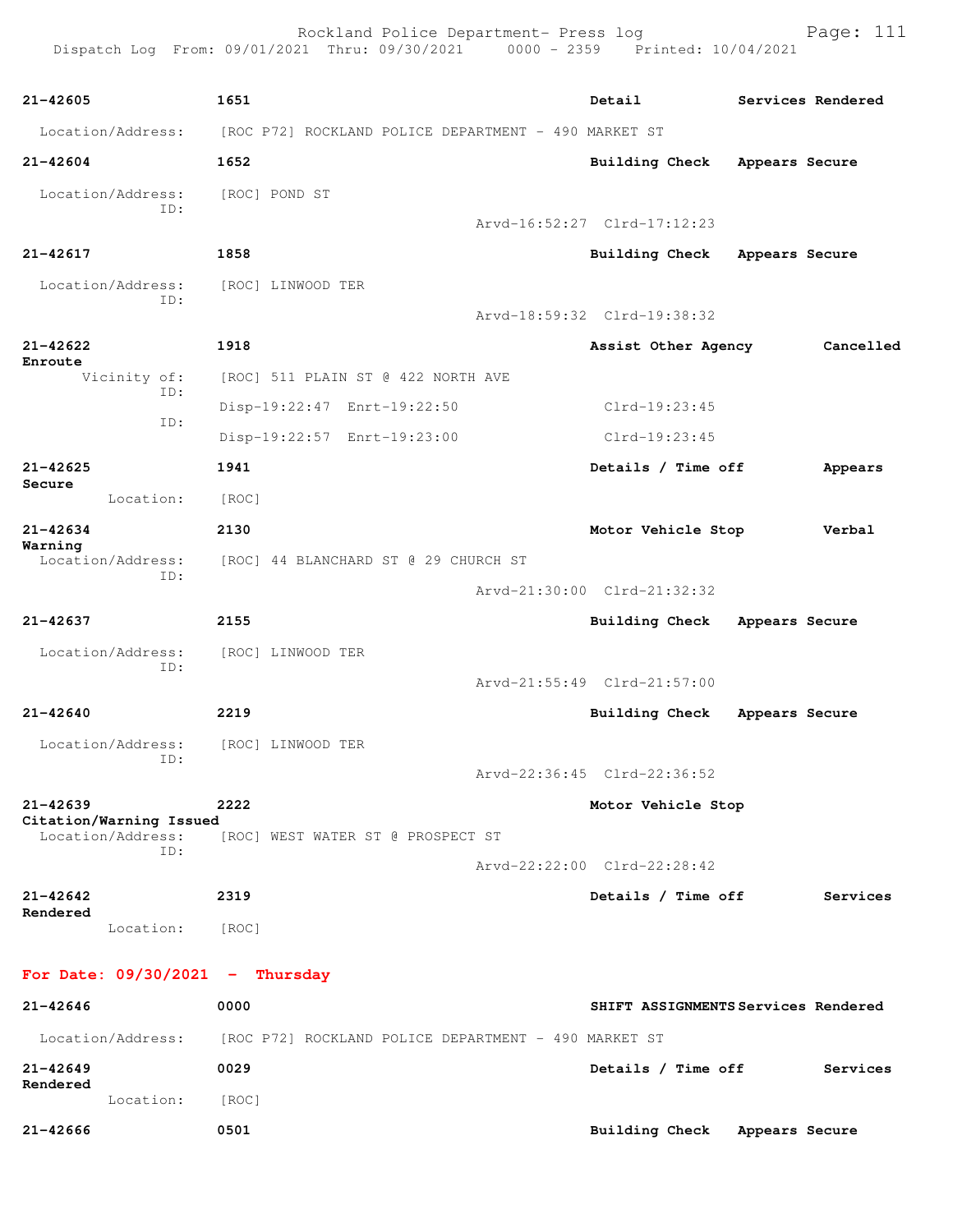Rockland Police Department- Press log Page: 112 Dispatch Log From: 09/01/2021 Thru: 09/30/2021 0000 - 2359 Printed: 10/04/2021 Location/Address: [ROC] UNION ST ID: Disp-05:01:56 Clrd-05:34:58 **21-42668 0549 Traffic Enforcement Services Rendered**  Location/Address: [ROC] POND ST ID: Disp-05:49:55 Enrt-05:55:27 Arvd-05:55:35 Clrd-06:23:28 **21-42677 0726 Details / Time off Services Rendered**  Location: [ROC] **21-42683 0911 Suspicious Activity Services Rendered**<br>Location/Address: Location/Address: [ROC 187] 109 MARKET ST ID: Arvd-09:11:00 Clrd-09:12:18 **21-42695 0954 Suspicious Activity Sent On Way** Location/Address: [ROC] 200 WEYMOUTH ST ID: Disp-09:55:12 Enrt-09:56:35 Arvd-09:59:55 Clrd-10:07:02 ID: Disp-09:56:33 Enrt-09:56:36 Arvd-10:01:47 Clrd-10:02:14 ID: Disp-10:02:54 Enrt-10:02:56 Arvd-10:02:58 Clrd-10:07:04 **21-42737 1015 Animal Complaint Services Rendered** Location/Address: [ROC] 155 EAST WATER ST **21-42703 1034 COMP / Time off Services Rendered** Location: [ROC] **21-42704 1035 Details / Time off No Service** Location: [ROC] **21-42705 1035 ADMIN DAY / Time off Services Rendered**  Location: [ROC] **21-42711 1051 Details / Time off No Service** Location: [ROC] **21-42708 1107 Motor Vehicle Stop Citation/Warning Issued**  Location/Address: [ROC] 327 MARKET ST ID: Arvd-11:07:00 Clrd-11:23:30 **21-42709 1108 Summons No Service** Location/Address: [ROC] 303 MARKET ST ID: Disp-11:09:46 Enrt-11:10:03 Arvd-11:12:54 Clrd-11:13:48 **21-42712 1114 Details / Time off No Service** Location: [ROC] **21-42714 1125 Assist Public Services Rendered**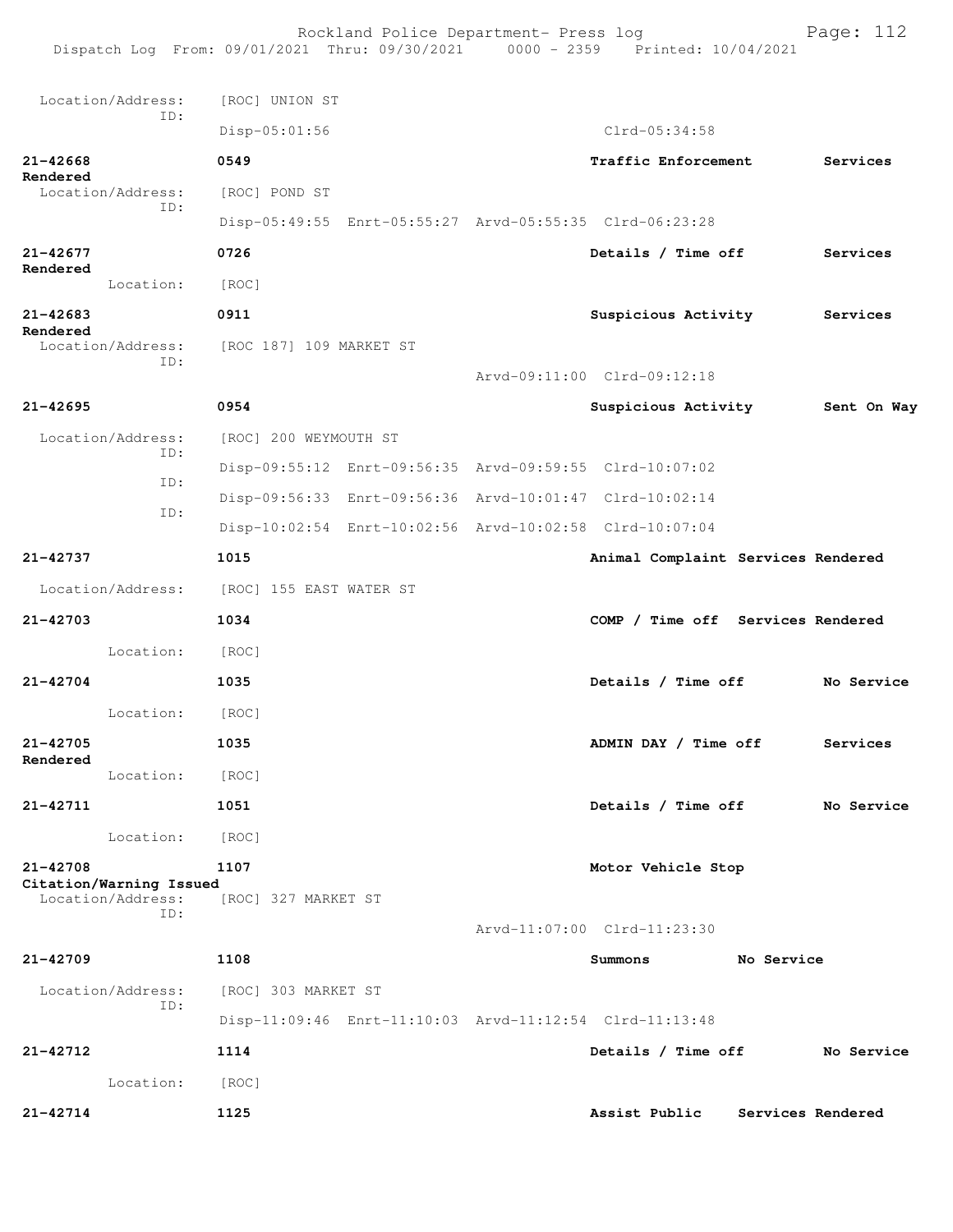|                                 | Rockland Police Department- Press log<br>Dispatch Log From: 09/01/2021 Thru: 09/30/2021 0000 - 2359 Printed: 10/04/2021 |                    |                                    | Page: 113                           |  |  |
|---------------------------------|-------------------------------------------------------------------------------------------------------------------------|--------------------|------------------------------------|-------------------------------------|--|--|
| Location/Address:               | [ROC P70] D'ANGELOS - 144 MARKET ST                                                                                     |                    |                                    |                                     |  |  |
| TD:                             |                                                                                                                         |                    | Arvd-11:25:00 Clrd-11:25:44        |                                     |  |  |
| 21-42729                        | 1200                                                                                                                    |                    |                                    | Information Call No Action Required |  |  |
| Location/Address:               | [ROC P72] ROCKLAND POLICE DEPARTMENT - 490 MARKET ST                                                                    |                    |                                    |                                     |  |  |
| 21-42717                        | 1206                                                                                                                    | Details / Time off |                                    |                                     |  |  |
| Required<br>Location:           | [ROC]                                                                                                                   |                    |                                    |                                     |  |  |
| 21-42718                        | 1208<br>Details / Time off<br>No Action                                                                                 |                    |                                    |                                     |  |  |
| Required<br>Location:           | [ROC]                                                                                                                   |                    |                                    |                                     |  |  |
| 21-42722                        | 1218                                                                                                                    |                    | Traffic Enforcement<br>Services    |                                     |  |  |
| Rendered<br>Location/Address:   | [ROC] POND ST                                                                                                           |                    |                                    |                                     |  |  |
| ID:                             |                                                                                                                         |                    | Arvd-12:18:00 Clrd-12:46:51        |                                     |  |  |
| 21-42727                        | 1246                                                                                                                    |                    |                                    | Animal Complaint Services Rendered  |  |  |
| Location/Address:<br>ID:        | [ROC] 97 DURBECK RD                                                                                                     |                    |                                    |                                     |  |  |
|                                 |                                                                                                                         |                    | Arvd-12:46:00 Clrd-12:50:46        |                                     |  |  |
| 21-42740                        | 1347                                                                                                                    |                    |                                    | Building Check Services Rendered    |  |  |
| Location/Address:<br>ID:        | [ROC] LINWOOD TER                                                                                                       |                    |                                    |                                     |  |  |
|                                 |                                                                                                                         |                    | Arvd-13:50:21 Clrd-13:50:35        |                                     |  |  |
| 21-42744                        | 1414                                                                                                                    |                    | 911 Accidental                     | Unfounded                           |  |  |
| Location/Address:<br>ID:        | [ROC P106] ROCKLAND HIGH SCHOOL - 52 MACKINLAY WAY                                                                      |                    |                                    |                                     |  |  |
|                                 | Disp-14:19:52 Enrt-14:20:01 Arvd-14:20:52 Clrd-14:34:05                                                                 |                    |                                    |                                     |  |  |
| 21-42745                        | 1434                                                                                                                    |                    | 911 Accidental                     | Unfounded                           |  |  |
| Location/Address:<br>ID:<br>ID: | [ROC] 367 UNION ST                                                                                                      |                    |                                    |                                     |  |  |
|                                 | Disp-14:35:29 Enrt-14:36:01                                                                                             |                    | $Clrd-14:37:25$                    |                                     |  |  |
|                                 | Disp-14:37:18 Enrt-14:37:21 Arvd-14:37:26 Clrd-14:39:37                                                                 |                    |                                    |                                     |  |  |
| 21-42747<br>arrival             | 1448                                                                                                                    |                    | Motor Vehicle Complaint<br>Gone on |                                     |  |  |
| Location/Address:<br>ID:        | [ROC] HINGHAM ST                                                                                                        |                    |                                    |                                     |  |  |
|                                 |                                                                                                                         |                    | Arvd-14:48:00 Clrd-14:57:09        |                                     |  |  |
| 21-42751                        | 1504                                                                                                                    |                    | Assist Public                      | Services Rendered                   |  |  |
| Location/Address:               | $[ROC 69]$ SOUTH SHORE REHAB & NURSING RM 41 - 115 NORTH AVE                                                            |                    |                                    |                                     |  |  |
| $21 - 42753$                    | 1512                                                                                                                    |                    | <b>Building Check</b>              | Services Rendered                   |  |  |
| Location/Address:<br>ID:        | [ROC] LINWOOD TER                                                                                                       |                    |                                    |                                     |  |  |
|                                 |                                                                                                                         |                    | Arvd-15:12:25 Clrd-15:12:58        |                                     |  |  |
| $21 - 42754$                    | 1515                                                                                                                    |                    | Details / Time off<br>No Action    |                                     |  |  |
| Required<br>Location:           | [ROC]                                                                                                                   |                    |                                    |                                     |  |  |
| 21-42755                        | 1516                                                                                                                    |                    | Detail                             | No Action Required                  |  |  |